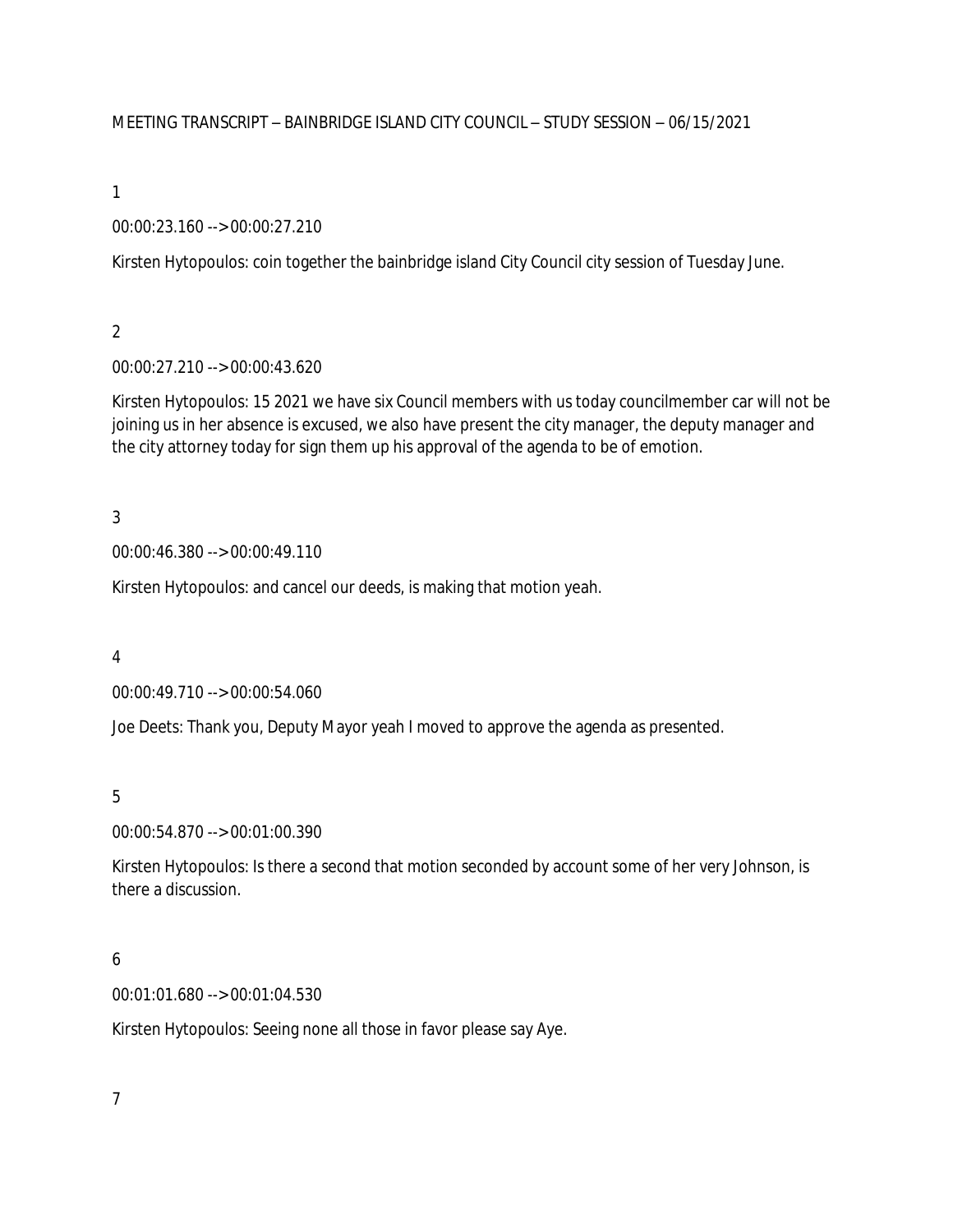00:01:05.190 --> 00:01:10.650

Kirsten Hytopoulos: Aye Aye motion carries unanimously, are there any conflicts of interest to disclose tonight.

## 8

00:01:12.210 --> 00:01:18.900

Kirsten Hytopoulos: There appear to be none moving on to Item three future Council agendas mentioned that I was a manager.

## 9

00:01:19.410 --> 00:01:26.370

Blair King: Yes, thank you, Deputy Mayor I just like to highlight some items, first of all, starting off the June 26 regular business meeting.

### 10

00:01:27.090 --> 00:01:39.960

Blair King: If the Council based on the input tonight action there would be a plastics ordinance for adoption on the 22nd again contingent on the workshop and discussion this afternoon.

### 11

00:01:40.890 --> 00:01:52.020

Blair King: Something I would like to bring to the public's attention is there will be a letter to the western department natural resources, concerning the restoration of the triangle cropper you the sand.

### 12

00:01:53.040 --> 00:02:01.410

Blair King: pit the mining operation we were putting forward a comments to the department, we are going to be asking the City Council to review those comics.

13

00:02:01.740 --> 00:02:10.290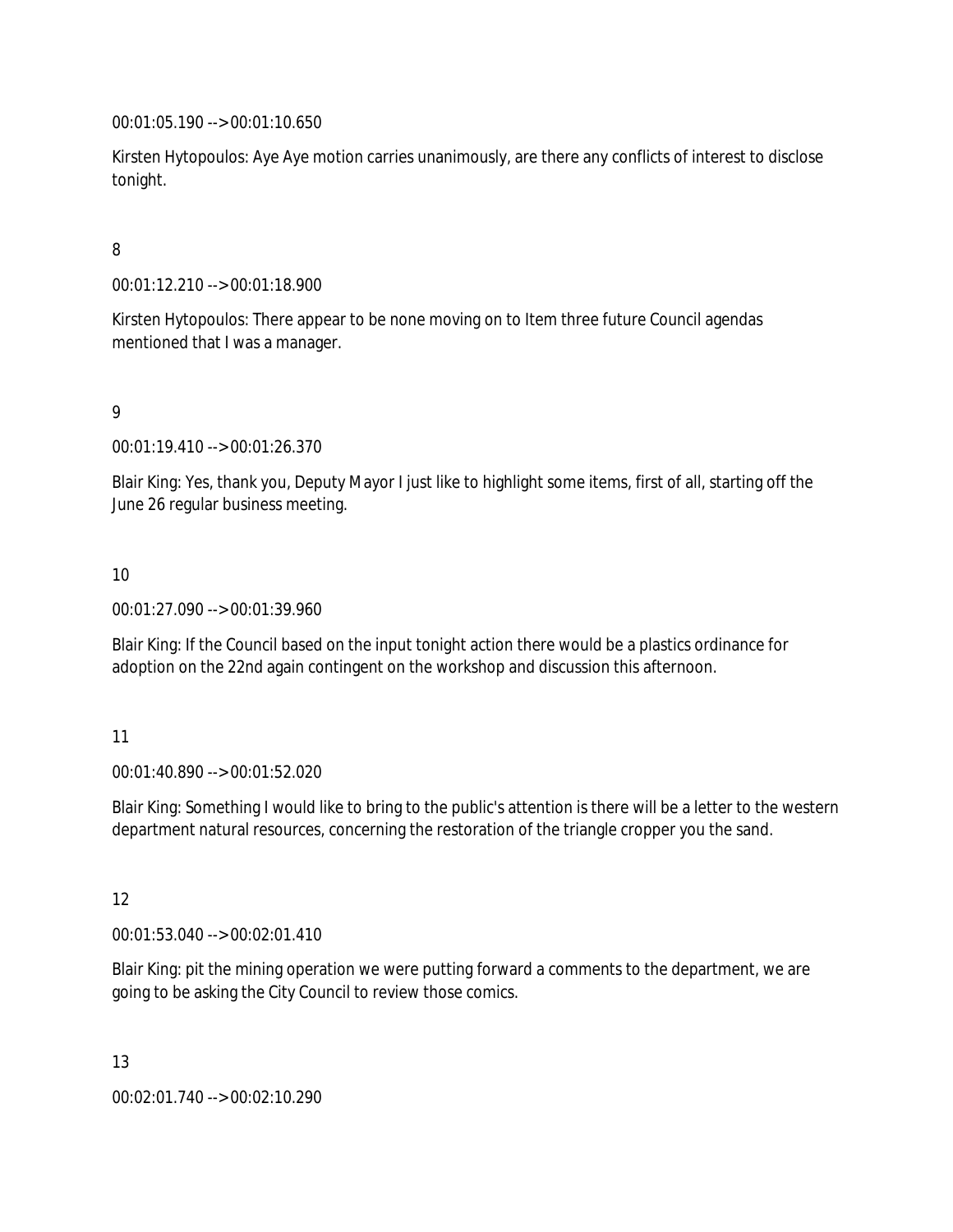Blair King: who want to make them available to the public and have the public comment on those that's why we're having that on a regular business meeting and it's our way to express.

14

00:02:11.010 --> 00:02:20.880

Blair King: What we would like to see happen and the follow through that we're also going to consider the reception of sending the locally declared emergency.

15

00:02:21.480 --> 00:02:28.860

Blair King: That is just the city of bainbridge island is locally declared emergency and then there are a variety of appointments to the planning Commission design review board.

16

00:02:29.160 --> 00:02:38.850

Blair King: The climate change that's ethics Board and the appointment of the Deputy Mayor the July 6 setting session has the presentation will excuse me.

17

00:02:39.240 --> 00:02:47.070

Blair King: We had originally a presentation by puget sound energy on the transmission line proposal, they have asked if we could move that July 20.

18

00:02:47.790 --> 00:02:53.820

Blair King: We have said that unless you have something different, that that presentation, then we made on July 20.

19

00:02:54.420 --> 00:03:11.340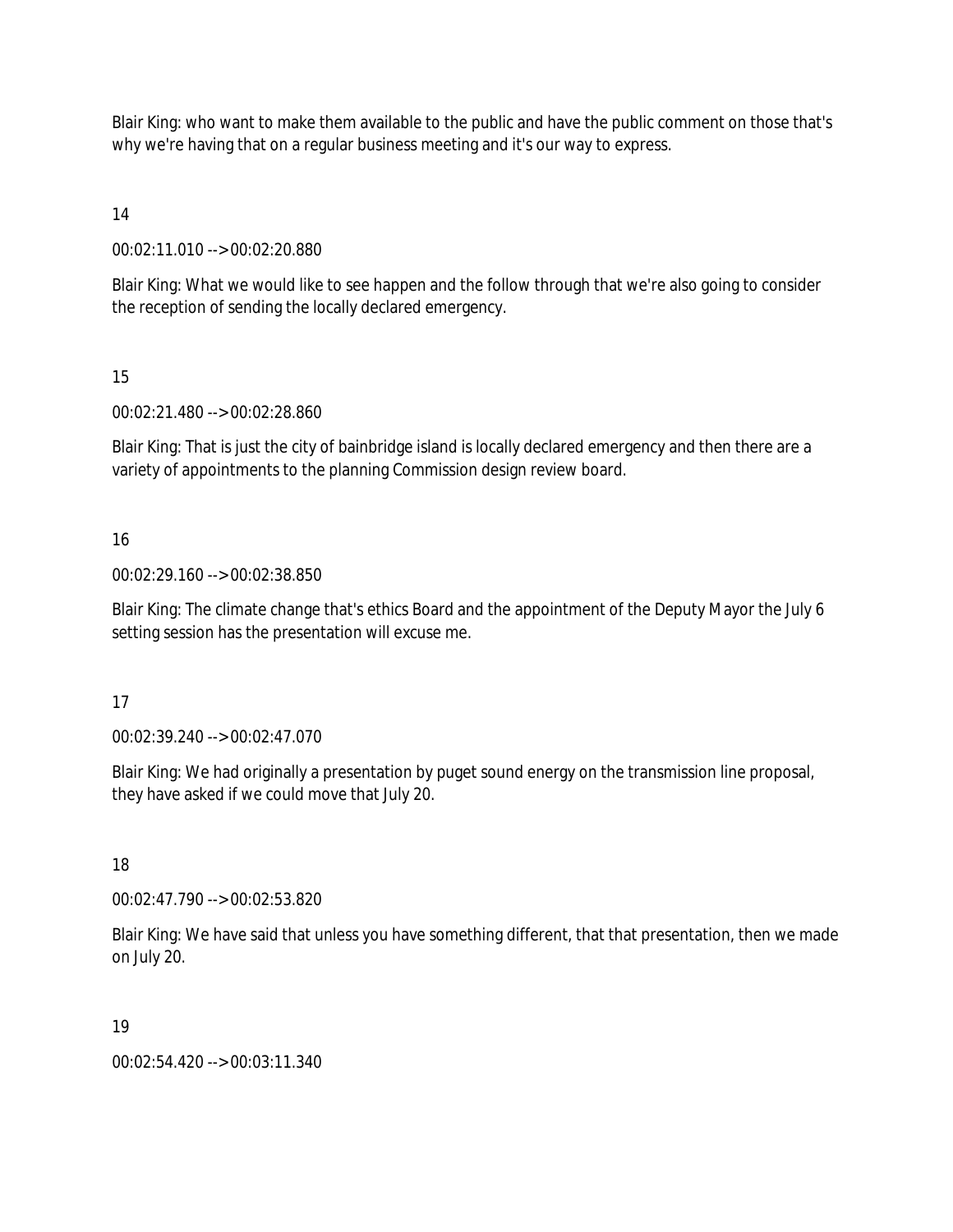Blair King: Also, an item that we're moving to July 20 is the discussion on the bonus for area ratio purchase of the mobile home Park, we do expect to receive the draft report required by the comprehensive plan on housing data in bainbridge.

20

00:03:12.480 --> 00:03:22.620

Blair King: July 13 business meeting we have several items related to the lodging tax that will be on there, and also have the annual roads report and you'll hear a little bit about.

21

00:03:23.310 --> 00:03:28.560

Blair King: The payment condition index or the pci, which is important measurement of the quality of the roads.

## 22

00:03:29.040 --> 00:03:43.050

Blair King: July 20 we anticipate presenting to the public, for the first time, a draft what we believe the development fees will be July 27 the historic preservation Commission work plan will be before the city council.

## 23

00:03:44.340 --> 00:03:51.300

Blair King: And then on August, looking forward we're going to have some items related to the extension.

### 24

00:03:51.330 --> 00:03:52.140

Blair King: services to the.

### 25

00:03:52.200 --> 00:04:03.480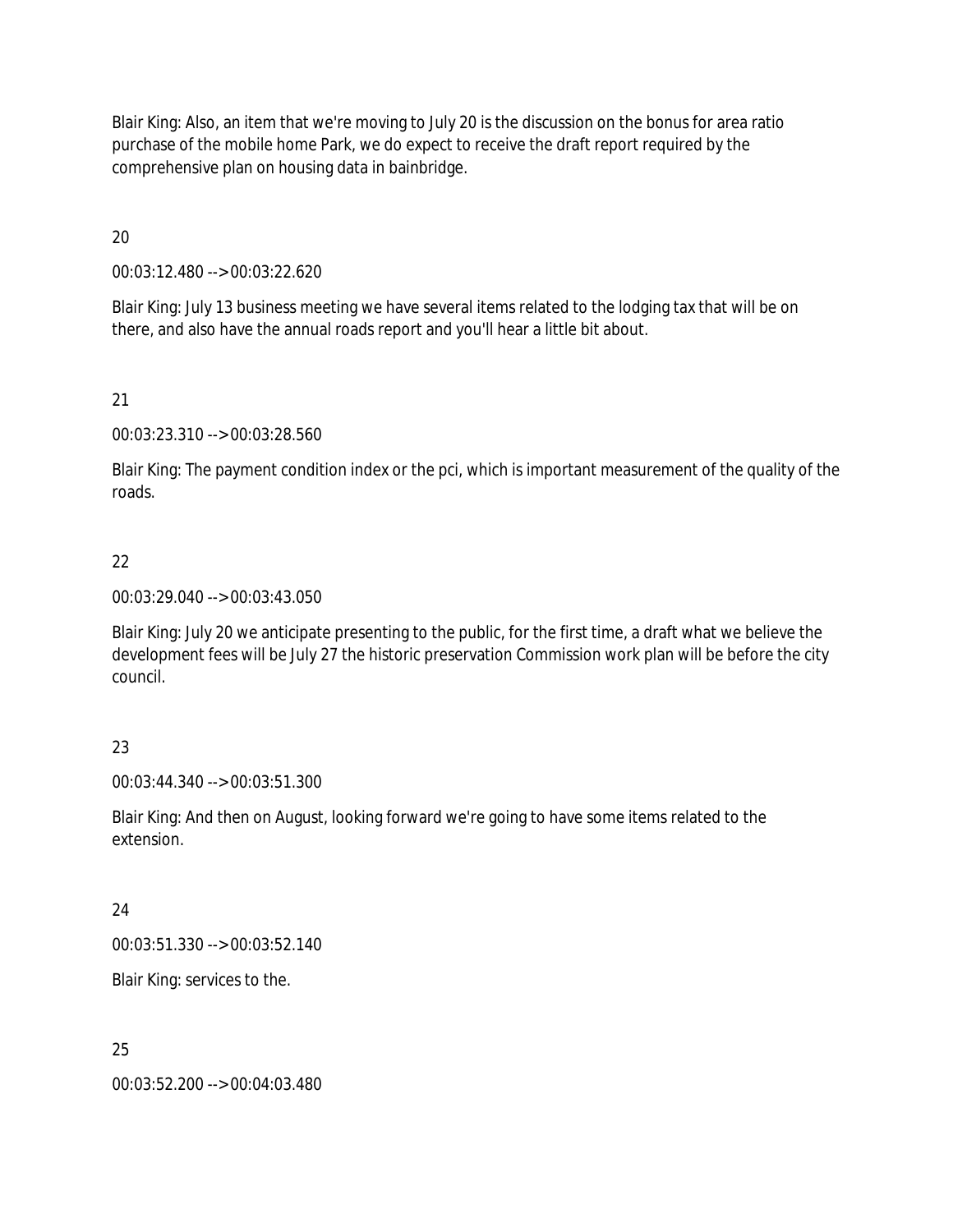Blair King: burn clip area, so those are some items to highlight, obviously the cows knows that there are more items that you have a part of your agenda packet but those are the items I wanted to highlight for you.

26

00:04:04.470 --> 00:04:10.800

Kirsten Hytopoulos: Thank you any any feedback or additions from Council at this time.

27

00:04:12.120 --> 00:04:14.520

Kirsten Hytopoulos: Okay looks like we are moving on then to.

28

00:04:15.180 --> 00:04:16.560

Kirsten Hytopoulos: councilmember Schneider.

29

00:04:18.390 --> 00:04:27.330

Leslie Schneider: Sorry, we might be able to deal with this tonight, but I had asked Council and Council had agreed to put on a future agenda asking the.

30

00:04:27.810 --> 00:04:38.730

Leslie Schneider: Climate Action Committee to see if they would be interested in taking on vetting ideas from the Community, and then, as they choose to submit recommendations to counsel and.

31

00:04:39.300 --> 00:04:45.600

Leslie Schneider: I did forward I did forward that in writing to the agenda, setting meeting and I haven't heard back.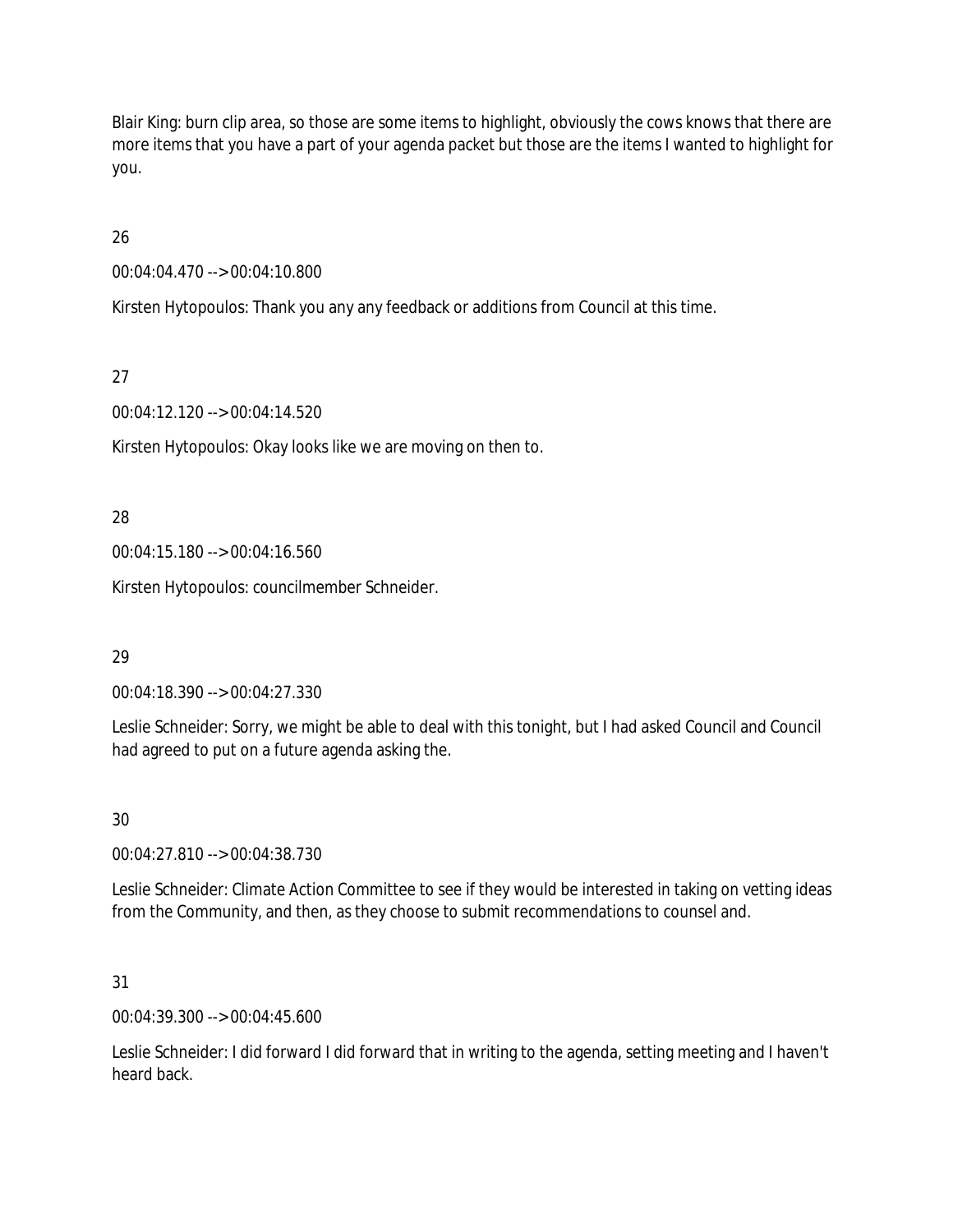00:04:45.990 --> 00:05:01.260

Leslie Schneider: So my thought was tonight, just to kind of informally asked the Climate Action Committee if they would like to do that, since they are presenting, but if not, if that's not appropriate, I would like to understand if that's something that could be put on a on a soon future agenda.

33

00:05:01.350 --> 00:05:13.320

Kirsten Hytopoulos: We have discuss that and I mayor, are you there could we could we were going to discuss I believe not coming agenda as sort of a broader question of just generally that committees.

## 34

00:05:13.890 --> 00:05:21.870

Kirsten Hytopoulos: Do have that doesn't actually clarifying the committee's have that ability to consider whatever they'd like to consider, so long as it's within the general.

35

00:05:23.430 --> 00:05:25.470

Kirsten Hytopoulos: parameters of their work plan my correct.

36

00:05:27.540 --> 00:05:32.730

Rasham Nassar: That should be scheduled because we didn't discuss it so we're going to put like a 10 to 15 minute agenda item on.

## 37

00:05:34.080 --> 00:05:49.620

Rasham Nassar: I thought we'd scheduled it so if it's not we definitely got your request Council members Schneider and our intention was to scheduled out for us for an upcoming study session so we're not seeing it tonight on future agendas, then we'll see it published on Friday great Thank you.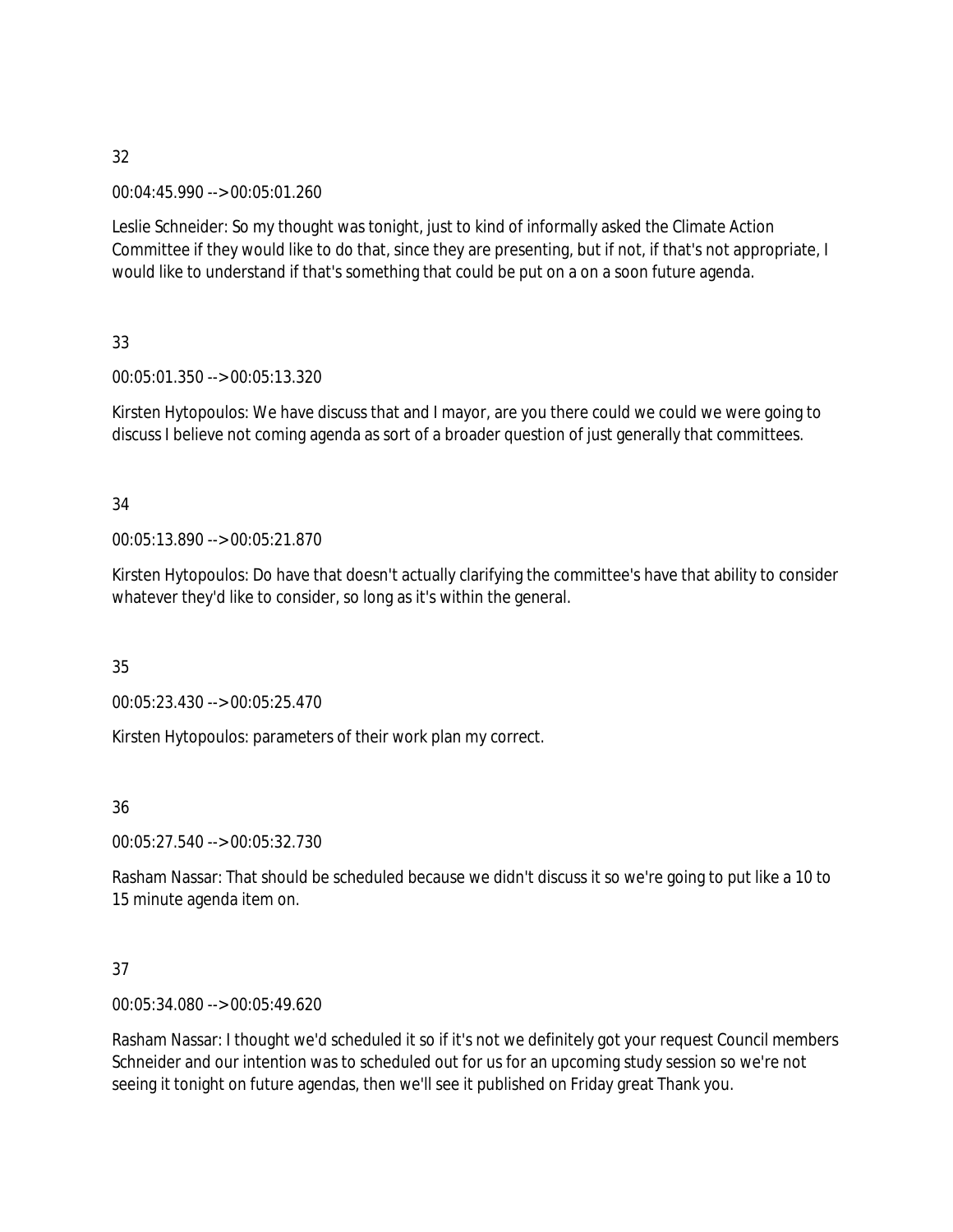00:05:52.350 --> 00:05:53.070 Kirsten Hytopoulos: Okay.

39

00:05:53.340 --> 00:05:54.630

Kirsten Hytopoulos: Any any other.

40

00:05:55.590 --> 00:05:58.380

Kirsten Hytopoulos: thoughts or comments or requests on this item.

41

00:05:59.730 --> 00:06:10.380

Kirsten Hytopoulos: Okay Moving on, we are moving to presentations item for a received report on climate action plan, and I believe that we would be having.

## 42

00:06:11.160 --> 00:06:23.040

Kirsten Hytopoulos: The Chair and possibly someone else from the climate advisory committee there's Michael Cox i'm not sure if we have anyone else coming in my Cologne we have anyone else coming up to co presenter is it just going to be used tonight.

43

00:06:23.940 --> 00:06:25.050

Michael Cox: You got me man.

44

00:06:25.050 --> 00:06:25.710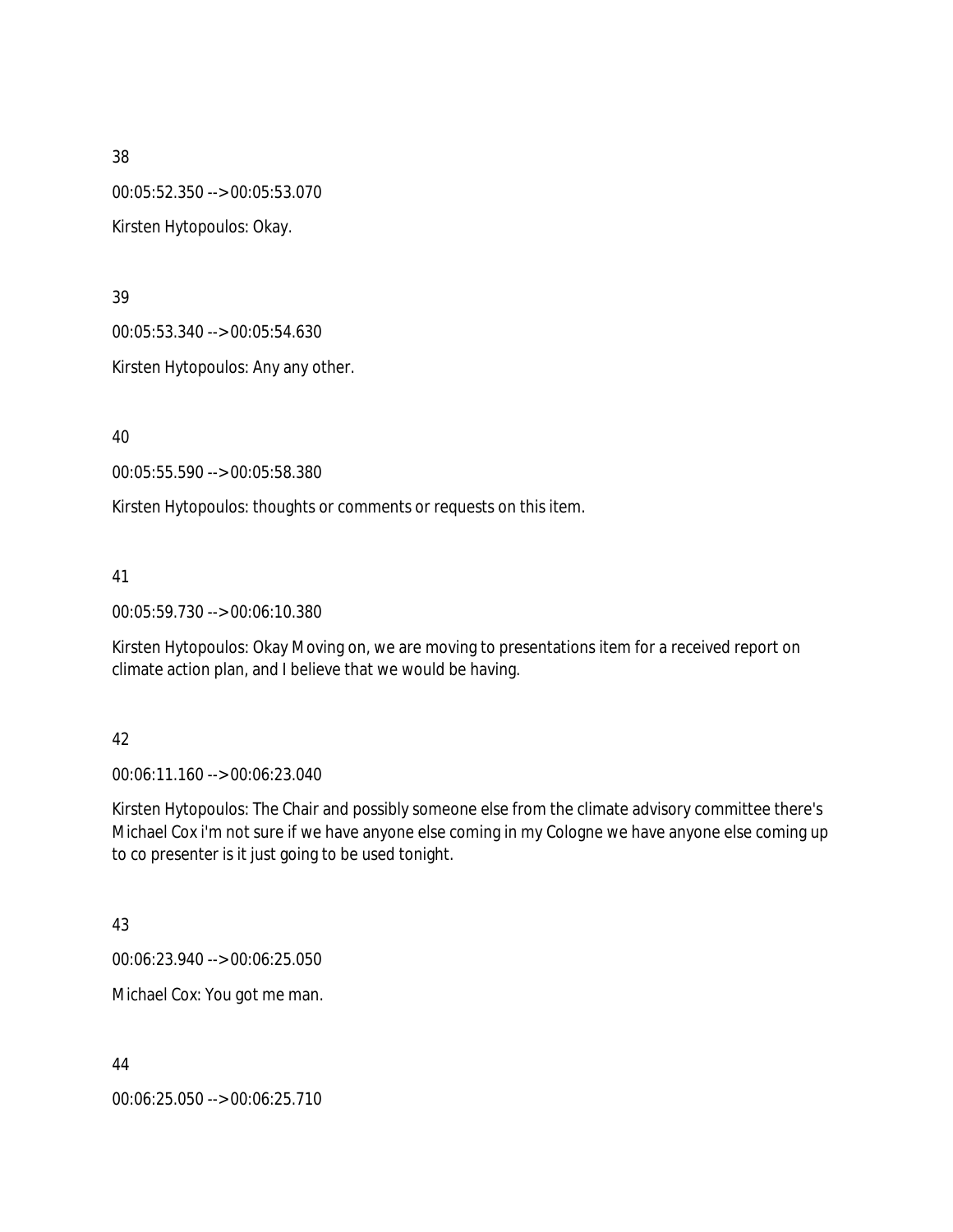Kirsten Hytopoulos: Okay that's.

45

00:06:27.540 --> 00:06:29.190 Kirsten Hytopoulos: Good well.

### 46

00:06:31.890 --> 00:06:35.580 Michael Cox: Ellen do I bring up my presentation or yeah bring it up.

47

00:06:36.930 --> 00:06:38.400 Michael Cox: Let me find it.

## 48

00:06:40.170 --> 00:06:42.720

Ellen Schroer (she/her): If you prefer i'd be happy to run it for you, but.

## 49

00:06:42.750 --> 00:06:43.500

Michael Cox: you're well.

50

00:06:44.370 --> 00:06:58.800

Michael Cox: I like control Ellen I like control, so I before I start I want a couple thank yous i'm when Ellen was the acting city manager wrong road he stepped in and was really great in terms of.

51

00:06:59.370 --> 00:07:07.710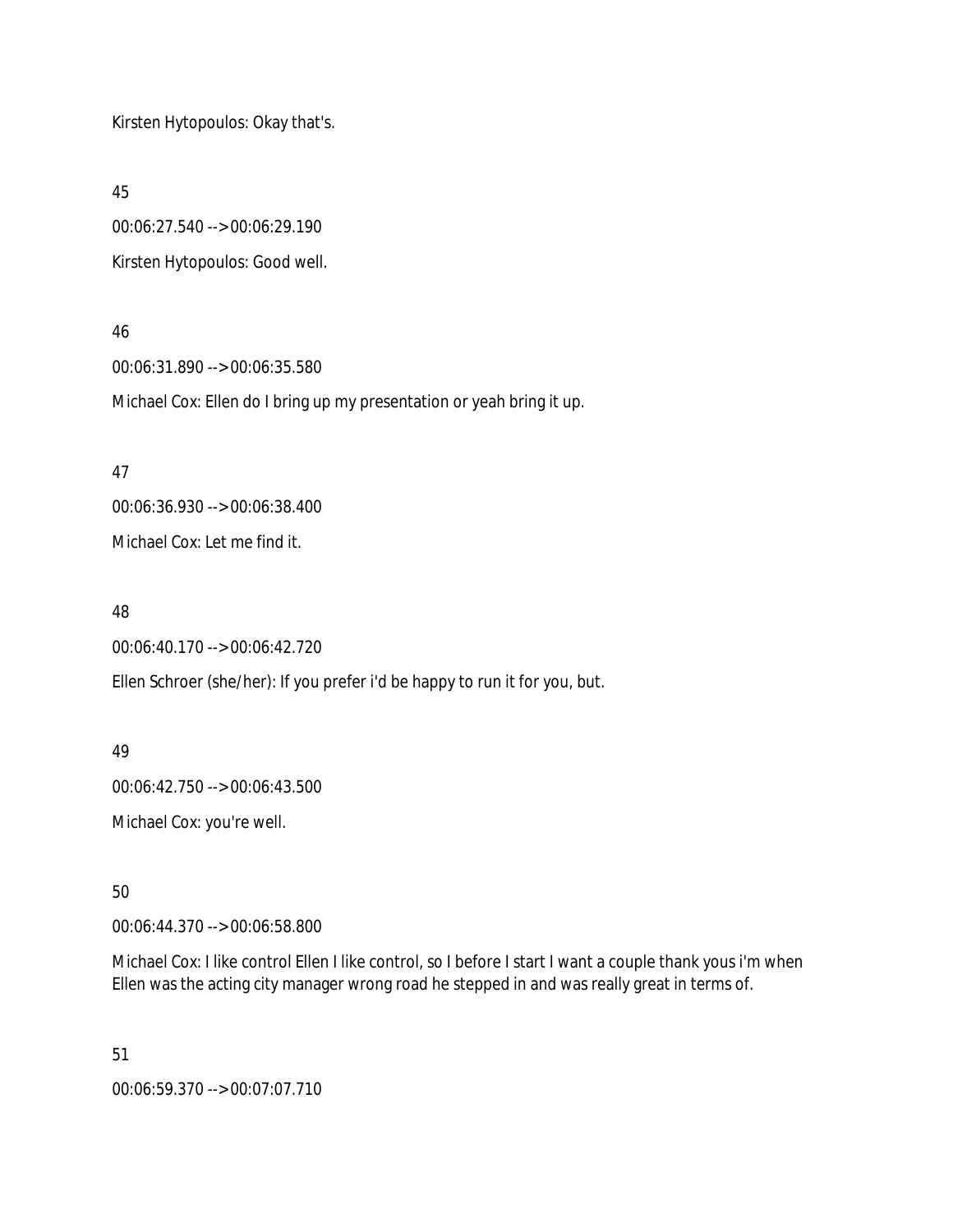Michael Cox: You know liaison and working with the Committee, and so I want to express thanks to him and want to welcome Ellen back to.

52

00:07:08.790 --> 00:07:18.630

Michael Cox: be a new liaison and looking forward to that also want to thank Gary Lager lofty stepping off, he was one of the original members of the committee and he's stepping off.

53

00:07:19.530 --> 00:07:26.670

Michael Cox: This this term, and finally, we have two new Members I understand I don't think it's final final but john Kim Steve Richard.

## 54

00:07:27.090 --> 00:07:38.940

Michael Cox: and looking forward to working with them and, of course, new city manager working welcome and you learn something tonight, and if you want more more for you, so let me just start.

55

00:07:40.170 --> 00:07:45.330

Michael Cox: So tonight going to go over status of where we're at, and the reason for that.

56

00:07:45.330 --> 00:07:47.040

Michael Cox: Is is remember you proved.

57

00:07:47.130 --> 00:08:02.580

Michael Cox: Our plan in November and we thought it'd be good to have one six months check it, and this is just a flow chart of the of the action plan, we did some assessment step one greenhouse gas inventory to step three got city and put in community.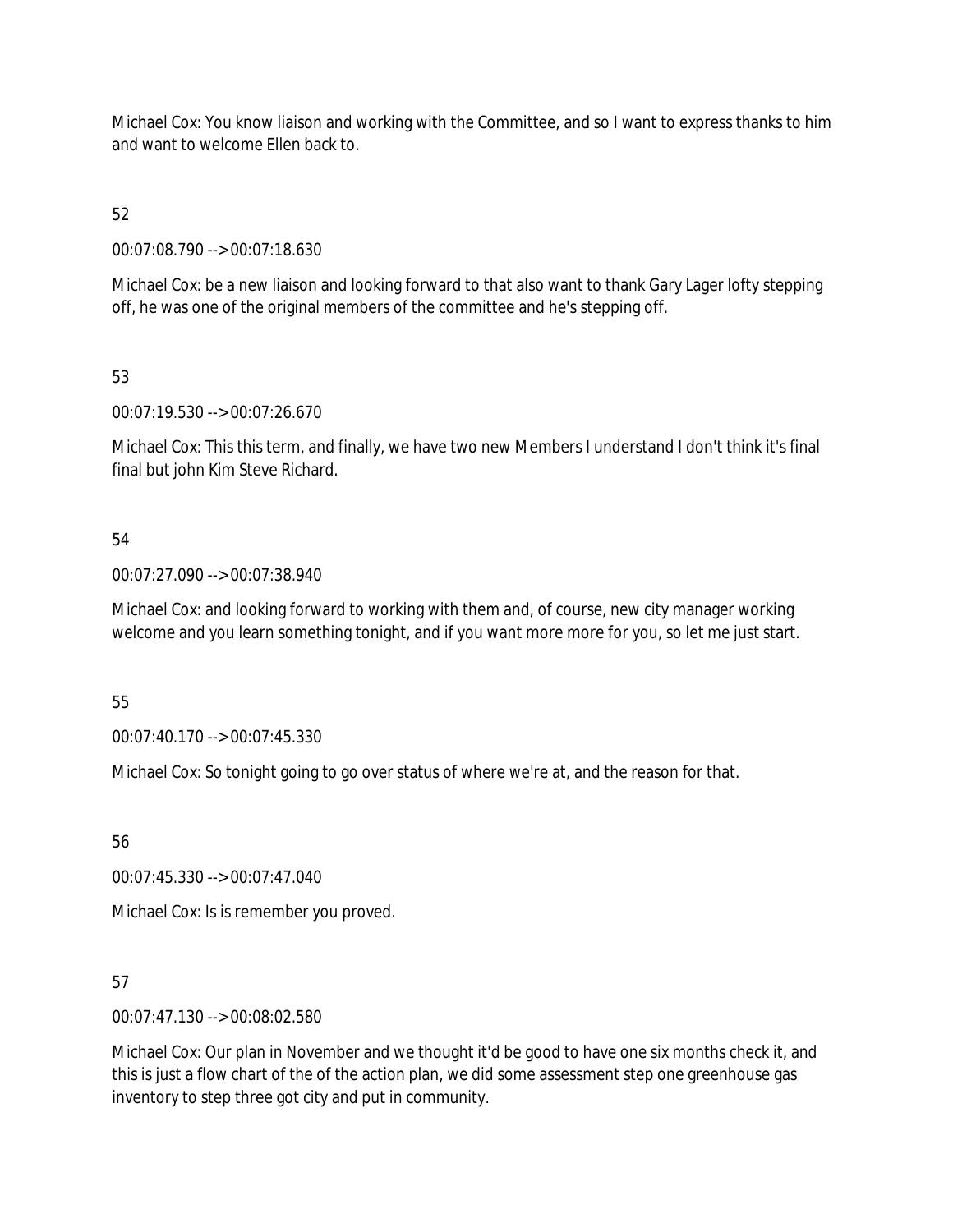### 00:08:02.880 --> 00:08:06.960

Kirsten Hytopoulos: got the bed, so I just didn't want to erupt what are you thinking you're sharing.

#### 59

00:08:07.050 --> 00:08:09.210

Kirsten Hytopoulos: Because you're not we don't see right now, if you're sharing.

### 60

00:08:09.540 --> 00:08:09.990 Oh.

## 61

00:08:11.100 --> 00:08:13.710 Michael Cox: Okay, let me go down over there.

# 62

00:08:14.880 --> 00:08:15.900 Michael Cox: So.

# 63

00:08:17.130 --> 00:08:18.270 Michael Cox: sorry about that.

## 64

00:08:20.460 --> 00:08:21.240 Michael Cox: How about now.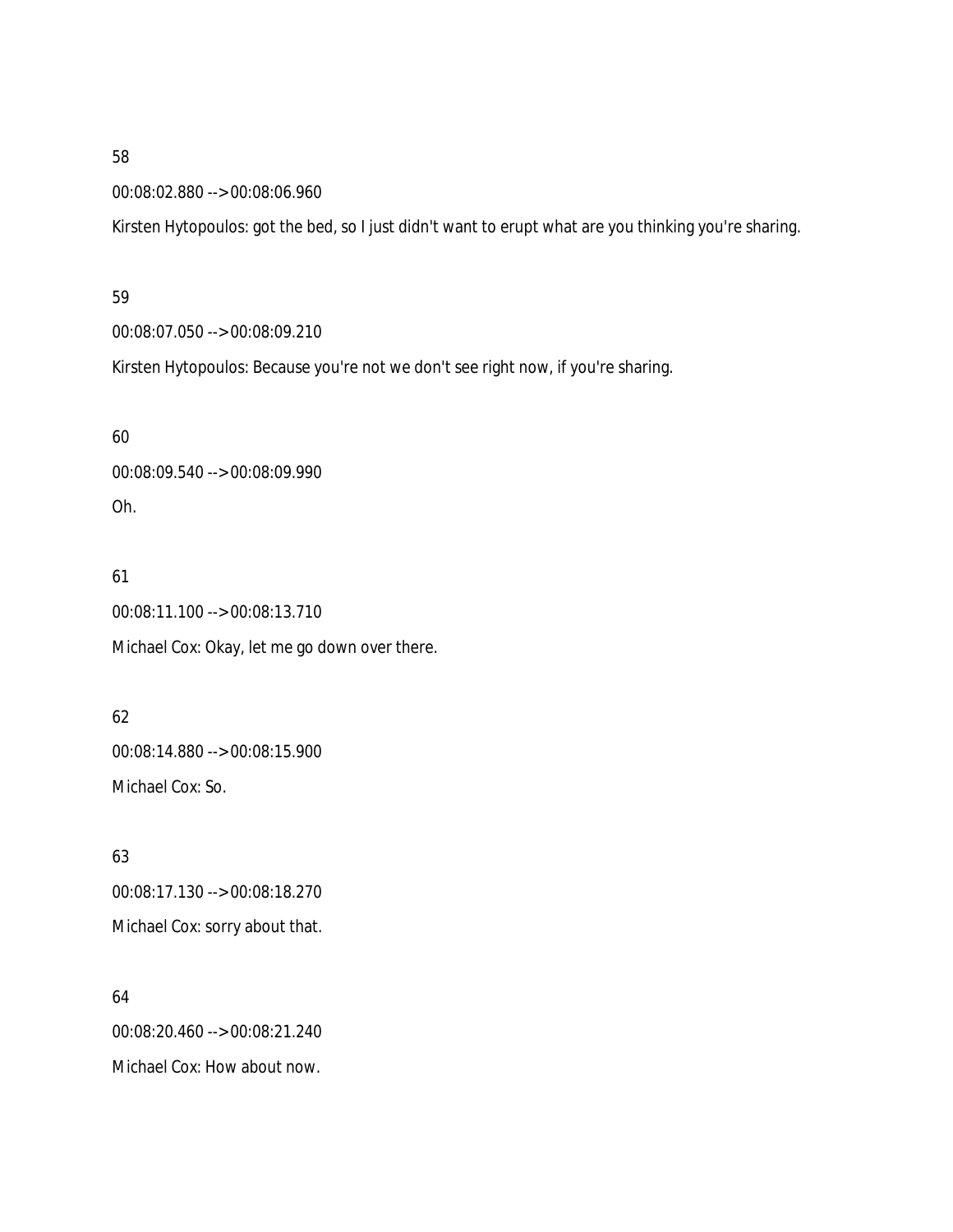00:08:21.300 --> 00:08:24.810

Kirsten Hytopoulos: Yes, we're seeing you're seeing a but we're seeing a black screen.

#### 66

00:08:26.220 --> 00:08:28.890

Kirsten Hytopoulos: So the beginning of something yes we're seeing it.

### 67

00:08:29.340 --> 00:08:30.930 Kirsten Hytopoulos: Is there, yes.

## 68

00:08:31.020 --> 00:08:33.330 Michael Cox: Okay, well, thank you for interrupting.

### 69

00:08:33.360 --> 00:08:35.700 Michael Cox: Yes, yeah just yakking i'm sure.

## 70

00:08:35.700 --> 00:08:36.510 Kirsten Hytopoulos: People will go with.

## 71

00:08:36.540 --> 00:08:38.580 Michael Cox: This do you have any slides so.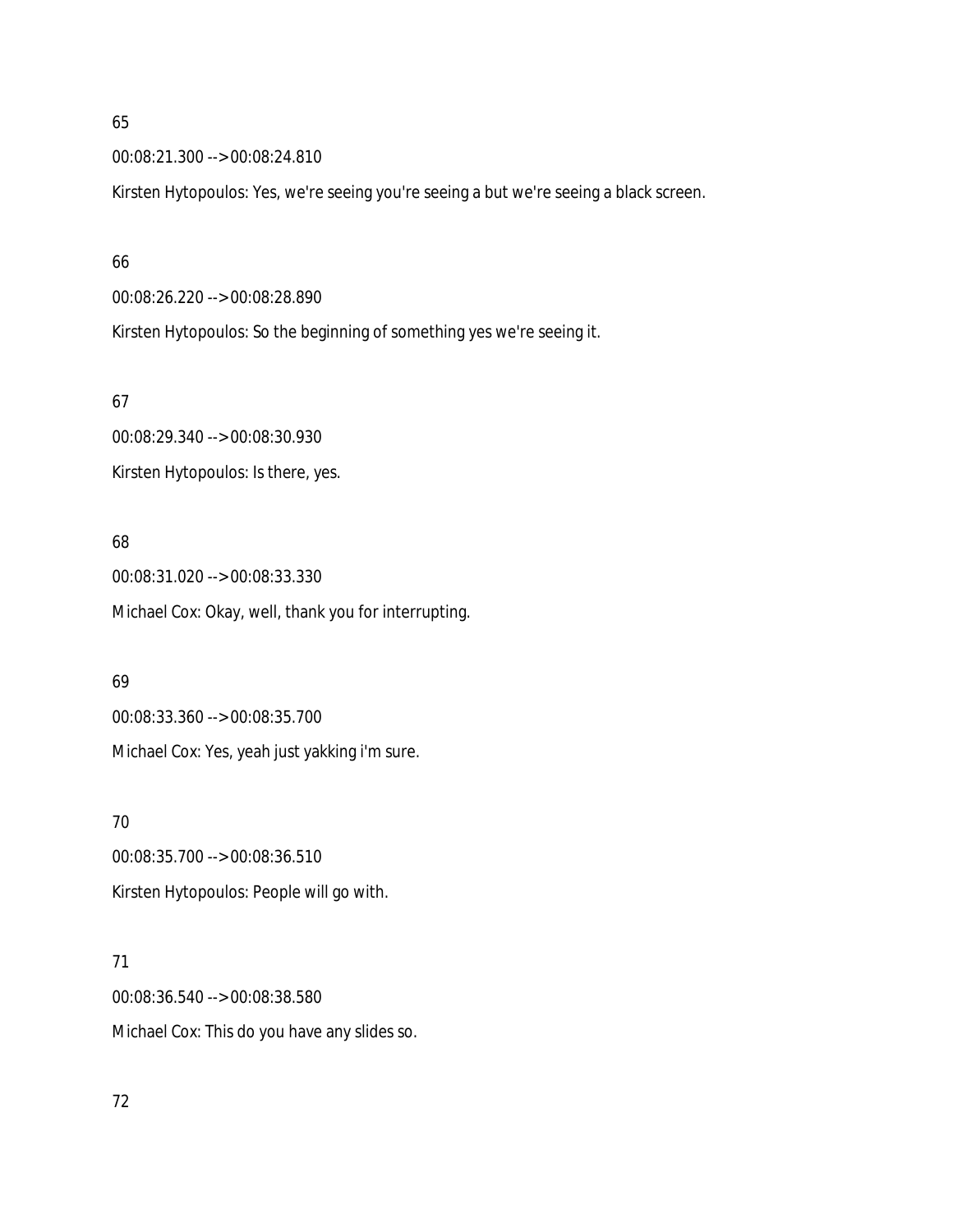00:08:39.870 --> 00:08:52.080

Michael Cox: Anyway, this is just a reminder to everybody about where we've been and, as I said, in November, you prove the plan now we're in the implementation stage and then of course we had a monitor progress.

## 73

00:08:52.590 --> 00:09:03.930

Michael Cox: You also probably remember greenhouse gas inventory, the baseline that we have electricity little over half our greenhouse gas emissions transportation about third and then other pieces to that.

## 74

00:09:05.550 --> 00:09:23.610

Michael Cox: And then the goals of course that you probably remember overarching goal will reduce our emissions by 90% by 2045 and hand baseline 2014 and a goal for adaptation and Community engagement and just a reminder, this is ambitious goal.

## 75

00:09:24.870 --> 00:09:36.150

Michael Cox: In 2014 we do assessment and in 2018 and part of the greenhouse gas actually shot an uptick in greenhouse gas emissions in the Community, so if we continue on that trajectory.

### 76

00:09:36.480 --> 00:09:49.320

Michael Cox: We would go out here, or we need to go, we need to bend the curve, if we want to make our interim goals 2025 2035 minute obviously 2045 so, as you know, we have a lot of work to do.

## 77

00:09:50.040 --> 00:09:55.950

Michael Cox: And as long as you know, we wrote this up in the six groups based on really what to greenhouse gas inventory told us.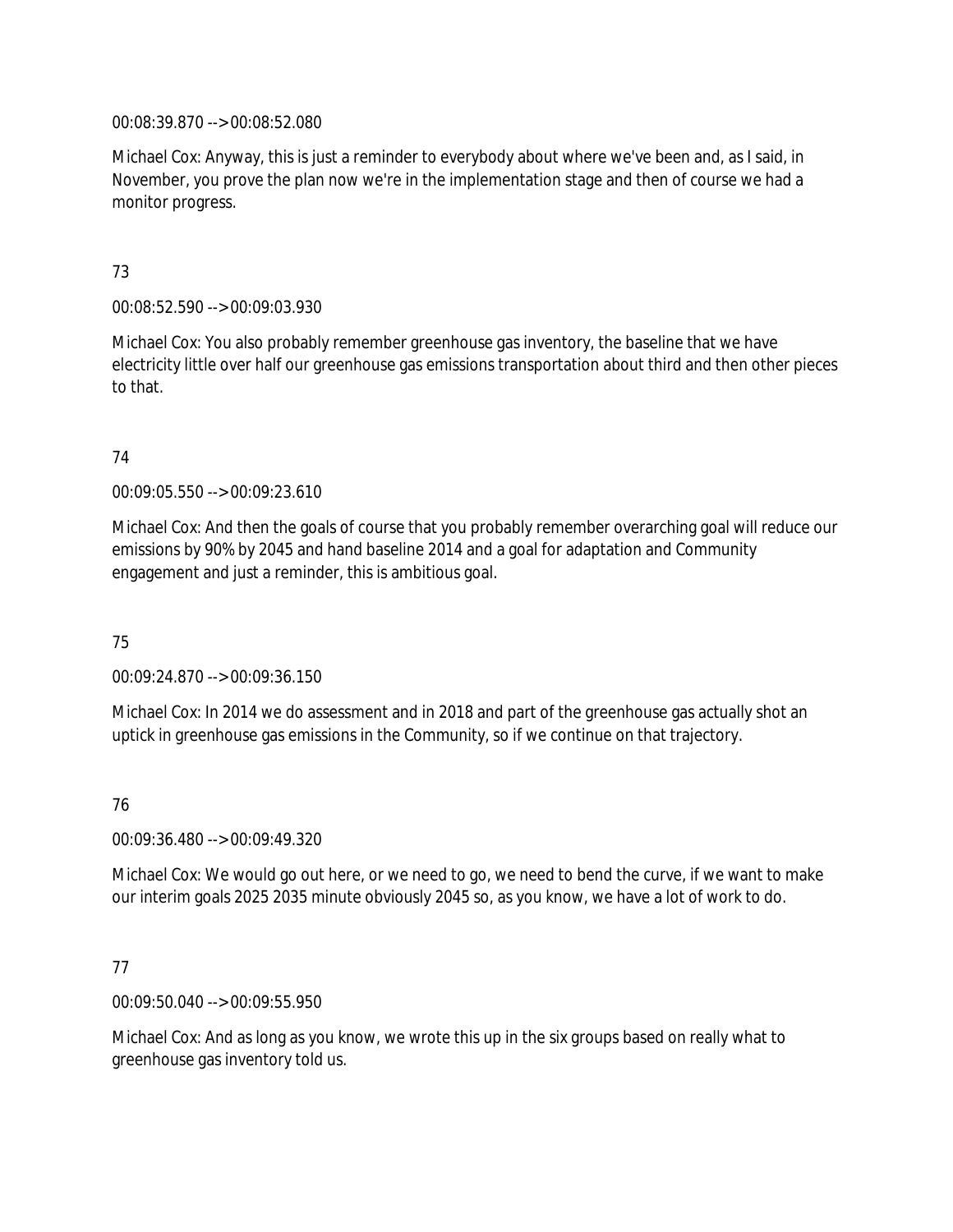00:09:56.310 --> 00:10:02.520

Michael Cox: That energy buildings transportation natural environment, waste and Community engagement So those are the six buckets.

## 79

00:10:03.180 --> 00:10:12.750

Michael Cox: And then kind of structure we had goals with strategies we had targets we have about 170 actions we broke those up into priority we did a ranking.

## 80

00:10:13.080 --> 00:10:24.300

Michael Cox: and other human see that ad priority little over 90 other than we said hey for the first year for 2021 let's try to focus on 18 specific.

## 81

00:10:24.750 --> 00:10:36.540

Michael Cox: items that we can try to start and hopefully get some done in 2021 so that is what i'm going to talk about tonight the status of those 18 specific actions.

# 82

00:10:37.740 --> 00:10:39.690

Michael Cox: Any questions for a dive into that.

# 83

00:10:43.200 --> 00:10:54.540

Michael Cox: Okay, so first bucket climbing equity lens climate lens, as you may remember ECO adapt had developed a what we call a climate tool.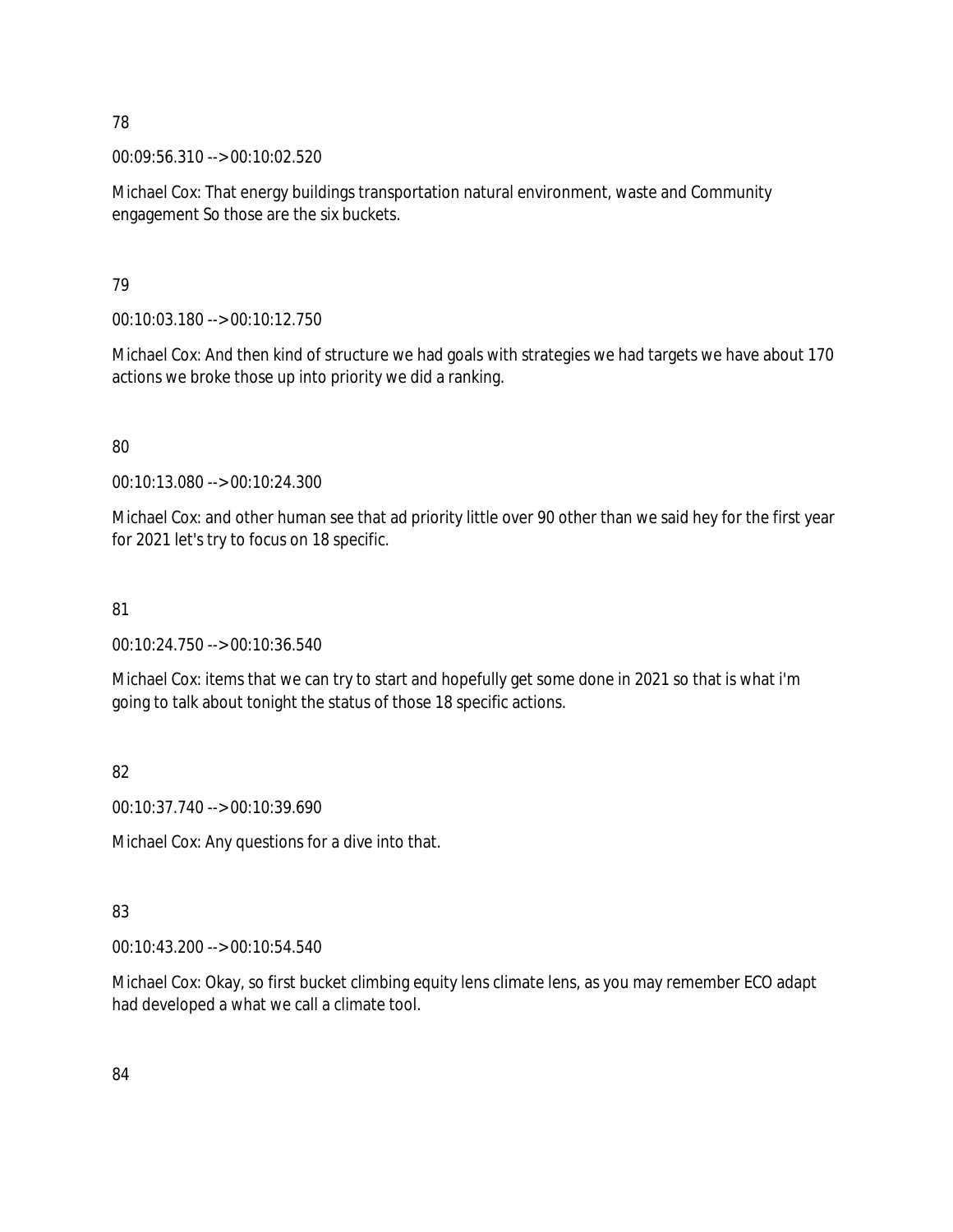00:10:54.870 --> 00:11:06.090

Michael Cox: And the tool helps you when people are looking at projects to evaluate those for the climate impacts that maybe haven't how you might adapt the project to those climate impacts and so.

## 85

00:11:06.660 --> 00:11:13.200

Michael Cox: been working with mark Epstein on a pilot project that was kind of our initial thing we want to do senior Center remodel.

## 86

00:11:13.620 --> 00:11:24.990

Michael Cox: So planning on meeting with mark and mark hanson and develop the tool and the contractor and others to talk about how we might use the tool in the senior Center model it's kind of a pilot.

## 87

00:11:25.470 --> 00:11:36.390

Michael Cox: And then we look at it, and probably might have maybe modify the tool depending if whatever findings so that's kind of first one, the goal is, after the pilot to.

### 88

00:11:36.990 --> 00:11:55.950

Michael Cox: To maybe modify the tool and then try to find other projects to use it on the second one equity un's we've been working with the race equity advisory committee we've had new number meetings and talking about how we can move forward there and what time Laura has done here she has.

### 89

00:11:57.060 --> 00:12:12.690

Michael Cox: Put a couple other criteria in her tool focused on equity and so we need to get back with the react, I guess, we call them to talk about that and kind of move forward so so we're moving forward to that and.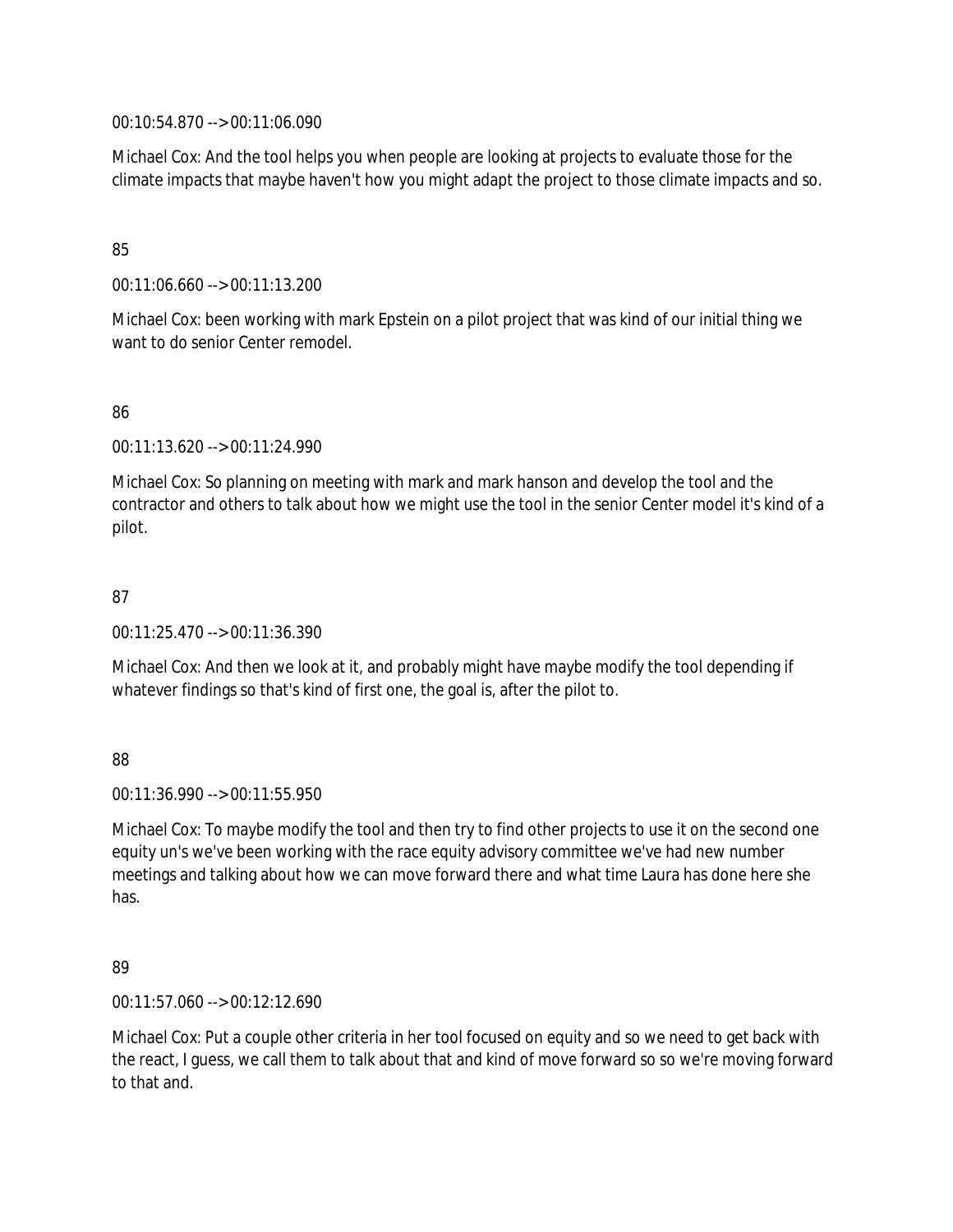00:12:13.230 --> 00:12:24.570

Michael Cox: We have a subcommittee and react is is forming and going to have a subcommittee we've already met with a number of deanna savannah and brand have all been involved so that's where that is.

## 91

00:12:25.410 --> 00:12:36.870

Michael Cox: Then we have staffing climate officer to close June 2 and i'm not sure Ellen you have to tell me rumor had it there's like 50 people actually applied sat there was that crap.

# 92

00:12:37.140 --> 00:12:42.780

Joe Deets: That was gonna be my Thank you Mike I was getting my question is how how, how are we doing on the applications.

## 93

00:12:44.070 --> 00:12:45.390

Michael Cox: On Ellen you want to jump in.

## 94

00:12:48.240 --> 00:12:53.610

Ellen Schroer (she/her): It certainly can we did receive over 50 applications, we are actively reviewing them right now and we'll.

# 95

00:12:53.610 --> 00:12:54.300

Ellen Schroer (she/her): reach out.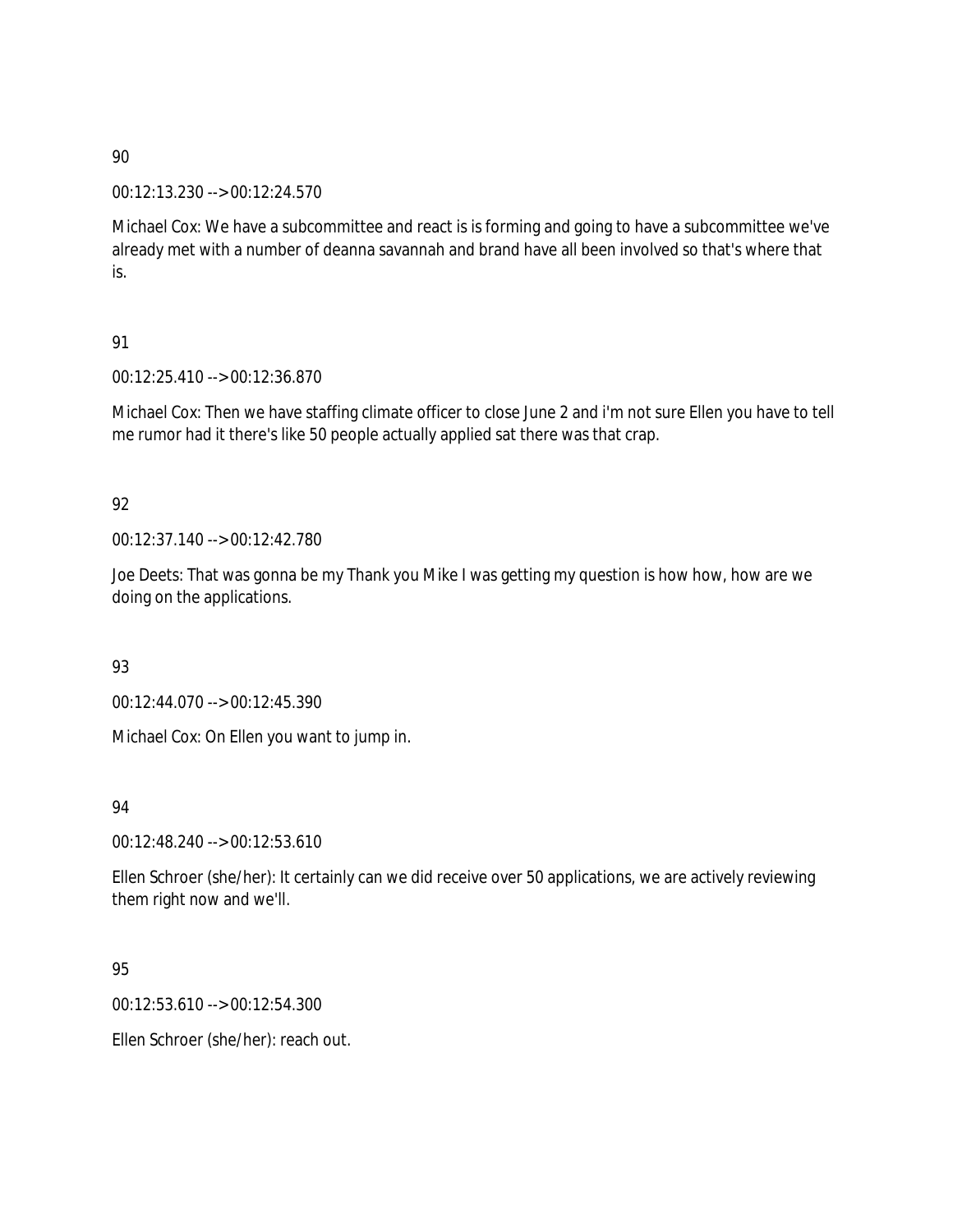00:12:54.360 --> 00:12:57.990

Ellen Schroer (she/her): To start the interview process within the next week or so.

### 97

00:12:59.910 --> 00:13:04.110

Michael Cox: that's exciting 50 people 50 people she's.

### 98

00:13:04.200 --> 00:13:07.710

Ellen Schroer (she/her): yeah from all over the all over the country in the world, from what I can tell.

## 99

00:13:08.280 --> 00:13:12.270

Michael Cox: The world wow for bainbridge island you okay.

### 100

00:13:13.710 --> 00:13:18.540

Michael Cox: i'm sure we got some really high some high quality candidates it's kind of exciting.

### 101

00:13:19.050 --> 00:13:28.350

Michael Cox: um so that's obviously on the move to number four develop cost estimate staffing needs and i'll go over a couple matrices we're not going to go into detail.

### 102

00:13:28.740 --> 00:13:41.820

Michael Cox: But what we did when we were drafting the plan we developed these matrices to give us a sense of timing and milestones and Ellen was instrumental in coming up with a big spreadsheet looked at each priority action.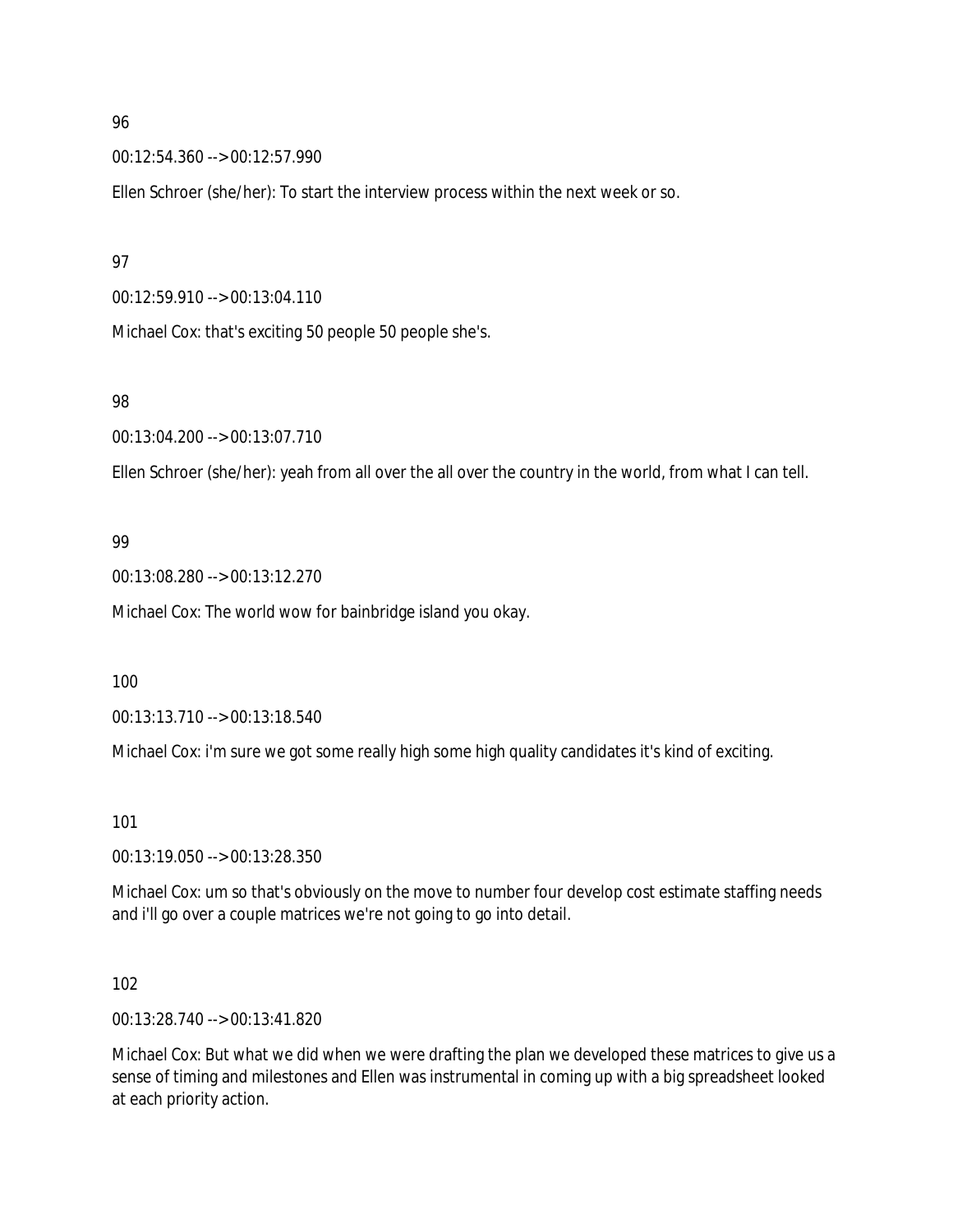00:13:42.300 --> 00:13:52.230

Michael Cox: kind of staffing level, we might need to look at who needs to be involved and I think it's going to be an amazing tool for the new climate officer to help them get oriented.

104

00:13:52.590 --> 00:14:02.430

Michael Cox: And then updated and then working with us, we can move forward so kind of we're working on that number five update greenhouse gas emissions inventory.

105

00:14:03.150 --> 00:14:14.670

Michael Cox: Hats off to Christian Berg who has been updating the municipal inventory he's coming to the committee tomorrow to present his findings he's also we had a meeting with agree.

106

00:14:15.630 --> 00:14:24.600

Michael Cox: That city is a member of and got some advice and some ideas on a number of tools that they have that we released I wasn't aware of that.

107

00:14:24.870 --> 00:14:30.840

Michael Cox: we're going to start to try using those and, finally, the Community inventory, the bigger one we started discussing.

108

00:14:31.830 --> 00:14:47.820

Michael Cox: Doing that and initiating that inventory, so these two slides i'm not going to go into detail just shows you some of the tracking for each of the priority actions and when it's initiated when it's completed this is a margin one nice colors.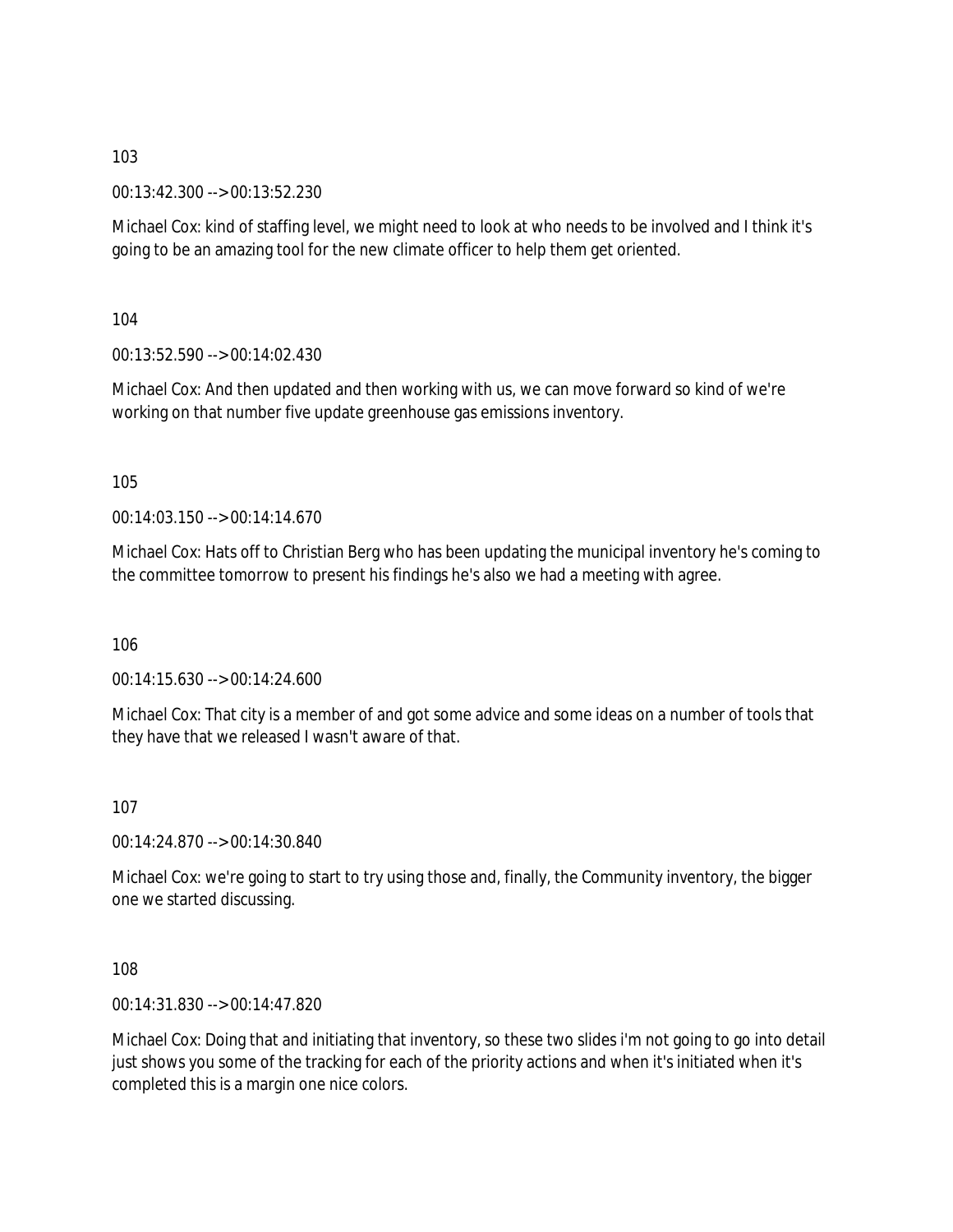00:14:48.870 --> 00:14:57.000

Michael Cox: So on each of the goals and each of the primary actions and then there's a third one that was in your package it's even more detailed so.

110

00:14:57.840 --> 00:15:08.700

Michael Cox: Lots of matrices and i'm sure if you tried to dive into those your eyes are rolling back in your head at that point, but I really do think they're going to be great for helping us chart our path.

111

00:15:10.410 --> 00:15:19.200

Michael Cox: So, energy and buildings number six are green our energy supply the PSC franchise slashes should have put in their partnership agreement.

112

00:15:19.620 --> 00:15:32.790

Michael Cox: As you probably remember, we had a subcommittee between CAC CAC CAC and usc provide those recommendations to the city we've had a couple of meetings now with Chris was becky Chris w.

113

00:15:33.750 --> 00:15:45.510

Michael Cox: And on the on the plan and he's going to submit as my understanding to PSC a draft in the not too distant future, so I want to Hats off to Chris for engaging us in that process.

114

00:15:45.810 --> 00:15:55.770

Michael Cox: Taking our ideas and, in many cases, I think, pressing the envelope a little bit so they'll be interesting to see what happens over the next month or two regard to that.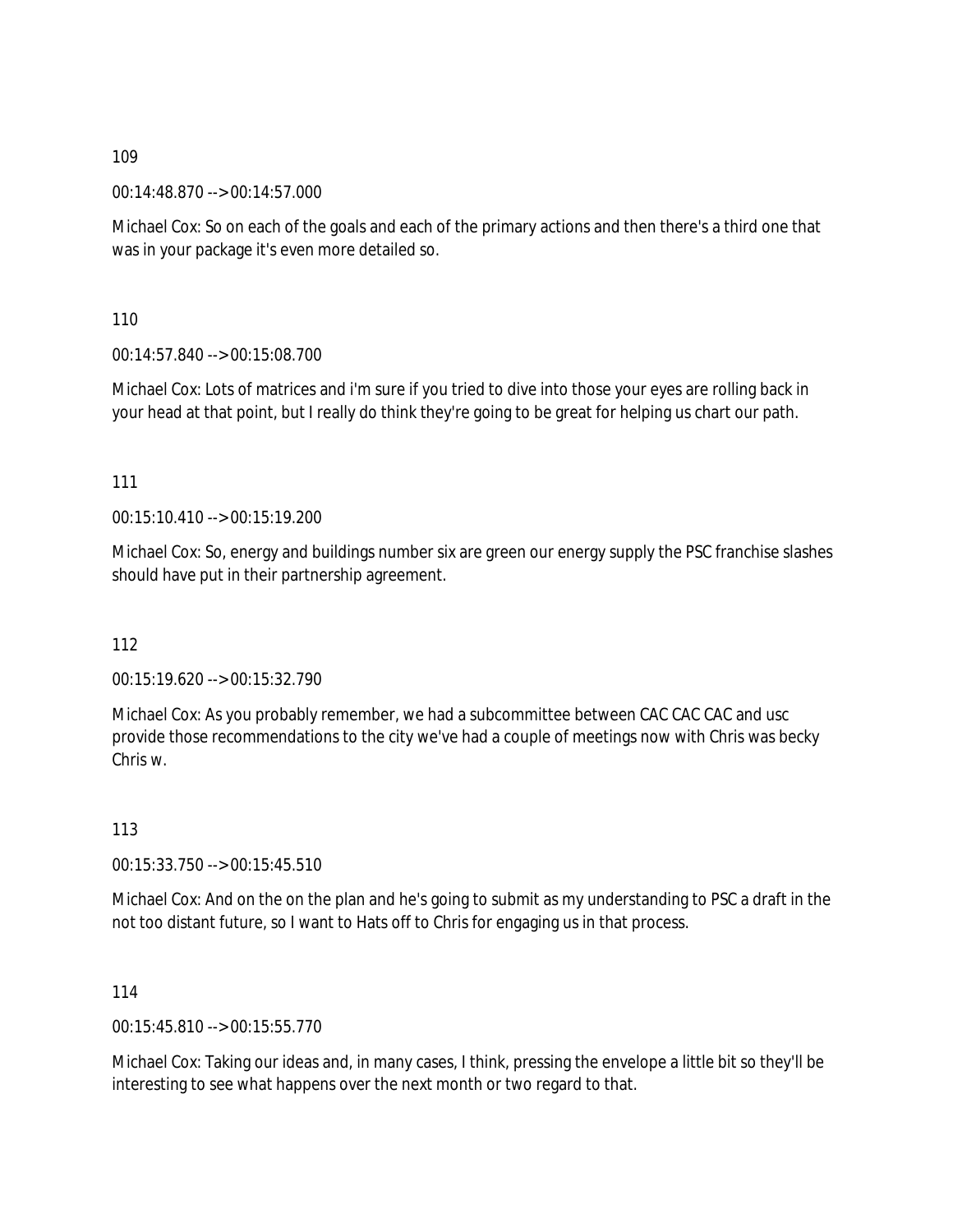00:15:56.190 --> 00:16:04.410

Michael Cox: The second part of the supplies local generation, as you know, Community solar is something you can see there's Joseph not on top of the city all.

116

00:16:05.280 --> 00:16:13.860

Michael Cox: I think that's Joe and of course we've we have this discussion on going to see does the PSC about a potential site on the.

### 117

00:16:14.670 --> 00:16:22.710

Michael Cox: The transfer station, in addition, a bio digester and put that in there because we've been presented with a possible opportunity.

118

00:16:23.130 --> 00:16:34.350

Michael Cox: or a bio digester idea, a number of us went over that Sean including councilmember deets myself and PSE, to look at what they're doing their idea is that.

119

00:16:34.710 --> 00:16:47.880

Michael Cox: You get waste from the different parts of the island and maybe even possible and broader bring it here, you can develop bio gas, and then you can create a sellable product of compost and so.

120

00:16:48.600 --> 00:17:02.910

Michael Cox: CCA see wants to come back to the Council not too distant future, with a potential proposal of how we might move forward so listen for that in the next couple of months number seven reduce our demand we got supply, we got demand.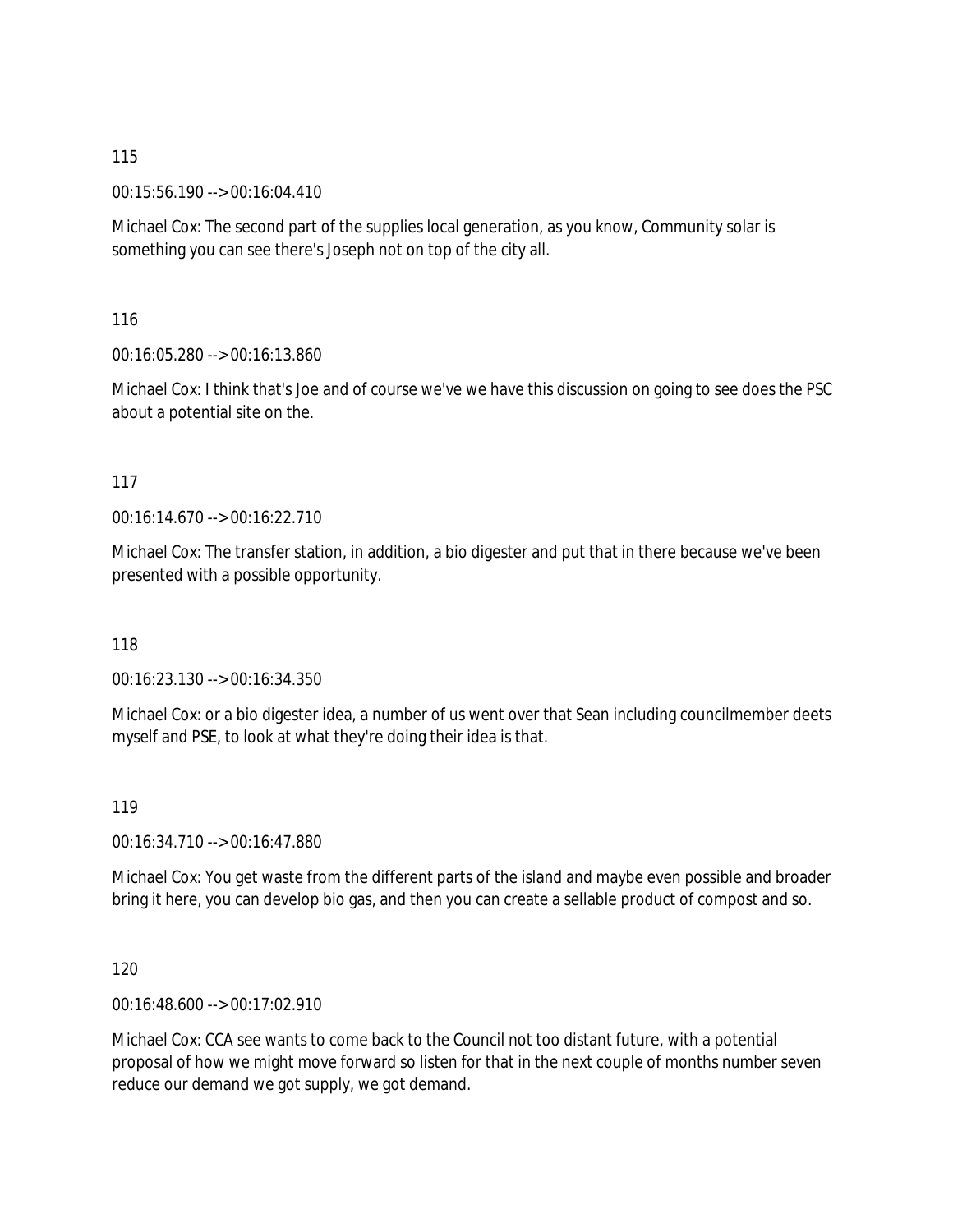## 00:17:03.930 --> 00:17:09.030

Michael Cox: PFC is coming out I think pretty soon last time I talked to him with demand reduction Program.

## 122

00:17:09.600 --> 00:17:16.920

Michael Cox: we've emphasized the need to work with city and us and others to promote this and I think they're on board with that.

## 123

00:17:17.340 --> 00:17:30.120

Michael Cox: And, of course, the green building task force a big part of what they're trying to do is to reduce demand, so I think that's moving ahead number eight prohibit combustible fuels propane specifically.

124

00:17:31.290 --> 00:17:31.890

Michael Cox: and

### 125

00:17:32.550 --> 00:17:53.010

Michael Cox: Where we're at with, that is, the green building Task Force did analysis looking at that, and if we should be promoting that now, if that was better to have propane until the Greens cleaned out or cleaned up or should we be thinking of prohibiting or propane now.

### 126

00:17:54.270 --> 00:18:10.170

Michael Cox: And we also included analysis for us, looking at that, and so we have those two analyses and we're looking at those and we want to propose something I think in the not too distant future on maybe how we move forward with with that one so there's some work going there.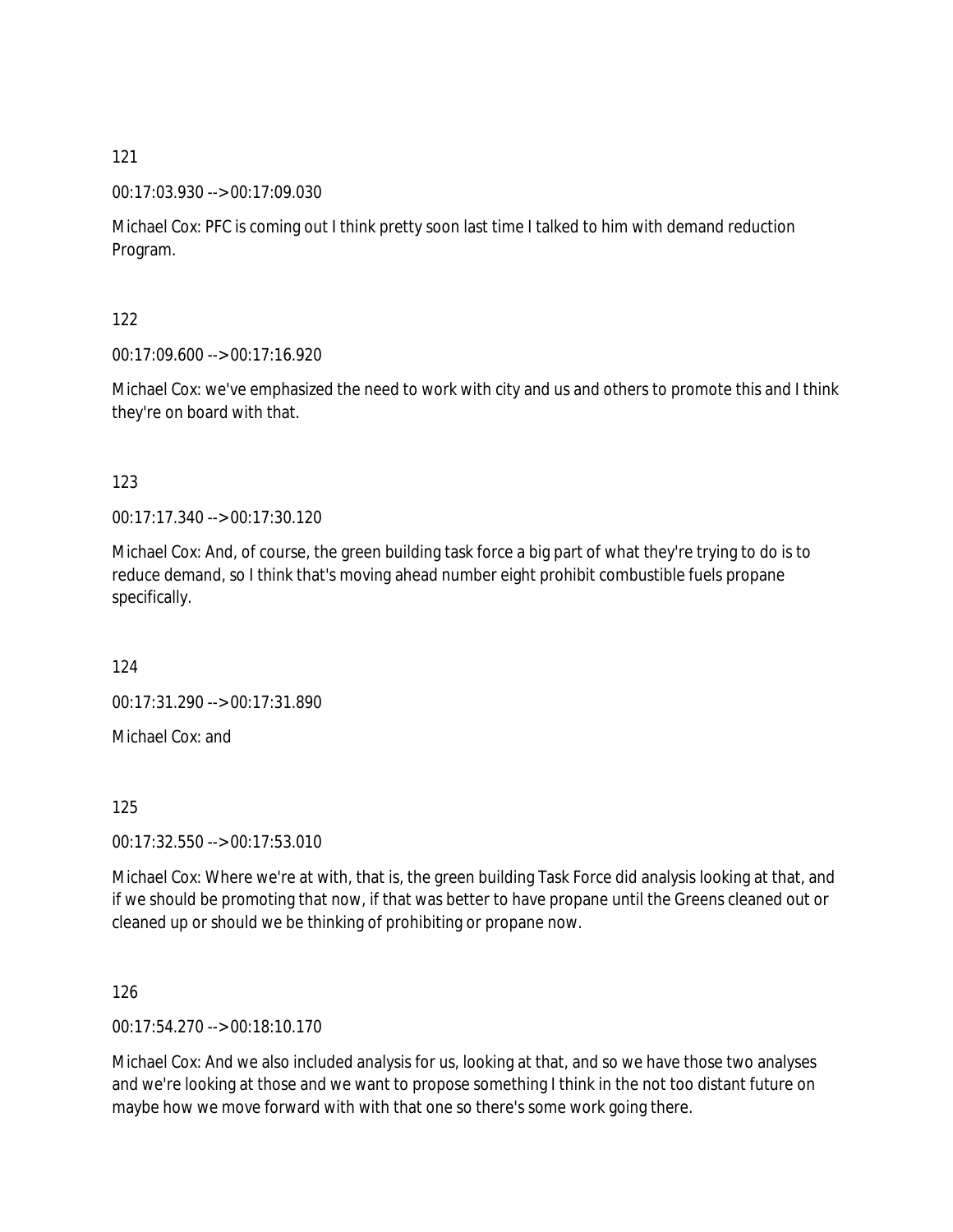00:18:11.670 --> 00:18:14.280

Kirsten Hytopoulos: could be pause for a for a Council person question.

128

00:18:14.790 --> 00:18:17.370

Michael Cox: Oh, that is a great idea.

129

00:18:17.430 --> 00:18:20.430

Kirsten Hytopoulos: looks like we have a question from councilmember deeds yeah.

130

00:18:20.730 --> 00:18:26.550

Joe Deets: Taking a Deputy Mayor yeah this isn't really a question for Mike but relating to the green building Task Force.

#### 131

00:18:27.570 --> 00:18:31.080

Joe Deets: there's some staffing issues relating to.

132

00:18:32.460 --> 00:18:38.550

Joe Deets: Having a staff to oversee that perhaps the city manager can email me some details.

133

00:18:40.170 --> 00:18:41.220

Joe Deets: Just the other day.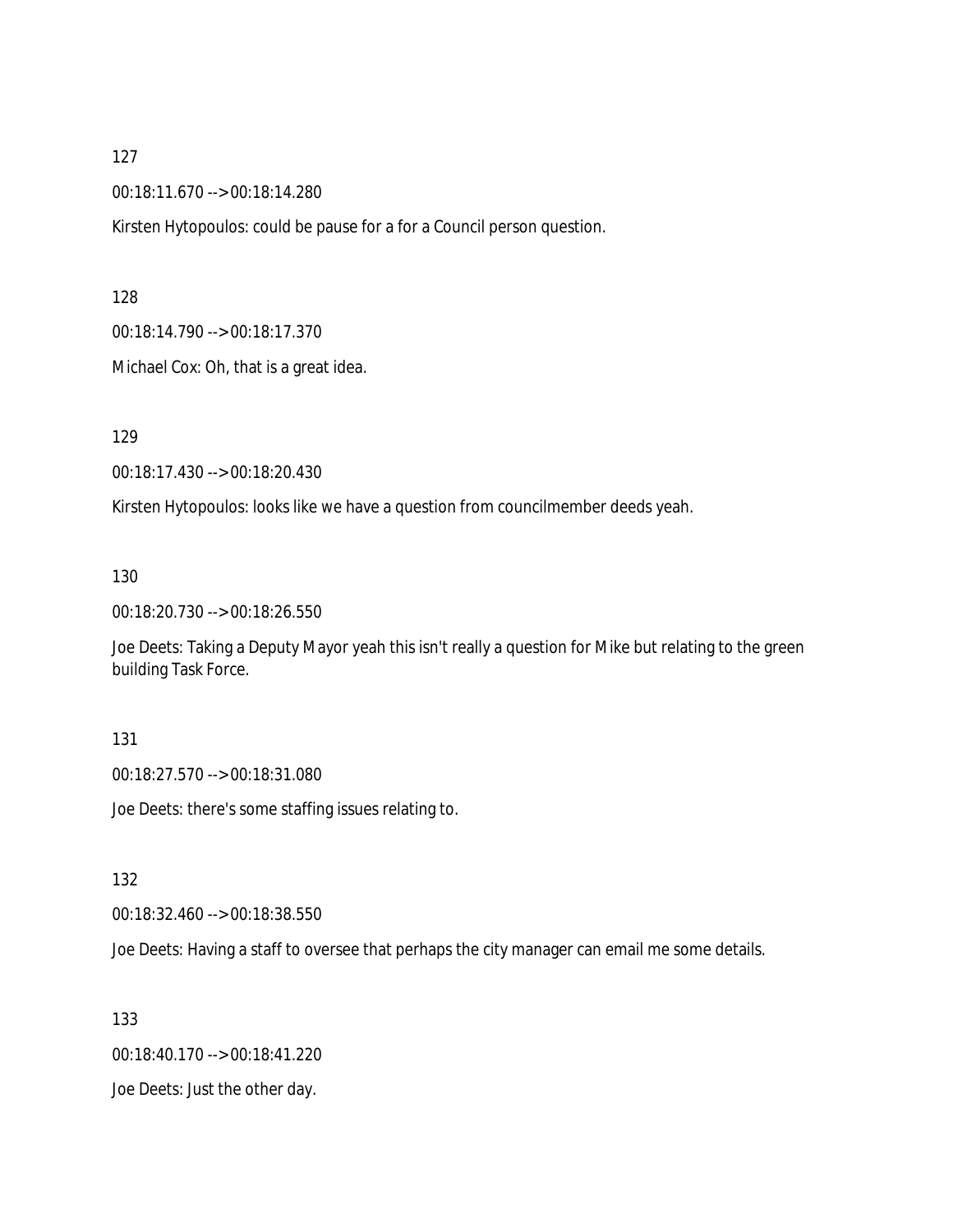00:18:42.390 --> 00:18:46.410

Joe Deets: There was a senior manager for you, if you'd like to comment on that.

135

00:18:46.710 --> 00:18:53.100

Blair King: Well it's okay through the Chair customer DS it asked me this question, unfortunately we don't have a real deep.

136

00:18:53.160 --> 00:19:03.420

Blair King: Batch there was a senior planner assigned to the green building Task Force and their assignments pivoted to the shoreline master plan.

137

00:19:03.840 --> 00:19:11.610

Blair King: The intention was that the that slack for the Green building piece was going to be picked up by our building official position King bacon.

138

00:19:12.030 --> 00:19:23.550

Blair King: Without we're going to fill that position we haven't been able to fill that position with someone permanent yet, so we are waiting there, and also, this is a position that.

139

00:19:24.660 --> 00:19:41.040

Blair King: Perhaps our natural resource planner when that gets firmed up would also take on, but because her lack of a bench when the person that pulled away that was doing this we haven't picked that up and that's where we are right now, so the bottom line is no staff is assigned to this.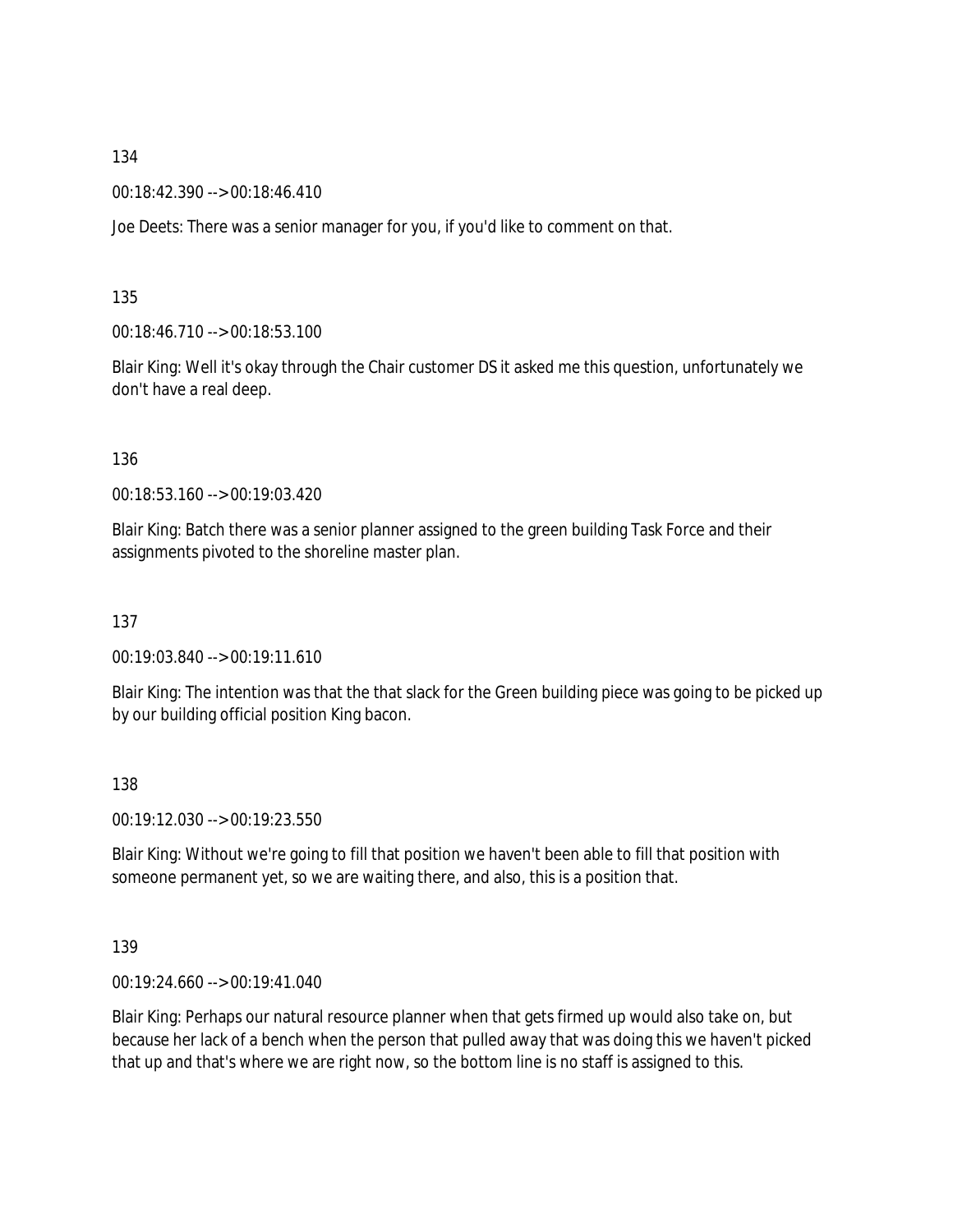00:19:42.480 --> 00:19:43.740

Blair King: And that's where I think.

141

00:19:45.180 --> 00:19:58.890

Blair King: comes from each wanted me to highlight just and and also, I want to make sure people know because we don't want this to be one of those things that happens it gets out there and then just kind of dress off into the fog without knowing so that's where we are right now.

142

00:20:00.720 --> 00:20:04.050

Kirsten Hytopoulos: Thank you, thank you for letting us take that question Mike Please proceed.

143

00:20:04.530 --> 00:20:07.110

Michael Cox: So please just tell me to shut up.

144

00:20:08.100 --> 00:20:16.230

Michael Cox: w mayor and I will, because we want questions so um thanks for that clarification I see man that's good to know um.

145

00:20:17.310 --> 00:20:28.830

Michael Cox: So number 10 This is called the green energy and building fund, we did the Community development roadmap we provided that to the city, this is complicated.

146

00:20:29.940 --> 00:20:42.060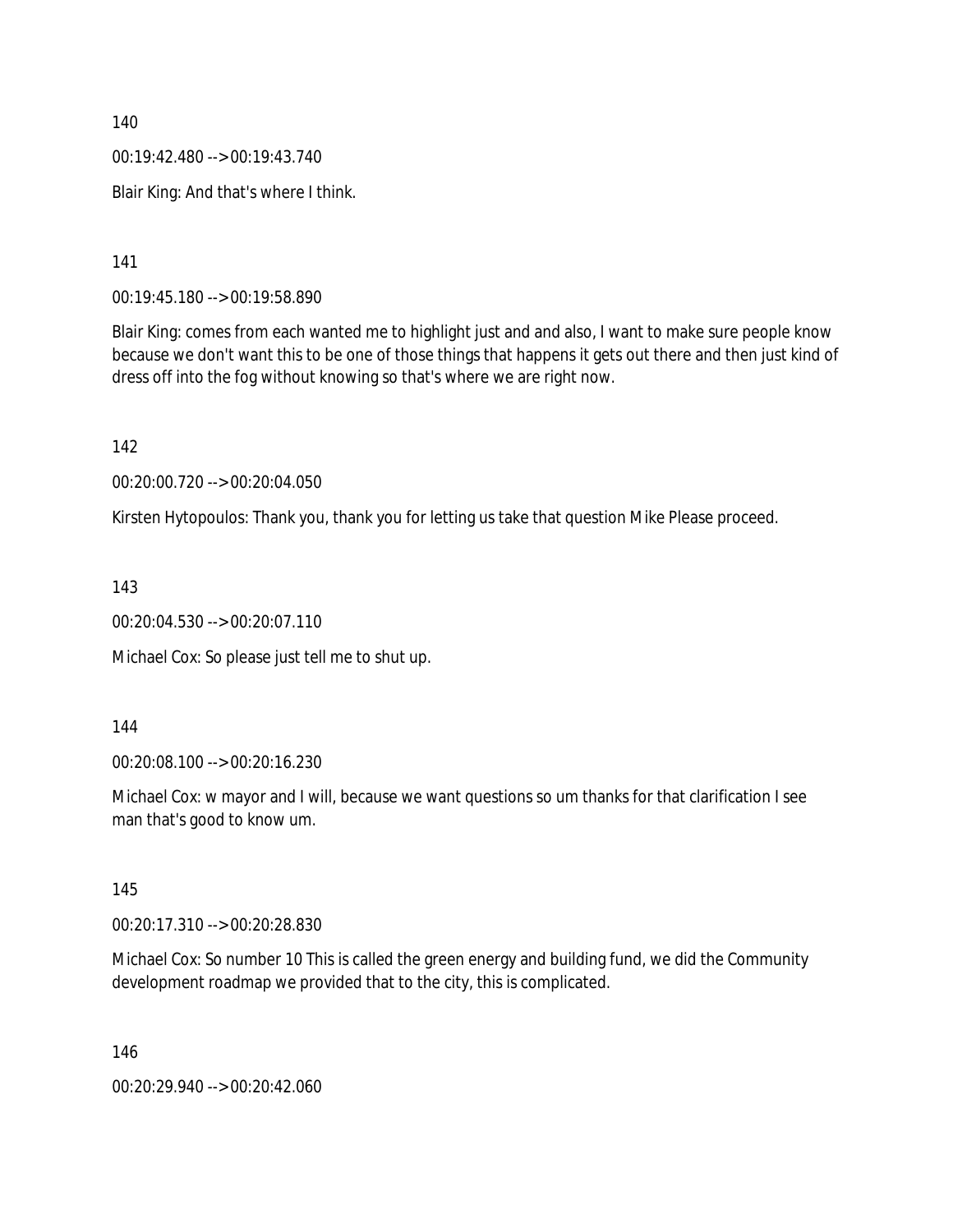Michael Cox: And, really, I think, important and hopefully when crime officer comes on will be able to take this up and, as I said, we did provide our thoughts on a roadmap on how we might move forward with this.

147

00:20:42.480 --> 00:20:52.800

Michael Cox: So that one's probably on hold, right now, number 11 expand sea level rise assessment we're going to have a separate conversation about that so i'm not going to cover that right now.

148

00:20:53.850 --> 00:21:03.810

Michael Cox: Number 12 coordinate with a sustainable transportation Task Force, we have been doing that number of us from the technical work groups i've been to a number of the meetings.

149

00:21:04.590 --> 00:21:24.660

Michael Cox: we've had some separate meetings with mark Epstein who's asked us to help in terms of greenhouse gas emissions types of analysis so definitely coordinating with them and they got some exciting work coming on and also just fyi the beamer greenway sustainable bainbridge funded.

150

00:21:25.830 --> 00:21:35.550

Michael Cox: Analysis of potential grants for both transportation and climate change and that's an incredible resource looked at grants across the state and the nation.

151

00:21:36.210 --> 00:21:46.860

Michael Cox: That we might be able to access and silent got another be a great resource for the new person coming on number 13 transition to fleets, I understand, I think the.

152

00:21:47.910 --> 00:22:00.630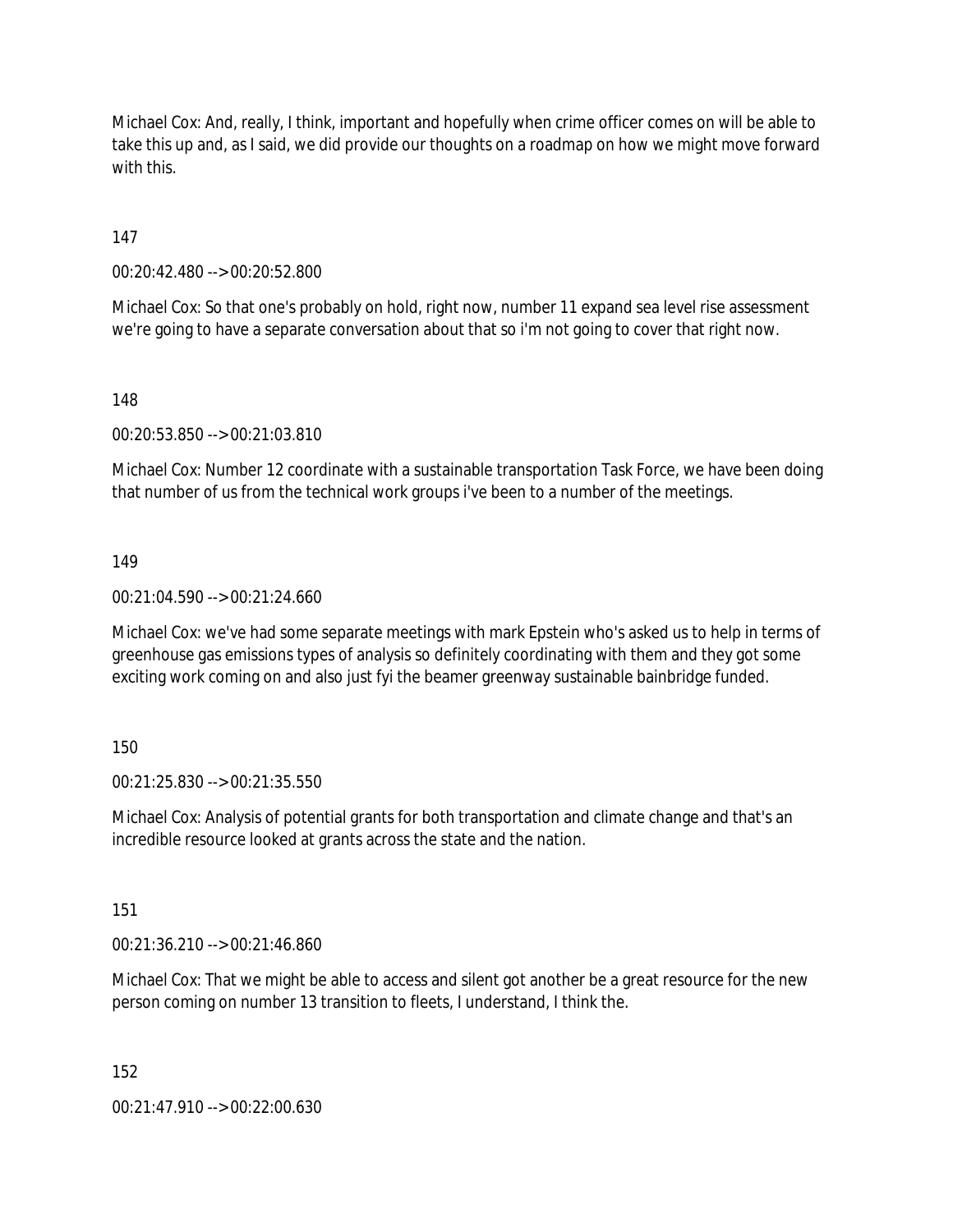Michael Cox: Their public works was looking at this again we had developed a roadmap and provided to the city about that how we transition to electric vehicles and biofuels and, and so I hopefully.

153

00:22:01.230 --> 00:22:14.700

Michael Cox: I think this is on Christmas Christmas plate to telecom number 14 improve what your transportation and infrastructure, I think the honest, this is kind of integrated into like the green building Task Force and sustainability.

154

00:22:14.790 --> 00:22:17.220

Michael Cox: sustainable transportation costs for us are doing.

155

00:22:17.790 --> 00:22:30.000

Michael Cox: In terms of looking at potential code and multi family places on me charging stations, you might have so I hate that word to me is kind of integrated with what they're doing fairies, of course.

156

00:22:30.720 --> 00:22:38.880

Michael Cox: need to work with the fairies on their electrification process that they're doing in all the implications of that 15 force management.

157

00:22:39.330 --> 00:22:50.100

Michael Cox: There was a big conference i'm conference and four sessions on force, climate change, a number of us participated Deborah Nick Laura Hansen Julie Matthews myself and.

158

00:22:50.730 --> 00:23:03.750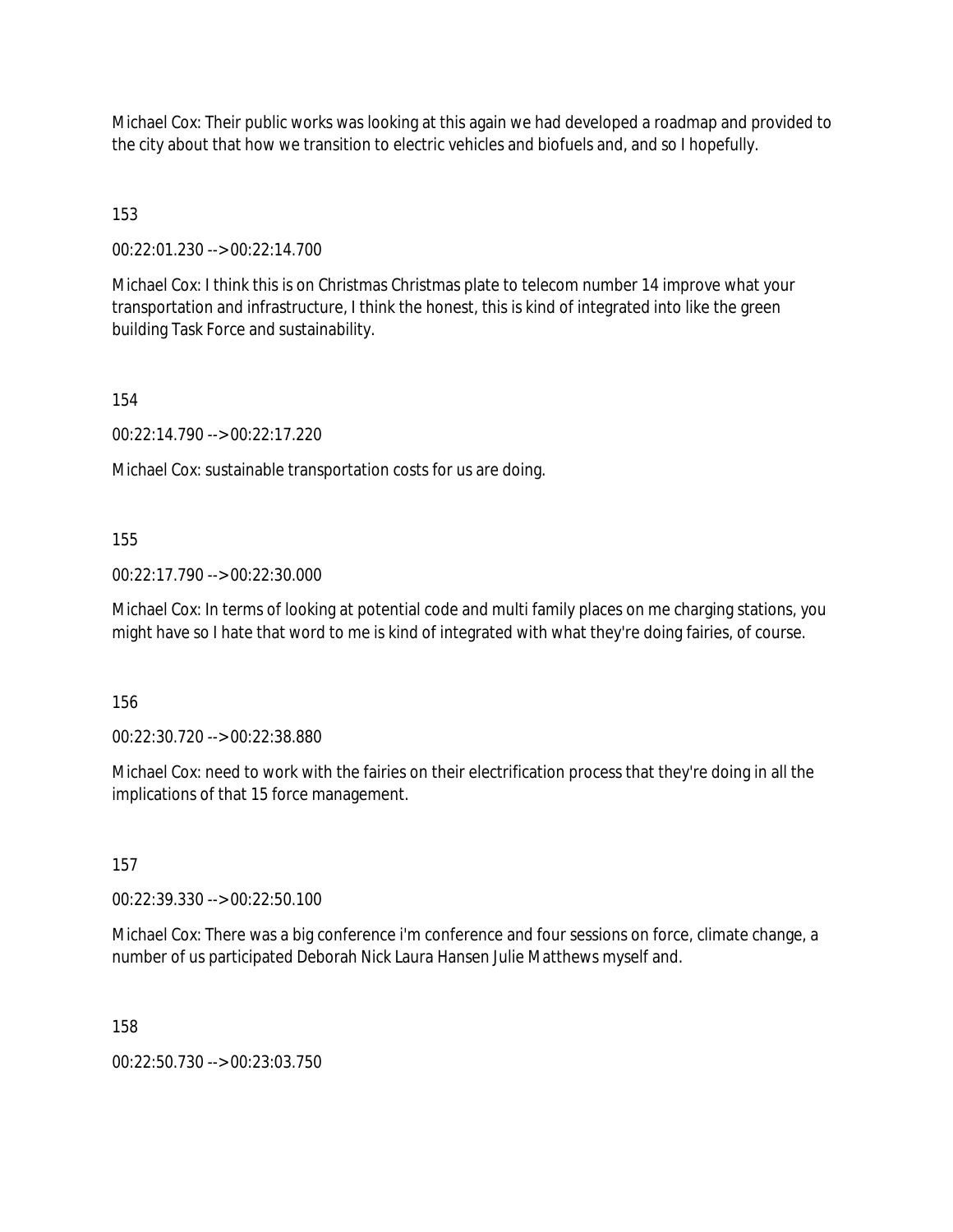Michael Cox: arborist participated and some really interesting findings from that, and so I think once we be able to digest that I think God that will be able to move forward, not just with the city, but I think I on wide would parks and.

159

00:23:04.650 --> 00:23:11.430

Michael Cox: Bring Medina land trust number 16 citing one or niche for single use plastics, I know you're talking about that tonight.

### 160

00:23:11.820 --> 00:23:20.940

Michael Cox: And just kudos to everybody who's been working hard on that I know it's complicated, but I think it'll be pretty excited for bainbridge island to kind of be a model.

161

00:23:21.270 --> 00:23:29.250

Michael Cox: For a number of other cities, and I know number of folks on the committee deb rudnick has been involved Nora Nick who's not on the committee.

162

00:23:29.970 --> 00:23:41.670

Michael Cox: who's been involved in the State legislation diane landry heather trim as really been working hard to try to make sure that that's gone through so again kudos to everybody and let's keep that moving.

163

00:23:42.180 --> 00:23:57.900

Michael Cox: that's that's an important 117 developed web presence again we've developed the roadmap we've been working with Christian drew on coby connects and weekly city manager reports and provided a number of pieces for them.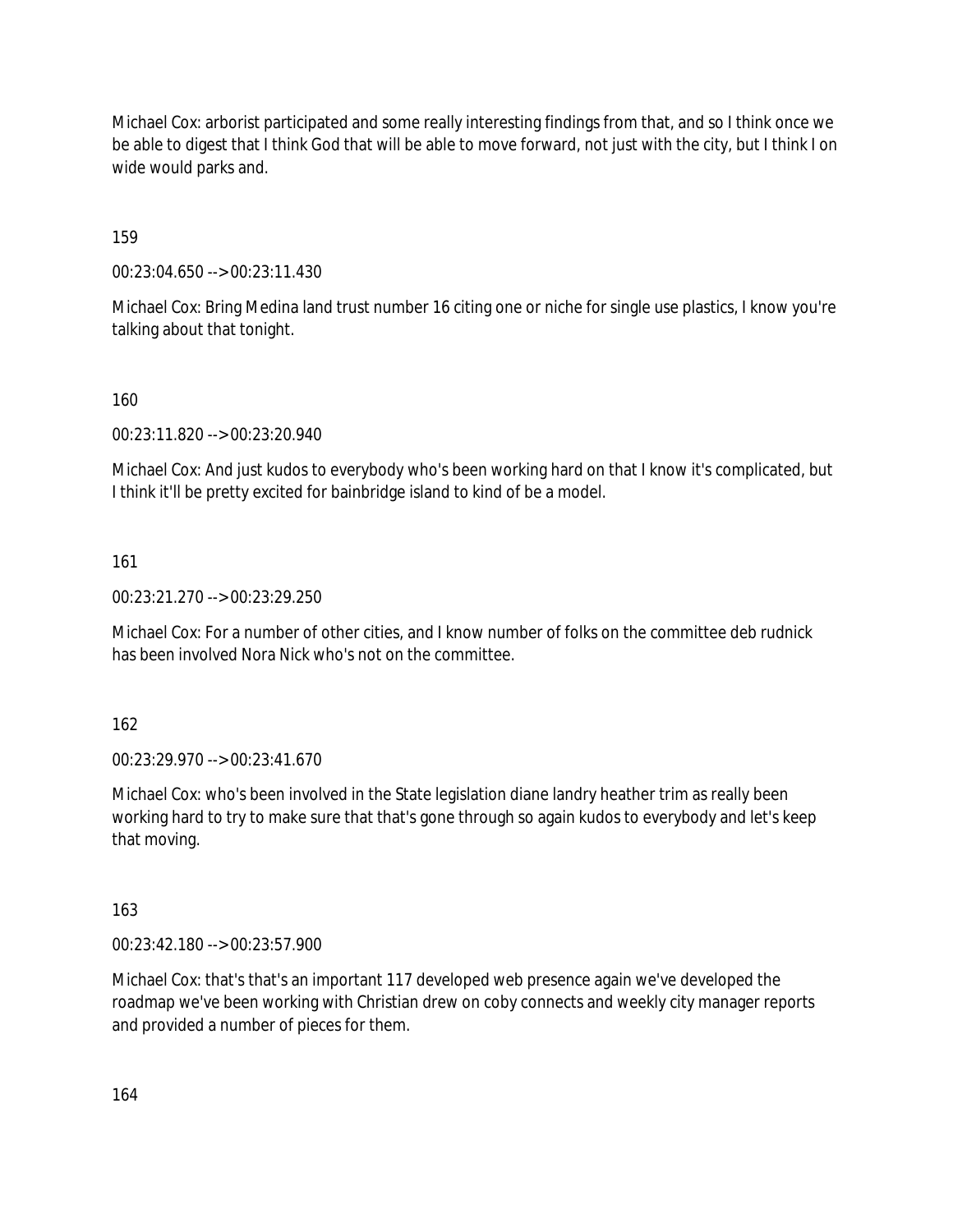00:23:58.920 --> 00:24:07.950

Michael Cox: and looking forward again when we get a climate officer that we might mean engage with Kristen a little more I know she's kind of tapped out right at the moment as.

165

00:24:08.730 --> 00:24:17.580

Michael Cox: As as city manager has told it said the benches is not really deep right the moment but it's going to improve and finally emergency preparedness.

166

00:24:18.030 --> 00:24:20.700

Michael Cox: We had a meeting with bainbridge repairs and PSC.

167

00:24:21.120 --> 00:24:30.030

Michael Cox: A couple of them actually to talk about the preparation and how PSC might be able to get involved in that with bainbridge prepares and so.

168

00:24:30.300 --> 00:24:47.700

Michael Cox: We need to keep those up we haven't talked for a while that's coming up the wildfire season and smoke, obviously, is a critical issue that we're all concerned about so next steps will talk about this, our recommendations on sea level rise.

169

00:24:48.840 --> 00:24:57.750

Michael Cox: See manager, if you want a particular briefing on more detailed on this happy to do that Ellen can do that, obviously, just as well as any of us could.

170

00:24:58.650 --> 00:25:16.590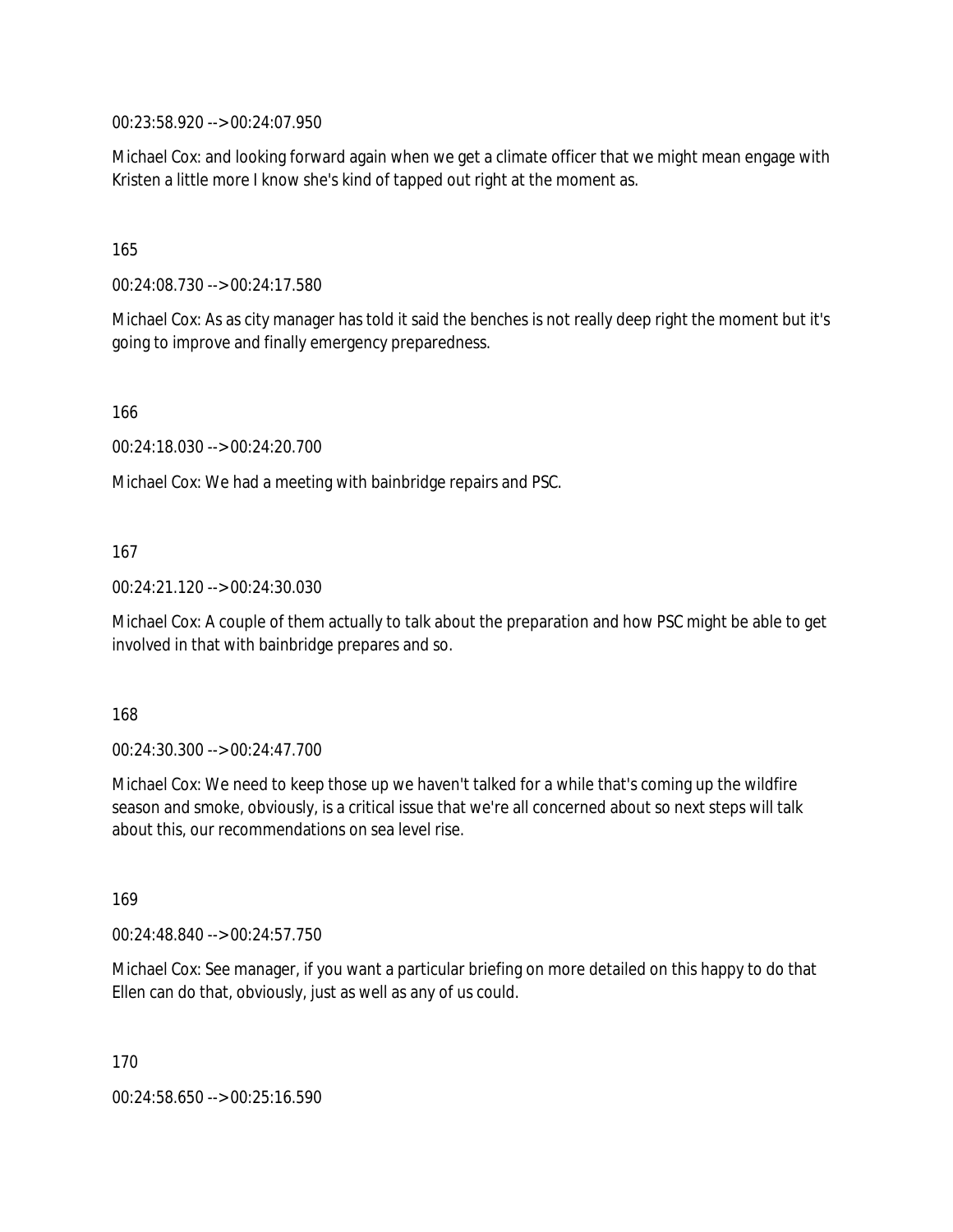Michael Cox: we'd like to support onboarding for climate officer when they come continue to work with PC staff and a whole range of things, the franchise as a good example and then hopefully in a couple months come back with recommendations for moda just project so that's it yeah.

171

00:25:16.860 --> 00:25:26.010

Kirsten Hytopoulos: And I know that I think that councilmember car i'm sorry councilmember stairs had a question back, since I think sustainable transportation i'm guessing tells one percenter happen.

172

00:25:26.100 --> 00:25:26.760

Leslie Schneider: that's right.

173

00:25:28.650 --> 00:25:29.190

Leslie Schneider: um.

174

00:25:30.420 --> 00:25:44.340

Leslie Schneider: I don't think you need to go back to that slide but I did want to ask, I know that you have your committee has met with Greg drunker regarding the proposal that he brought to counsel for.

175

00:25:44.970 --> 00:25:58.110

Leslie Schneider: An electric shuttle pilot project to run starting next spring, and I wanted to just find out sort of where that is and also just kind of alert you that that is under the.

176

00:25:58.620 --> 00:26:03.480

Leslie Schneider: We do consider that part of the sustainable transportation project, and we want to make sure that.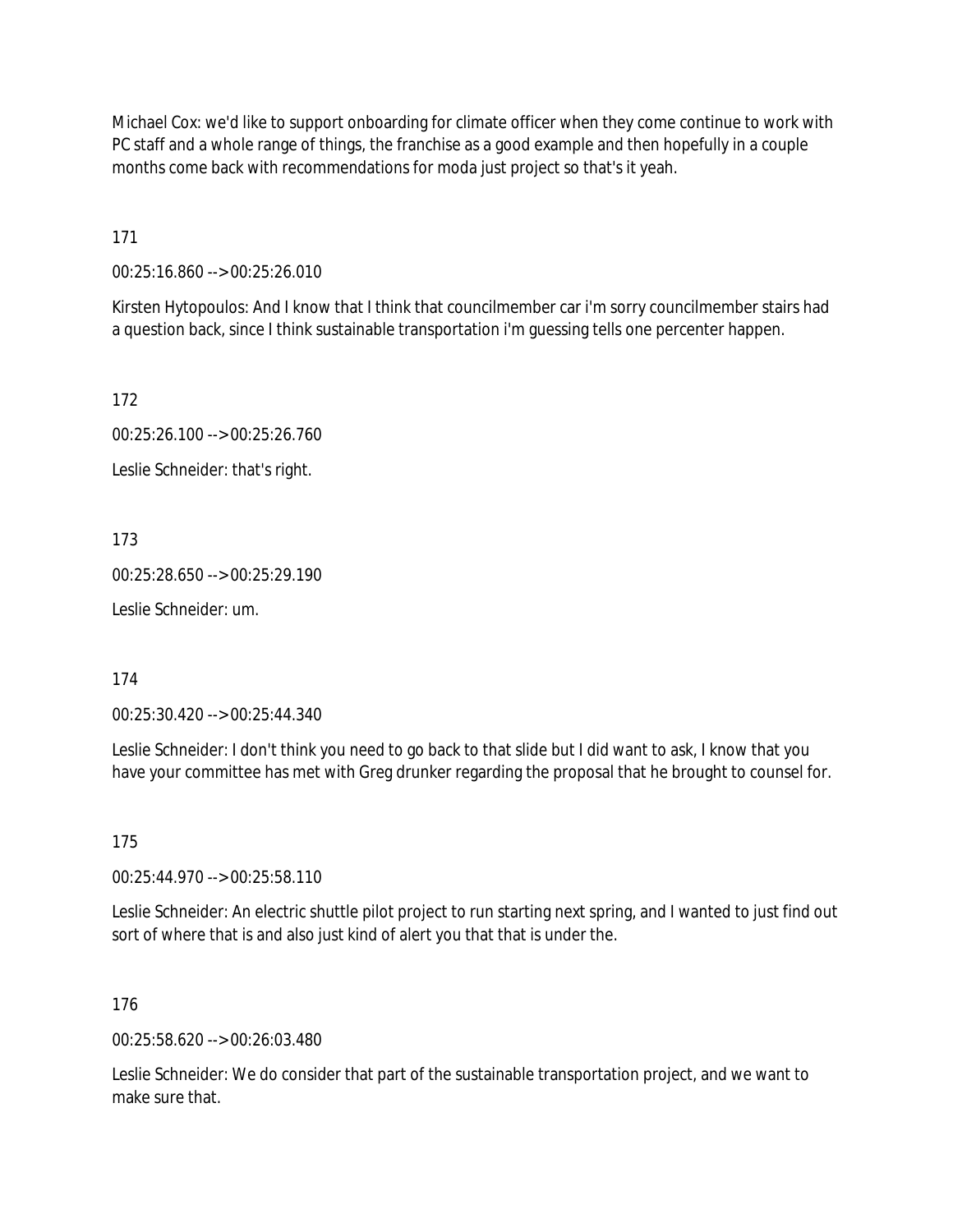00:26:04.230 --> 00:26:20.190

Leslie Schneider: That it whatever it ends up being gets included as part of the sustainable transportation project, so there is a bit of a critical path, if you know if your committee does in fact want to evaluate it and make recommendations.

178

00:26:20.820 --> 00:26:28.980

Michael Cox: Now that's a great question and actually Council members he's coming tomorrow night to our committee to do presentation and then.

179

00:26:29.760 --> 00:26:31.530

Michael Cox: Make kind of make a proposal.

180

00:26:31.710 --> 00:26:37.650

Michael Cox: So we haven't actually had Greg again, we had the idea, so we got him scheduled for tomorrow, so.

181

00:26:38.190 --> 00:26:43.200

Leslie Schneider: got it okay well anyway just maybe maybe it's helpful to know that we do want.

182

00:26:44.250 --> 00:26:52.530

Leslie Schneider: You know sort of the rough the outlines of any project that is recommended to be included in in our sustainable transportation plan.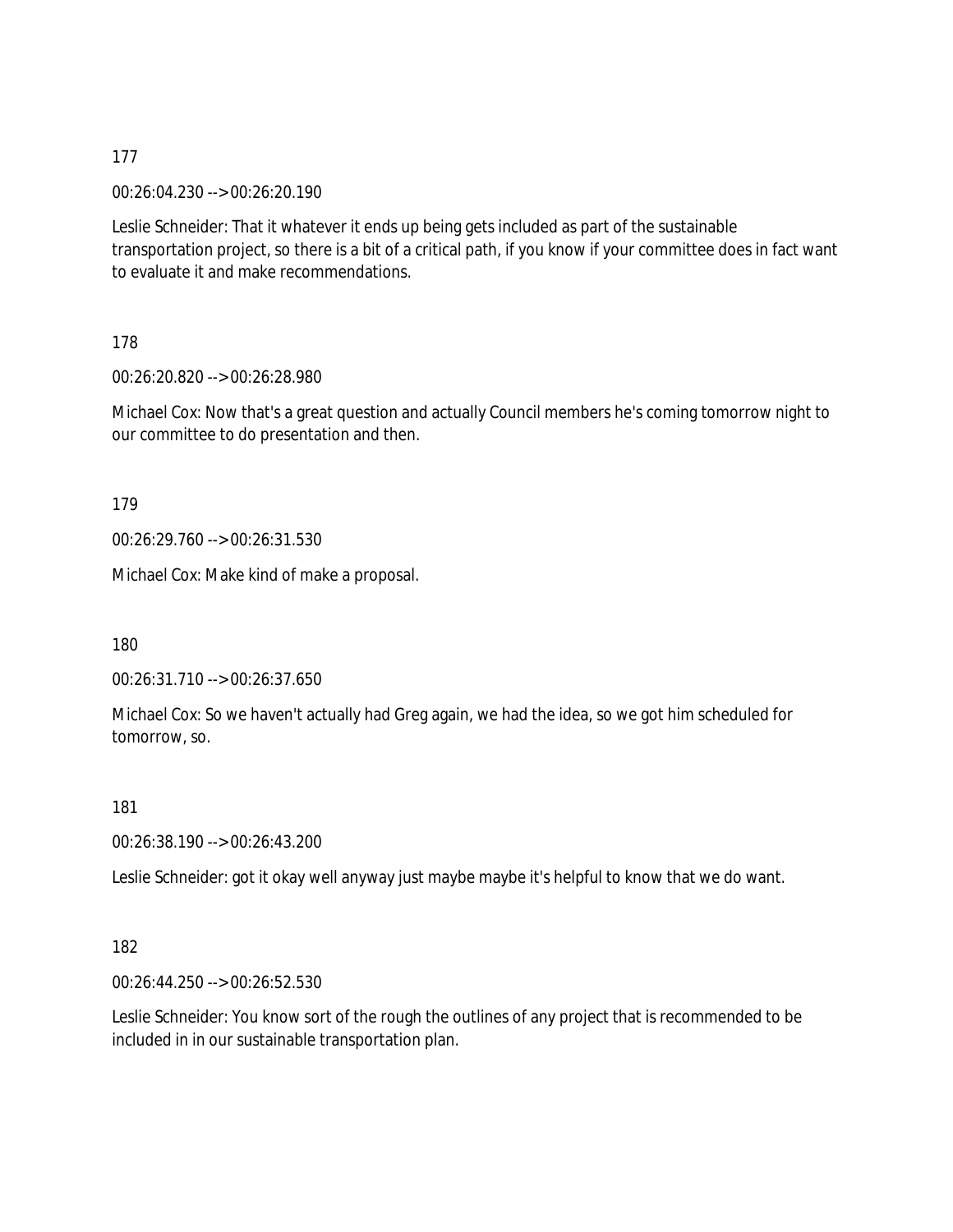00:26:53.010 --> 00:27:05.100

Michael Cox: yeah no I think that's exciting I did you see kids APP ride is also expanding their services so gosh we could give them to an electric vehicle just my deal.

184

00:27:05.730 --> 00:27:15.240

Leslie Schneider: and Joe and I just heard today, I can't remember deeds, and I just heard today that the county is interested in kind of collaborating on some.

185

00:27:15.960 --> 00:27:28.230

Leslie Schneider: high speed chargers and figuring out where they go, so we just need to make sure we're connecting the right people to talk about all that but lots of exciting things happening it's pretty pretty fun.

186

00:27:29.190 --> 00:27:38.040

Michael Cox: Also talk a little bit about this, maybe with this, you have horizon there's a lot of opportunities for funding that is going to come up but, as you know that takes some effort.

187

00:27:38.400 --> 00:27:51.720

Michael Cox: To find them and then to actually apply for them, and so on, with the state and the federal level there's files that are going to be coming available that for both sustainable transportation and climate change in general.

188

00:27:52.350 --> 00:27:58.950

Michael Cox: So got some work to do there again this poor climate officer Helen do they know all the stuff they have to do, I sure.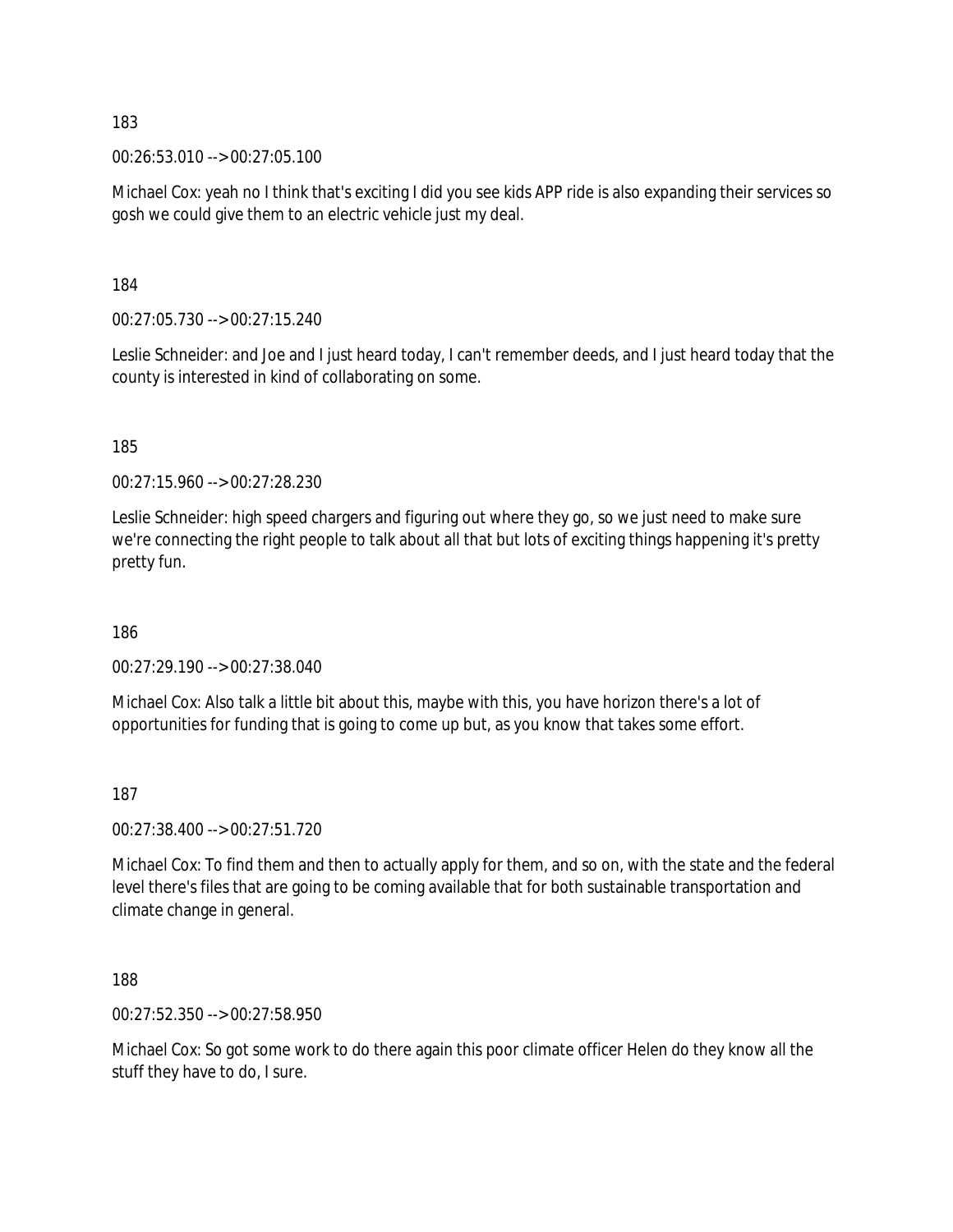00:27:59.130 --> 00:28:01.320

Kirsten Hytopoulos: Hope you didn't do a map everything.

190

00:28:02.700 --> 00:28:04.440

Michael Cox: Joking i'm looking forward to that.

191

00:28:06.240 --> 00:28:12.660

Michael Cox: So any other questions I can do and kind of the overbid highlights of where we're in the direction we're headed.

### 192

00:28:13.740 --> 00:28:14.700

Kirsten Hytopoulos: councilmember deets.

#### 193

00:28:15.780 --> 00:28:27.060

Joe Deets: Well, I just I was gonna say something, but also notice I think there's a Laura in the attendee that might be Laura hampson from the CCA seat per house yeah yeah.

194 00:28:28.080 --> 00:28:28.590 Joe Deets: yeah and if.

195

00:28:29.760 --> 00:28:31.200

Michael Cox: There were any other.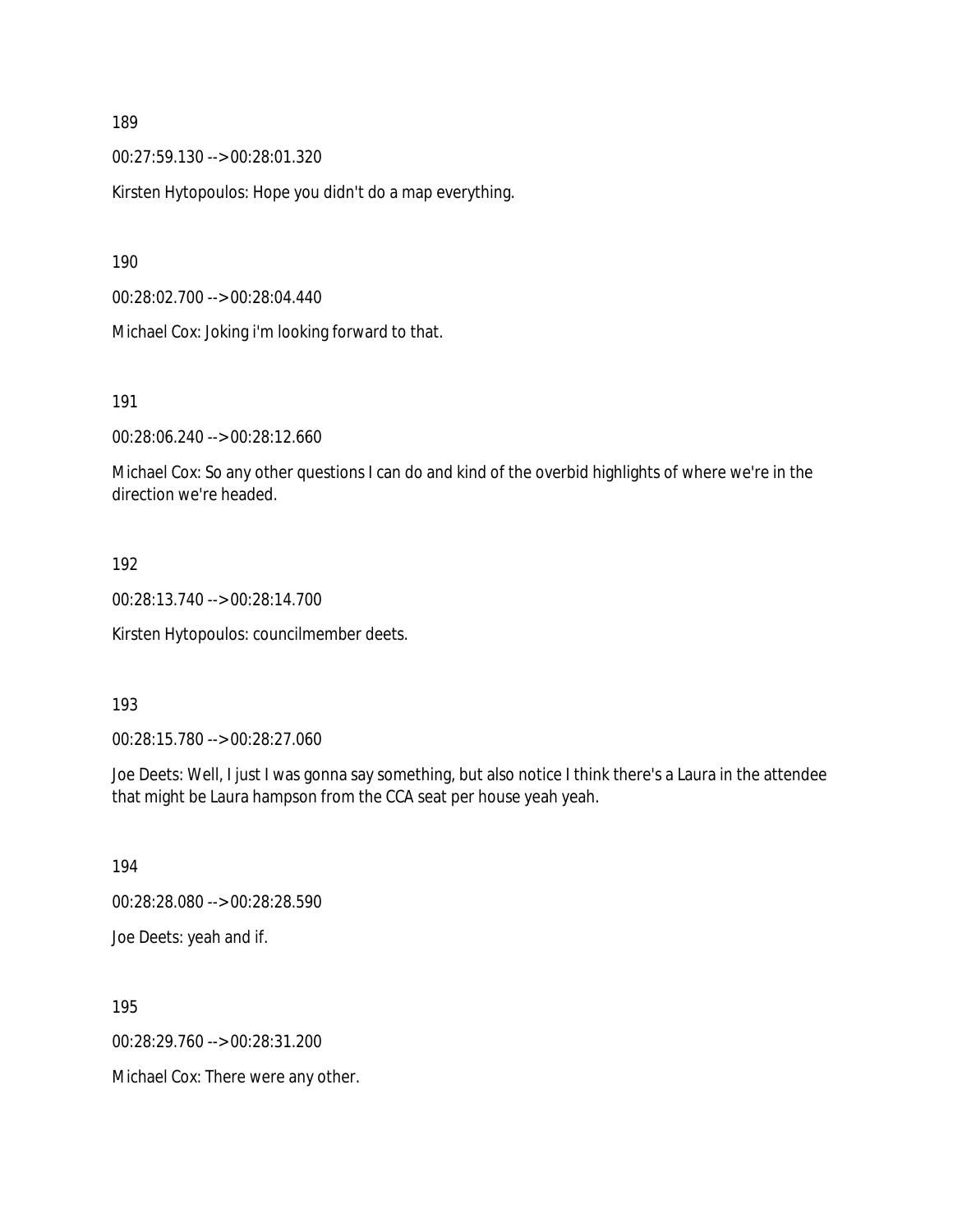196 00:28:33.000 --> 00:28:34.380 Michael Cox: CCA members yeah.

197 00:28:34.410 --> 00:28:35.700 Joe Deets: yeah I bet that.

198 00:28:36.060 --> 00:28:36.690 Michael Cox: promote them.

199

00:28:37.140 --> 00:28:39.780 Joe Deets: So she could be flora hanson Nice.

200

00:28:39.780 --> 00:28:42.870

Kirsten Hytopoulos: When asked her if she was promoted she may or may not want.

201 00:28:43.560 --> 00:28:45.780 Joe Deets: Your hand, I think I might or might not be.

202 00:28:49.680 --> 00:28:50.790 Kirsten Hytopoulos: Welcome surprise.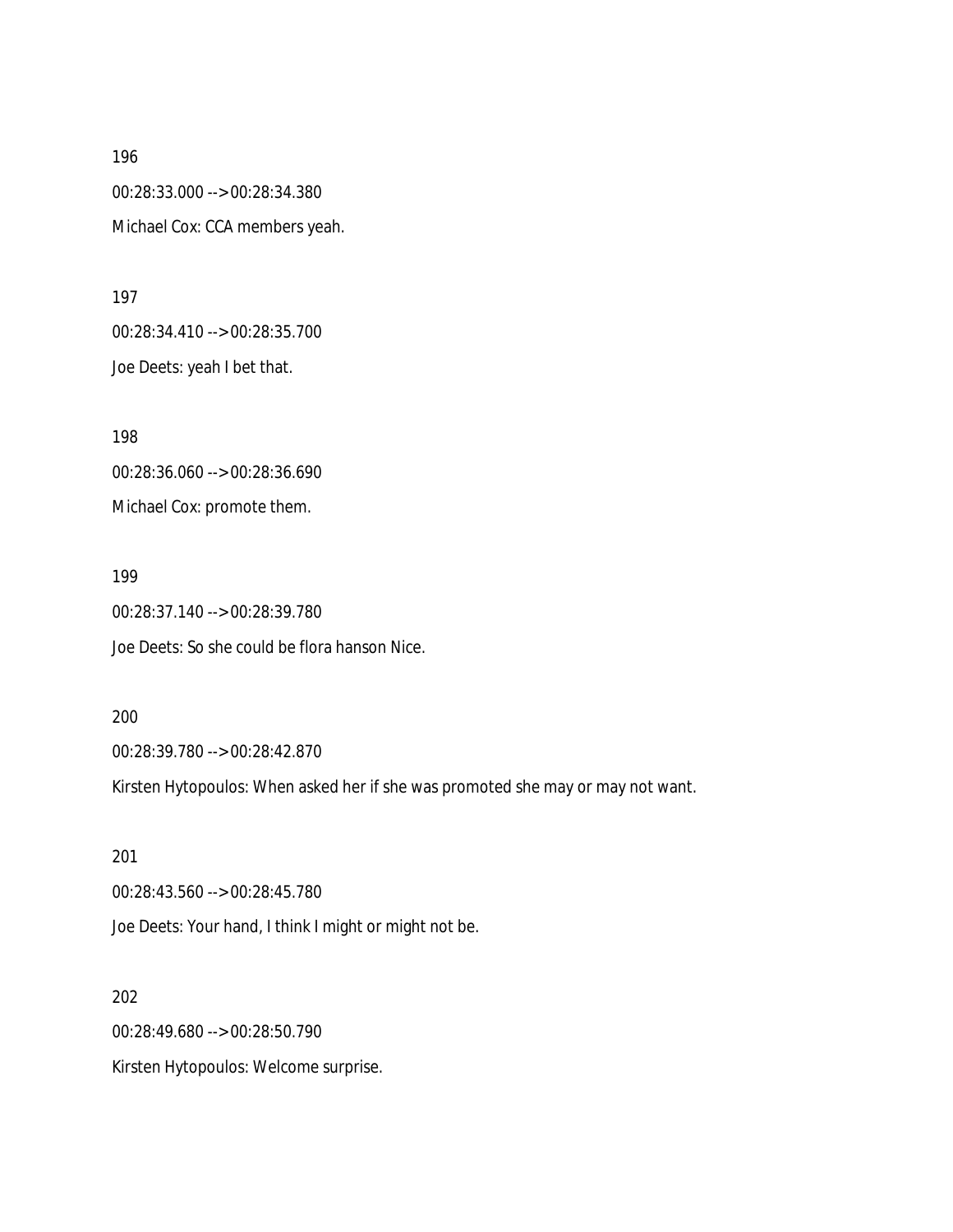00:28:52.740 --> 00:28:56.760

Michael Cox: How far does yeah should be more than welcome, obviously.

204

00:28:58.620 --> 00:29:00.720

Lara: It can get crazy surprise.

205

00:29:00.840 --> 00:29:02.460

Kirsten Hytopoulos: At least you can control your camera.

#### 206

00:29:02.880 --> 00:29:07.650

Lara: I can do yeah it would be sort of alarming if someone just put your camera and without letting you know.

#### 207

00:29:08.190 --> 00:29:14.490

Lara: I just wanted to add one other thing to that pool of opportunities that Mike was just talking about, and that is.

#### 208

00:29:15.210 --> 00:29:20.790

Lara: In the recent city managers report there was a lovely update about the upcoming arpa funds.

#### 209

00:29:21.240 --> 00:29:29.520

Lara: And I wanted to just throw out there, the opportunity we have to again use the climate lens as a tool that we use in evaluating.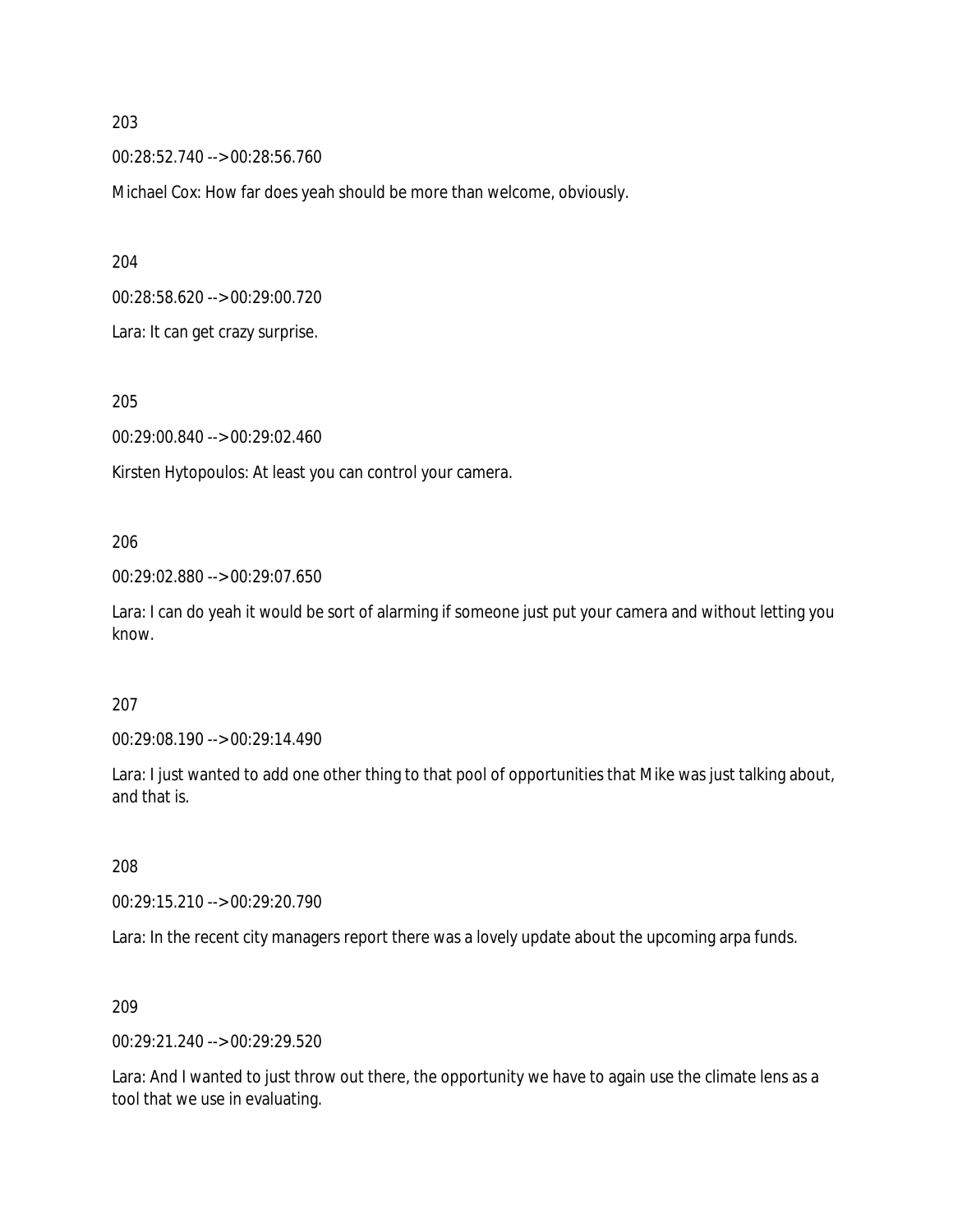00:29:30.120 --> 00:29:38.940

Lara: The best way to spend our fun so just making sure that we're carrying through all of the threads of the various things that the Community is trying to help support doing.

211

00:29:39.480 --> 00:29:48.870

Lara: When these other parts come into play, I know it's a lot of moving pieces and again Ellen i'm sure that that person we're hiring we're going to be able to take all of this on but.

### 212

00:29:49.920 --> 00:29:58.890

Lara: The climate change advisory committee, obviously, will continue to chime in and be a reminder for things, but I think that that's an opportunity, we should consider.

213

00:30:01.980 --> 00:30:11.250

Michael Cox: Jenny I think we have time now and tell me whenever you run out of the farmers market i'm curious, and is it possible for let's say us to.

214

00:30:11.910 --> 00:30:23.550

Michael Cox: react has a booth there i'm going to raise this in our meeting tomorrow with the possibility of climate committee be have booths or share booth or something is that possible or is that.

215

00:30:24.870 --> 00:30:25.800

Michael Cox: A farmers market.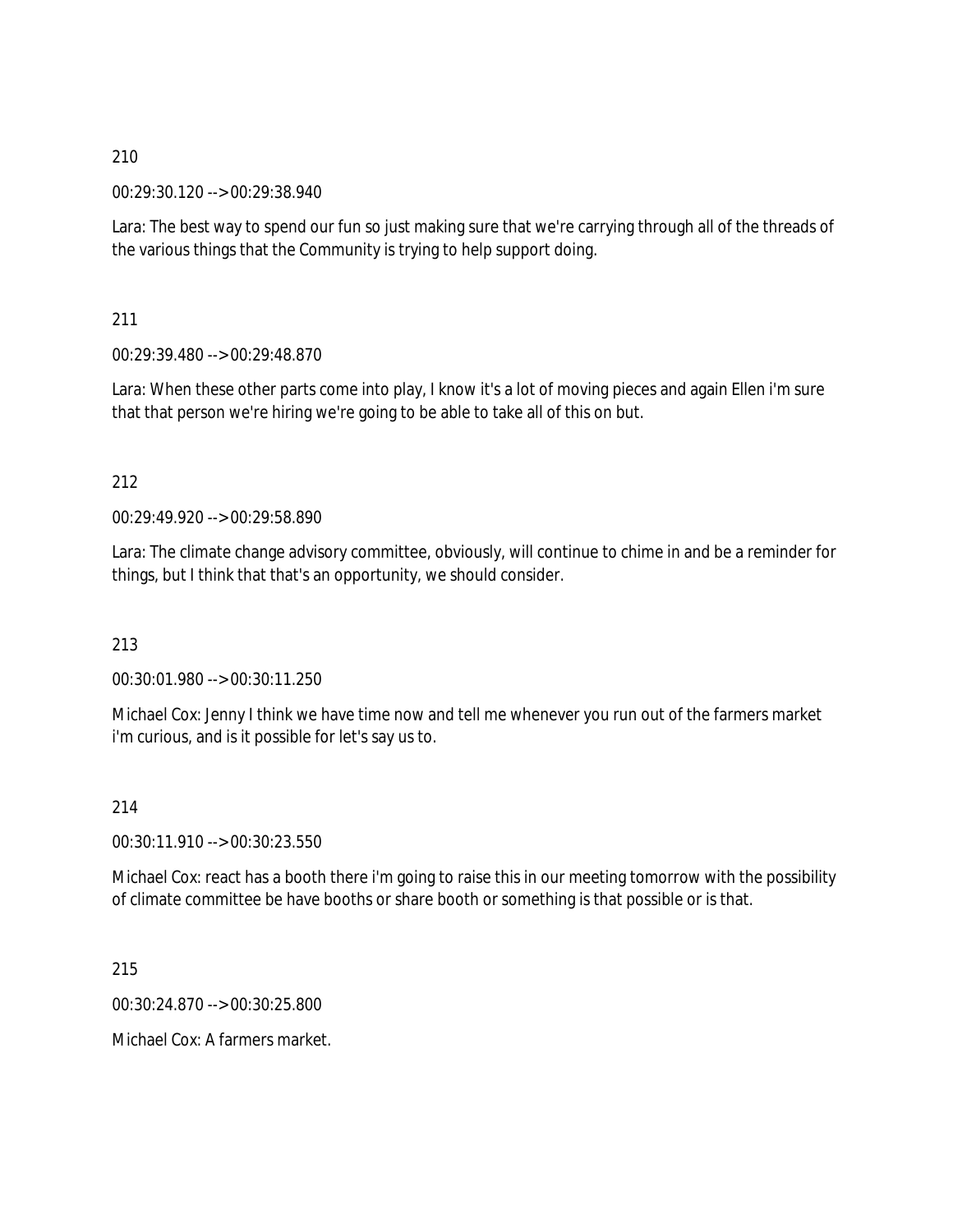00:30:27.240 --> 00:30:33.030

Kirsten Hytopoulos: I don't think I think that's a farmers market policy and out that the city would have any problem with you, having a presence there right.

217

00:30:33.780 --> 00:30:38.310

Ellen Schroer (she/her): We can work with farmers market and climate change advisory committee to make the request for sure.

218

00:30:39.150 --> 00:30:50.220

Michael Cox: Well, I look we're we're all asked tomorrow if there's anybody who wants to do it and was around so yeah i'm not going to unilaterally volunteers, I know I get in trouble, when I do that so.

#### 219

00:30:52.410 --> 00:31:04.200

Michael Cox: I just was curious, because I too great opportunities to have a get a lot of people, a lot of good conversations, so if we can we have some interest and i'll get back to Ellen I get guests get back to you.

220

00:31:05.430 --> 00:31:06.390

Michael Cox: Okay, good.

221

00:31:07.350 --> 00:31:11.820

Kirsten Hytopoulos: And so Mike are you presenting on for be on.

222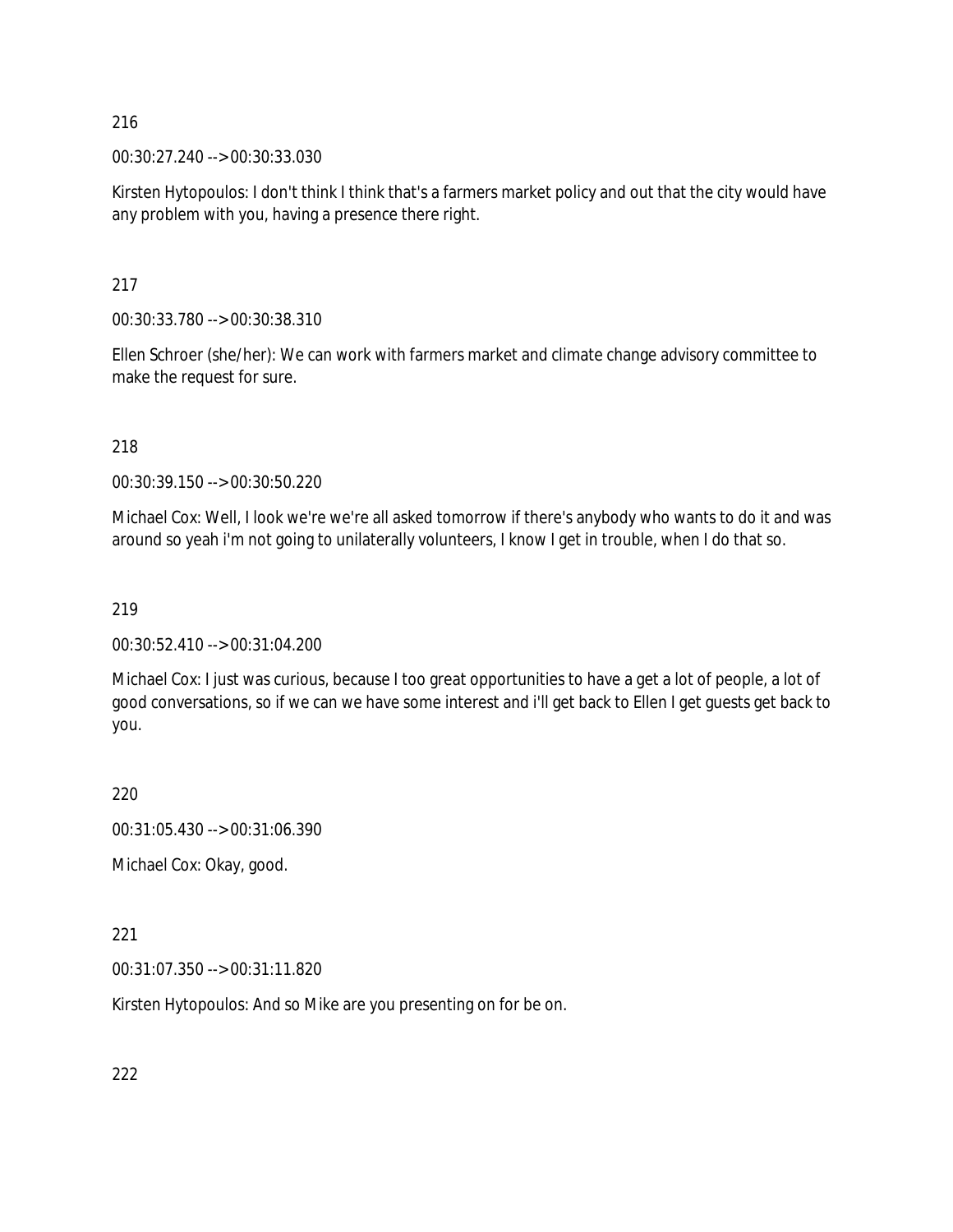00:31:11.850 --> 00:31:12.330

Michael Cox: present.

223

00:31:12.420 --> 00:31:15.270

Michael Cox: In I hope I will chime in where I go off the rails.

224

00:31:15.360 --> 00:31:21.060

Kirsten Hytopoulos: Okay, and so are we ready to move to that item so i'm going to i'm going to let the public know what it is.

## 225

00:31:22.980 --> 00:31:24.900

Michael Cox: yeah I can bring that up.

226

00:31:24.990 --> 00:31:35.610

Kirsten Hytopoulos: Okay, that is, we are going to be receiving comments and recommendations from the climate change advisory committee on Council direction on sea level rise amendments as part of the shoreline master program periodic review.

227

00:31:36.150 --> 00:31:40.650

Kirsten Hytopoulos: And these are comments coming well from the see it from the chimp climate change advisory committee.

228

00:31:41.670 --> 00:31:43.170

Kirsten Hytopoulos: presented by the Chair.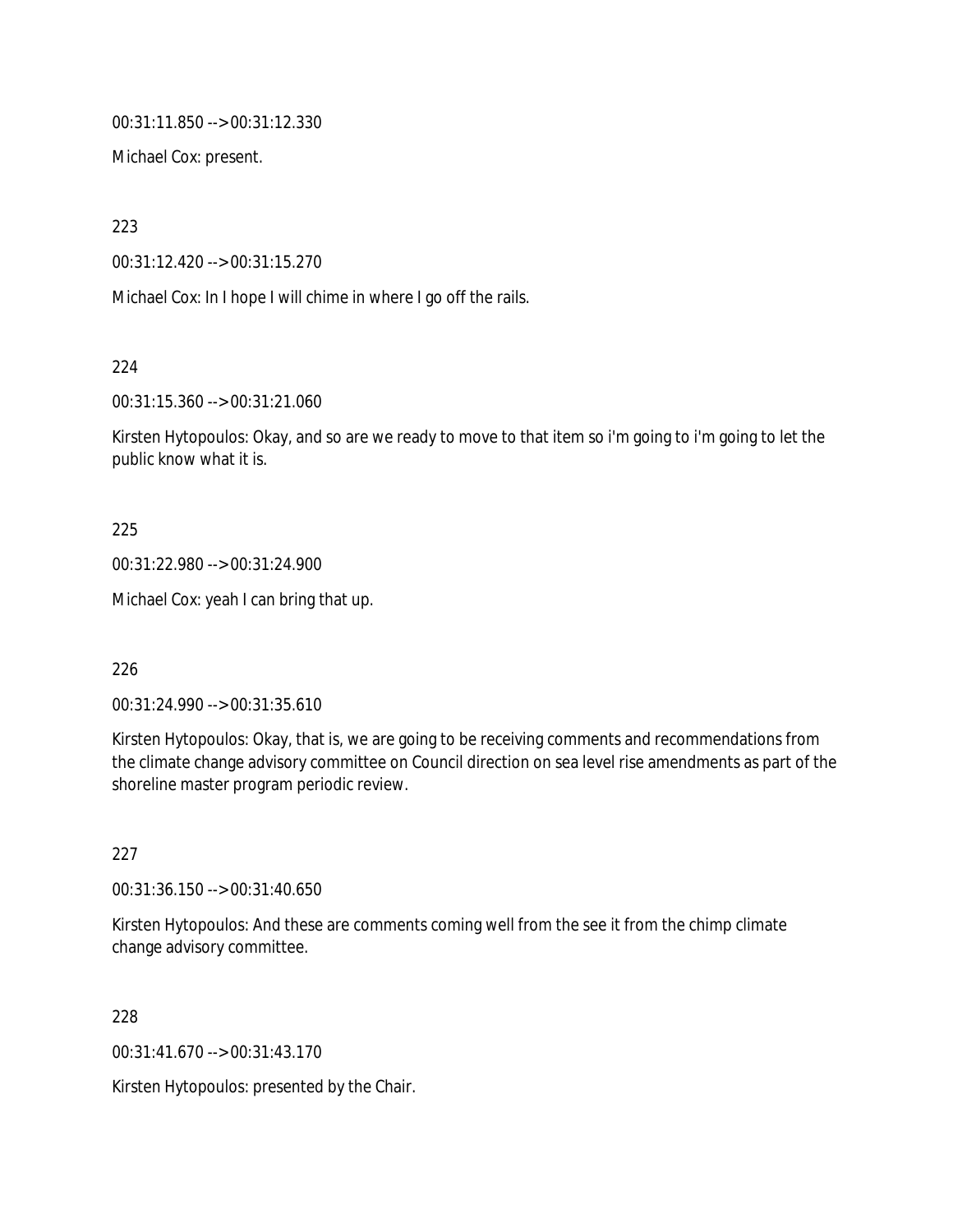00:31:44.670 --> 00:31:45.870 Michael Cox: Can you can you see that.

230

00:31:47.100 --> 00:31:47.640

Kirsten Hytopoulos: Yes.

231

00:31:49.410 --> 00:31:52.380 Michael Cox: So, as you know.

232

00:31:53.190 --> 00:31:55.440

Kirsten Hytopoulos: It actually might could we pause.

#### 233

00:31:56.070 --> 00:32:06.000

Kirsten Hytopoulos: Let me check with the city manager see manager there is this actually want to this is executive want to present on this introduced this it looks like it might be wanted to provide background first yes or no.

234

00:32:11.010 --> 00:32:13.050

Blair King: I think that that we're talking about this.

235

00:32:14.910 --> 00:32:19.620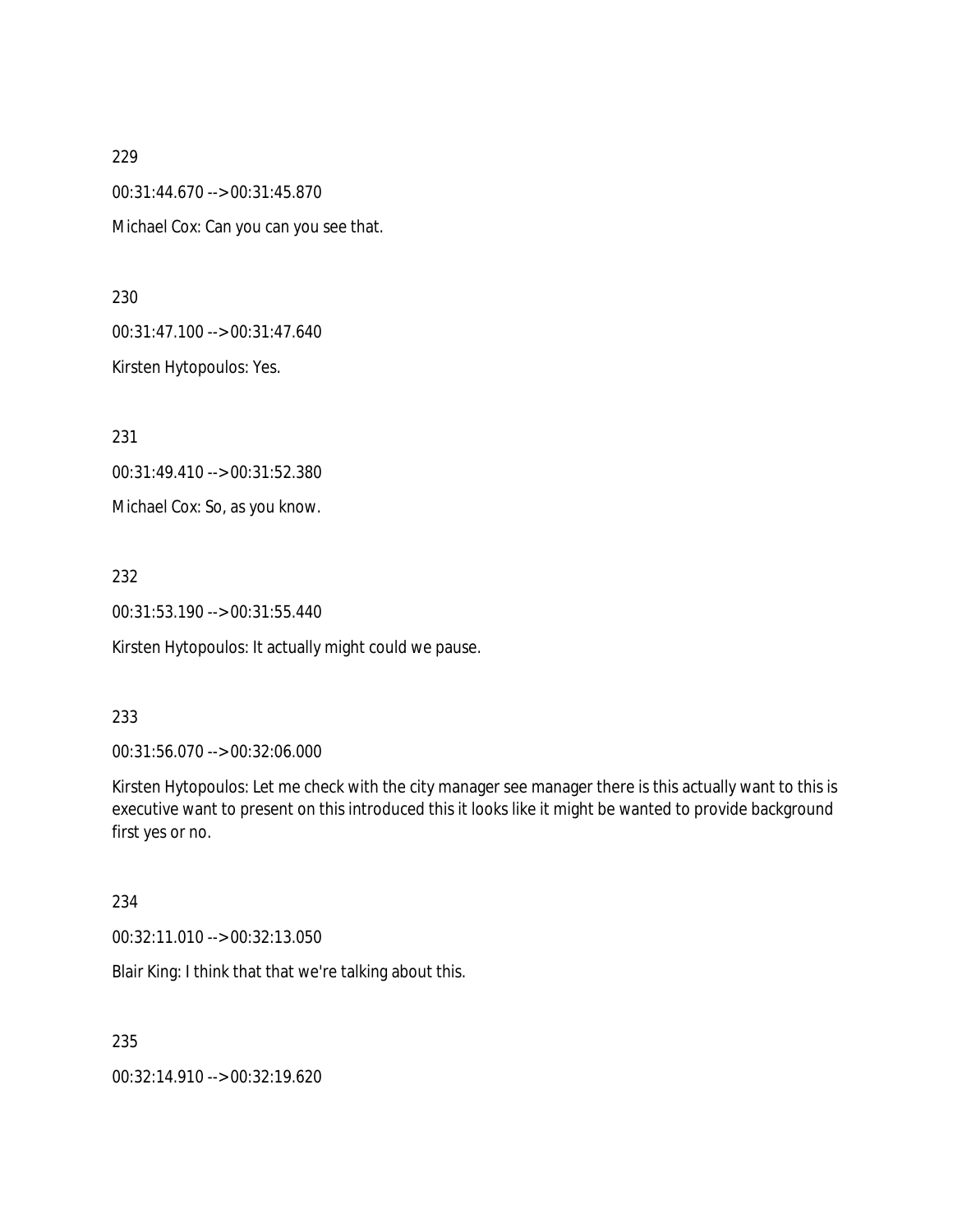Blair King: I think i'm unmuted we were talking about this that the committee was going to go ahead.

236

00:32:19.980 --> 00:32:25.800

Blair King: and present their recommendations, probably at the end of the recommendations I have just a few comments to offer in.

237

00:32:25.800 --> 00:32:26.280

Blair King: terms of.

238

00:32:26.910 --> 00:32:45.180

Blair King: staffing and support on this and but we generally concur with the direction that that can be a suggested best way to move forward with addressing sea level rise resiliency issues which we'll talk about us a little bit of different cup of tea, then other CAP type of items.

239

00:32:45.960 --> 00:32:55.350

Kirsten Hytopoulos: Okay Okay, thank you i'm sorry for that Mike I just want to make sure we were we were up proceeding as expected so so my, could you please go ahead and proceed with your presentation.

240 00:32:56.520 --> 00:32:57.750 Michael Cox: i'm just to.

241 00:32:58.440 --> 00:32:59.250 Michael Cox: rewind.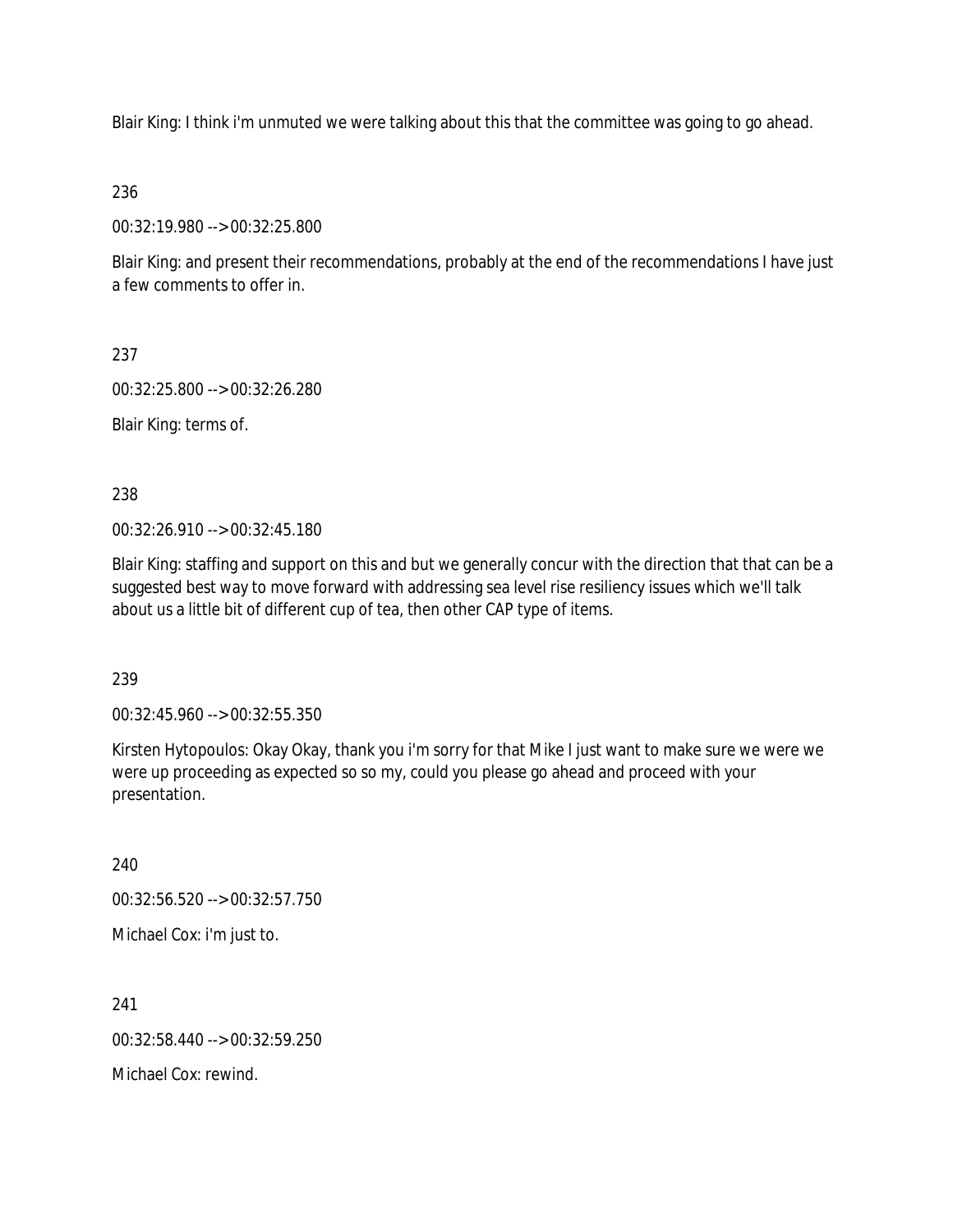## 00:32:59.580 --> 00:33:06.990

Michael Cox: The clock a little bit in 2019 or we had a fellow gene drupal hill on our committee years meteorologist.

243

00:33:08.100 --> 00:33:17.640

Michael Cox: city Seattle, he did a preliminary analysis of sea level rise on the island and there's a basis, I think, for the.

## 244

00:33:18.450 --> 00:33:32.070

Michael Cox: During the SNP for taking off and moving forward and so i'm or recommendations are based on your direction on may 4 and I can read it real quick, you know you said.

245

00:33:32.910 --> 00:33:41.490

Michael Cox: trek staff remove this topic from periodic review, having climate change officer with systems from CCA take up this work in 2022.

#### 246

00:33:43.200 --> 00:33:52.110

Michael Cox: And just a little background in our climate action plan, we had, as I said, the baseline analysis but we had some targets that we were hoping to meet.

## 247

00:33:52.560 --> 00:34:00.960

Michael Cox: Both for city and owned assets and providing information and public outreach for private properties for private.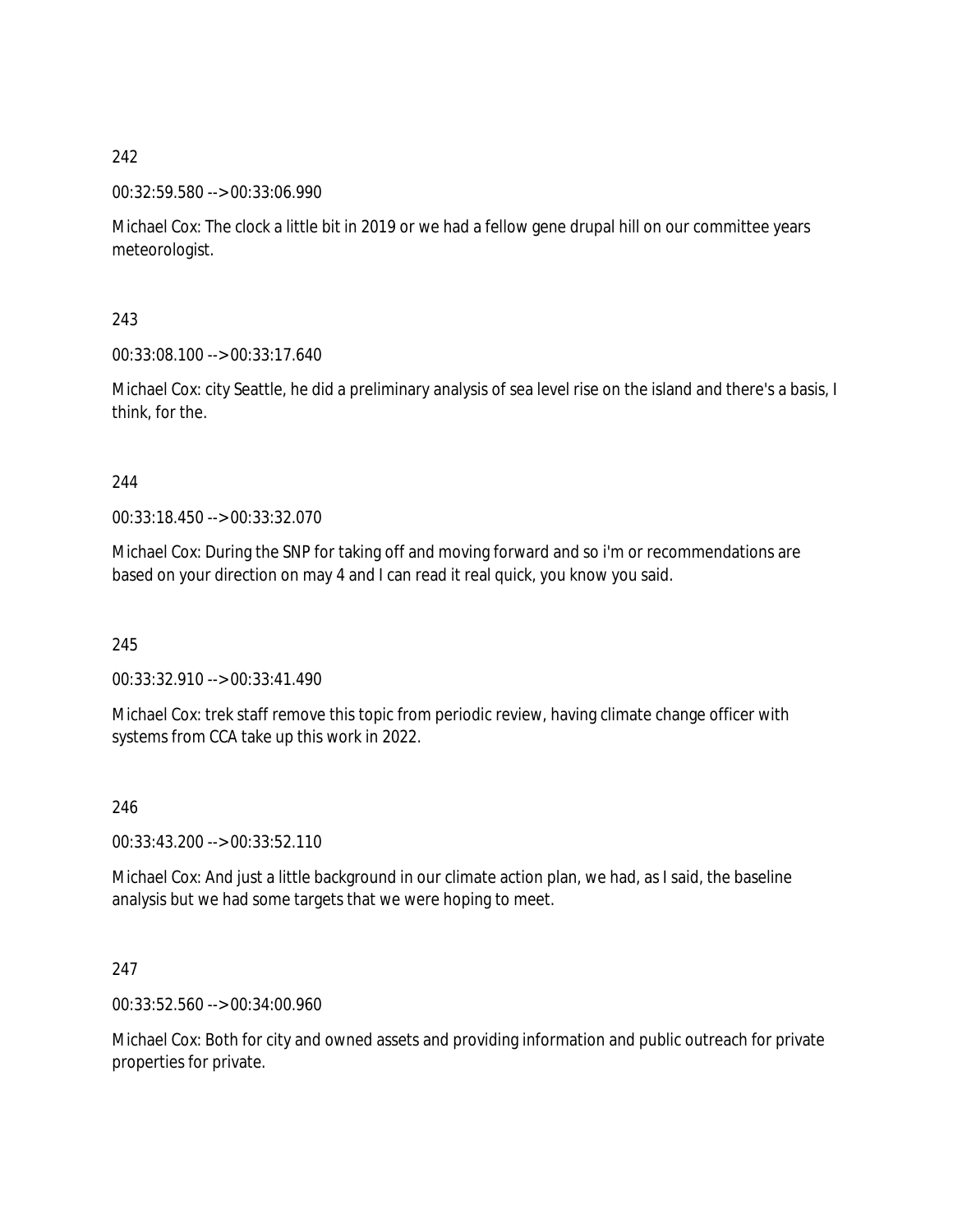00:34:01.560 --> 00:34:18.540

Michael Cox: properties in the impact of sea level rise, so we had some specific targets that we wanted to have and specific actions, so our recommendations are to continue to work and not wait till and a couple reasons one.

249

00:34:20.100 --> 00:34:31.260

Michael Cox: My experience I think a lot of others, the momentum is going there's been great work on the sea level rise White Paper there's been great work on the vulnerability assessment.

250

00:34:31.770 --> 00:34:42.870

Michael Cox: And to stop that work now I think we're concerned that starting it up against getting that engine running of government could really set it back and.

251

00:34:43.410 --> 00:34:53.520

Michael Cox: Our thought is if you're on the road stay on the road stay with people who know what they're doing who've done this and keep that moving forward so.

252

00:34:53.910 --> 00:35:05.610

Michael Cox: that's kind of the basis of why we think it shouldn't wait until 2022 the second step is we're we're suggesting it has proposed my staff.

253

00:35:06.060 --> 00:35:20.130

Michael Cox: it's a three step process and it's all more complicated than just these three steps, and I know if you just look at that it might not make sense, but when they presented to you got for a month or two ago.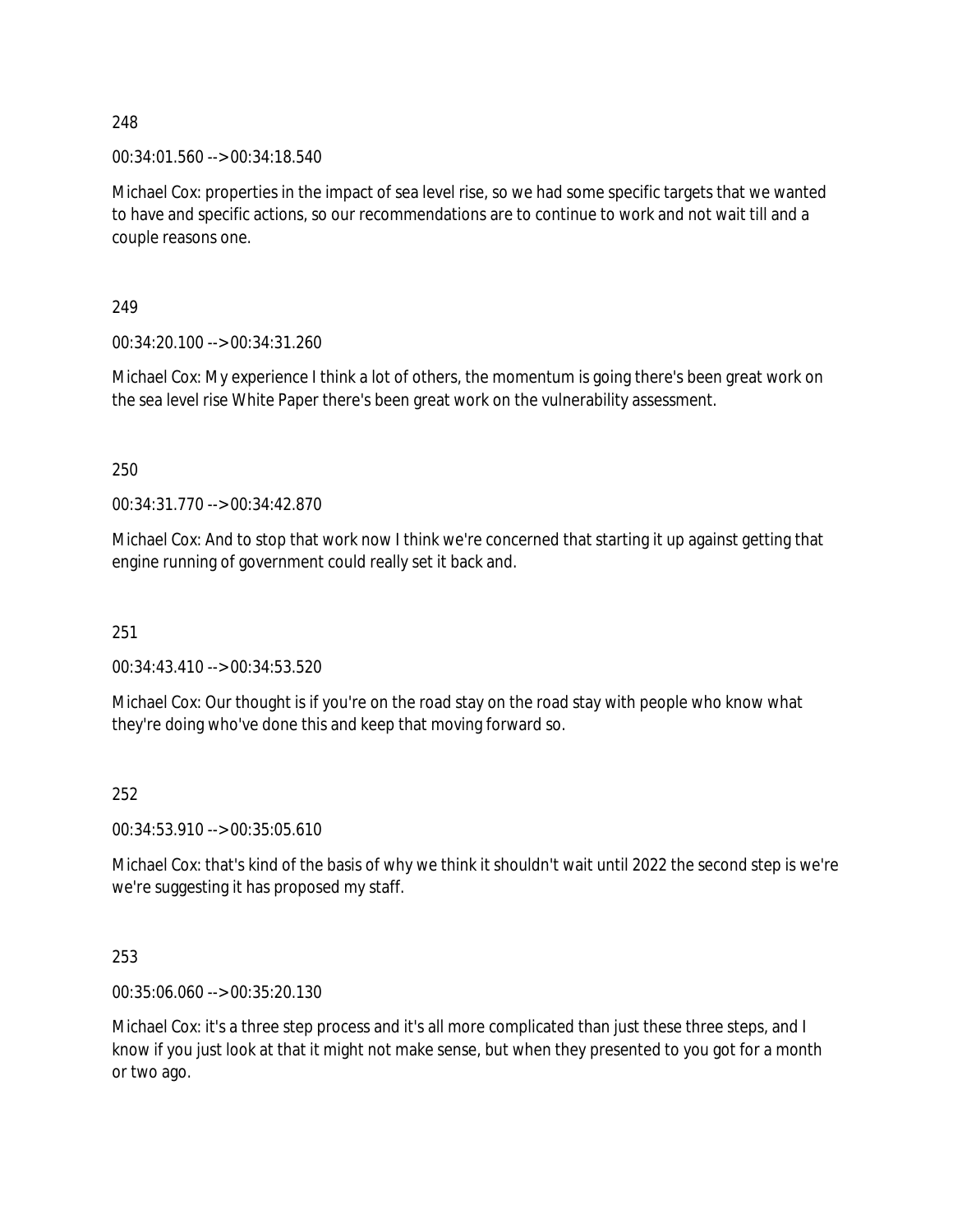00:35:21.030 --> 00:35:33.030

Michael Cox: more detail the first steps and include getting at a patient policies now, what do we do we protect the walls, we accommodate that we don't hire to retract really come back.

255

00:35:33.540 --> 00:35:40.230

Michael Cox: So those kind of conversations need to take place, you also need to kind of come up with policies and what your risk tolerance.

256

00:35:40.650 --> 00:35:54.840

Michael Cox: Are we going to say we're okay i'm assuming a 50% probability of sea level rise, which might be a two foot rise, for we want to be very cautious and and plan for a 1% which might be five.

257

00:35:55.650 --> 00:36:02.130

Michael Cox: So we need those discussions and really important is to engage the neighborhoods and work with them so.

258

00:36:03.090 --> 00:36:20.550

Michael Cox: I know I know Ellen and neither see manager and assistant city manager can go into more detail on that, but we're proposing to follow the suggestions of the staff on how to move forward now if it's a part of the SMP or not, to be honest.

259

00:36:21.630 --> 00:36:34.440

Michael Cox: From my standpoint I think that's a decision of the best mechanism to do that I don't know if we're in the position at CCA see to make that but we definitely have strong feelings and need to keep going.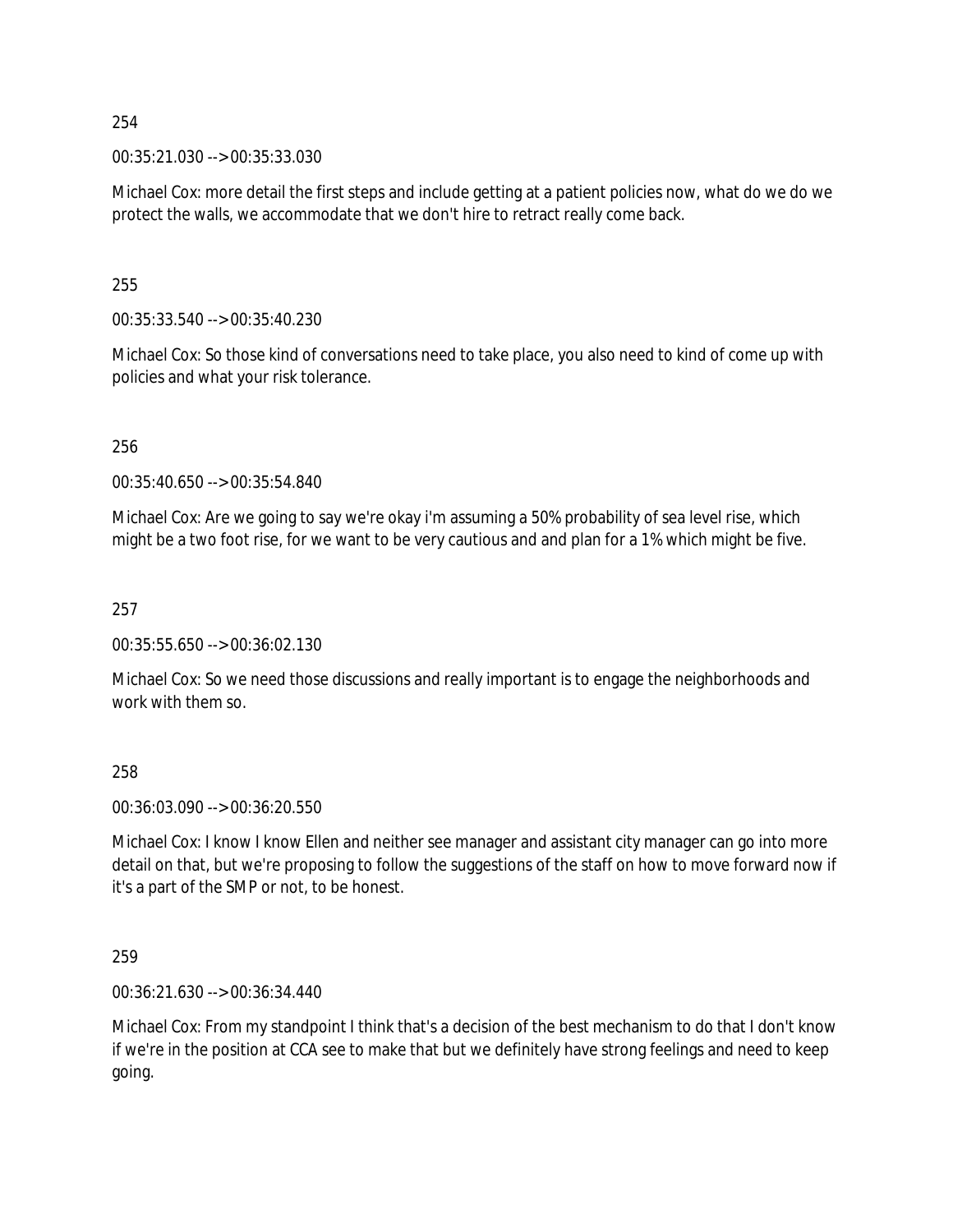00:36:35.280 --> 00:36:49.620

Michael Cox: We would also recommend that remains with the planning department, those are the folks who have expertise they've developed expertise and sure we have expertise on sea level rise and someone s&p but they really have gained that knowledge and.

261

00:36:50.730 --> 00:37:00.630

Michael Cox: Putting it to climate officer, I think one probably a little unrealistic that they're going to really be able to handle something big is this and it's complicated.

262

00:37:01.050 --> 00:37:10.080

Michael Cox: And the last part is a robust public engagement process, which I think is always planned, but this is a tough one, if you've ever worked on sea level rise.

263

00:37:10.410 --> 00:37:12.990

Michael Cox: on private property is a tough one.

264

00:37:13.350 --> 00:37:22.590

Michael Cox: And so it's going to take a while it's going to be up and down could be painful but it's really essential to make this happen so Those are our.

265

00:37:23.760 --> 00:37:38.550

Michael Cox: Those are our recommendations for the sea level rise assessment basically keep it going you got the good staff, if we want to meet 2025 goals that we set planning department public engagement and.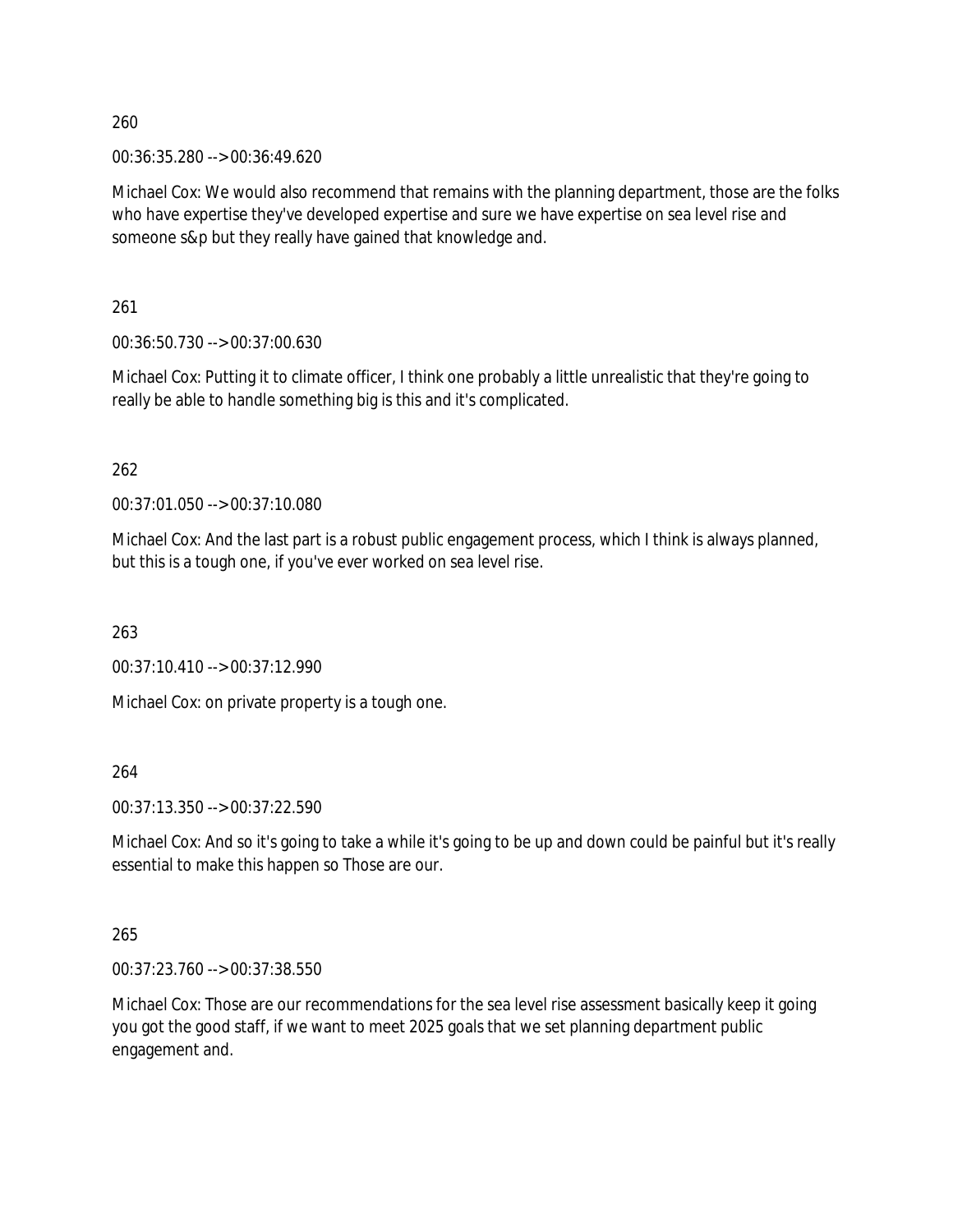00:37:39.030 --> 00:37:52.050

Michael Cox: And CCA see is there to help where we can and more, I think we have some people understand that very well, we can bring in others, James rueful hill syndicating willingness to help if needed and.

267

00:37:53.010 --> 00:37:59.130

Michael Cox: Again yeah Peter best who's doing I think really good job so anything you want to add to that.

#### 268

00:38:02.820 --> 00:38:10.620

Lara: nope sorry no Mike I think he did a lovely overview just the sense of urgency, I think, is really important to every every.

269

00:38:11.640 --> 00:38:12.150

Lara: Every.

270

00:38:13.530 --> 00:38:31.440

Lara: additional period of time we waste for making more decisions that put more potential development and people and infrastructure in harm's way and it would be good to curb that sooner than later, so not putting this off seems wildly important.

#### 271

00:38:33.600 --> 00:38:39.660

Kirsten Hytopoulos: Council have any more any questions before we would turn this over for comment from city manager.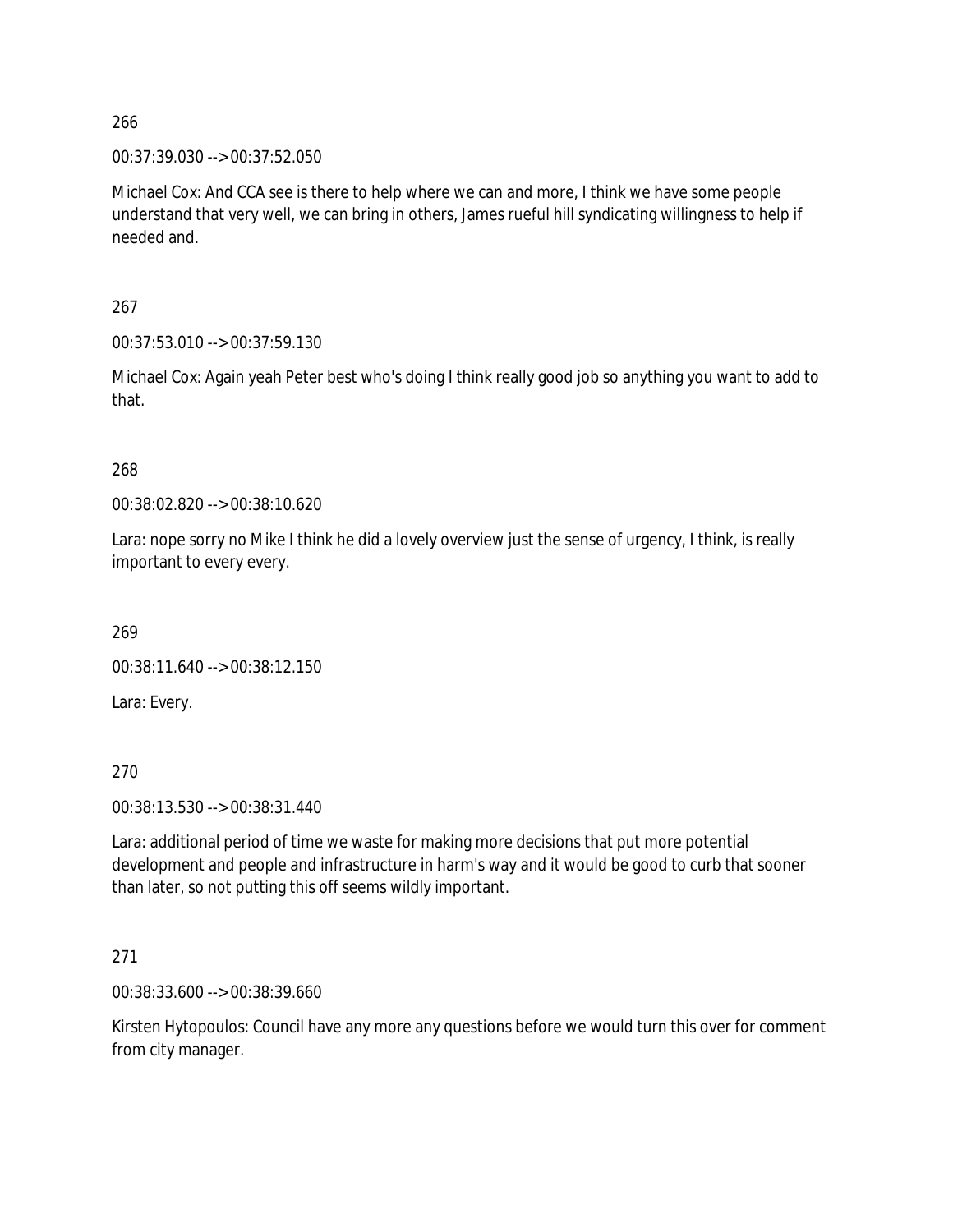00:38:41.940 --> 00:38:49.920

Kirsten Hytopoulos: I have one question of clarification I think it's I think I get this I think Councils main concern was that we were appreciating what we were hearing.

273

00:38:50.610 --> 00:38:55.590

Kirsten Hytopoulos: From planning Commission and I think from councilmember car, the desire to remove this from the.

274

00:38:56.100 --> 00:39:03.660

Kirsten Hytopoulos: From the main periodic updates and how this is a standalone update, so it got enough attention it's on its own, its own.

#### 275

00:39:04.590 --> 00:39:21.960

Kirsten Hytopoulos: Not update its own amendment, that is what we're talking about right, we are talking about its own dedicated amendment a full process, but just making sure that we don't pause Am I understand that correctly, so it is, it is getting a more full some independent process is that right.

276

00:39:24.090 --> 00:39:24.480

Kirsten Hytopoulos: Mike.

277

00:39:24.960 --> 00:39:25.770

Michael Cox: Oh me.

278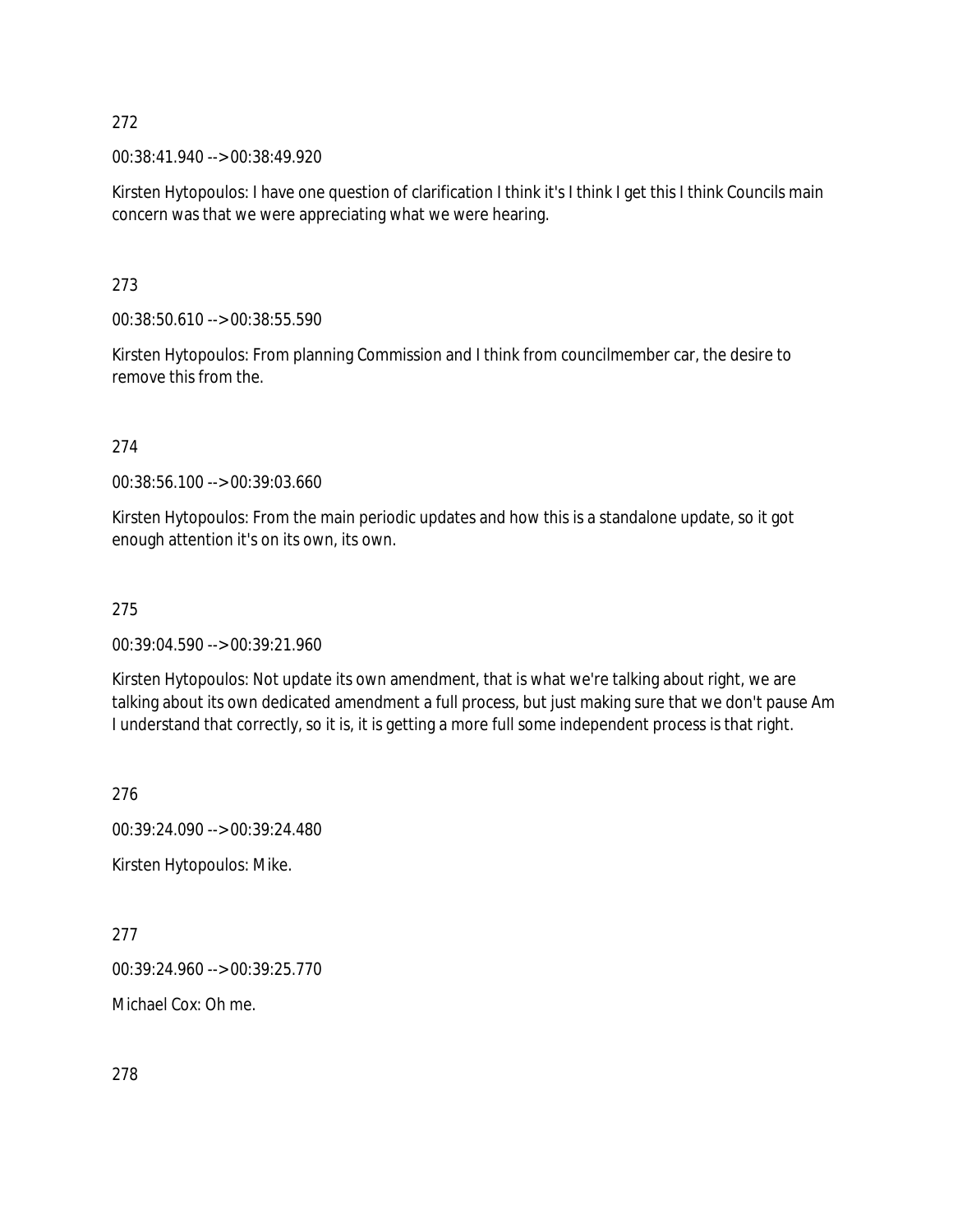00:39:26.220 --> 00:39:43.590

Michael Cox: Anybody Oh well, again, and more, you may have different for us least me I don't know what's the best process if it's the keep it in the SMP or if it's doing independent all we need is, we need to keep going wrong, the path yeah great work don't stop how you do that.

279

00:39:43.860 --> 00:39:50.460

Kirsten Hytopoulos: Okay, so that's not being answered by your recommendation, so my question is probably for the city manager.

280

00:39:50.910 --> 00:40:00.480

Kirsten Hytopoulos: And so I will turn it over to the manager and ask in with this recommendation, can we are you expecting that we can preserve that expectation of Council that this and I believe the city.

281

00:40:00.960 --> 00:40:10.920

Kirsten Hytopoulos: I believe the planning Commission was asking to remove this from the periodic update and give it its its own full process so turning it over the city city manager.

282

00:40:11.640 --> 00:40:14.730

Blair King: Well, thank you definitely mayor here's what my understanding of the lay of the land is.

283

00:40:15.510 --> 00:40:22.560

Blair King: It is fairly typical normal in a shoreline master plan to have a component for sea level rise adaptation.

284

00:40:23.160 --> 00:40:28.980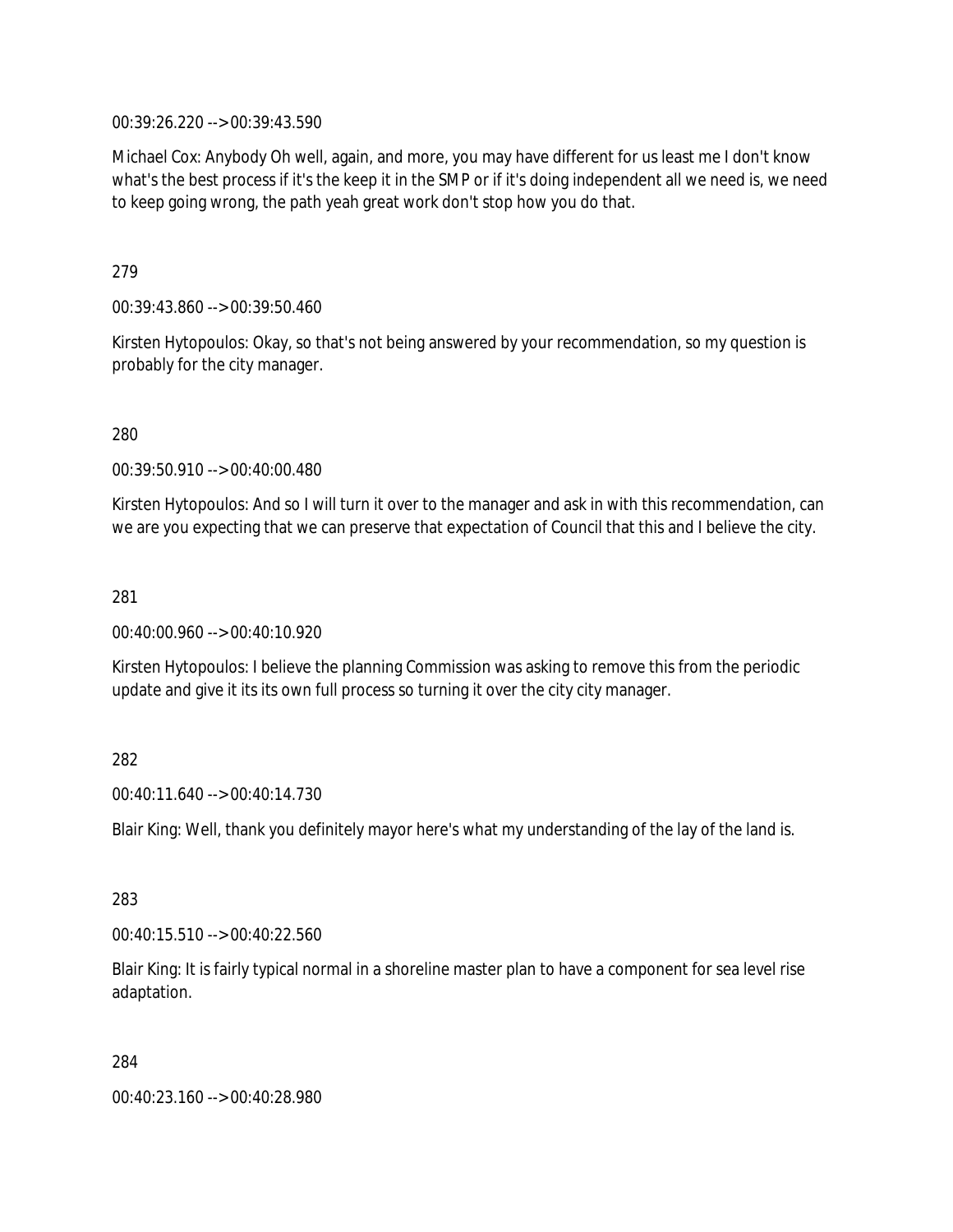Blair King: So that that question and should that be wrapped up is is fairly common and make sense.

## 285

00:40:29.610 --> 00:40:35.880

Blair King: However, the issues of sea level rise adaptation are very complex we're looking at us and efficient issue.

## 286

00:40:36.300 --> 00:40:43.620

Blair King: And so the expectation that it might be a Tory wrapped up with the shoreline manager plan, I think, is a false expectation.

## 287

00:40:44.070 --> 00:40:55.770

Blair King: And idea that this can be resolved in six months there's also a false expectation I think in terms of what our agreement is is that a staff agrees with.

#### 288

00:40:56.280 --> 00:41:06.330

Blair King: The climate committee that staff has the capability of working with the climate committee to address the sea level rise plan adaptation.

#### 289

00:41:06.750 --> 00:41:15.510

Blair King: And, as you know, there are basically two parts, there are city infrastructure facilities and there's private property issues, both of those need to be addressed.

#### 290

00:41:15.990 --> 00:41:32.520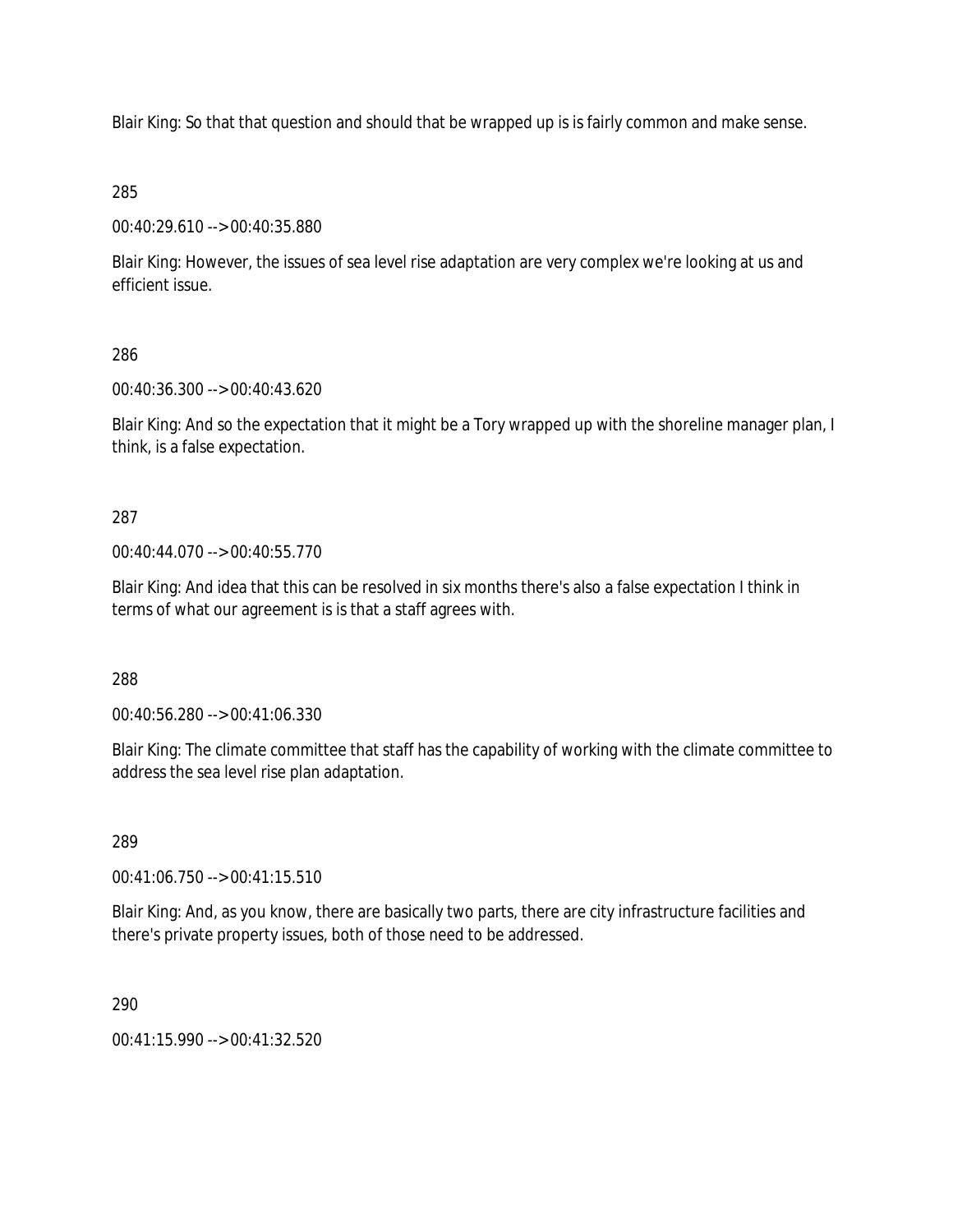Blair King: And my most recent experience and typically was just previously mentioned by Mr Cox is I just went through this with actually in terms of sea level rise adaptation plan the issue, though, that we do have is I just mentioned his staff capacity right now.

291

00:41:33.540 --> 00:41:46.650

Blair King: This There probably will be a pause or at least a couple months even assigning or senior planner to work on this and I just want to set that expectation after it is important we don't want to see develop continue, for example.

292

00:41:47.520 --> 00:41:54.150

Blair King: unabated innovation areas where we should have a mitigation, adaptation developed for that.

#### 293

00:41:54.780 --> 00:42:05.010

Blair King: But we don't have that in place right now, so we, I do agree and you'll see I authored a memo that yes, the recommendation of the climate community that.

#### 294

00:42:05.520 --> 00:42:18.120

Blair King: We want to work with this at the staff level, but I do want to say that I can see a break for a couple months until we get around to this and then I do hope that our.

#### 295

00:42:18.930 --> 00:42:28.710

Blair King: Environmental officer and a staff were expecting will be working on this, I want to also make a distinction that i'd like to flexibility to be able to assign this to the most capable.

296

00:42:29.370 --> 00:42:41.910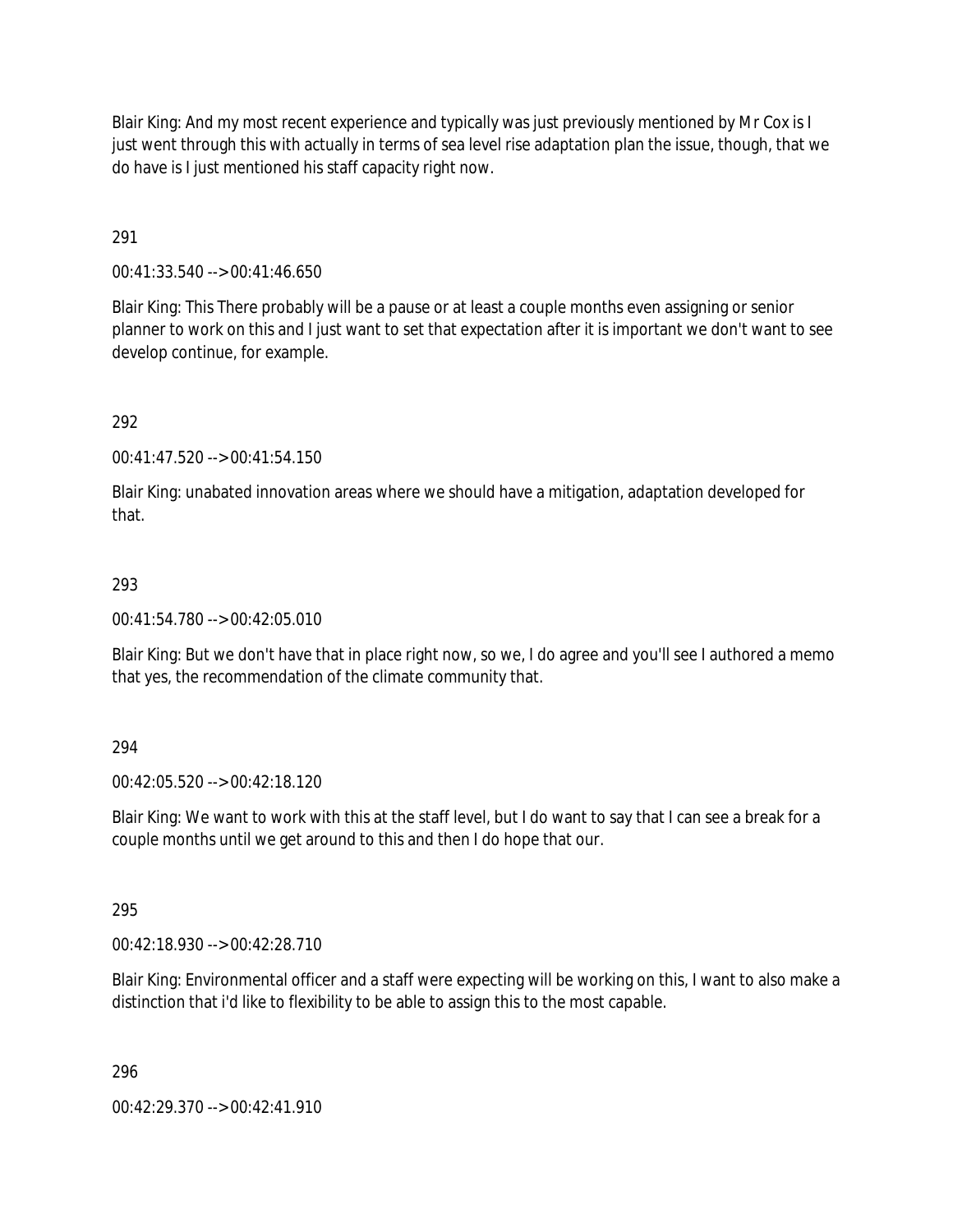Blair King: Staff person with time available and that's what we're going to be working on so i'm in agreement with the recommendation I just wanna make sure we're setting some expectation, but I think we all agree that this is very important.

297

00:42:43.020 --> 00:42:53.280

Blair King: On every year when winter comes from see storm level storm surges we're going to see some of what is in our future, and we do want to be prepared for that, so I hope that makes some sense.

298

00:42:54.000 --> 00:42:54.450

Michael Cox: Thank you.

299

00:42:55.620 --> 00:43:01.800

Kirsten Hytopoulos: Is there anything else from from Council a else from the members of the climate advisory committee.

300

00:43:04.590 --> 00:43:16.650

Michael Cox: No, I appreciate that manager and we're here to help and and maybe you if you got to picture, we will keep pushing a little bit so don't we're not pushing for just.

301

00:43:18.270 --> 00:43:18.990

Michael Cox: what's worth.

302

00:43:19.050 --> 00:43:19.680

Pushing.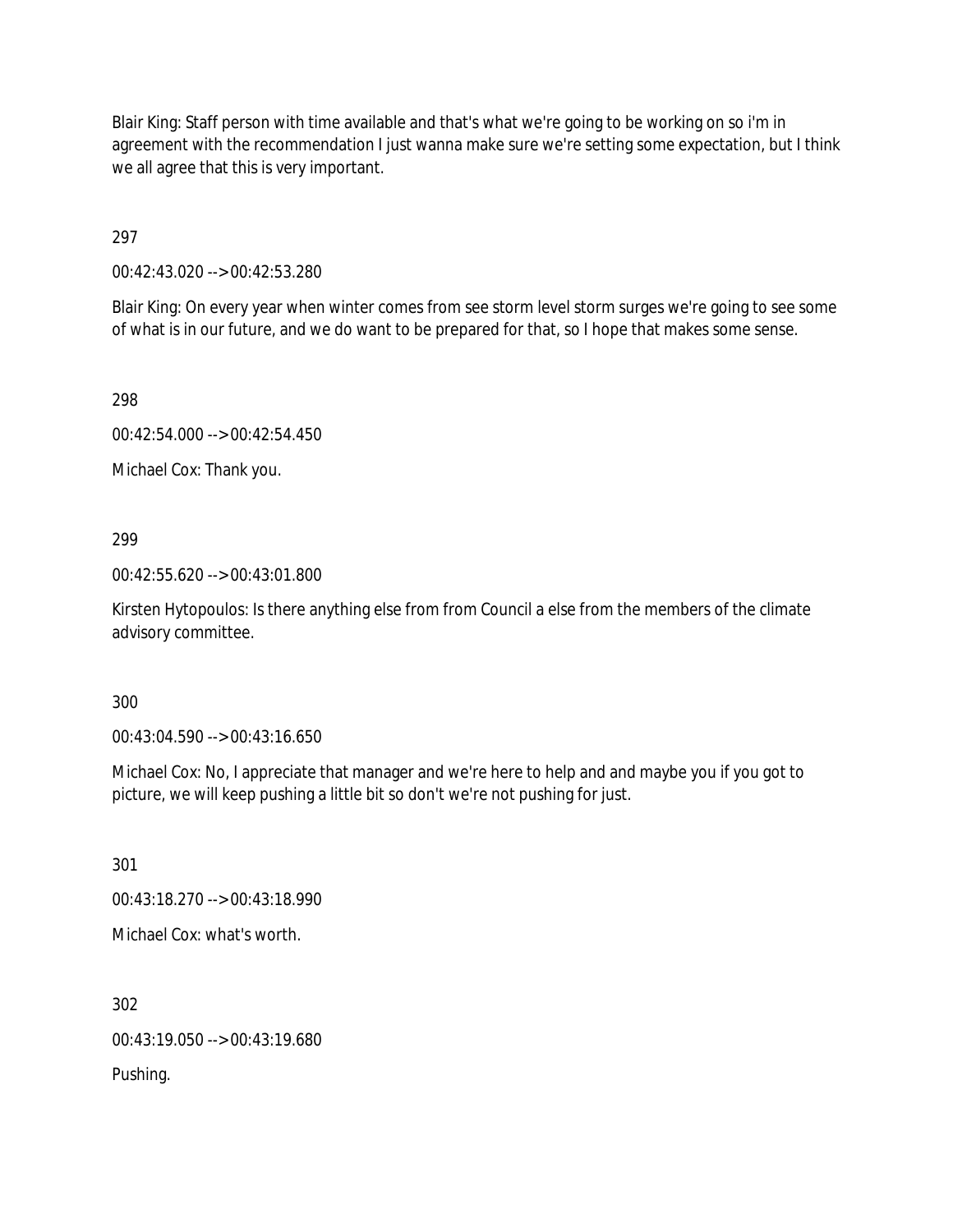00:43:21.660 --> 00:43:22.560

Lara: Persistent.

304

00:43:22.740 --> 00:43:32.190

Kirsten Hytopoulos: Persistent they don't go Thank you that's what we want from you, we appreciate that, and thank you for being here tonight councilmember deets did you want to add anything before.

305

00:43:32.190 --> 00:43:32.370

Kirsten Hytopoulos: We.

306

00:43:32.670 --> 00:43:46.440

Joe Deets: finish this topic yeah just just briefly, I think you definitely Marin and and thank you, thank you, Chairman Cox and Laura and and and certainly city managers comments, which I support, of all this, I I like the.

#### 307

00:43:47.340 --> 00:44:00.750

Joe Deets: Mike you said if you're on the road stay on the road or or something like that, so I like to well well spoken, but I particularly what we need for sea level rise is, as was stated a robust public engagement.

308

00:44:01.650 --> 00:44:13.140

Joe Deets: assessed, and so my recommendation is let's not wait a couple months before we start this let's the fact that we're talking about this now I just suggest the city manager, could you.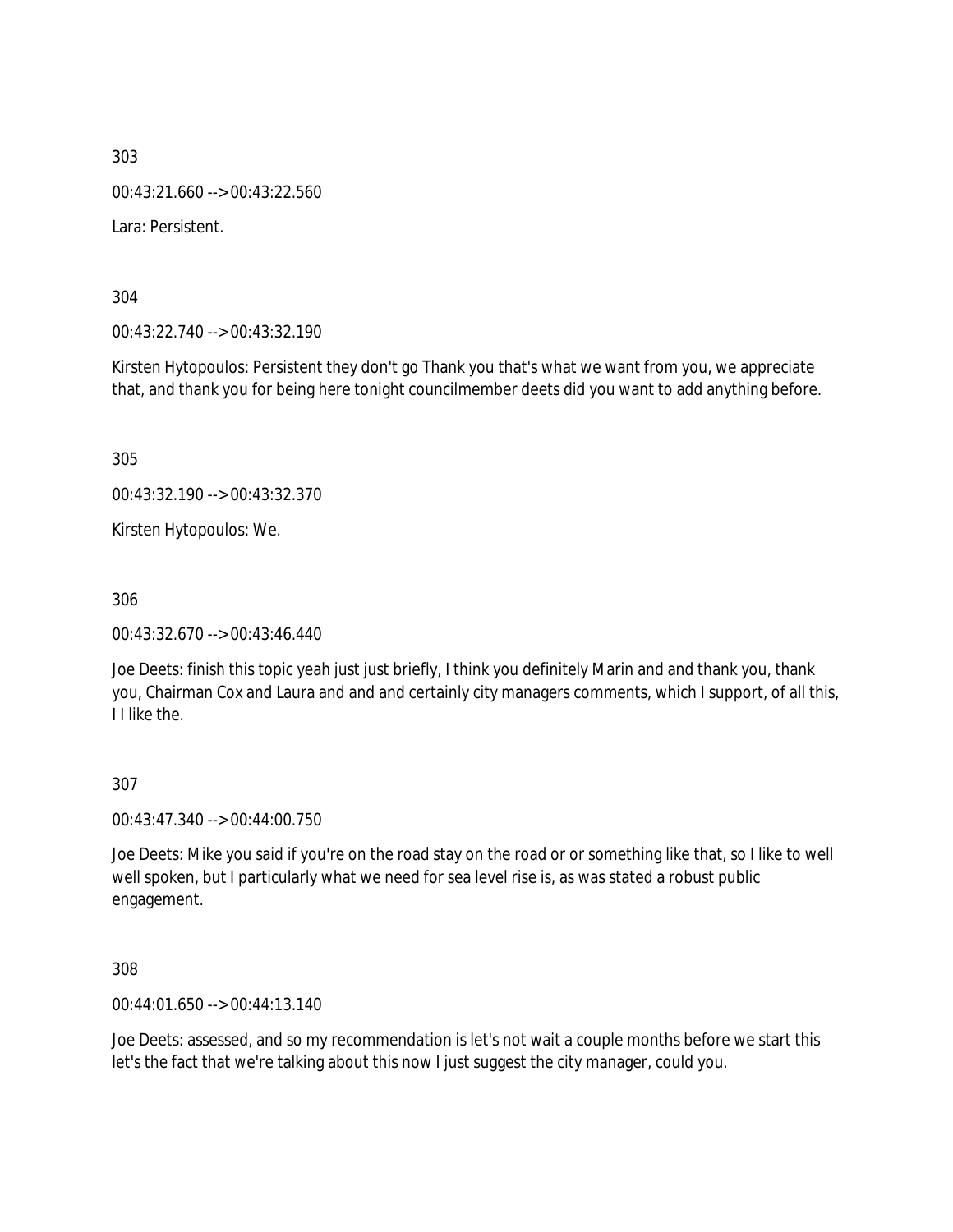00:44:13.980 --> 00:44:24.330

Joe Deets: make reference to this discussion in your upcoming city manager report, in other words let's start that robust public engagement now as soon as possible.

310

00:44:29.190 --> 00:44:30.360

Kirsten Hytopoulos: Okay, I think.

311

00:44:31.260 --> 00:44:43.740

Kirsten Hytopoulos: we've heard a lot of support for robust public engagement and we're all definitely going to be pursuing that Thank you again for both to both of you for for joining us tonight for all of your work and keep at it.

#### 312

00:44:45.390 --> 00:44:58.950

Kirsten Hytopoulos: and have a good evening we're going to be moving on to item five a review revised draft plastic ordinance and i'm going to turn it over to the city manager to introduce this.

313

00:44:59.910 --> 00:45:05.520

Blair King: Well i'll say the city attorney's office has been working very hard after your last meeting in your direction.

314

00:45:06.180 --> 00:45:09.900

Blair King: To put together a Jeff gordon's that reflected the direction of the Council.

315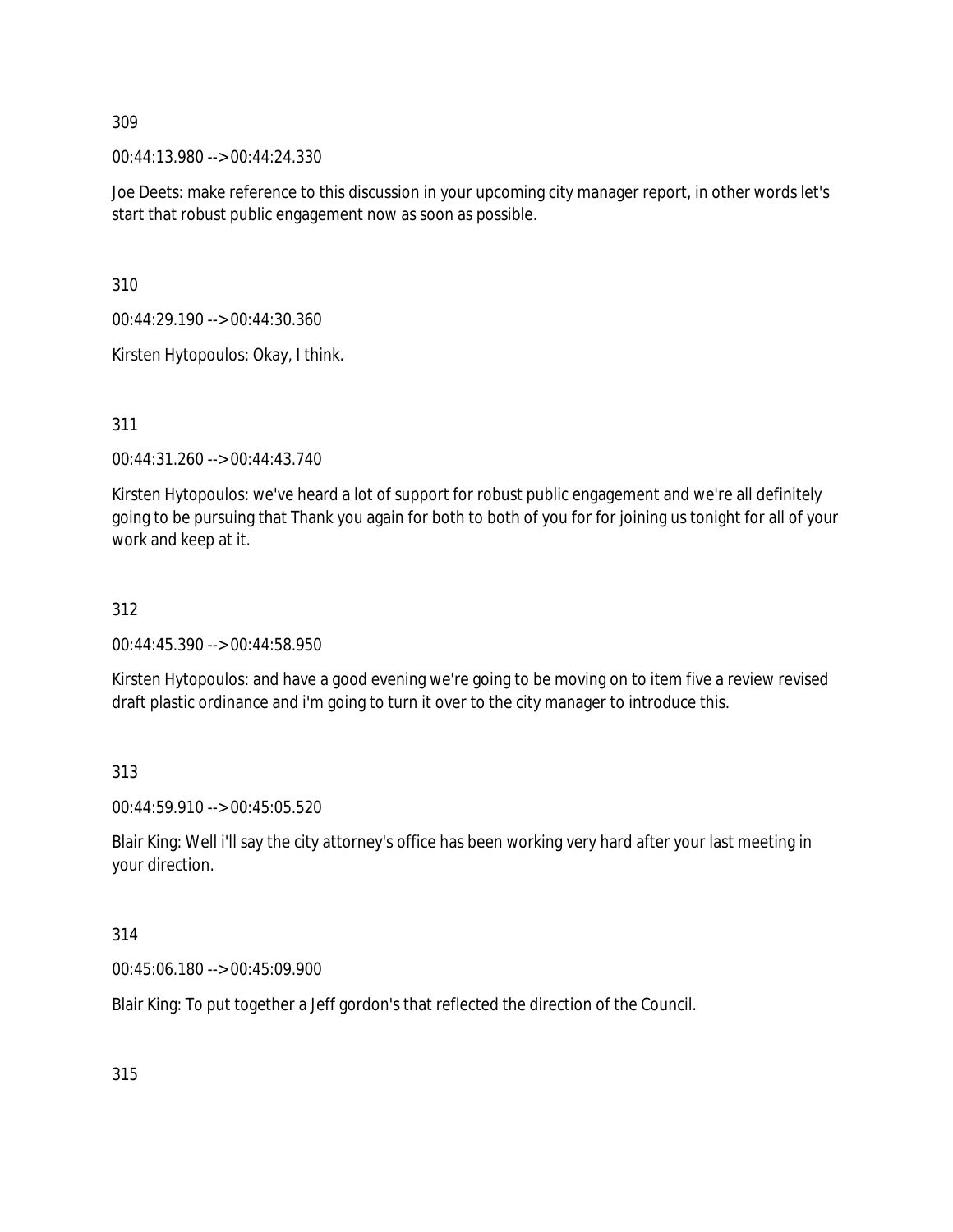00:45:10.800 --> 00:45:19.260

Blair King: The city attorney is going to present this and what we hope we can achieve that if we're close to the target then you'll, let us know and we'll be in a position and presenters for.

## 316

00:45:19.710 --> 00:45:28.080

Blair King: This this version of the ordinance for adoption on June 22 one of the things to say, turning mentioned, I just want to reiterate this is that.

#### 317

00:45:28.740 --> 00:45:42.570

Blair King: This ordinance is written in terms of provide the superstructure the scaffolding, so the other things can be added to it, so they can easily blend in and dovetail with our existing municipal code, and again I think the city attorney's office kind of redefined job and putting this together.

318

00:45:44.640 --> 00:45:48.270

Blair King: So with that perhaps city attorney go ahead and talk through the origin city.

#### 319

00:45:50.520 --> 00:46:07.560

Joe Levan: Yes, I will do a brief introduction and i'll be joined by the Deputy city attorney and he slaton who's joining us now i'll just do against kind of some brief intro remarks based on kind of devil orientate us from where we were last time and then.

#### 320

00:46:08.580 --> 00:46:23.910

Joe Levan: The Deputy city attorney make chicken, with a few other additional comments and then will lead into discussion as you, as you will and we're here to answering your questions and try to try to explain any questions or explain how the draft came to be as it is now so just really quickly.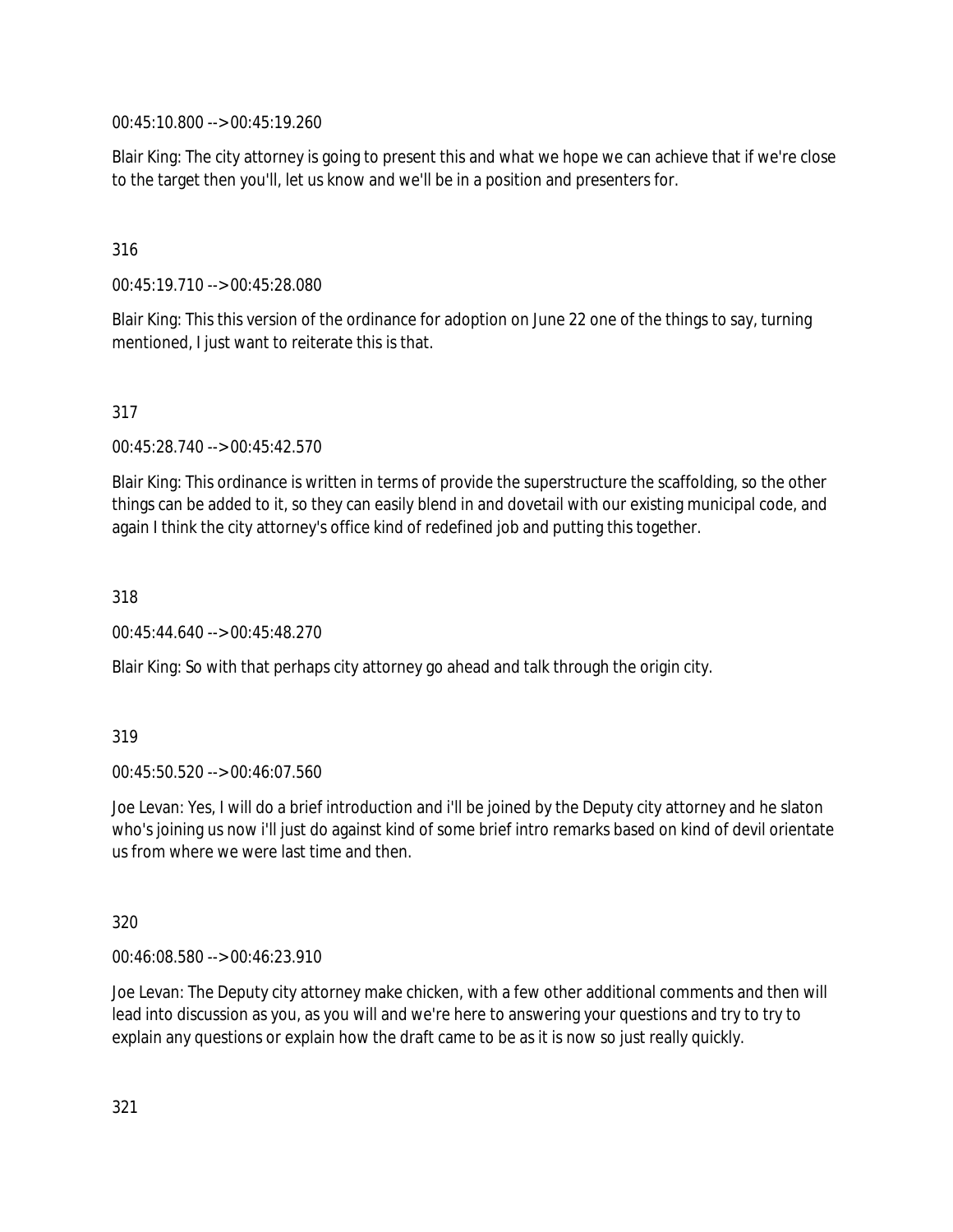00:46:25.260 --> 00:46:35.460

Joe Levan: So the the the goal, or the direction of where you see from the Council from from last meeting was to focus on the preemption issue and to kind of scale back the.

## 322

00:46:35.880 --> 00:46:47.190

Joe Levan: previous draft focus more narrowly on what would otherwise be preempted by the new State law that's going to be in effect part of it will be in effect on July first.

323

00:46:48.390 --> 00:46:52.980

Joe Levan: So the goal here was to as much as possible to.

## 324

00:46:55.290 --> 00:46:57.960

Joe Levan: us out there as much as possible to.

#### 325

00:46:59.340 --> 00:47:10.080

Joe Levan: Have the ordinance that did the new draft allow the Council to apply regulations that are unquestionably not going to be affected by the preemption issue.

326

00:47:10.410 --> 00:47:17.640

Joe Levan: So what we heard and maybe the Council tonight, maybe some of you had different ideas about this it wasn't you know it's hard to discern the.

#### 327

00:47:17.910 --> 00:47:23.670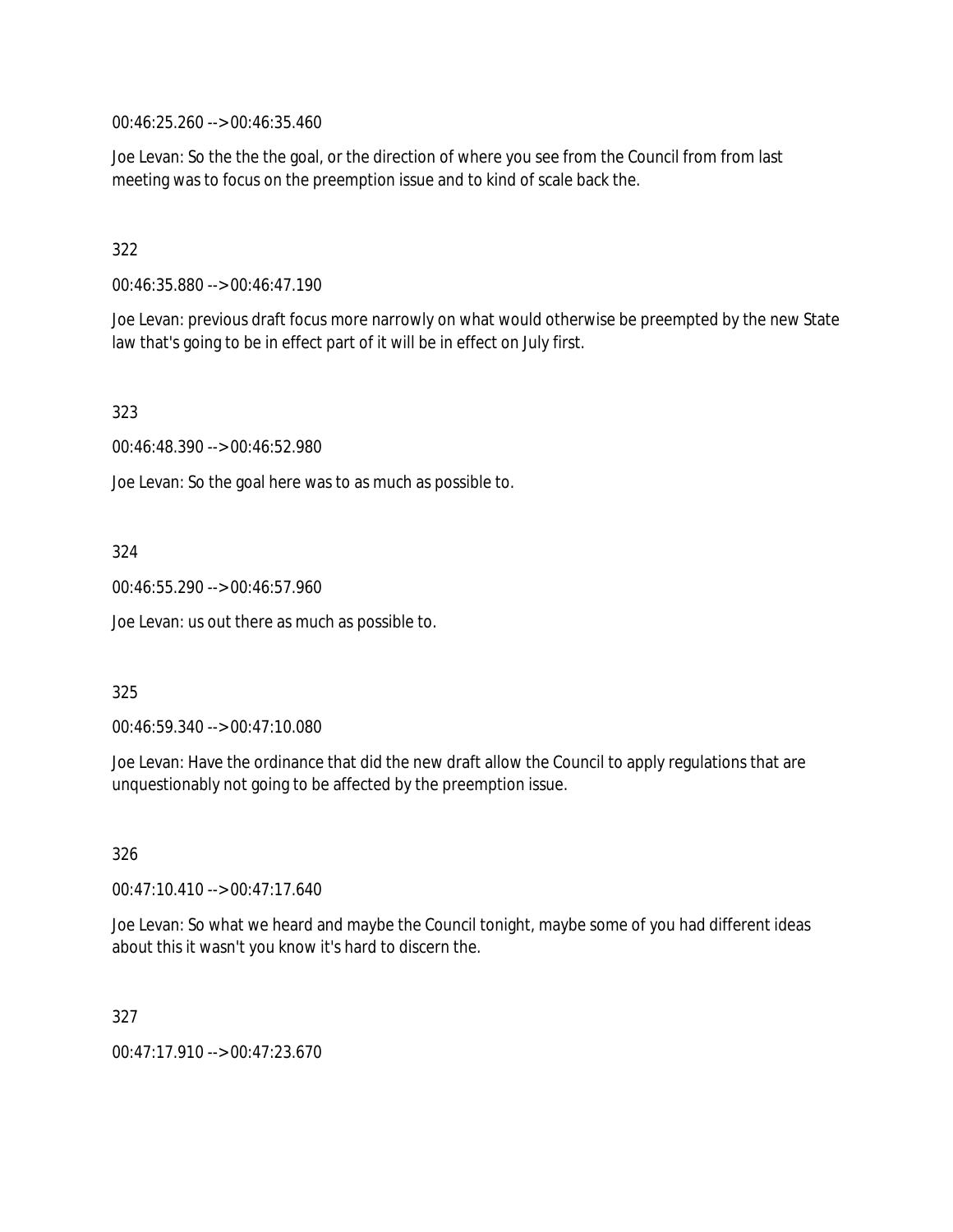Joe Levan: intent of the whole counsel of time, so we're trying to do the best we can, with the discussion that we heard so you know if.

328

00:47:24.360 --> 00:47:32.490

Joe Levan: So that that's part of the discussion night to get clarity from you all, but we did hear that the sense was to try to to.

## 329

00:47:32.940 --> 00:47:41.730

Joe Levan: Have it be more focused the new draft, but that, but also to have it be as broad as possible to address activities that would otherwise be preempted so if in doubt.

#### 330

00:47:42.000 --> 00:47:50.880

Joe Levan: related to the preemption issue we included that activities, so that you would not later be in a situation where someone could argue that you were preempted you couldn't do that.

331

00:47:52.020 --> 00:47:55.230

Joe Levan: So that that's what Andy and I focused on the deputy city attorney.

332

00:47:56.550 --> 00:48:04.110

Joe Levan: So, and we also the way we did it is we put it all in one draft So you can see, it all in one document, rather than having a separate.

#### 333

00:48:04.590 --> 00:48:12.870

Joe Levan: memo, for example, that would refer to the changes that we made we put it all in one PDF document with notes in the margin so you can see.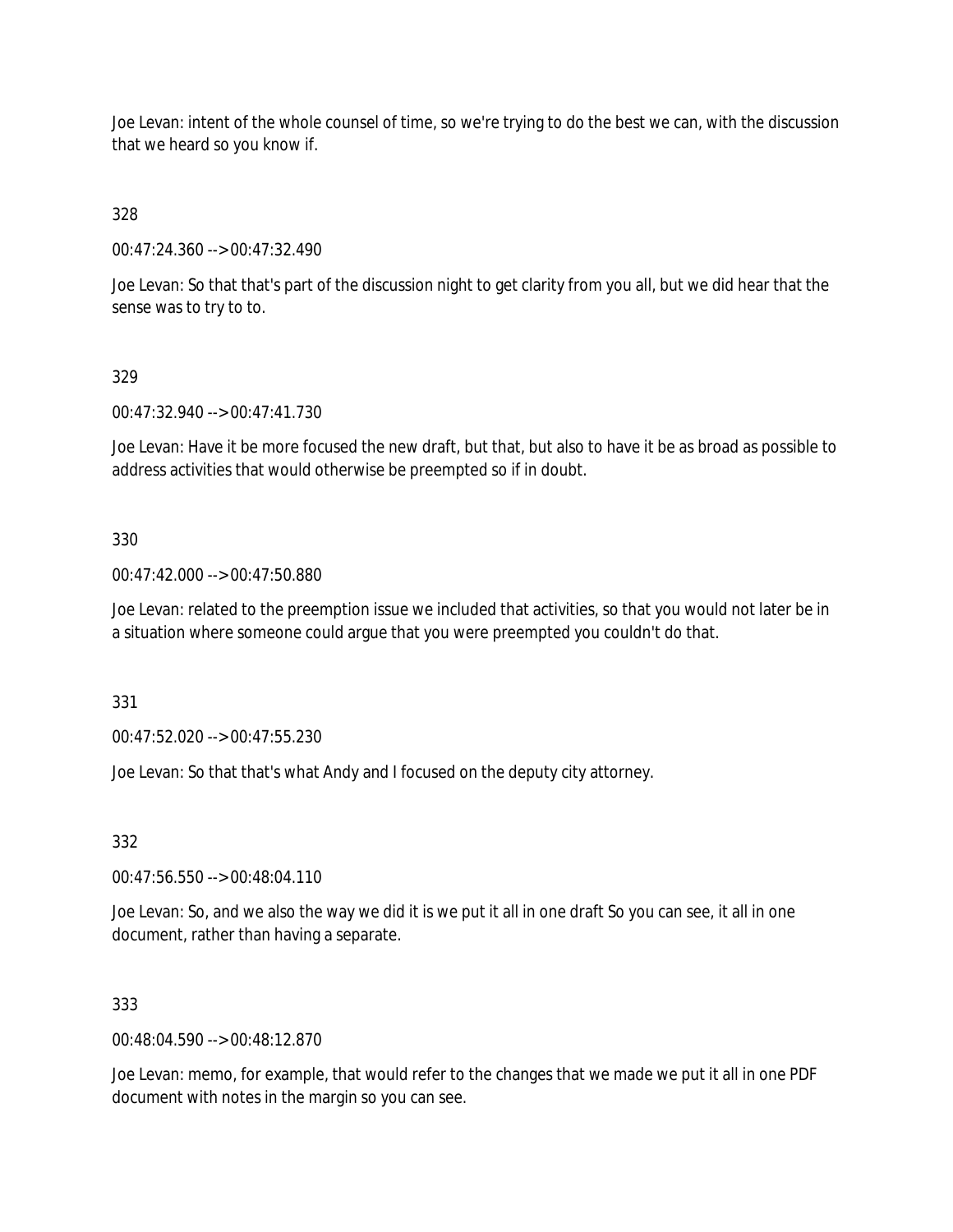00:48:13.440 --> 00:48:21.690

Joe Levan: How why we made the changes and where some some of the some of the texts was, for example, if you remember, we started with.

335

00:48:22.620 --> 00:48:32.760

Joe Levan: what's in currently in Chapter 824 of the municipal code, instead of creating a whole new chapter is already a chapter that deals with non biodegradable packaging materials.

336

00:48:33.570 --> 00:48:45.450

Joe Levan: That was adopted, what 1989 so we started there and then we took it was in the previous draft and then scale that down, and so what remains in this draft.

337

00:48:46.440 --> 00:48:54.360

Joe Levan: are included, again, as I described about the preemption issue and we have those explanations related to what was in the previous draft and what was taken out.

338

00:48:56.010 --> 00:49:11.160

Joe Levan: and keep in mind also that the initial draft you review last week, had the initial direction from the Council was for councilmember car to because she presented to you, and again what may 17 or 18th presented to you.

339

00:49:12.270 --> 00:49:22.320

Joe Levan: five points of consideration for such an ordinance and you all said that sounds good customer car go to go work with the city attorney's office to prepare a draft that's what she did.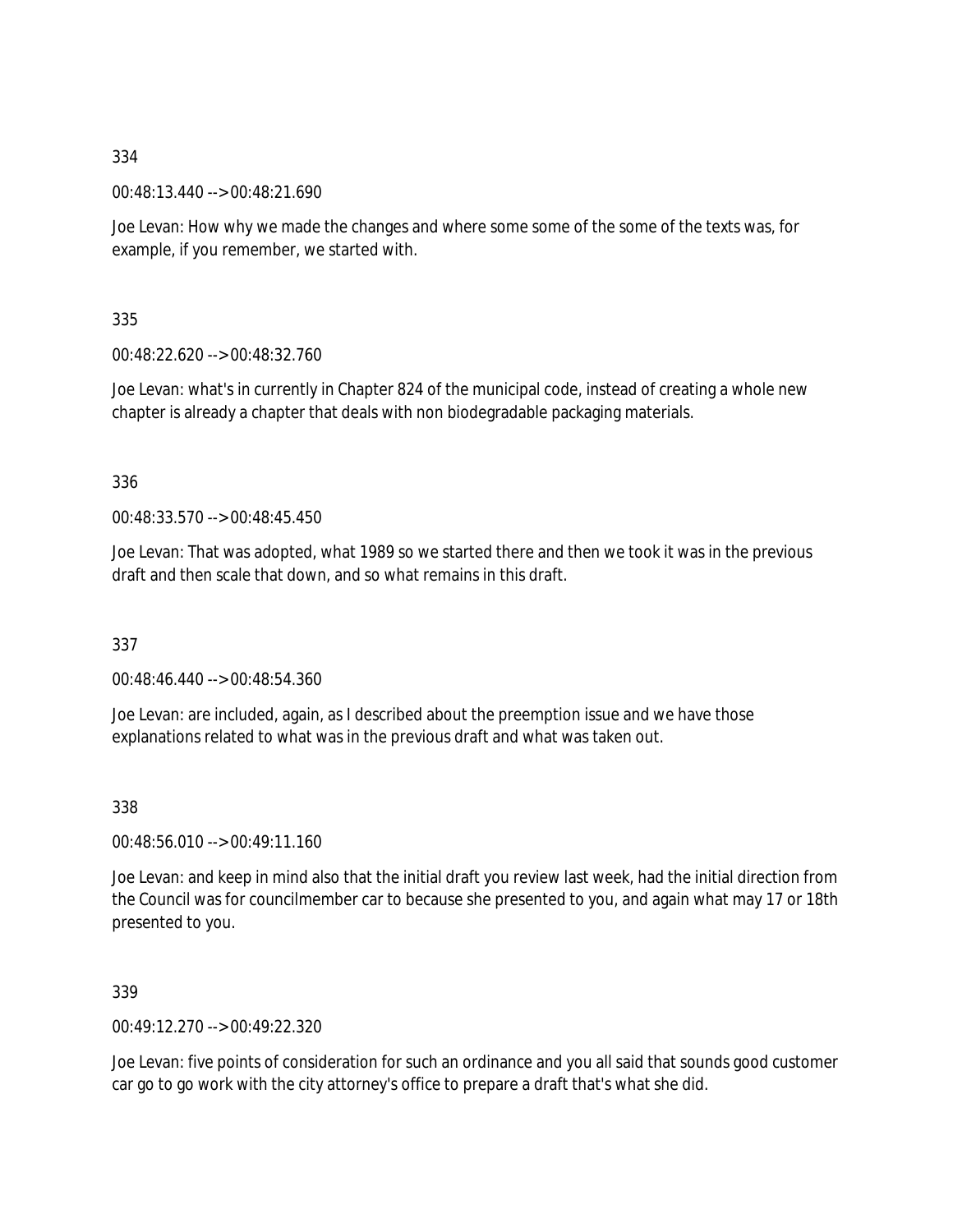00:49:22.830 --> 00:49:39.690

Joe Levan: And unfortunately she's not here tonight, so that you know that some of the Dev initial draft that which is included within the just draft as well includes texts that she drafted that we worked with her to to put into the draft so some of those some of those provisions.

341

00:49:40.920 --> 00:49:48.030

Joe Levan: came from sources that she had, but the Council saw those the last week and you're seeing it for this agenda packet.

342

00:49:48.450 --> 00:49:54.750

Joe Levan: And as you remember their Indian draft from last week there was in yellow text there was text from.

343

00:49:55.230 --> 00:50:03.450

Joe Levan: Deputy Mayor high topless that was suggested by by Deputy Mayor how topless so it was included in yellow So you can see that and then also.

344

00:50:03.900 --> 00:50:11.070

Joe Levan: Council member pollock had in green if you could suggestion, so those were included in green, although I think most of that now is in.

345

00:50:11.670 --> 00:50:18.480

Joe Levan: Parts of the texts that are no longer required for this particular draft because they they can be addressed in a future ordinance.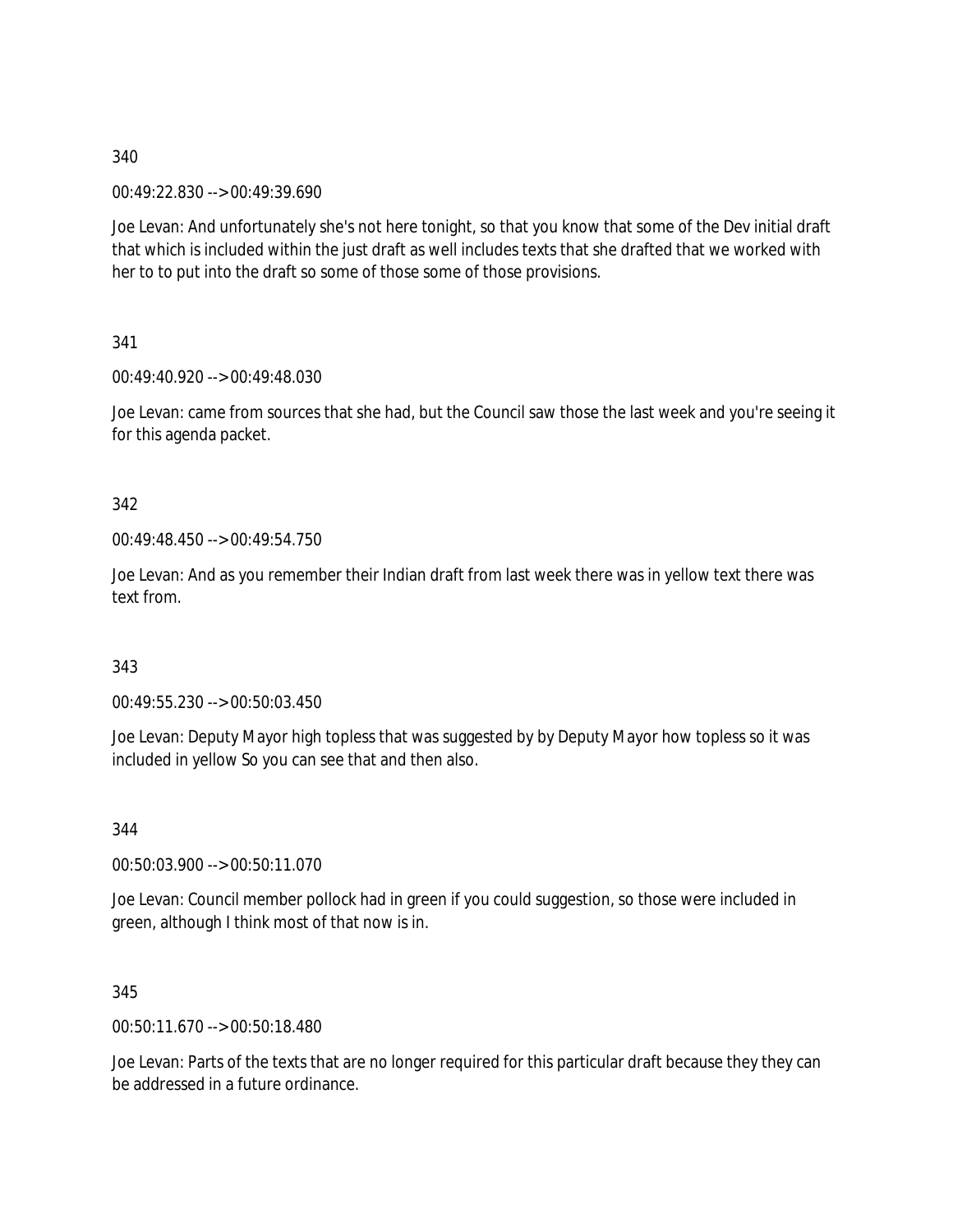00:50:19.020 --> 00:50:26.970

Joe Levan: So with I think with that and one other thing that to point out, and again the deputy city attorney talk to this as well, but.

347

00:50:27.840 --> 00:50:31.920

Joe Levan: From the discussion last week there was discussion about cups.

348

00:50:32.370 --> 00:50:44.610

Joe Levan: And whether to include cups or not, and the direction that we heard from the Council was that the Council did want to include cups not the 25 cents fee but but to include cups within the single use products that.

349

00:50:45.420 --> 00:50:52.620

Joe Levan: The Council wanted to regulates to make sure that you're not going to be preempted from doing that, after July 1 so we did include.

350

00:50:53.070 --> 00:51:01.770

Joe Levan: cups within in the draft, and I think our biggest goal tonight would be, however, you want to do it through.

351

00:51:02.220 --> 00:51:10.590

Joe Levan: unanimous consent discussion or motions, however, you want to do it, but we're definitely seeking clear direction from you about.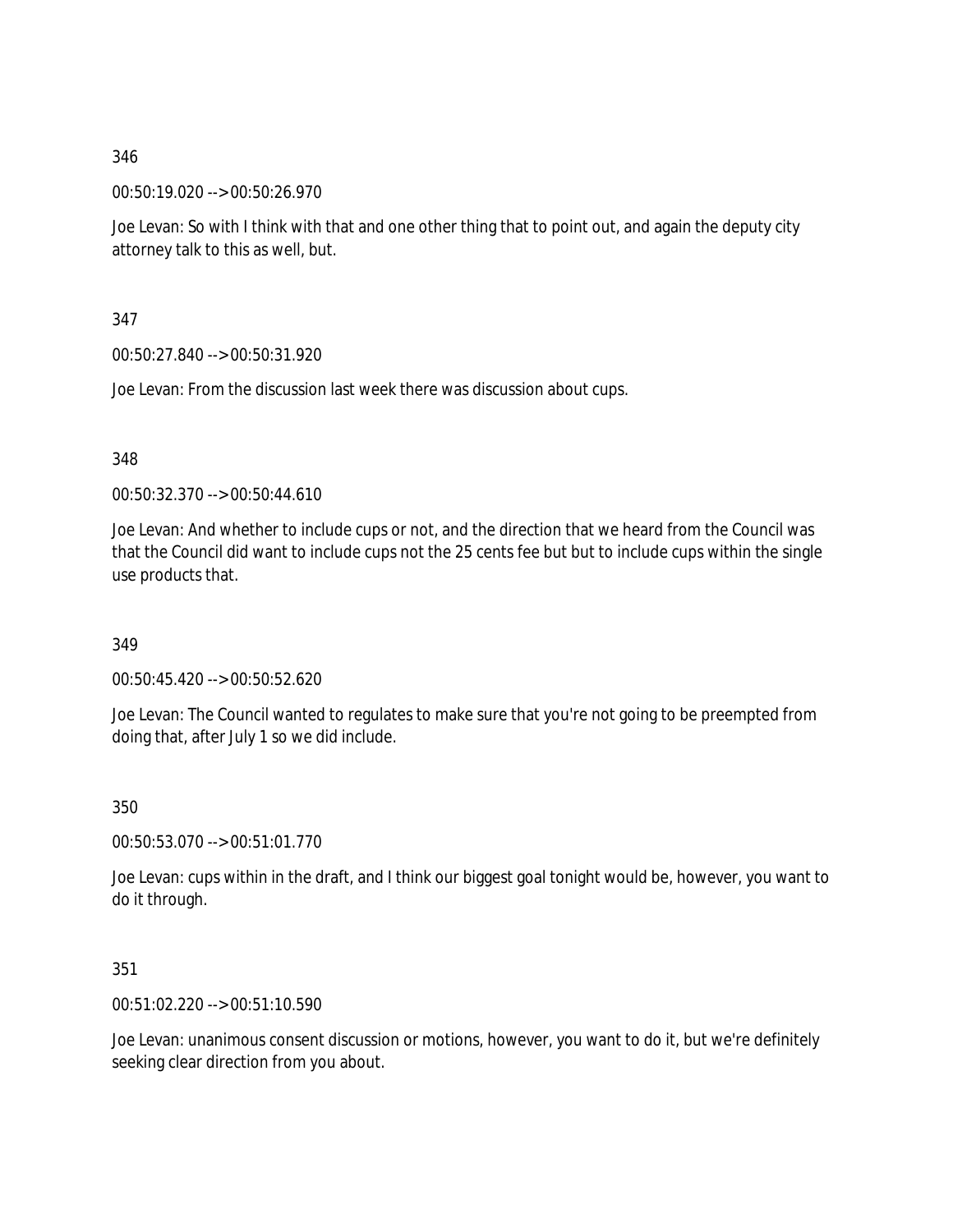00:51:11.190 --> 00:51:22.680

Joe Levan: What you want next draft because your goal is to have that adopted as you've articulated at the next meeting on the 22nd which actually i'm going to be on vacation so the deputy city attorney will be taking the lead on that.

353

00:51:24.060 --> 00:51:31.140

Joe Levan: But that that was the goal that you all wanted to get that done by the 22nd so that there wouldn't be any issue with the preemption which again has an effect on.

354

00:51:31.500 --> 00:51:44.940

Joe Levan: On July 1 but just see you know if the Council absolutely had to you, potentially could have a special meeting on the 29th and adopt an ordinance on an emergency basis to be effective, immediately, so that you could do that but that's not the plan currently.

355

00:51:46.050 --> 00:51:58.290

Joe Levan: So that that's the goal tonight is to get get this draft in a form that we're clear about what you want, so that it can bring it back for you, for next week and be something that is really close to be final it's not a flop final for you.

356

00:51:59.460 --> 00:52:00.900

Joe Levan: With that I do want to.

357

00:52:02.100 --> 00:52:03.570

Joe Levan: So yeah we could cover the.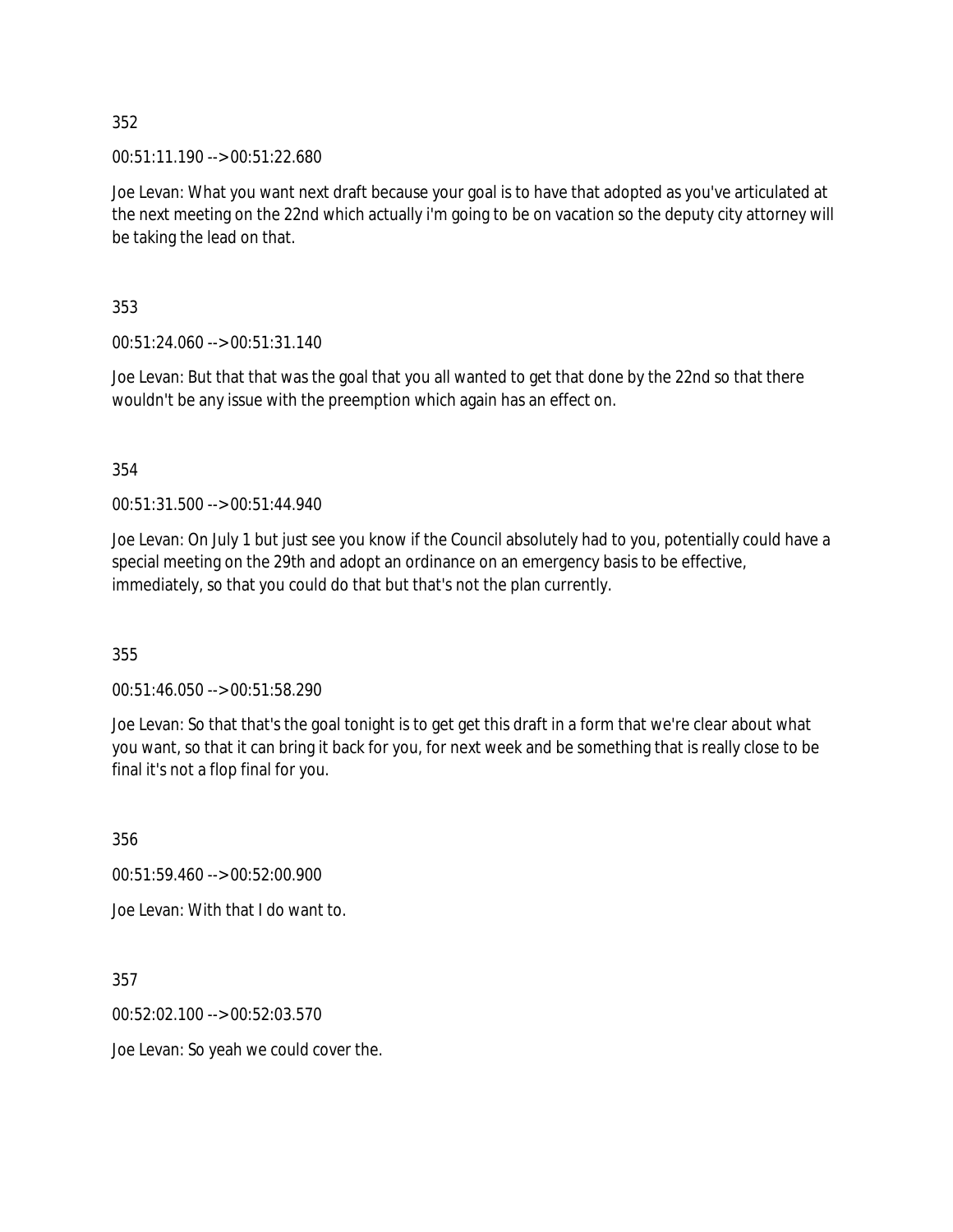00:52:03.780 --> 00:52:08.310

Joe Levan: I do want to turn it over to the deputy city attorney real quick to see if there's anything else to add this someone.

359

00:52:08.310 --> 00:52:09.150

Joe Levan: At the intro their.

360

00:52:10.860 --> 00:52:15.840

Andy Sletten: duty being a members of the Council, the just a quick brief correction, the.

361

00:52:17.160 --> 00:52:25.290

Andy Sletten: Section 11 of the new session law that we've been discussing doesn't take effect until January 1 of 2022 it's the the preemption.

362

00:52:25.950 --> 00:52:38.400

Andy Sletten: That occurs on on July 1 so that small portion is affected, just for the members of the public that are going to comment on that, but I don't have any other additional comments, but i'm happy to field any questions.

363

00:52:39.120 --> 00:52:44.940

Joe Levan: And also, we know we had, I know that the Deputy Mayor had provided to the Council on and i'll.

364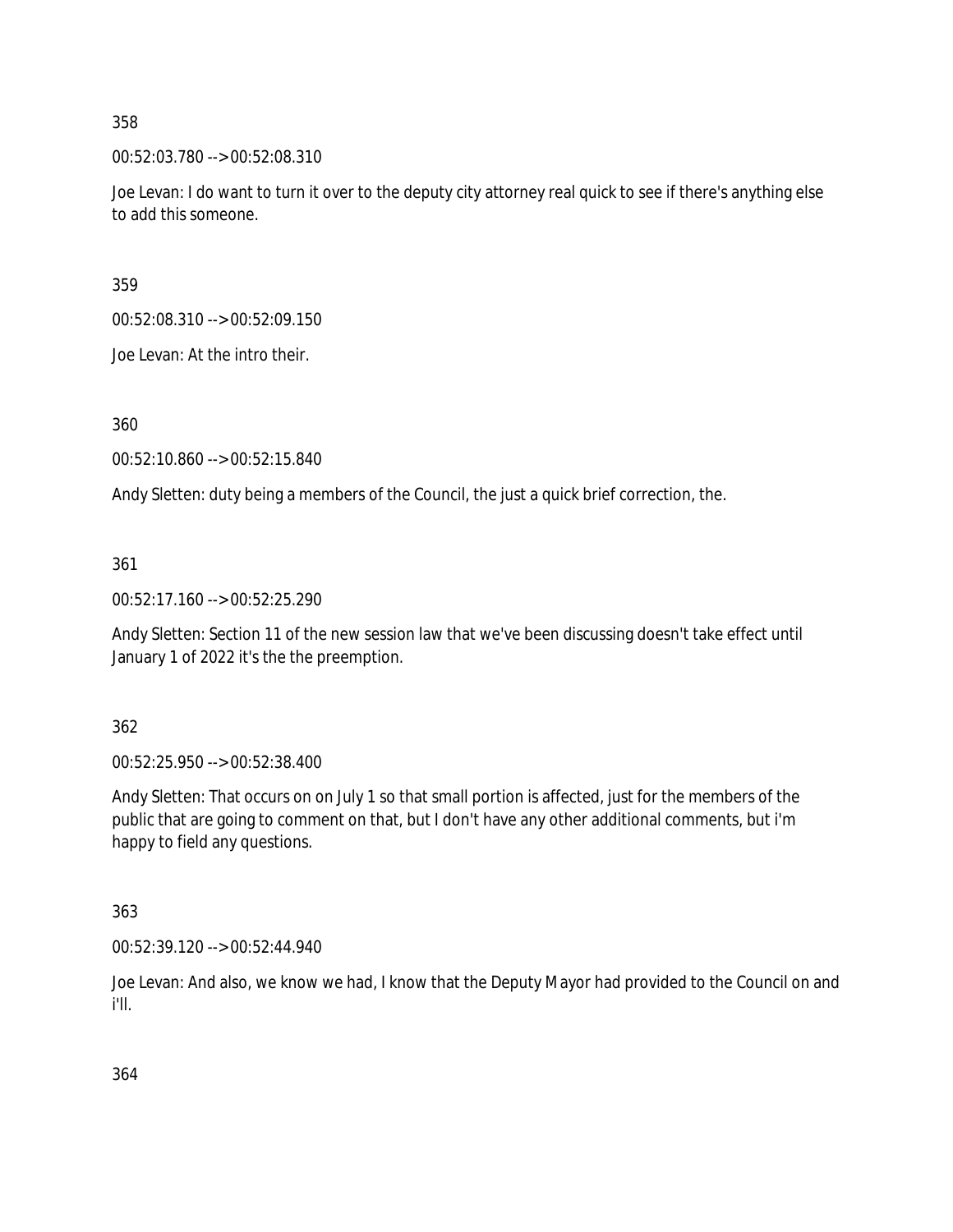00:52:46.140 --> 00:52:55.830

Joe Levan: suggested new draft or revision of the current draft, and we certainly as the deputy city attorney and I want to want to work with you Council.

### 365

00:52:56.370 --> 00:53:03.150

Joe Levan: Whatever you want to do as long as it's legally sound, we will we will bring it back for you so that you can consider it.

#### 366

00:53:03.540 --> 00:53:11.100

Joe Levan: We don't have any particular ownership in any of this we're just working with you to try to try to respect your wishes, and the intent of the end of the majority of the Council here.

#### 367

00:53:11.670 --> 00:53:24.570

Joe Levan: So if you wanted go and different direction from what's in the current draft that's totally, of course, fine with us it's again just the important point is that we get clarity on what what you want, so we can officially done with that.

#### 368

00:53:27.240 --> 00:53:34.560

Kirsten Hytopoulos: Council anybody want to open the discussion, obviously I did send something out earlier.

#### 369

00:53:38.850 --> 00:53:39.420

Kirsten Hytopoulos: deets.

#### 370

00:53:41.130 --> 00:53:57.960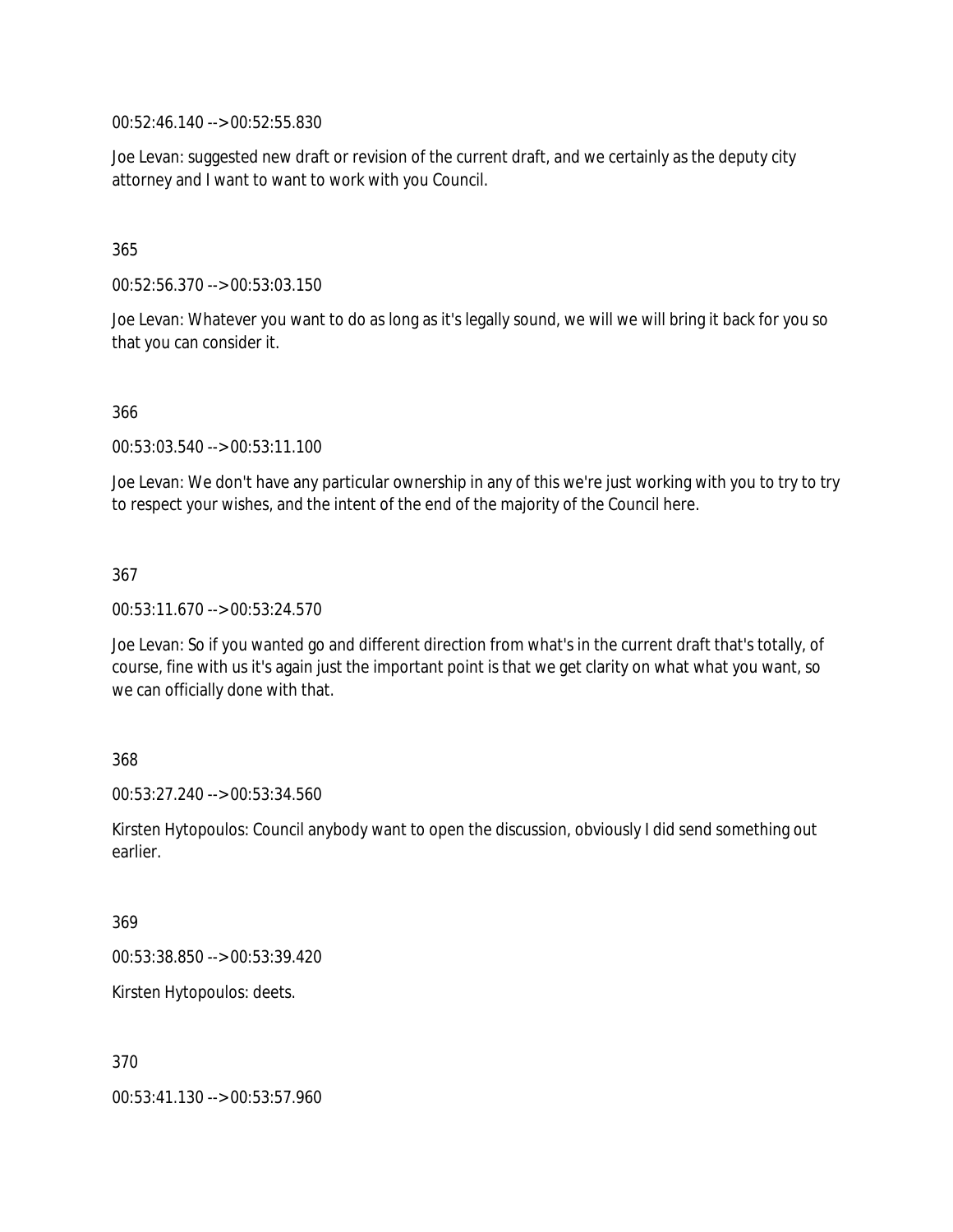Joe Deets: Sure um first off my excuse me, my internet's not so good So hopefully I can get through this i'm talking with one of the experts, we have on the island relating to plastic waste reduction Nora Nick come she.

371

00:53:59.760 --> 00:54:10.590

Joe Deets: had concerns over the language use called unsolicited request that this is would be unique to bainbridge island considering what has been done across statewide.

372

00:54:11.550 --> 00:54:18.780

Joe Deets: Which is using the term customer affirmation, and I see looking at the draft ordinance we have I.

#### 373

00:54:19.290 --> 00:54:28.920

Joe Deets: don't know, three or four mentions of unsolicited requests so in order for us to move forward, I recommend and i'm happy to make a motion on on these to.

374

00:54:29.370 --> 00:54:41.460

Joe Deets: Change language from unsolicited request to customer affirmation and happy to go into more detail it's it's principally, as I said it there's some issues relating to.

375

00:54:44.010 --> 00:54:44.520

Joe Deets: The.

376

00:54:45.720 --> 00:54:51.720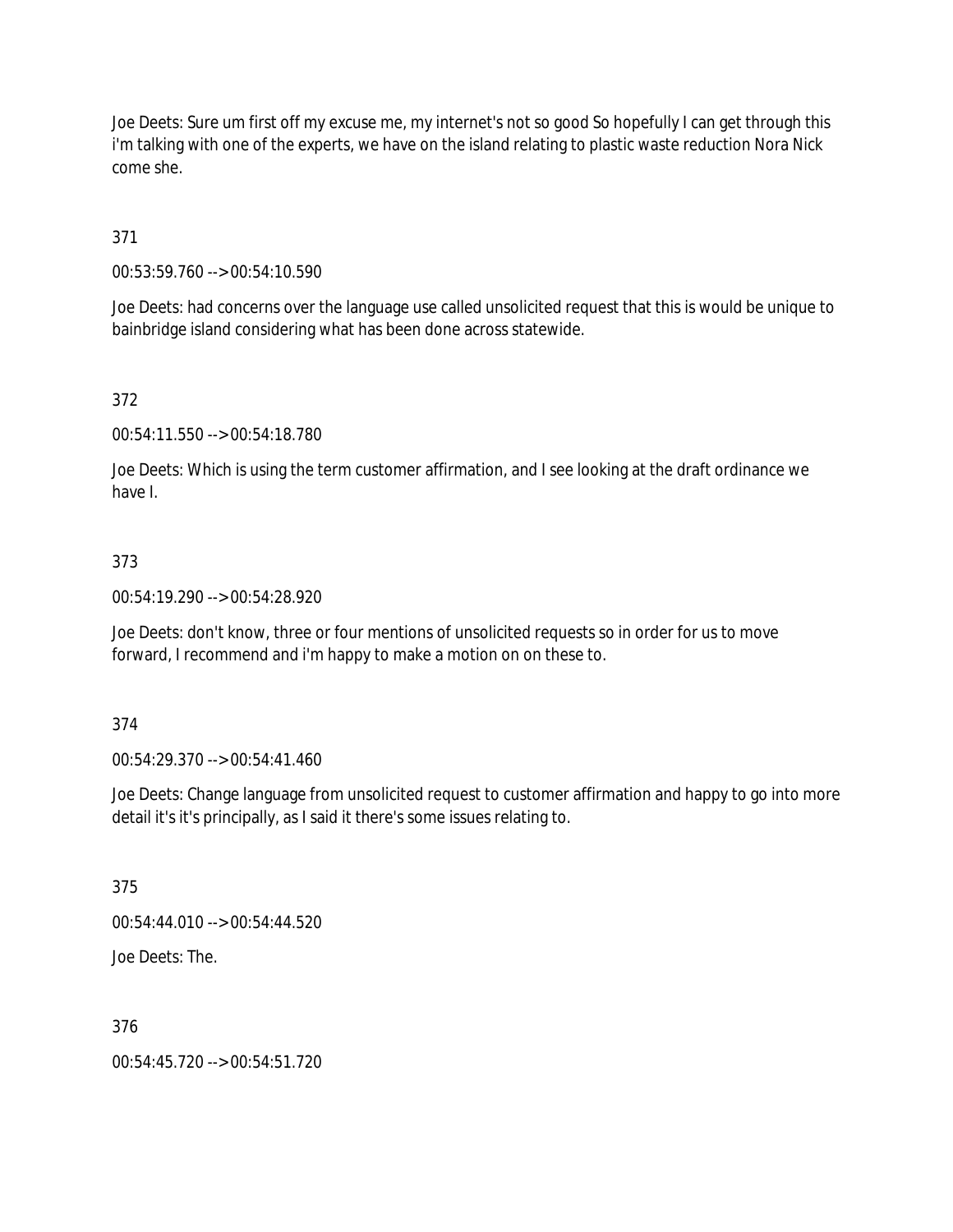Joe Deets: delivery service service food delivery services such as door dash their ability to comply with this.

# 377

00:54:52.260 --> 00:55:01.470

Joe Deets: there's issues of again bainbridge being a standalone entity in the entire state that has unique language to which can make things problematic.

## 378

00:55:02.220 --> 00:55:07.590

Joe Deets: and frankly doesn't appear to be that important in and of itself, so I want to I.

## 379

00:55:08.520 --> 00:55:16.440

Joe Deets: won't make mode, we can start making motions, but I want to bring that up and and, but I do want also another thing tonight, I want to.

#### 380

00:55:17.100 --> 00:55:30.420

Joe Deets: I will make a motion but I, we can go ahead and have our conversation that I wanted us to approve, creating a task force of Council members of people experts in this plastic waste.

## 381

00:55:31.530 --> 00:55:42.360

Joe Deets: field and and members of the effective business community to work together to come work through What more needs to be done after this discussion on July.

#### 382

00:55:42.990 --> 00:55:56.010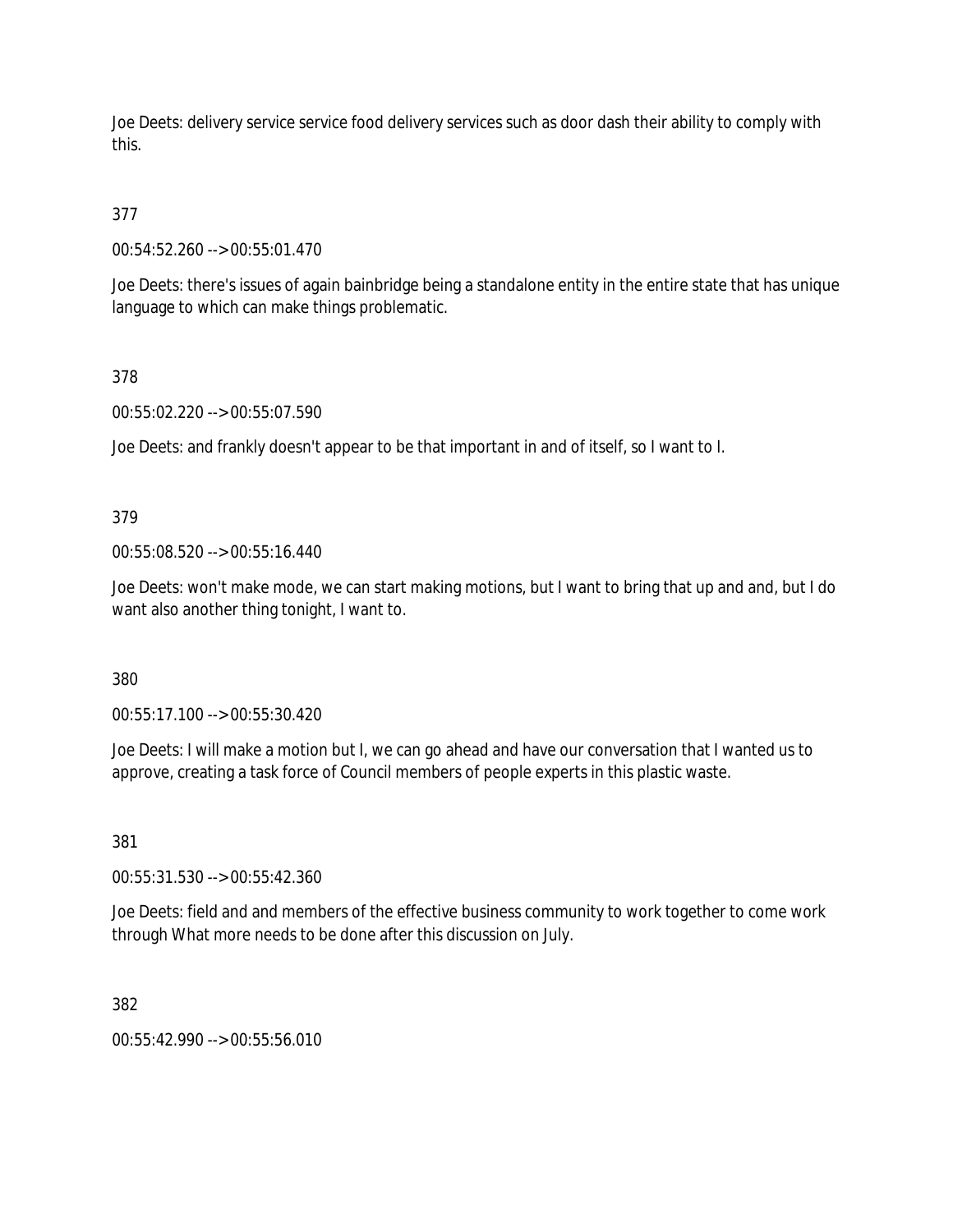Joe Deets: With after this deadline of July 1 so a couple things i'm not making the motions right now, because i'm happy by here's the discussions but unsolicited request change that language Task Force that's The other thing I won't bring up.

383

00:55:56.970 --> 00:55:59.880

Kirsten Hytopoulos: A great Thank you i'm counts over Schneider.

384

00:56:02.010 --> 00:56:02.820

Leslie Schneider: Yes, thank you.

385

00:56:03.990 --> 00:56:17.040

Leslie Schneider: I also sent out some of my notes I, I guess, I was pretty concerned about whether we were going to create unintended consequences with regards to defining.

386

00:56:17.940 --> 00:56:31.860

Leslie Schneider: You know, only reusable for on premises dining and It just seems like we've got a lot of so hybrid on premises and take out and so forth, and so I was wondering if it would be.

387

00:56:33.150 --> 00:56:47.370

Leslie Schneider: Efficient and prudent to just outright define what are what retail establishments, we are going after and to refine it to be the sort of traditional restaurant.

388

00:56:48.840 --> 00:56:56.580

Leslie Schneider: That has on premises seating so you know not talking about food courts not talking about.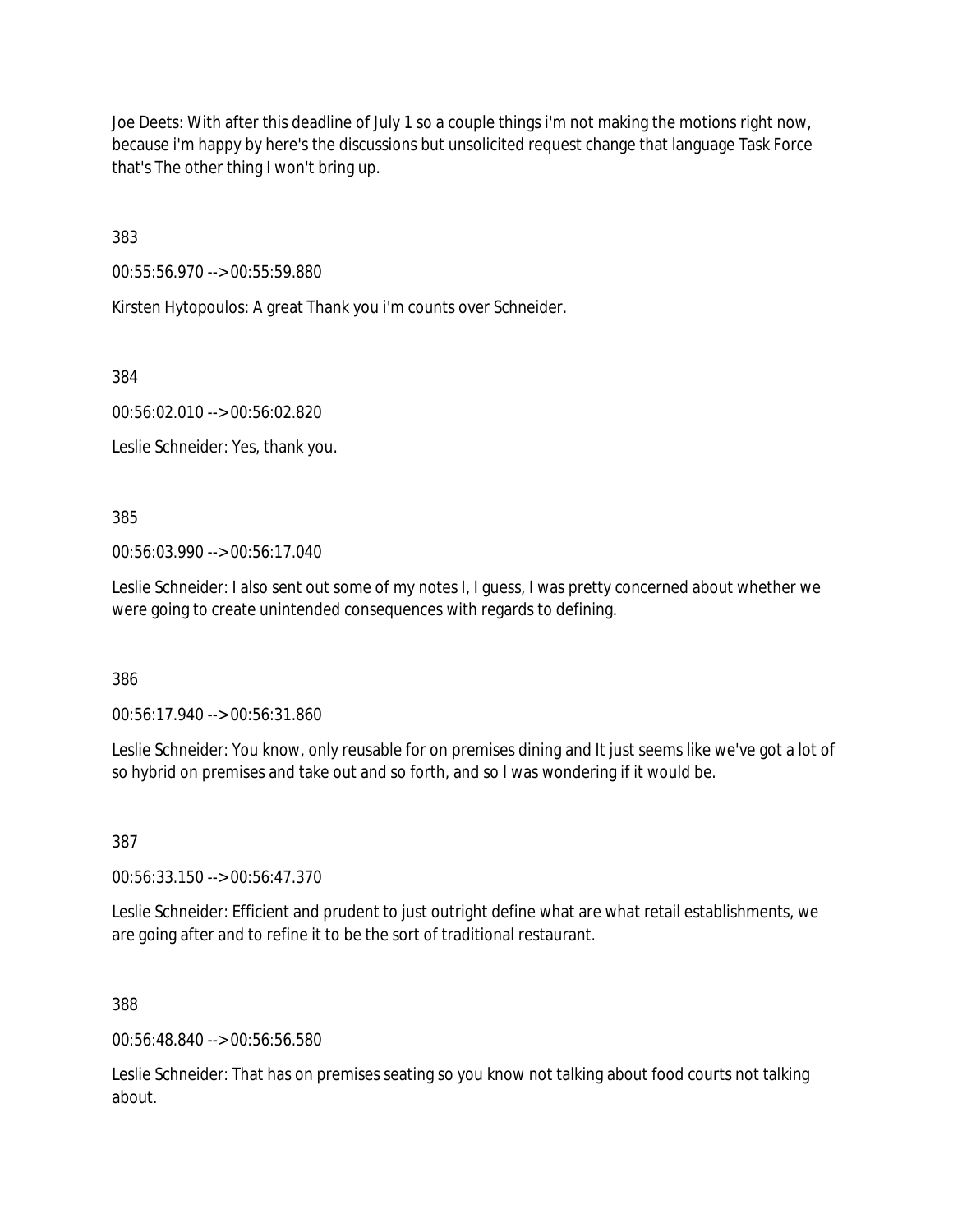00:56:57.810 --> 00:57:08.700

Leslie Schneider: You know the upstairs at TMC because you know at at town and country you're serving yourself and then you're going to the checkout counter and you're paying for it and then who knows what you do after that.

390

00:57:09.150 --> 00:57:20.430

Leslie Schneider: You could walk outside you could take it home, you could walk upstairs so um and then we also we I don't know if it was directed to everyone, but I received comments from.

391

00:57:21.600 --> 00:57:39.450

Leslie Schneider: The owner of bond bonds and she was bringing up the issue of how you know they are a retail establishment and you know they they do offer food and very little of it gets consumed on site and they have no seating you know in their establishment, but.

392

00:57:39.900 --> 00:57:49.080

Leslie Schneider: they're just worried that they would be under this ordinance and they are working towards having no plastic and.

393

00:57:49.500 --> 00:57:56.340

Leslie Schneider: And whatnot, but they do create there they do create packaged products that has like little lives for cutting fudge and all.

394

00:57:56.760 --> 00:58:15.930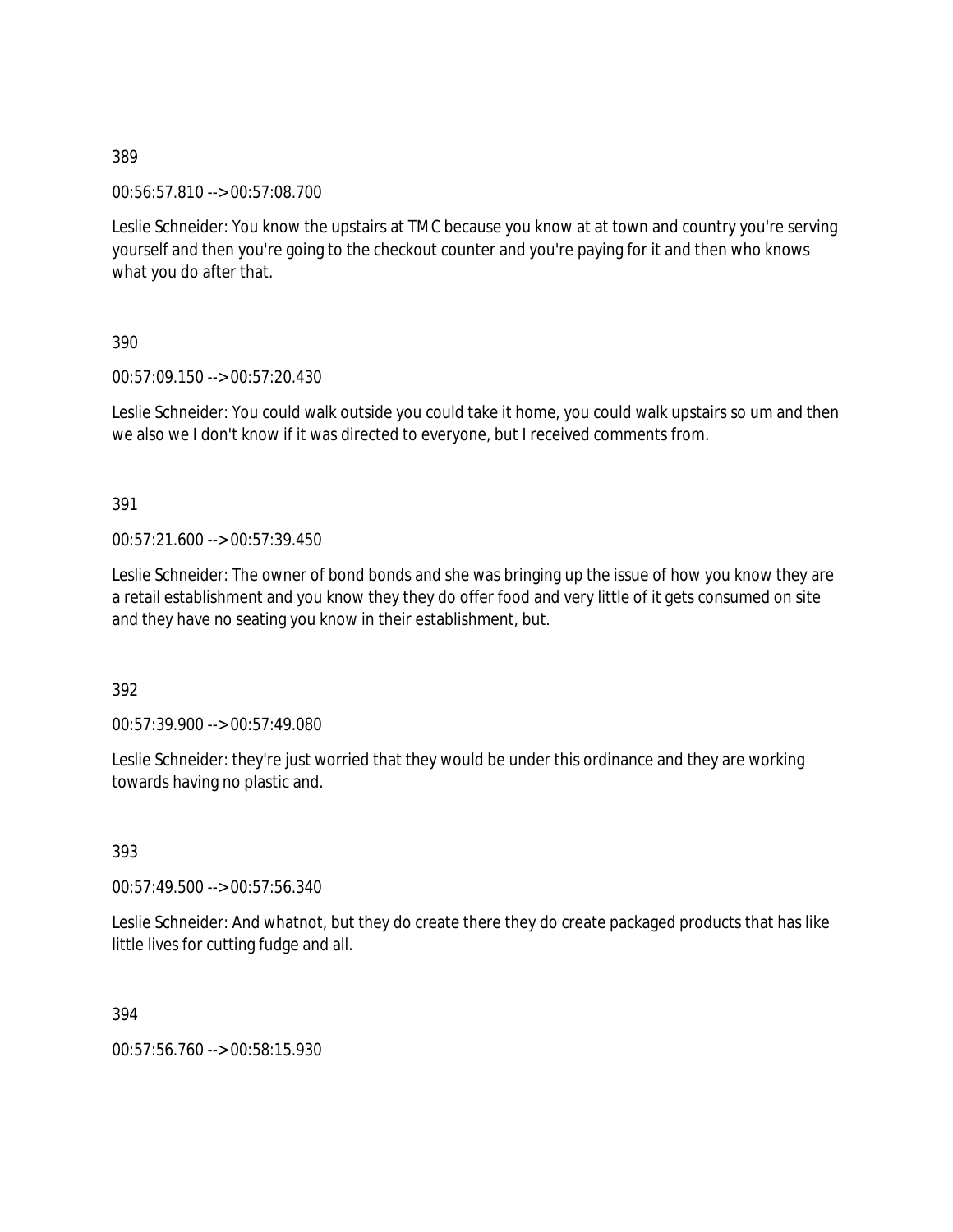Leslie Schneider: So it's my sense that we, as a Council are not really trying to overreach to into those areas because we don't understand the well enough, and so I would support the way we have this now, if we were to restrict it before the reusable.

395

00:58:19.590 --> 00:58:38.130

Leslie Schneider: just looking for the wording, but it's missing i'm missing it right now, but you know plates and utensils pretty much we if we could focus that on traditional restaurants so that's that's my one proposal if we don't go that way, then I got a lot more questions to ask.

396

00:58:39.420 --> 00:58:41.970

Leslie Schneider: and detailed to drill down on.

#### 397

00:58:43.290 --> 00:58:49.680

Leslie Schneider: Should I put that as an emotion, it seems like we should be kind of making these as we go, so that we are.

398

00:58:49.740 --> 00:58:50.430

Leslie Schneider: Creating like.

399

00:58:51.180 --> 00:58:53.580

Kirsten Hytopoulos: i'm going to suggest we go through once and see.

400

00:58:53.580 --> 00:58:54.030

Okay.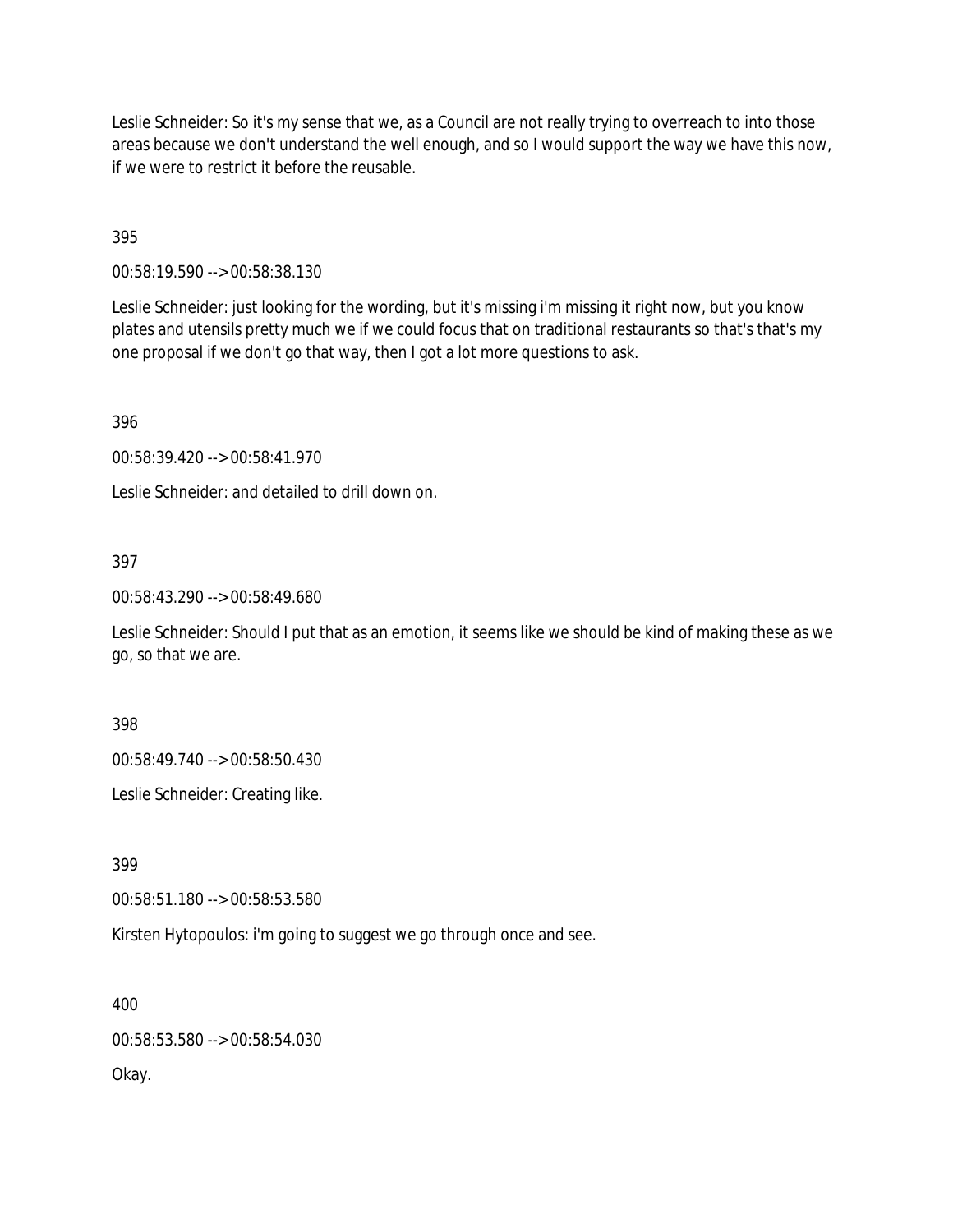401 00:58:55.320 --> 00:58:55.530 Kirsten Hytopoulos: yeah.

402

00:58:55.590 --> 00:58:56.250

Leslie Schneider: Great Thank you.

403

00:58:57.720 --> 00:58:59.370

Kirsten Hytopoulos: councilmember factory Johnson.

404

00:59:00.180 --> 00:59:08.400

Brenda Fantroy-Johnson: yeah I don't have a motion I was going to bring up the exact same thing that councilmember snyder brought up about bonds bonds and whether or not they.

405

00:59:08.850 --> 00:59:21.840

Brenda Fantroy-Johnson: They wouldn't be affected under this so you know I don't want to just repeat everything she said, but it would be great to have clarification as to which types of stores are are impacted by this.

406

00:59:24.510 --> 00:59:27.390

Andy Sletten: Sure, so i'd be happy to address that for the Council.

407

00:59:28.560 --> 00:59:44.100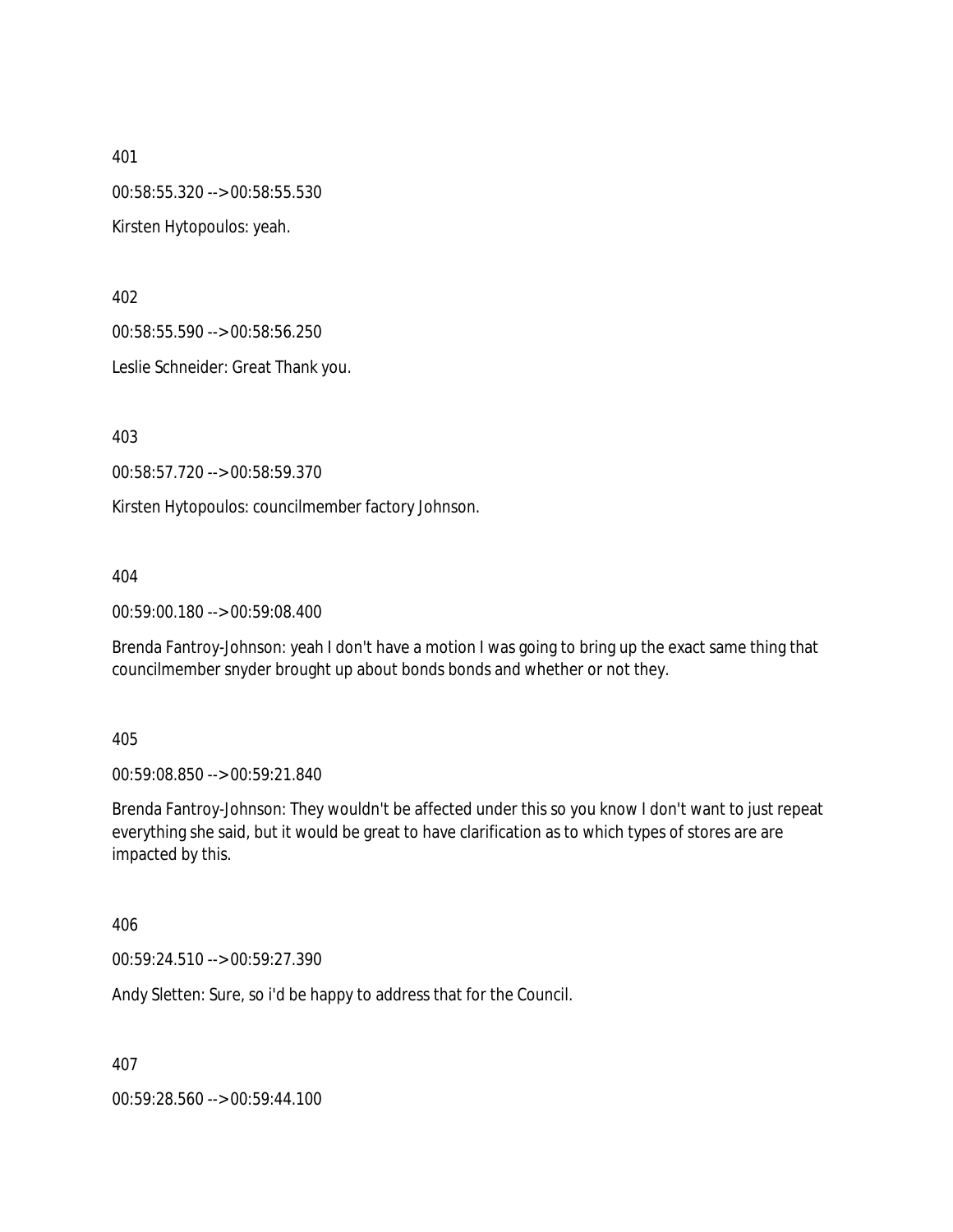Andy Sletten: I guess based on the based on the feedback from last week that the Council was seeking a broad approach, the current definition structure is designed to essentially get anyone that produces food products, and so it would very likely.

408

00:59:45.120 --> 00:59:57.090

Andy Sletten: encapsulate or it could be reasonably interpreted to encapsulate deserts in the form of bond bonds and similar such things so So yes, as contemplated it essentially.

409

00:59:57.840 --> 01:00:11.220

Andy Sletten: likely would apply to food trucks desert type establishments TMC likely would be implicated, as well as you know, as we're aware they have food service bays with with self service and utensils and such.

410

01:00:13.260 --> 01:00:14.970

Kirsten Hytopoulos: A near.

411

01:00:16.170 --> 01:00:16.800

Kirsten Hytopoulos: You want to.

412

01:00:18.630 --> 01:00:33.240

Rasham Nassar: yeah so apologize for keeping my video off i'm really under the weather so taking care of myself i'm listening along, but I apologize for i'm not you know if it feels like i'm not participating i'm definitely listening and.

413

01:00:34.320 --> 01:00:41.550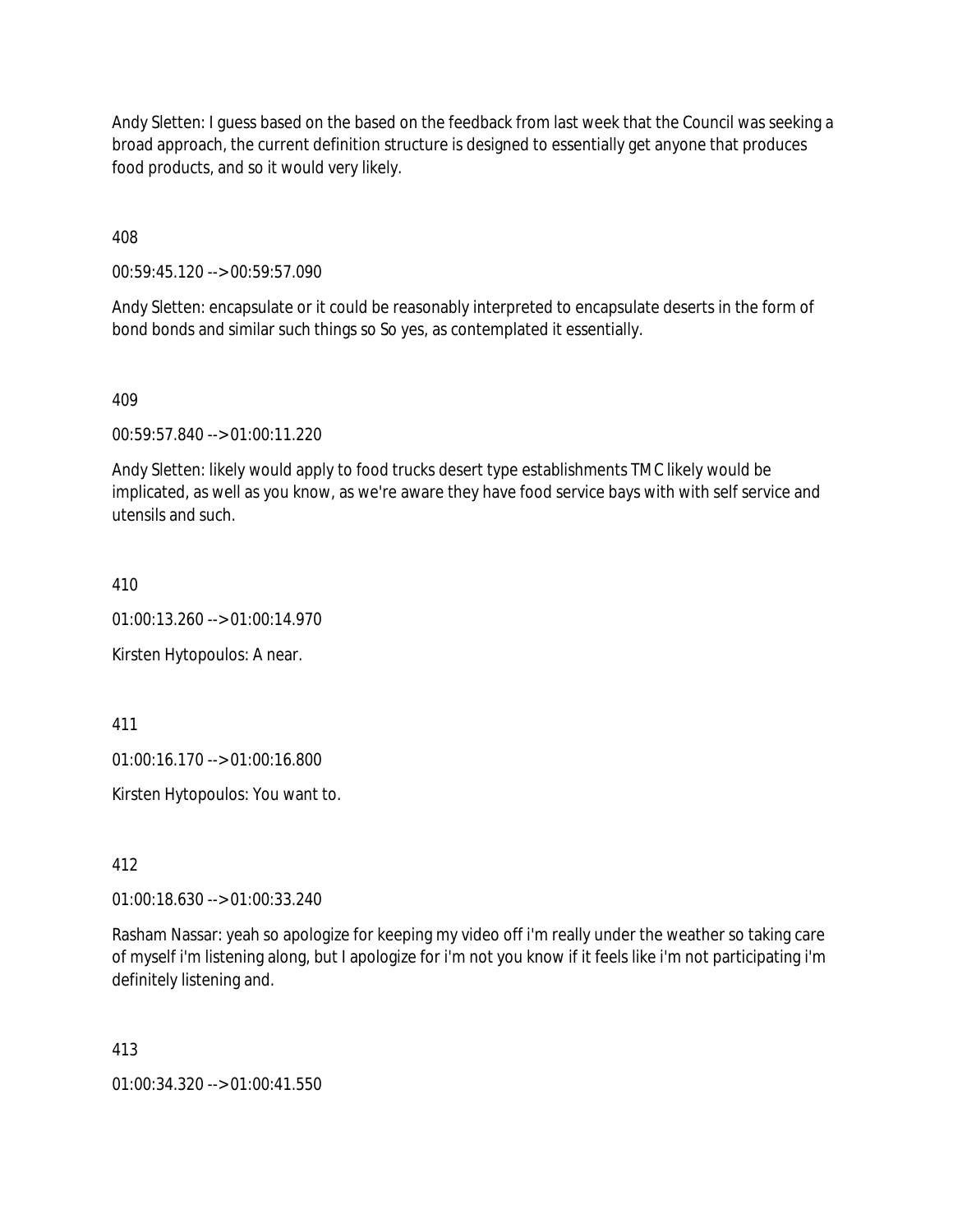Rasham Nassar: i'm not necessarily interested in working weakening the ordinance at all, I think, once we start down the down the down the conversation of.

414

01:00:42.060 --> 01:00:49.830

Rasham Nassar: Of what businesses are going to be most impacted and their most deserving of say some where can we create exemptions are some flexibility or some leeway.

## 415

01:00:50.310 --> 01:01:00.360

Rasham Nassar: That we begin to create inequities because every business probably is going to be impacted some more than others, but I don't know that we're necessarily in a position to make that decision.

## 416

 $01:01:01.650 \rightarrow 01:01:19.620$ 

Rasham Nassar: What I think that I would like to pick up on, and again I fully support the strongest version of a plastic ordinance period I just know that out there in other cities that's what other cities have done and they've done it a long time ago, three, four years ago.

## 417

01:01:20.640 --> 01:01:24.390

Rasham Nassar: So I still feel strongly that we're behind the ball on this and that we can afford to do it.

#### 418

01:01:25.740 --> 01:01:42.900

Rasham Nassar: I would however like us to talk about on the backside, how can we support and provide financial support for our businesses and collaborate with them to bring them up to speed and in compliance with this ordinance, how do we soften the financial burden to our local stores.

419

01:01:44.220 --> 01:01:48.270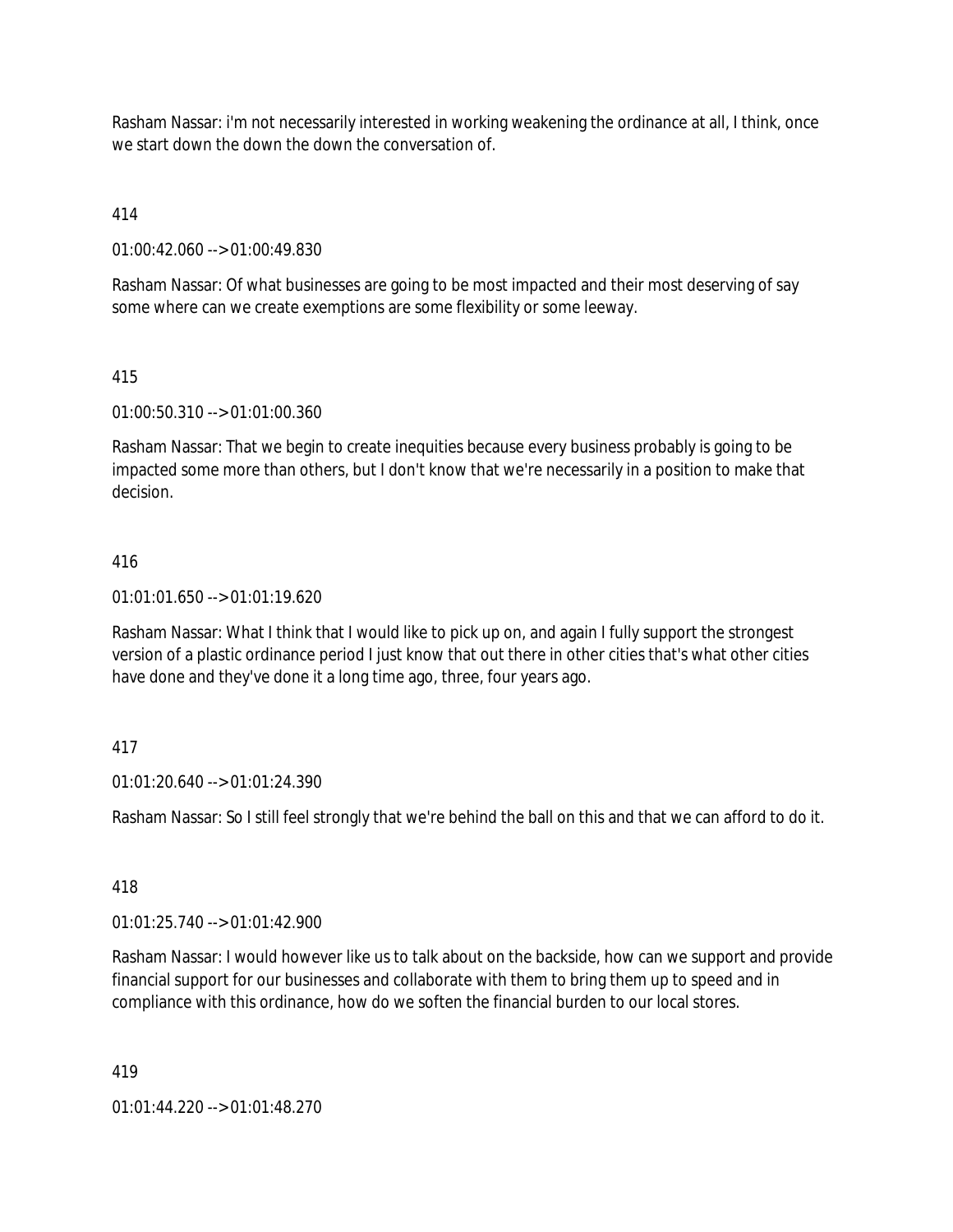Rasham Nassar: While still maintaining the integrity of the ordinance and achieving our environmental goals.

# 420

01:01:48.690 --> 01:01:56.190

Rasham Nassar: So that's the conversation that I want us to be having I think it's possible, I know that we're having a conversation about substantial sum of money that the city is.

## 421

01:01:56.460 --> 01:02:04.170

Rasham Nassar: Receiving I don't know if any of that would be appropriate for allocation for these purposes, I would definitely be interested in asking that question when we get there.

## 422

01:02:05.190 --> 01:02:09.150

Rasham Nassar: But that's kind of where i'm where i'm at, and I think.

#### 423

01:02:09.540 --> 01:02:12.720

Rasham Nassar: Also, just in the interest of saving time and getting something adopted and.

#### 424

01:02:12.900 --> 01:02:22.950

Rasham Nassar: starting to educate and and start doing the outreach as opposed to picking the ordinance and the legislation it's just going to we're going to get where we want to go faster.

#### 425

01:02:29.220 --> 01:02:39.810

Kirsten Hytopoulos: So i'm i'm going to go ahead and take my my chance here um so as you saw what I sent out earlier today my concerns were we're not doing a class that's where we're not doing the plastics ordinance yet.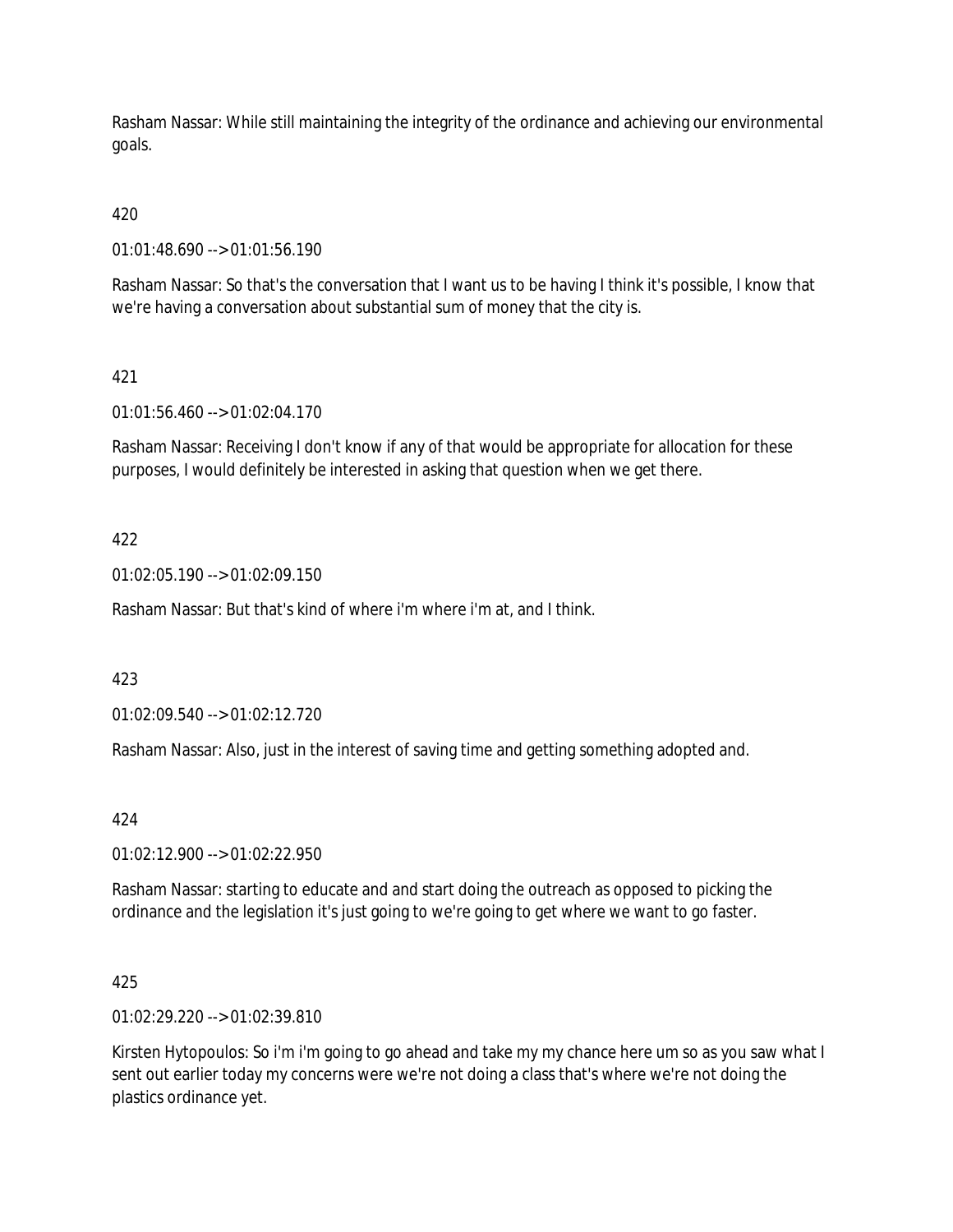01:02:40.320 --> 01:02:49.830

Kirsten Hytopoulos: We learned very, very happily yesterday that we are yesterday, last week we get to spend some time on that and I and i'm going to be an advocate for, as I said last week.

427

01:02:50.160 --> 01:03:01.320

Kirsten Hytopoulos: us moving right into that i'll put it on the back burner, but getting going on, but we get to spend a few months on, that if we want to do it right and work with business owners and work with the CCA see and work with our local experts on that.

428

01:03:01.830 --> 01:03:10.950

Kirsten Hytopoulos: So we're not supposed to be defining plastic component combustibility what materials we want right now, our products to be they're going to be plastic so right now.

429

01:03:12.090 --> 01:03:19.860

Kirsten Hytopoulos: And so, because we're not defining that what we're doing is we're working on the presumptions right now, so what we what we asked for last week was we asked to.

430

01:03:20.670 --> 01:03:25.590

Kirsten Hytopoulos: to capture what we're going to be preempted but i'm out of by July 1.

431

01:03:26.040 --> 01:03:37.470

Kirsten Hytopoulos: And so what my argument is in what I sent out to you guys earlier was we stay we stay with what we already had so just kind of some background that we did I don't think ever talked about public you know together as a group.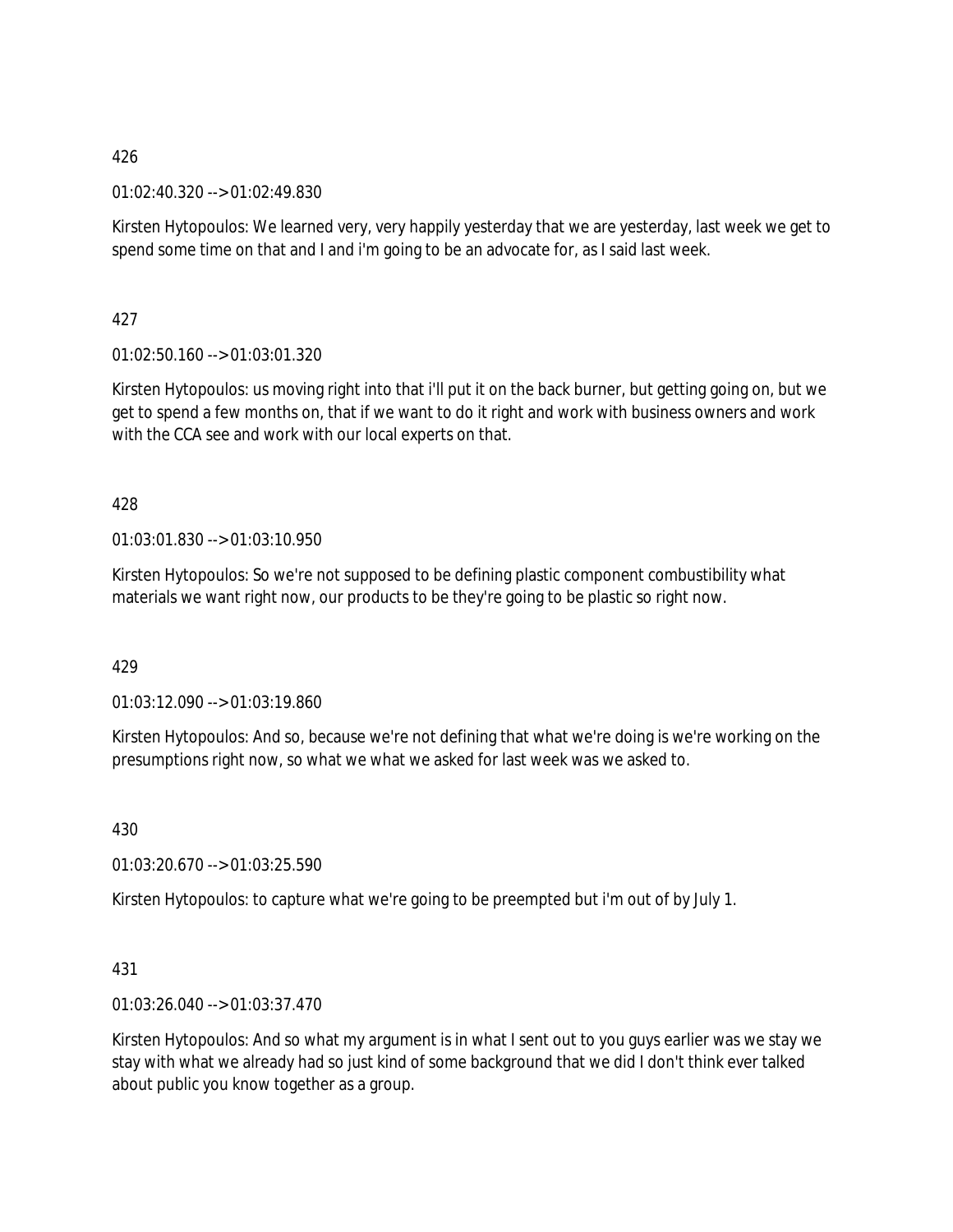01:03:37.710 --> 01:03:46.440

Kirsten Hytopoulos: The public that might not even be aware of, we had an ordinance on the books, we have an orange book, what is it eight 8.24 we have that right guys.

433

01:03:47.400 --> 01:03:52.020

Kirsten Hytopoulos: That actually prohibited polystyrene years ago we were we were leaders in this.

## 434

01:03:52.890 --> 01:04:01.440

Kirsten Hytopoulos: And so that's on the books, and that is what our city attorney and city and deputy attorney worked with to kind of start to morph into this thing we've been looking at.

## 435

01:04:01.890 --> 01:04:15.960

Kirsten Hytopoulos: And so, trying to add to it and so we've already prohibited polystyrene we've got that we will change that into something more more types of plastic and maybe even for her bio classic we'll talk about that will we require.

#### 436

01:04:16.350 --> 01:04:24.750

Kirsten Hytopoulos: Totally Compostable Compostable in our backyard what that's our next conversation but we're not doing that right now we're just talking about.

## 437

01:04:25.170 --> 01:04:38.280

Kirsten Hytopoulos: Do we want to build on what between now and the two weeks from now do what do we want to do that, we can't do if we don't and so all that is is, do we want to say a little bit more than people have to ask for.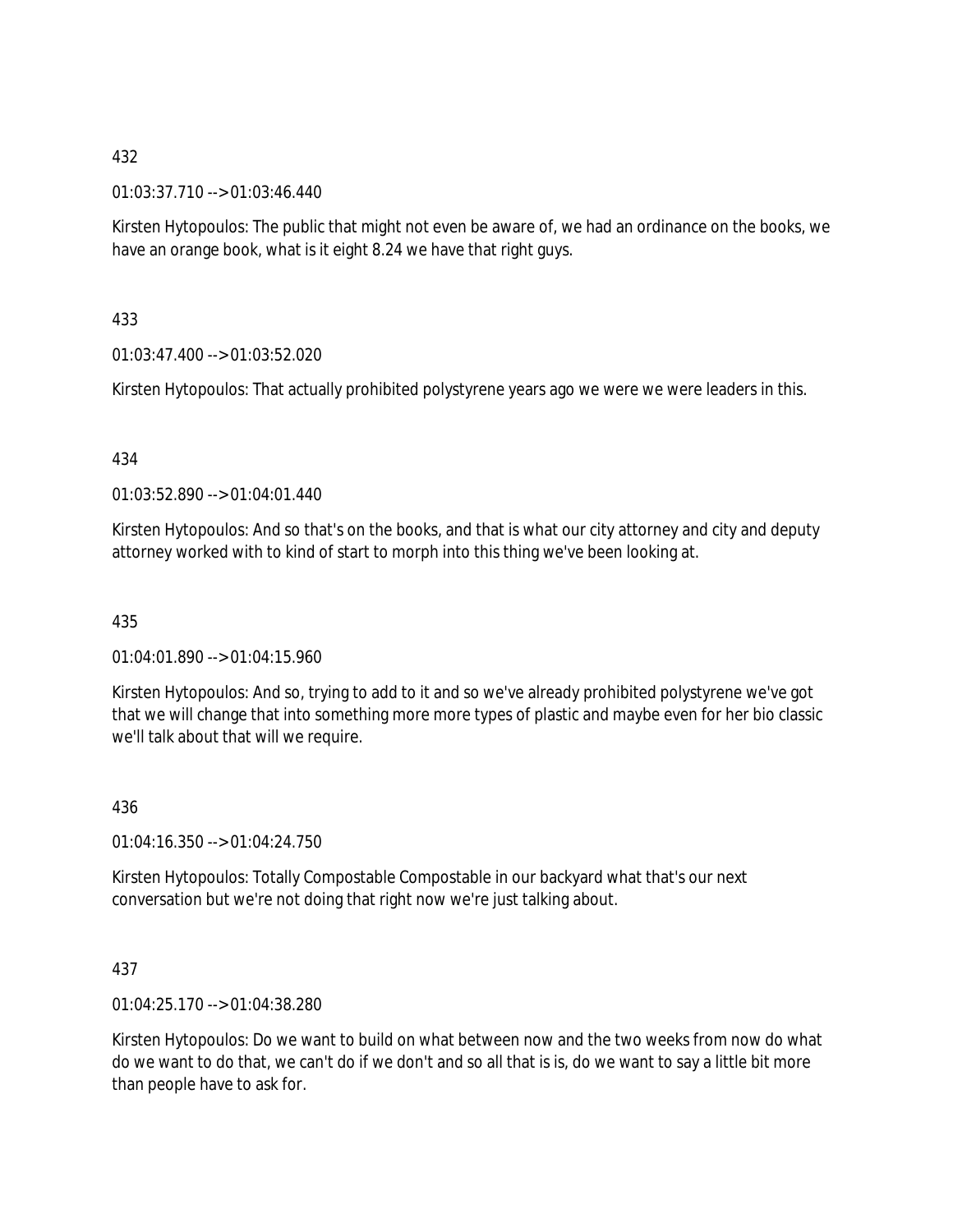01:04:39.000 --> 01:04:46.680

Kirsten Hytopoulos: utensils basically and those are going to be plastic utensils right now, because we're not redefining that right now we'll do that in a few weeks or a month or two.

## 439

01:04:47.130 --> 01:04:56.190

Kirsten Hytopoulos: So let's be clear about that, so what i'm saying what I sent out to you guys is the safest thing for us to do the most fair thing to the merchants, since they can't weigh in on this right now.

## 440

01:04:56.640 --> 01:05:02.070

Kirsten Hytopoulos: is to take our existing 8.24 which is not well written, no one here, wrote it.

441

01:05:02.640 --> 01:05:12.660

Kirsten Hytopoulos: it's strange the definitions are not good it defines plastic, you know basically defines it as polystyrene it says bio non biodegradable stuff is polystyrene.

#### 442

01:05:13.440 --> 01:05:21.780

Kirsten Hytopoulos: push that into this new format that the city attorney deputy editorial have created for us that will eventually populate with the great stuff we're going to do in the next two months.

#### 443

01:05:22.410 --> 01:05:33.330

Kirsten Hytopoulos: And the only new stuff that needs to go in, there is what we want to add that will be preempted on and all that is that I think we've that we've really talked about, I think.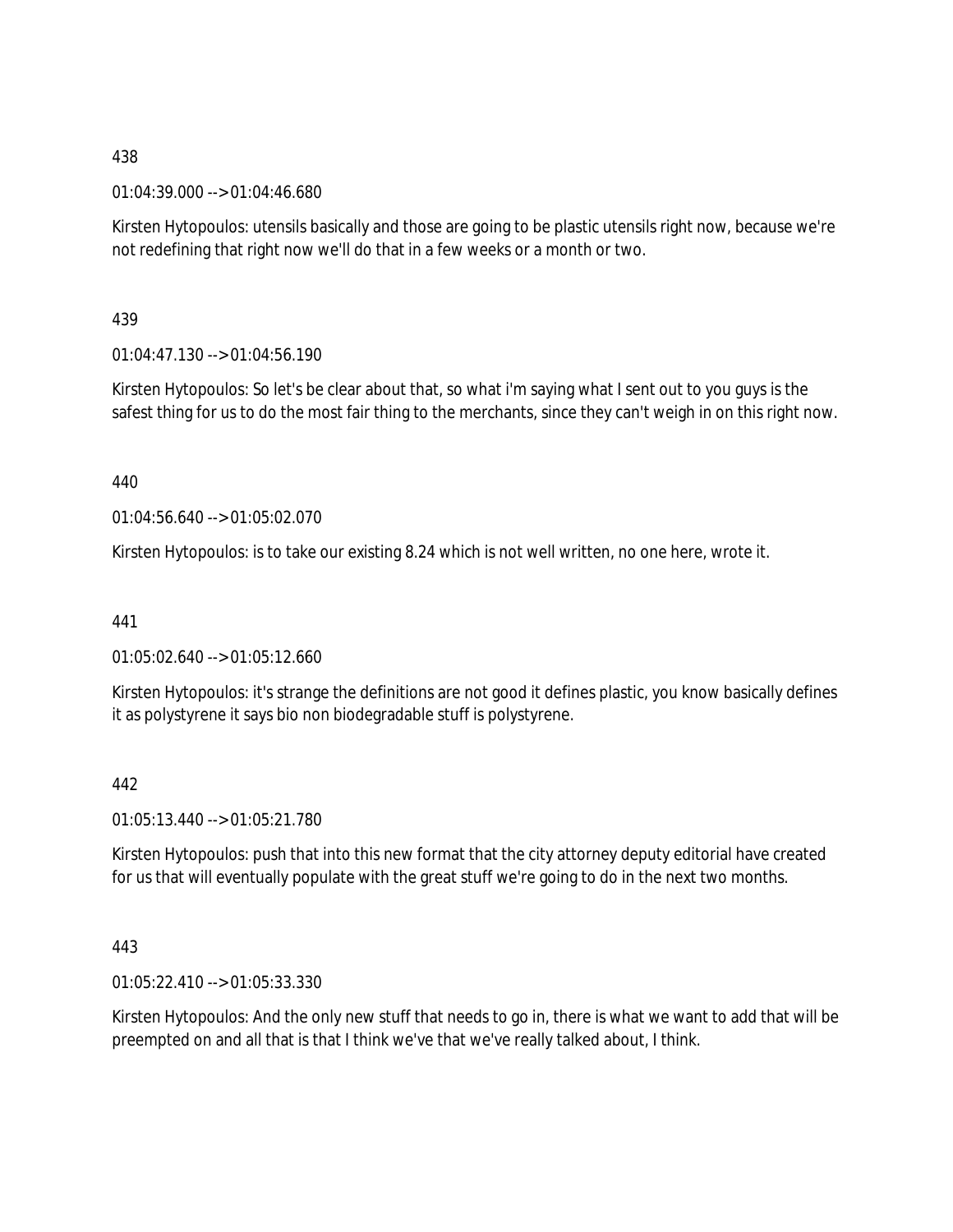01:05:33.870 --> 01:05:45.510

Kirsten Hytopoulos: That, I think we're on the same page about probably is, do we want to say, in addition, with the status said, we also don't want you to put these things out in bins so a.

445

01:05:46.170 --> 01:05:52.350

Kirsten Hytopoulos: You have to ask for the state sorry said that do we also want to say we don't want you, putting out forks and spoons and.

446

01:05:52.710 --> 01:05:59.910

Kirsten Hytopoulos: And and lids and so forth, and bins you can just help yourself that's one choice for us that we can do that's where we'll go beyond the state.

### 447

01:06:00.480 --> 01:06:08.460

Kirsten Hytopoulos: Another thing that we're thinking about what you chose our interest is, do we want to say, but we don't want business owners to say, would you like a fork or spoon or lead.

448

01:06:09.030 --> 01:06:13.500

Kirsten Hytopoulos: And I think we're we're hearing and a couple of people i'm allowed to talk to the two people and.

449

01:06:13.800 --> 01:06:25.980

Kirsten Hytopoulos: Myself it's also talking to some zero waste people's earth, I think we may wind up not be inclined to do that, but that's a choice for us, we were going to maybe go beyond the state and say business owners, we also don't want you to ask them.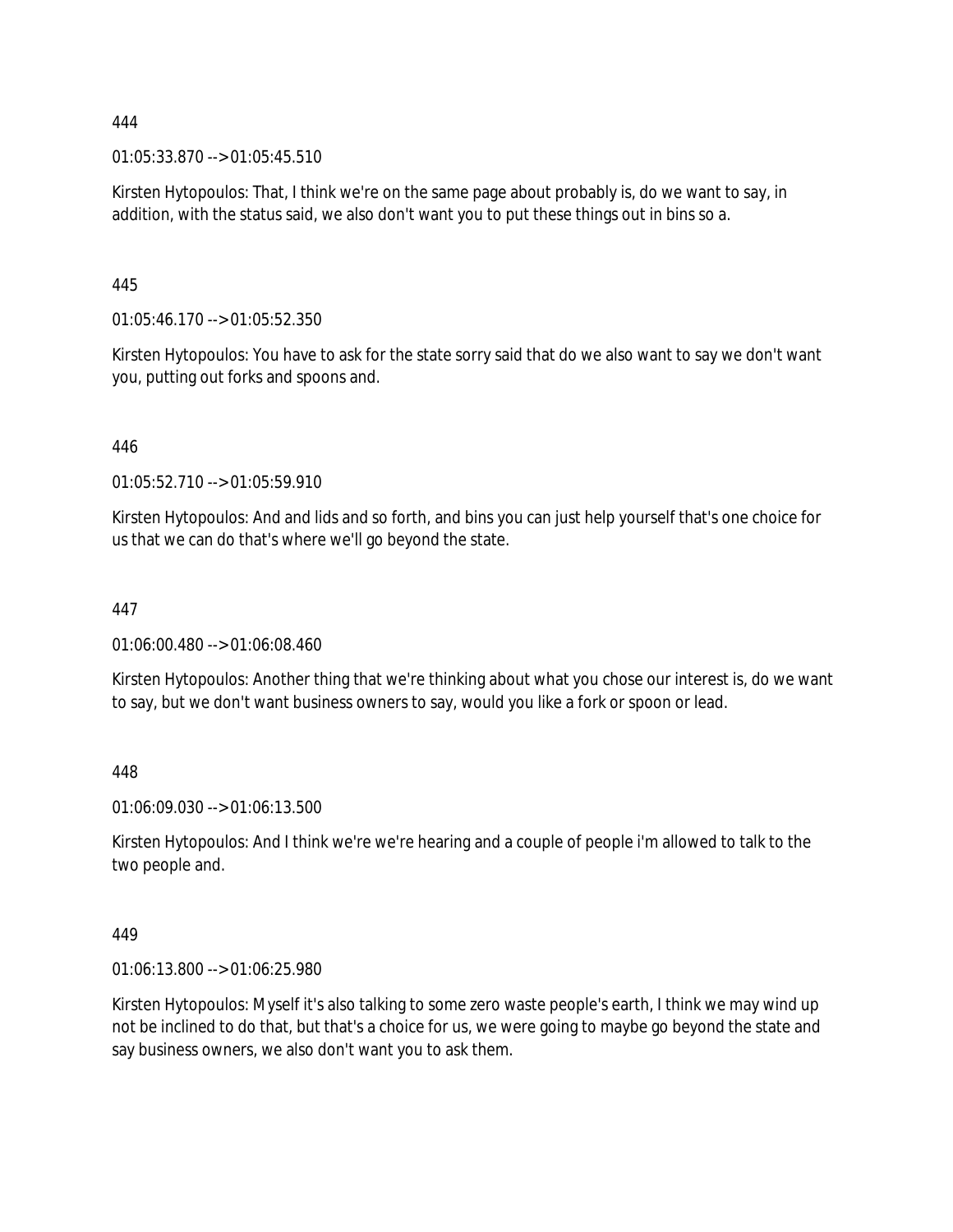01:06:26.430 --> 01:06:31.110

Kirsten Hytopoulos: They have to ask you that's a difference, we can do from the state Okay, I hope, i'm making sense.

451

01:06:32.580 --> 01:06:42.960

Kirsten Hytopoulos: Then what got what stayed in from last week that was we all I think thought was still going to be extra is but that I think our city attorney is telling us.

452

01:06:43.650 --> 01:06:52.710

Kirsten Hytopoulos: Maybe, something we could be preempted is, do we now need to start doing now need to talk at this juncture, about requiring we use bubbles on site.

453

01:06:53.250 --> 01:06:56.940

Kirsten Hytopoulos: Do we is that something that could be argued to relate to preemption.

454

01:06:57.420 --> 01:07:00.600

Kirsten Hytopoulos: If that's the case that we're saying just for the public's understanding.

455

01:07:00.900 --> 01:07:15.090

Kirsten Hytopoulos: that the one thing we want now or a year from now, or something is that if you serve people food on site we don't want you to use single use plastic, in whatever were any kind of serving where we want you to use washable plates and knives and forks.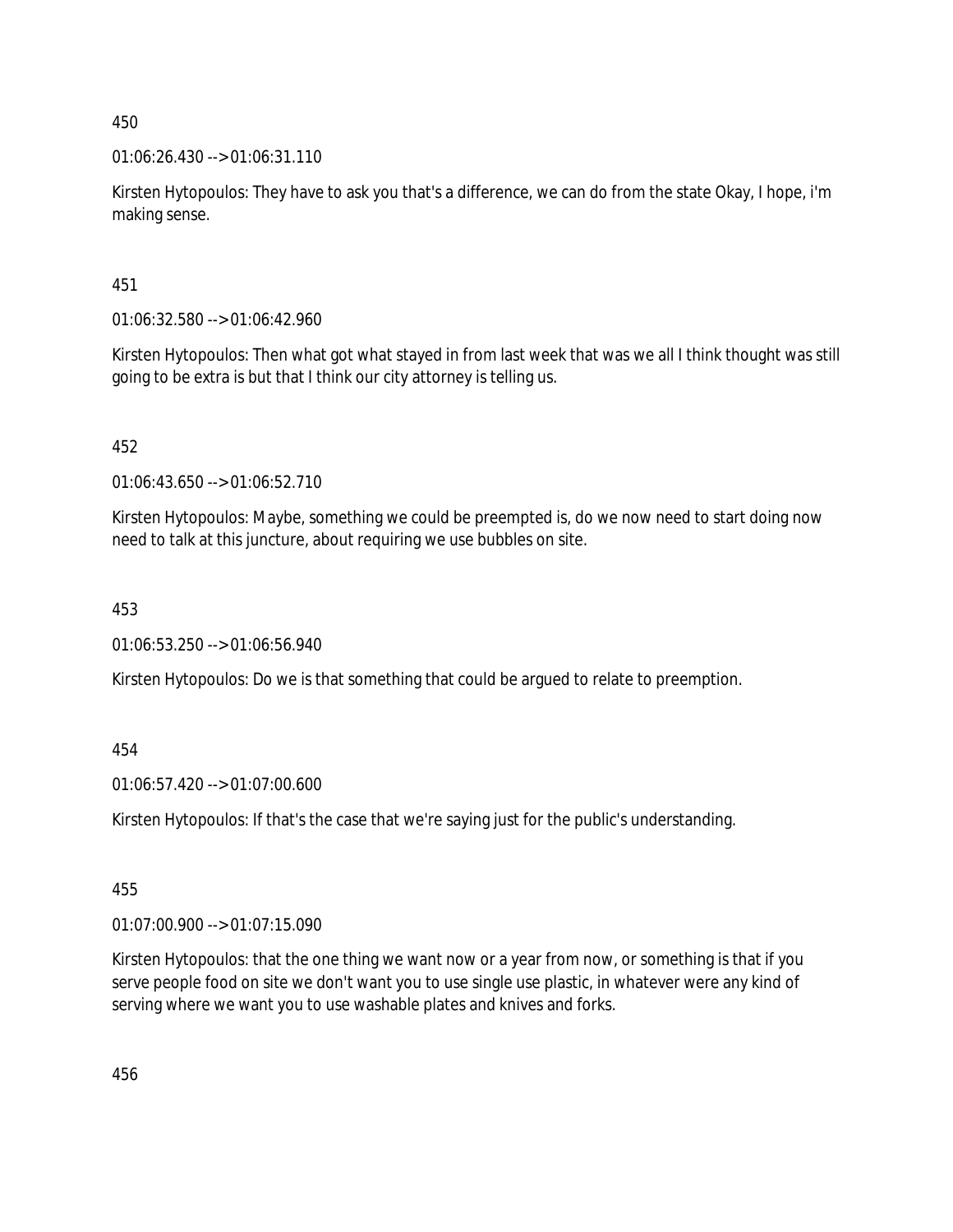01:07:15.690 --> 01:07:21.870

Kirsten Hytopoulos: Do we have to do that, right now, or can we do that in this work we're going to do in the next few months and help us remember.

### 457

01:07:22.350 --> 01:07:31.230

Kirsten Hytopoulos: comes over snyder is saying, if we do that and customer factory john's I think you're saying to we want to talk about do we want this ordinance to say.

### 458

01:07:31.500 --> 01:07:37.140

Kirsten Hytopoulos: That that's only going to be for restaurant type foods food service places not TMC not food trucks.

#### 459

01:07:37.770 --> 01:07:45.300

Kirsten Hytopoulos: Not not farm stands and i'm not sure if that's where, then the mayor was saying no she'd like it to be to be broader so that's another policy question for tonight.

#### 460

01:07:46.110 --> 01:07:50.580

Kirsten Hytopoulos: So I think these are the things we're talking about, and so what I was trying to do what I sent out and say.

#### 461

01:07:51.330 --> 01:08:02.130

Kirsten Hytopoulos: I don't want us to change all the other language I don't think I can vote for an ordinance that tries to play with mess at all with the defining of what is biodegradable.

462

01:08:02.730 --> 01:08:08.130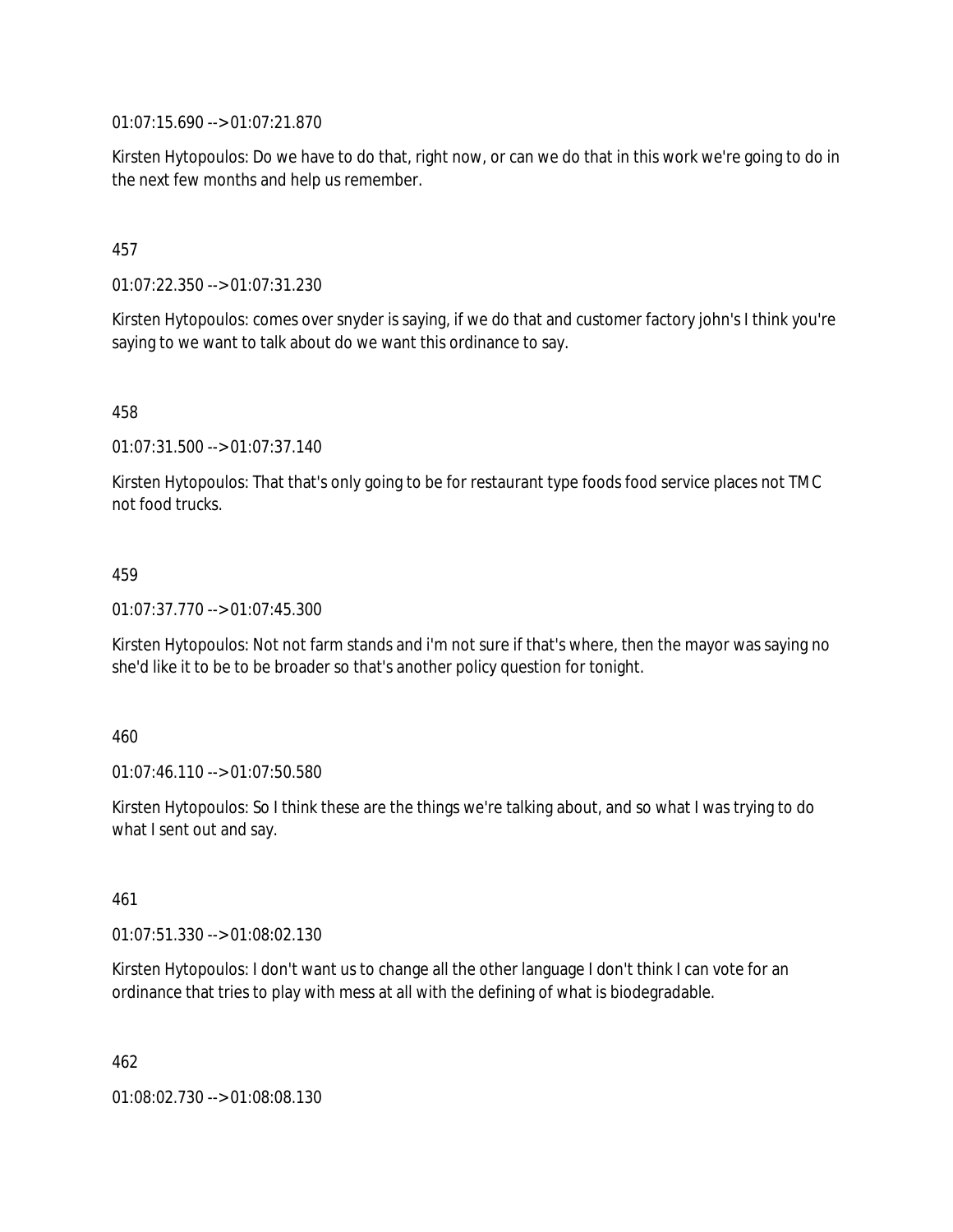Kirsten Hytopoulos: or any of that we're going to do that all next time we can't do partway right now.

### 463

01:08:08.580 --> 01:08:18.270

Kirsten Hytopoulos: We can't do it sort of now, then do it again in two months, my what I want to vote for is an ordinance that keeps all the language about that stuff the same as 8.24 right now.

### 464

01:08:18.750 --> 01:08:22.560

Kirsten Hytopoulos: And only there's the things I just talked about so that's my first pass this you guys.

### 465

01:08:23.010 --> 01:08:34.770

Kirsten Hytopoulos: But as much as i'm an advocate for this I would wear their vote for nothing right now and lose on the preemption and just do the whole thing in the next couple months, then do this wrong it's my it's my first shot.

466

01:08:35.910 --> 01:08:36.720

Kirsten Hytopoulos: Council Republic.

# 467

01:08:39.000 --> 01:08:48.420

Michael Pollock: Thank you um I generally agree with what you said, I think my understanding is really the only are really critical issue is simply to get rid of.

### 468

01:08:49.170 --> 01:08:58.080

Michael Pollock: The allowance that have been out there available for people to grab cups and forks and spoons so to me is the only thing we need to pass.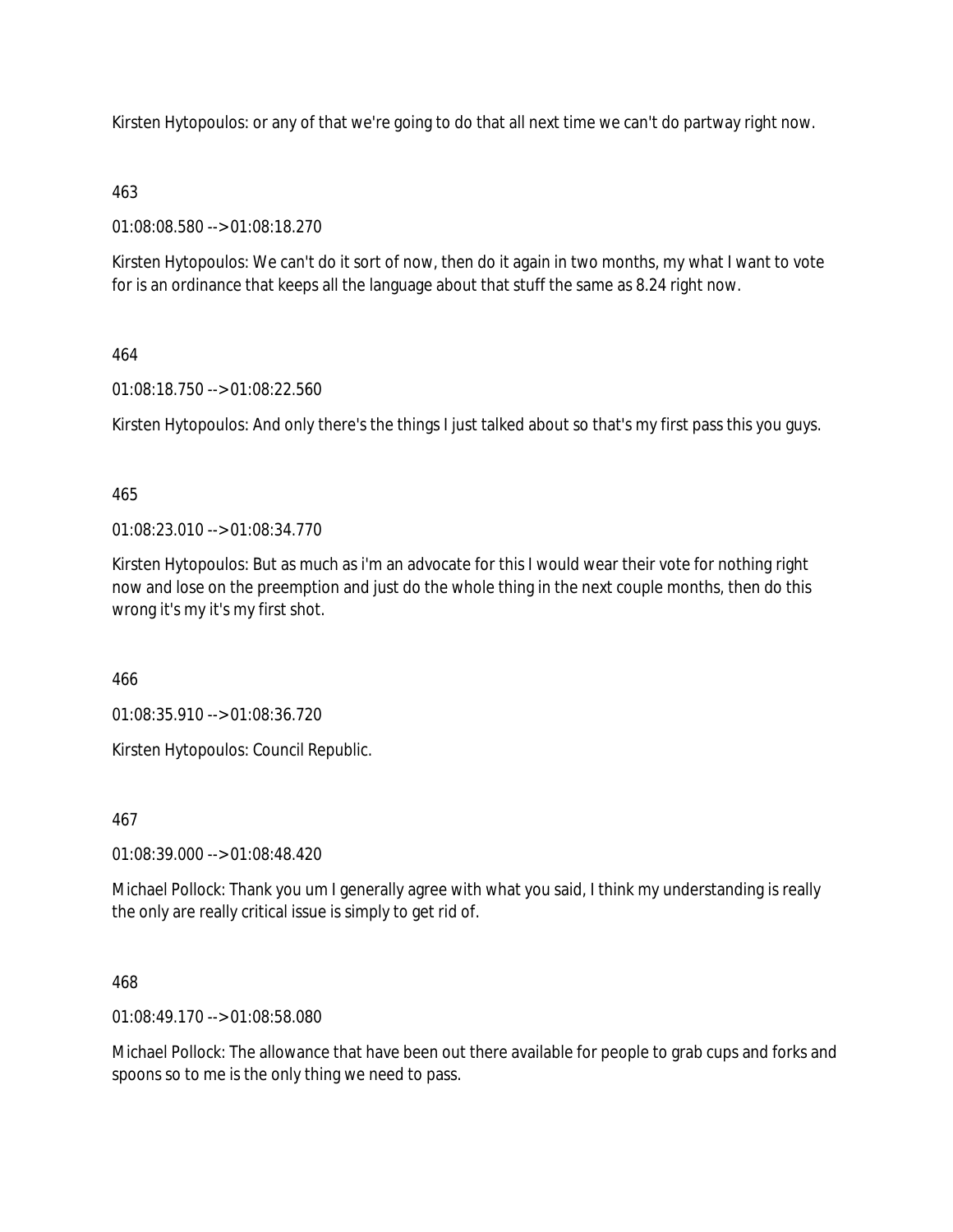01:08:58.710 --> 01:09:09.540

Michael Pollock: As far as the affirmation of can you ask the would you like a plastic for kind of does that happen is we preempted from adopted out of the LEADER be fine I mean.

470

01:09:11.160 --> 01:09:11.520

Kirsten Hytopoulos: yeah.

471

01:09:11.550 --> 01:09:13.080

Kirsten Hytopoulos: that's that's The one thing I think.

472

01:09:13.230 --> 01:09:17.370

Kirsten Hytopoulos: The City of Toronto that's up to the one thing we're really, really preempted from we don't do it.

473

01:09:18.150 --> 01:09:19.590

Andy Sletten: it's actually just.

474

01:09:19.650 --> 01:09:27.360

Andy Sletten: A point of clarification and I apologize for interrupting Council member public the there, there are actually two very specific elements.

475

01:09:28.980 --> 01:09:35.970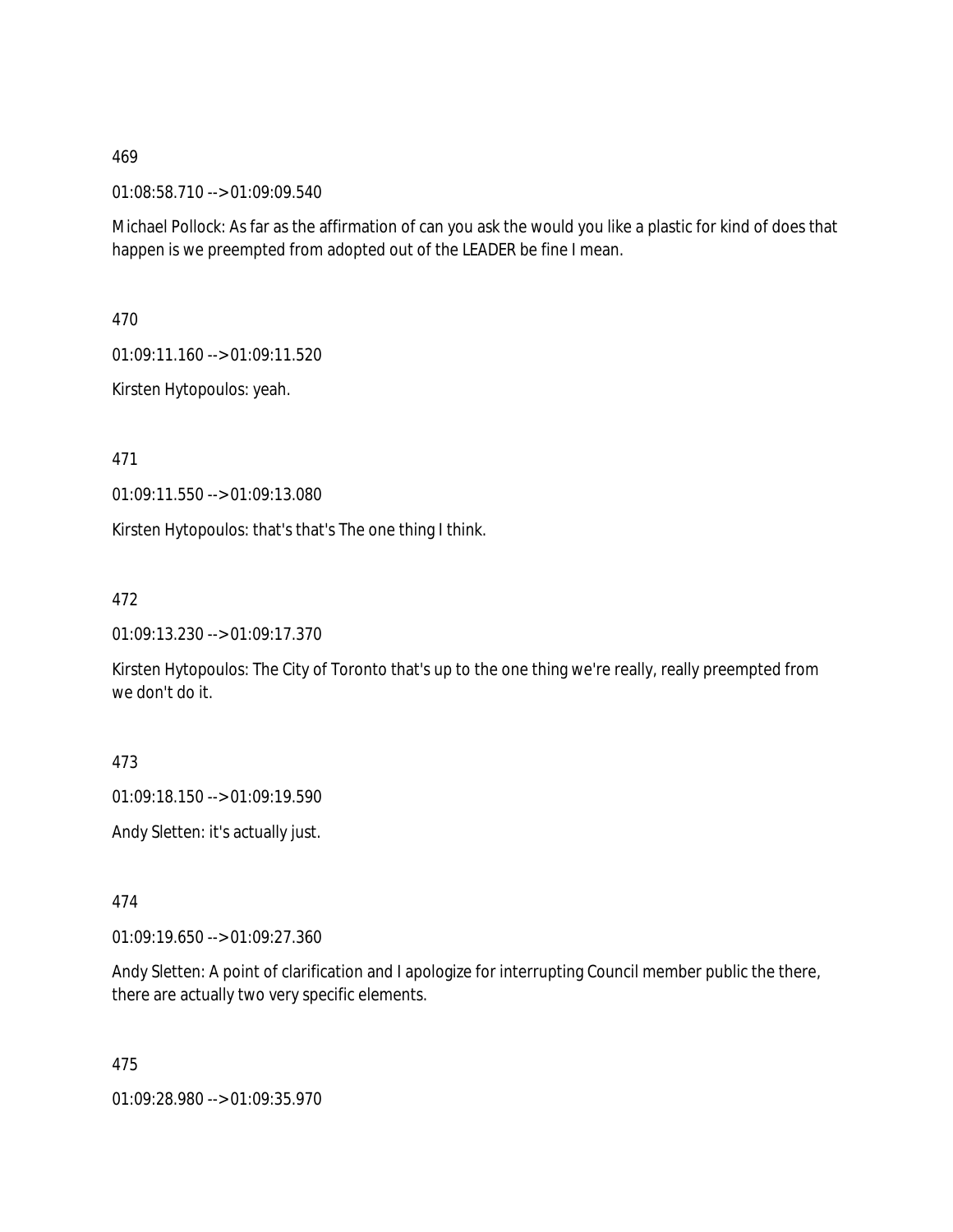Andy Sletten: That are notable one of them is actually cups not on the list of the State Law is cups cup lids.

# 476

01:09:36.570 --> 01:09:54.210

Andy Sletten: are added, it seems that there's a logical nexus between single use cups and lids but but yes, the the ability to regulate receiving utensils by a customer through this asking is specifically what is what is called out at the end of Section 11 Thank you.

# 477

01:09:54.750 --> 01:09:59.310

Michael Pollock: Okay, so okay great Thank you deputy city attorney.

### 478

01:10:00.660 --> 01:10:06.990

Michael Pollock: Ah, so I would say, I mean the simple thing that we can be done with this.

### 479

01:10:07.770 --> 01:10:18.060

Michael Pollock: Is there is the past that those two items that are preempted we always bear in mind, even if you don't necessarily know where you're going to land on the.

480

01:10:18.420 --> 01:10:22.350

Michael Pollock: Asking in the affirmative, I guess, for lack of a better way to put it um.

### 481

01:10:23.010 --> 01:10:36.810

Michael Pollock: We can change that we can always do it, so I mean my inclination is let's pass, what we need to pass before we're precluded from doing it, and then in the future if we did want to change our minds after for the data input we could go ahead and do that.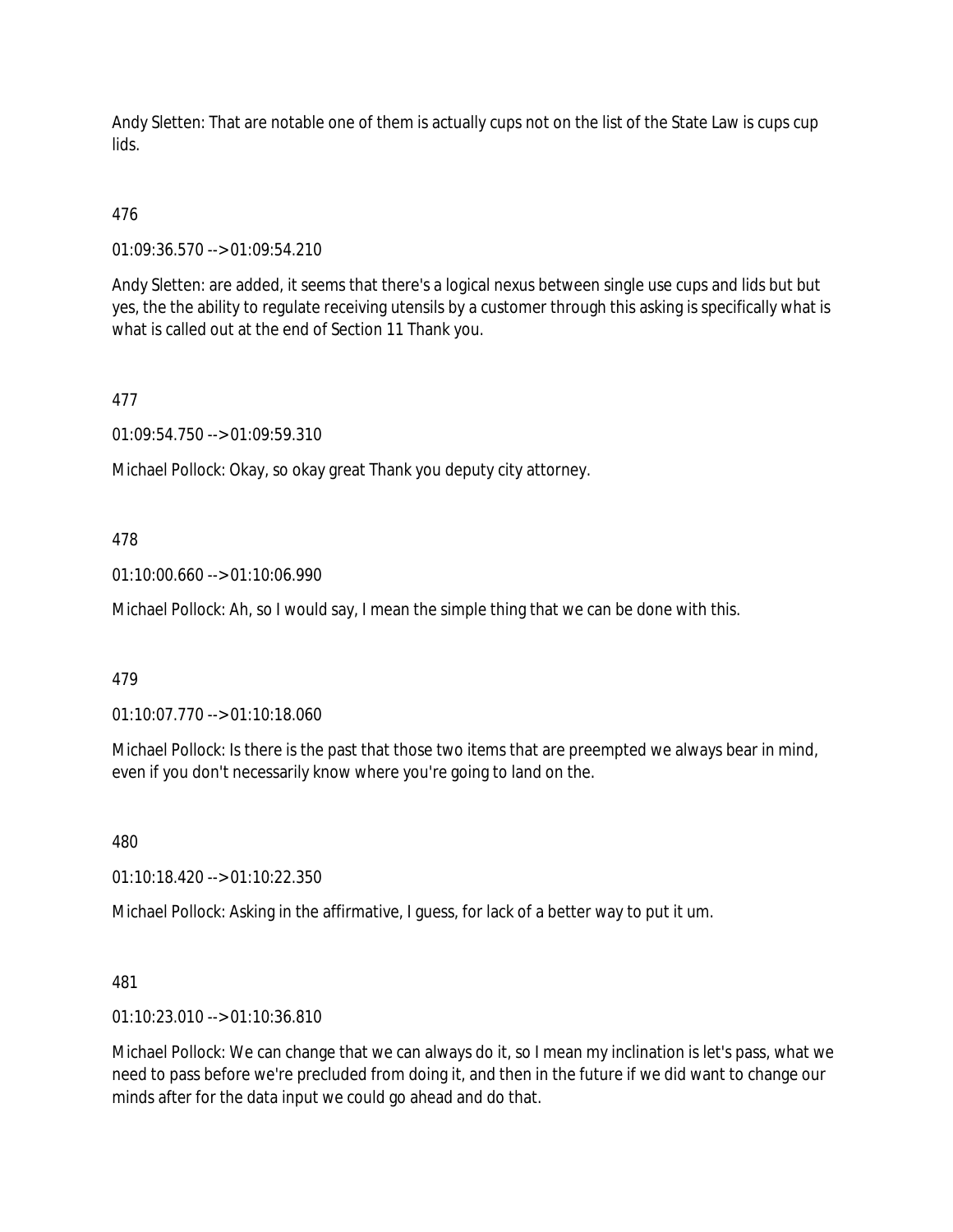01:10:37.710 --> 01:10:53.100

Michael Pollock: It says, does that make sense and I just from a clarification I guess i'm looking to the deputy, there are those the only two things in their understanding that we need to decide prior to this this deadline.

483

01:10:53.490 --> 01:11:07.320

Kirsten Hytopoulos: you're saying you would like to focus on the bins and the question of if we all wanted to have act of going beyond the simple he requiring that.

484

01:11:07.980 --> 01:11:21.330

Kirsten Hytopoulos: That the merchants not be allowed to ask if if if the customer wants to receive the single use item yeah it was two things bins and saying the prohibition and asking.

485

01:11:21.660 --> 01:11:22.260

Michael Pollock: them yeah.

486

01:11:22.710 --> 01:11:36.390

Michael Pollock: yeah and I think we should put those forward for a vote of the full Council at the meeting because those are the two things that we are not going to be able to vote on after whatever.

### 487

 $01:11:37.440 \rightarrow 01:11:47.700$ 

Michael Pollock: And then, and then the Clerk decided that clarification and so those two things I would argue let's just put let's strip it all down and just have those two and then just put it for for both.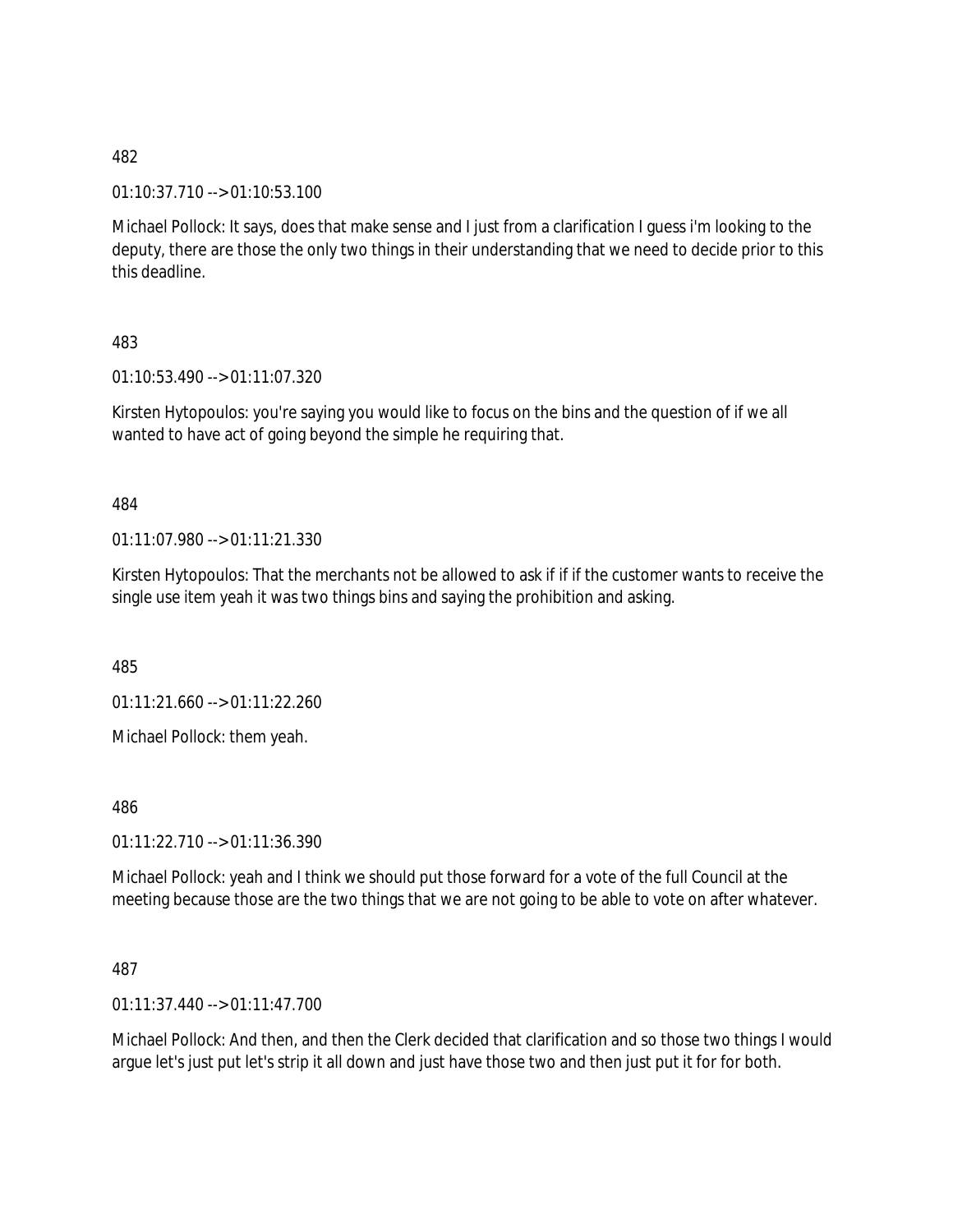01:11:48.420 --> 01:11:54.660

Michael Pollock: And then I don't know if there's anything else that we have to vote on, so i'm asking for clarification on that either.

489

01:11:56.190 --> 01:12:01.200

Kirsten Hytopoulos: yeah well let's narrow it first of all let's get our legal advice from our city attorney first let's get him to advise us on whether.

490

01:12:01.560 --> 01:12:08.400

Kirsten Hytopoulos: Those are the two things that are preempt tensions and then let's go ahead and do it you're asking and let's start breaking down what are the issues here.

491

 $01:12:08.790 \rightarrow 01:12:17.160$ 

Kirsten Hytopoulos: that's perfect let's start to narrow down what issues this Council wants to actually address here, so the city so city attorney, would you agree, those are the bare bones.

492

01:12:18.450 --> 01:12:23.820

Kirsten Hytopoulos: preemption issues that are now are Those are two of the preemption issues how about that.

493

01:12:24.090 --> 01:12:29.880

Joe Levan: And he feel free to jump into right when they want to clarify, though, is that we're talking about cups of their beverage cups.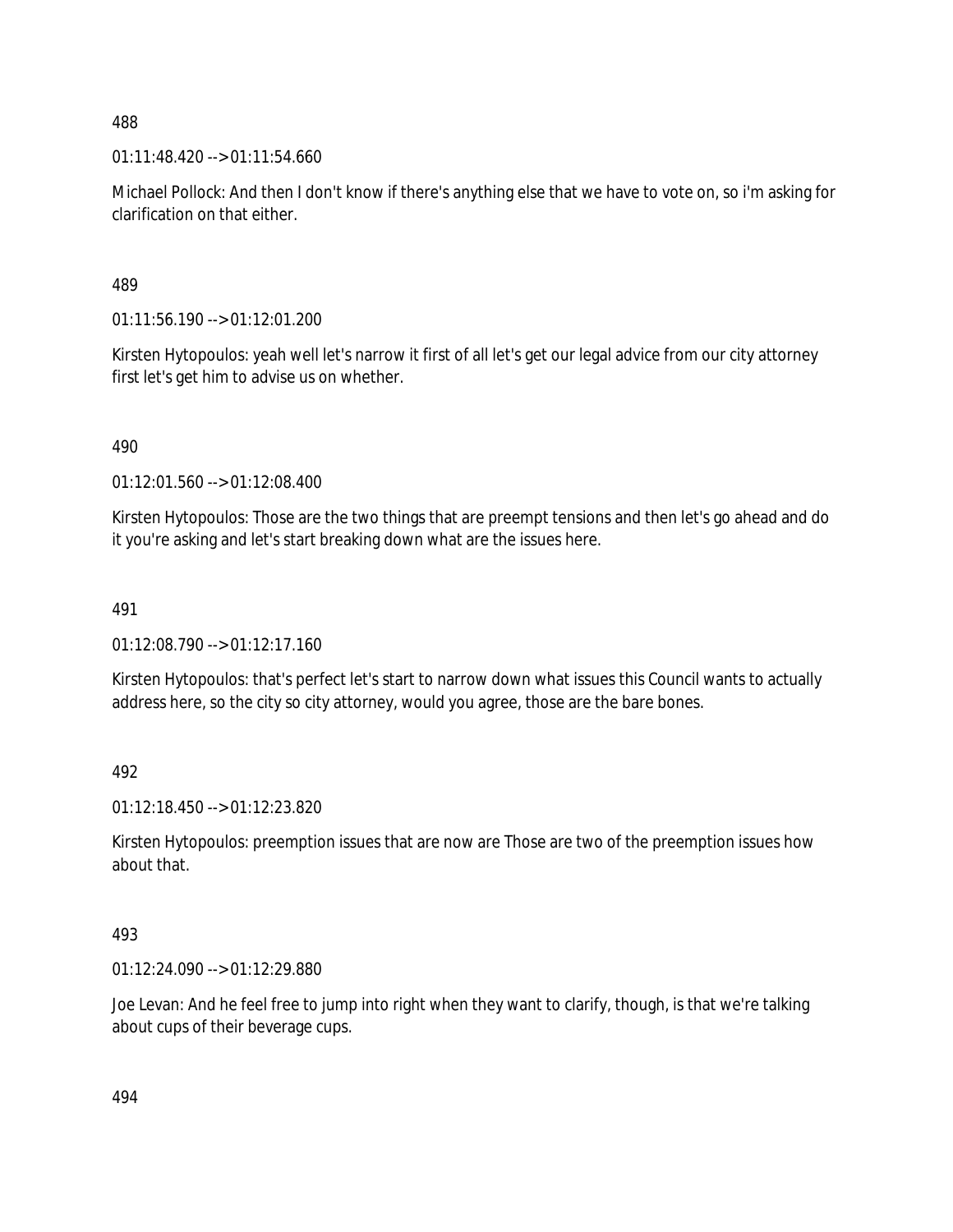01:12:30.270 --> 01:12:42.450

Joe Levan: And again because beverage lids are included within the current state law, so it totally makes sense to include beverage cups but there that's something that's not that you, you would do before.

### 495

01:12:44.160 --> 01:12:50.970

Joe Levan: July 1 and then in terms of the bends that's something that we'd recommend if you want to do that you do that before July 1.

### 496

01:12:51.450 --> 01:12:58.140

Joe Levan: And then the affirmation question, yes, so either you know, again, the difference we talked about this last week, the difference between.

### 497

01:12:58.680 --> 01:13:04.560

Joe Levan: an affirmation, which is a you know the person working at the store could ask you if you wanted that item.

#### 498

01:13:05.040 --> 01:13:19.200

Joe Levan: More if it's unsolicited the difference, of course, is that they couldn't it wouldn't ask you you'd have to ask for it, so that the thought from this deputy city attorney and I from the council's discussion was that you wanted to try to discourage.

### 499

01:13:20.640 --> 01:13:30.360

Joe Levan: go further with the discouragement and so by by doing that the customer would then have to unsolicited make an unsolicited requests for the energy being dead.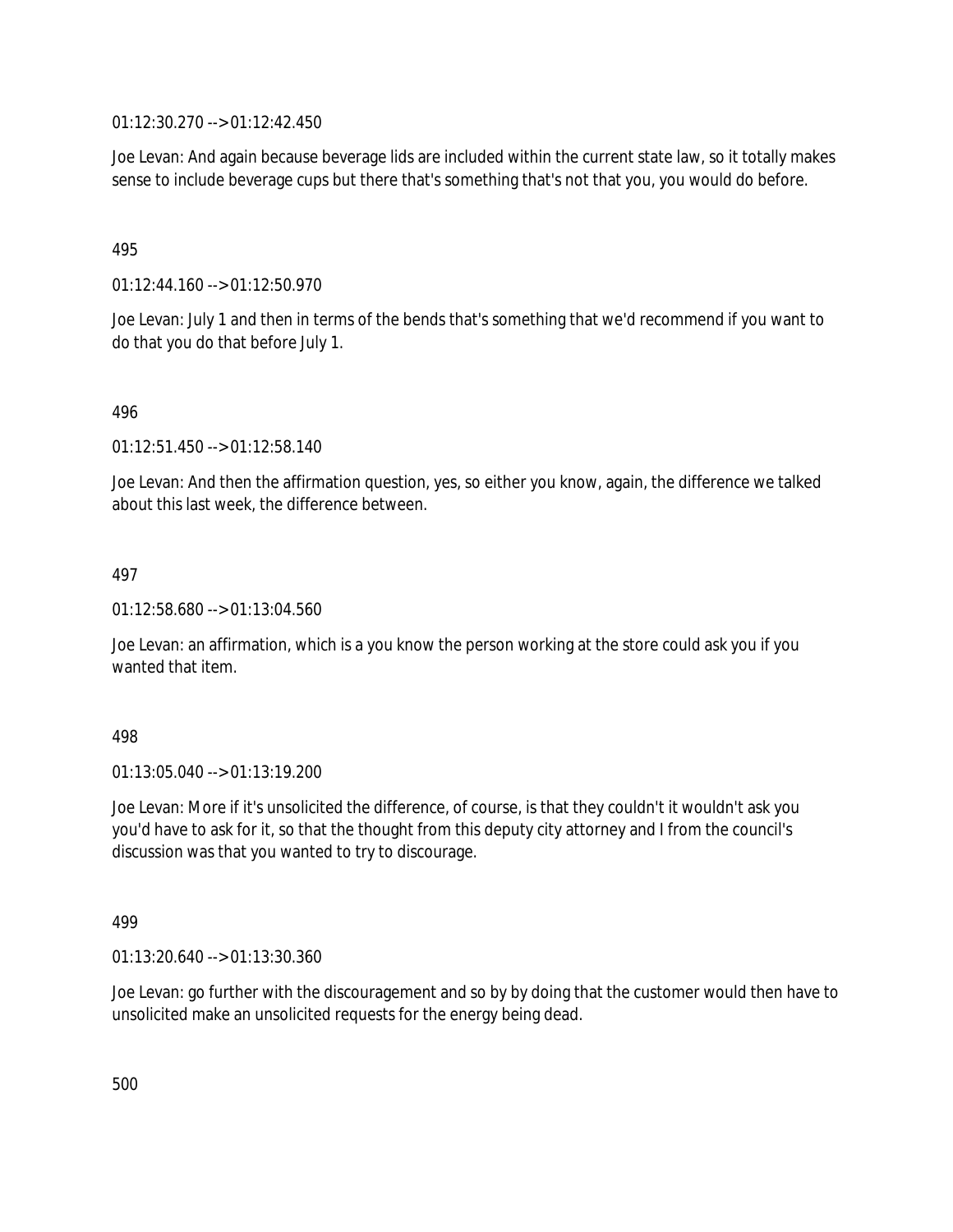01:13:32.670 --> 01:13:34.260

Andy Sletten: haven't been recognized by the Chair.

501

01:13:37.440 --> 01:13:37.950

Kirsten Hytopoulos: Please go ahead.

502

01:13:38.670 --> 01:13:48.300

Andy Sletten: Thank you, I appreciate it um yeah the I guess to that we've kind of presented two options, and it really is a policy decision, there could be.

#### 503

01:13:49.290 --> 01:14:05.490

Andy Sletten: A more lenient definition of an unsolicited requests like, as stated in the strictest sense unsolicited requests would mean no signs or similar such things it's possible that you could choose to more loosely defined it if that is a more.

504

01:14:06.660 --> 01:14:19.020

Andy Sletten: If you find that to be a middle ground where you indicate maybe no oral solicited request or other some such thing it really depends, there are different flavors of that, but I think joe's a representation of the of the different things that.

505

01:14:19.260 --> 01:14:21.750

Andy Sletten: That could be addressed is is accurate yeah Thank you.

506

01:14:22.530 --> 01:14:34.980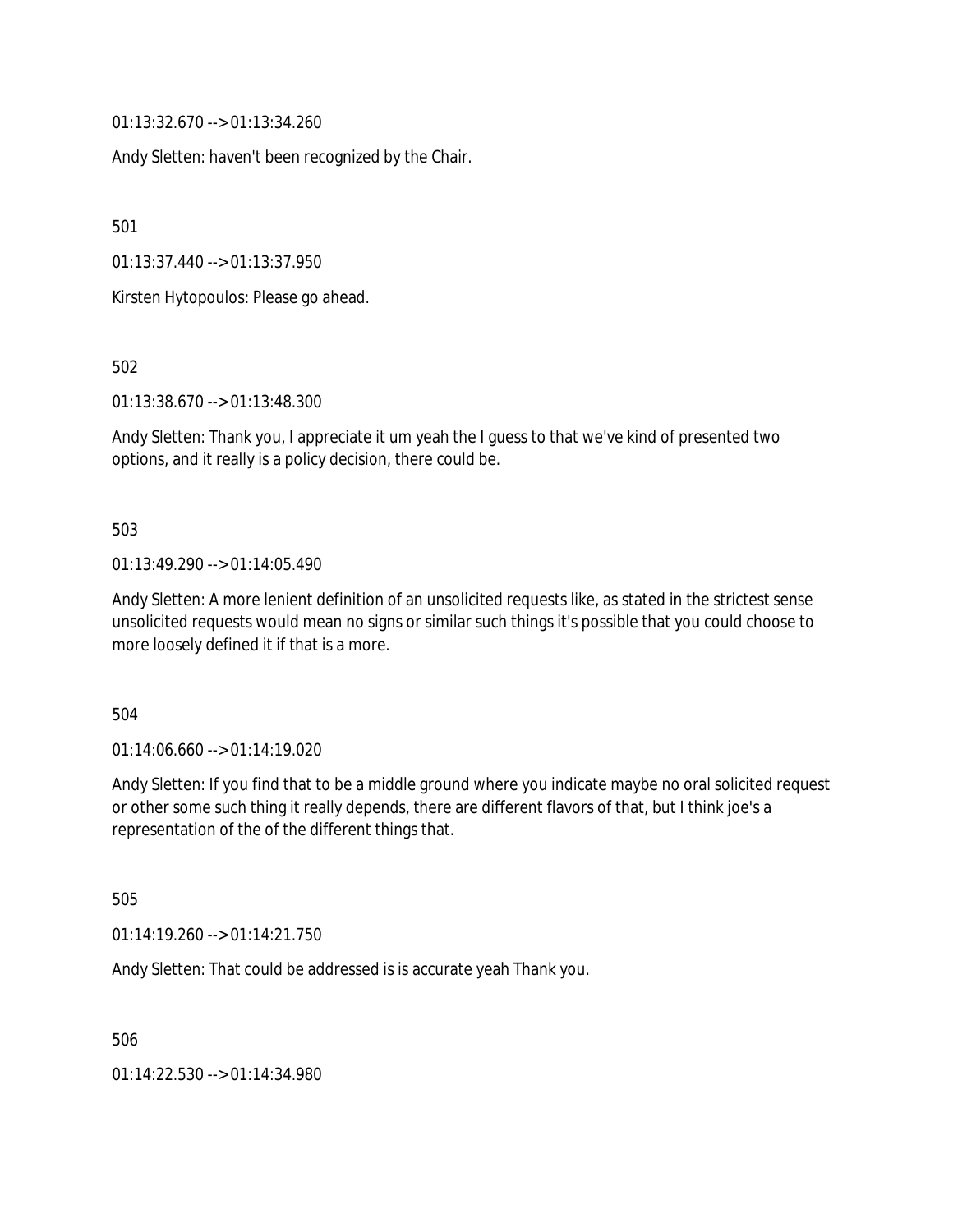Kirsten Hytopoulos: counsel, could we agree to take each of these three things in so that we don't go all over week talk through each of these things ben's beverage cups which we actually need the attorneys to talk us through because we haven't all talk that through before.

507

01:14:35.640 --> 01:14:40.410

Kirsten Hytopoulos: And let's work through each of these say things and see where we are, is that all right, if we do that.

508

01:14:41.160 --> 01:14:47.910

Kirsten Hytopoulos: So why don't we start with ben's because I have a feeling we're all going to find out and pretty easy so let's first talk through where we all are on.

509

01:14:48.240 --> 01:14:56.190

Kirsten Hytopoulos: Are we good with having this ordinance prohibit putting out utensils and all these are all the items we're trying to.

510

01:14:56.700 --> 01:15:07.080

Kirsten Hytopoulos: To address that the State ordinance address in bins for free access so we'll just go through and check in with each person so councilmember deets is is that something you want in this ordinance.

511

 $01:15:07.800 \rightarrow 01:15:11.460$ 

Joe Deets: So, so the question is, I mean, I made the question to me.

512

01:15:12.690 --> 01:15:13.350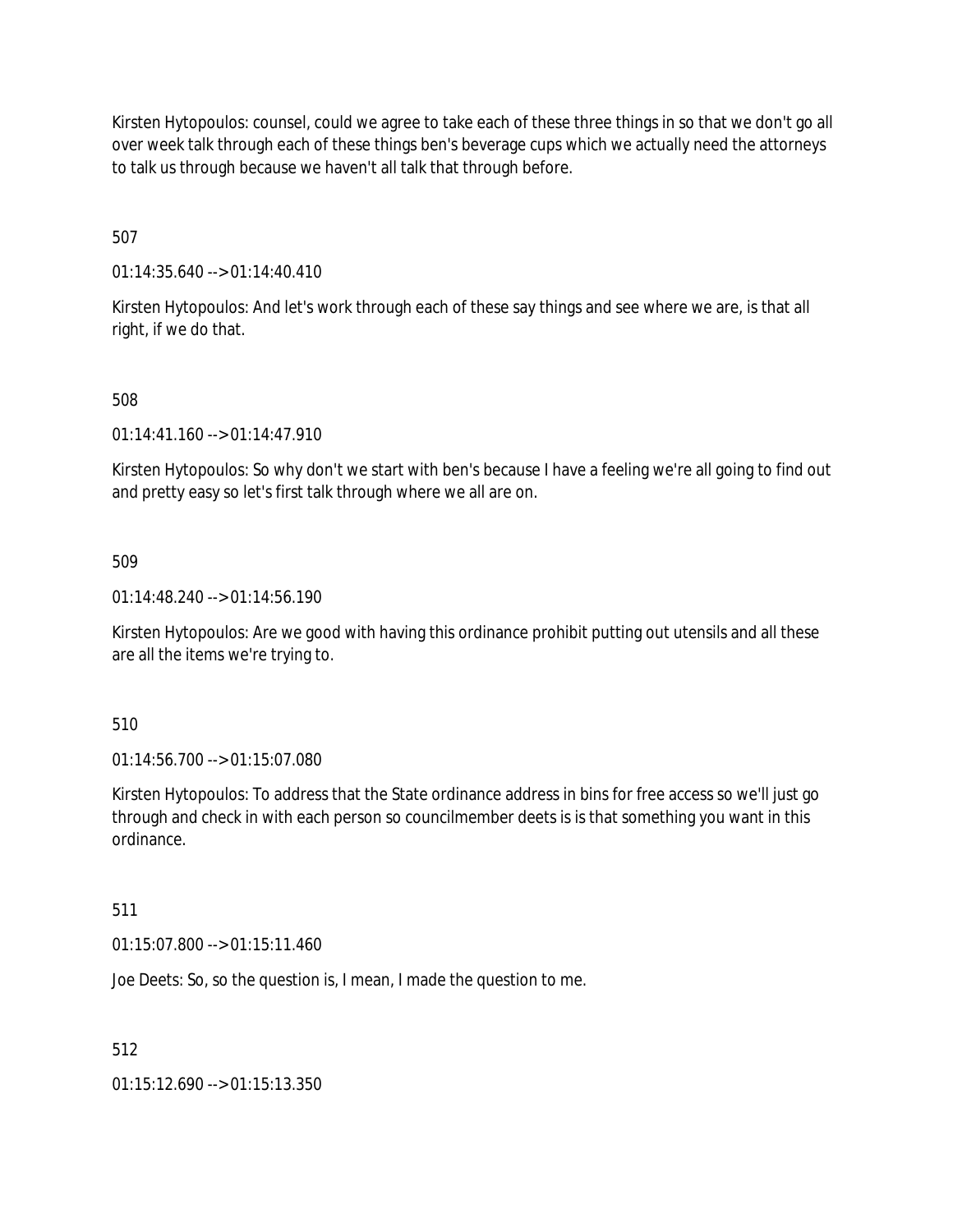Kirsten Hytopoulos: I will deny.

513

01:15:13.770 --> 01:15:18.510

Joe Deets: favor not having ben's available physically and the answer is yes.

514

01:15:18.540 --> 01:15:22.830

Joe Deets: right if if this is just the been question i'll just leave it at that and.

515

01:15:22.890 --> 01:15:35.190

Kirsten Hytopoulos: We can go yeah so Patrick Johnson you'd like to prohibit bins out Kevin things in bins yeah and councilmember ciders good with that and and pollock and and mayor, can you show us your hands.

516

01:15:36.240 --> 01:15:38.160

Kirsten Hytopoulos: Are you good with this, I think you are.

517

01:15:40.770 --> 01:15:41.130

Kirsten Hytopoulos: Yes.

518

01:15:41.280 --> 01:15:44.790

Kirsten Hytopoulos: Yes, okay so we're gonna we're not we're all good with bins and.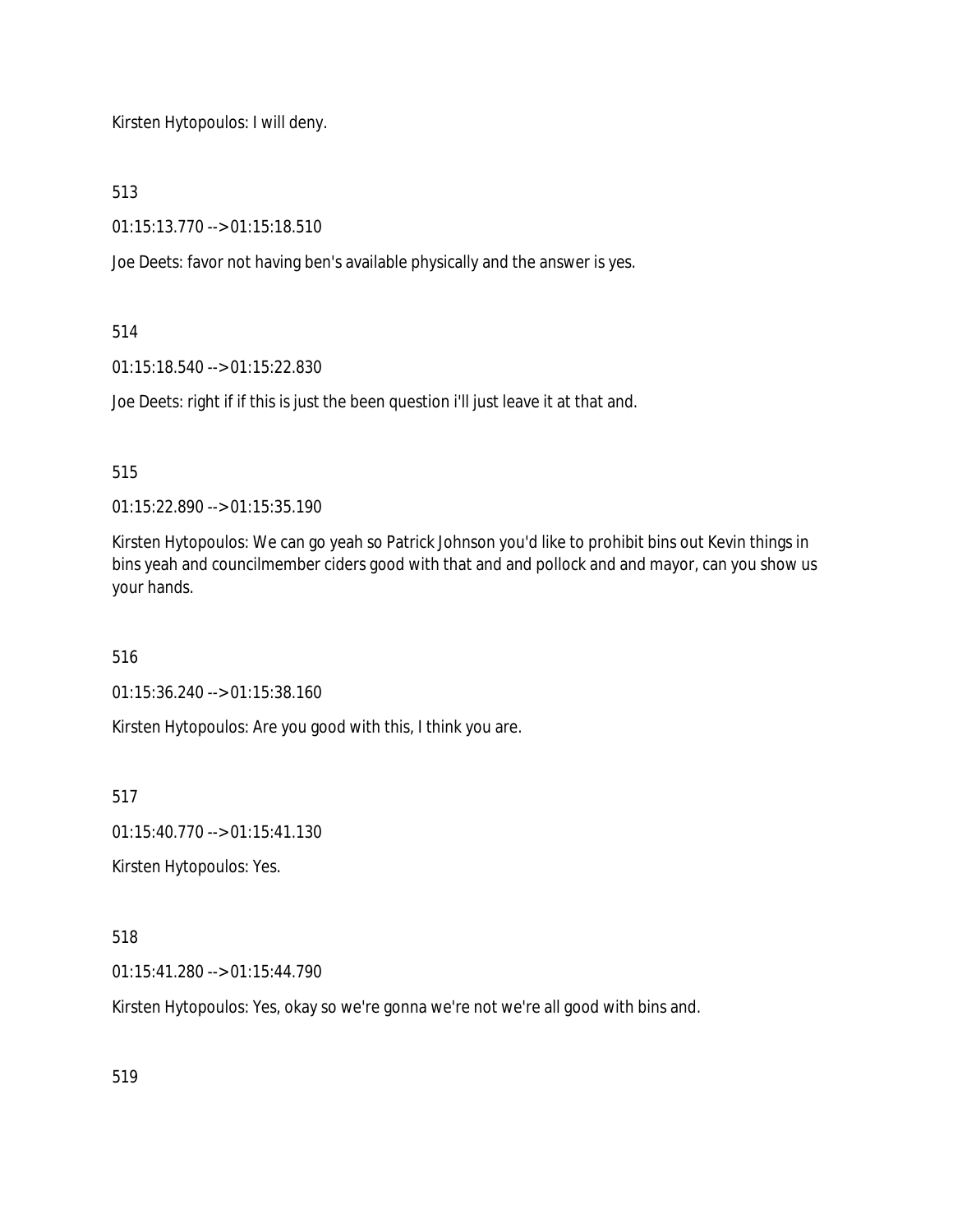01:15:44.790 --> 01:15:54.060

Kirsten Hytopoulos: So let's so so beverage cups I think we need this one of the attorneys to explain to us why you have added beverage cups to the State list.

520

01:15:55.620 --> 01:15:57.180

Andy Sletten: And I would be happy to.

521

01:15:58.590 --> 01:16:12.540

Andy Sletten: Essentially it's just because it's it's the logical flow if you include beverage cup lids you're necessarily going to need a beverage Cup to be using their beverage cup lids.

### 522

01:16:13.050 --> 01:16:21.780

Andy Sletten: And there is a it's a fair interpretation, based on the way that the current law is presented to include.

### 523

01:16:22.200 --> 01:16:32.130

Andy Sletten: beverage cups in the single use products single use products is not defined in the State Law and so that issue of Magnus is more out of.

524

01:16:32.880 --> 01:16:47.310

Andy Sletten: More out of an abundance of caution, if the Council is intending on regulating single use beverage cups in this particular way to require an affirmation in order to avoid future conflict, it would be sensible to to at least consider it.

525

01:16:48.000 --> 01:16:48.210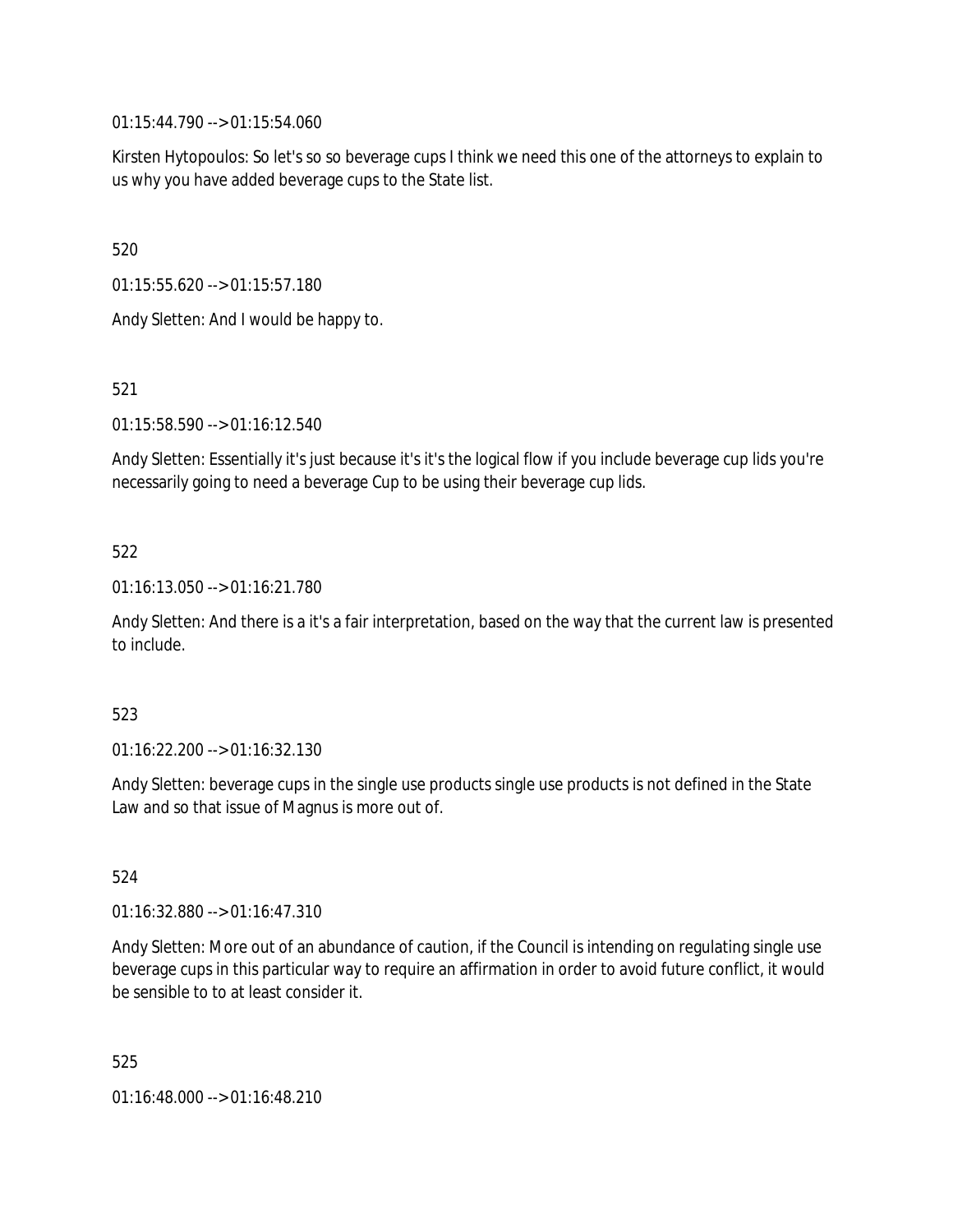Thanks.

526

01:16:49.230 --> 01:16:49.470

Joe Levan: Very.

527

01:16:49.860 --> 01:16:58.560

Joe Levan: Much I could just just because I think it's important to reiterate, you know what the State law says so, it says began beginning on July 1 a city.

528

01:16:59.100 --> 01:17:06.030

Joe Levan: may not an act an ordinance to reduce pollution from single use food service products and that's that that's the that's The thing is.

529

01:17:06.480 --> 01:17:12.780

Joe Levan: The debt that term stable use food service products is not defined by State law by require an affirmation.

530

01:17:13.380 --> 01:17:20.760

Joe Levan: That a customer wants single use food service products from the customer of the food service business or other retailers and so.

531

01:17:21.270 --> 01:17:37.230

Joe Levan: To read it reiterate the deputy city attorney's point because it's quite likely, I mean a cup of beverage Cup is a single use food service product that's that's the thinking do included in it also flows from the list of states already provided.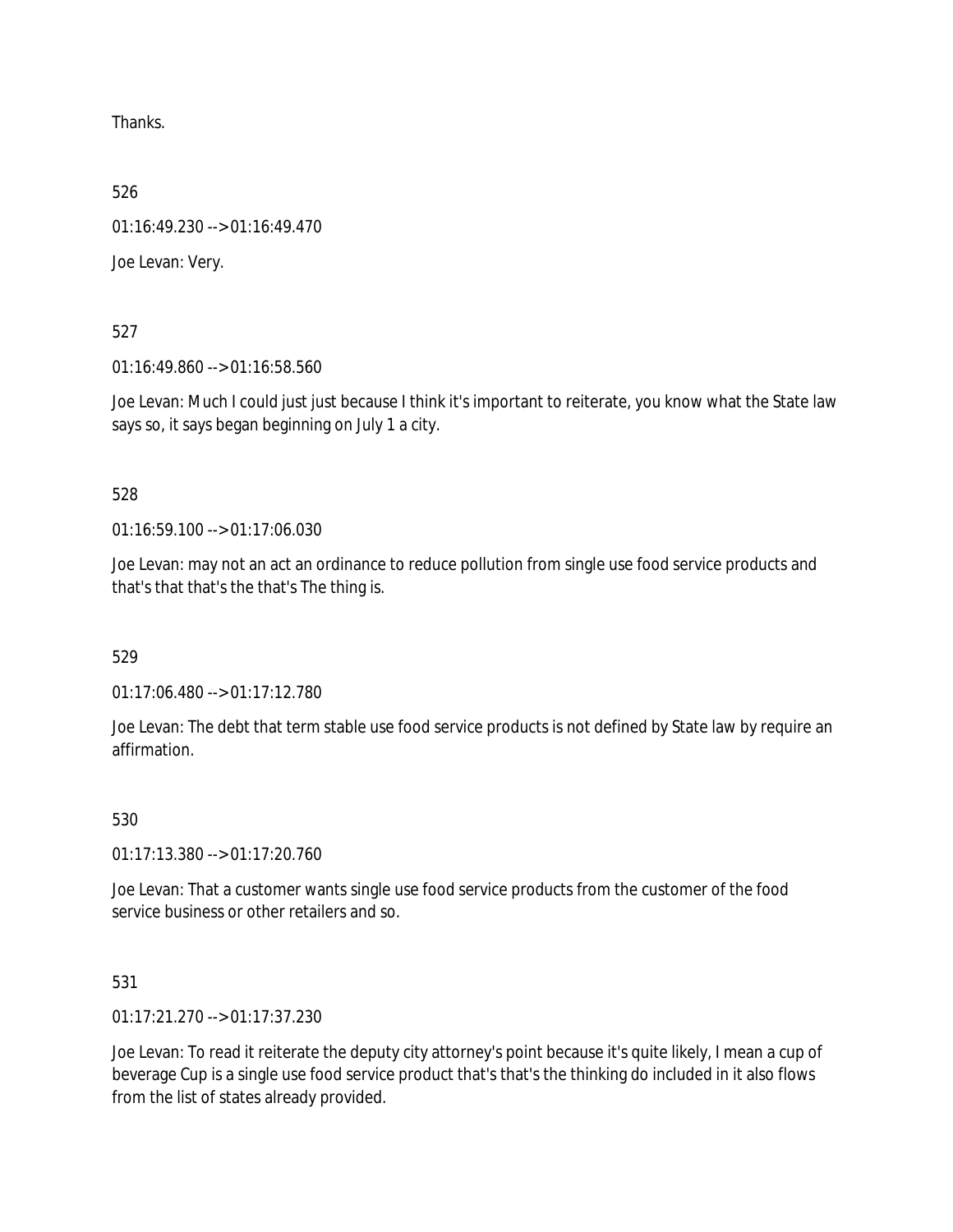01:17:37.590 --> 01:17:43.860

Kirsten Hytopoulos: Because we were cited, would you would you would you allow me to follow up on that to kind of help drive out more I when I talked to you.

533

01:17:44.130 --> 01:17:54.930

Kirsten Hytopoulos: city attorney on Friday, there was a little more you provide me that I think helps explain why why that differs from there are a lot of other single use practice that we're hoping to regulate and a little bit here, which will include.

534

01:17:55.230 --> 01:18:07.200

Kirsten Hytopoulos: boxes and bowls and everything and the difference that you point I think was that what because you've heard us say we're going to want to start having a conversation about people, bringing their own Cup.

535

01:18:07.890 --> 01:18:13.920

Kirsten Hytopoulos: And maybe having a fee there'll be a conversation about with that next stage of regulation.

536

01:18:14.250 --> 01:18:23.970

Kirsten Hytopoulos: Do you have a cup do you want a cup i've got a cup and so that is actually been touching upon that same conversation that is in the State Law right now.

537

01:18:24.270 --> 01:18:29.550

Kirsten Hytopoulos: Do you want a fork I want a fork I don't want to force me to ask, so the cup is in that zone.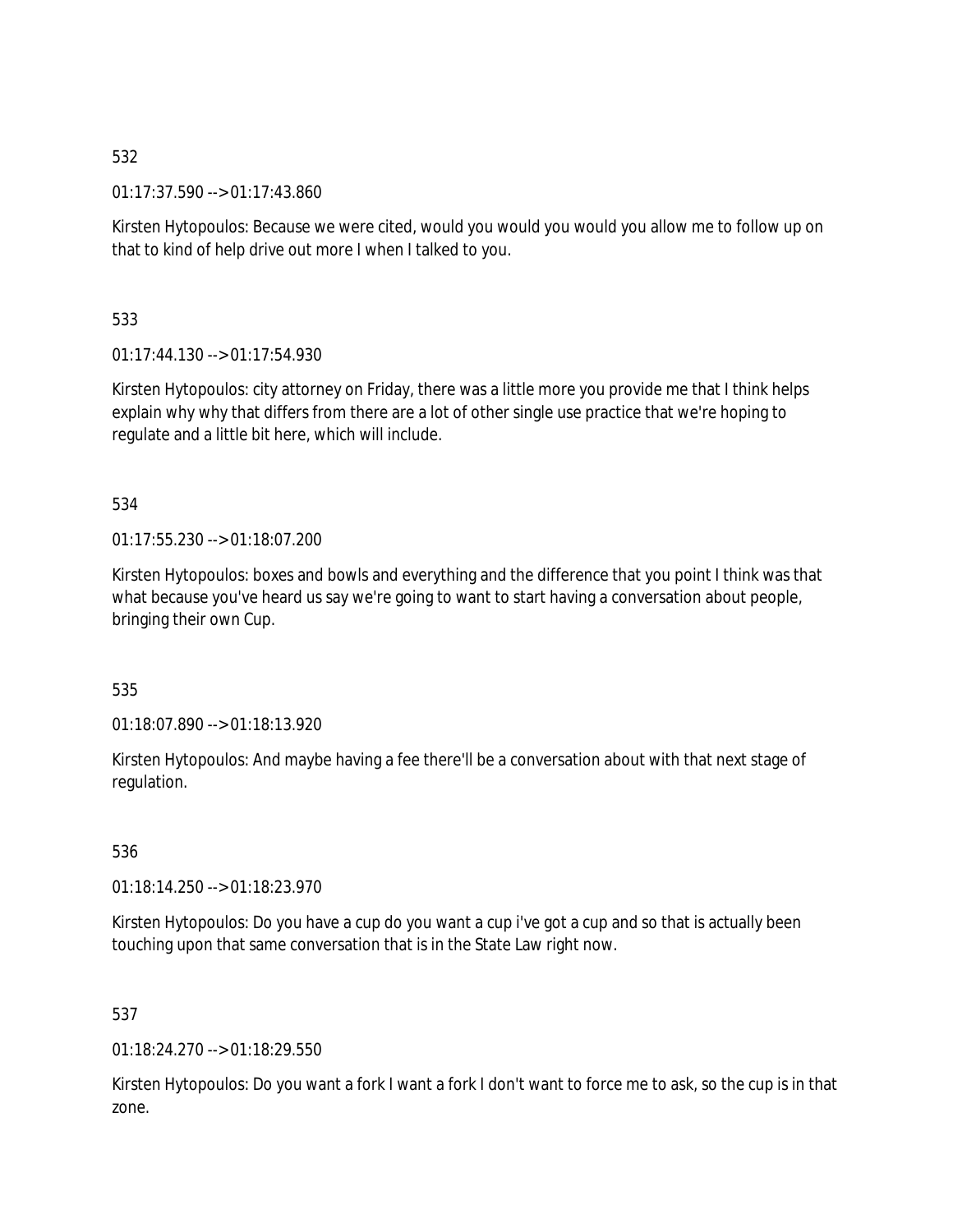01:18:29.910 --> 01:18:39.810

Kirsten Hytopoulos: Which is different than bowls and boxes and so forth, and so that's how I understood why it made sense for you and I think it's important for us to clarify this, because we're doing something different state.

539

01:18:40.320 --> 01:18:46.020

Kirsten Hytopoulos: And the State law was very heavily embedded in negotiating with the plastics industry and all these lobbyists and stuff and so.

540

01:18:46.260 --> 01:18:51.600

Kirsten Hytopoulos: i've already heard pushback from zero waste out the advocates advocates who've been involved at that level thing.

541

01:18:51.990 --> 01:18:56.460

Kirsten Hytopoulos: What are you people doing people are going to think you're crazy, why is there a cup being added.

542

01:18:56.940 --> 01:19:01.590

Kirsten Hytopoulos: But I hear logic and what you're saying, because we're going to try to do this new thing that these other.

543

01:19:02.010 --> 01:19:13.650

Kirsten Hytopoulos: Other ordinances are not doing in our state with the cup fee, and so forth, so I just wanted to throw that out there that that's why we're doing that and I think that that makes sense i'm councilmember Schneider.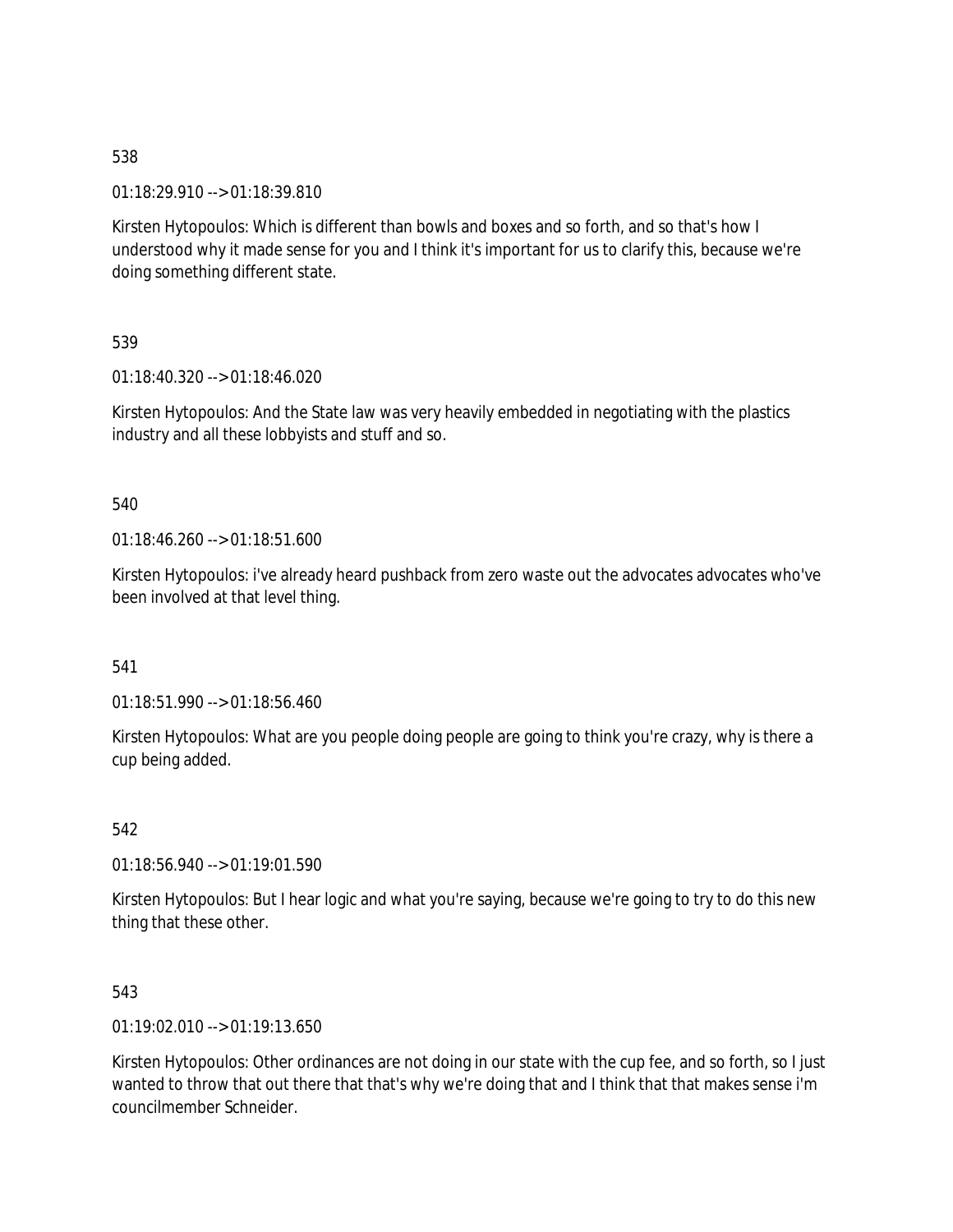01:19:15.480 --> 01:19:23.430

Leslie Schneider: Thank you very much that I think that's a good clarification and I do appreciate the city attorney and w city attorney.

545

01:19:23.970 --> 01:19:40.500

Leslie Schneider: kind of walking through this fine line to make sure that we're not prohibited from you know, taking this further in the next round to me this particular one of asking for customer affirmation is really important, because it's about the behavior change right if.

546

01:19:41.520 --> 01:19:54.150

Leslie Schneider: If somebody comes into a starbucks you know they'll already pretty much say, or is it for here to go, and that means that if it's for here, you know you get a ceramic cup and you sit down and enjoy your coffee.

547

01:19:55.020 --> 01:19:59.220

Leslie Schneider: So that's the behavior change, I think we want to.

548

01:20:00.120 --> 01:20:16.290

Leslie Schneider: That it's not unnatural it's already being done, we just want to make it more of a universal expectation and it's pretty much the same as the plastic bag ban, you know you get asked, did you bring your own bag, so this one is really important to me and I strongly support it.

549

01:20:17.160 --> 01:20:28.290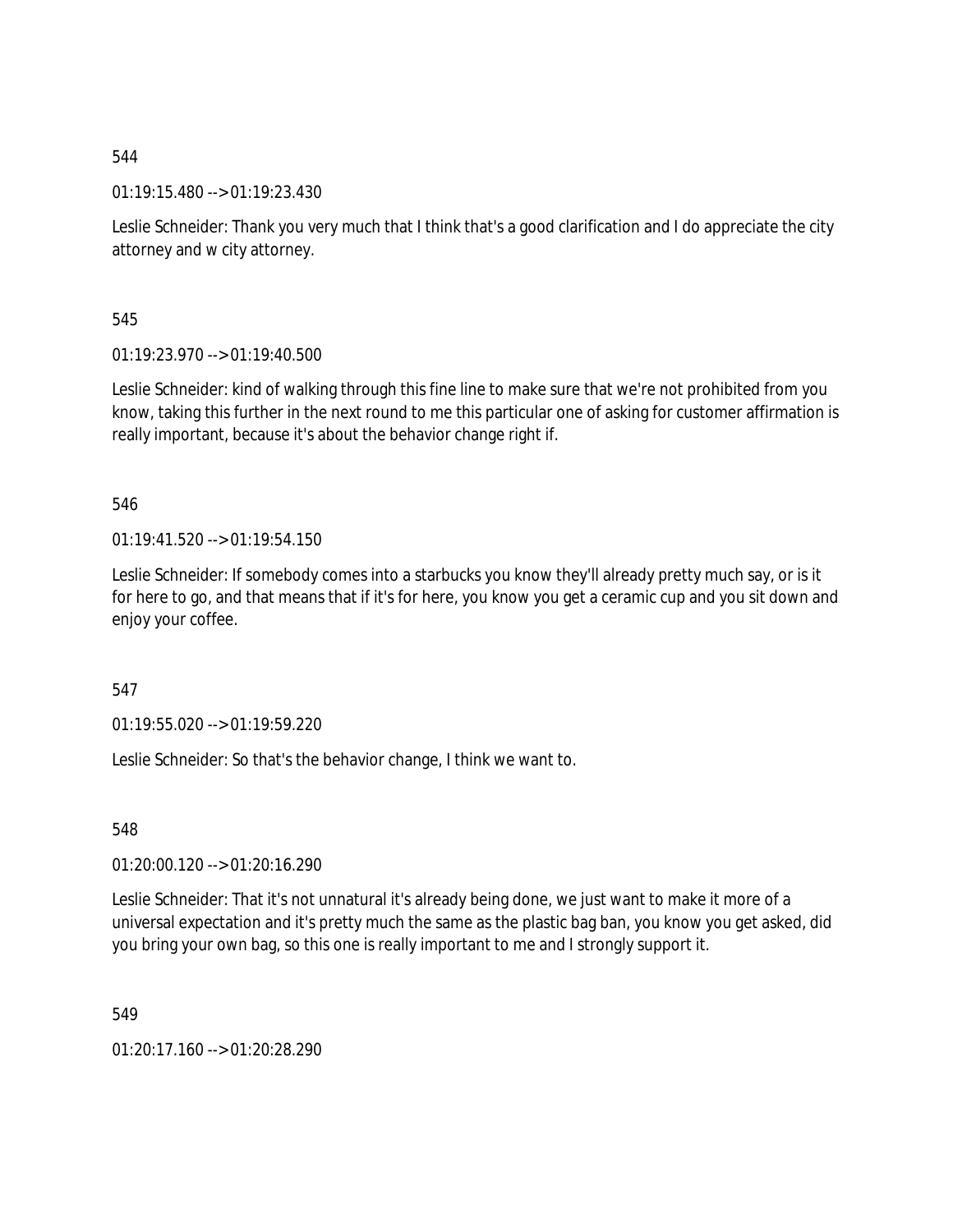Kirsten Hytopoulos: So, now that we know why cups have been added by by the by our legal department, do we want to go through, and just check in do we feel comfortable with the addition of cups to our list.

550

01:20:28.860 --> 01:20:44.700

Kirsten Hytopoulos: And then we can move on to the next item, so how about everybody thumbs up if we're good with cups rate Okay, the next change was do we want to stick with going beyond the States requirement that you simply require that a customer.

551

01:20:47.370 --> 01:20:55.050

Kirsten Hytopoulos: let's see what it, what are we doing Oh, we are we're adding that cut that not just that the customers needs to ask, but that we are prohibiting.

552

01:20:55.800 --> 01:21:09.630

Kirsten Hytopoulos: visitors from offering utensils and lives and so forth, do we want to do that, and I think we know that not everybody does who wants to who wants to retain that addition in our ordinance.

553

01:21:13.200 --> 01:21:19.290

Kirsten Hytopoulos: And the hands two hands up hands up or speaking or hands up wants to add it, I think it.

554

01:21:19.890 --> 01:21:26.130

Kirsten Hytopoulos: i'll come i'm not seeing people wanting to retain it, so I think people want to speak at Council member pollock.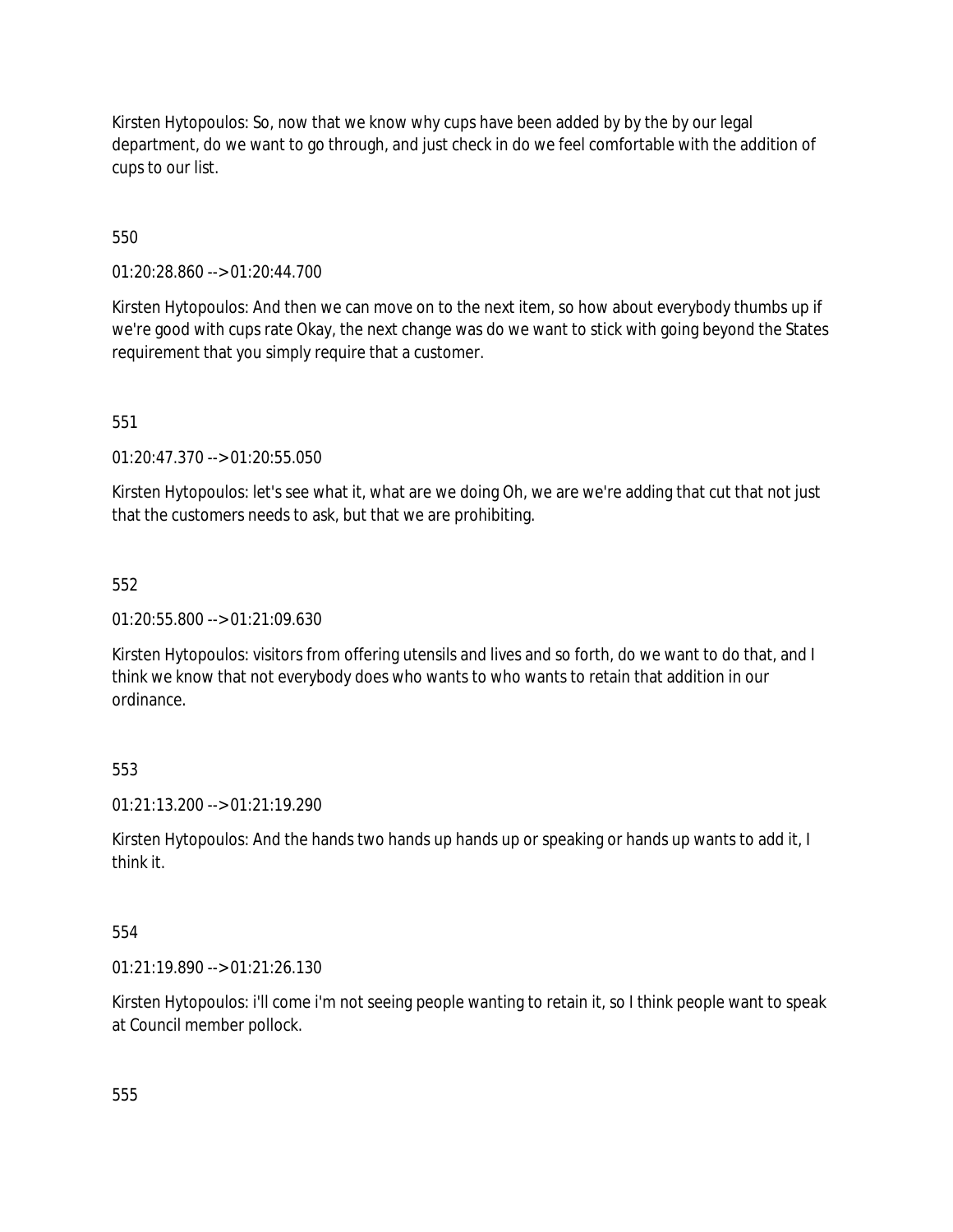01:21:27.210 --> 01:21:33.150

Michael Pollock: yeah I guess i'm not the hesitancy as it seems like.

556

01:21:34.380 --> 01:21:48.420

Michael Pollock: Another training calls right instead of offering asking people if they'd like a fork or something plastic for you, you don't you no longer do it so then it makes sense to me to.

557

01:21:50.400 --> 01:22:02.460

Michael Pollock: prohibit that and so so that that's what I think i'm not sure how it's really any different is that we need to change the culture of that expectation, and I mean I could point to myself as a.

#### 558

01:22:02.820 --> 01:22:10.260

Michael Pollock: As a guilty party of that somebody says would be laughing I was like sure that'd be great all the things on the way home anything so rather than.

559

01:22:10.890 --> 01:22:24.900

Michael Pollock: So that makes sense and I just you know we got something in the article in the mail email from actually they're lovely Erica Erica trainer and points out that food containers and.

560

01:22:25.800 --> 01:22:41.280

Michael Pollock: cutlery and terms of plastic waste is the third most common item and pollution, so a tremendous amount of pollution plastic bags are number one in plastic bottles and number two so it's really a huge so I haven't support.

561

01:22:41.730 --> 01:22:50.190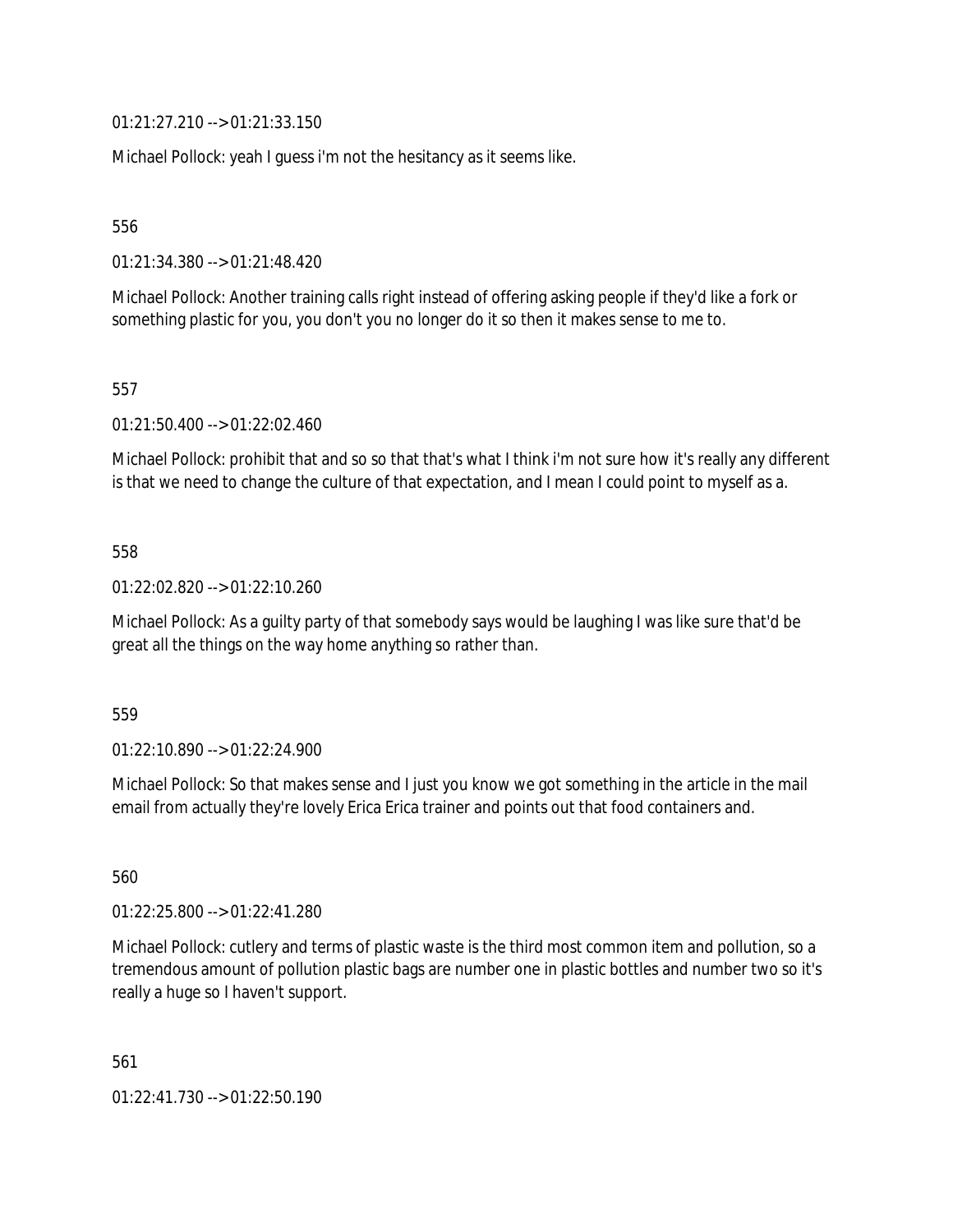Michael Pollock: This training process and it's not it's anyway that's where I added it's a big deal in terms of reducing the plastic waste so.

562

01:22:52.230 --> 01:22:53.370

Kirsten Hytopoulos: Council everybody eats.

563

01:22:54.270 --> 01:23:01.950

Joe Deets: yeah Thank you definitely merit well i'll just repeat what I referred to earlier, and just getting back to what I heard.

564

01:23:02.310 --> 01:23:10.200

Joe Deets: From let's say nor Nicole, who was very involved in the State legislation, she said there's a problem with us going with unsolicited requests so.

565

01:23:10.440 --> 01:23:21.600

Joe Deets: i'm just relaying the information colleagues that there's a problem if we stay with this language that third party delivery Apps do not have are already way to comply with that.

566

01:23:22.500 --> 01:23:31.350

Joe Deets: You know, like door dash for example, so it kind of it could leave them off the hook, so I think we need to make sure that everyone.

567

01:23:32.220 --> 01:23:36.840

Joe Deets: Is a hat has to be held to the same standards and that.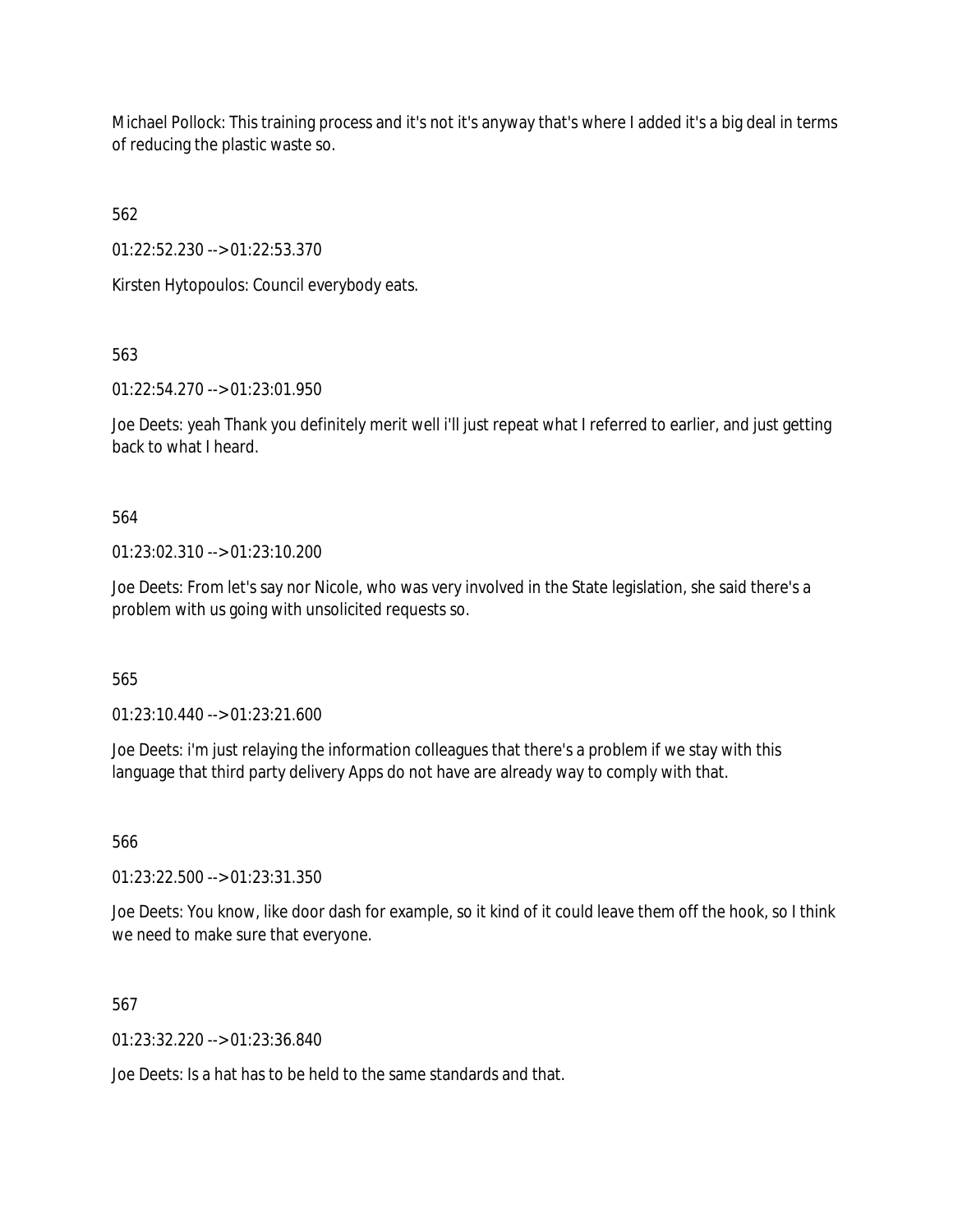01:23:37.410 --> 01:23:53.010

Joe Deets: What I understand from Nora is that is a problem if we stay with unsolicited requests so based on the advice of someone who's done a lot of work on this, my my position is we don't go if i'm solicit requests we go with customer affirmation.

569

01:23:55.500 --> 01:23:57.150

Kirsten Hytopoulos: hey and cancel our fancy Johnson.

570

01:23:57.750 --> 01:24:11.550

Brenda Fantroy-Johnson: yeah I, I support this, but I want to know I know we talked through it i'm just need to make sure what what was said that this is one of the issues that we have to decide on before July 1.

571

01:24:12.000 --> 01:24:20.970

Kirsten Hytopoulos: It is, and so, when you support it, do you support us going further and as as counselor Paul was saying, prohibiting that for the business or property okay.

572

01:24:21.210 --> 01:24:31.170

Brenda Fantroy-Johnson: yeah I mean i've you know, every time I take food out, I never asked, but I get home and their stuff in my bag, so it just goes right into garbage and that's not good.

573

01:24:31.560 --> 01:24:37.590

Kirsten Hytopoulos: Okay, and let me, let me clarify, so the State law already says they can no longer do that.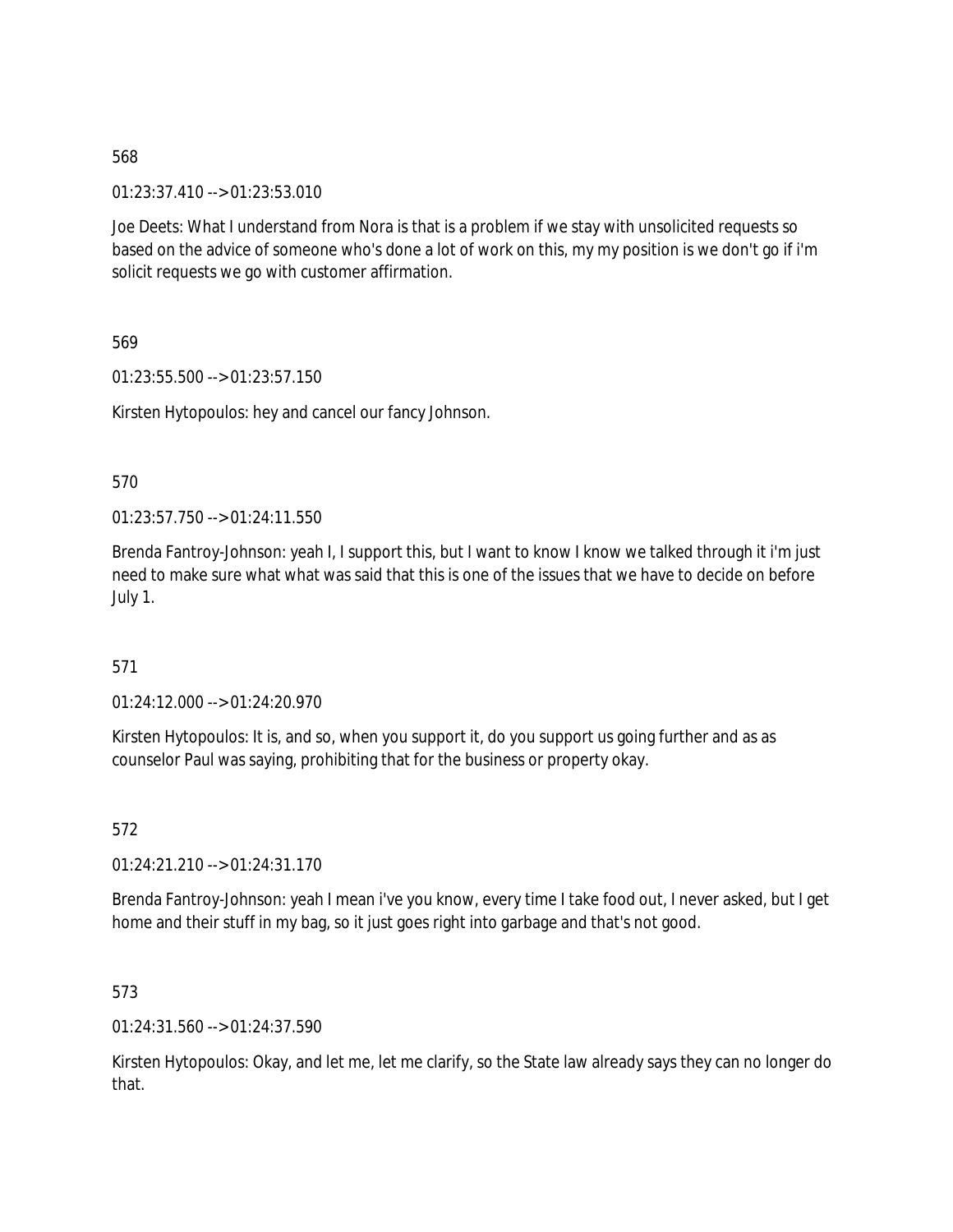01:24:38.220 --> 01:24:46.380

Kirsten Hytopoulos: that's done what we would be doing is, we would be saying so it wasn't State law says, you have to ask now they cannot do that.

575

01:24:46.710 --> 01:24:51.060

Kirsten Hytopoulos: What our what we're being asked to decide right now is, do we want to go further and then.

### 576

01:24:51.120 --> 01:25:03.240

Kirsten Hytopoulos: They tell them they're not allowed to ask you, would you like us to give you a report or a knife or salt or pepper and that sort of thing so that's our question just to be clear on be sure that.

577

01:25:03.900 --> 01:25:05.370

Kirsten Hytopoulos: Your position on that do you want.

578

01:25:05.370 --> 01:25:05.880

Brenda Fantroy-Johnson: them to.

579

01:25:06.900 --> 01:25:07.200

Brenda Fantroy-Johnson: You.

580

01:25:07.740 --> 01:25:09.720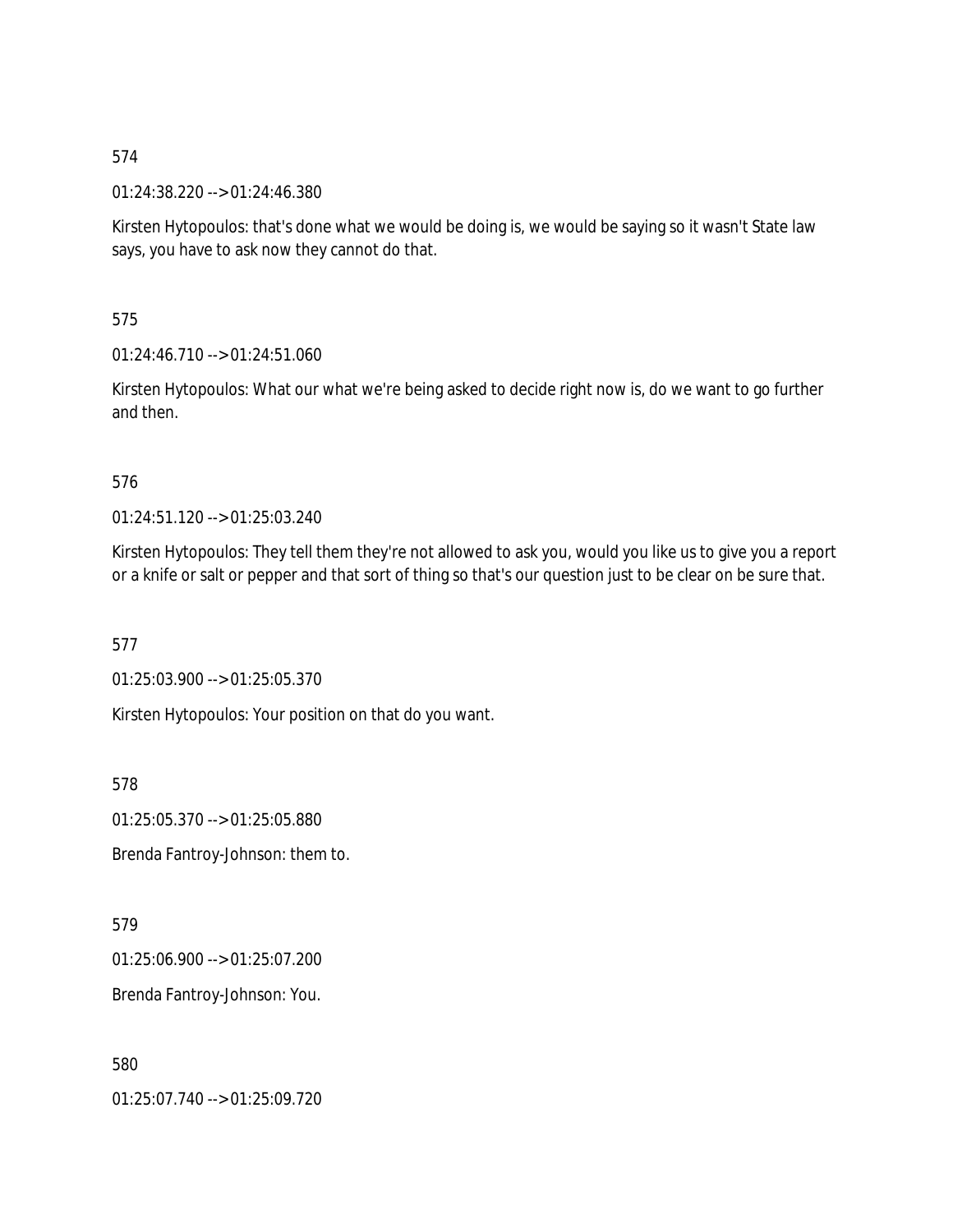Kirsten Hytopoulos: So you do or don't want them to ask you.

581

01:25:09.840 --> 01:25:11.160

Brenda Fantroy-Johnson: I don't want them to ask.

582

01:25:11.160 --> 01:25:12.780

me okay got it.

583

01:25:14.100 --> 01:25:17.490

Kirsten Hytopoulos: Anybody have you want to hear from everybody councilmember Schneider.

584

01:25:19.320 --> 01:25:30.180

Leslie Schneider: I do want them to ask that's That was my point earlier about the easiest for here or to go, would you like a plastic bag or did you bring your own, I think.

585

01:25:30.210 --> 01:25:32.280

Leslie Schneider: it's that interaction is really important for.

586

01:25:32.640 --> 01:25:33.960

Leslie Schneider: Changing behavior.

587

01:25:35.520 --> 01:25:39.810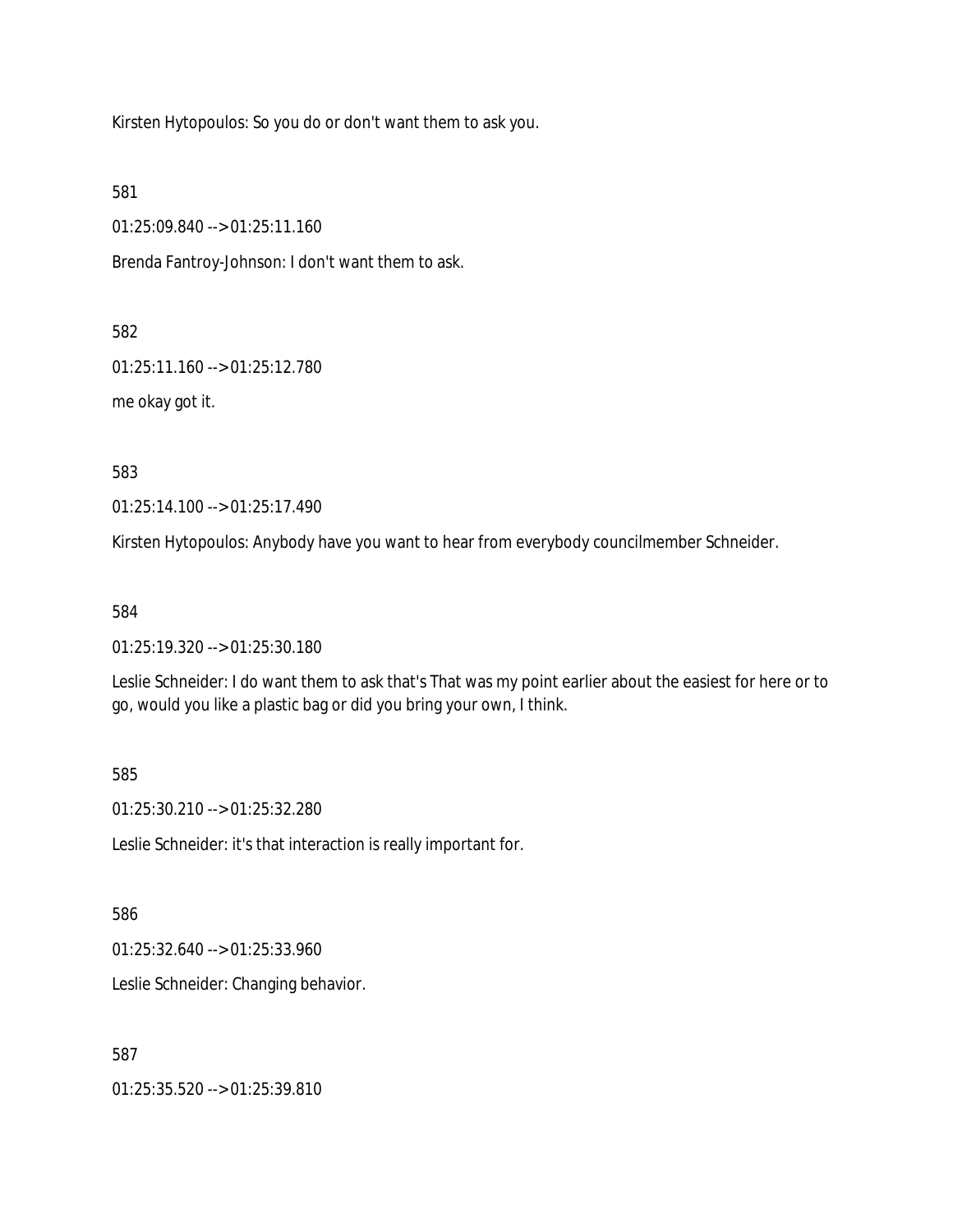Kirsten Hytopoulos: And I hate to bother the mayor she are you up for for weighing in.

# 588

01:25:46.560 --> 01:25:49.950

Rasham Nassar: yeah I agree with them what I think with what I think I heard councilmember Schneider said.

# 589

01:25:50.850 --> 01:25:53.490

Kirsten Hytopoulos: You would like them to to.

# 590

01:25:54.600 --> 01:25:59.910

Kirsten Hytopoulos: She said that she wants that customer say I think you said that you want them to be able to ask.

# 591

01:26:00.240 --> 01:26:04.080

Leslie Schneider: The customer affirmation, which means that.

# 592

01:26:05.190 --> 01:26:10.020

Leslie Schneider: Someone behind the counter could say, did you bring your cup or would you like to go Cup.

# 593

01:26:10.350 --> 01:26:14.190

Kirsten Hytopoulos: feel we're not doing cups right now that we're talking about utensils it.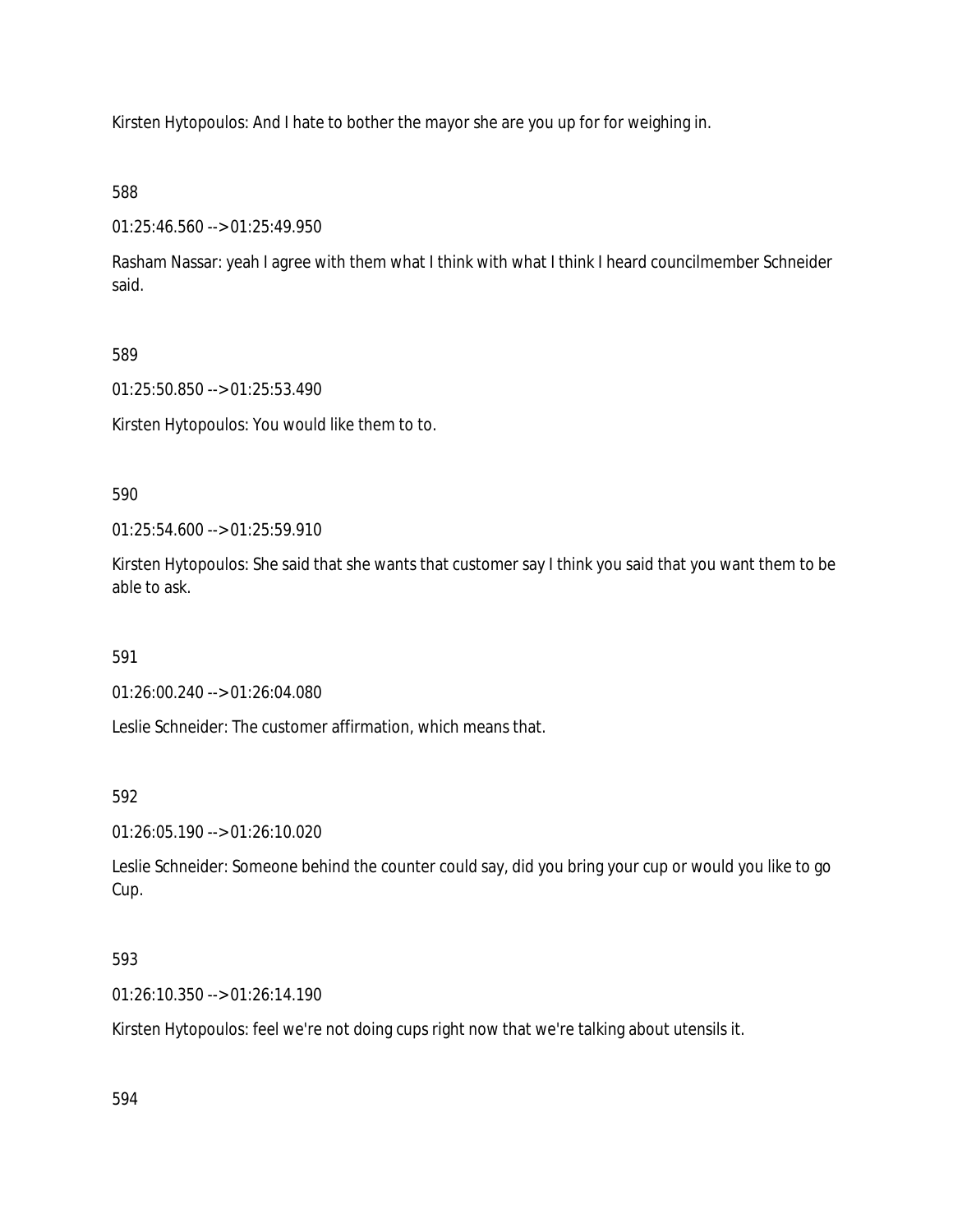01:26:14.640 --> 01:26:17.700

Leslie Schneider: Well, it would apply to cups because we just added cups to the list.

595

01:26:18.150 --> 01:26:20.490

Kirsten Hytopoulos: yeah right right it's anything it's you it's.

596

01:26:20.670 --> 01:26:22.530 Kirsten Hytopoulos: anything until six lids.

597 01:26:22.770 --> 01:26:23.130 Leslie Schneider: Right.

598

01:26:23.190 --> 01:26:27.270

Kirsten Hytopoulos: they're allowed to ask you, would you like one of these disposable extra things.

599

01:26:28.170 --> 01:26:28.590

Joe Levan: either.

600

01:26:28.650 --> 01:26:40.470

Joe Levan: You see their unsolicited which is they don't ask you or the customer affirmation, which is the person can ask you if you whether or not you want that to be 10 solar Cup.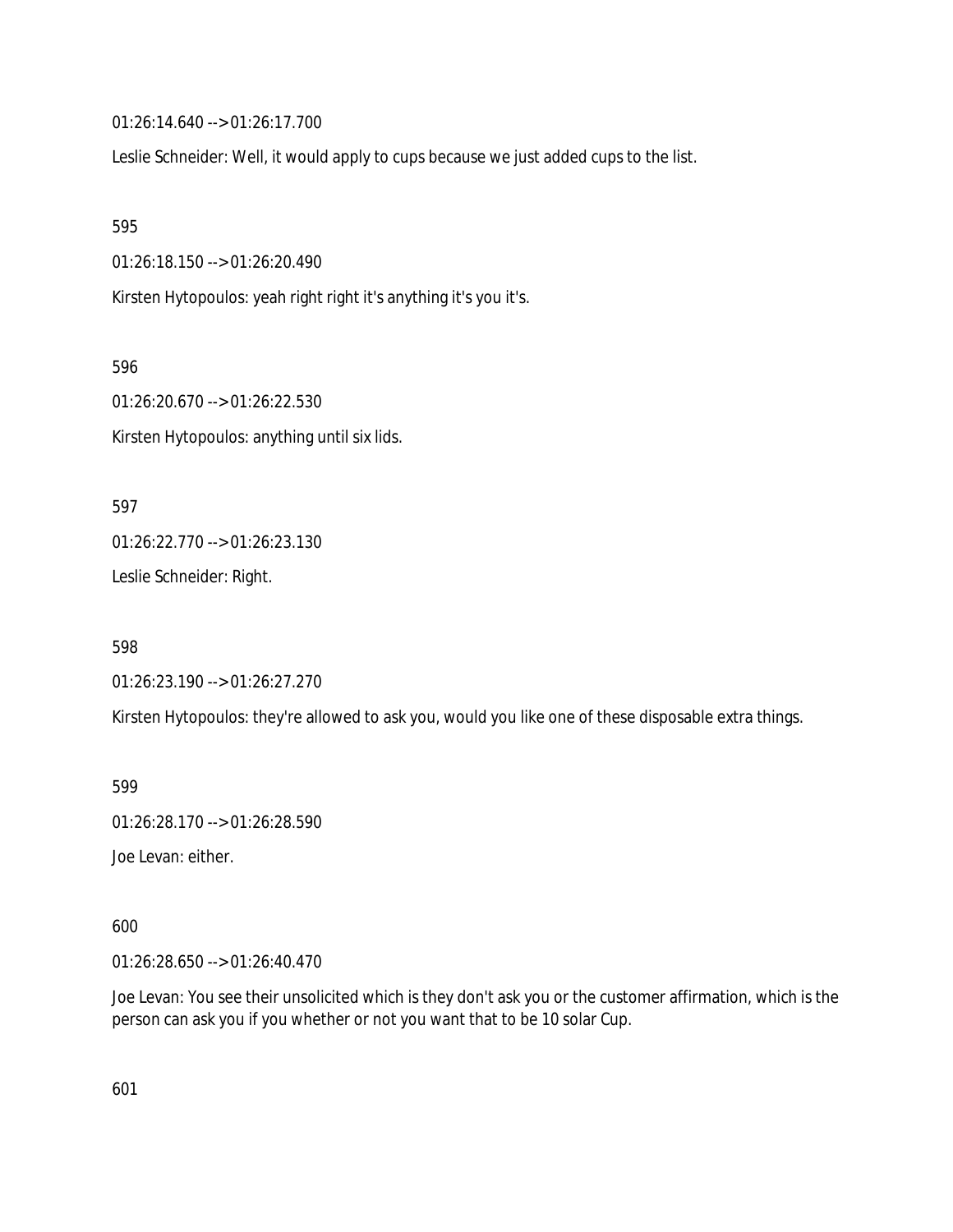01:26:40.710 --> 01:26:52.650

Kirsten Hytopoulos: Right, so they cannot do it without we can never put it in your bag, or just or just hand it to you the right that they can ask you would you like us to give you a four yes.

602

01:26:53.730 --> 01:26:55.680

Kirsten Hytopoulos: Mary do you want them to be able to.

603

01:26:56.700 --> 01:27:00.630

Kirsten Hytopoulos: ask you if you would like a four or a straw orlan.

604

01:27:02.730 --> 01:27:08.220

Rasham Nassar: yeah I mean that the idea, there is that it would reduce consumption right because you have to request that you.

605

01:27:09.060 --> 01:27:21.960

Kirsten Hytopoulos: will know that in this case, what we're doing is where the state already says, you have to request it, whereas we would be going further and in saying that the the merchant cannot ask you if you would like the item.

606

01:27:22.620 --> 01:27:29.040

Kirsten Hytopoulos: So you so that's our additional step that we could potentially add that would be where we go further than the State.

607

01:27:29.730 --> 01:27:31.770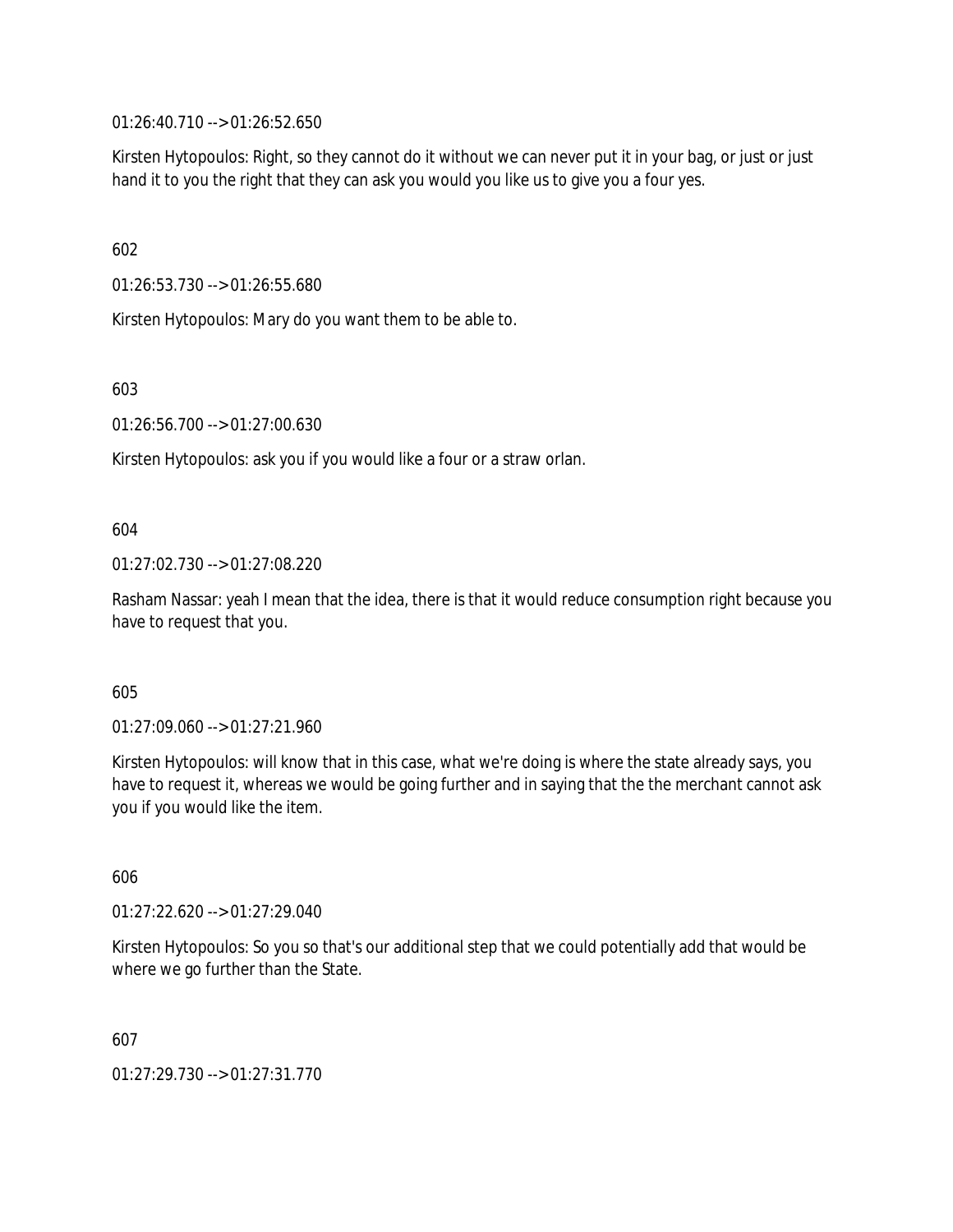Rasham Nassar: So, so, then the customer wouldn't get.

608

01:27:33.420 --> 01:27:34.740

Rasham Nassar: The utensil essentially.

#### 609

01:27:34.800 --> 01:27:38.580

Kirsten Hytopoulos: Unless they think of it themselves to ask they won't get one.

610

01:27:39.120 --> 01:27:40.710

Andy Sletten: that's right yeah I think it should.

611

01:27:41.400 --> 01:27:42.600

Rasham Nassar: I, my understanding, correct.

### 612

01:27:42.870 --> 01:27:50.820

Rasham Nassar: Sorry, so cut so by customer request or by employee offer Those are the kinds of choices, I think, by customer request.

#### 613

01:27:51.630 --> 01:27:51.990

Kirsten Hytopoulos: Okay.

#### 614

01:27:52.470 --> 01:28:04.440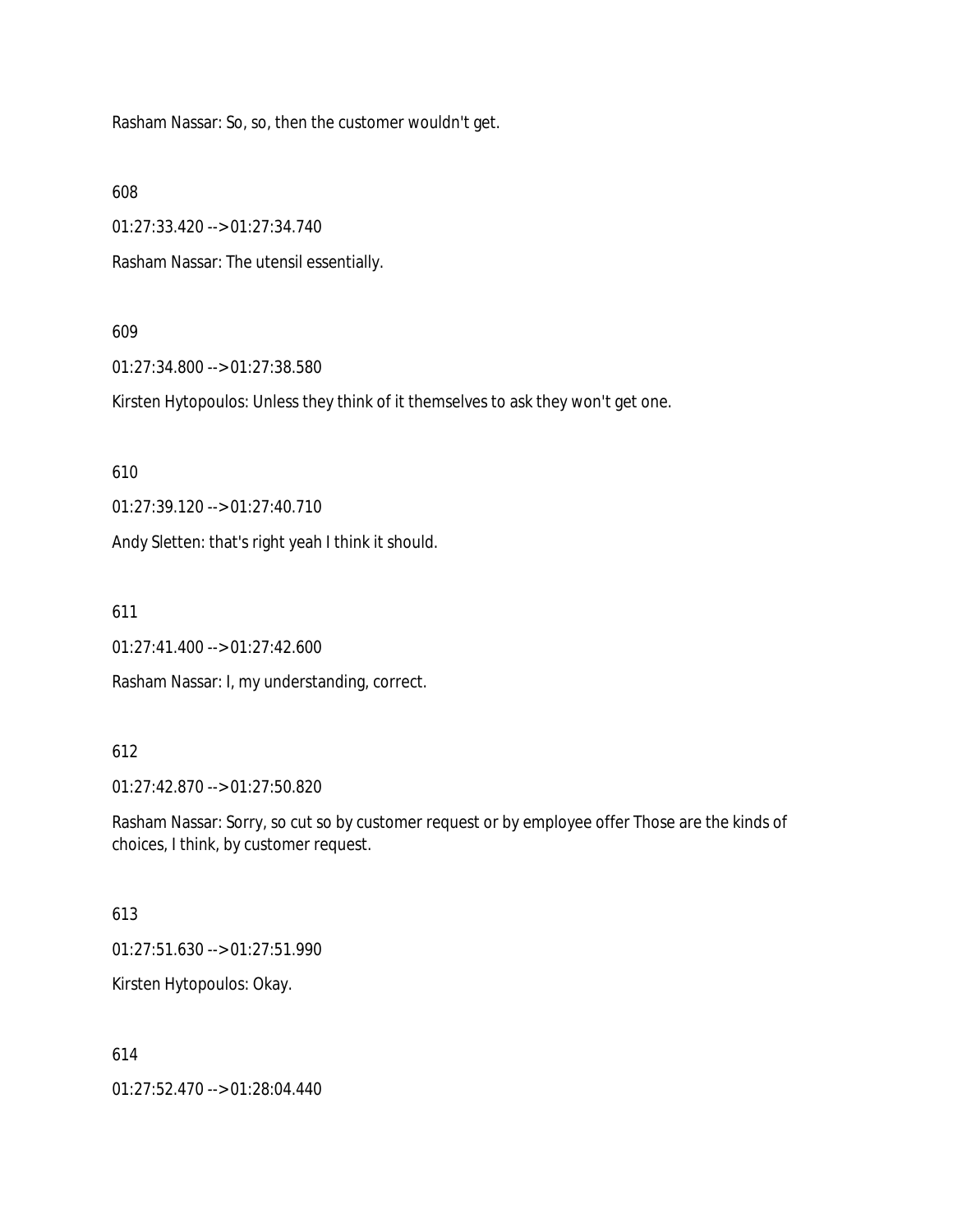Rasham Nassar: I mean if a customer needs a fork I I can think of 100 times, where i've asked that in my life anyways because usually you know you want to make sure if you need one that you have one um so that's where I was OK.

615

01:28:05.700 --> 01:28:07.890

Kirsten Hytopoulos: So we've cut with counselor car here.

616

01:28:07.980 --> 01:28:13.920

Kirsten Hytopoulos: Because of where I am where to draw is i'll put my myself on the table, I originally was for prohibiting.

### 617

01:28:14.940 --> 01:28:21.540

Kirsten Hytopoulos: business owners from asking, but for a few reasons i've changed my position and impart and talking to people zero waste.

### 618

01:28:22.080 --> 01:28:30.780

Kirsten Hytopoulos: advocates actually in part because of their I mean, and also in part because we don't have because we're rushing this through and we're not having a chance to listen to.

619

01:28:31.080 --> 01:28:39.060

Kirsten Hytopoulos: business owners i'm having to listen to their characterizations of business owners concerns up feeling that being told that they don't get to decide for themselves.

620

01:28:39.360 --> 01:28:52.680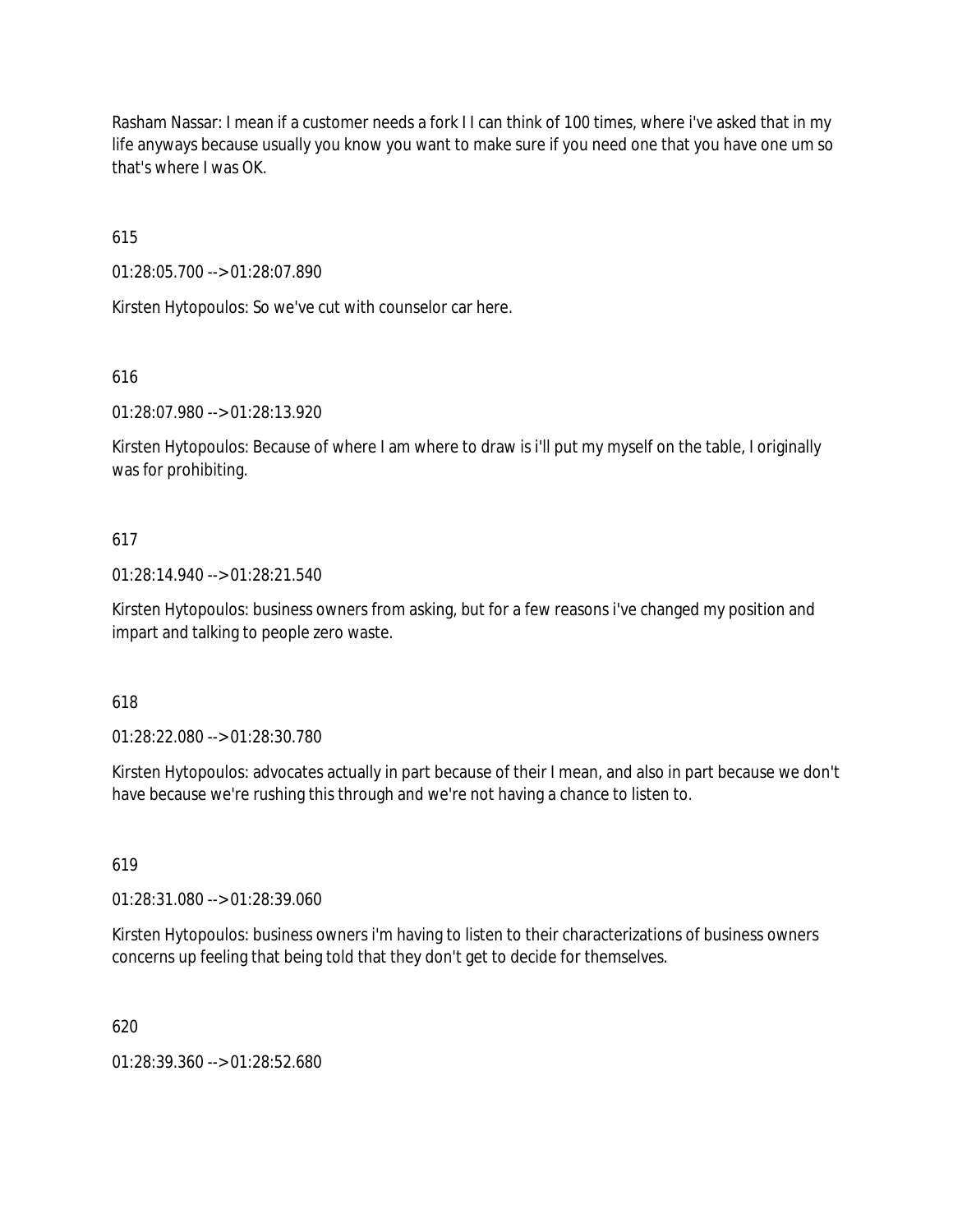Kirsten Hytopoulos: Whether they offer that and being told that they can't they have to potentially give away soup just someone and have not told them can I give you a spoon door dash not being compatible and Apps like that that they can't that aren't set up for this.

621

01:28:53.790 --> 01:29:01.740

Kirsten Hytopoulos: being compatible a State law being different doesn't bother me so much because we're about to hopefully be super incompatible with State law when we hopefully make.

# 622

01:29:02.520 --> 01:29:15.180

Kirsten Hytopoulos: Other packaging home Compostable, but I think there's a lot to be said for a letting business owners decide this themselves and be i'm hoping we're about to make a lot of these products soup, at least at the very least.

# 623

01:29:15.840 --> 01:29:25.920

Kirsten Hytopoulos: Not plastic and hopefully home Compostable so we're really going to be talking about you know waste reduce a little bit more waste reduction, but not having to worry about this being plastic.

# 624

01:29:26.850 --> 01:29:33.570

Kirsten Hytopoulos: And again, I just don't this is, to me, is going just a little bit too far in forcing a business owner to not be able to say.

### 625

01:29:34.350 --> 01:29:44.400

Kirsten Hytopoulos: we're already not putting about in bins, we are not allowing them to put the state's already not gonna allow them to put them into bags automatically so it's just a little bit for me just not quite ready to not talk to tell business owners.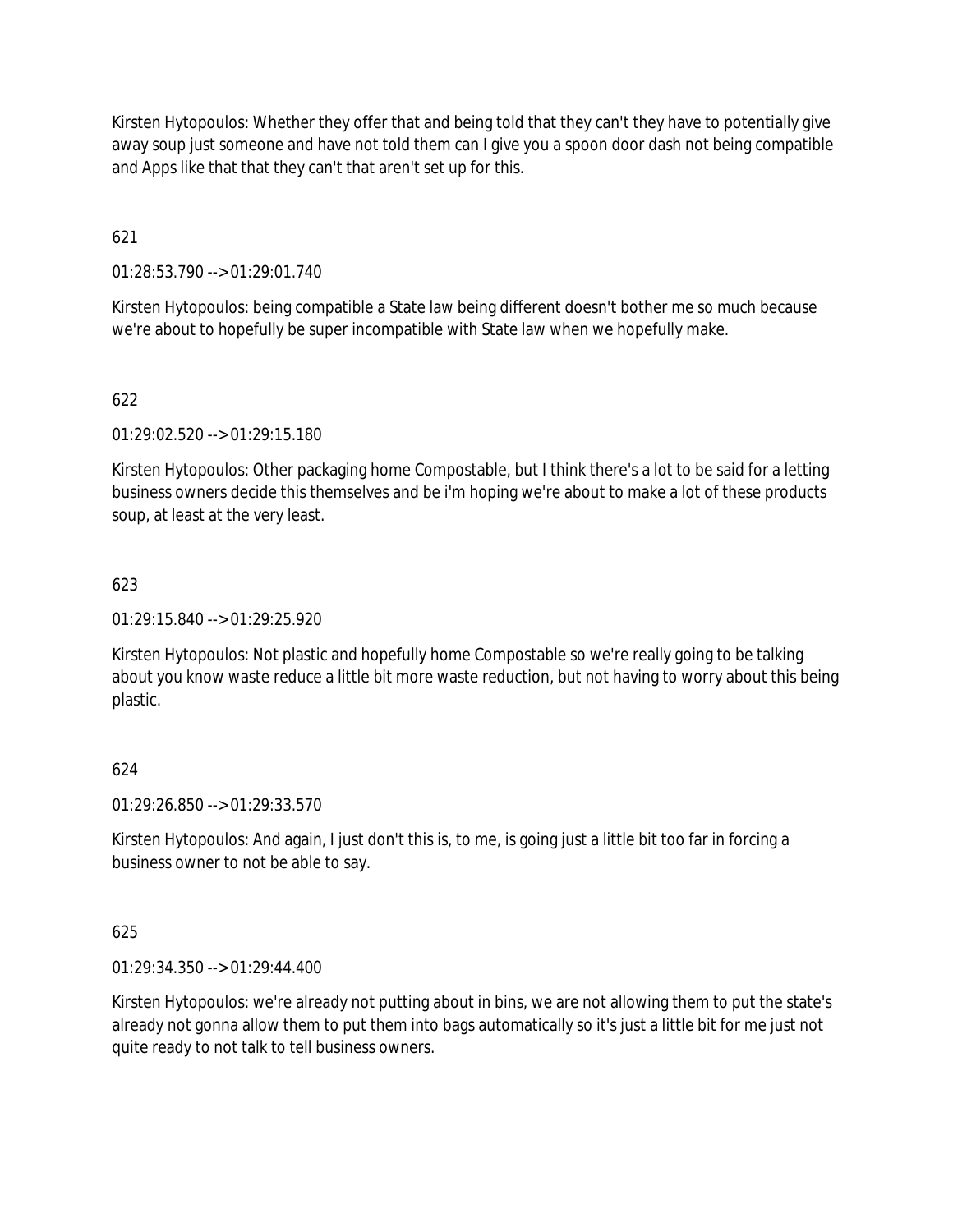01:29:44.730 --> 01:30:02.550

Kirsten Hytopoulos: They can't offer what especially I hope it's going to be a bandwidth for that they're going to want to part with Willy nilly anyway so we're kind of in a dry think if, once we if someone makes a formal motion, one way or the other, our straw poll says, where I draw a.

627

01:30:03.210 --> 01:30:05.400

Joe Levan: name to it for two i'm sorry for two.

628

01:30:06.810 --> 01:30:07.410

Kirsten Hytopoulos: Are we, I.

629

01:30:07.560 --> 01:30:09.570

Joe Levan: Am here with with you you're for to.

630

01:30:10.350 --> 01:30:12.840

Joe Levan: Right it's because yeah the the mayor.

631

01:30:13.440 --> 01:30:28.380

Kirsten Hytopoulos: yeah I think the mirror, I think the mayor and my end councilmember pollock and councilmember country Johnson we're actually in favor of the stronger the stronger like prohibition on requesting, but for both of offering.

632

01:30:28.710 --> 01:30:31.320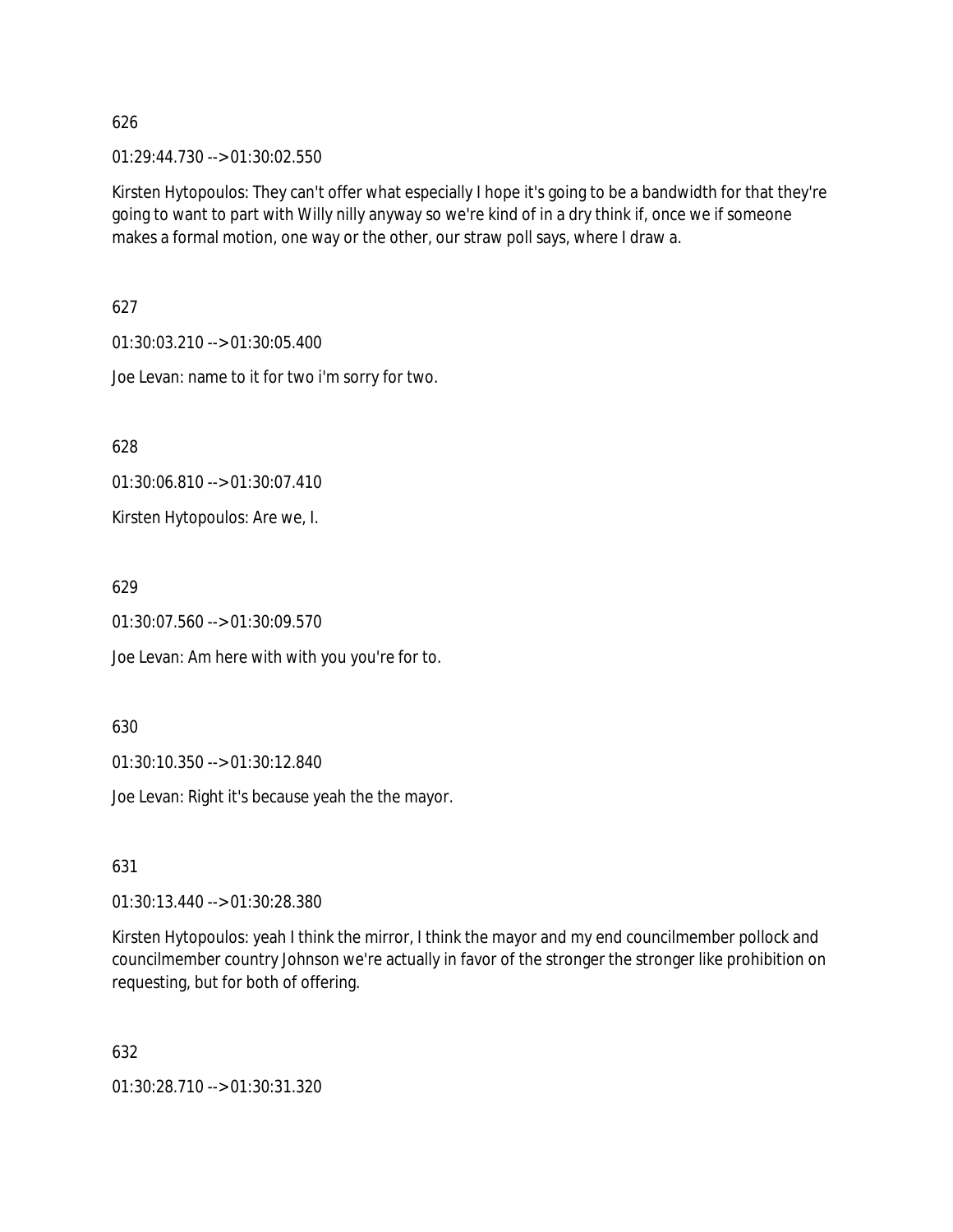Joe Levan: So right there Okay, I thought I thought you were saying for.

633

01:30:31.380 --> 01:30:35.730

Kirsten Hytopoulos: yeah yeah okay councilmember Schneider.

634

01:30:37.350 --> 01:30:38.730

Leslie Schneider: Thank you um.

635

01:30:40.320 --> 01:30:49.710

Leslie Schneider: I guess i'm worried about so far every single business person that i've talked to it i've had a lot of the reach out to me proactively.

636

01:30:50.100 --> 01:30:57.180

Leslie Schneider: And all of them say look, you know we're really in favor of where this is going, but we just have a lot of concerns about.

# 637

01:30:57.480 --> 01:31:10.230

Leslie Schneider: You know, did you consider this or how are we going to afford that and we'd like to maybe pull together to create a buying cooperative so that we can keep the costs down on these new things so there's a lot of really positive.

638

01:31:11.280 --> 01:31:13.620

Leslie Schneider: feeling out there to make this work.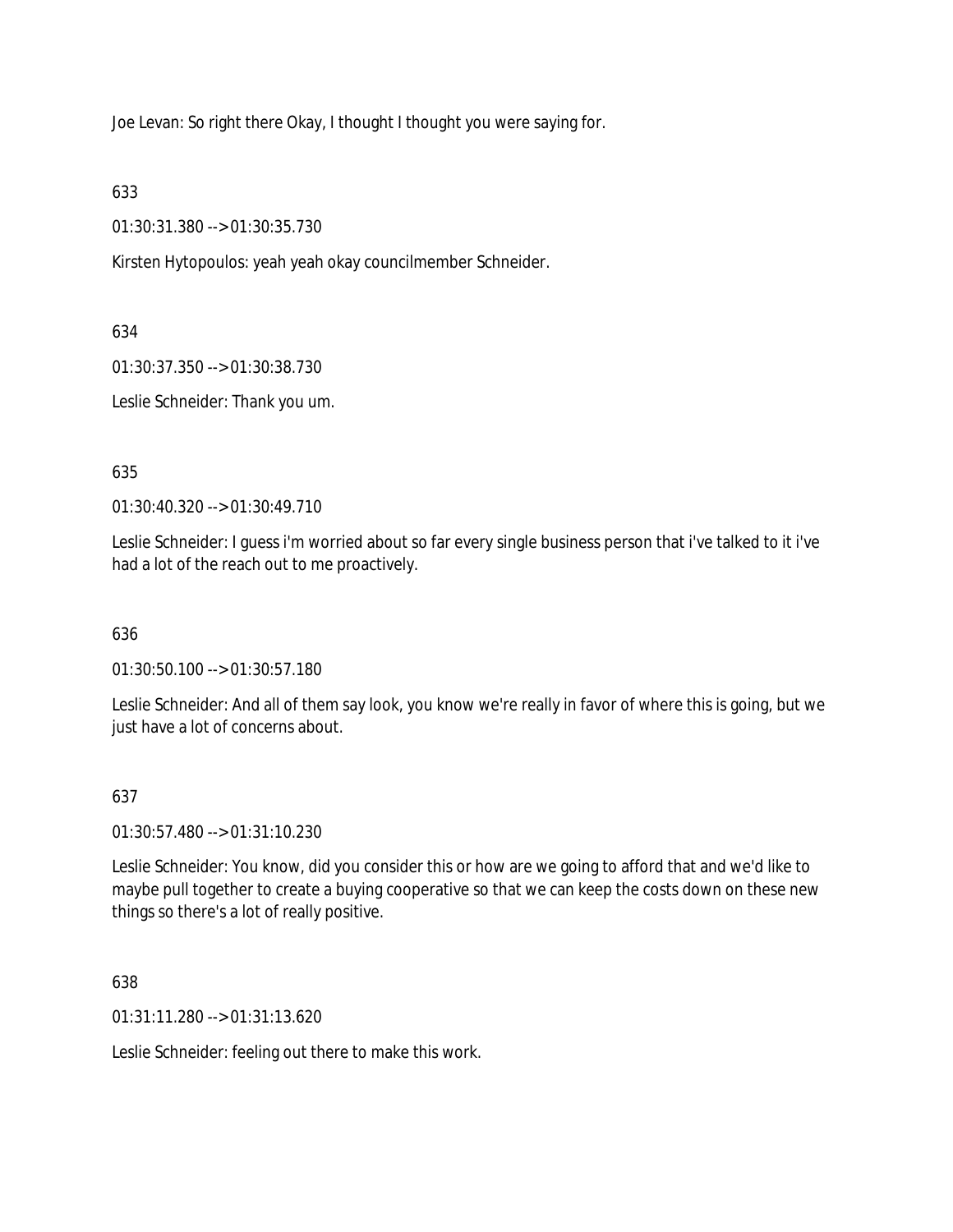01:31:13.890 --> 01:31:16.560

Leslie Schneider: So I am just concerned that we're.

### 640

01:31:16.800 --> 01:31:22.950

Leslie Schneider: Creating a gag order that I think Nora naked said she wasn't even sure it would be legal.

### 641

01:31:24.840 --> 01:31:28.260

Leslie Schneider: And I just I just really worry that it's going to kind of.

# 642

01:31:29.700 --> 01:31:35.880

Leslie Schneider: poison the waters, a little bit when it really gets out that that that you know store.

### 643

01:31:37.320 --> 01:31:43.800

Leslie Schneider: You know that they just are not allowed to say something that they know within this particular case, help.

### 644

01:31:43.800 --> 01:31:44.610

Leslie Schneider: The customer.

### 645

01:31:44.910 --> 01:31:52.290

Leslie Schneider: And I feel like it's going to get ignored and it's going to be hard to enforce and it's going to create bad feelings so.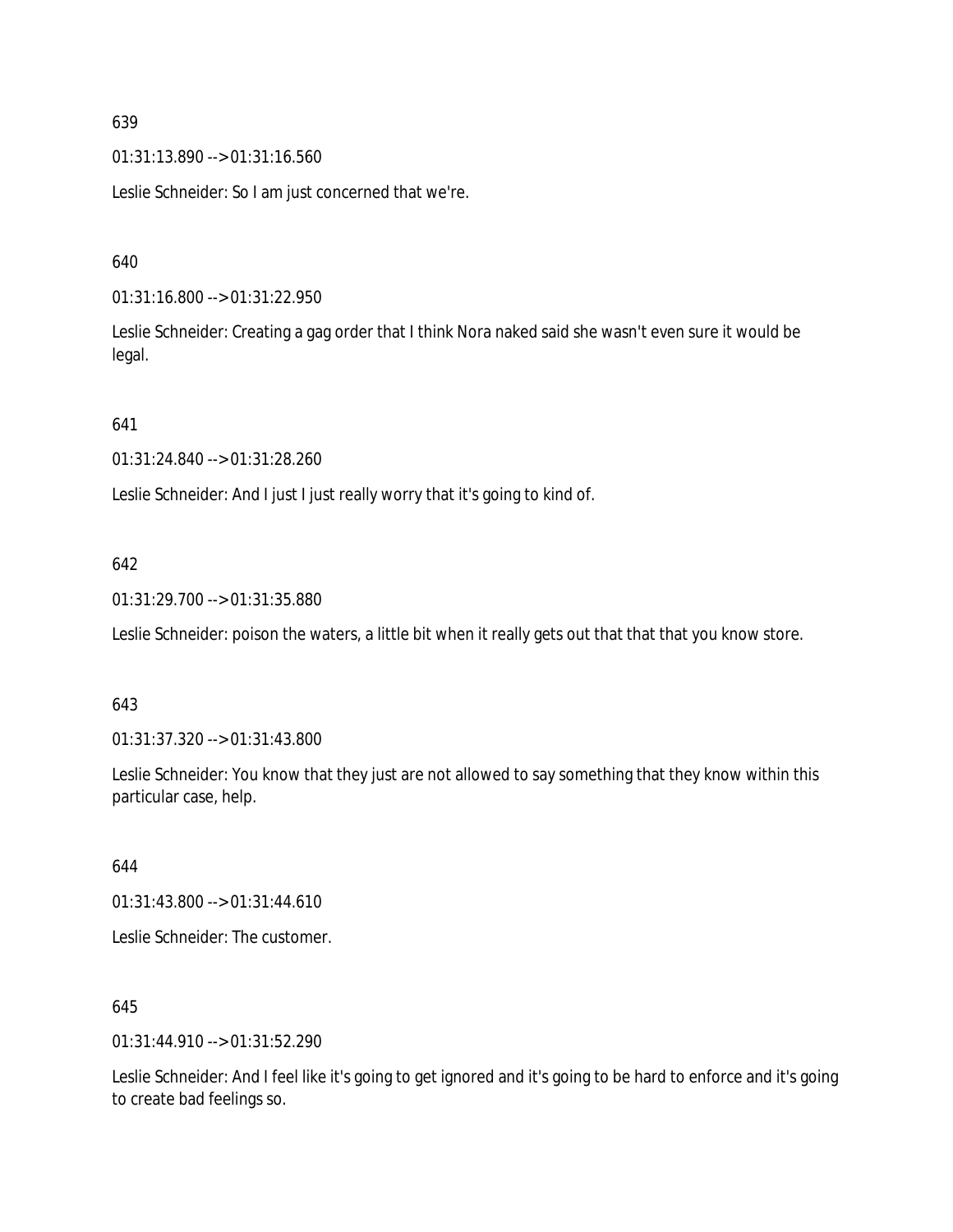01:31:53.430 --> 01:31:55.470

Leslie Schneider: Anyway, i've already said, my piece, but.

#### 647

01:31:56.490 --> 01:31:57.480

Leslie Schneider: It worries me.

#### 648

01:31:59.190 --> 01:32:07.680

Leslie Schneider: To go out and advocate for this as a second phase to go as far as we can, and to already have something that might be very ill received.

#### 649

01:32:09.360 --> 01:32:10.740

Kirsten Hytopoulos: councilmember pollock.

### 650

01:32:11.310 --> 01:32:24.060

Michael Pollock: yeah so um we can bring this up at the next one, and it just makes sense it's free for you, I would say, looking for, and you can make your fiction there's one person that you'll want to make the pitch to.

### 651

01:32:24.630 --> 01:32:34.170

Michael Pollock: an avant um yeah bring it forward anyway, if it's not so I just think we should agree to move forward and and make the decision.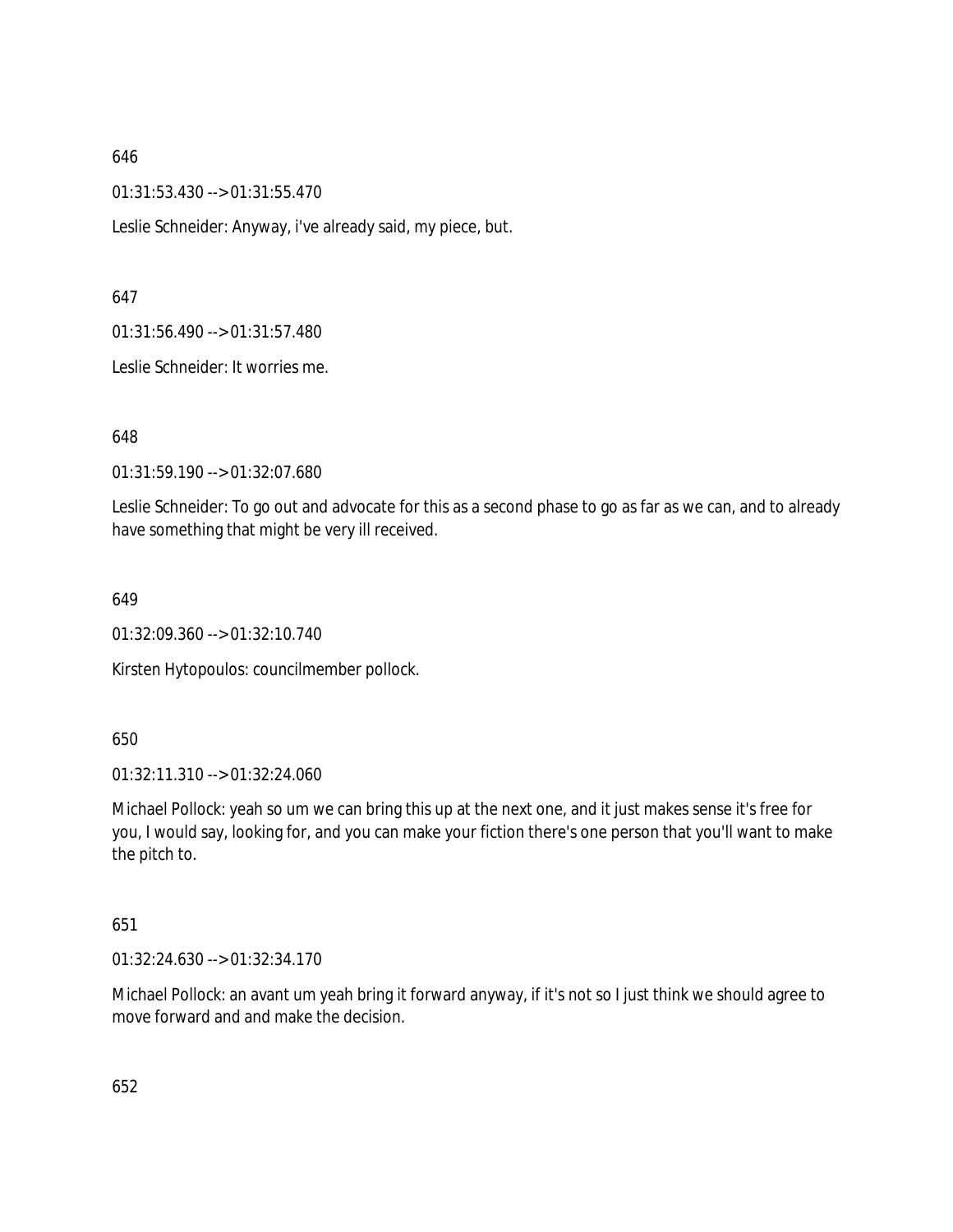01:32:36.030 --> 01:32:40.410

Kirsten Hytopoulos: So can we so consequently agree that we so so as far as feedback.

### 653

01:32:40.830 --> 01:32:57.150

Kirsten Hytopoulos: To this to the city attorney so debbie sage journey, it sounds like we want to retain we know we want to retain the bends we want to retain the COPs we want, we we've been a need a flexible well actually the next week is the final vote, so we need an ordinance.

654

01:32:59.520 --> 01:33:02.700

Kirsten Hytopoulos: I mean, we need a motion, and then we need it to pass or fail.

### 655

01:33:04.410 --> 01:33:12.810

Kirsten Hytopoulos: So it needs to make a motion, do we really want to do we really want this to not be something that we give notice to the public, or the other city manager.

### 656

01:33:13.950 --> 01:33:20.400

Blair King: i'm just in terms of interest in moving this long, so the intention was when we get to the 22nd but there would be.

# 657

01:33:22.020 --> 01:33:35.010

Blair King: A ordinance that could be voted up or down in short order, however, with district issue, perhaps they're going to desire to weave in the more restrictive piece, because it will be easier to take it out and add it later.

658

01:33:35.400 --> 01:33:36.180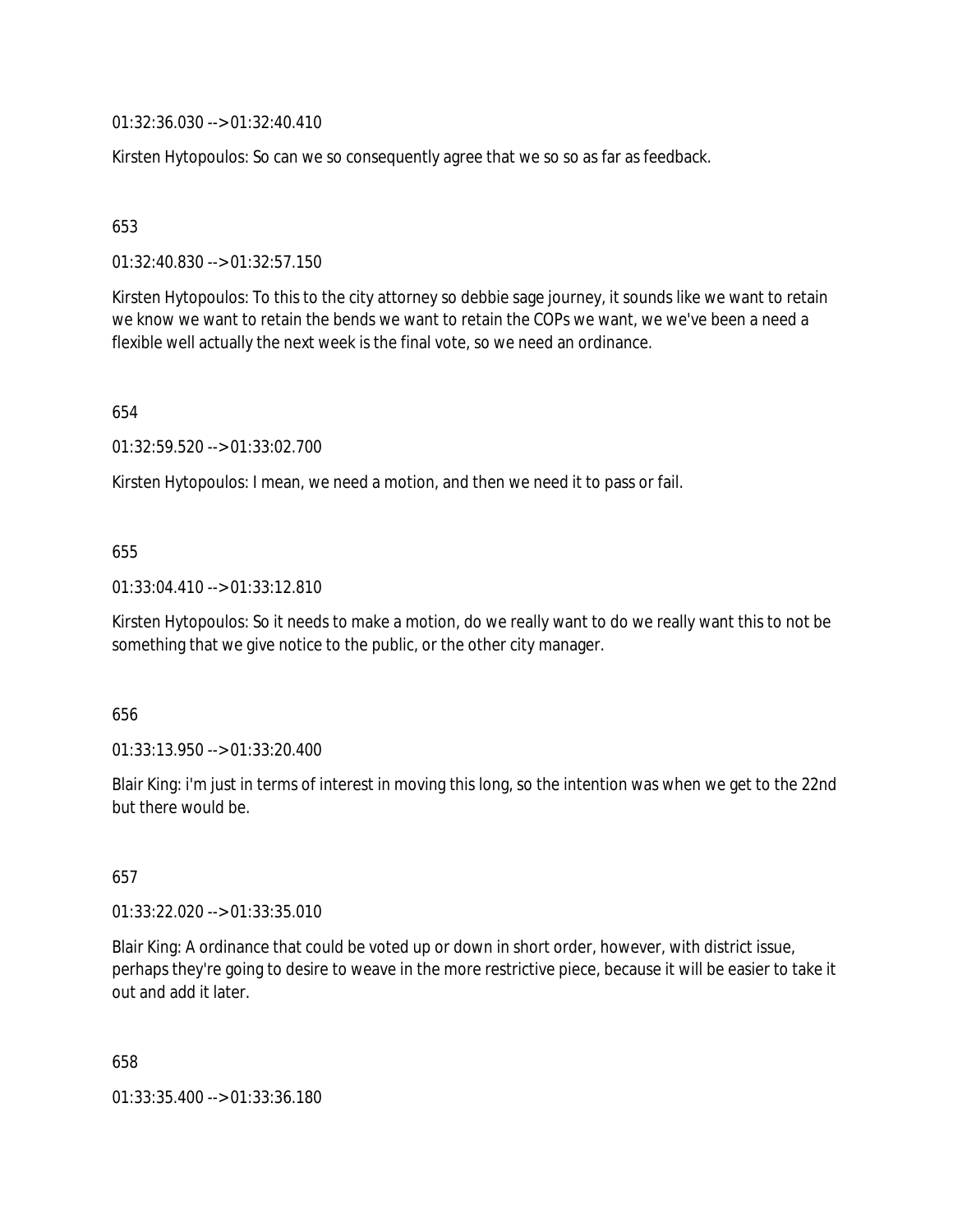Blair King: So you.

#### 659

01:33:36.210 --> 01:33:39.720

Blair King: could show that then and have it available on the 22nd.

#### 660

01:33:39.990 --> 01:33:53.250

Blair King: yeah, then you can deliberate for it and if district provision doesn't have the support of, for then we can take it out, but it be easy again i'm repeating myself the easier to take it out and added in later yeah thank.

661

01:33:53.370 --> 01:33:53.700

You.

662

01:33:54.750 --> 01:33:55.830

Kirsten Hytopoulos: councilmember deeds.

663

01:33:58.290 --> 01:34:08.340

Joe Deets: Well okay i'll just say I just say colleagues that we just need to understand what we're voting on here it's just for a business to say hey we have a fork if you want it.

### 664

01:34:09.180 --> 01:34:18.900

Joe Deets: And the customer says yes i'd like a fork that's the affirmation without if it's the unsolicited required request the business has to be silent and the customer.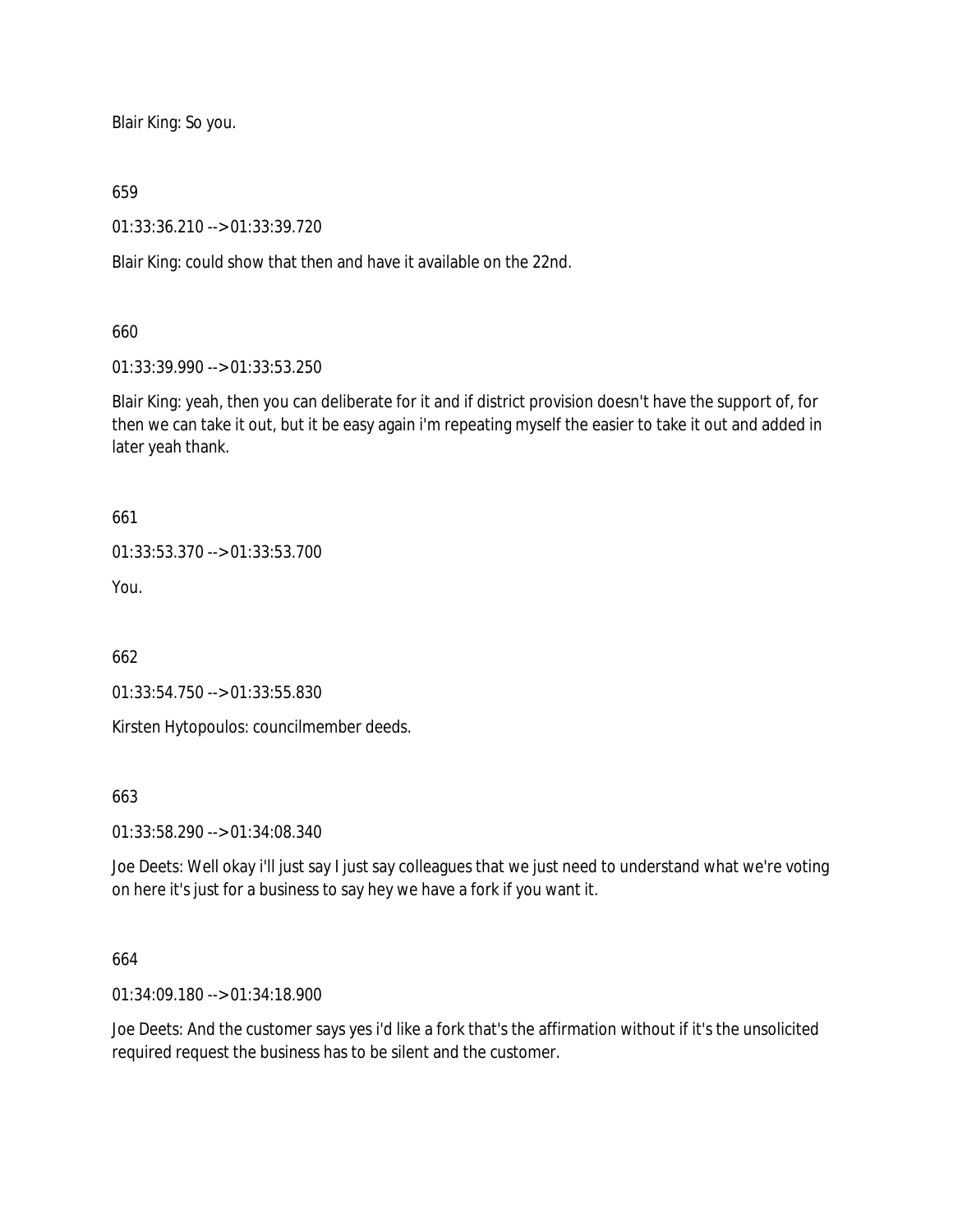01:34:19.320 --> 01:34:31.080

Joe Deets: doesn't get it, and maybe they they go and they realize oh I didn't get what I wanted, so I see that is problematic and, and so my request is hopefully we can turn this around next week.

666

01:34:31.440 --> 01:34:38.820

Joe Deets: And so i'm asking the city attorney could you have language, because it's quoted several times so three or four times on unsolicited requests.

667

01:34:39.060 --> 01:34:46.080

Joe Deets: Because, could we just have it ready made for the academic customer effort affirmation language so we don't have to try and make this up on the fly.

668

01:34:48.450 --> 01:35:08.430

Kirsten Hytopoulos: So what you're asking is that with the end with because we realize this might get hold on on spot you're hoping that the that the city attorney's office will have the ability to adapt to that amendment to that withdrawal, so the right, and I think they can hear that city attorney.

669

01:35:09.270 --> 01:35:12.180

Joe Levan: That was gonna be my suggestion, since you're three three at this point.

670

01:35:12.210 --> 01:35:26.850

Joe Levan: With one customer out there, we could have in the ordinance say we'll keep keep the draft with the unsolicited but then have in yellow text next to it and every time it's referenced the affirmation, so you can then decide which which term you want to use.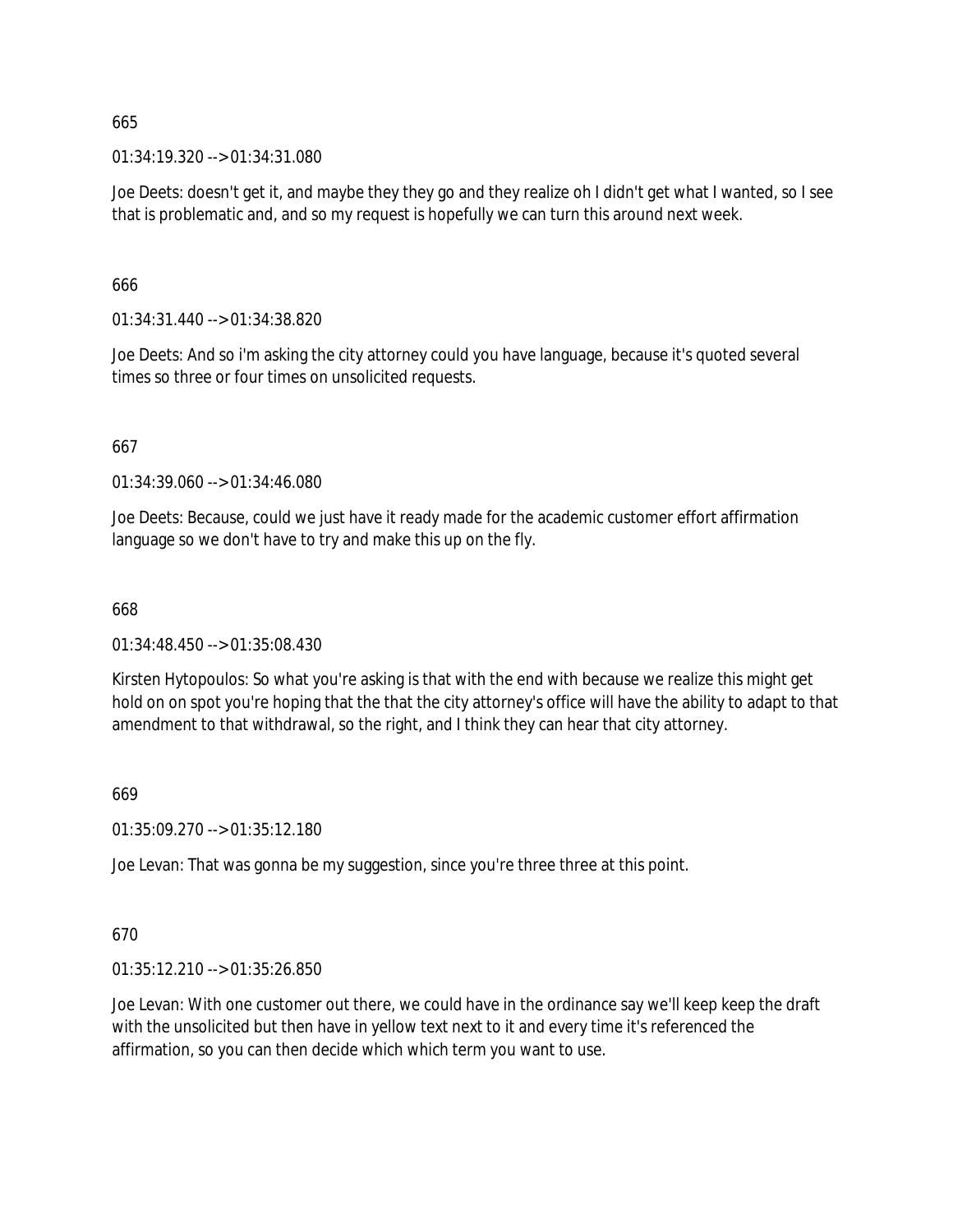01:35:29.100 --> 01:35:37.110

Kirsten Hytopoulos: um so there's I believe I hope i'm right I think there's there's there's there's there's to me there's two more policy questions here.

# 672

01:35:37.560 --> 01:35:45.090

Kirsten Hytopoulos: there's the question that was raised by Councillor Schneider about that whole section about the fact that these reusable the requirement for us bubbles.

# 673

01:35:45.690 --> 01:35:57.060

Kirsten Hytopoulos: Whether that is overly broad possibly and the first is a question of understanding the city attorney Do we really have to tackle this right now, before July 1 because this is a big thing.

# 674

01:35:57.570 --> 01:36:03.240

Kirsten Hytopoulos: And if so, how we have we captured to any people are we all okay with this and is there anything we can do to tighten it up.

# 675

01:36:03.750 --> 01:36:18.690

Kirsten Hytopoulos: And then the second thing for me and that I said, the beginning of this is if we don't go back to as I demonstrated in as I illustrated, and what I sent out to the original language at 8.24 for the definition of.

# 676

01:36:19.950 --> 01:36:25.140

Kirsten Hytopoulos: biodegradable if we don't pull out trying to define Compostable the other things that I illustrated.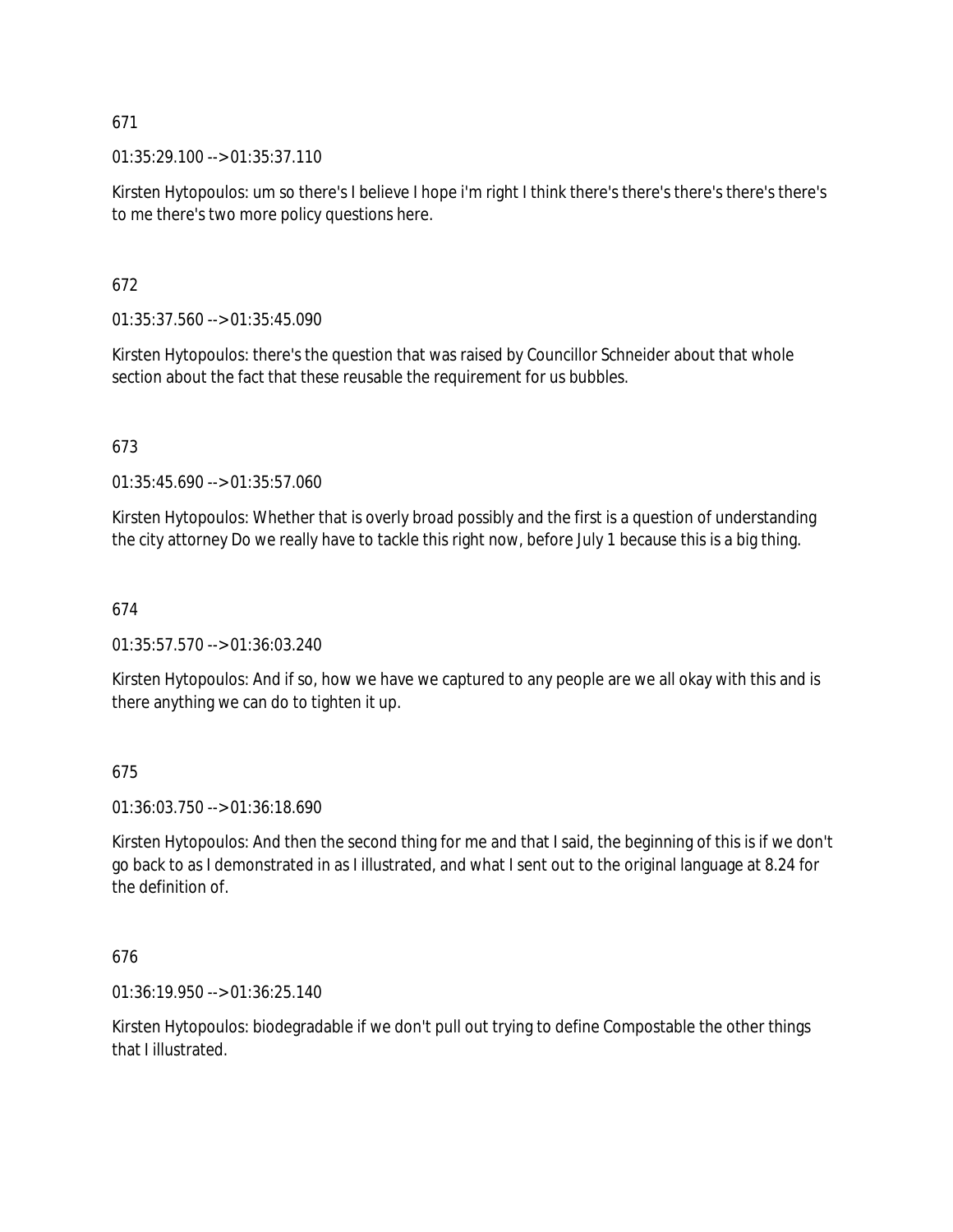01:36:25.590 --> 01:36:31.710

Kirsten Hytopoulos: I actually won't vote for this ordinance to be great I can't I mean we really have done these things we've gone out and.

678

01:36:32.460 --> 01:36:41.850

Kirsten Hytopoulos: started to define things that are we can't define yet and we don't have time to go through all this things so I can only broadly state what i've said before, which is.

# 679

01:36:42.330 --> 01:36:51.960

Kirsten Hytopoulos: To me, I guess, I can I will make a motion if that's, the best thing to do and it's, which is that what should come back is an ordinance that is.

## 680

01:36:52.500 --> 01:37:03.660

Kirsten Hytopoulos: The structure that has been created here as excellent keep the structure but populate it with the original 8.24 definitions and exceptions.

681

01:37:04.170 --> 01:37:08.010

Kirsten Hytopoulos: And these items that we have said, we want to bring forward as written.

## 682

01:37:08.670 --> 01:37:21.000

Kirsten Hytopoulos: But pull all the rest of that out love the definitions that are not applicable now and pull off the call out the other changes that we are not making at this time and that sounds broad, but I think that I think the city attorney knows what we're talking about.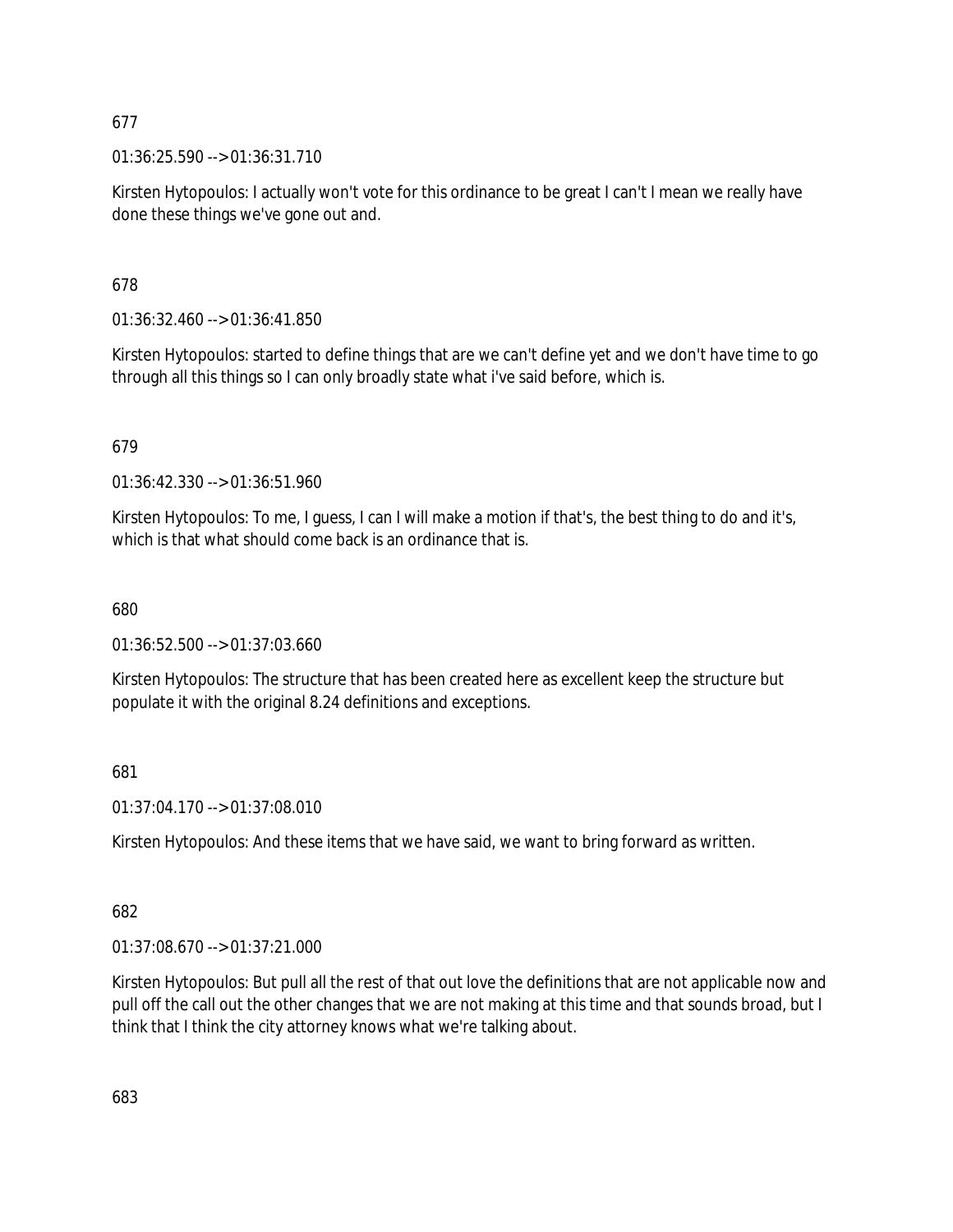01:37:22.110 --> 01:37:28.950

Kirsten Hytopoulos: But we can't be defining compost ability we can't be we can't be it's just too much to get into right now we just can't be tackling this other stuff.

684

01:37:30.300 --> 01:37:31.170

Kirsten Hytopoulos: comes over pollock.

685

01:37:31.980 --> 01:37:37.950

Michael Pollock: yeah that's well said and we're repeating ourselves now, I think it feels to me like a policy directions pretty clear.

686

01:37:38.460 --> 01:37:52.350

Michael Pollock: Only include what we need to insert to meet this deadline we have agreement on two things unanimous unanimity, I believe, and then there's one versus what both the three so I guess, I would just like to see something that.

687

01:37:53.610 --> 01:38:01.530

Michael Pollock: I feel like i'm repeating what the Deputy Mayor said just include those changes, so we can vote on those and don't.

688

01:38:01.920 --> 01:38:18.690

Michael Pollock: bring in all these other complicating issues because we're going to tackle that after July 1 so i'm definitely now, am I saying what you were saying as well, I it feels like we want something really simple here.

689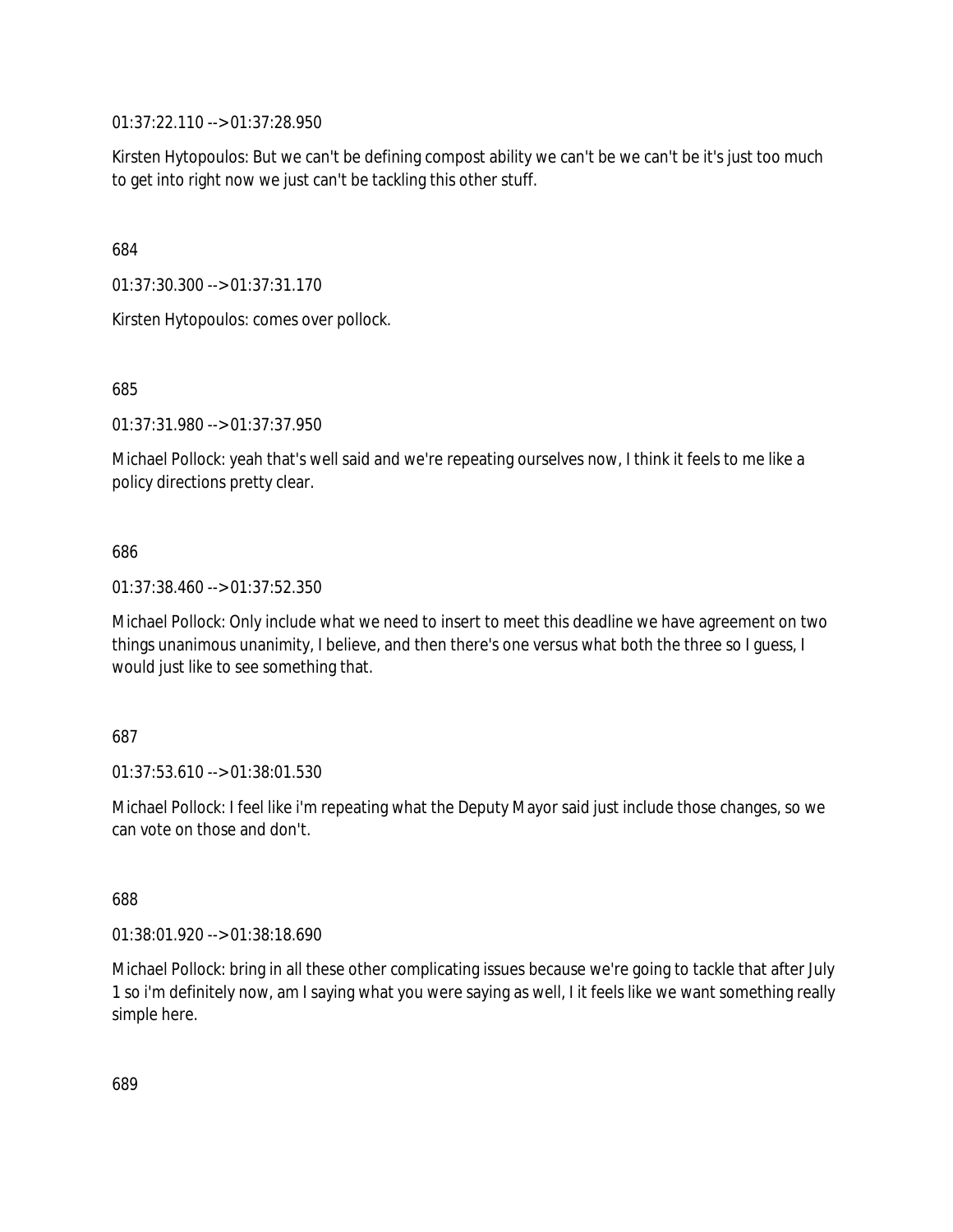01:38:19.350 --> 01:38:22.920

Kirsten Hytopoulos: Right, I guess The thing is, is that we can hear, I think that the deputy.

690

01:38:23.250 --> 01:38:31.620

Kirsten Hytopoulos: can see a tree may be wanting to ask that mean that there's a lot of things I can point, for example, just to the fact that we have a definition for complex stability here.

691

01:38:31.860 --> 01:38:44.610

Kirsten Hytopoulos: But there are a lot of specific things in here that we haven't even begun to discuss that i'm that i'm alluding to that we don't need right now and that, I believe, bring complications that we can't afford to bring into this ordinance right now.

692

01:38:46.560 --> 01:38:47.610

Kirsten Hytopoulos: And I think attorney.

693

01:38:49.290 --> 01:38:51.000

Michael Pollock: No go ahead, sorry yeah.

694

01:38:52.500 --> 01:38:53.370

Kirsten Hytopoulos: Oh, your bikes off.

695

01:38:55.800 --> 01:39:02.880

Andy Sletten: sorry about that, I think, I understand your direction on on the definitions just for clarification when it's.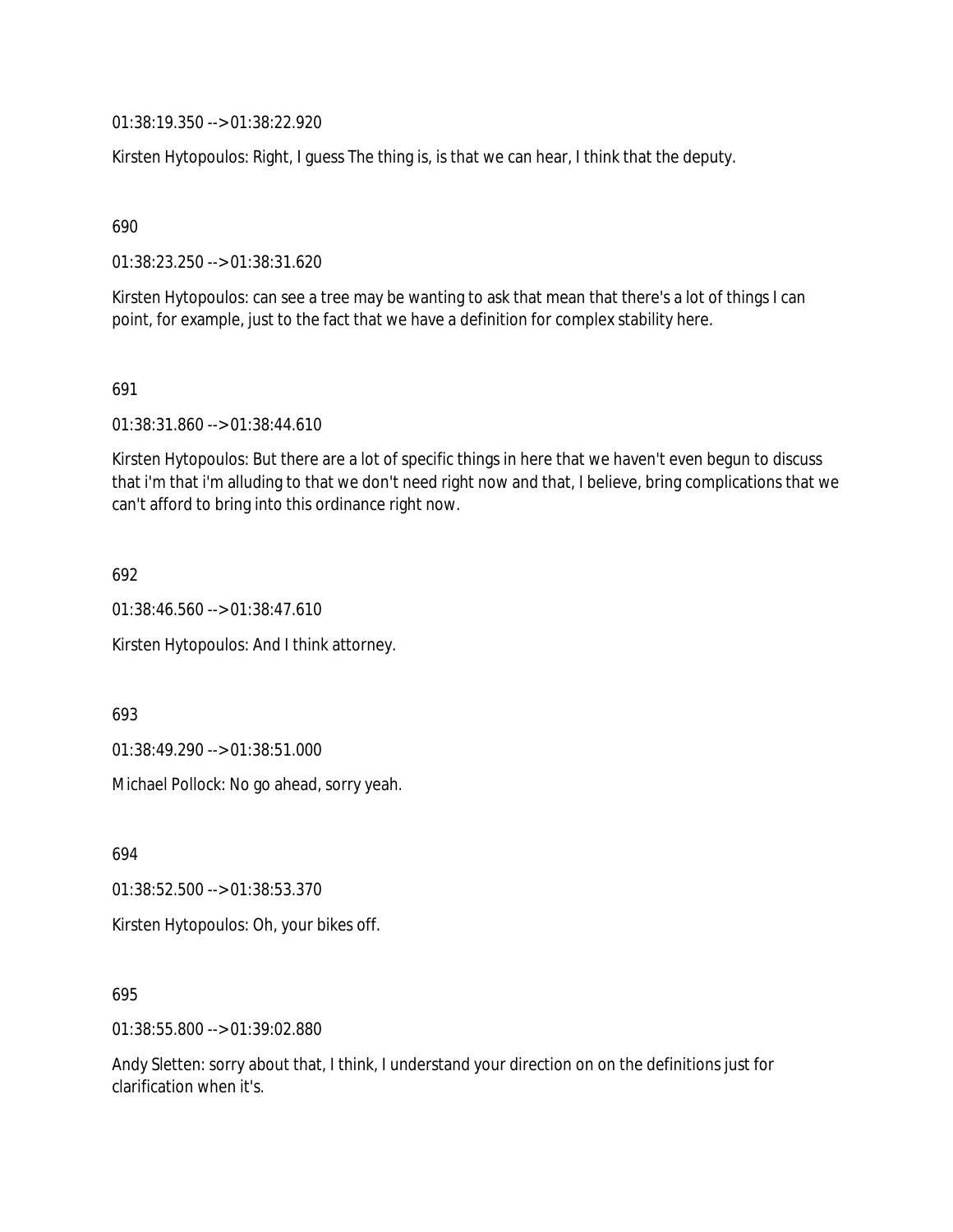01:39:03.270 --> 01:39:10.290

Andy Sletten: Only do the things that are necessary to address preemption there are there are two sections that you may still want to consider.

697

01:39:10.530 --> 01:39:19.560

Andy Sletten: that are not directly related to the preemption that's the education section and the changing of criminal penalty to a civil penalty, along with the two warning system.

698

01:39:20.070 --> 01:39:37.890

Andy Sletten: Then that isn't explicitly preempted, but it seems like those were important elements and just as a point of reference, many of these definitions were provided by by councilmember car so just just food for thought, but I do think, I understand the revisions that you're requesting on the.

699

01:39:37.890 --> 01:39:38.490

Kirsten Hytopoulos: definite yeah.

700

01:39:38.640 --> 01:39:46.560

Kirsten Hytopoulos: And I think they were, and they were offered in conjunction that larger things we've contracted I mean I certainly would I provided in that word document you know.

701

01:39:46.950 --> 01:39:54.180

Kirsten Hytopoulos: illustrates exactly what i'm talking about and, of course, as we talked earlier, there was at least one definition that you're right we did meet it after all the pre packaging.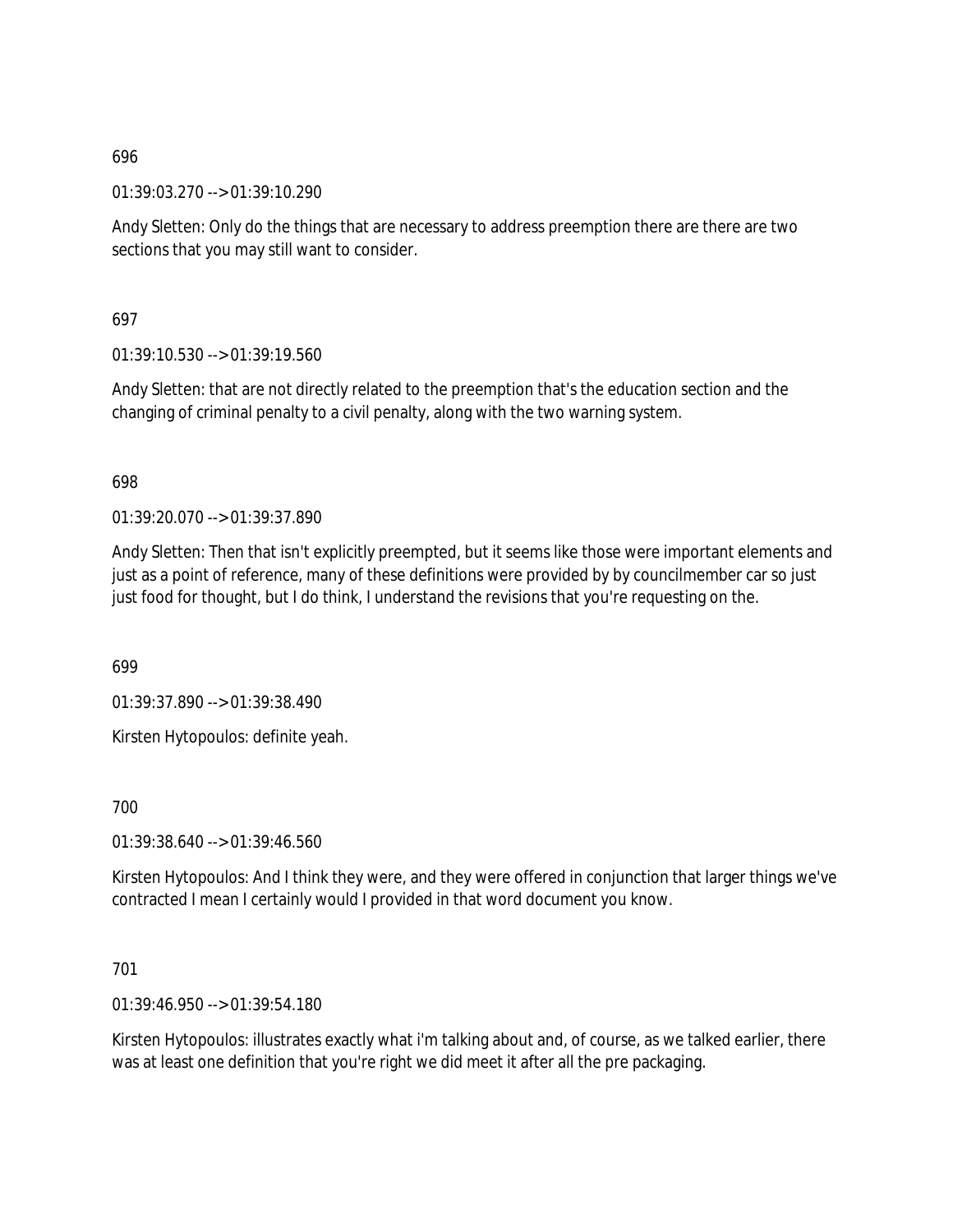01:39:54.600 --> 01:40:05.430

Kirsten Hytopoulos: But otherwise you I showed you what I was talking about that illustrates what i'm talking about and if that's helpful just going back to 8.24 even though it's not.

703

01:40:06.090 --> 01:40:16.830

Kirsten Hytopoulos: it's just not helpful language is not not starting to define and it helps, I guess, I just want to put on the public record, because what we're looking at in our packet we just got to say, we cannot be.

704

01:40:18.030 --> 01:40:28.050

Kirsten Hytopoulos: done where we where we start to direct what the what the what packaging is made out of we've got to go we've got to stick with what 8.24 says now.

705

01:40:28.620 --> 01:40:39.450

Kirsten Hytopoulos: Where it says, you cannot have polystyrene we cannot talk about fibrous would all that stuff whatever it is that we must agree, we are not doing that we're not defining that right now.

706

01:40:39.990 --> 01:40:45.750

Kirsten Hytopoulos: that's the work we're going to do, the next few months, and that is in our packet right now we're sticking with 8.24.

707

01:40:46.410 --> 01:40:55.980

Kirsten Hytopoulos: I hopefully everyone's looked at in their pocket looked at this we can't go there, right now, that's That is our conversation we're about to have are we all on board with that.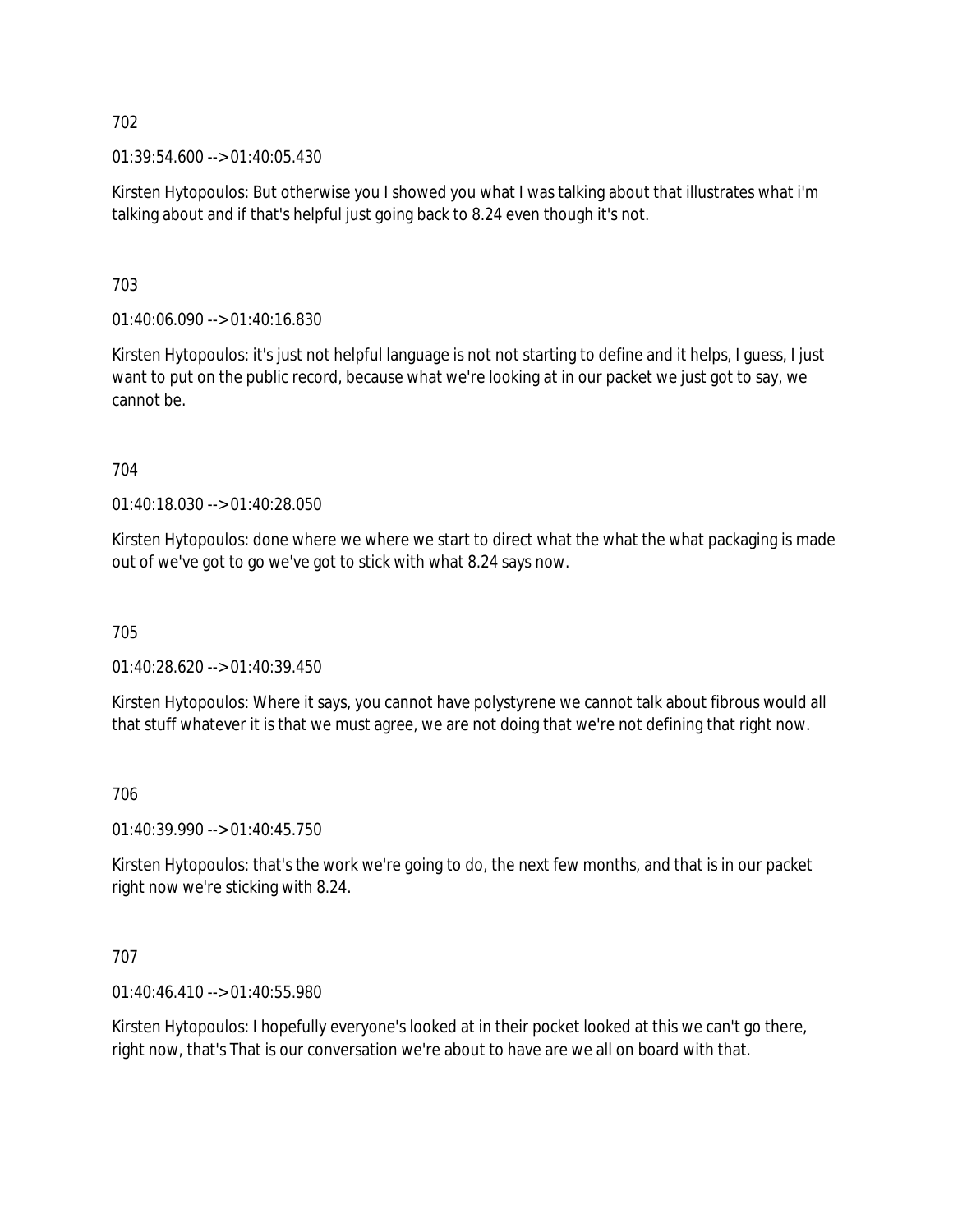01:40:56.400 --> 01:40:58.140

Kirsten Hytopoulos: you're kind of plastics ordinance.

709

01:40:58.230 --> 01:40:59.580

Michael Pollock: And I finish sorry.

710

01:41:00.270 --> 01:41:01.740

Kirsten Hytopoulos: Sorry comes from a republic yeah.

### 711

01:41:03.630 --> 01:41:09.510

Michael Pollock: I just feel like i'm saying, I agree with what you're saying I just would like to.

## 712

01:41:10.650 --> 01:41:20.670

Michael Pollock: plastic wrap non plastic wrap this up and and and if the city attorney's how the information they need and the council's agreement with.

### 713

01:41:21.000 --> 01:41:38.430

Michael Pollock: The essence of what definitely now has said, I think we're done here, but that that's my take so I just like to move on let's to another city attorney's office House some question, but I think he wants to strip down to those three issues and and that's it sure.

714

01:41:39.540 --> 01:41:40.920

Michael Pollock: And we'll deal with the rest later.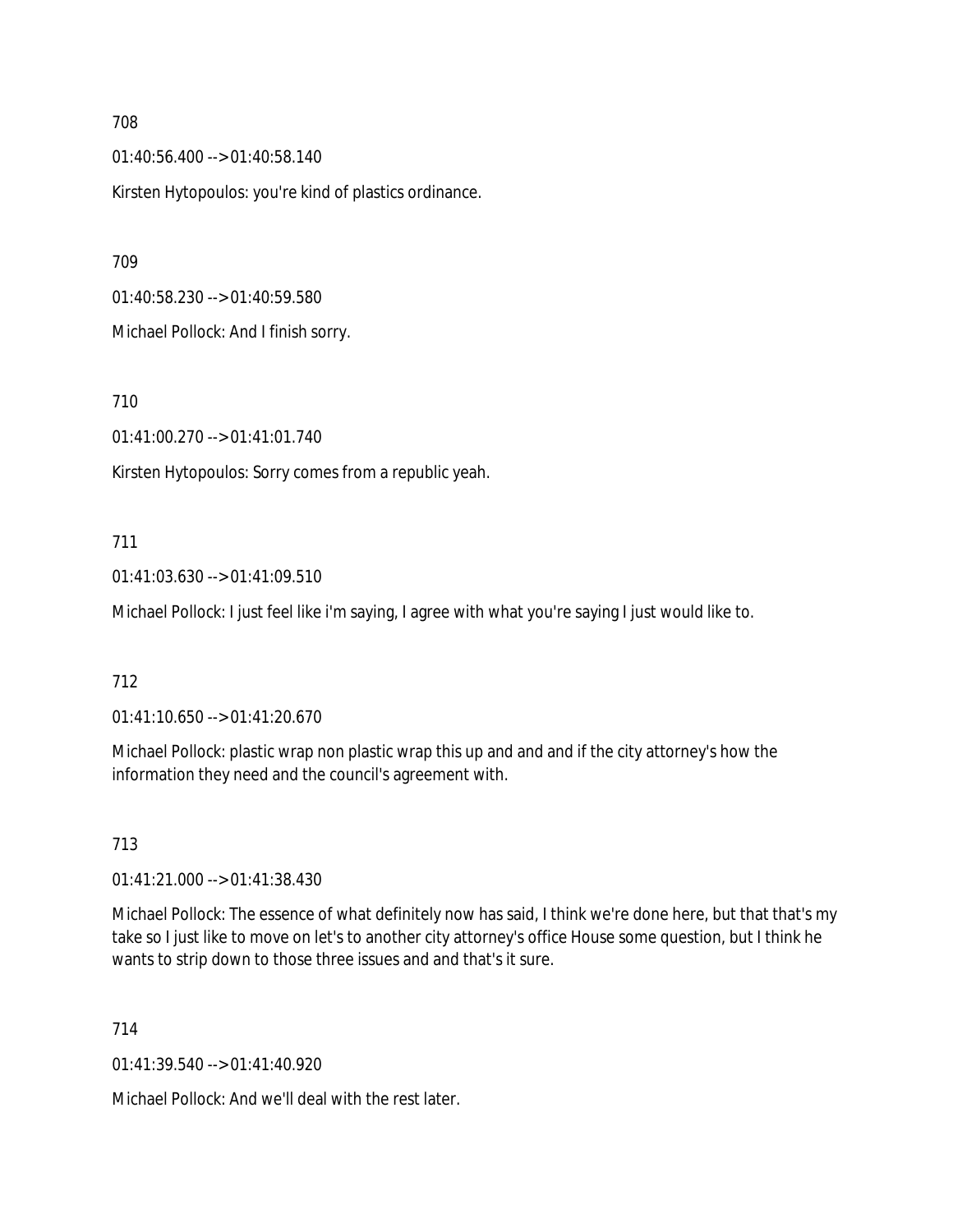### 01:41:41.610 --> 01:41:52.110

Kirsten Hytopoulos: I don't think we've wrapped up the onsite dining as much as we want to be done, but let's check before we go to councilmember deets let's check in again with city attorney.

716

01:41:53.520 --> 01:41:54.150

Joe Levan: So.

717

01:41:54.570 --> 01:41:56.010

Joe Deets: city attorney was first so go ahead.

718

01:41:56.850 --> 01:41:57.600 Joe Deets: So for.

719 01:41:57.690 --> 01:41:58.590 Joe Levan: Who the.

720 01:41:58.620 --> 01:42:01.920 Joe Levan: The is the draft of the.

721 01:42:02.550 --> 01:42:09.600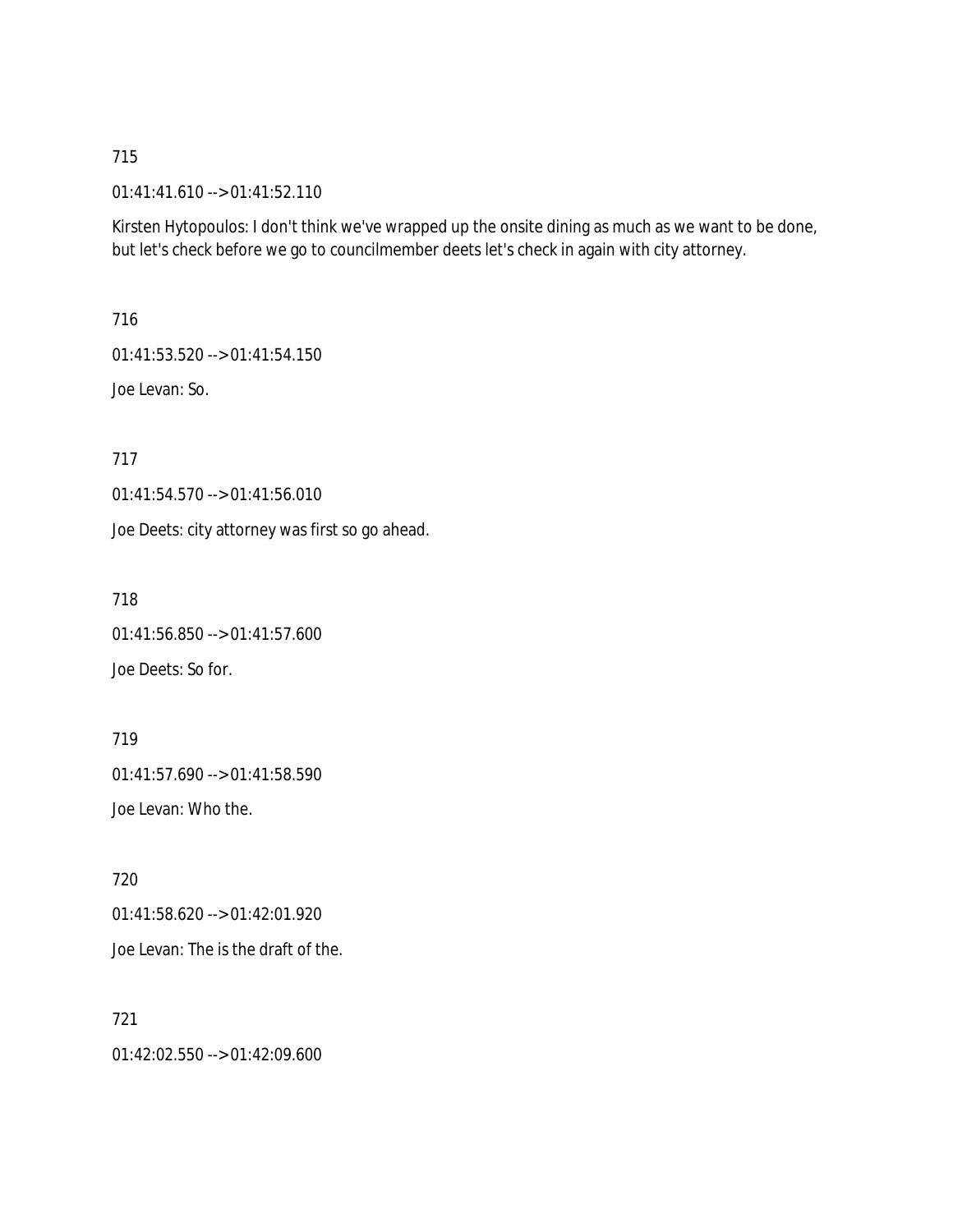Joe Levan: ordinance that you provided this afternoon, does that meet your expectation of what's been discussed tonight.

722

01:42:11.010 --> 01:42:11.640

Kirsten Hytopoulos: I.

723

01:42:13.050 --> 01:42:22.620

Kirsten Hytopoulos: took everything I just mentioned, regards 8.24 yes, we probably may have further defined it on those important policy questions I wasn't worried about that that's the work we did here.

724

01:42:22.950 --> 01:42:33.990

Kirsten Hytopoulos: With regards to what we just talked about eliminate the extraneous stuff yes does that make sense, I mean we just talked about the it's not a final product does that make sense.

725

01:42:34.740 --> 01:42:41.730

Joe Levan: So yes, so we could work from that and then tweak it as necessary, based on tonight's conversation.

726

01:42:41.790 --> 01:42:43.140

Kirsten Hytopoulos: Actually it's yes.

727

01:42:43.200 --> 01:42:50.850

Joe Levan: That that's what your content So hopefully the rest of the Council has seen that draft from the Deputy Mayor, because it is she provided, provided this afternoon.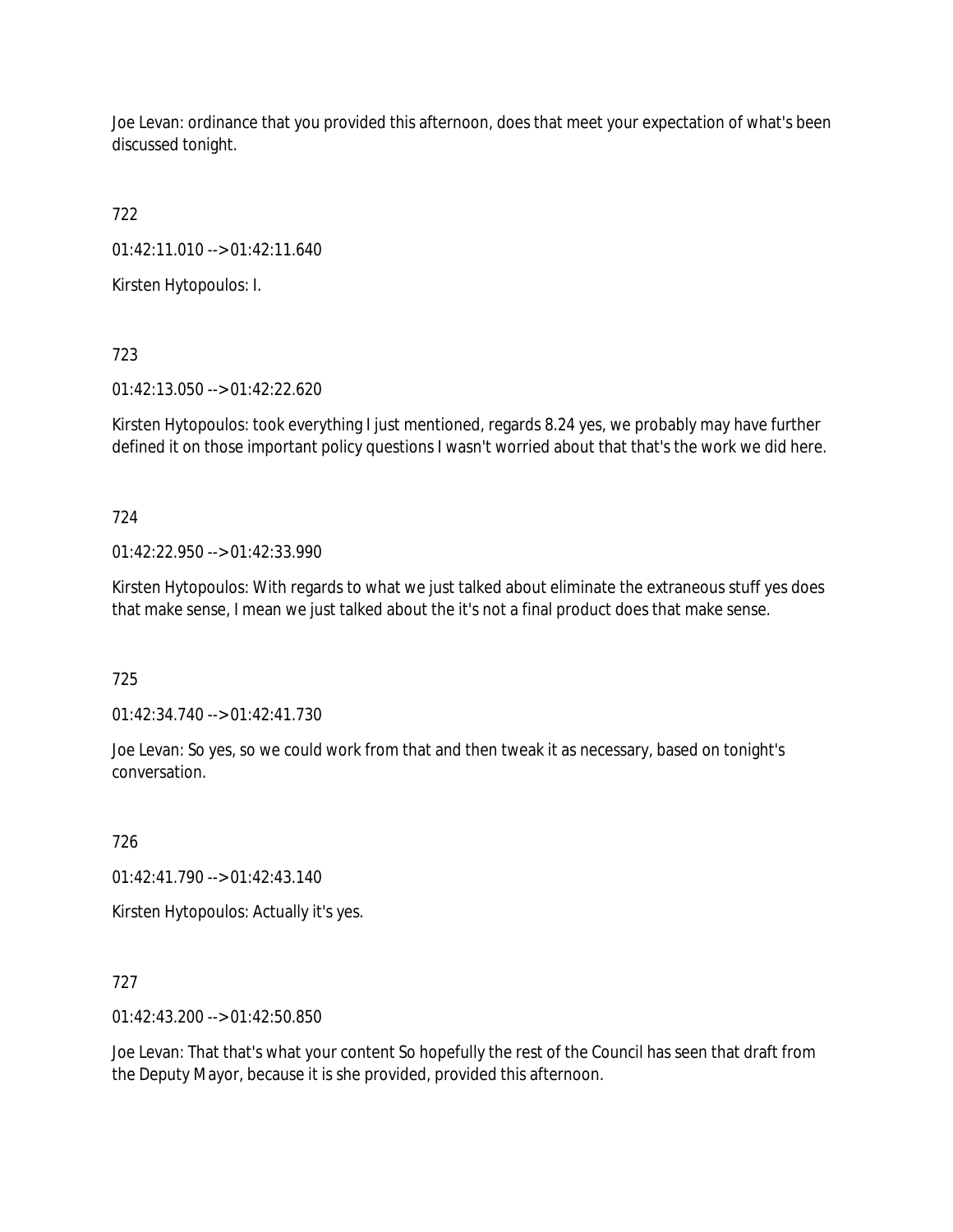01:42:51.180 --> 01:43:04.320

Kirsten Hytopoulos: And I think the issues work these other issues you're talking about her esoteric and then important probably to everybody else in here this these other posts, the higher policy questions we're talking about that are important and i'm happy to help if it's helpful.

729

01:43:05.970 --> 01:43:16.770

Kirsten Hytopoulos: Can we talk about this, I think everybody's everybody wants to talk about the onsite dining and do we want it first here from the city attorney, why are we talking about onsite dining when we thought we could delay this.

730

01:43:18.870 --> 01:43:19.560

Kirsten Hytopoulos: city attorney.

731

01:43:20.280 --> 01:43:20.760

Joe Levan: And you go ahead.

732

01:43:22.680 --> 01:43:27.600

Andy Sletten: And so that was more it's a policy decision essentially the.

### 733

01:43:29.040 --> 01:43:45.120

Andy Sletten: Who was taking what the Council of mentioned last week and trying to effectuate the purpose of the of the having to request an individual utensils consider a scenario in which a business only has single use food service products.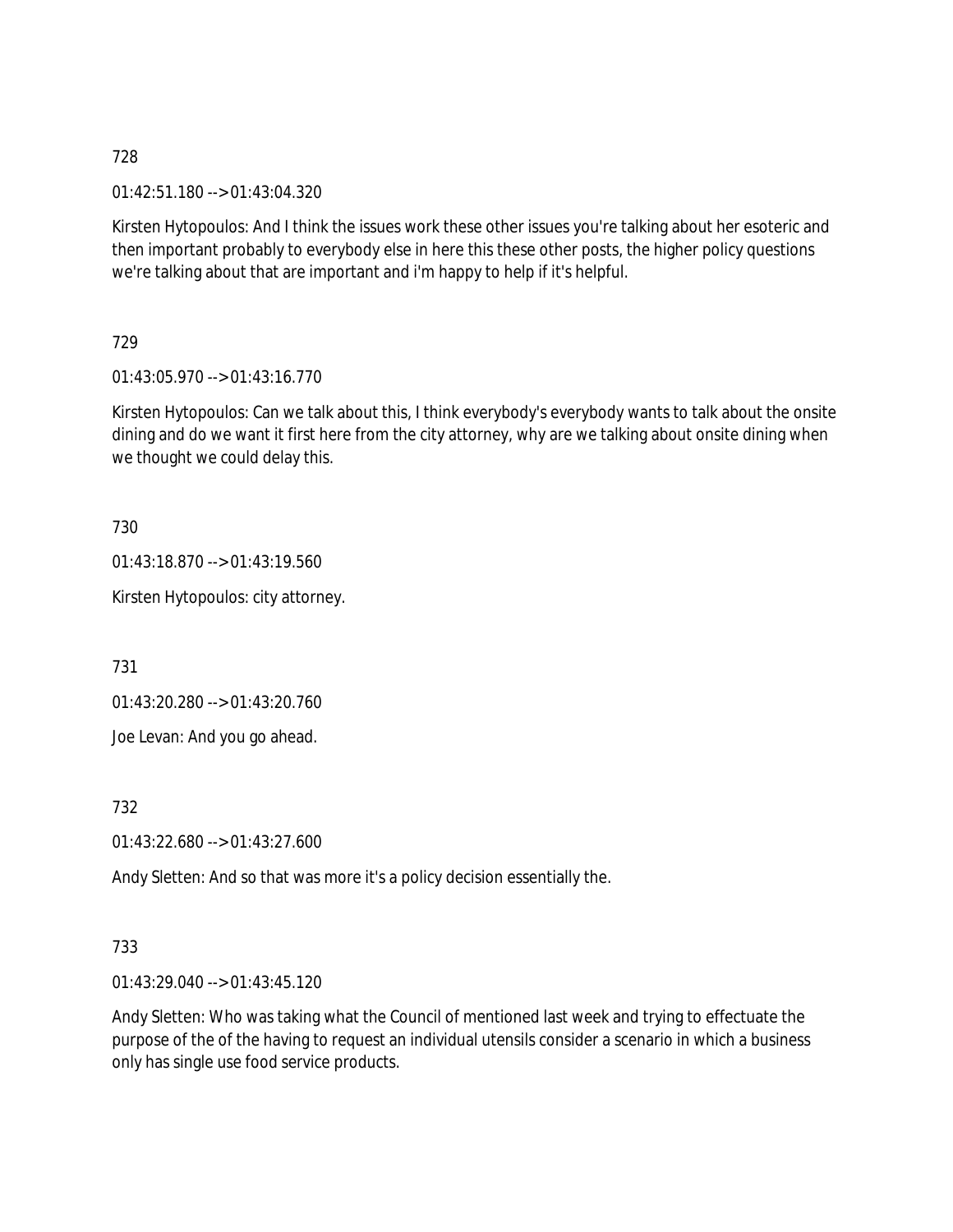01:43:46.170 --> 01:43:58.920

Andy Sletten: You know that there is a risk that they're not going to be inclined to change, because the fact is that the request is going to essentially be mandatory to eat on site at a place that only has single use products.

735

01:43:59.460 --> 01:44:08.640

Andy Sletten: And so just from a policy standpoint to to better effectuate the, the purpose of the ordinance, which is to reduce single use waste within the Community.

736

01:44:09.240 --> 01:44:20.490

Andy Sletten: That was a consideration, you know worth implementing perhaps at the at the same time as as the elements that you already have agreed to include in the next draft Thank you.

737

01:44:22.530 --> 01:44:23.460

Kirsten Hytopoulos: counselor Schneider.

738

01:44:25.980 --> 01:44:34.140

Leslie Schneider: So I think why just heard that it's not critical to included in this particular version and we could think it through.

739

01:44:34.470 --> 01:44:53.040

Leslie Schneider: and talk with the Community and come up with better solutions if we punted on it, so I would be very in favor of not including the on premises dining piece in this round so i'm very happy if we can just exclude it from this round otherwise i've got a lot more to say.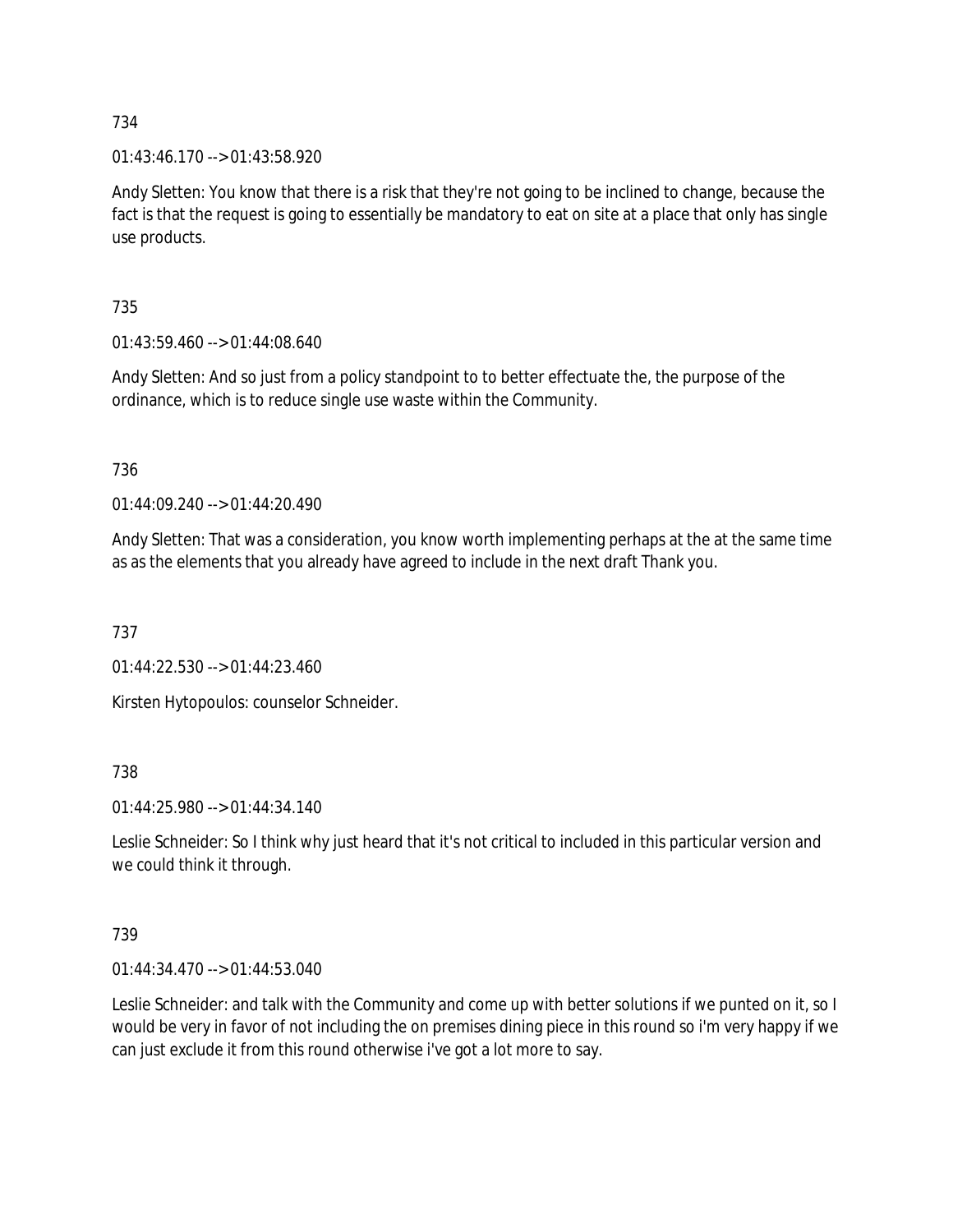01:44:54.780 --> 01:44:55.440

Leslie Schneider: Thank you.

741

01:44:56.490 --> 01:44:57.480

Kirsten Hytopoulos: councilmember deets.

### 742

01:44:58.800 --> 01:45:11.340

Joe Deets: Thank you yeah I think we're on the right track there I hope so i'm hearing a lot of talk about colleagues, you know, this is a complicated set of law and and we're.

### 743

01:45:12.150 --> 01:45:21.780

Joe Deets: we've referred to a lot of things kind of I wouldn't may say, putting but we're going to work on quite a bit later, you know post ally post July 1 so.

### 744

01:45:22.590 --> 01:45:30.600

Joe Deets: What i'm going to make a motion to try and set us up for success, where it's not just us doing this discussion, but we're actually going to be engaging with.

### 745

01:45:31.500 --> 01:45:39.420

Joe Deets: Affected business owners and those in the business of those who are experts in the field so i'm going to go ahead and create a commotion here.

746

01:45:40.020 --> 01:45:45.930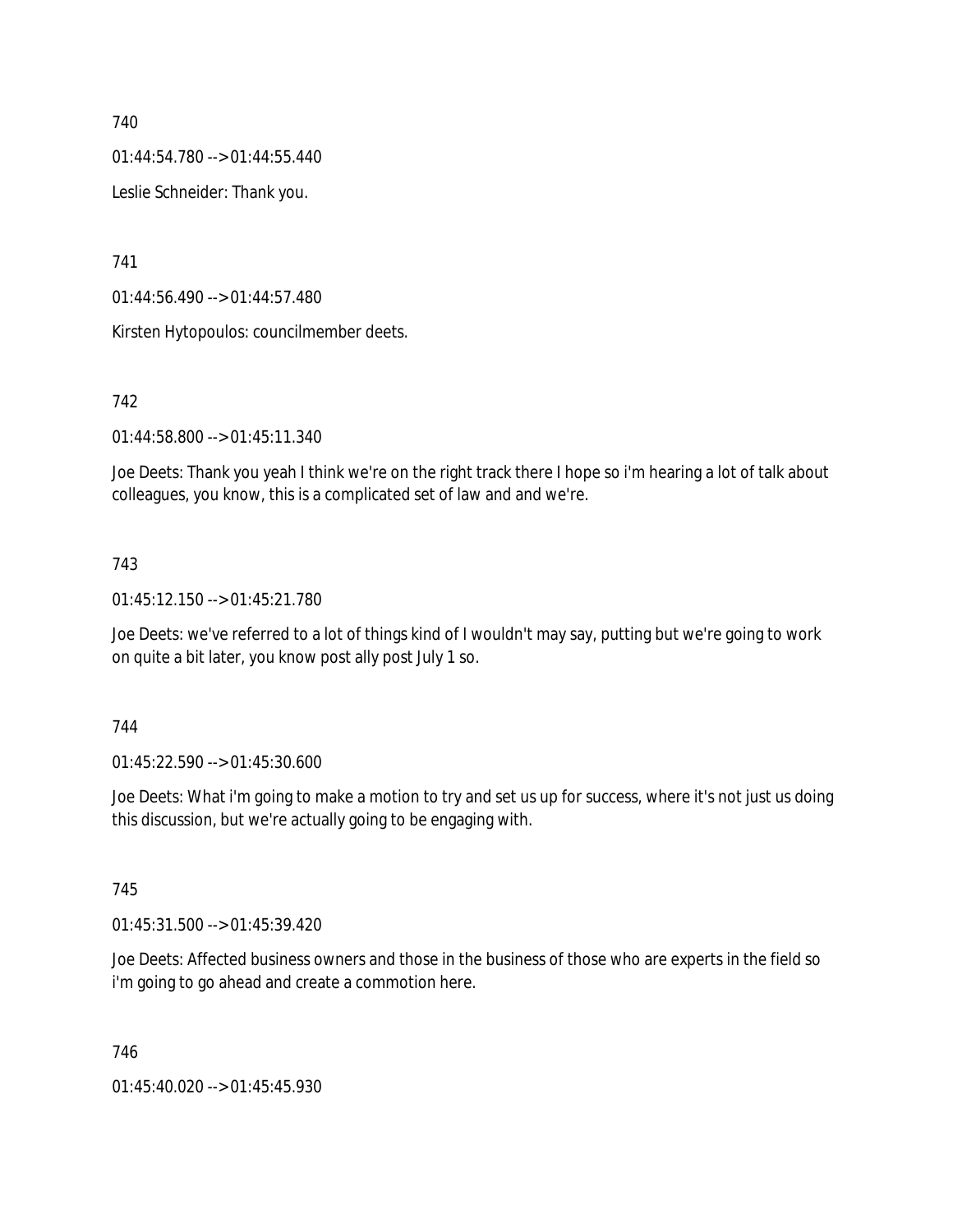Joe Deets: I moved to create a plastic and waste reduction Task Force composed of two to three Council members.

# 747

01:45:46.440 --> 01:45:53.730

Joe Deets: two to three individuals who have expertise in plastic and waste reduction and two to three individuals, representing the business community.

## 748

01:45:54.570 --> 01:46:07.470

Joe Deets: The scope of the task force is to examine and make recommendations to the full Council on measures to be taken, the use to reduce the use of plastics and waste in food service businesses on bainbridge island.

### 749

01:46:12.540 --> 01:46:14.280

Kirsten Hytopoulos: and any discussion.

### 750

01:46:16.440 --> 01:46:28.200

Kirsten Hytopoulos: So my only concern would be that we have made huge progress already on the development of an ordinance and so you're right on the right track that that's exactly where to go, I do want to do a committee.

### 751

01:46:28.650 --> 01:46:35.760

Kirsten Hytopoulos: But I don't want to start from scratch it doesn't mean that the ordinance couldn't go in 100% different direction but we're not really starting from scratch.

### 752

01:46:36.090 --> 01:46:45.120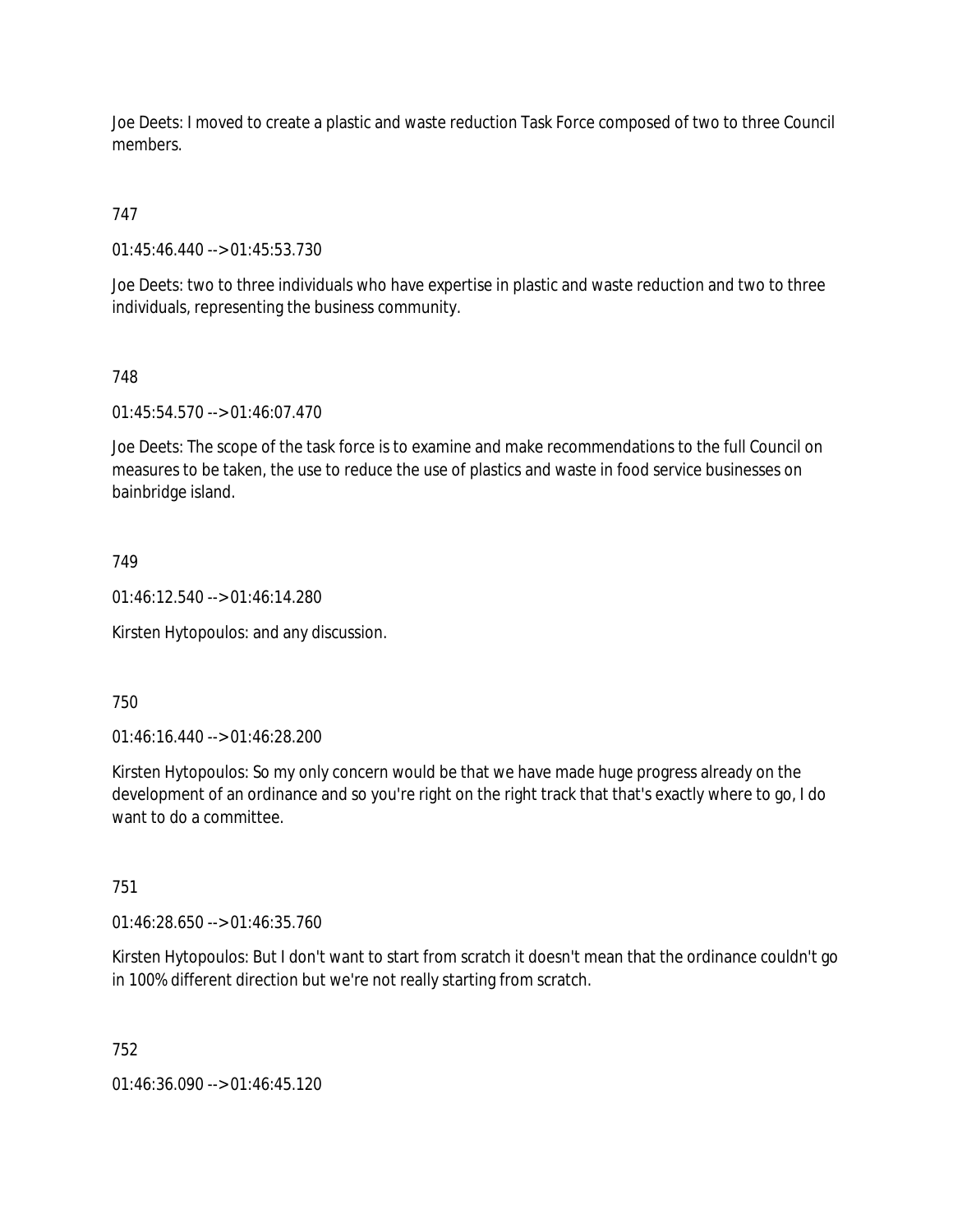Kirsten Hytopoulos: So I don't think i'm changing your your or your emotion and i'm going to vote for it, but my point would be let's keep the momentum going on on the ordinance.

753

01:46:45.420 --> 01:46:55.440

Kirsten Hytopoulos: And let's have an informed by this group of people, and I definitely want to work on and with but let's keep building this ordinance and get it passed this year for sure.

## 754

01:46:56.310 --> 01:47:07.680

Kirsten Hytopoulos: But again we're not starting from scratch, I hope, we're all on board with that we're going to get this done, because this is one of the 18 items we should skirt about from the climate plan and we're in it that's for 2021 let's get it done right.

### 755

01:47:09.090 --> 01:47:12.240

Kirsten Hytopoulos: All right, councilmember holic.

### 756

01:47:13.020 --> 01:47:22.890

Michael Pollock: yeah I just I feel like that's the emotion is something that we should tackle there's no time sensitivity to it so um.

### 757

01:47:23.340 --> 01:47:33.240

Michael Pollock: I guess, I felt like we were just right on the verge of being done here, and moving on and I was expecting emotions and move on, so I guess i'm a little bit.

### 758

01:47:33.720 --> 01:47:39.510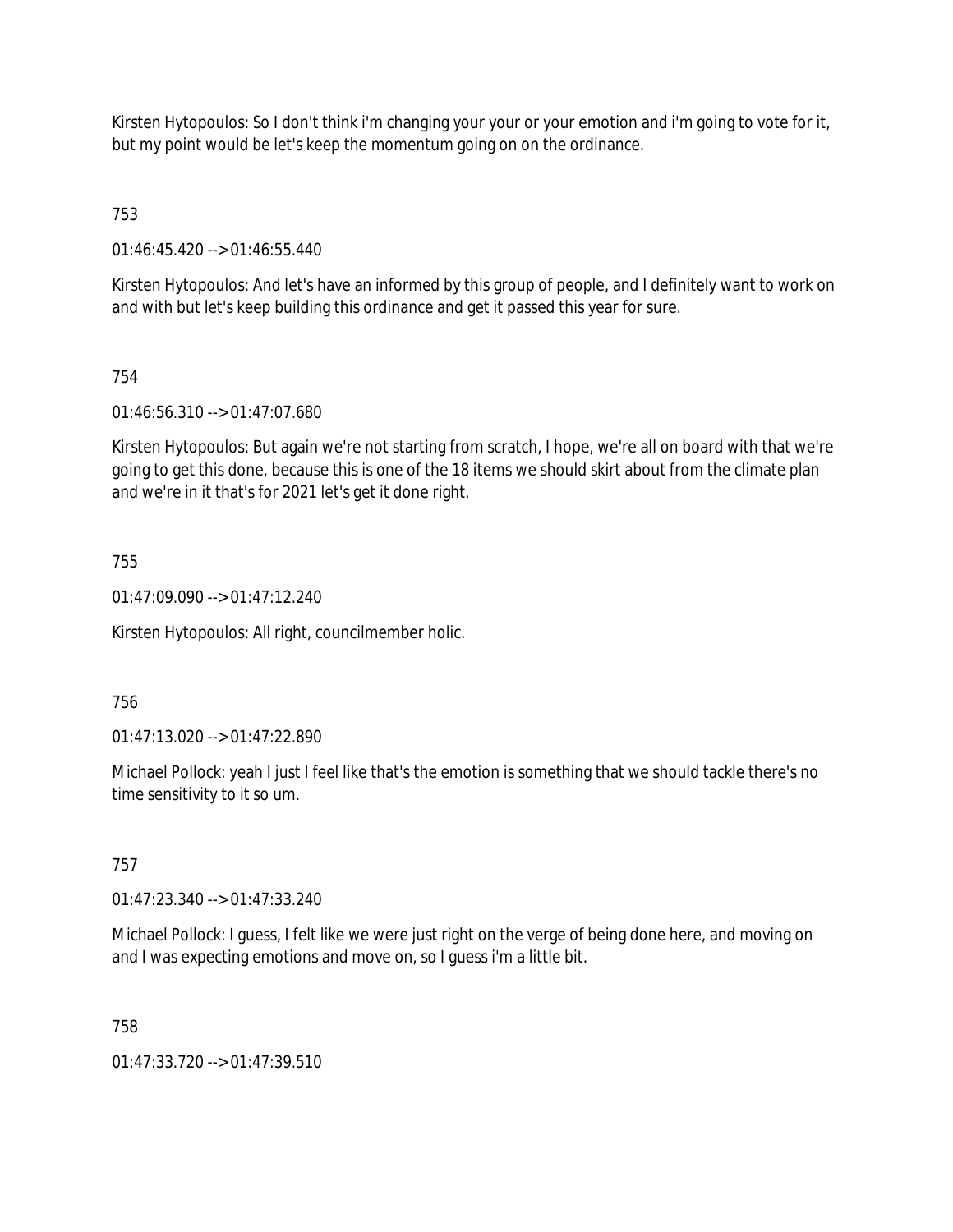Michael Pollock: You have a right to introduce that emotion and It just seems a lot of complex right now and that's something that we should be picking up.

759

01:47:39.840 --> 01:47:49.920

Michael Pollock: After July 1 there's no no time sensitivity to that, so I would prefer that we can have them and just go down what we need to get done in July, by doing.

760

01:47:52.380 --> 01:47:58.410

Kirsten Hytopoulos: You know I appreciate the motion because what I don't want is for us to have while we took advantage of the chance to like.

### 761

01:47:58.860 --> 01:48:10.470

Kirsten Hytopoulos: move on, is like that it just goes on roll you know it's like the least we're showing our commitment here right we're going to do this right so let's vote guys all those in favor of emotion that table say I.

762

01:48:12.180 --> 01:48:12.450

hey.

763

01:48:14.100 --> 01:48:22.170

Kirsten Hytopoulos: You got a hand for the mayor okay great all right, and are you raising your hand counselor verse now now counselor pollock those opposed.

764

01:48:23.820 --> 01:48:30.930

Kirsten Hytopoulos: OK OK five five and favorite customer pollock the pose I think Okay, no wait.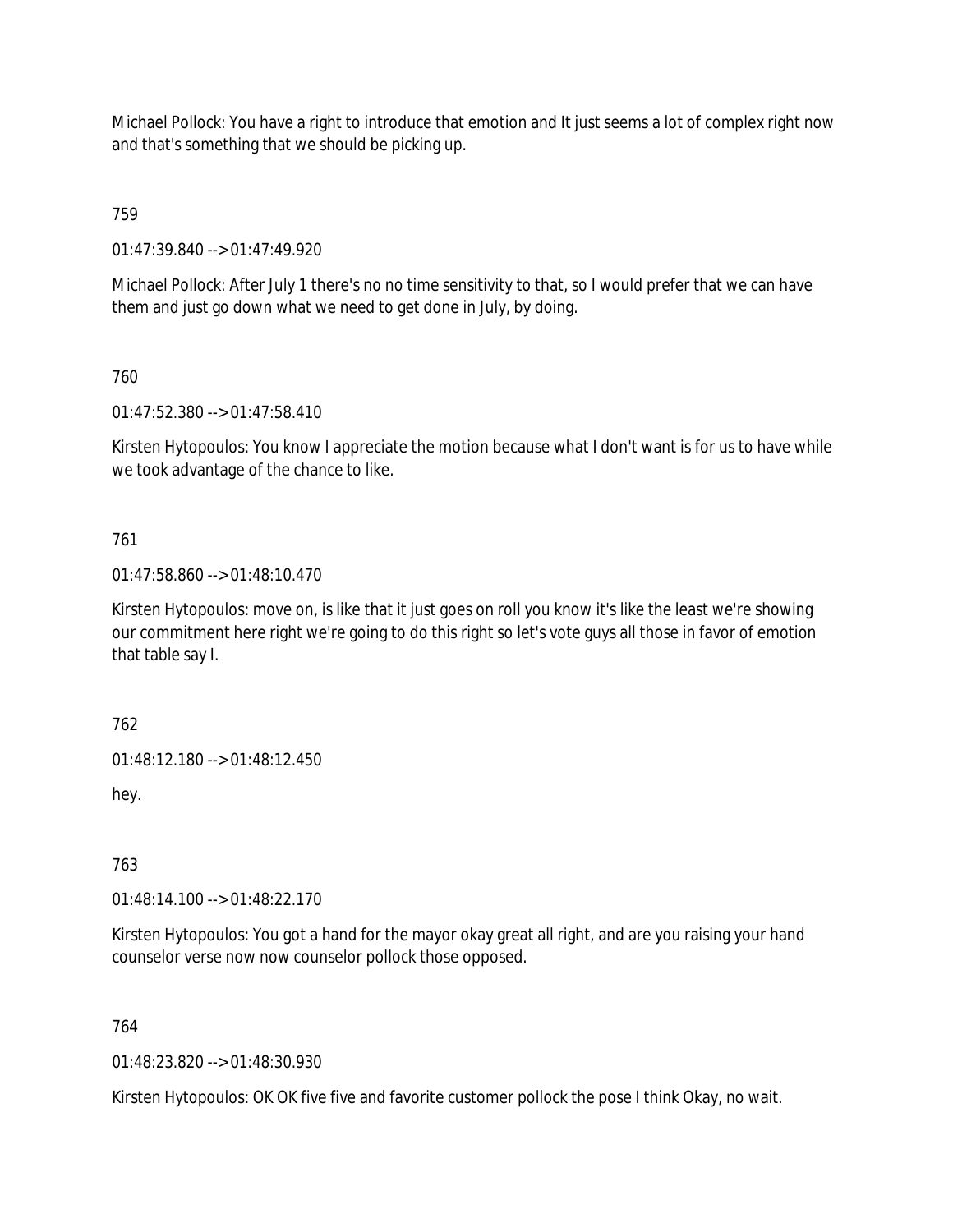01:48:33.360 --> 01:48:36.540

Kirsten Hytopoulos: For 2042 who else was opposed.

766

01:48:37.830 --> 01:48:46.170

Kirsten Hytopoulos: Oh counselor he Patrick Johnson post okay sorry okay um I guess we'll we'll take that up later mayor.

767

01:48:47.610 --> 01:48:51.690

Rasham Nassar: yeah we're the motion a table was when we had a full Council correct.

768

01:48:54.240 --> 01:48:55.980

Rasham Nassar: Monday night, so I just want to say that that's.

769

01:48:58.860 --> 01:48:59.670

Michael Pollock: that's an option.

770

01:48:59.940 --> 01:49:01.410

Michael Pollock: What was the motion we voted.

771 01:49:01.410 --> 01:49:01.650 Rasham Nassar: On.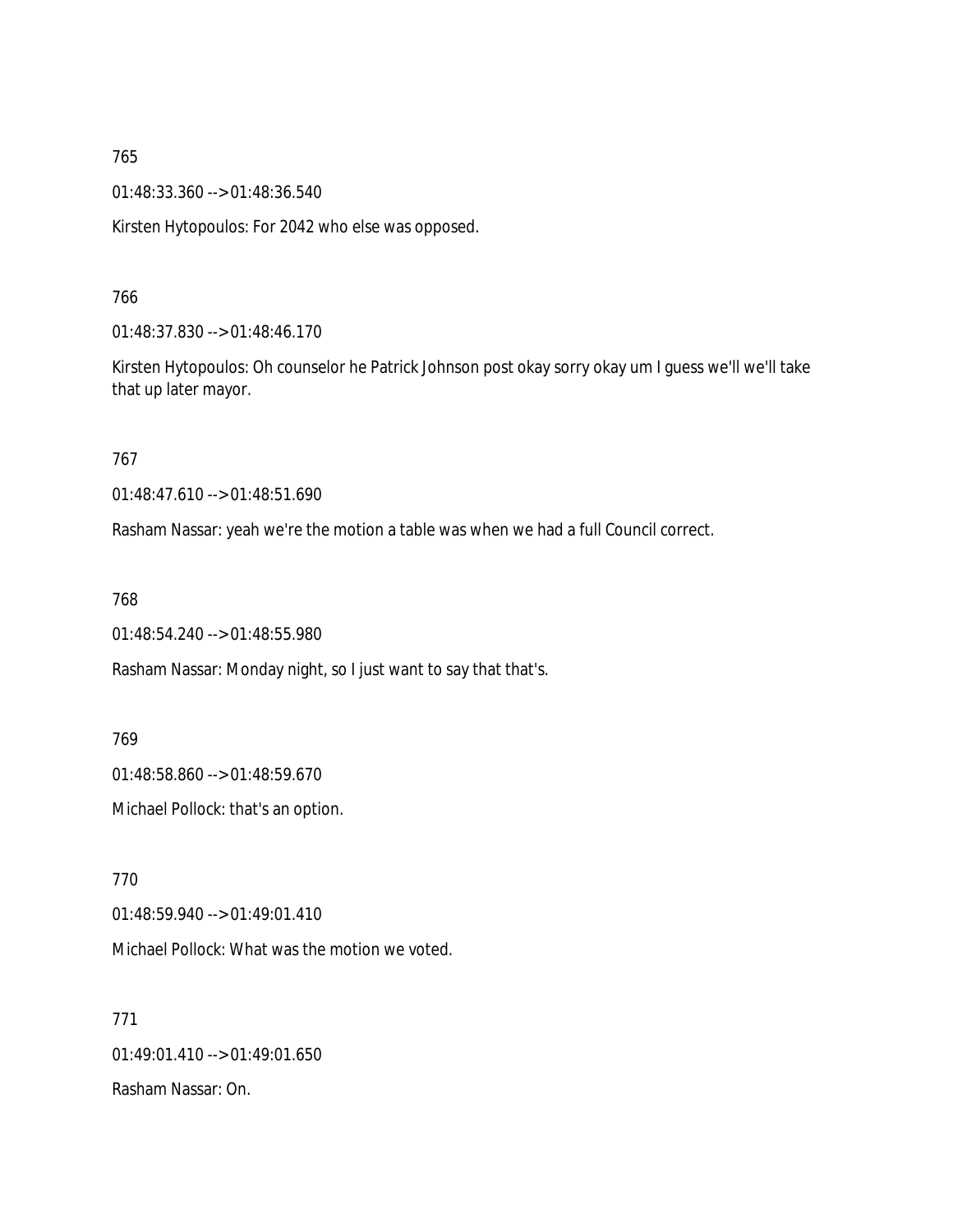01:49:01.800 --> 01:49:12.690

Kirsten Hytopoulos: What was the motion to create a to create a committee comprised of Council members and waste experts in the Community and representatives of.

773

01:49:13.770 --> 01:49:21.570

Kirsten Hytopoulos: Business businesses to work on informing this work of the ordinance that we're going to be doing next the second phase of this ordinance.

774

01:49:23.490 --> 01:49:23.910

Rasham Nassar: it's sort of.

775

01:49:24.690 --> 01:49:29.190

Rasham Nassar: When we voted on it, it was stated as emotion and table, so it was emotion, to create a committee.

#### 776

01:49:29.700 --> 01:49:31.410

Kirsten Hytopoulos: yeah there's a motion to create committee.

### 777

01:49:33.570 --> 01:49:37.200

Rasham Nassar: Okay i'm pulling my vote, I, my apologies.

778

01:49:37.350 --> 01:49:41.040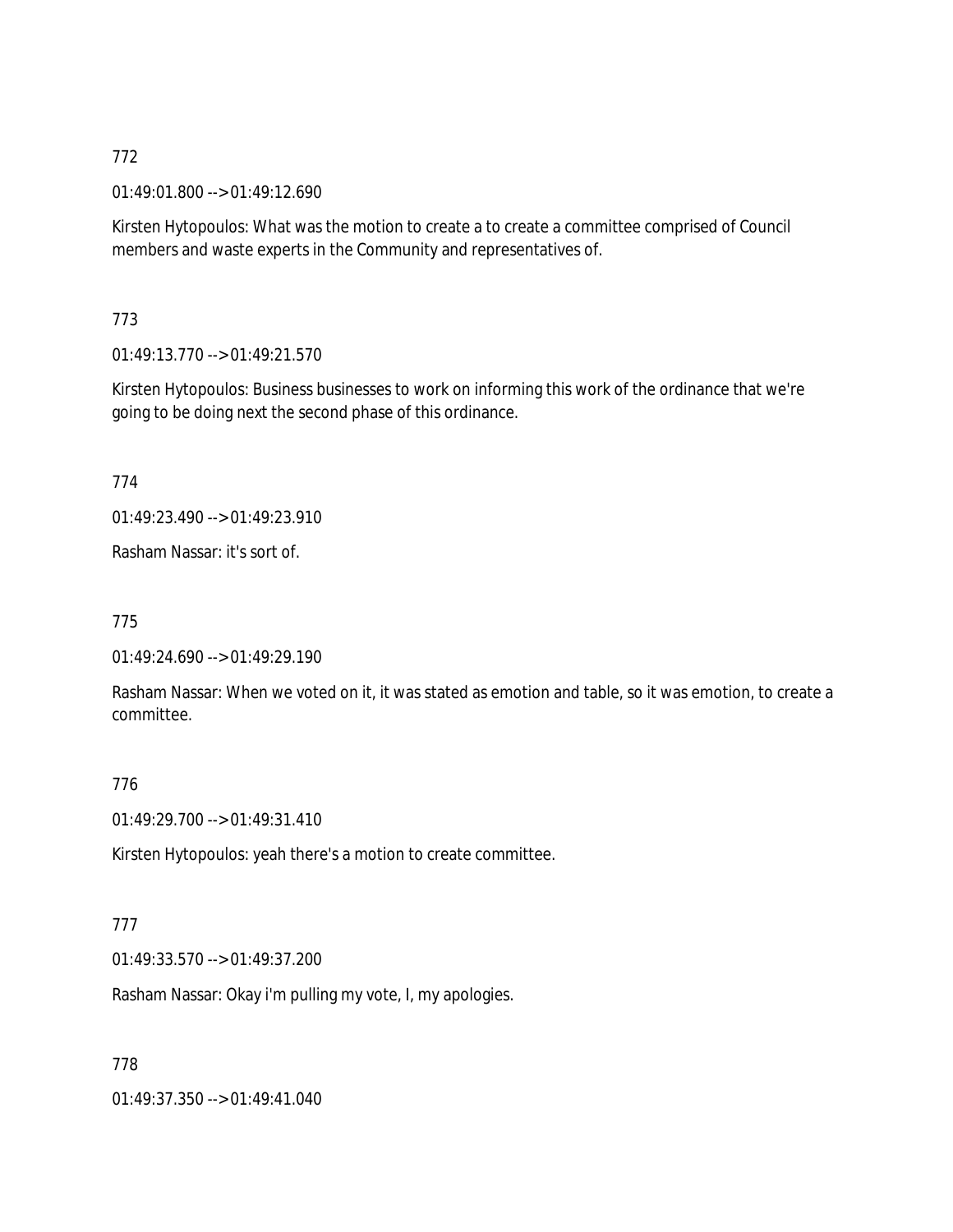Rasham Nassar: Okay, I would like to switch my vote today um.

779

01:49:42.630 --> 01:49:43.560

Kirsten Hytopoulos: OK, so the.

780

01:49:43.770 --> 01:50:01.800

Kirsten Hytopoulos: code is 323 Okay, well, we will then it fails, so we will move on, I think what we have to do is check in with the oh no sorry we're not going to move on, because we still have the issue of.

781

01:50:02.280 --> 01:50:10.410

Kirsten Hytopoulos: What we were about to wrap up was it sounded like we were hearing consensus that Council wanted to pull the issue of onsite dining.

### 782

01:50:11.160 --> 01:50:25.800

Kirsten Hytopoulos: Requiring reusable for onsite dining so should we see the forest, for now, from this version of this this this phase of the ordinance should should be show a thumbs up for pulling it from this phase, the ordinance.

783

01:50:26.940 --> 01:50:38.250

Kirsten Hytopoulos: Okay, and hopefully we're committed to it being a next phase, or at least discussing it, so we will pull that that direction to the city attorney's Office does the city attorney need any more feedback from us.

784

01:50:39.510 --> 01:50:40.230

Kirsten Hytopoulos: Okay.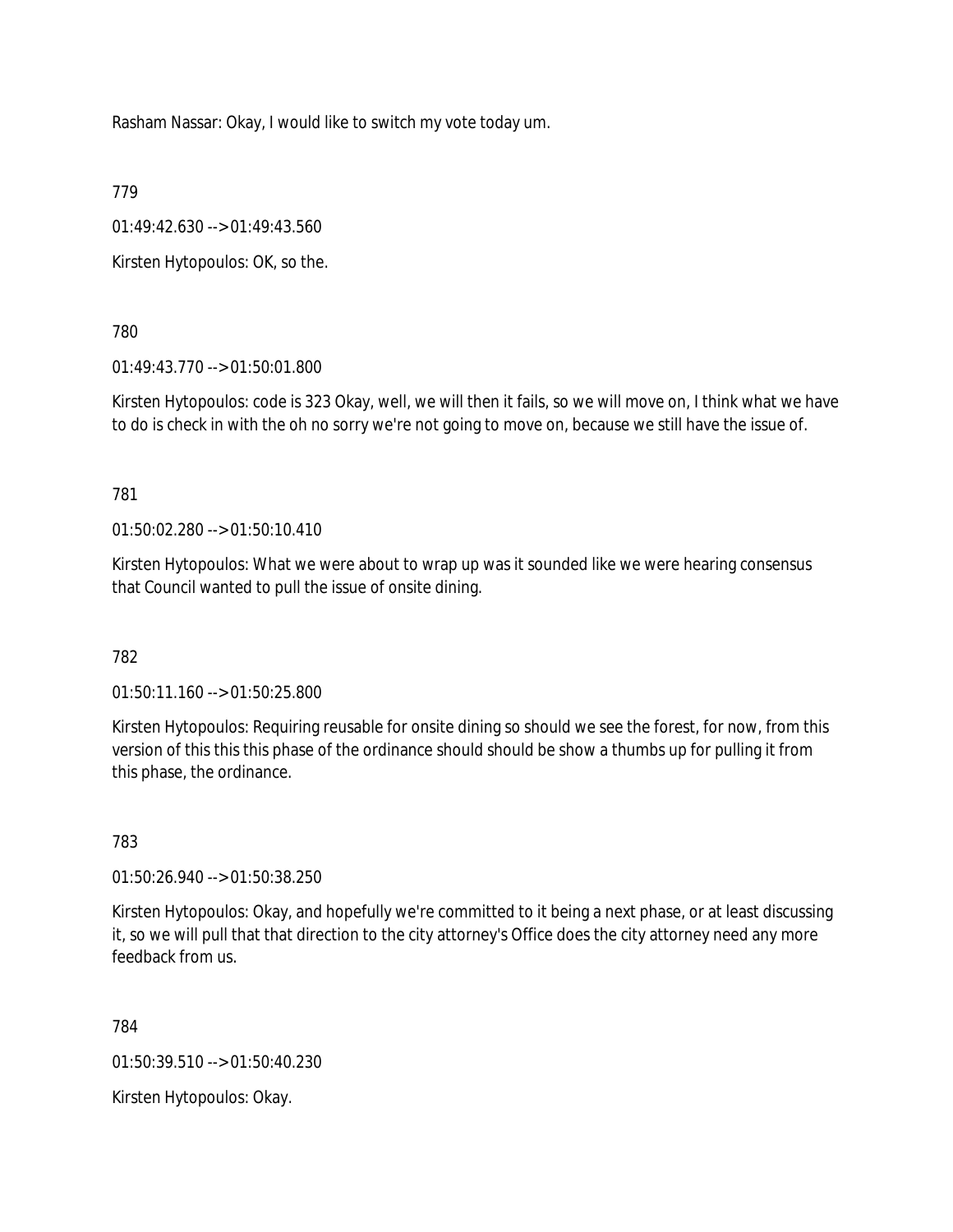01:50:41.490 --> 01:50:42.690

Kirsten Hytopoulos: deputy city attorney.

786

01:50:43.620 --> 01:50:50.790

Andy Sletten: But thank you so one last quick clarification little it's one of the more granular ones, so the.

787

01:50:51.420 --> 01:50:54.450

Andy Sletten: The Council indicated that we would work from deputy mayor's draft.

788

01:50:54.840 --> 01:51:09.270

Andy Sletten: there's one kind of minor distinction between the two drafts that I would like to point out it's it's located in in section six it is letter C in the original.

789

01:51:09.510 --> 01:51:18.030

Andy Sletten: It is excluded from Deputy Mayor is, which is given that a straws and an adaptive utensil that may provide accommodation for an individual with a disability to eat.

790

01:51:18.510 --> 01:51:23.130

Andy Sletten: and drink a retail establishment were liquids or liquid foods or dispense shall provide.

791

01:51:23.700 --> 01:51:33.960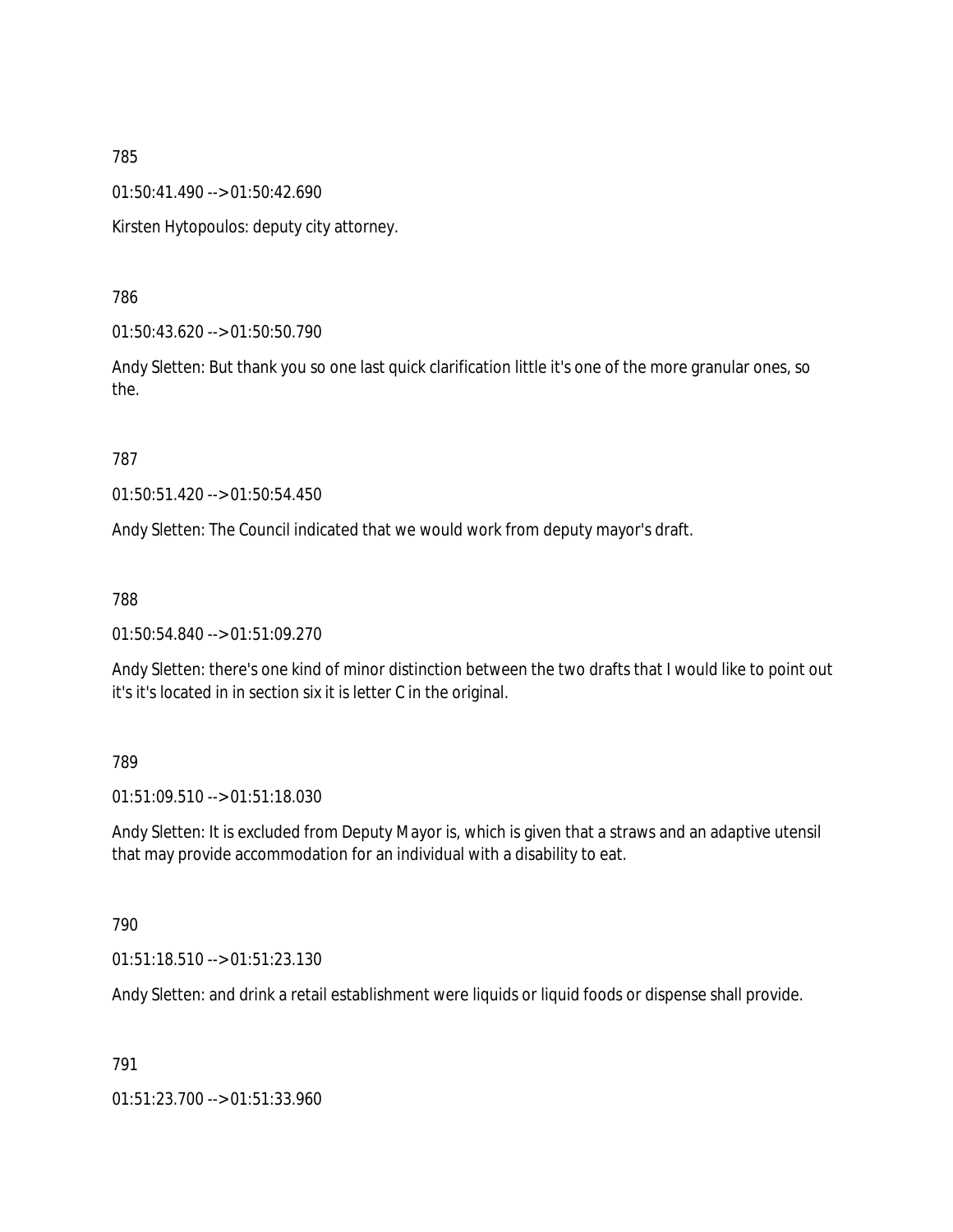Andy Sletten: A flexible single use draw on the intensive, including that right, it is to provide that you know the highest level of accommodation and it's appropriate to those that need it and.

792

01:51:34.530 --> 01:51:40.710

Andy Sletten: i'm curious if if you would like that section to remain out as drafted by the Deputy Mayor, or if it should be included, thank you.

### 793

01:51:41.040 --> 01:51:53.010

Kirsten Hytopoulos: So, the reason I do that the reason that I was because that is generally put into ordinances when we prohibit plastic straws but we're not for having plastic straws at this point there anyone can get a plastic strong paper john so so.

### 794

01:51:53.520 --> 01:51:57.090

Kirsten Hytopoulos: it's not right, yet will need it when we prohibit plastic straws.

795

01:51:59.970 --> 01:52:03.030

Kirsten Hytopoulos: So that was to me was things that we're going to need soon, but not yet.

796

01:52:05.700 --> 01:52:07.080

Kirsten Hytopoulos: And counselor our pantry Johnson.

### 797

01:52:08.310 --> 01:52:20.550

Brenda Fantroy-Johnson: yeah I was just wondering if it was time to make a motion so that we could direct staff to move forward and create the ordinance with all of the changes and we're indicated and leaving out.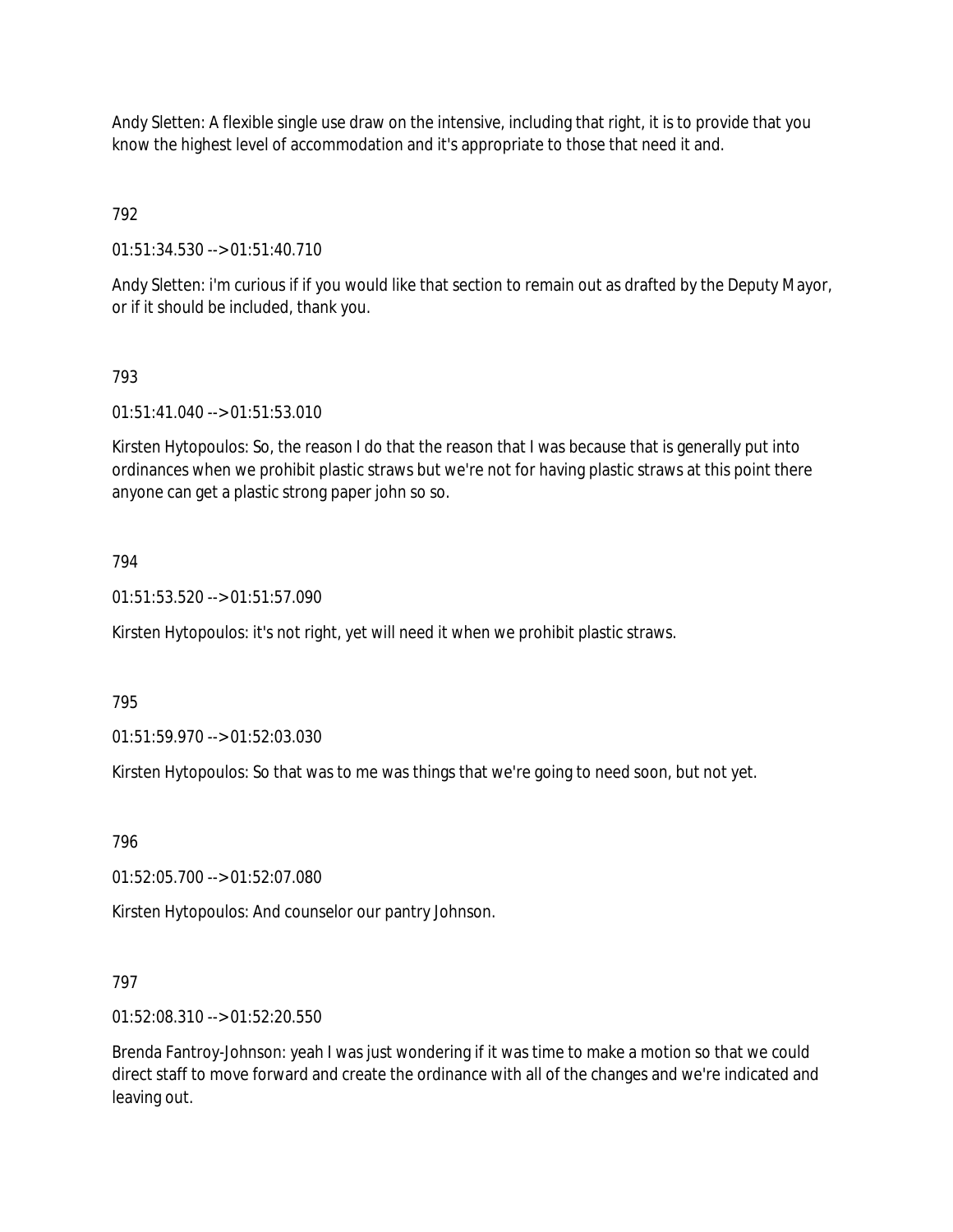01:52:21.810 --> 01:52:23.640

Brenda Fantroy-Johnson: The things that we decided to leave out.

799

01:52:24.780 --> 01:52:28.320

Kirsten Hytopoulos: sounds like it unless there's anything else does anything else i'm.

800

01:52:30.030 --> 01:52:32.340

Kirsten Hytopoulos: wc attorney or C attorney deputy attorney.

801

01:52:33.120 --> 01:52:45.810

Andy Sletten: there's a pretty important distinction, we are regulating straws if you go with the unsolicited requests and so that that provision of straws is an acknowledgement of that being prohibited as written.

### 802

01:52:46.200 --> 01:52:50.040

Andy Sletten: If you go with the other version, the customer affirmation, it will be irrelevant.

803

01:52:50.790 --> 01:53:00.480

Andy Sletten: But, would it make sense, then, to do as as you were saying earlier, with the alternative language to highlight that section and yellow and so, if you go with.

804

01:53:01.110 --> 01:53:10.350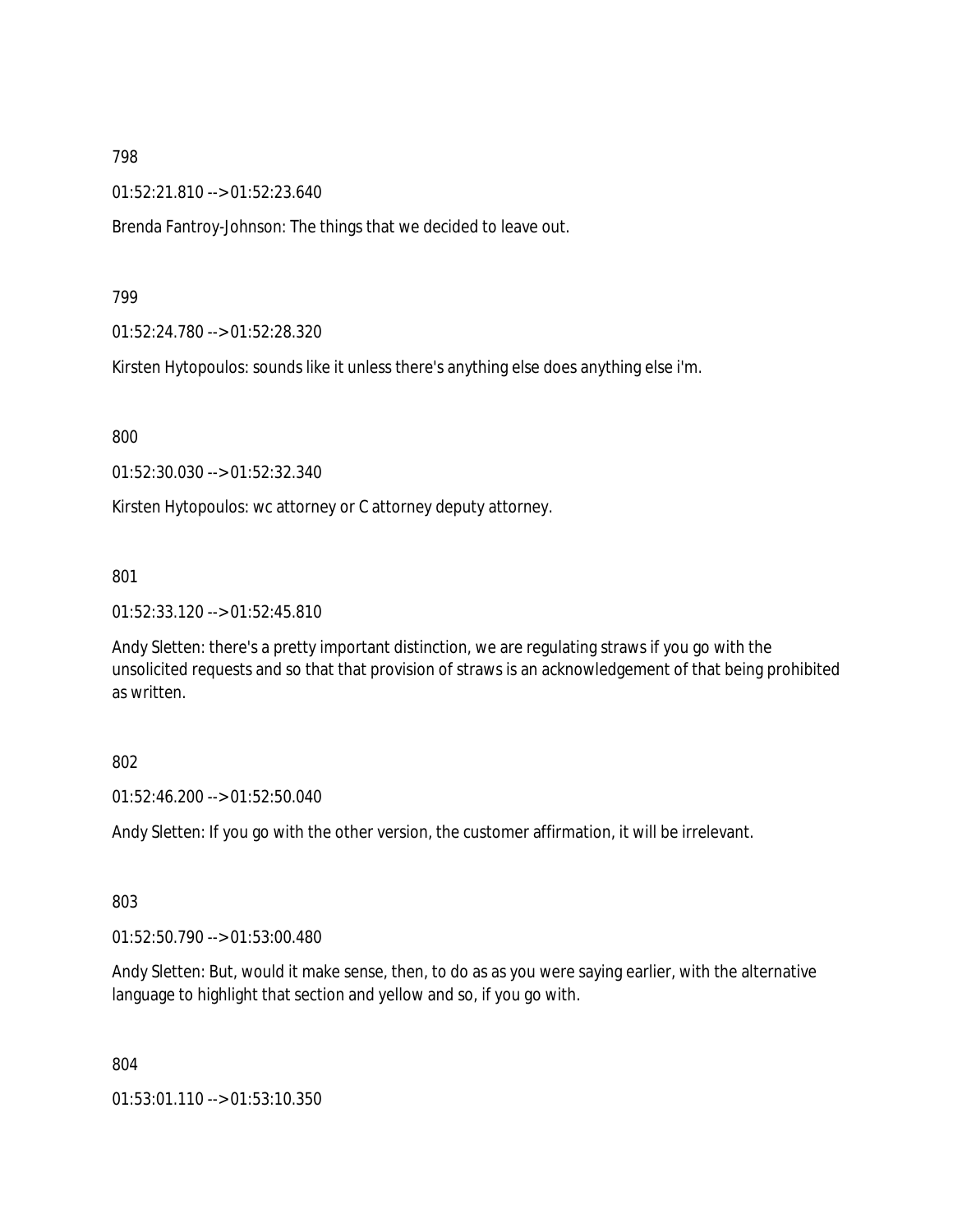Andy Sletten: The the customer information that that would then be stricken but if it's unsolicited requests that section be left in to be an exception to that rule.

805

01:53:10.680 --> 01:53:21.270

Kirsten Hytopoulos: Right, but under either case, a customer can always ask right and so that so it's a customer can always add like a disabled customer can always ask for for plastic straw.

806

01:53:22.050 --> 01:53:35.520

Andy Sletten: yeah I think that the the intent of that section is that the store can ask that individual if you'd like to start just provide them a straw, but perhaps the wording is in properly encapsulating that Thank you.

807

01:53:37.440 --> 01:53:41.430

Kirsten Hytopoulos: Does anybody want to be does anybody felt that they need to add that section back in.

808

01:53:44.370 --> 01:53:54.720

Kirsten Hytopoulos: Okay, and if we get any feedback from the Community obviously will will will will heed that as well, I know that language always comes into play, once we prohibit plastic straws that we do have to provide that.

809

01:53:56.400 --> 01:54:00.060

Kirsten Hytopoulos: And then I OK, and then my counselor pilot.

810

01:54:00.690 --> 01:54:01.320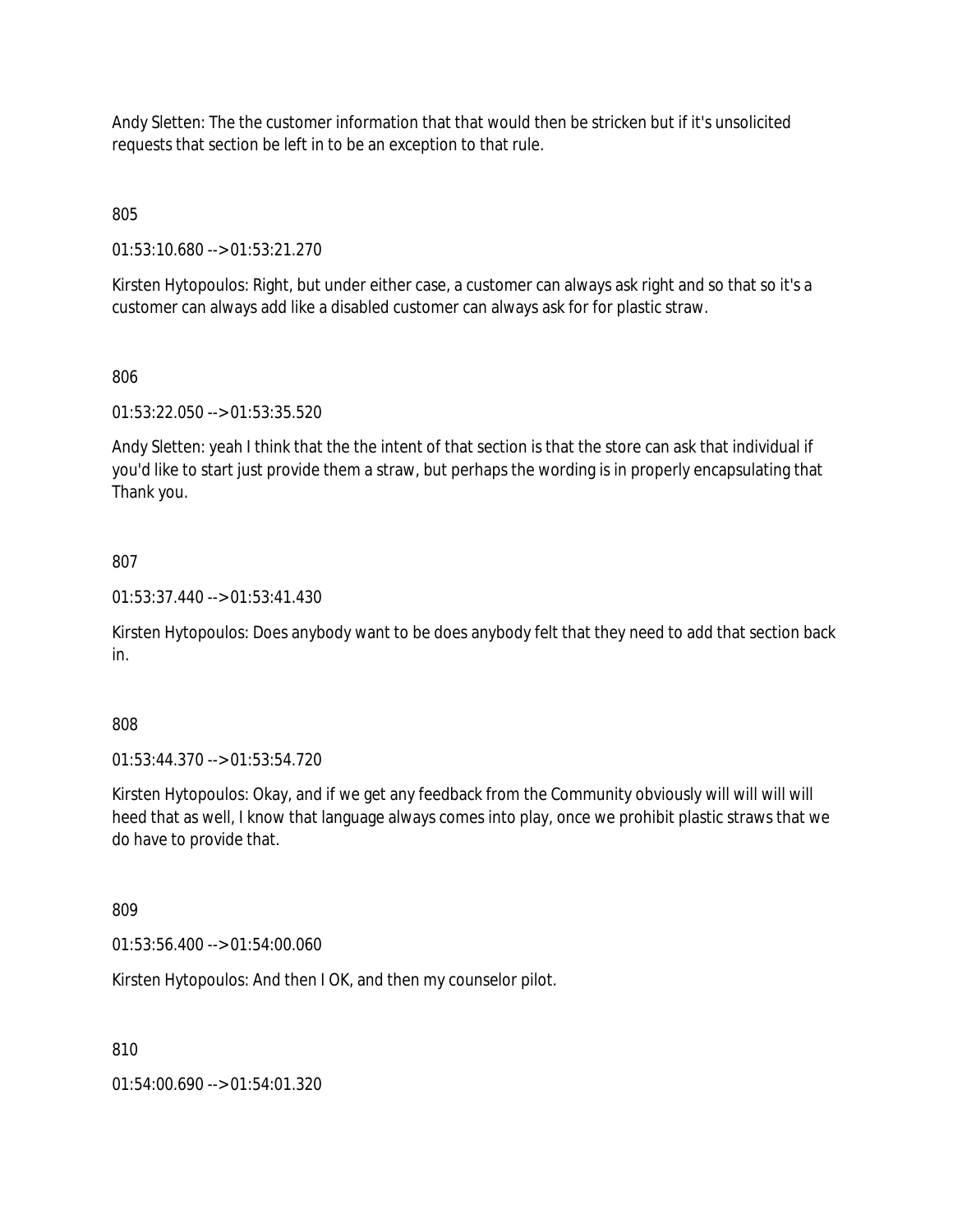know.

811

01:54:02.850 --> 01:54:08.190

Michael Pollock: My colleague Brenda country Johnson tablet was making a motion I didn't know.

812

01:54:09.270 --> 01:54:16.560

Michael Pollock: Do you, I just want her to continue with that or do we need a motion to your habit I just how do we move forward, as I think she was getting at.

813

01:54:17.610 --> 01:54:18.120

Michael Pollock: So.

814

01:54:19.200 --> 01:54:21.360

Michael Pollock: We need emotion, or maybe half of you.

815

01:54:21.930 --> 01:54:24.030

Kirsten Hytopoulos: I don't think we've needed for emotion, do we get.

816 01:54:25.140 --> 01:54:25.770 Kirsten Hytopoulos: city attorney.

817

01:54:26.490 --> 01:54:39.480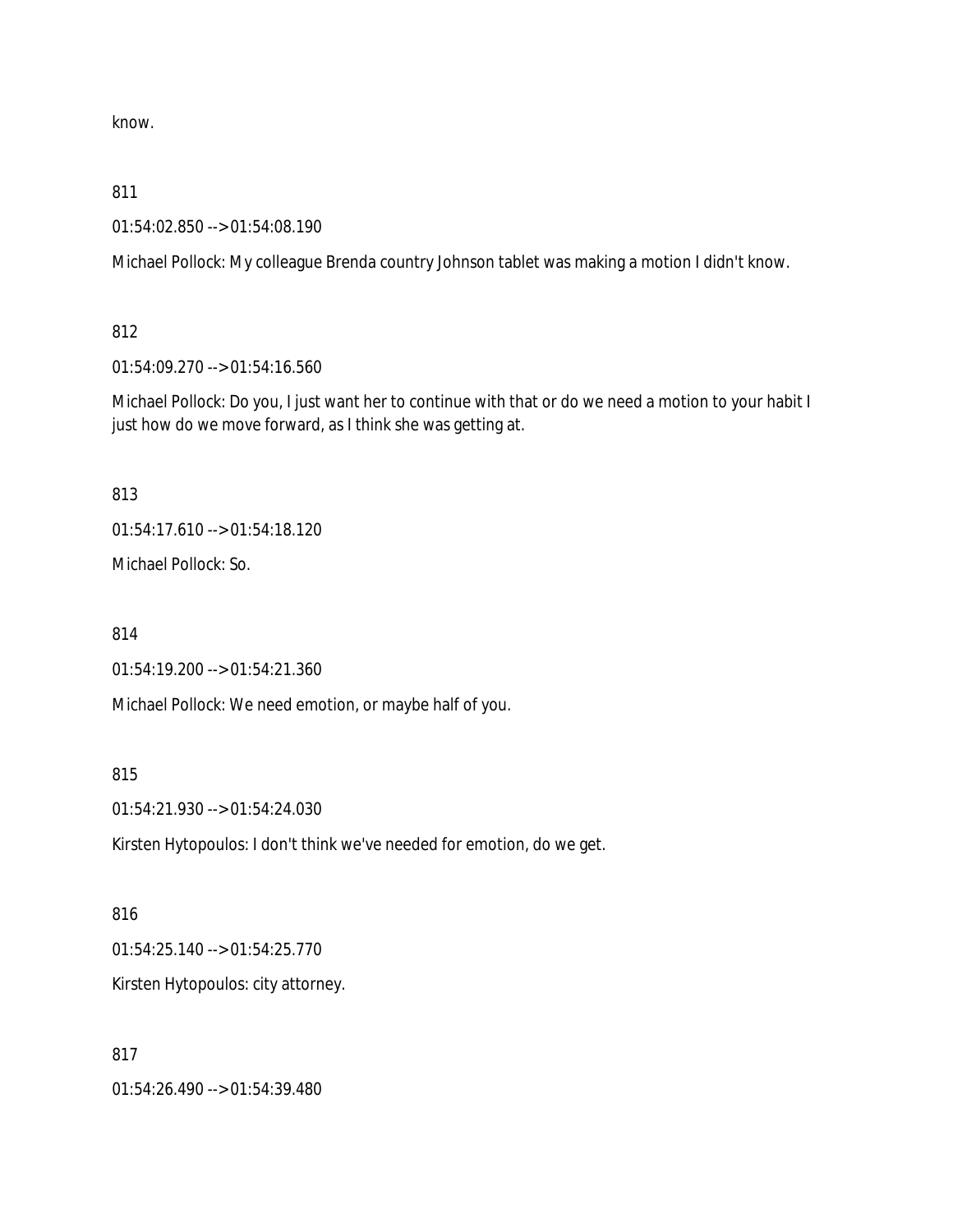Joe Levan: I think we're okay you've been you've gone through this pretty methodically of we've taken notes, I feel comfortable with what you've done that we have clear direction for what the Council is intending to be city attorney any.

818

01:54:40.530 --> 01:54:45.270

Joe Levan: Okay, and I will say on the on the straw issue it or the adaptive.

819

01:54:46.320 --> 01:54:50.010

Joe Levan: So we just want to make sure the Council is sensitive to any kind of.

820

01:54:51.420 --> 01:55:09.840

Joe Levan: You know issues with Ada or you've worked with Disabilities Act and folks with disabilities to make sure that that that whatever laws are out there that are addressed that situation that the even if it's somewhat.

821

01:55:12.060 --> 01:55:20.790

Joe Levan: Otherwise, could be clear, we think it made me just add so that there's no question about whether or not it's in compliance that that was the idea to include it.

822

01:55:23.550 --> 01:55:29.100

Joe Levan: But it sounds like the Council would like not to include it and, unless you get other feedback, I mean we can.

823

01:55:30.150 --> 01:55:31.890

Joe Levan: provide some additional feedback if necessary.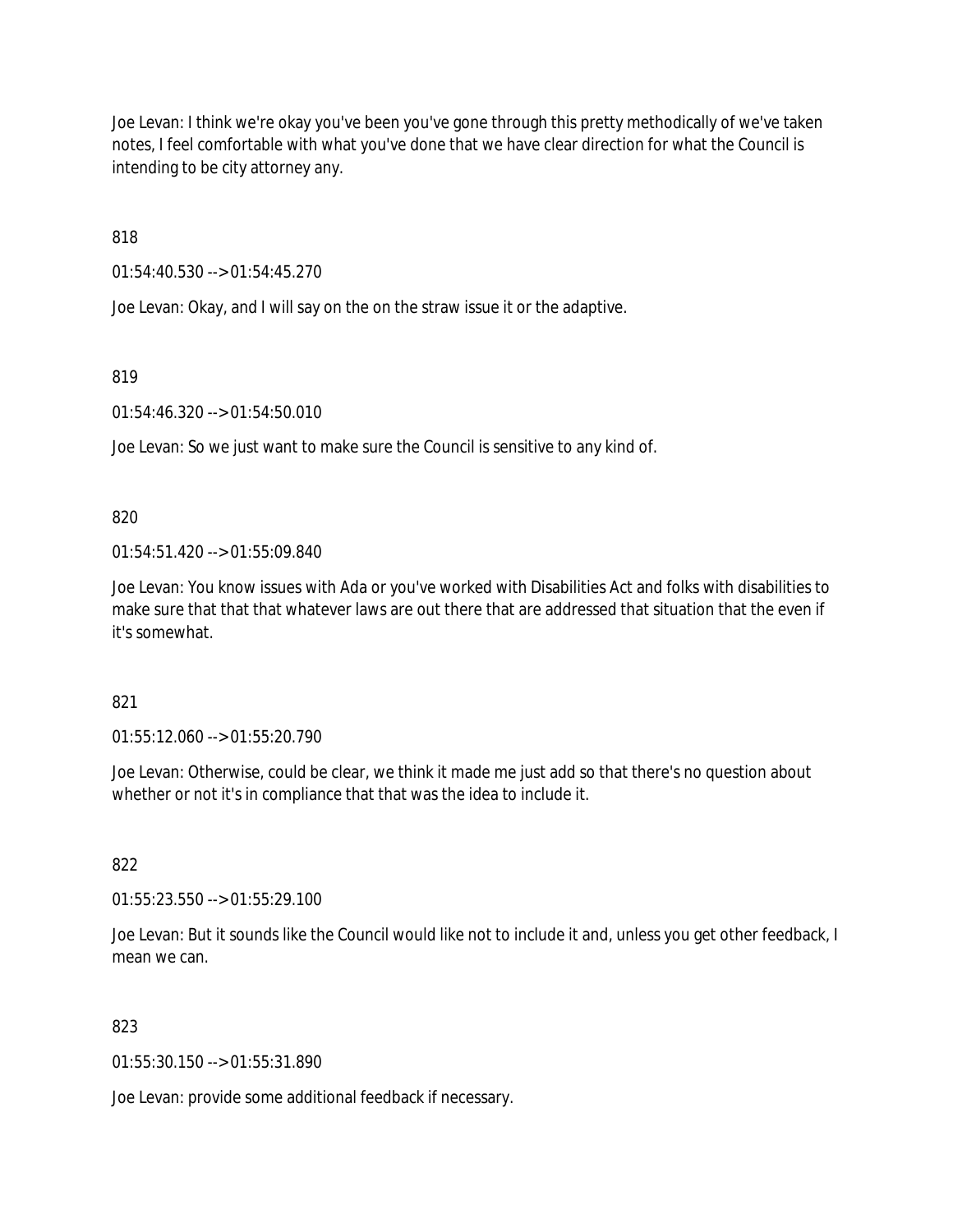01:55:35.190 --> 01:55:47.790

Kirsten Hytopoulos: Maybe it says that to me because i've read all these things, and I know it's because it's for when you prohibit plastic straws but will need it soon, I hope, when we do our next work councilmember pollock did you.

825

01:55:48.450 --> 01:55:49.290

Michael Pollock: Do you want us to.

826

 $01:55:49.860 \rightarrow 01:55:57.090$ 

Kirsten Hytopoulos: move on Okay, I think we're ready to move on, and thank you guys for being so patient with all this, this was really hard work and thank you for to.

827

01:55:57.390 --> 01:56:07.320

Kirsten Hytopoulos: Our legal staff for your patience, this is hard, this is hard, I hope we did this we'll find out next week right okay guys let's move on to the next item, which is.

828

01:56:09.480 --> 01:56:16.470

Kirsten Hytopoulos: Five be the CIF update on Wyatt way and Madison avenue mini round about public works and turn it over the city manager.

829

01:56:17.520 --> 01:56:25.710

Blair King: Well, thank you Eric yes we had mentioned the last meeting that we have received public comments about the status of many round about.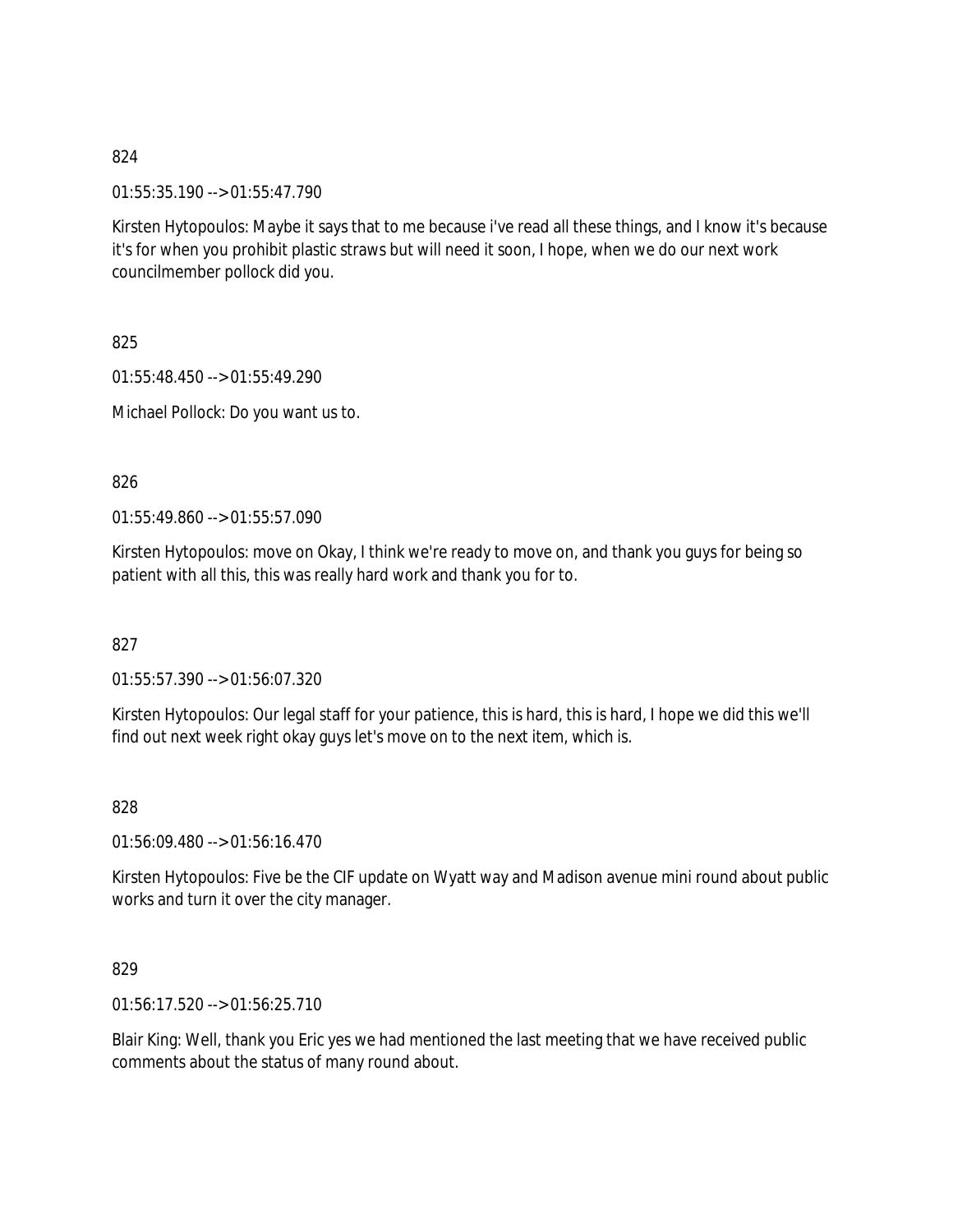01:56:26.820 --> 01:56:43.620

Blair King: That time, the Director of Public Works was meeting with engineers to basically evaluate the den that and that the Director has some feedback to provide to you, but what our intentions are going forward to address some of these comments that were saved.

831

01:56:44.640 --> 01:56:46.740

Blair King: The Director has a brief presentation for.

832

01:56:49.290 --> 01:56:52.290

Chris Wierzbicki (he/him): Even a Council Christmas baykeeper works director can seal.

833

01:56:53.460 --> 01:56:57.810

Chris Wierzbicki (he/him): i'm going to share my screen with you, so we can I can give you some information.

### 834

01:56:58.890 --> 01:57:05.670

Chris Wierzbicki (he/him): No decision point in this evening just some information in response to some of the comments you received last week.

### 835

01:57:09.930 --> 01:57:14.550

Chris Wierzbicki (he/him): about the wide way and Madison avenue run about that was recently completed in April.

836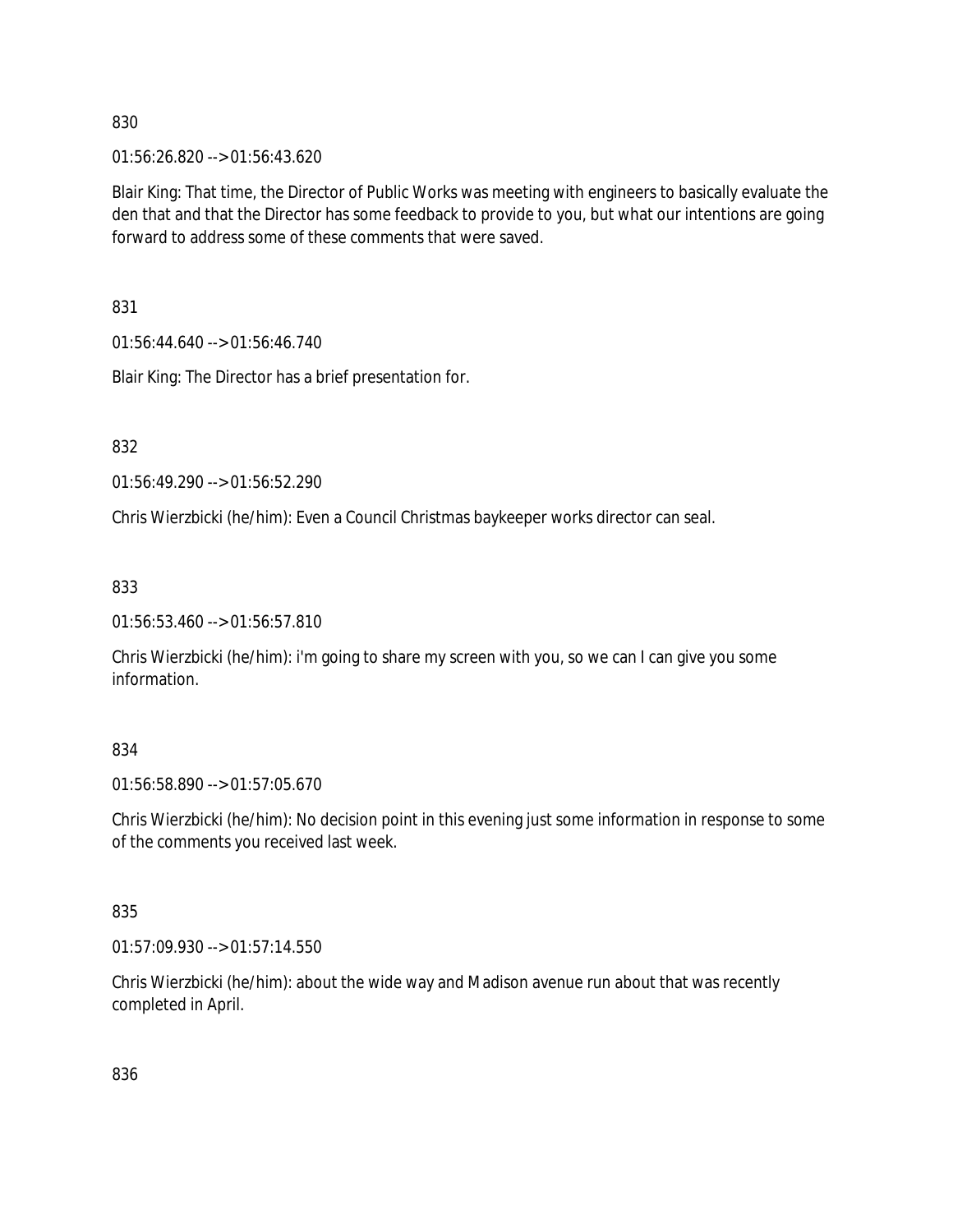01:57:15.690 --> 01:57:30.240

Chris Wierzbicki (he/him): What we're going to do this evening i'll just take give you a little bit of the history background, why we chose to use a mini round about here some information about how to use it, which is also on the city's website now and some next steps as the city manager mentioned.

### 837

01:57:31.290 --> 01:57:41.490

Chris Wierzbicki (he/him): So just in terms of history background this project to create a roundabout way of Madison has been around a long time, probably probably close to 20 years.

838

01:57:42.660 --> 01:57:51.780

Chris Wierzbicki (he/him): It was derived originally from a plan to improve wait times at the at that intersection which, as you can see from this little map here was identified in our.

### 839

01:57:52.260 --> 01:57:56.640

Chris Wierzbicki (he/him): White transportation plan has a level of service II, we have since.

### 840

01:57:57.330 --> 01:58:03.540

Chris Wierzbicki (he/him): As the Council and they keep has had some discussions about changing how we measure level service at intersections and.

#### 841

01:58:03.870 --> 01:58:12.780

Chris Wierzbicki (he/him): Questioning some of those methodologies for the future, but when this project was developed this was this was one of the primary concerns was to try to alleviate wait times here.

842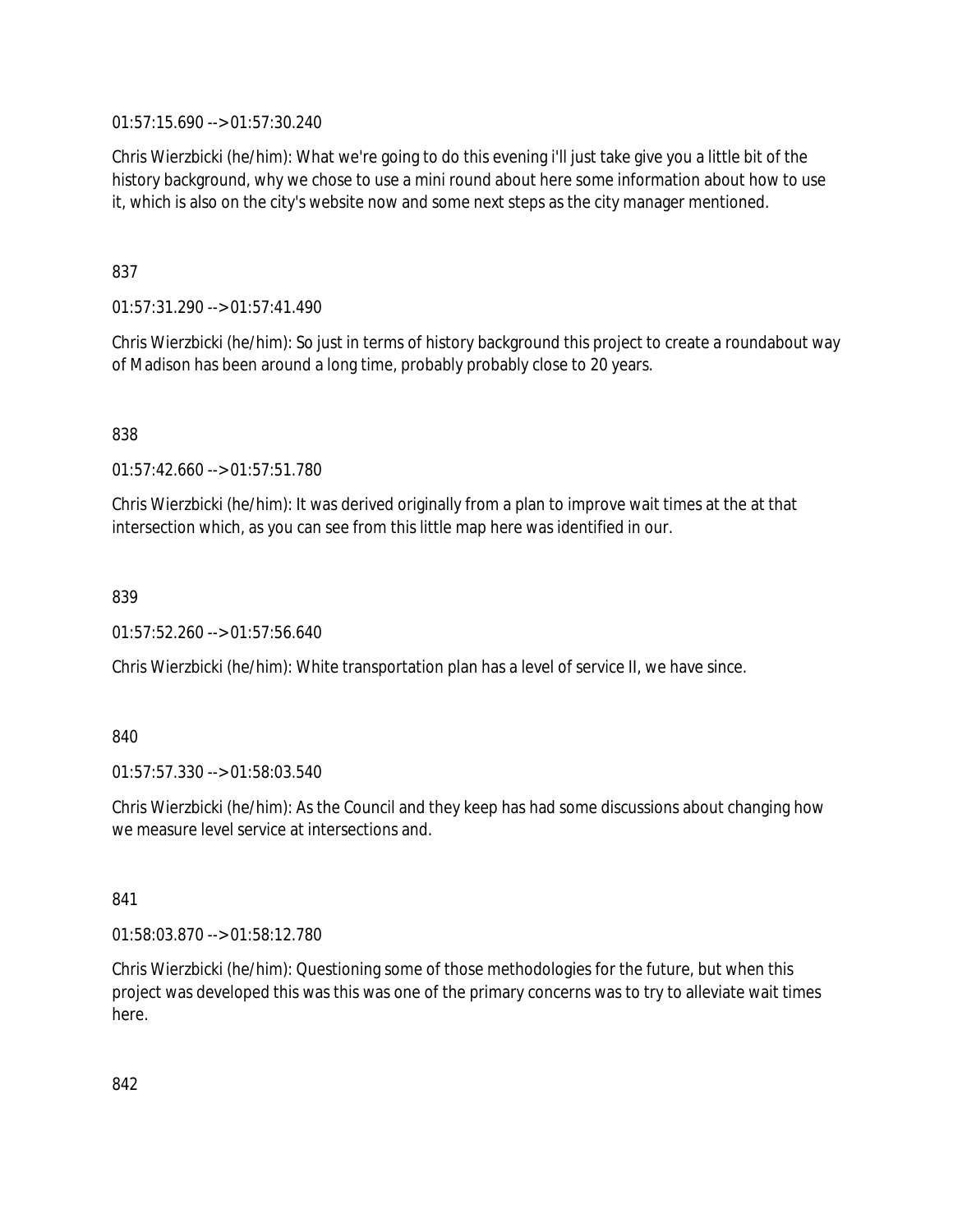01:58:13.290 --> 01:58:24.570

Chris Wierzbicki (he/him): And there's kind of limited options, where you in this location, we looked at, you know traffic signals and turn lanes and things like that to reduce those wait times but around about was was the most.

843

01:58:25.800 --> 01:58:28.080

Chris Wierzbicki (he/him): Was the the solution that the Council on Community.

844

01:58:29.100 --> 01:58:33.660

Chris Wierzbicki (he/him): landed on, and then we built the round about this year in accordance with.

### 845

01:58:35.100 --> 01:58:42.750

Chris Wierzbicki (he/him): we're in conjunction with the other improvements on why away sidewalks extracting down to level, etc.

### 846

01:58:44.160 --> 01:58:49.410

Chris Wierzbicki (he/him): So one of the reasons to choose around about and we've talked a little bit about this in the past is.

### 847

01:58:50.040 --> 01:58:59.550

Chris Wierzbicki (he/him): Is because they improve traffic flow and they also improve safety and one of the main reasons for that is the is outlined in this diagram here it's about conflict points right so that.

848

01:59:00.060 --> 01:59:07.080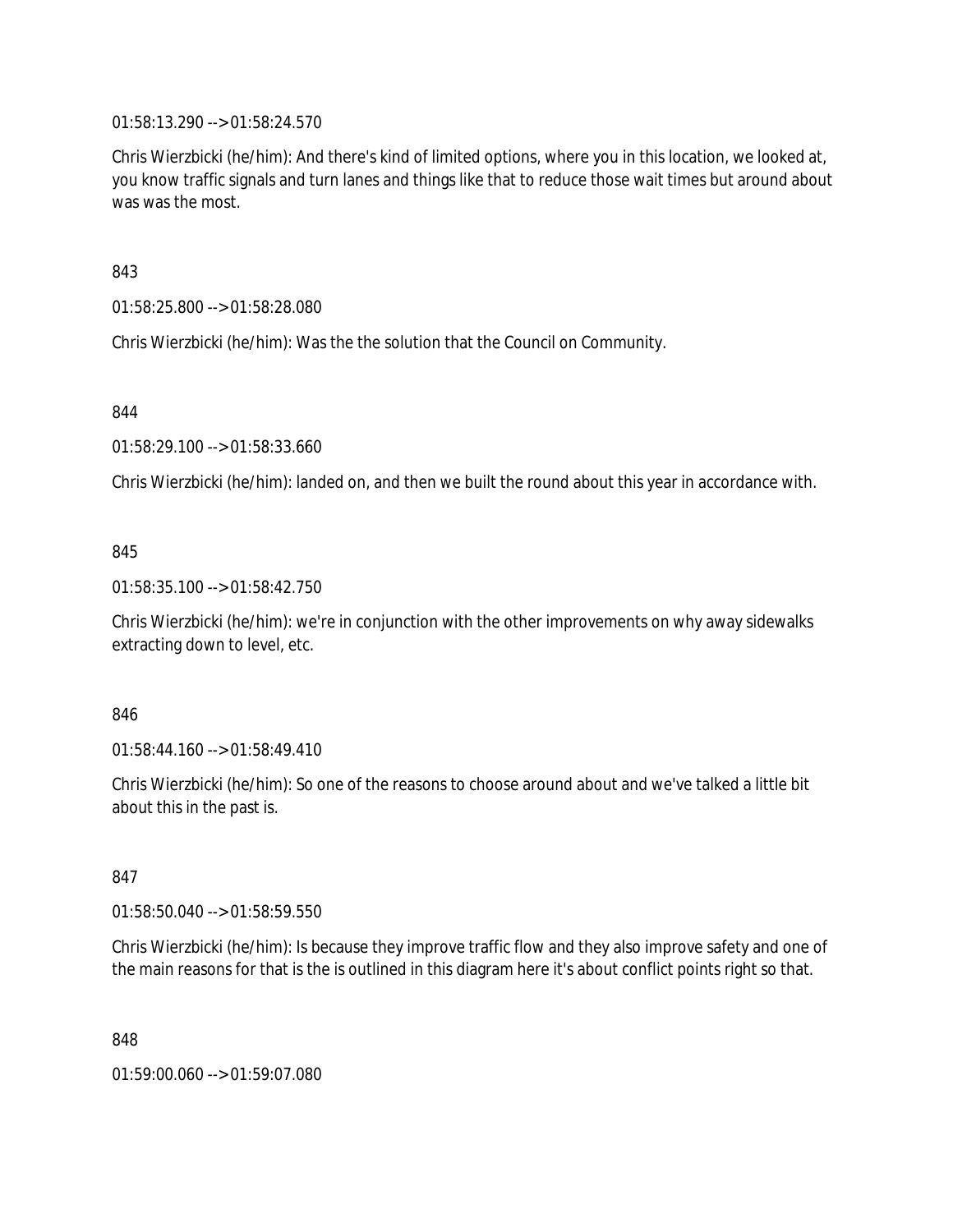Chris Wierzbicki (he/him): diagram on the right shows kind of a traditional four way intersection and the red and yellow dots represent conflict points between.

849

01:59:07.320 --> 01:59:13.860

Chris Wierzbicki (he/him): vehicles and between vehicles and pedestrians and you can see there's about 32 vehicle conflicts and 24 bit yesterday complex.

### 850

01:59:14.220 --> 01:59:23.490

Chris Wierzbicki (he/him): will enter in around about situation those conflicts are significantly reduced because there's no cross traffic so they're reduced down to eight for both vehicles and pedestrians which.

### 851

01:59:24.570 --> 01:59:26.520

Chris Wierzbicki (he/him): makes them a lot safer alternative.

### 852

01:59:27.540 --> 01:59:32.160

Chris Wierzbicki (he/him): And there's a bunch of other reasons, in this particular location, we chose a mini roundabout in particular.

### 853

01:59:32.880 --> 01:59:39.360

Chris Wierzbicki (he/him): Part of the reason why the roundabout project had been around for so long is because we needed some right of way to build a.

### 854

01:59:39.780 --> 01:59:51.270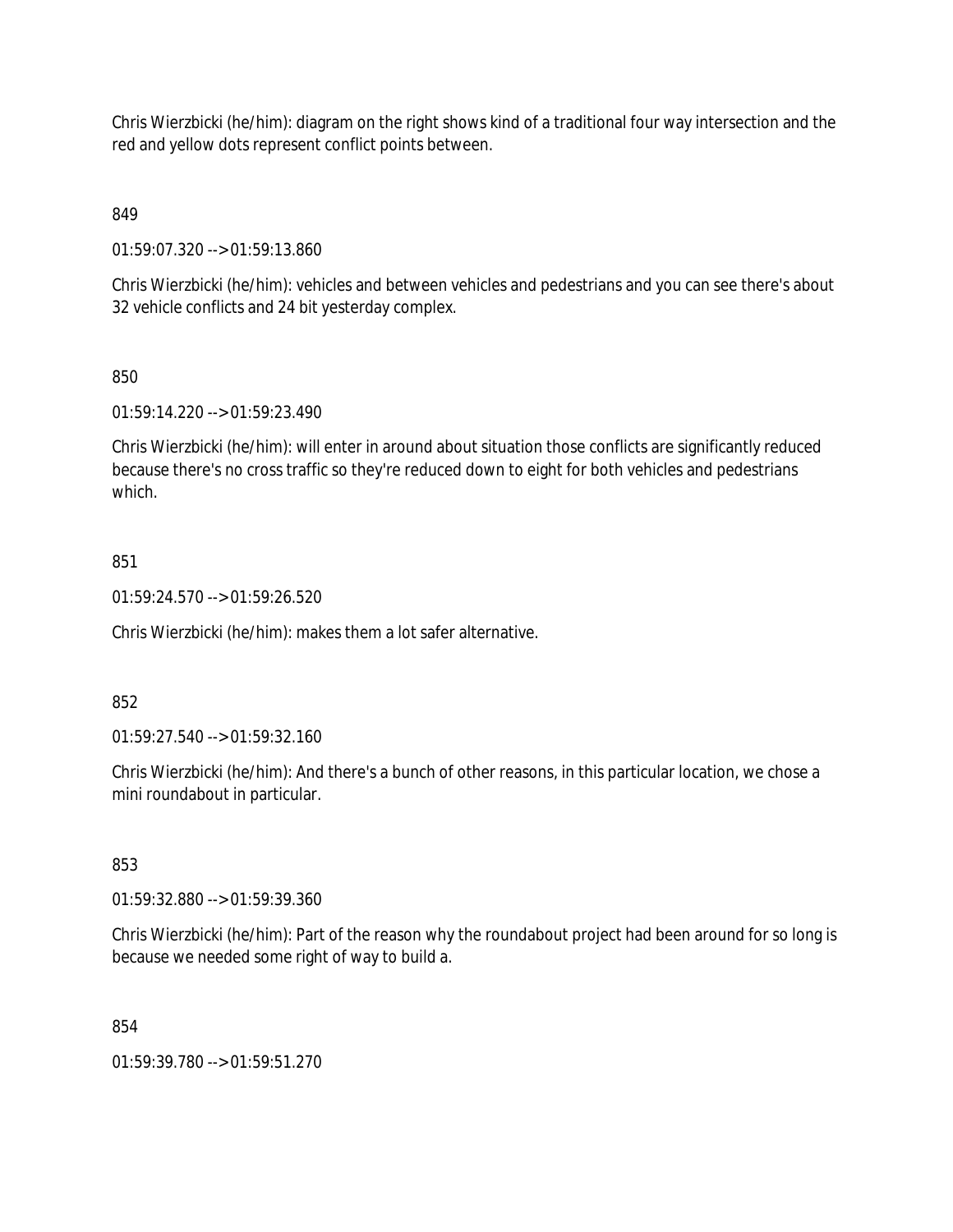Chris Wierzbicki (he/him): What would be a compact or regular size round about such as we have in high school road but mini roundabouts have only been becoming more popular in this country in the last couple of years they've been around it in Europe for a couple of decades.

855

01:59:52.410 --> 02:00:02.250

Chris Wierzbicki (he/him): But the many round about fit much better into this context we didn't have to purchase a lot of expensive property to install this facility, we were able to preserve some large trees that were in the vicinity.

856

02:00:02.820 --> 02:00:14.640

Chris Wierzbicki (he/him): and part of the goal here was also to improve pedestrian and bike safety, and this is, I think, very much in line with the goals and values of this sustainable transportation plan is to you know expand.

857

02:00:16.020 --> 02:00:23.490

Chris Wierzbicki (he/him): The equity for all for all users right for an expanded mode share of all of our transportation facilities to better.

858

02:00:26.340 --> 02:00:38.670

Chris Wierzbicki (he/him): improve safety for pedestrians and bicyclists etc so as you can see, one of the benefits of the crux of the round about as much shortened crosswalks right shorter distances between the areas of the sidewalk.

859

02:00:39.750 --> 02:00:46.200

Chris Wierzbicki (he/him): And, as I mentioned these mini roundabouts are becoming more and more popular in the US, you know wash dot.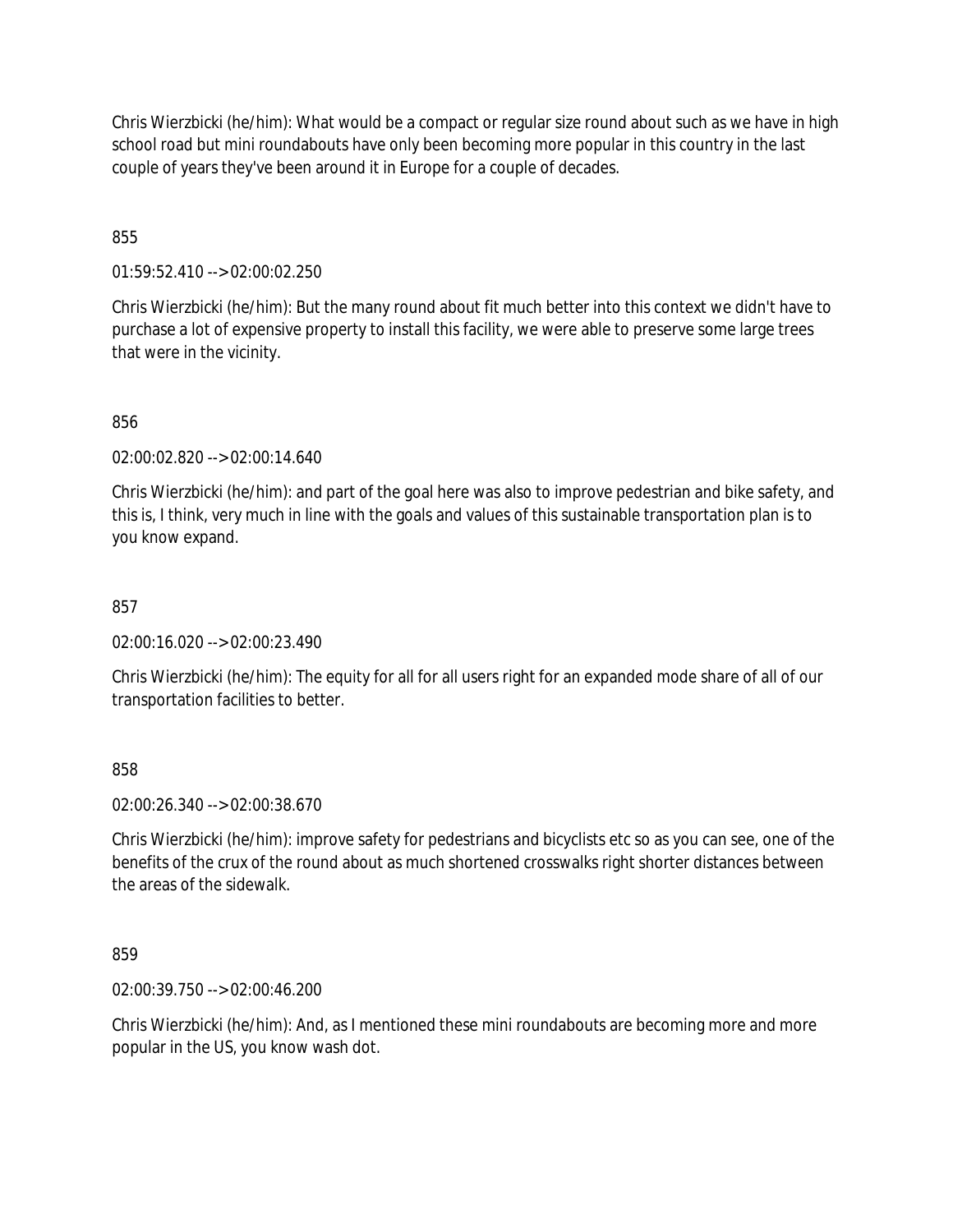02:00:46.620 --> 02:00:56.850

Chris Wierzbicki (he/him): The Washington State Department transportation and federal highways all have guidance about how and why to build mini roundabouts and our project was built in line with with that guidance.

861

02:00:57.990 --> 02:01:11.250

Chris Wierzbicki (he/him): These are just some examples from around the country, I think the top two are in the city of bellevue the bellevue has been installing quite a few of these in different locations, one of which I think the one on the right was built as part of a safe routes to school project.

862

02:01:12.300 --> 02:01:22.080

Chris Wierzbicki (he/him): The ones in the bottom our mid and east coast that winning ones in Illinois and one is the bottom right is in Maryland so there it's becoming more common to see these around.

863

02:01:23.850 --> 02:01:30.690

Chris Wierzbicki (he/him): And just some tips about how to use it, the key to a mini roundabout is proceeding slow.

### 864

02:01:31.140 --> 02:01:48.180

Chris Wierzbicki (he/him): Because there isn't a lot of room for individual negotiation between drivers and if you're driving too fast, you lose that negotiation space and time so vehicles always proceed to the right when they when they approach the intersection and they are encouraged to proceed slowly.

865

02:01:49.200 --> 02:01:58.530

Chris Wierzbicki (he/him): Of course, look for walkers and bikers out on the sidewalk yield to other drivers and take turns so if you're in a line of cars that's coming towards the intersection.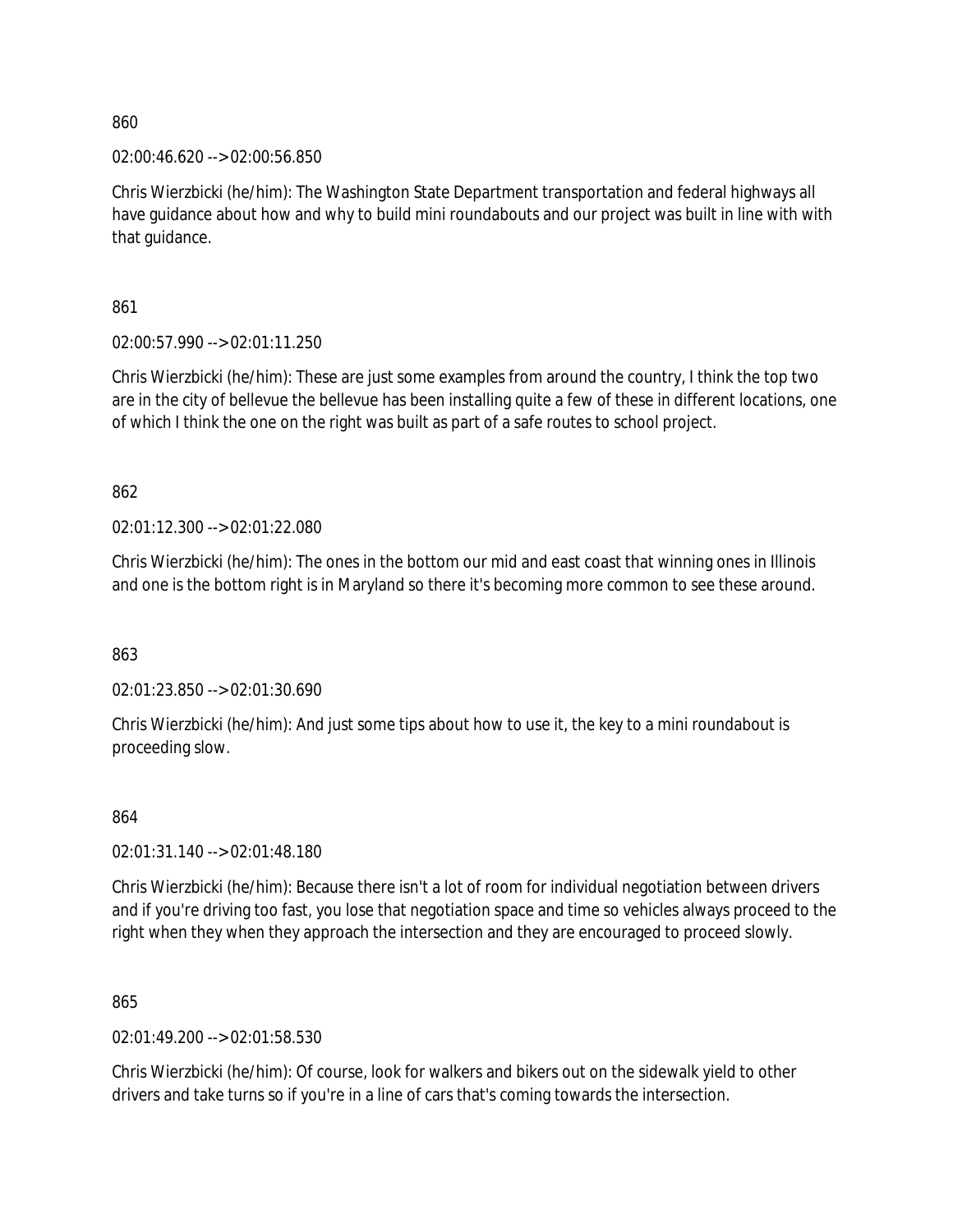02:01:59.220 --> 02:02:06.480

Chris Wierzbicki (he/him): You know pause and let others who are at other different legs of the intersection come in front of you and and proceed forward as well.

867

02:02:08.580 --> 02:02:20.790

Chris Wierzbicki (he/him): If you're on a bicycle there's a couple things you can do as you approach the roundabout you can see, the picture on the left there has a bike lane leading directly up onto a sidewalk ramp you can mount that sidewalk which is.

868

02:02:21.600 --> 02:02:33.720

Chris Wierzbicki (he/him): I believe 10 feet wide it's a multi use sidewalk and ride your bike on the sidewalk and then proceed if you're turning right, you can proceed right down the ramp on the on the opposite side and enter the bike lane, without ever interfering with traffic.

869

02:02:35.070 --> 02:02:49.020

Chris Wierzbicki (he/him): If you are uncomfortable doing that or, if you are making a left turn or trying to go straight, you can either use the crosswalk or you can merge with traffic, you can and bicycles are are allowed to mix with vehicles and use the round about that way as well.

870

02:02:51.510 --> 02:03:00.690

Chris Wierzbicki (he/him): If you are in a large vehicle a trailer or a semi or a bus, you are permitted to mount the Center island you're still still supposed to.

871

02:03:01.560 --> 02:03:10.860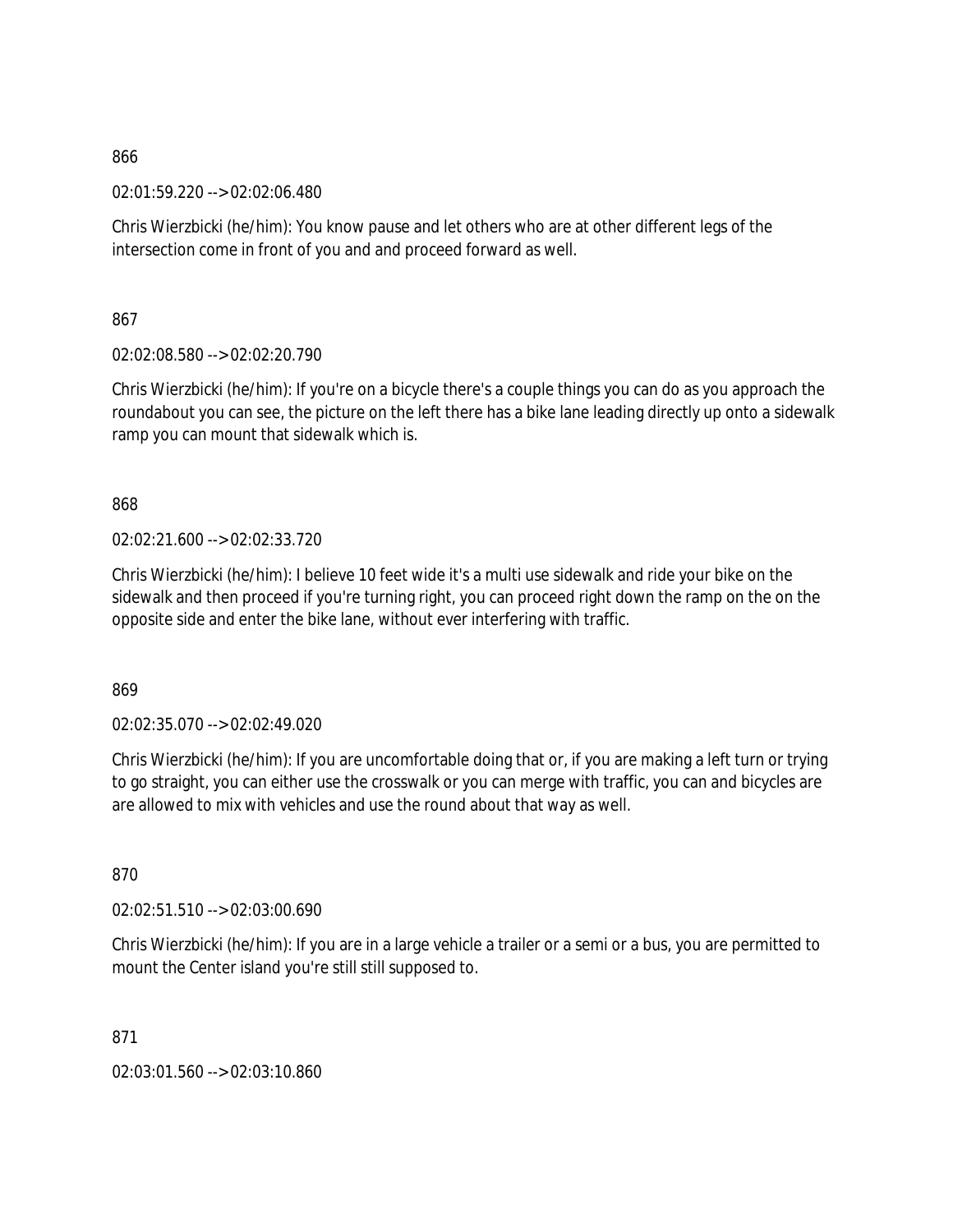Chris Wierzbicki (he/him): Make the best turn you can you're not supposed to just generally just drive over the top of it, but to your its intended that your left or right hand wheels would potentially.

## 872

02:03:11.790 --> 02:03:26.400

Chris Wierzbicki (he/him): drive up over the amount of surface in the middle of the of the circle and if you're driving near a large truck or trailer that's approaching the intersection you should drive slow and leave some room in case they have difficulty negotiating that turn.

## 873

02:03:27.720 --> 02:03:39.420

Chris Wierzbicki (he/him): And if everyone's driving slowly enough that really shouldn't be an issue now, this is interesting, we got a video a drone video from cell de Rosa Leah.

### 874

02:03:40.410 --> 02:03:47.070

Chris Wierzbicki (he/him): Thank you sell for for sending us this video there's some really good do's and don'ts in here, so I thought I would just share this briefly.

875

02:03:48.090 --> 02:03:48.840

Chris Wierzbicki (he/him): till it works.

876

02:03:51.630 --> 02:03:52.770

Chris Wierzbicki (he/him): now looks like it's going to work.

### 877

02:03:56.310 --> 02:04:02.160

Chris Wierzbicki (he/him): Okay, so you can see, cars is against as a drone shot from maybe a week or so ago looks like tonight.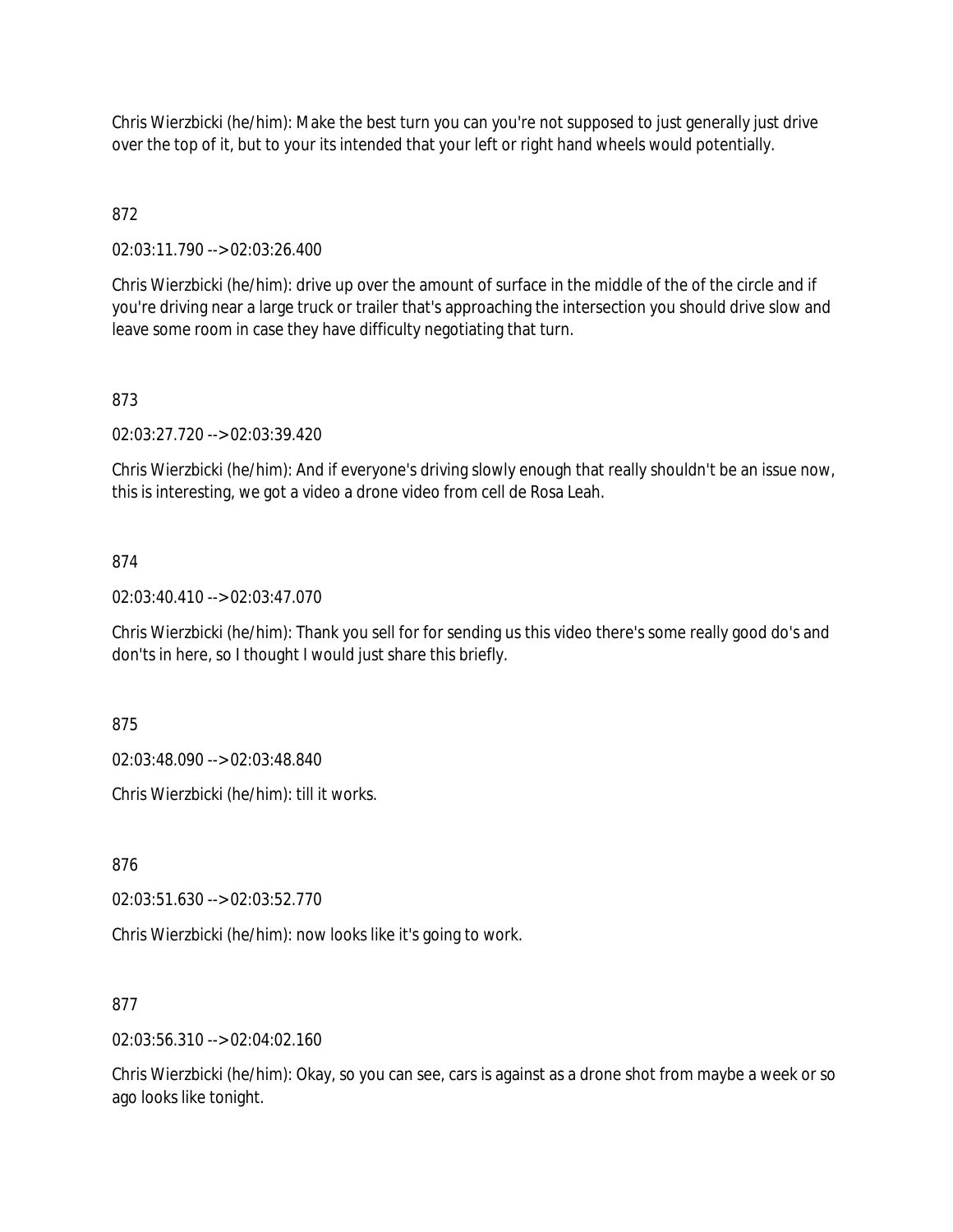02:04:02.940 --> 02:04:11.160

Chris Wierzbicki (he/him): You can see cars proceeding around the intersection going fairly slowly not really having any issues i'm going to skip ahead a little bit here to about.

879

02:04:11.640 --> 02:04:23.040

Chris Wierzbicki (he/him): minutes worth of the video, and you can see that there a tractor trailer approaches the intersection here building northbound starts to make the turn as if it's going to go straight.

880

02:04:25.050 --> 02:04:28.950

Chris Wierzbicki (he/him): And decides to make a U turn instead of.

881

02:04:30.030 --> 02:04:46.410

Chris Wierzbicki (he/him): going straight or making left now normally a making a u turn it around about is illegal illegal movement for vehicles to make, however, if you're driving a large vehicle like a semi I would highly encourage folks to not use it as a u turn.

882

02:04:48.120 --> 02:04:55.020

Chris Wierzbicki (he/him): A couple things I wanted to highlight about this that I think are interesting one, is that that was a fairly, it was a.

883

02:04:56.250 --> 02:05:02.610

Chris Wierzbicki (he/him): Potentially unsafe movement and everybody negotiated it pretty well people went pretty slow somebody had to back up a little bit, but.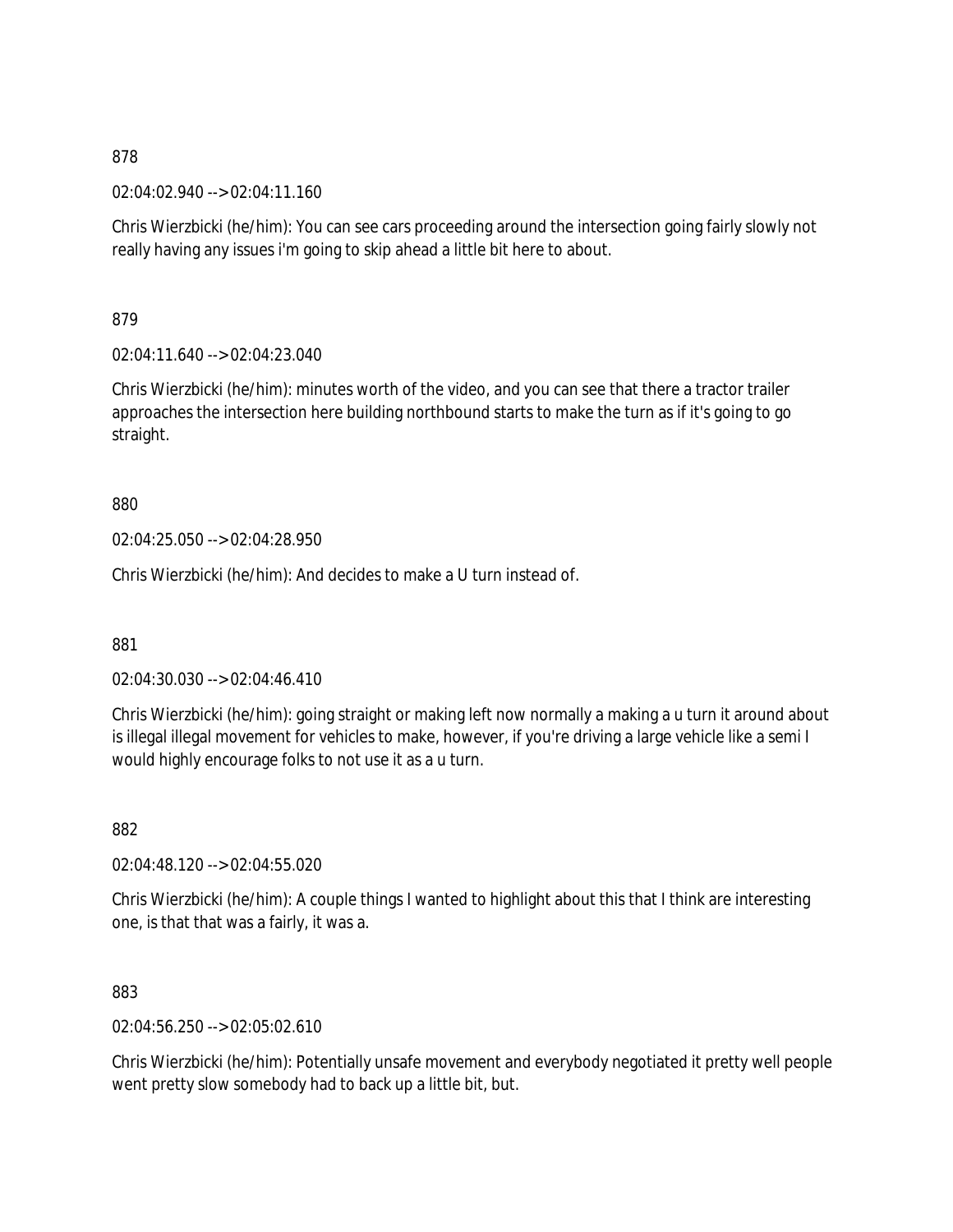02:05:02.880 --> 02:05:07.920

Chris Wierzbicki (he/him): didn't look like there was really anybody was in an unsafe condition there, even though that's not a movement that really is.

885

02:05:08.370 --> 02:05:20.520

Chris Wierzbicki (he/him): should be permitted here, but I also want to back up and show you something else which I found very interesting and if you watch down here in the in the left hand side of the intersection as that truck purchase in.

## 886

02:05:24.180 --> 02:05:31.380

Chris Wierzbicki (he/him): let's see here goes to bicyclists come on up from the bike lane mount the sidewalk come, all the way around.

887

02:05:32.580 --> 02:05:34.590

Chris Wierzbicki (he/him): and enter in the bike lane, on the other side of the street.

888

02:05:36.030 --> 02:05:37.560

Chris Wierzbicki (he/him): And That to me is.

## 889

02:05:39.030 --> 02:05:43.620

Chris Wierzbicki (he/him): You know I think really highlights why we created this type of facility here.

890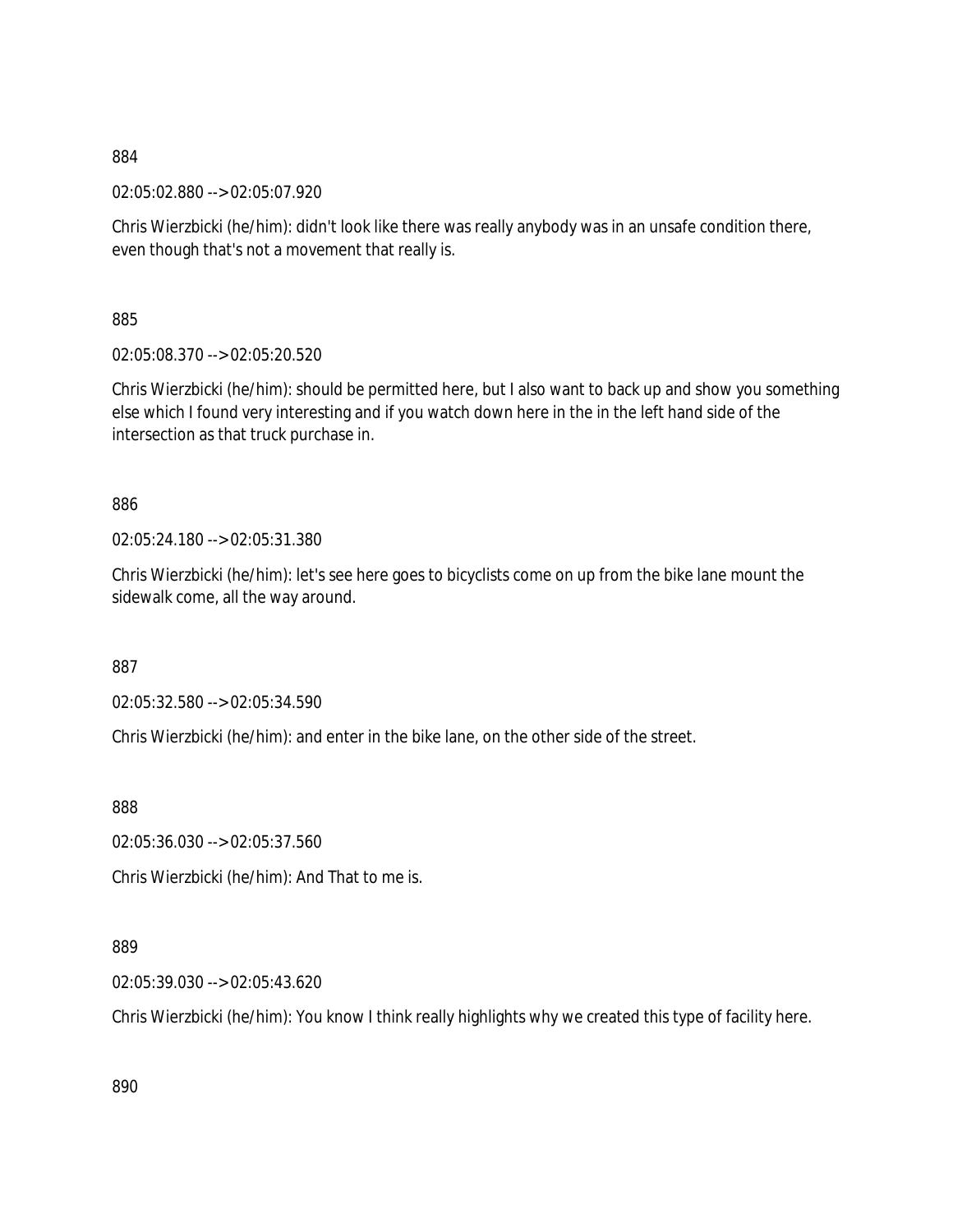02:05:43.890 --> 02:05:52.530

Chris Wierzbicki (he/him): We really wanted bicyclists and pedestrians to have enough space to feel comfortable and environment that may not be safe, if there's other vehicles around whether it was a four way stop or around about.

891

02:05:53.130 --> 02:06:02.100

Chris Wierzbicki (he/him): And we had to bicyclists right there completely avoid this truck you know not have to ride with traffic and you take the movements that they needed to make.

892

02:06:02.640 --> 02:06:13.860

Chris Wierzbicki (he/him): Without any issues so that that to me feels like a bit of a success i'd also highlight that, in this view you can really see how much space is available for pedestrians and bicyclists.

893

02:06:14.580 --> 02:06:26.370

Chris Wierzbicki (he/him): The sidewalks are very wide on each side of the intersection very much a different configuration than we had before, where the sidewalks were not exist in some cases in some places were very narrow.

894

02:06:27.150 --> 02:06:36.060

Chris Wierzbicki (he/him): You can see how short the crossing distances are in all directions there used to be a left turn lane here, so there was an entirely another lane to cross when you're crossing the street.

895

02:06:36.510 --> 02:06:45.450

Chris Wierzbicki (he/him): So I think that we're achieving some of the goals of of doing better at share equity between modes in this type of facility.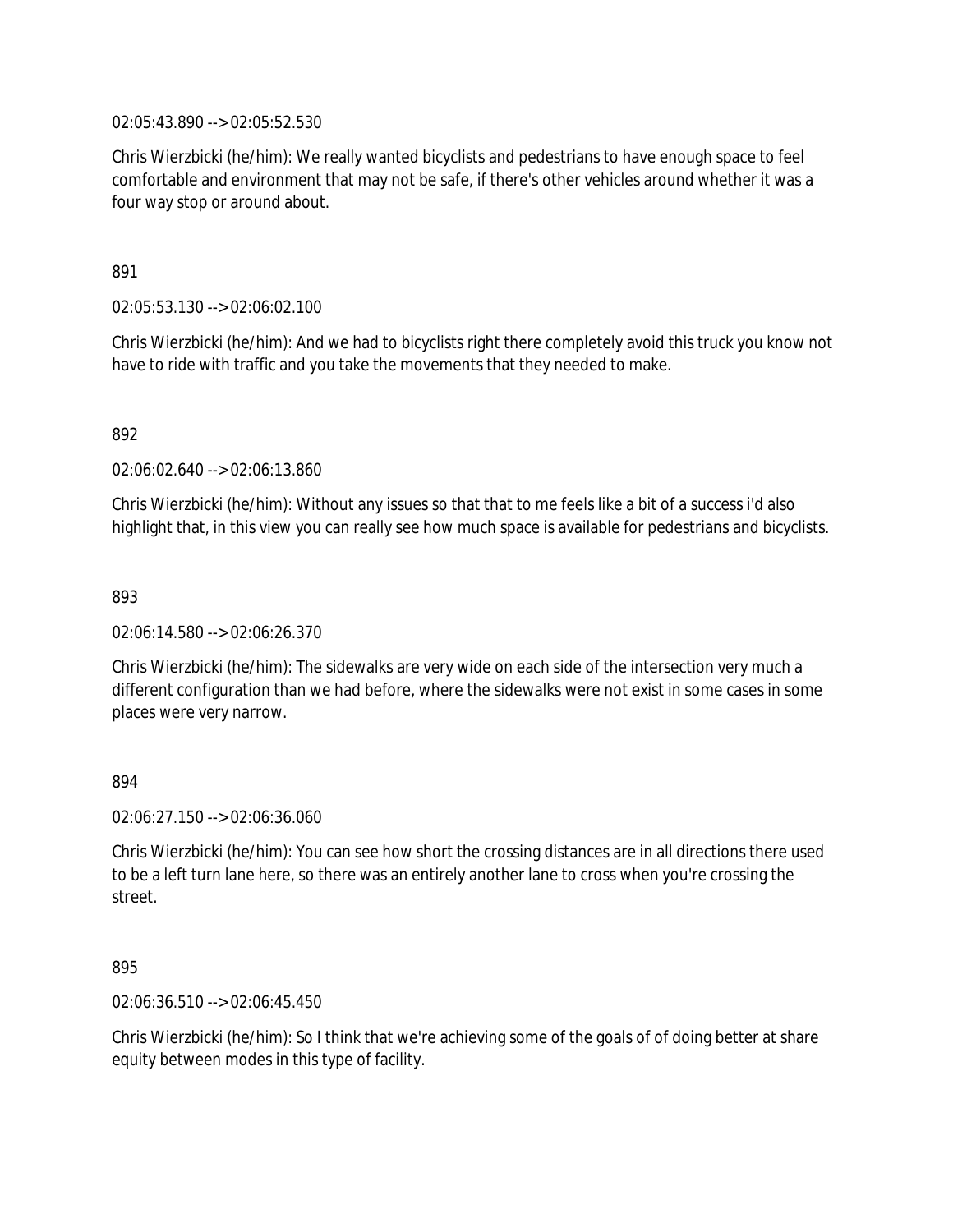02:06:46.710 --> 02:06:54.990

Chris Wierzbicki (he/him): Now some people have have mentioned that they they think they should be some improvements made to highlight how to use this intersection where that it's.

897

02:06:55.500 --> 02:06:59.640

Chris Wierzbicki (he/him): Gone highlight that it exists, and we are going to make some of those modifications.

898

02:07:00.270 --> 02:07:08.640

Chris Wierzbicki (he/him): We are adding some advanced warning signs to the roundabout so adding some additional signage we're going to be reducing the speed limit down to five miles an hour.

899

02:07:09.390 --> 02:07:21.030

Chris Wierzbicki (he/him): We are going to add some thermal plastic yellow paint on the Center of the circle around outside curb will also be adding a thorough plastic crosswalk striping on each of the intersection legs.

900

02:07:22.380 --> 02:07:23.130

Chris Wierzbicki (he/him): will be.

901

02:07:24.630 --> 02:07:32.280

Chris Wierzbicki (he/him): modifying the the fog line the shoulder stripe leading up to the bike ramps to be dashed to.

902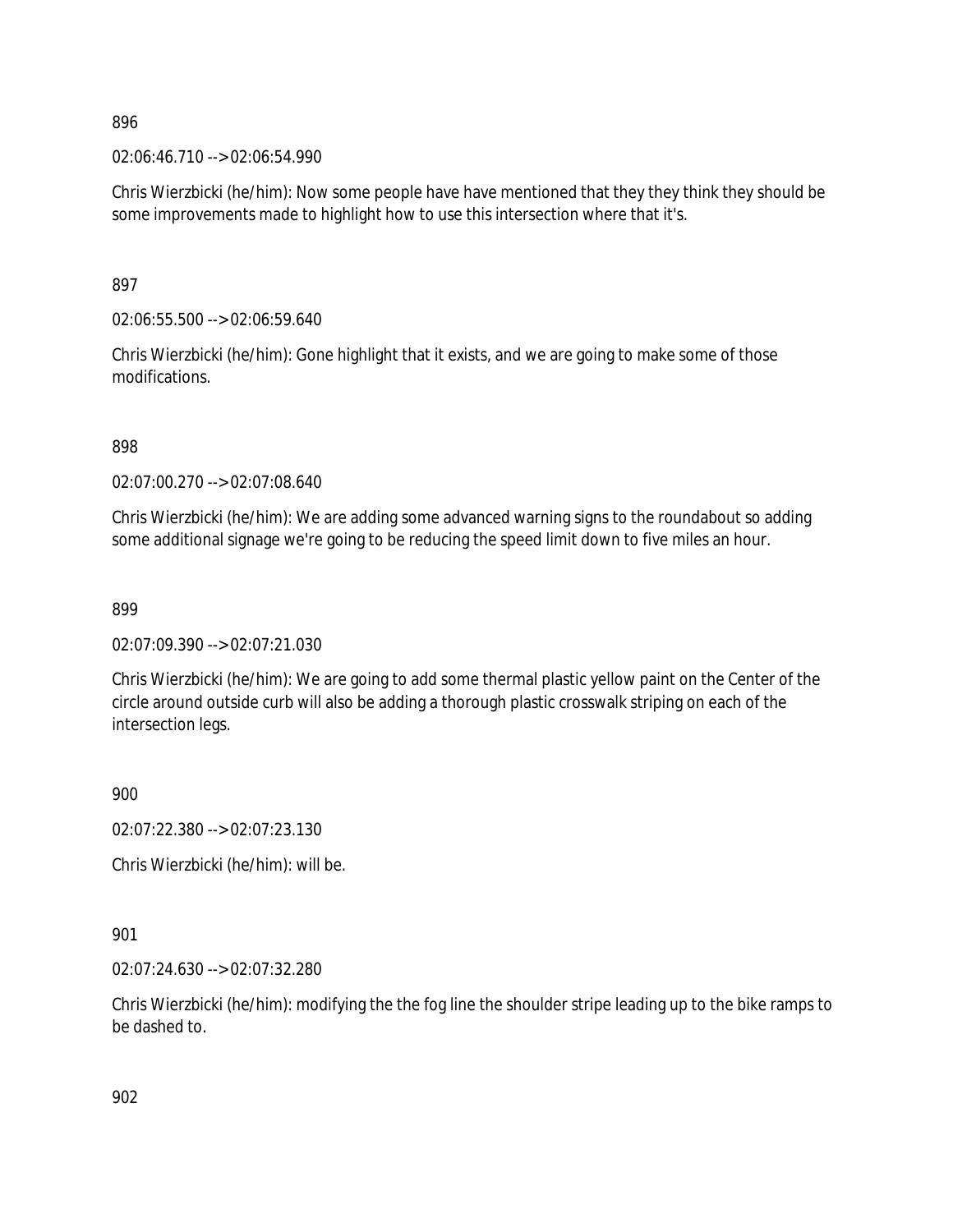02:07:32.670 --> 02:07:39.120

Chris Wierzbicki (he/him): Encourage for to highlight two drivers that bicyclists may be merging with traffic as they approach the round about if they don't want to use the ramps.

### 903

02:07:39.840 --> 02:07:49.050

Chris Wierzbicki (he/him): And there's also still additional lighting that was included in the project that is not yet installed that lighting is installed by with a contract with PSC it's.

### 904

02:07:49.950 --> 02:07:58.920

Chris Wierzbicki (he/him): And we are still negotiating through that and expect to have the lighting up soon as well, so we're going to try and go actually there's one other thing not on this list, we are going to also add.

#### 905

02:07:59.940 --> 02:08:16.440

Chris Wierzbicki (he/him): painted yield signs or the word yield on the road in front of the each of the crosswalks this vehicles are approaching so there's a number of things we're going to try and do here, I believe that this work will be starting up in the in the next couple of days.

### 906

02:08:17.460 --> 02:08:25.860

Chris Wierzbicki (he/him): I do want to apologize for the time that it's taken us to get to that, I know, the Community has been asking about this and we've been responding and saying that things are going to happen here.

### 907

02:08:26.490 --> 02:08:36.930

Chris Wierzbicki (he/him): And the situation we're in right now is is that it's very hard to get a contractor that who is mostly finished the project to come back and and do other things, for you when.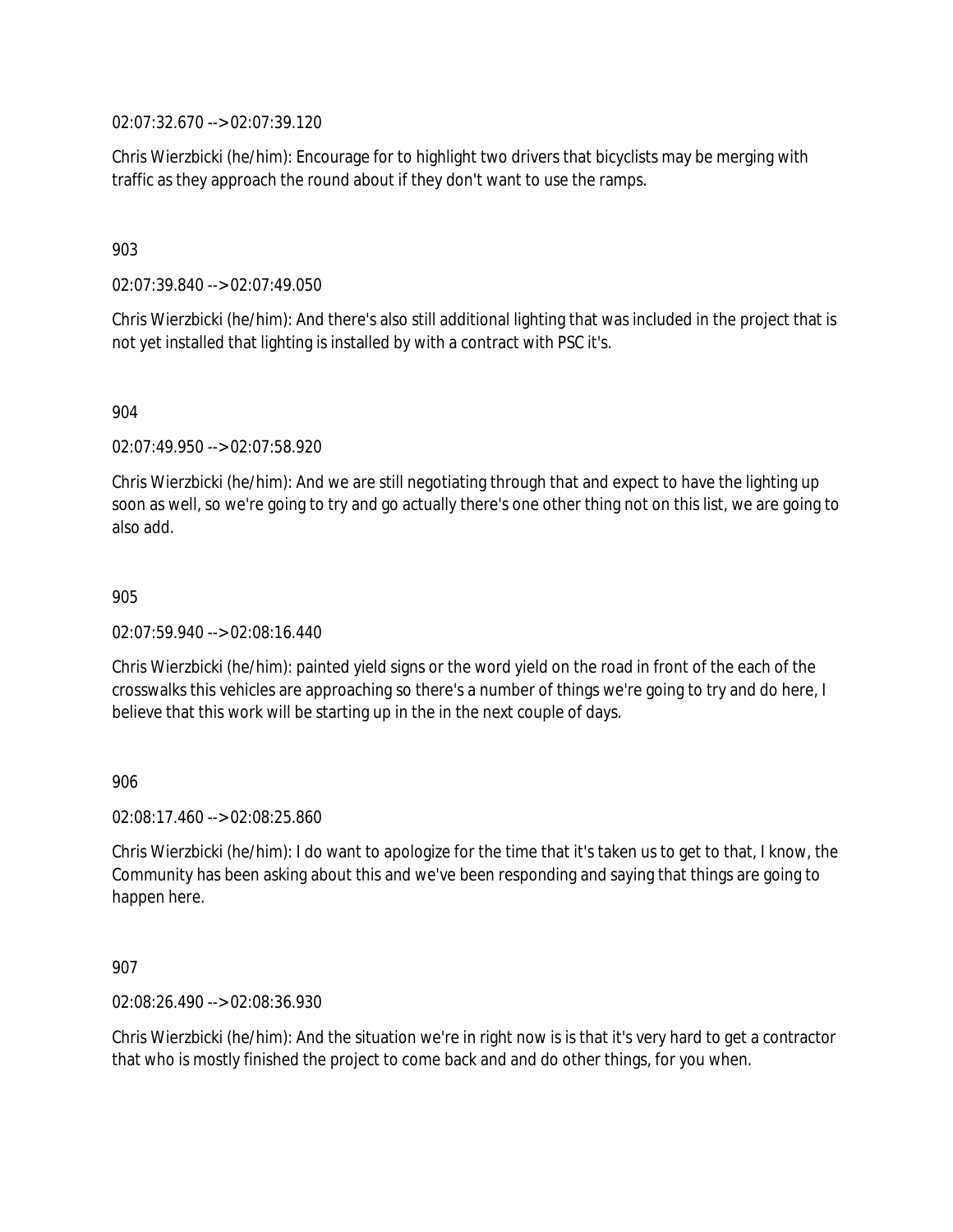02:08:37.470 --> 02:08:48.510

Chris Wierzbicki (he/him): After the project is mostly completed and that's a challenging place to be to get things done quickly but we're hopeful that the subcontractor is doing this work will be out this week to at least start to work.

909

02:08:50.520 --> 02:08:54.810

Chris Wierzbicki (he/him): And that's about what I have for you i'm happy to answer any questions or.

910

02:08:56.340 --> 02:08:58.140

Chris Wierzbicki (he/him): yeah give any more information that you'd like to.

911

02:08:59.700 --> 02:09:01.890

Kirsten Hytopoulos: Thank you councilmember Schneider.

912

02:09:03.630 --> 02:09:15.750

Leslie Schneider: Thank you, Director where's the key I can't tell you how often I go up and down usually as a pedestrian you know, this is my This is my commute my walk commute to work almost every day.

913

02:09:18.000 --> 02:09:31.590

Leslie Schneider: I think it is a big improvement, I guess, my one thought is I would really like to see something flimsy in the Center you know something vertical in the Center.

914

02:09:32.430 --> 02:09:40.680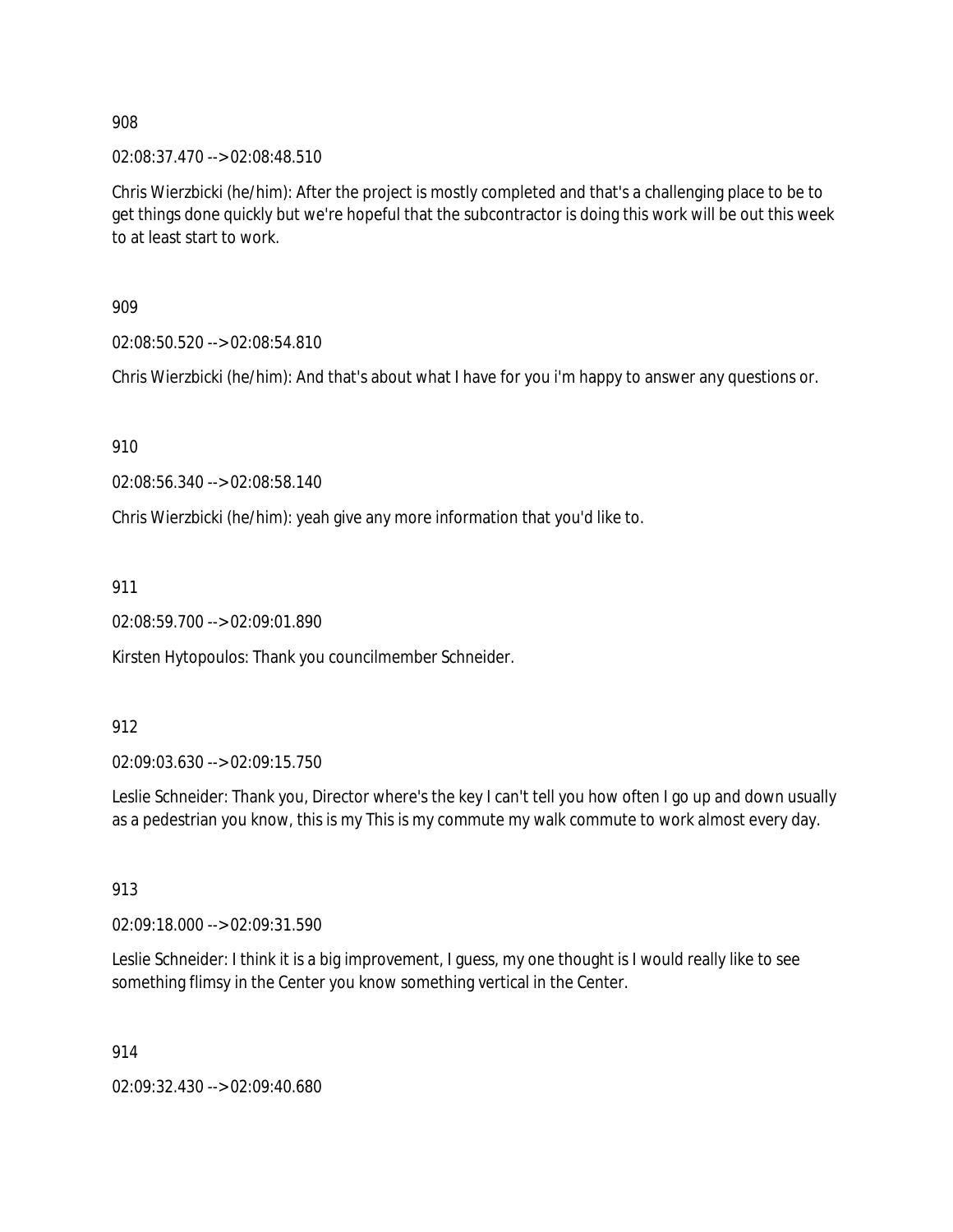Leslie Schneider: That could get knocked down if it has to right um, but it is, and I think that the yellow paint will help I hear that I like that.

915

02:09:42.060 --> 02:09:45.540

Leslie Schneider: But I do I have personally seen cars just.

# 916

02:09:46.860 --> 02:09:51.270

Leslie Schneider: You know kind of flipping you off by just driving straight across right.

917

02:09:53.340 --> 02:09:53.820

Leslie Schneider: and

918

02:09:55.980 --> 02:10:01.230

Leslie Schneider: And they're not just getting used to it, you know they're they just have attitude and they're just saying.

# 919

02:10:03.060 --> 02:10:18.900

Leslie Schneider: I can do it so anyway i'm just wondering if there's and I just was in Seattle over the weekend and going down that little teeny tiny roundabouts over and over and over again and granted, they were in some you know more residential neighborhoods.

920

02:10:21.180 --> 02:10:24.030

Leslie Schneider: But i'm just wondering if we need to allow a semi truck to.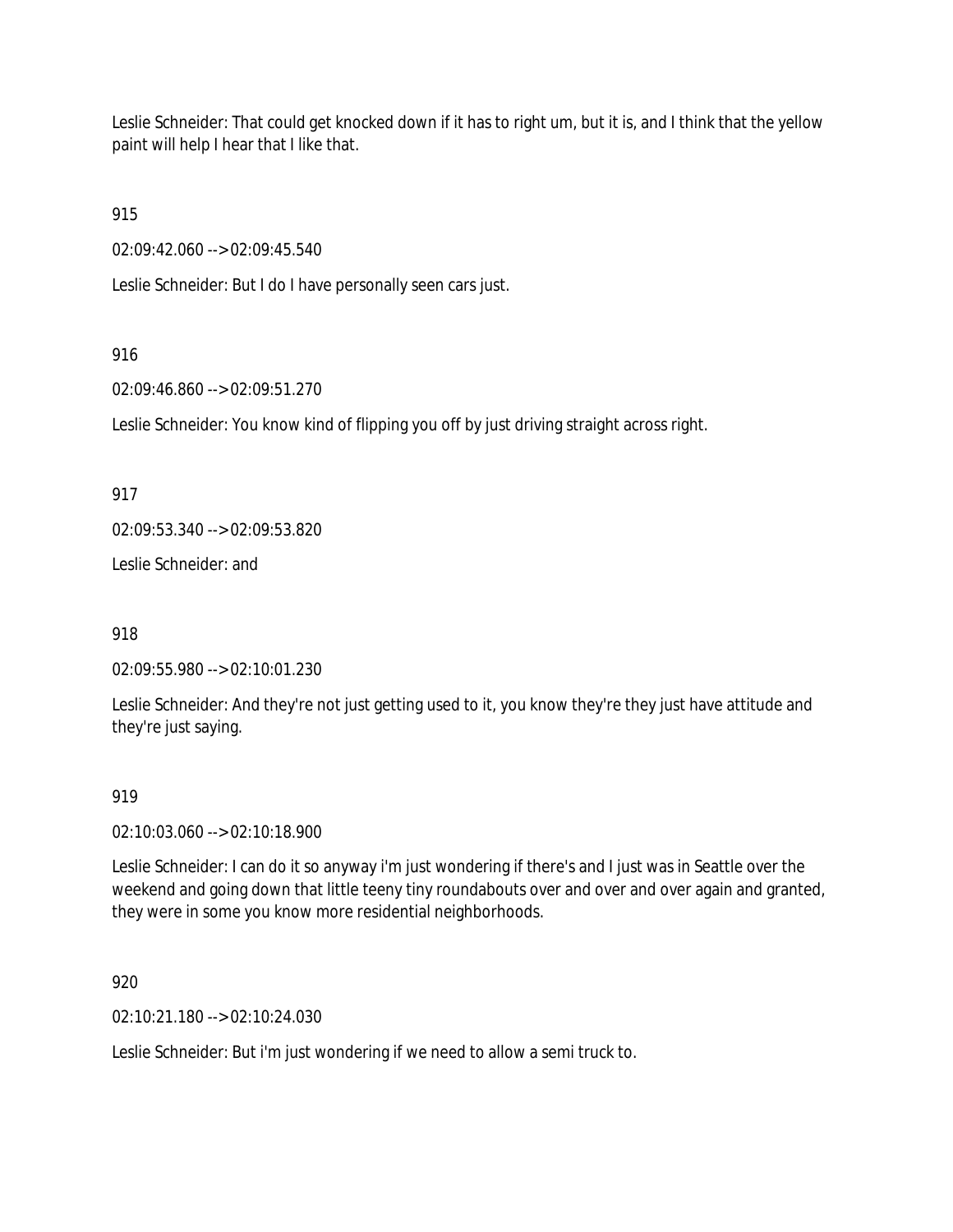02:10:25.710 --> 02:10:32.910

Leslie Schneider: I mean if we had something in the middle, that was vertical maybe they would decide to keep going and do that you know do that you turn somewhere else.

# 922

02:10:34.050 --> 02:10:42.090

Leslie Schneider: So I don't know what what are your thoughts on having something vertical in the Center there that you know could could get impacted at some point.

# 923

02:10:43.890 --> 02:10:57.930

Chris Wierzbicki (he/him): Sure well the good part about this, this type of these types of improvements are that you can make them incrementally and try things and see how they work or you know add new things as as you need to I don't know if something can actually.

# 924

02:11:00.300 --> 02:11:03.540

Chris Wierzbicki (he/him): be placed in the Center and not be kind of immediately.

925

02:11:05.190 --> 02:11:09.390

Chris Wierzbicki (he/him): You know hit by a bus making a left turn i'm just not sure with something we can look at.

# 926

02:11:10.560 --> 02:11:22.950

Chris Wierzbicki (he/him): But as I said, we're going to make a bunch of improvements here and then see how things go and if we still think that there's other other improvements, we need to make we're happy to you know continue working on this and trying to make it as safe and as visible as possible.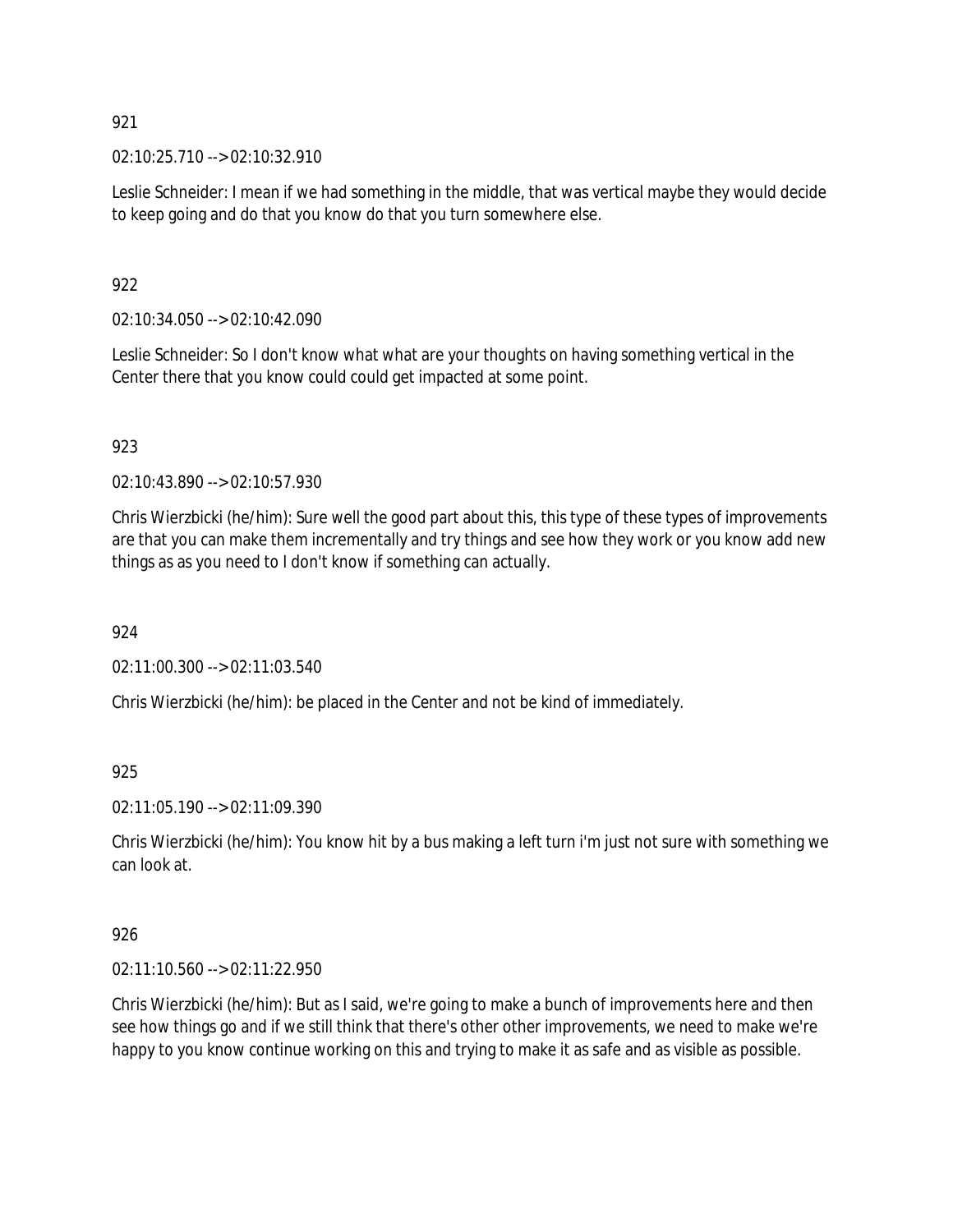02:11:24.000 --> 02:11:38.880

Leslie Schneider: And then, my last My last comment is just those lighting improvements that you were talking about if we could make sure those happened before we start losing light in the fall because that intersection is really dangerous with you know with the current lighting yeah.

928

02:11:39.270 --> 02:11:41.910

Chris Wierzbicki (he/him): I agree that that should be happening within the next month or so.

929

02:11:42.210 --> 02:11:45.060

Leslie Schneider: Great awesome Thank you so much really appreciate it.

930

02:11:45.240 --> 02:11:45.630

Chris Wierzbicki (he/him): you're welcome.

931

02:11:47.310 --> 02:11:47.760

Kirsten Hytopoulos: mayor.

932

02:11:51.780 --> 02:11:54.120

Rasham Nassar: yeah thanks public works director.

933

02:11:55.170 --> 02:12:04.260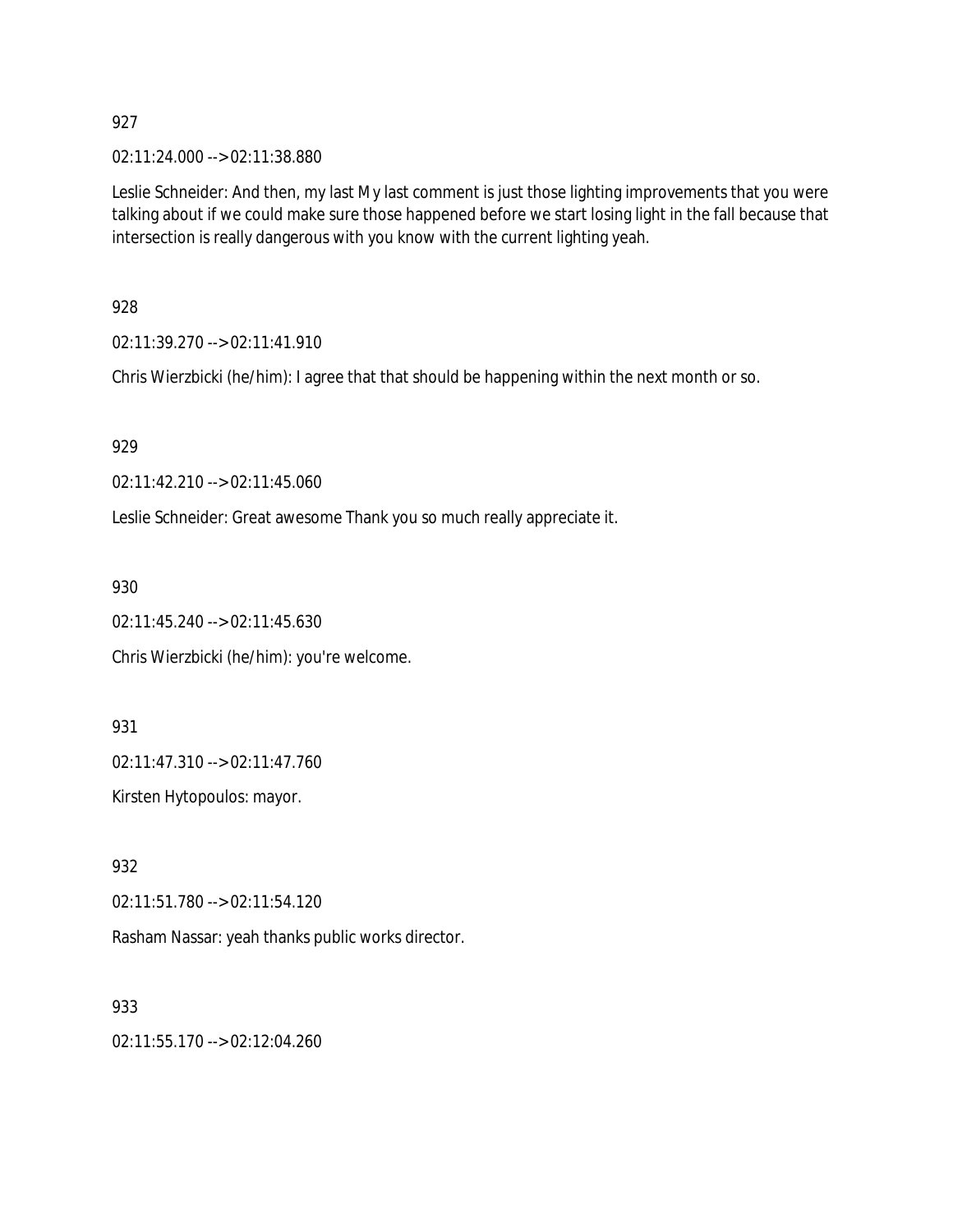Rasham Nassar: or call it when we agreed to add this as an agenda item, it was because there were concerns from the Community about recent accidents or or bumper to bumper incident reports I don't know the nature.

934

02:12:04.830 --> 02:12:17.280

Rasham Nassar: Of those accident reports, but is that something that is typical something that you would expect, when you install a new round about a location that formerly had a four way stop.

### 935

02:12:17.910 --> 02:12:25.980

Rasham Nassar: And that's a question and I, and I recall, when we were discussing the possible new brooklyn sportsman club around about that we discussed the high school Madison round about.

### 936

02:12:26.430 --> 02:12:47.370

Rasham Nassar: And I could be wrong, but I remember hearing that as drivers are kind of getting used to it and it's typical or expected that there are bumper to bumper that there's there's incidents in the near the date of installation, but that those tend to decline as the roundabout kind of ages.

### 937

02:12:48.780 --> 02:12:51.450

Rasham Nassar: Tired sick brain, I hope you understand my question.

938

02:12:51.480 --> 02:12:53.910

Rasham Nassar: I just want to make sure that was addressed, because I know that that was a big.

### 939

02:12:53.910 --> 02:12:56.220

Rasham Nassar: Concern from the Community where the number of accidents.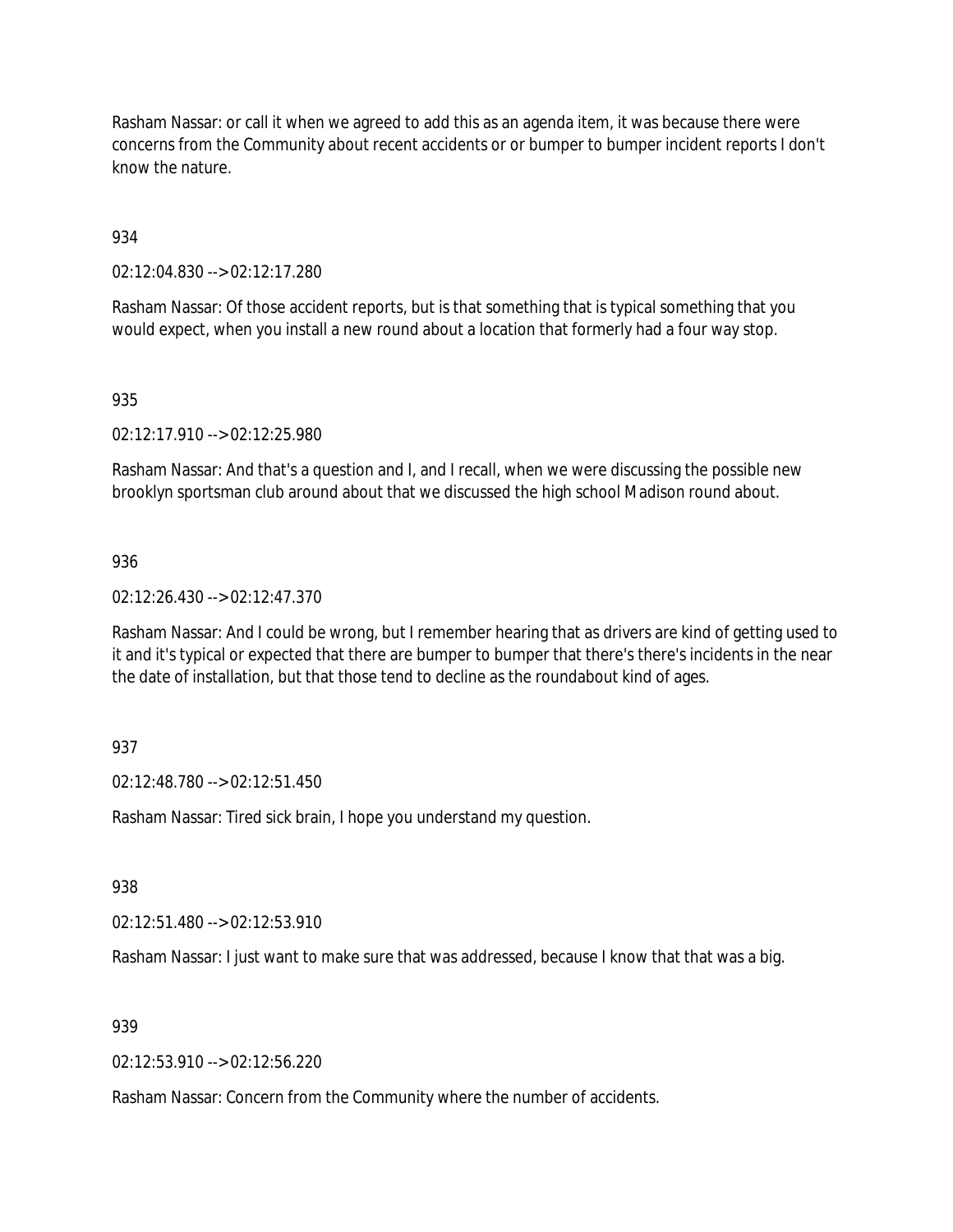02:12:57.150 --> 02:13:09.480

Chris Wierzbicki (he/him): Sure, I actually haven't seen a report of any accidents at the intersection but I will happy to be to check in with the police department about that we if there are reported accidents will have will have information on that so i'll look into it and see.

941

02:13:10.980 --> 02:13:12.630

Chris Wierzbicki (he/him): It I don't know that I have any.

### 942

02:13:13.920 --> 02:13:21.990

Chris Wierzbicki (he/him): kind of scientific or technical information about necessarily whether there are more accidents, you know when it when it.

943

02:13:22.500 --> 02:13:31.710

Chris Wierzbicki (he/him): Improvement is installed, as opposed to you know when people get used to it anecdotally it certainly does seem That way, you know as people get used to facility, they get they get more.

944

02:13:33.450 --> 02:13:39.900

Chris Wierzbicki (he/him): practice of using it and recognize, you know the proper ways of using it or not, such as that truck driver may be.

945

02:13:40.920 --> 02:13:43.440

Chris Wierzbicki (he/him): Choosing maybe not to make that you turn again.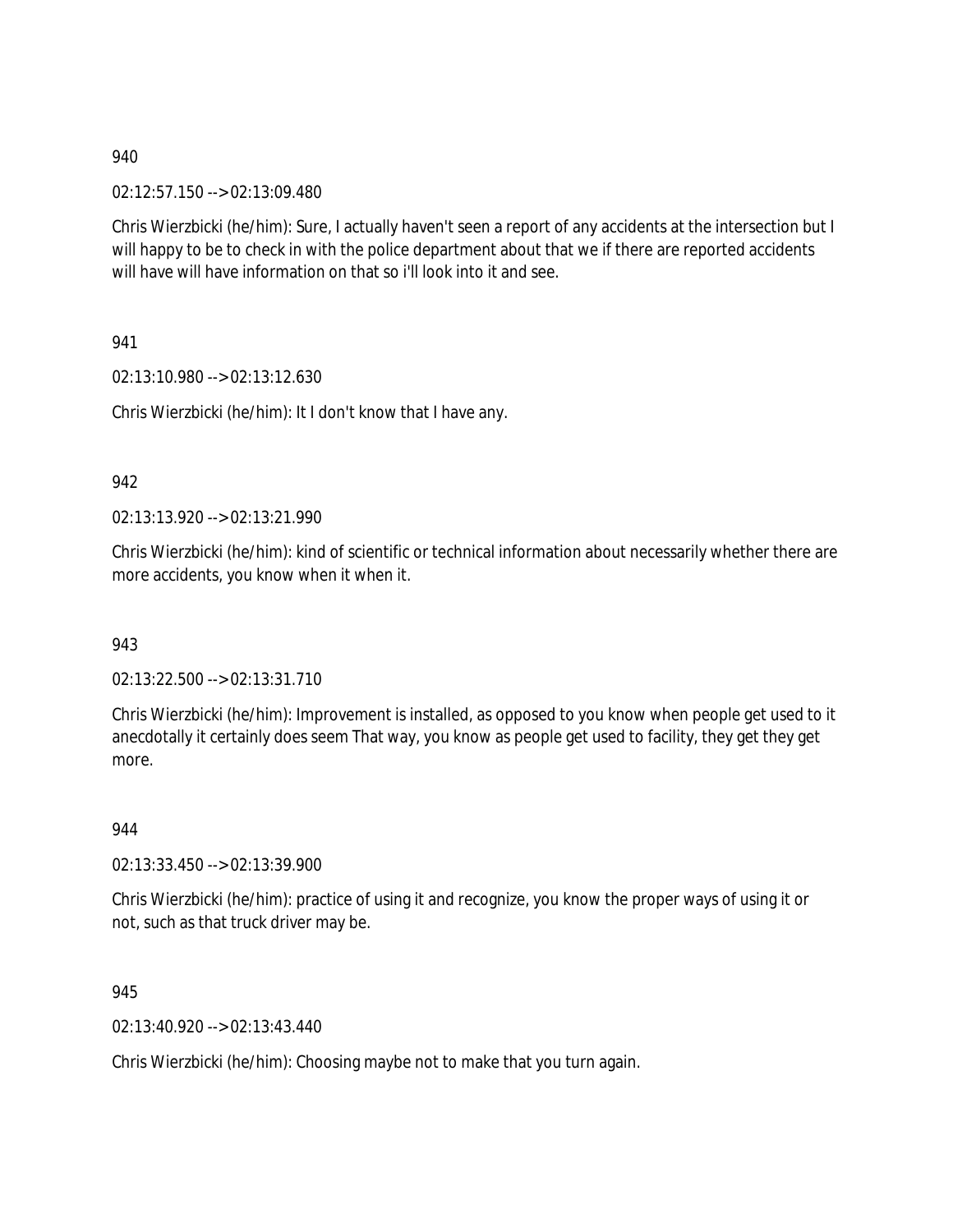02:13:44.970 --> 02:13:55.140

Chris Wierzbicki (he/him): But yeah i'm happy to look into the accident issue and see if that's something that we can track and see if it, you know is is something that's getting better or worse happy to do that.

947

02:13:59.580 --> 02:14:00.480

Kirsten Hytopoulos: anyone else.

948

02:14:03.030 --> 02:14:04.290

Kirsten Hytopoulos: kind of our mantra Johnson.

### 949

02:14:05.070 --> 02:14:16.770

Brenda Fantroy-Johnson: Thank you, Chris I wanted to ask about that truck you know you said it was legal to make a U turn, but I just wonder if there's some way, we can you know.

950

02:14:19.020 --> 02:14:24.450

Brenda Fantroy-Johnson: restrict that kind of U turn from from 16 wheel trucks.

951

02:14:24.540 --> 02:14:27.270

Brenda Fantroy-Johnson: yeah it could be a tricky thing to try to.

952

02:14:27.660 --> 02:14:33.900

Chris Wierzbicki (he/him): try and prevent because, like I said it a vehicle you know past your vehicle or standard size vehicle is.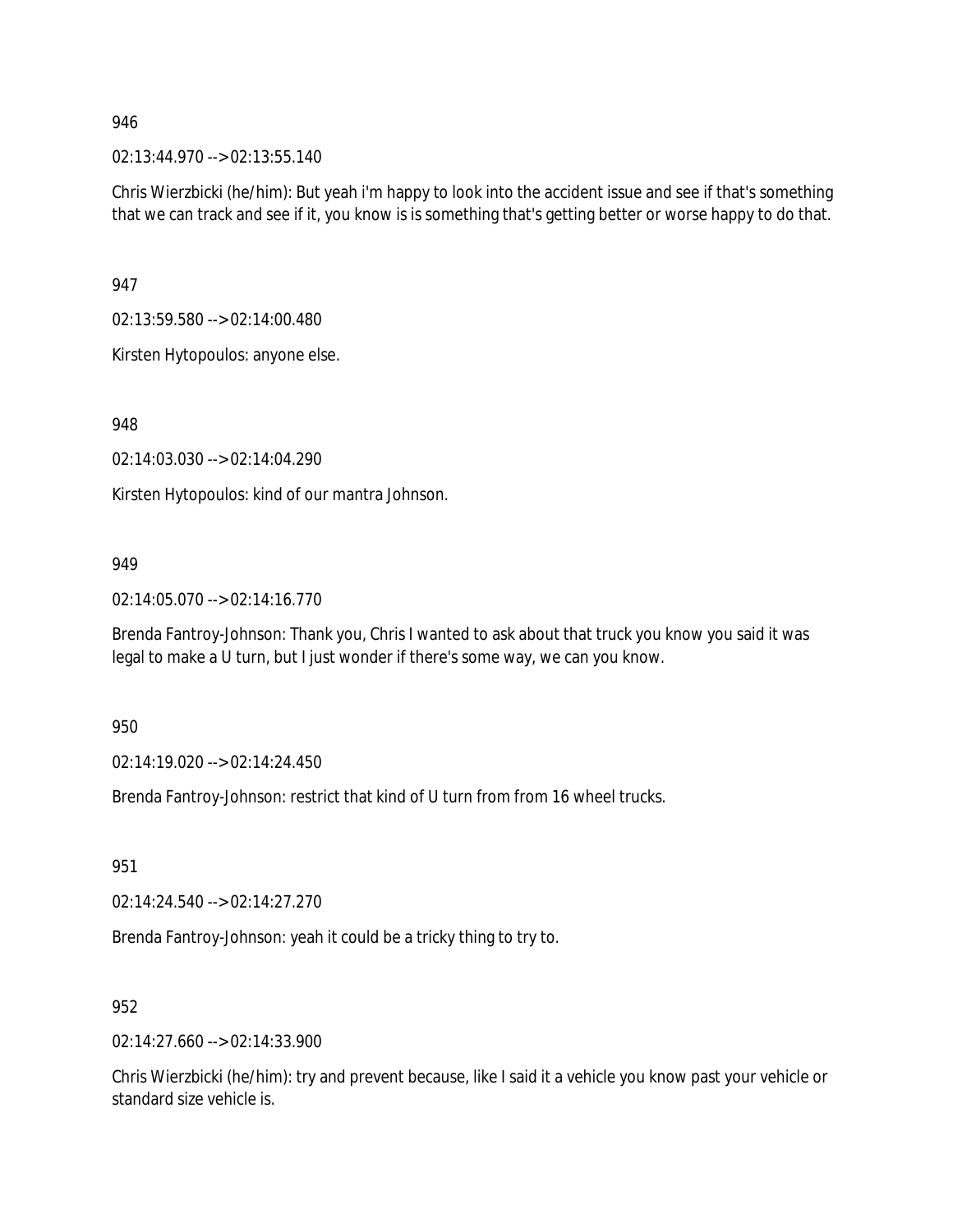02:14:34.500 --> 02:14:39.960

Chris Wierzbicki (he/him): Usually encouraged to make an encouragement and you know they are roundabouts like the one that we've talked about on.

954

02:14:40.920 --> 02:14:49.350

Chris Wierzbicki (he/him): three or five are often use for people to be able to specifically make a U turn if they can't make a left or right out of there and you're by a driveway or access road.

955

02:14:50.280 --> 02:14:53.310

Chris Wierzbicki (he/him): So it's common for vehicles to do that trucks, not so much.

956

02:14:54.180 --> 02:15:07.080

Chris Wierzbicki (he/him): I think the best we can probably do is is to is to continue to watch and see how that truck traffic is that truck drivers continue to make those movements and maybe do some enforcement there because signage may be tricky but yeah something we can keep an eye on.

957

02:15:07.950 --> 02:15:08.430

Brenda Fantroy-Johnson: Thank you.

958

02:15:12.240 --> 02:15:24.990

Chris Wierzbicki (he/him): I just want to end by saying that the information we share tonight is also and we put it up on the website we've had some people come and look at that, so if anyone wants more information about that they can go there and.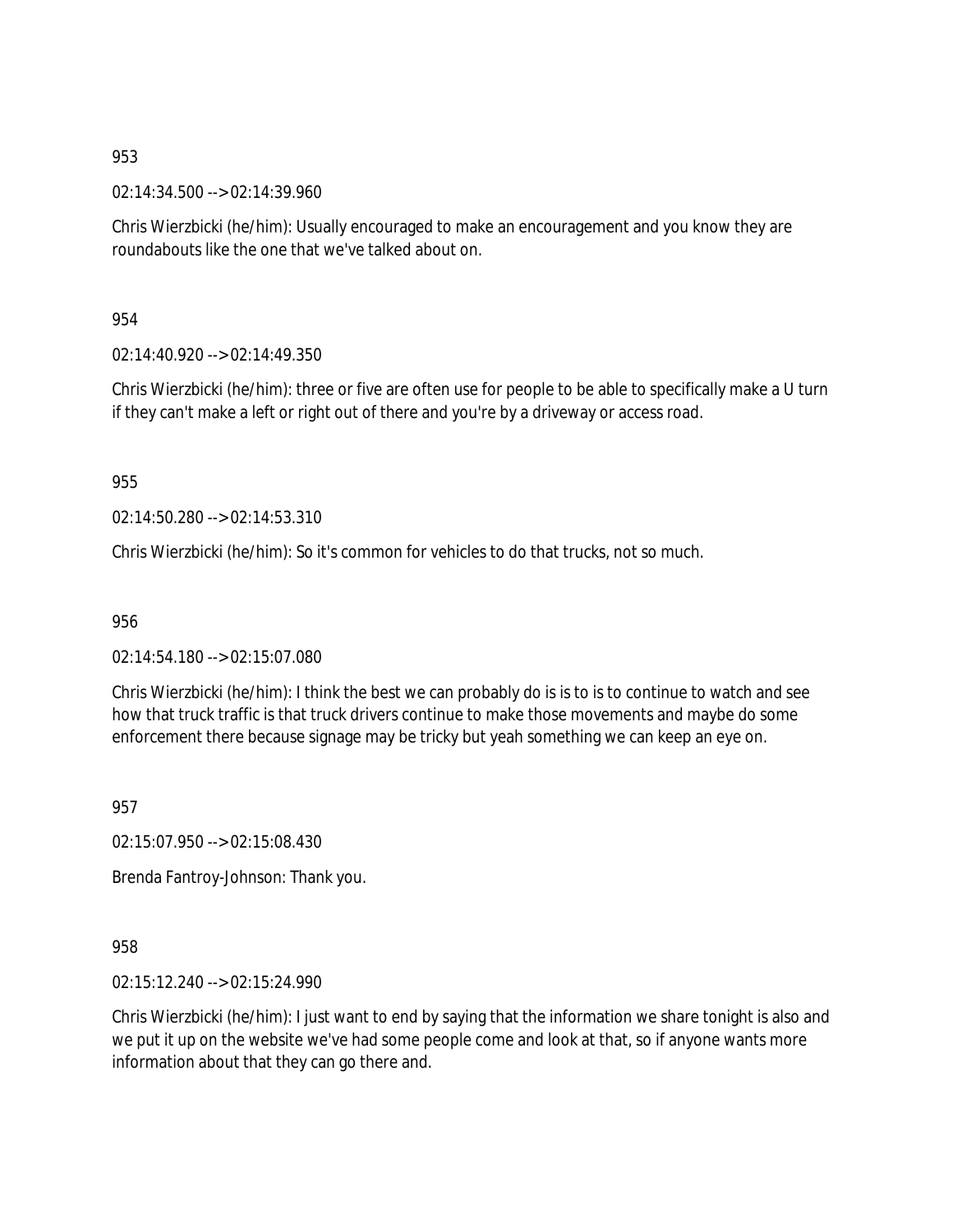02:15:26.070 --> 02:15:27.150 Chris Wierzbicki (he/him): And and have a look.

960

02:15:29.010 --> 02:15:30.270

Kirsten Hytopoulos: Thank you very much, Chris.

961

02:15:31.650 --> 02:15:32.250

All right, welcome.

## 962

02:15:33.360 --> 02:15:45.240

Kirsten Hytopoulos: All right, we're moving on to our last main item of the night, which is six a new business new business review funding criteria for American rescue plan act, and this will be led by the city manager.

### 963

02:15:46.350 --> 02:15:55.380

Blair King: So thank you Deputy Mayor, so this is an exciting opportunity this is good news and truly unique opportunity I.

### 964

02:15:55.980 --> 02:16:12.090

Blair King: In the managers update last week, though I did a speculate that it could be one of those chances, where it is fantastic opportunity, but you it's so great that can provoke some dread as well, because it is a wonderful opportunity we have the opportunity to.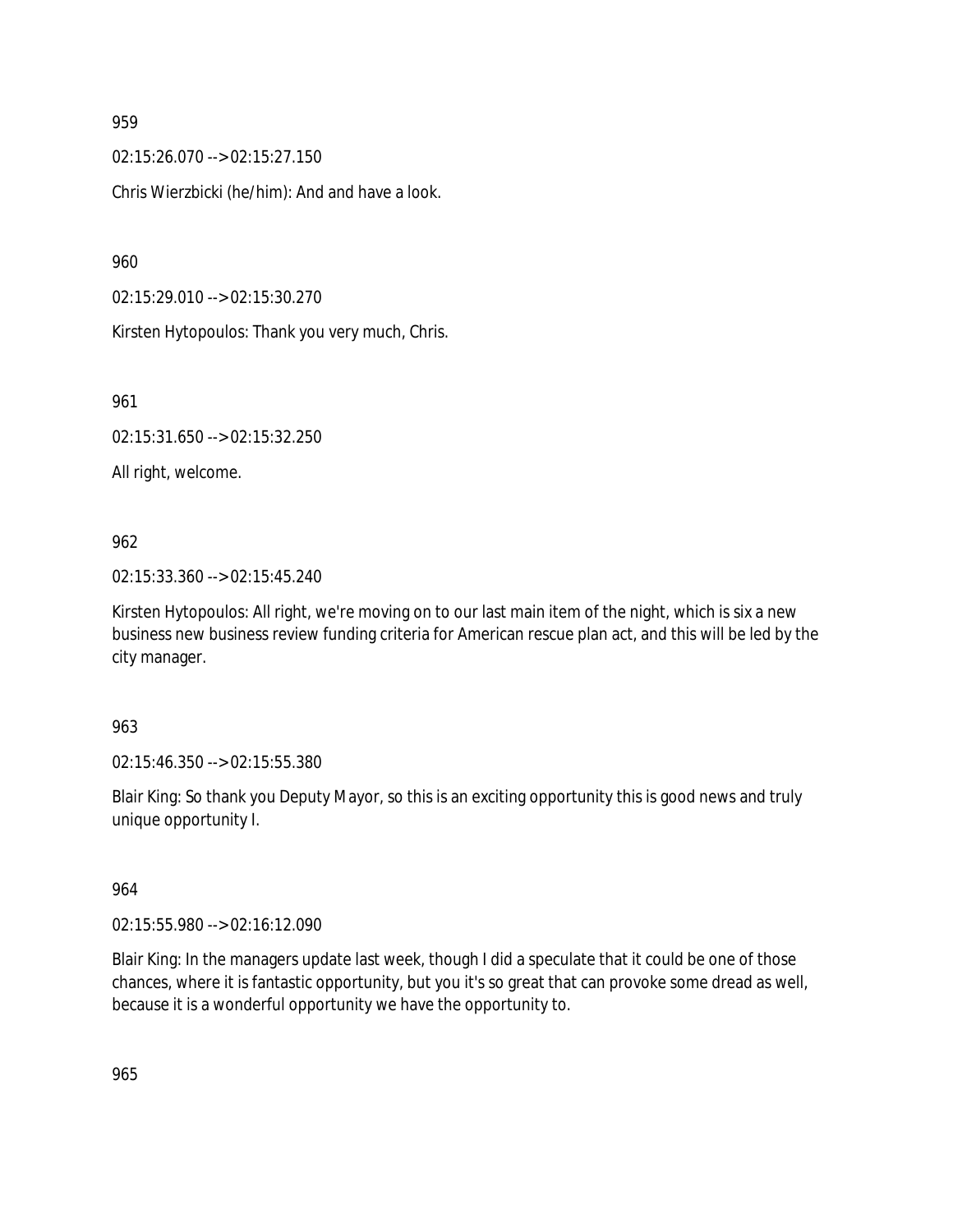02:16:13.230 --> 02:16:26.310

Blair King: To spend and invest an unanticipated 7 million system \$1,885, that is, the amount of money that bainbridge island is scheduled to receive from the American rescue plan act.

## 966

02:16:28.740 --> 02:16:41.850

Blair King: What I would like to do this evening is offered to you some suggestions on some principles for expenditure of that money this isn't rocket science, these principles are tried and true management principles for circumstances like this in fact.

967

02:16:43.260 --> 02:16:52.590

Blair King: I drafted these up and then Mr pitts have pointed out that the government finance officers came out with some very similar principles that the ones that i'm presenting to you.

968

02:16:53.370 --> 02:17:03.240

Blair King: What i'd like to do tonight is walk through the five principles again they're just tried and true techniques for opportunities like this and.

### 969

02:17:03.840 --> 02:17:12.150

Blair King: Then Mr pitts the finance director is going to give you the details, so we want to give you the details, there are some rules and restrictions and how this money can be spent.

### 970

02:17:12.690 --> 02:17:24.330

Blair King: Basically, there are four different parts of categories of expenditures after give that to you we'd like you to think about to those principles, if possible, and you can.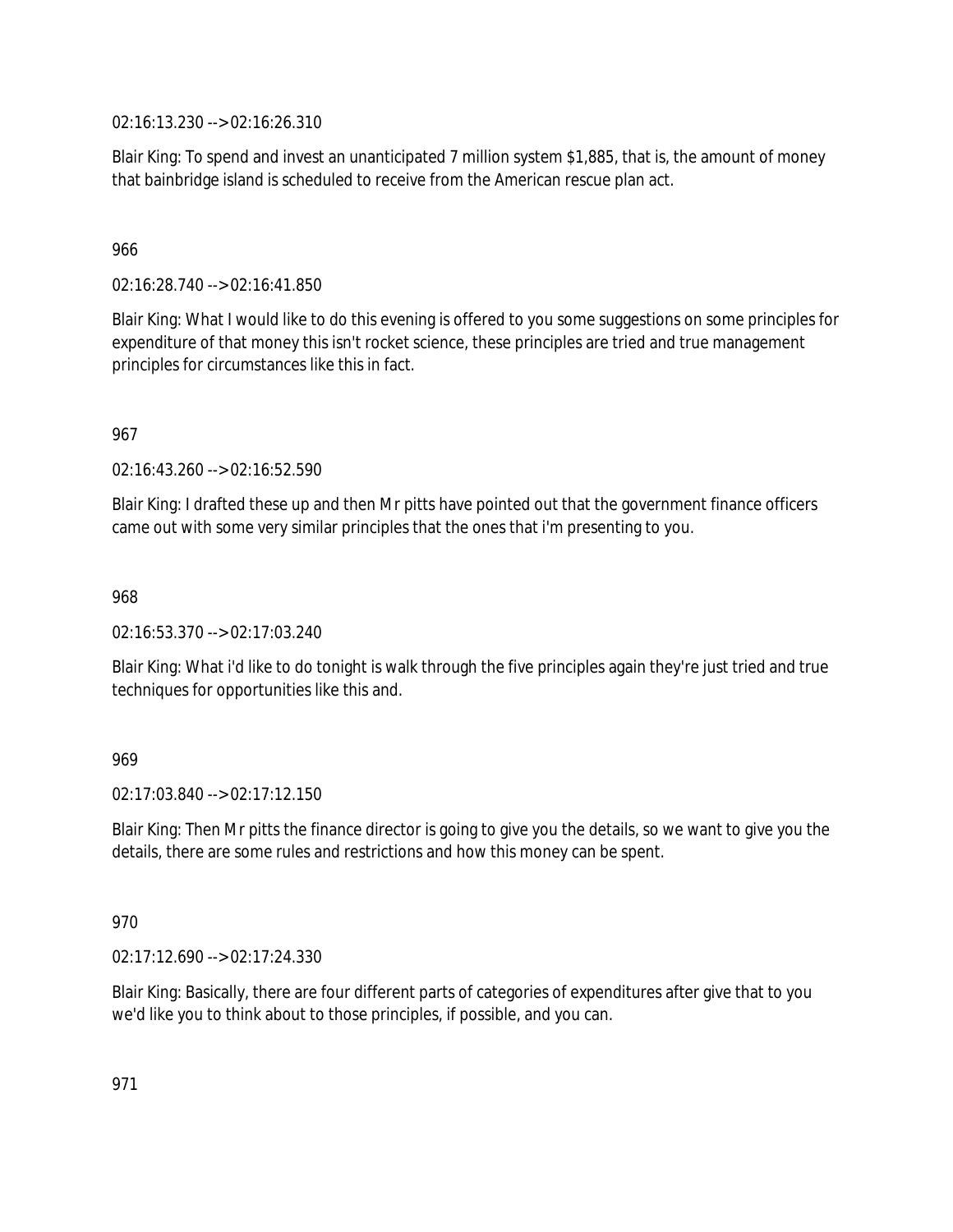02:17:24.780 --> 02:17:31.560

Blair King: adopt them, you can provide some feedback add more take out a couple and then also what i'd like you to do is.

## 972

02:17:32.160 --> 02:17:43.620

Blair King: Direct me to prepare a list of projects, consistent with those principles to bring back to you for further direction with regard to executing those are expenditures.

## 973

02:17:44.280 --> 02:18:01.530

Blair King: Our timelines here that again Mr pitts will tell you and explain to you, and maybe would that we have a little car point and if Mr pitts can put that up i'll just walk through getting five basic principles i'm talking about and asked you to focus on and then again.

974

02:18:03.240 --> 02:18:10.740

Blair King: Will pixel go ahead and basically explained how the clock works and i'm going to probably focus on what time it is.

### 975

02:18:11.640 --> 02:18:19.620

Blair King: So again, this is a unique opportunity, I doubt we'll ever be repeated and i'm encouraging you to adopt general principles for allocation expenditures are those.

### 976

02:18:20.400 --> 02:18:30.930

Blair King: The first basic point is that these are one time, money and should be spent in such a way to avoid or your current cost, you know what that might mean, in other words, is avoid spending on personnel.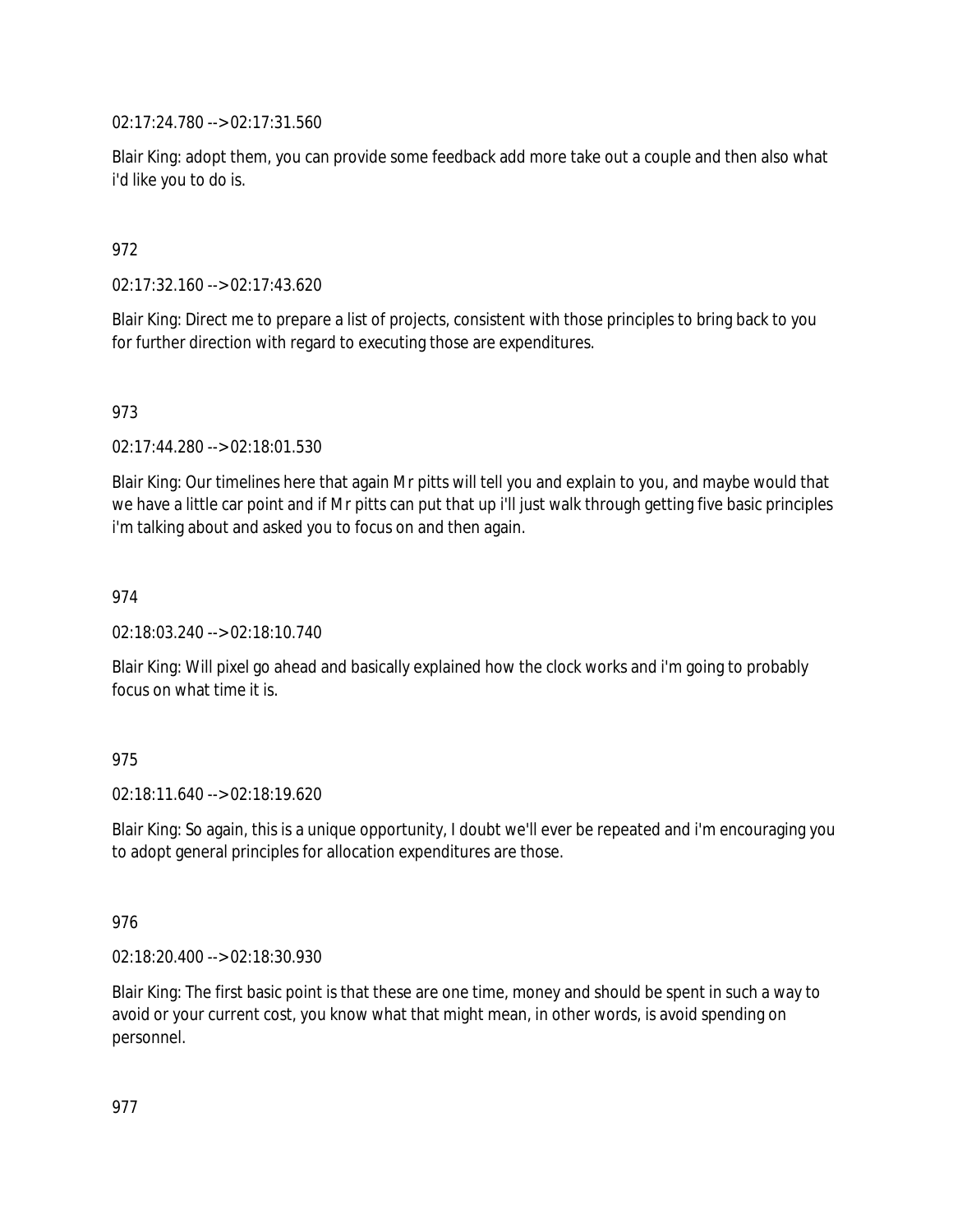02:18:31.410 --> 02:18:43.590

Blair King: So we don't want to see this spent on personnel we don't want to create any new positions with this money, this is one time my The next point is that, since this is one time, money to the extent practical.

978

02:18:44.700 --> 02:18:55.650

Blair King: i'm encourage you to spend these funds to achieve long lasting benefit results, in other words a 50 year time horizon we don't want to necessarily spend this some of my \$7 million once on money.

979

02:18:56.100 --> 02:19:11.490

Blair King: And only have let's just say a 10 year time horizon of return, we want a long term primaries the next is that it is a suggestion out of the various allocations of how this money should be spent again will highlight these for you is that.

980

02:19:12.510 --> 02:19:23.580

Blair King: And then, this is not a scientific recommendation, this is subjective that you spend this money to promote fiscal and environmental sustainability will receive priority consideration.

981

02:19:24.780 --> 02:19:32.490

Blair King: Of the various ways it's money can be spent that's one of the allocations that's one of the categories, and we think that should receive special consideration.

982

02:19:34.710 --> 02:19:46.800

Blair King: There are a timelines 2024 2026 of this money is really unique typically federal grants or reimbursement we're going to receive the money up front, we could receive.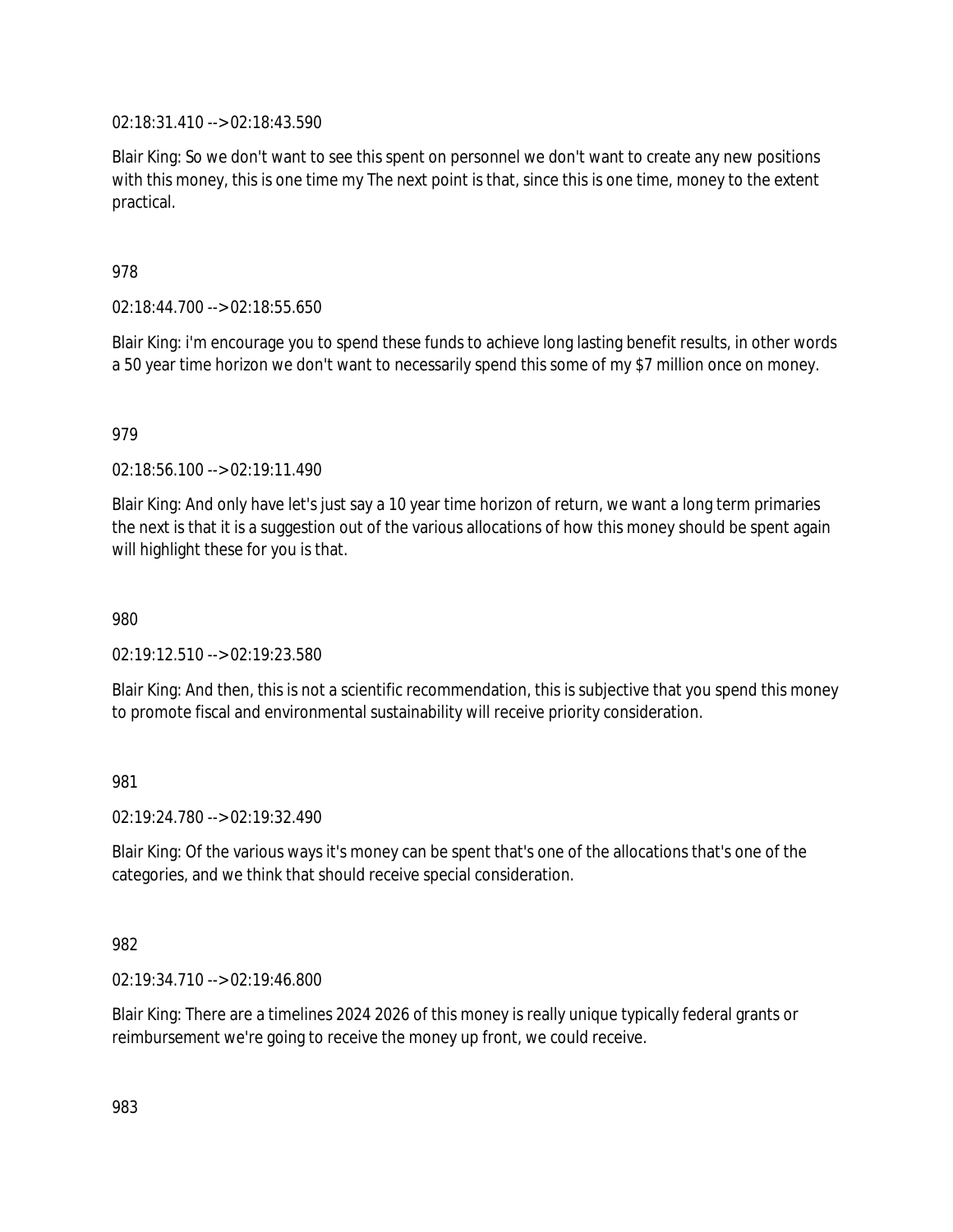02:19:47.730 --> 02:19:55.860

Blair King: About half of the funds as before the end of June, we should receive the second allocation money in 2022.

984

02:19:56.370 --> 02:20:08.880

Blair King: you'll have until 2024 to commit that money in 2026 to spend that is a relatively short period of time, so there isn't really time for us to La gang we're gonna have to get to that right away and.

985

02:20:10.110 --> 02:20:19.110

Blair King: i'm encouraging you that you look at money that could be spent with except for, in other words, except for this money you would not have another opportunity.

986

02:20:20.130 --> 02:20:27.840

Blair King: Save other federal and state grant programs for other projects use this money on programs that you would not be able to receive.

987

02:20:28.230 --> 02:20:41.910

Blair King: Other federal or state grants for for have other resources for so that's my suggestion and again we could go through the recommendation and they're very close to the slide these are abroad.

988

02:20:42.960 --> 02:20:53.280

Blair King: They are can just tried and true, but I think that the Council focuses on me and I hope you enjoy your future decisions of how to spend this money.

989

02:20:54.000 --> 02:21:05.280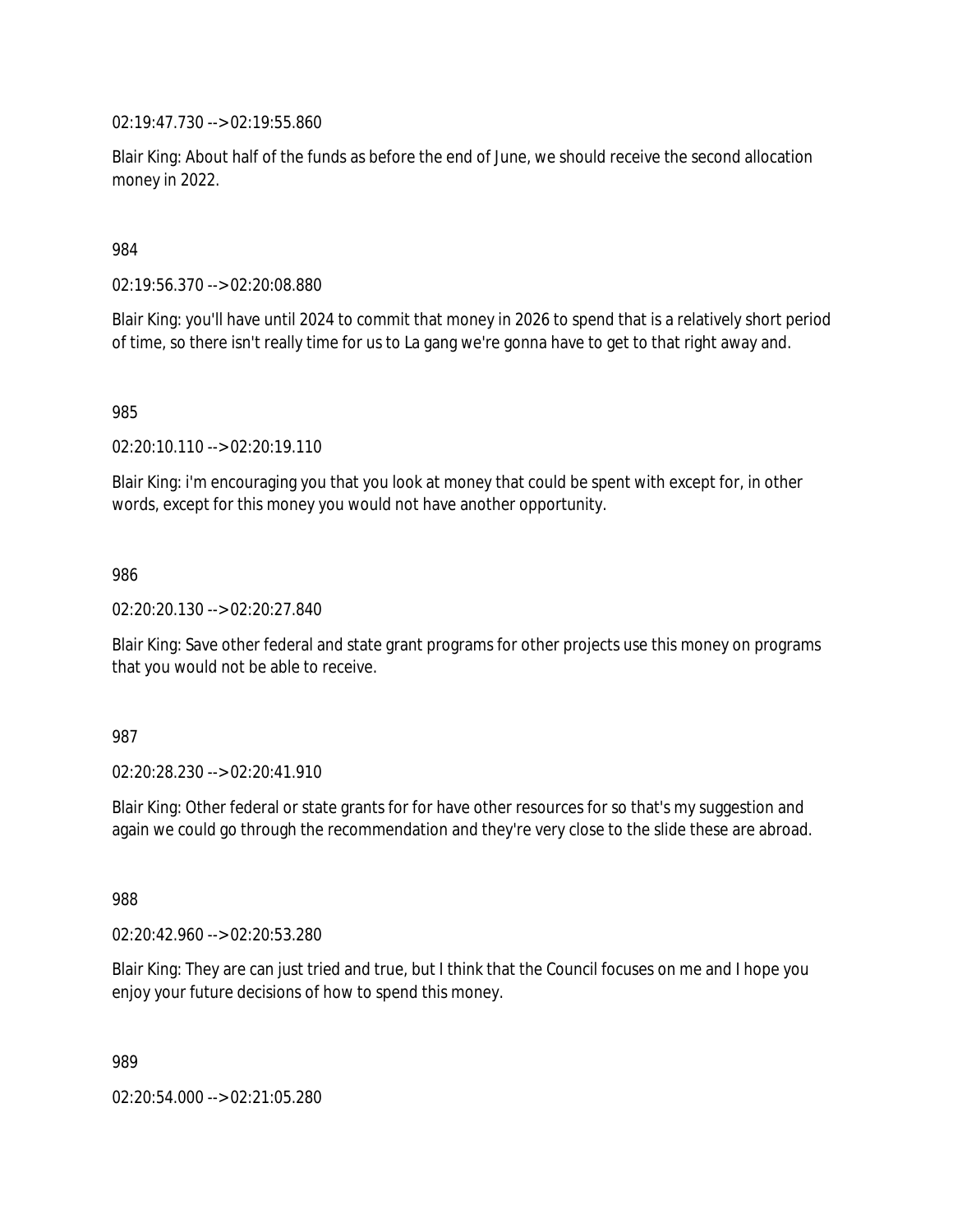Blair King: Mr pitts is going to go through the details, there are quite a few and then at the end, like you to come back focus on these principles and then like I said, if you would.

990

02:21:06.150 --> 02:21:11.280

Blair King: provide direction to me, based upon any modifications that you make these principles to come back.

## 991

02:21:11.670 --> 02:21:24.030

Blair King: With a listing of projects for you to consider later on, so it's a multi step process we don't want to stretch it out, but again, this is a once in a lifetime opportunity it's very exciting so with that i'll turn it over to finance.

## 992

02:21:25.710 --> 02:21:27.060

DeWayne Pitts: Thank you, Mr king, I appreciate it.

### 993

02:21:28.140 --> 02:21:37.860

DeWayne Pitts: Good evening Council, the way in pits finance director tonight, where, as indicated we're going to be discussing and providing an overview of the American rescue plan.

### 994

02:21:38.310 --> 02:21:45.120

DeWayne Pitts: otherwise known as arpa and to summarize what amounts to our very early understanding of the eligible expenditures.

### 995

02:21:45.930 --> 02:21:57.030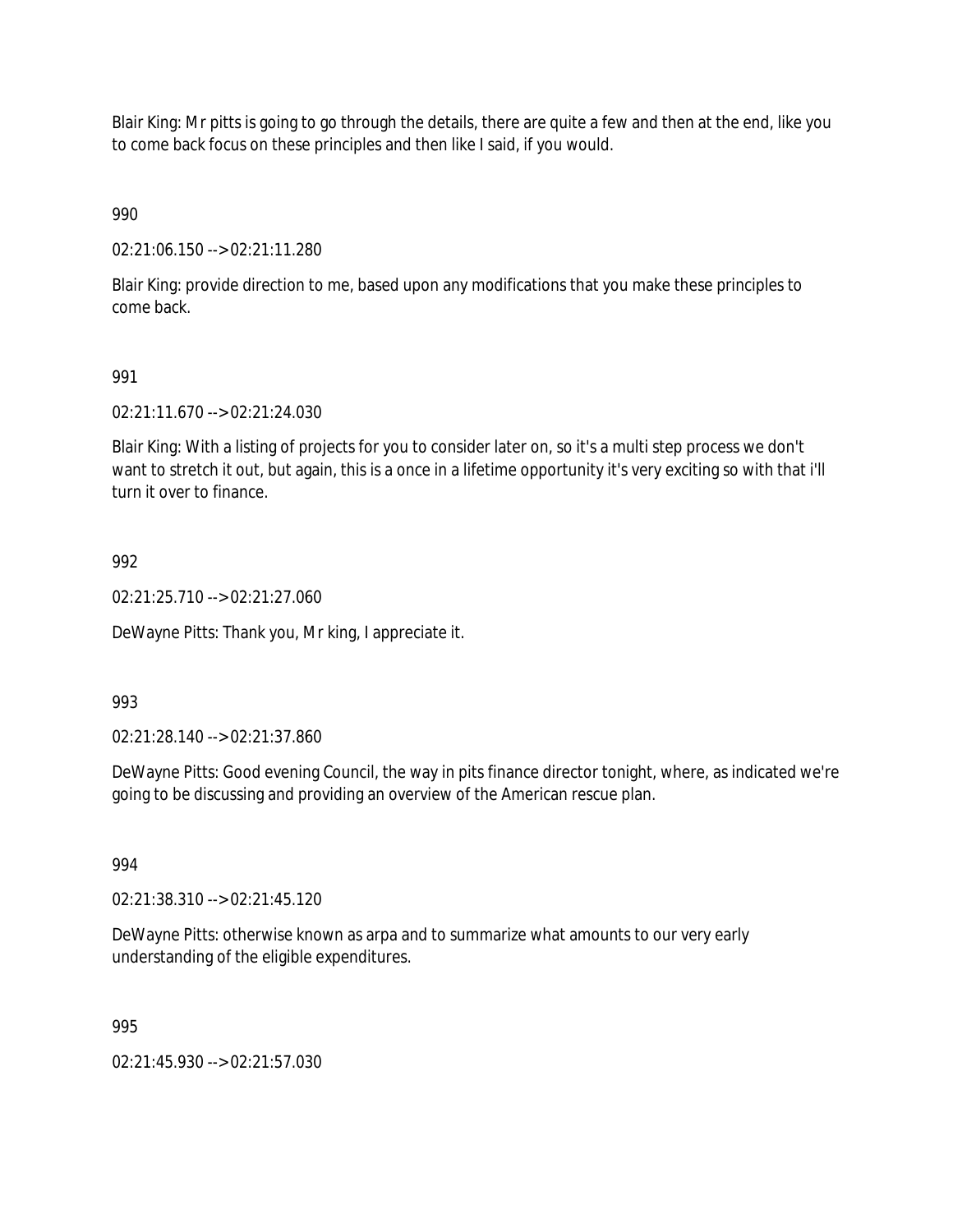DeWayne Pitts: The one action I am requesting a Council tonight is to approve a motion to accept these funds so Mr King can go ahead and sign and execute the grant contract with the state.

996

02:22:05.040 --> 02:22:11.700

DeWayne Pitts: The American rescue plan Act was signed into law by President Biden on march 3 2021.

997

02:22:12.540 --> 02:22:24.450

DeWayne Pitts: It was a total of \$1.9 trillion relief bill of which 350 billion dollars will be distributed for state local tribal and or excuse me, territorial and tribal governments.

998

02:22:25.260 --> 02:22:37.740

DeWayne Pitts: Of this total this slide shows you the distribution of those funds into broad categories as either direct recipients, which means that they'll be receiving their monies straight from the Federal Government or.

999

02:22:38.220 --> 02:22:54.360

DeWayne Pitts: In the case of bainbridge as an indirect recipient, which includes the city of bainbridge because it has 50,000 fewer fewer than 50,000 and population, and these are referred to as niamh non entitlement units.

1000

02:22:59.820 --> 02:23:08.430

DeWayne Pitts: The city has bolero has already mentioned that will be receiving these funds into two equal distributions totally in a little over \$7 million.

1001

02:23:08.820 --> 02:23:21.060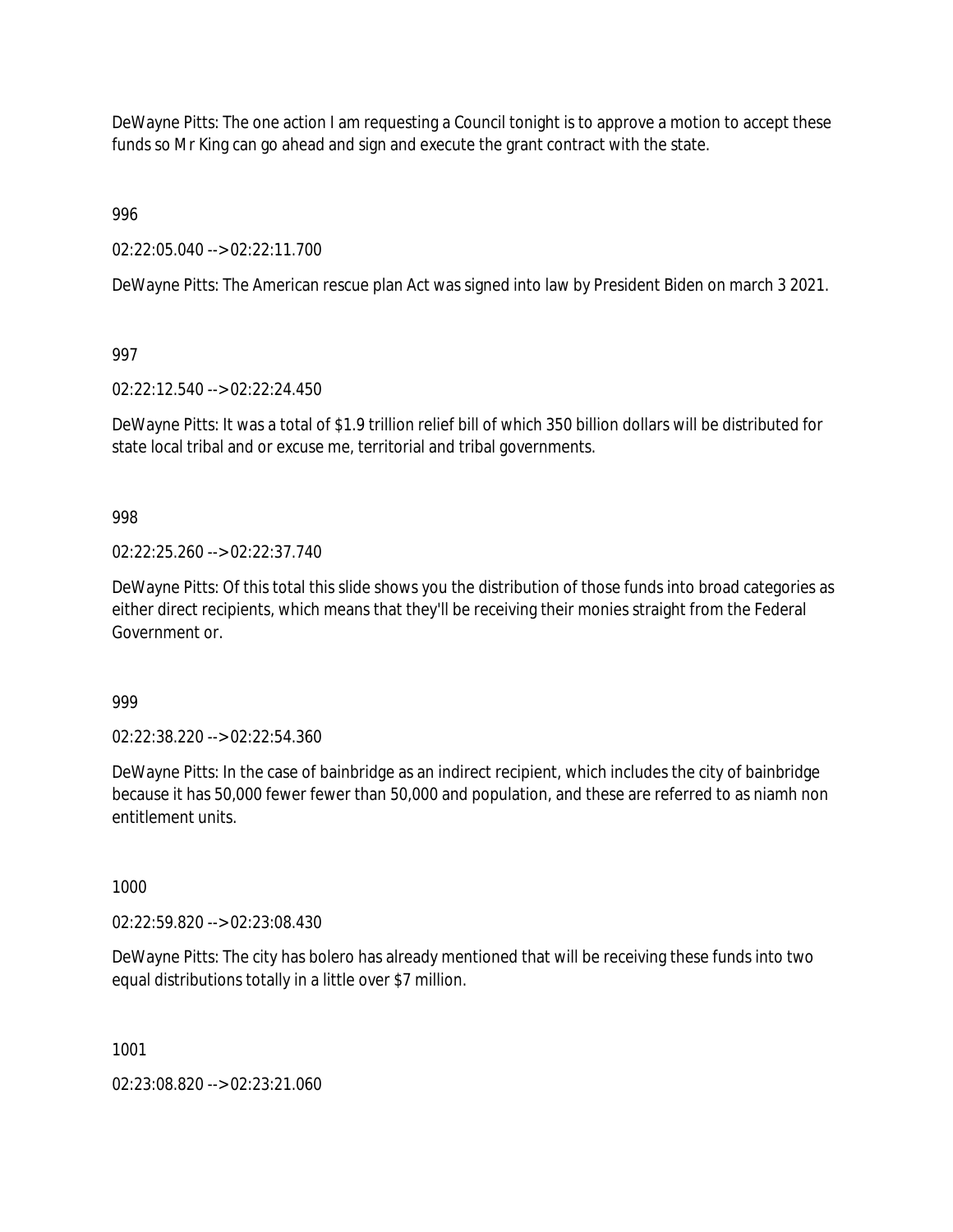DeWayne Pitts: In the first will be, we will be receiving a little bit later this month, or possibly as late as early July with a second to be received approximately a year from now also totally in about \$3.5 million.

1002

02:23:24.330 --> 02:23:34.020

DeWayne Pitts: The state may not impose additional restrictions that's different from the Federal guidelines for all practical purposes, this is seen as a direct grant to the city from the feds.

1003

02:23:34.890 --> 02:23:42.840

DeWayne Pitts: that the State was involved, just as a means of distributing these funds to cities with less than 50,000 population.

1004

02:23:44.430 --> 02:24:00.600

DeWayne Pitts: And, in general, the cost must be incurred after March 3 2021, although there is one major exception to that which we will talk about a little bit later and the arpa funds can only be used for the specified spending categories, the four categories we're going to be talking about tonight.

1005

02:24:03.690 --> 02:24:11.040

DeWayne Pitts: More guidance is expected from this federal and state government in the upcoming months I do want to emphasize that a little bit.

1006

02:24:11.700 --> 02:24:20.040

DeWayne Pitts: As as was noted earlier, this was signed in March, but really there wasn't any federal guidelines around this until about a month ago on march 10.

1007

02:24:20.460 --> 02:24:27.780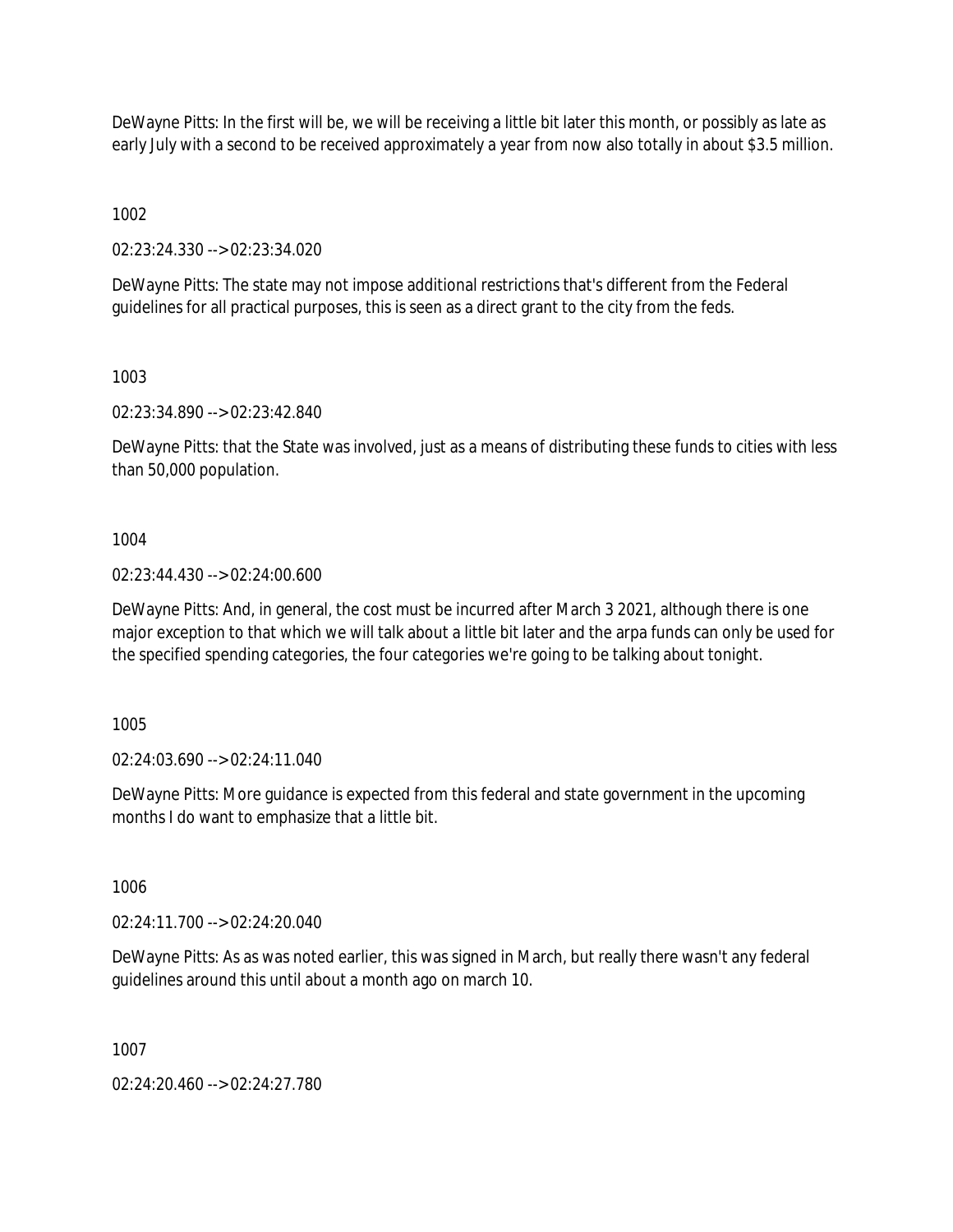DeWayne Pitts: And since that time we've already received three revisions as to the federal guidance around these grant monies.

1008

02:24:28.260 --> 02:24:43.110

DeWayne Pitts: I say this to emphasize that there's still a great deal that we don't know about the program and we expect a future guidance on this for the upcoming months and even years, potentially after after the initial guidance has been issued.

1009

02:24:44.730 --> 02:24:56.610

DeWayne Pitts: As Blair also has mentioned all guidance or excuse me all funds must be obligated by December 31 2024 and spent in totality by December 31 2026.

1010

02:24:57.060 --> 02:25:08.970

DeWayne Pitts: I will gate is a is a technical term but really What it means is a legal binding agreement that will result in outlays immediately or in the future and the other way of thinking about, that is, it is budgeted.

# 1011

02:25:09.780 --> 02:25:16.860

DeWayne Pitts: And a contract signed or an order placed or a purchase of a service that requires the city to actually make a payment.

# 1012

02:25:18.120 --> 02:25:24.930

DeWayne Pitts: I want to emphasize that as questions come up both tonight and in the future as questions come up to you, you can feel.

1013

02:25:25.380 --> 02:25:34.740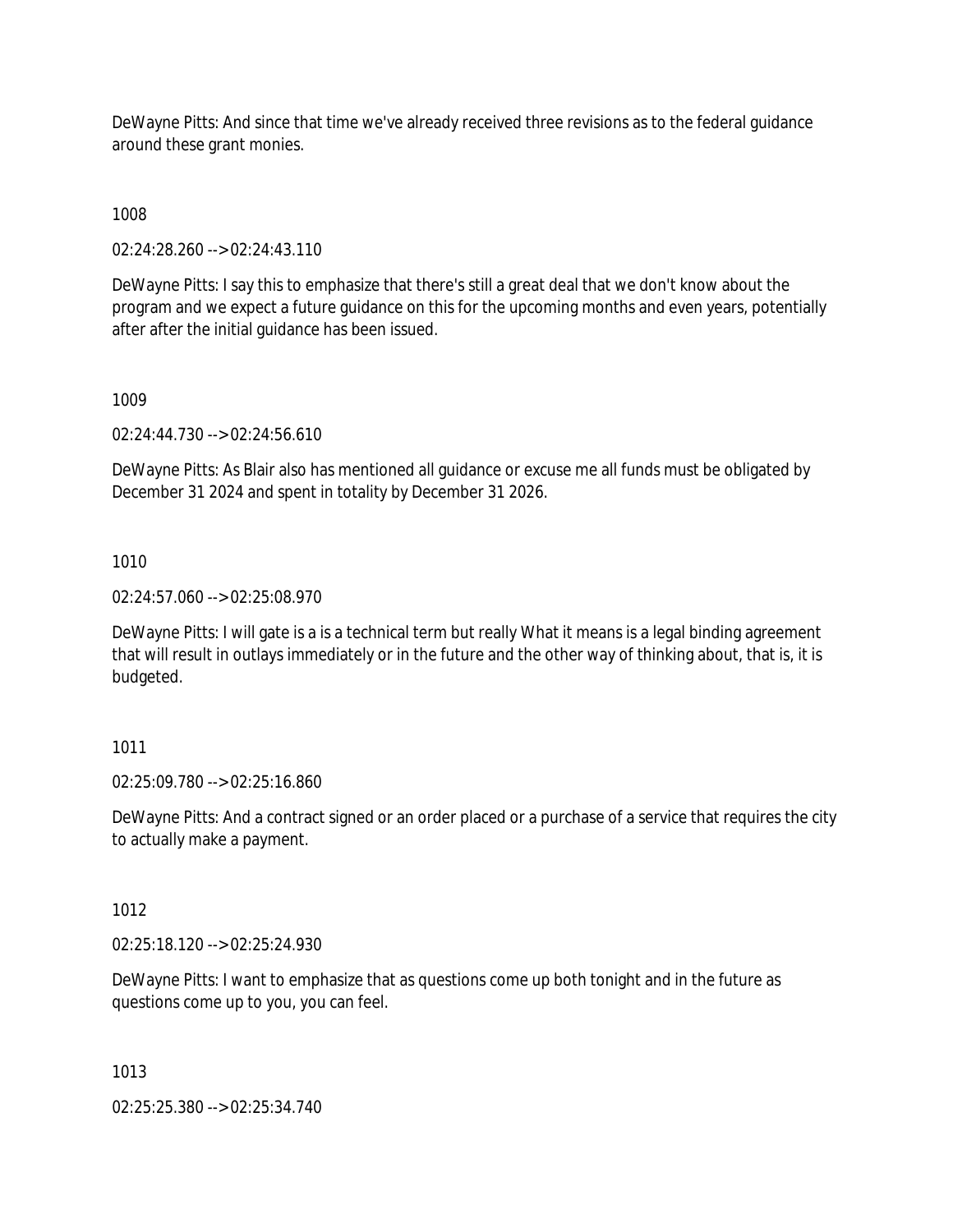DeWayne Pitts: free to go ahead and distribute those to me any questions I can't answer I will go back and do some research and provide those responses as quickly as I can.

1014

02:25:34.980 --> 02:25:39.510

DeWayne Pitts: What I would envision there is to provide those answers in the form, similar to what we did.

### 1015

02:25:39.840 --> 02:25:55.920

DeWayne Pitts: With our budget in the form of a query that is you provide the questions to me, I will compile those and share those with all Council members and then go ahead and post those answers to our website so all Community Members can see the responses to those questions as well.

#### 1016

02:26:03.330 --> 02:26:13.200

DeWayne Pitts: right before we talk a little bit about the spending categories, I do want to make a few comments, it appears, after reading pretty much all hundred and 50 pages of guidance.

### 1017

02:26:14.100 --> 02:26:25.350

DeWayne Pitts: that the regulations have an overarching theme that theme is intended to address the negative impacts of the pandemic from a broad public health and economic perspective.

1018

02:26:26.070 --> 02:26:34.830

DeWayne Pitts: This includes special focus on low income and disadvantaged communities, but also includes many of the negative health impacts from climate change.

1019

02:26:35.130 --> 02:26:39.990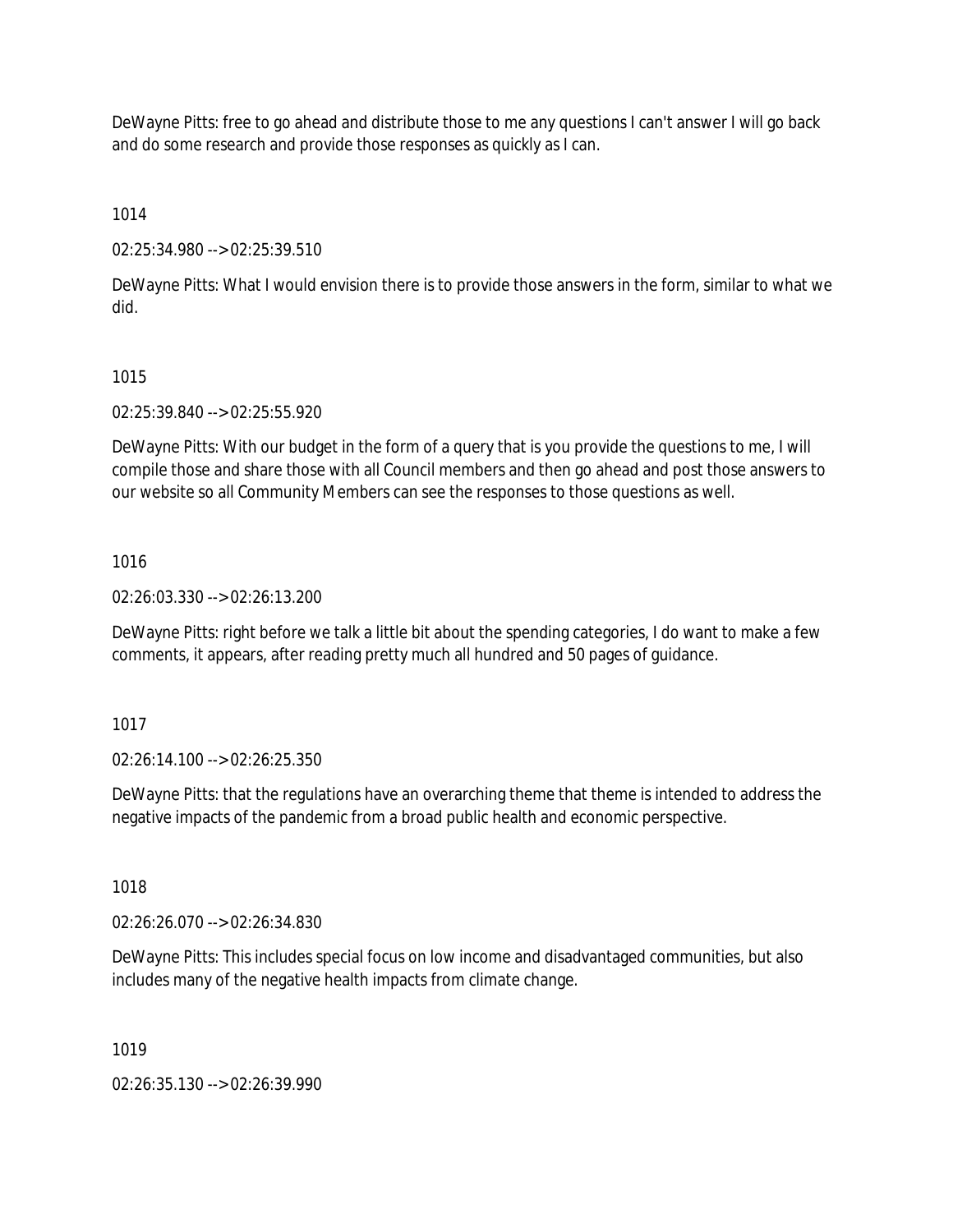DeWayne Pitts: And, in particular, as it relates to the public infrastructure category for we're going to be talking about.

1020

02:26:40.620 --> 02:26:54.510

DeWayne Pitts: There appears to be latitude within each of these categories as compared to many of the previous federal grants that the city has participated in and certainly anything that i've ever seen as a finance director and, as a former state auditor.

1021

02:26:56.400 --> 02:27:00.600

DeWayne Pitts: let's go over these categories real briefly and then we're going to spend a little more time in detail on these.

## 1022

02:27:01.020 --> 02:27:08.820

DeWayne Pitts: Categories one is to support public health response efforts and economic impacts to households nonprofits and businesses.

1023

02:27:09.510 --> 02:27:17.370

DeWayne Pitts: Category two is premium paid for essential workers Category three, is to replace last public sector revenue.

1024

02:27:17.970 --> 02:27:28.620

DeWayne Pitts: And finally, category for his support in that excuse me and support infrastructure investments in water sewer storm and surface water or broadband infrastructure.

1025

02:27:29.460 --> 02:27:43.290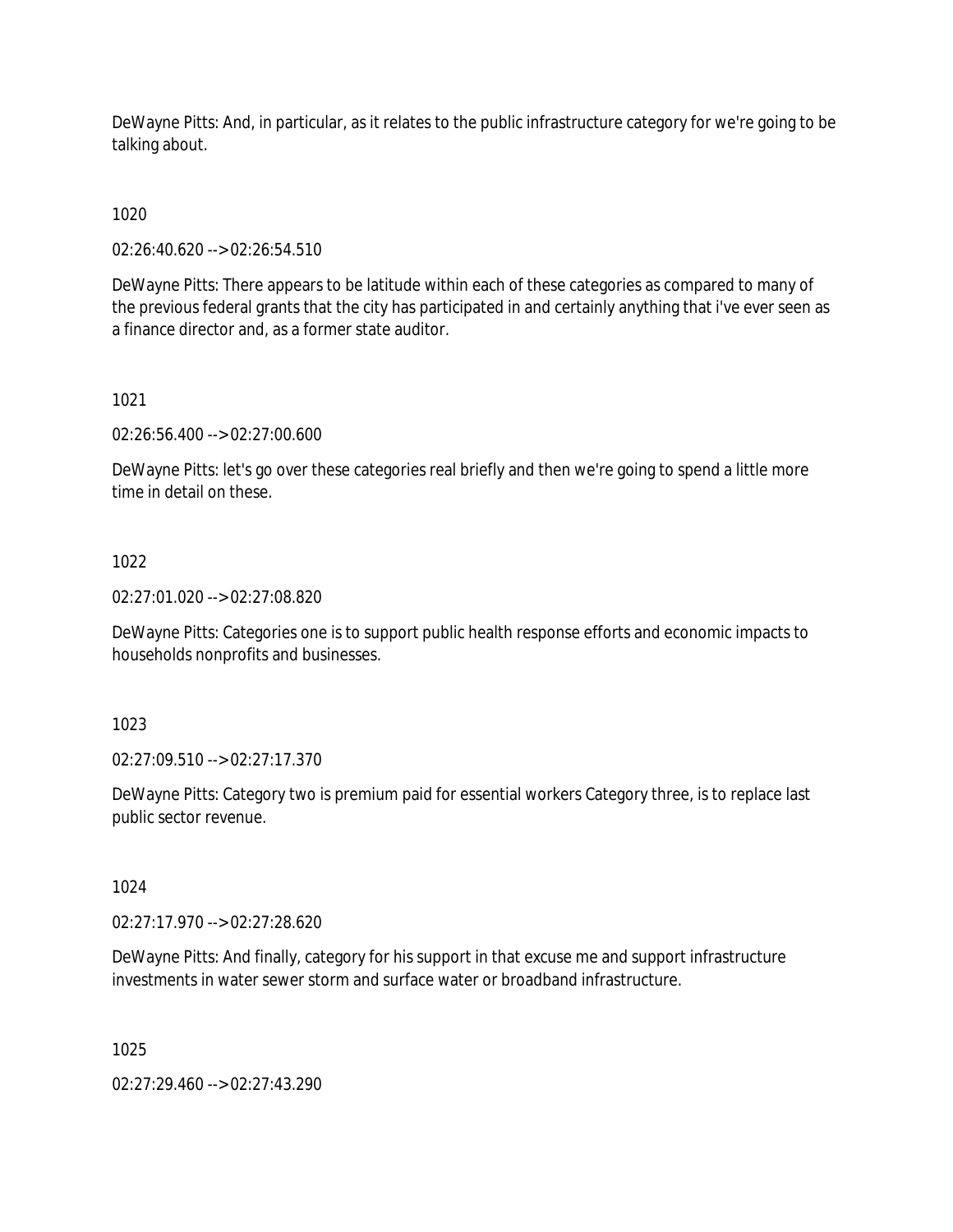DeWayne Pitts: arpa does note that these can only be spent within these four categories, but it's actually not a requirement to spend in all four categories, that is, you could have more heavily load one particular category over another, if you chose to do so.

1026

02:27:49.560 --> 02:27:56.190

DeWayne Pitts: Category one, again, is to support public health response and economic support for household businesses and nonprofits.

# 1027

02:27:56.610 --> 02:28:06.510

DeWayne Pitts: I really like to think of Category one is kind of two sub categories which consists of a public health response and one B is economic support.

# 1028

02:28:07.230 --> 02:28:18.600

DeWayne Pitts: In most respects category one really can be thought of as a continuation of the cares act with most of the same sorts of expenses that would normally qualify under cares will also qualify under arpa.

# 1029

02:28:19.590 --> 02:28:31.680

DeWayne Pitts: I also say that, within this overall category much the same as with cares we would need to show a link or a connection from the expense and the negative harm caused by the pandemic.

1030

02:28:33.090 --> 02:28:48.750

DeWayne Pitts: So some of the examples as far as the public health response, are going to look very familiar to you, these are the same types of expenses that we talked about last year under cares includes things like vaccination programs testing personal protective equipment communication efforts.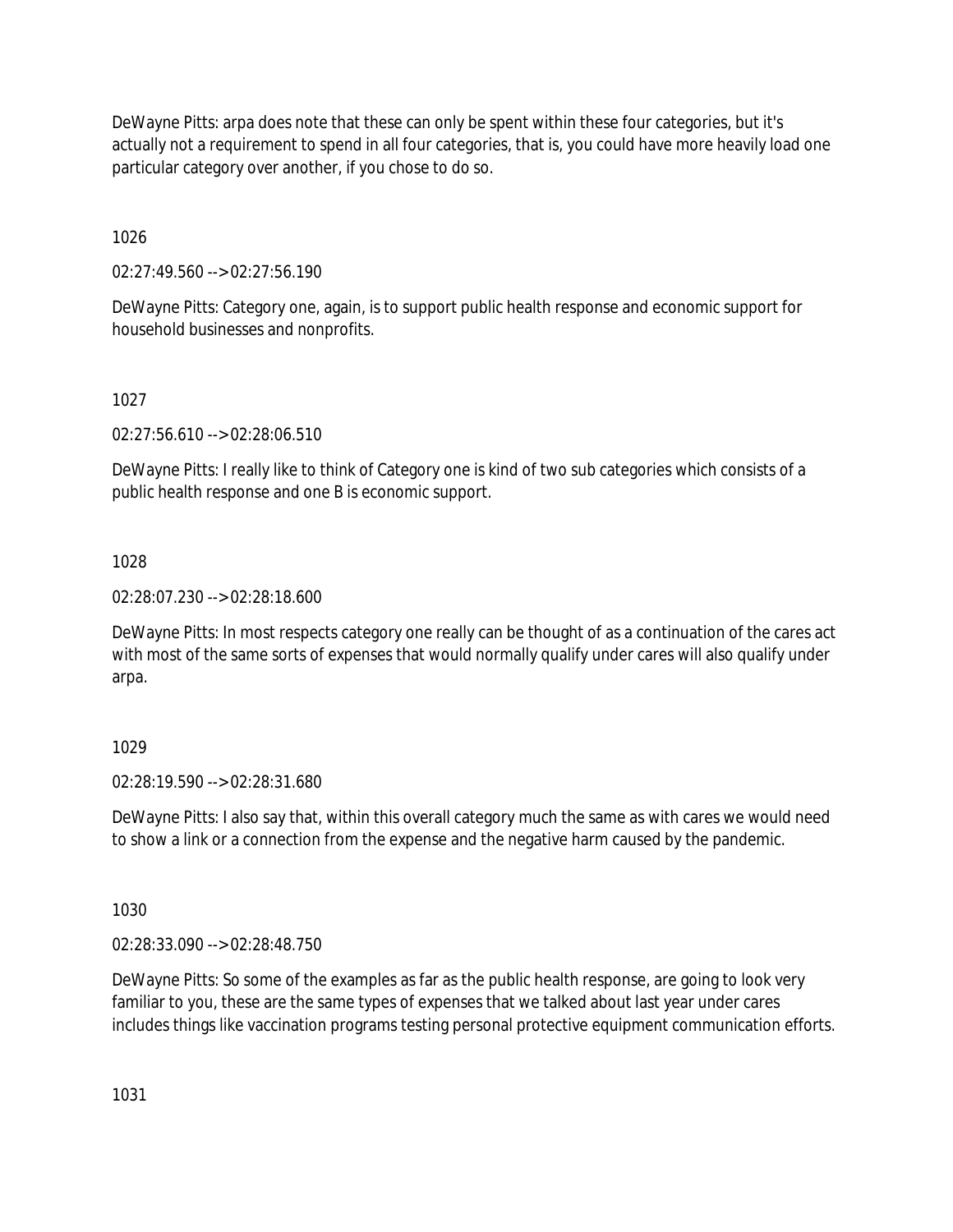02:28:49.830 --> 02:28:52.440

DeWayne Pitts: medical expenses for care and ongoing coby.

1032

02:28:53.460 --> 02:29:07.440

DeWayne Pitts: and public health and safety staff within the city to that are devoted to mitigating and responding to the pandemic, I also want to emphasize that the examples provided here are certainly not exhaustive, these are just.

1033

02:29:09.000 --> 02:29:13.200

DeWayne Pitts: Examples that were provided within the guidance that I went ahead and wanted to share with you.

1034

02:29:15.840 --> 02:29:16.170

hopes.

1035

02:29:18.060 --> 02:29:30.150

DeWayne Pitts: Category one be includes the economic support again, this is a kind of a continuation of cares, which would include things like jobs retraining programs food rent utility and mortgage assistance.

1036

02:29:30.660 --> 02:29:45.780

DeWayne Pitts: counseling and legal aid to prevent eviction or homelessness burials home repairs and weatherization and grants to impacted industries such as tourism, travel and hospitality and services to address homelessness such as supportive housing.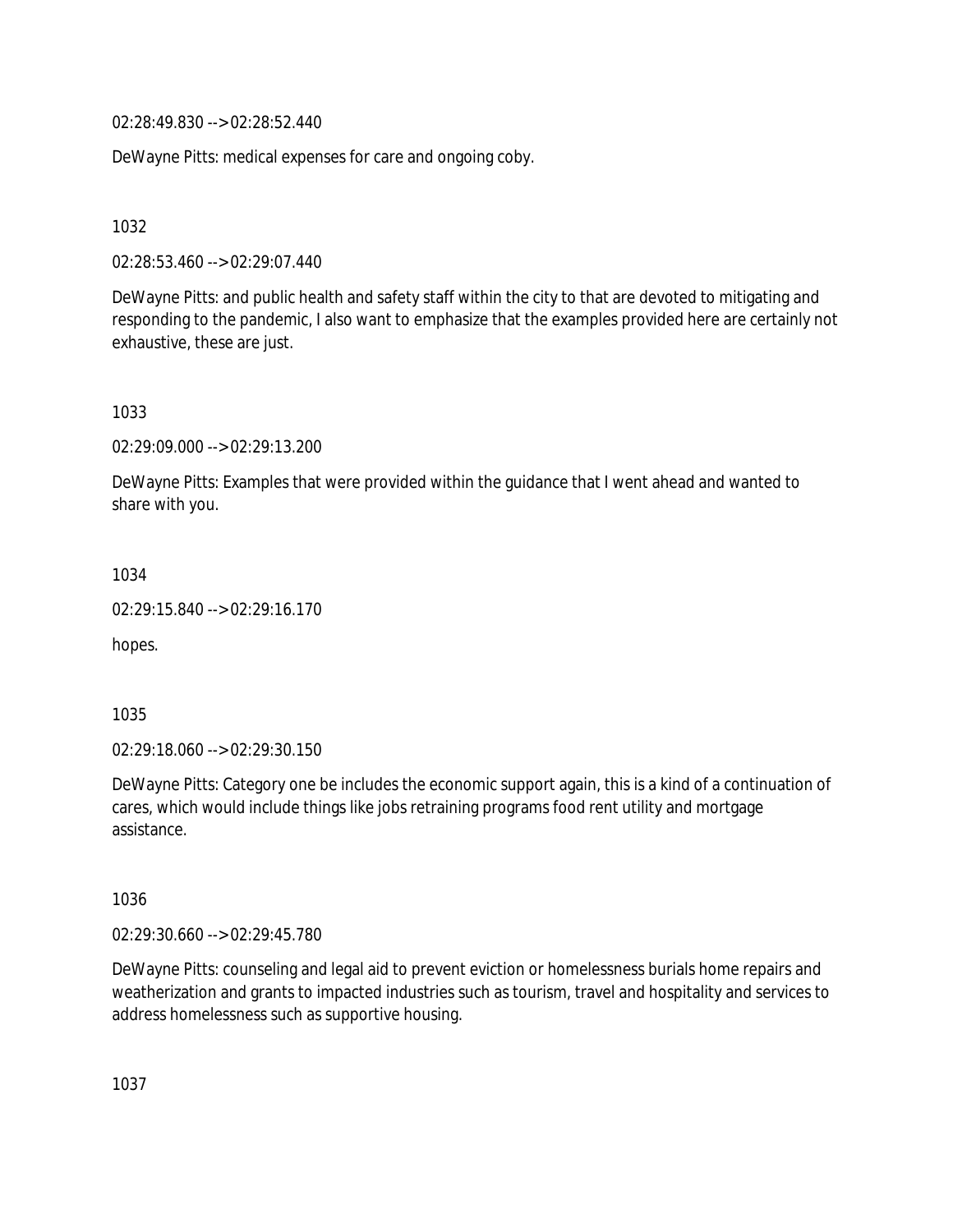02:29:49.710 --> 02:29:55.260

DeWayne Pitts: Here are some of the prohibited uses in Category one, which include general economic development.

1038

02:29:56.730 --> 02:30:12.840

DeWayne Pitts: Job train is OK, but they generally want us to not spend money on general economic development and these last three bullets here really are applicable to all the categories we're going to be talking about tonight, which include we can't deposit monies into our reserve funds.

1039

02:30:13.890 --> 02:30:23.130

DeWayne Pitts: We can't deposit money into our pension funds and also is prohibited to use these monies for settlements judgments or consent decrees.

1040

02:30:28.170 --> 02:30:37.350

DeWayne Pitts: category to includes payments to eligible workers during coven or grants to third party employers with eligible workers performing essential work.

1041

02:30:38.280 --> 02:30:47.640

DeWayne Pitts: These are really workers who have been and continue to be relied upon to maintain continuity of operations of essential critical infrastructure sectors.

1042

02:30:48.210 --> 02:30:57.690

DeWayne Pitts: And you have an elevated risk by the nature of the work they do the premium pay allows up to \$13 per hour in addition to base pay.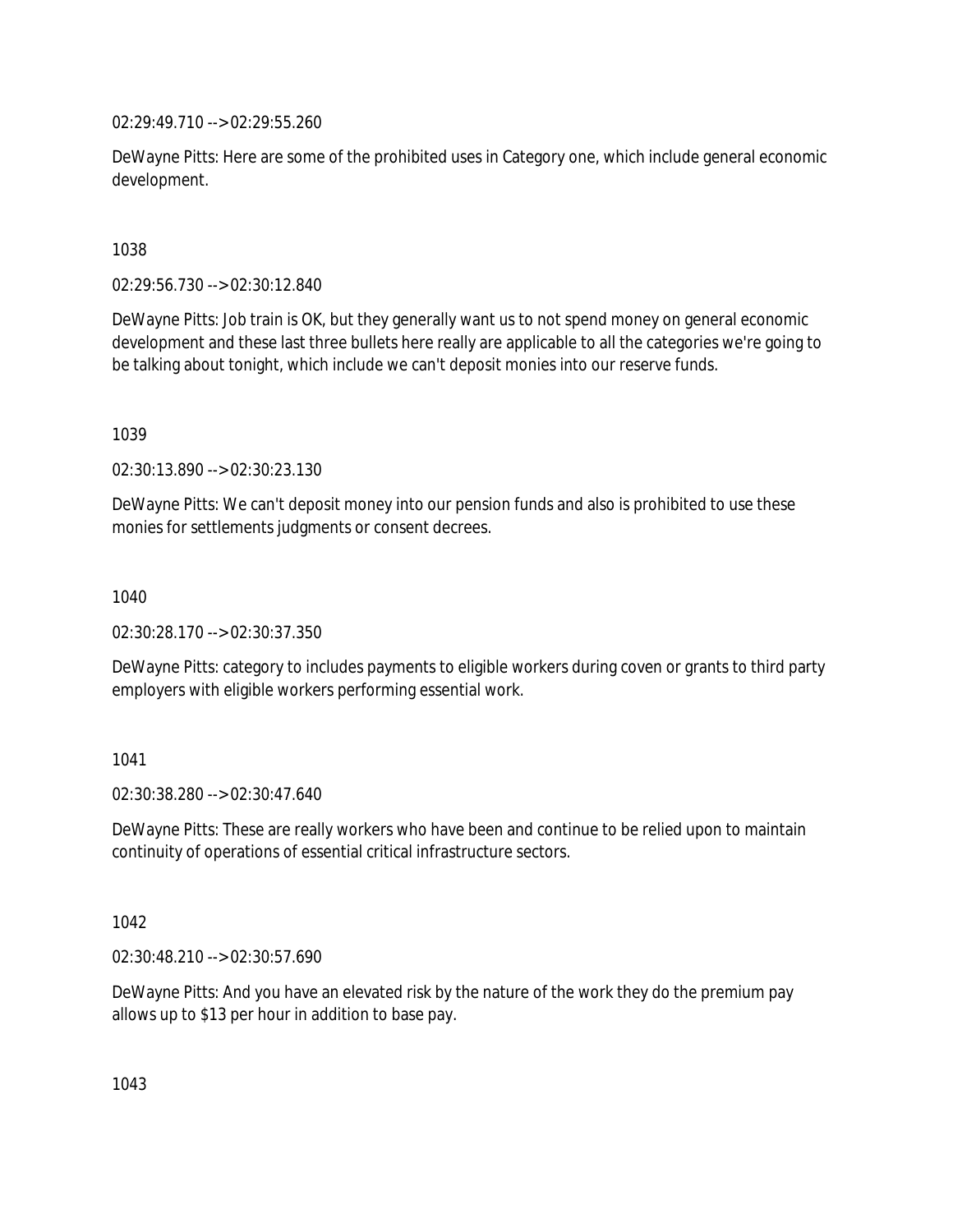02:30:58.260 --> 02:31:12.840

DeWayne Pitts: not to exceed \$25,000 per eligible worker over the life of the grant to give you an idea what this would mean is for every million dollars, if we were to pay out the maximum amount on that it would cover about 40 employees.

1044

02:31:14.700 --> 02:31:22.170

DeWayne Pitts: The Governor may designate which sectors are considered essential and the rule defines actually what essential work is by.

1045

02:31:23.040 --> 02:31:37.860

DeWayne Pitts: Quote regular in person interactions or regular handling of items that were handled by others, needless to say, really, I think it's pretty indicative kind of intuitive that these monies would not be eligible for teleworking from home.

1046

02:31:39.870 --> 02:31:57.900

DeWayne Pitts: And I will note, one important item, this is the major exception which actually allows us to pay retroactively for payments, all the other costs as we mentioned earlier, our perspective from March 3 on, but this is the one category that allows us to pay retroactively.

1047

02:32:01.620 --> 02:32:09.600

DeWayne Pitts: The previous prohibited uses in this category include premium pay if resulting pay is more than 150% of the state and county average.

1048

02:32:09.990 --> 02:32:20.400

DeWayne Pitts: it's not a strict and hard rule, this is just general guidance, it does say, though, however, if you were to go above 150% of the state and county averages for all occupations.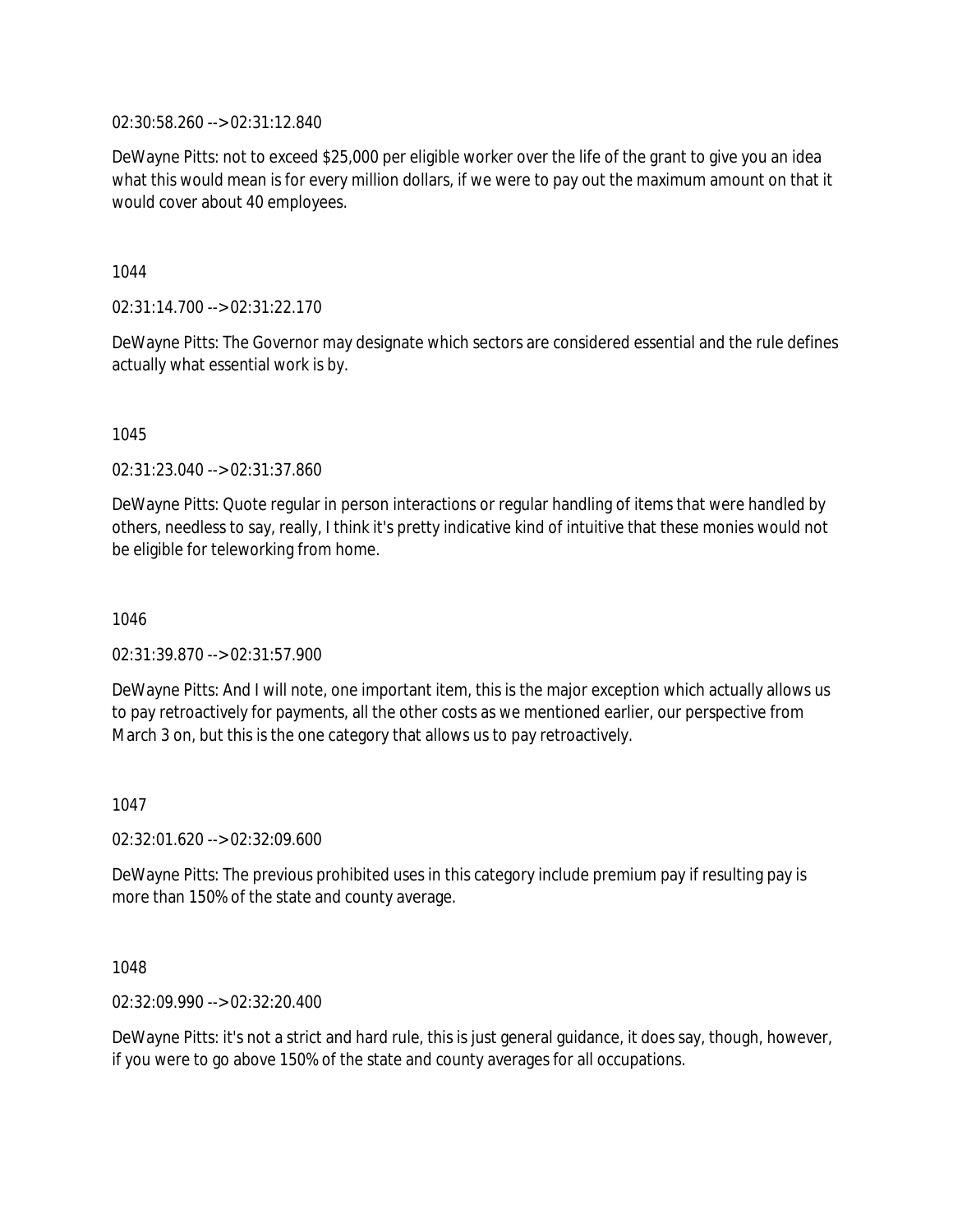02:32:20.760 --> 02:32:28.530

DeWayne Pitts: That you would need to get written guidance and written permission from the Federal Government to give you an idea of what that number is.

1050

02:32:28.830 --> 02:32:44.040

DeWayne Pitts: I looked this up from the Bureau of Labor statistics and it's just a little over \$100,000 for all occupations and that's the hundred and 50% number that you would be targeting and, as mentioned, this is premium paid for teleworking would not be allowed.

1051

02:32:48.060 --> 02:32:51.870

DeWayne Pitts: The third category here is to replace last public sector revenue.

1052

02:32:52.650 --> 02:33:02.310

DeWayne Pitts: This category really is meant to preserve or prevent cuts to governmental services that we typically find in our budget up to the extent of the reduction calculated in the formula.

1053

02:33:02.910 --> 02:33:11.310

DeWayne Pitts: And the formula, it really is a pretty complicated formula, it took about 15 pages them to explain the calculation, but based.

1054

02:33:11.820 --> 02:33:22.230

DeWayne Pitts: On our tentative calculations, it would roughly be between two to \$3 million, and what that really means is that is the maximum amount that we could spend in this category.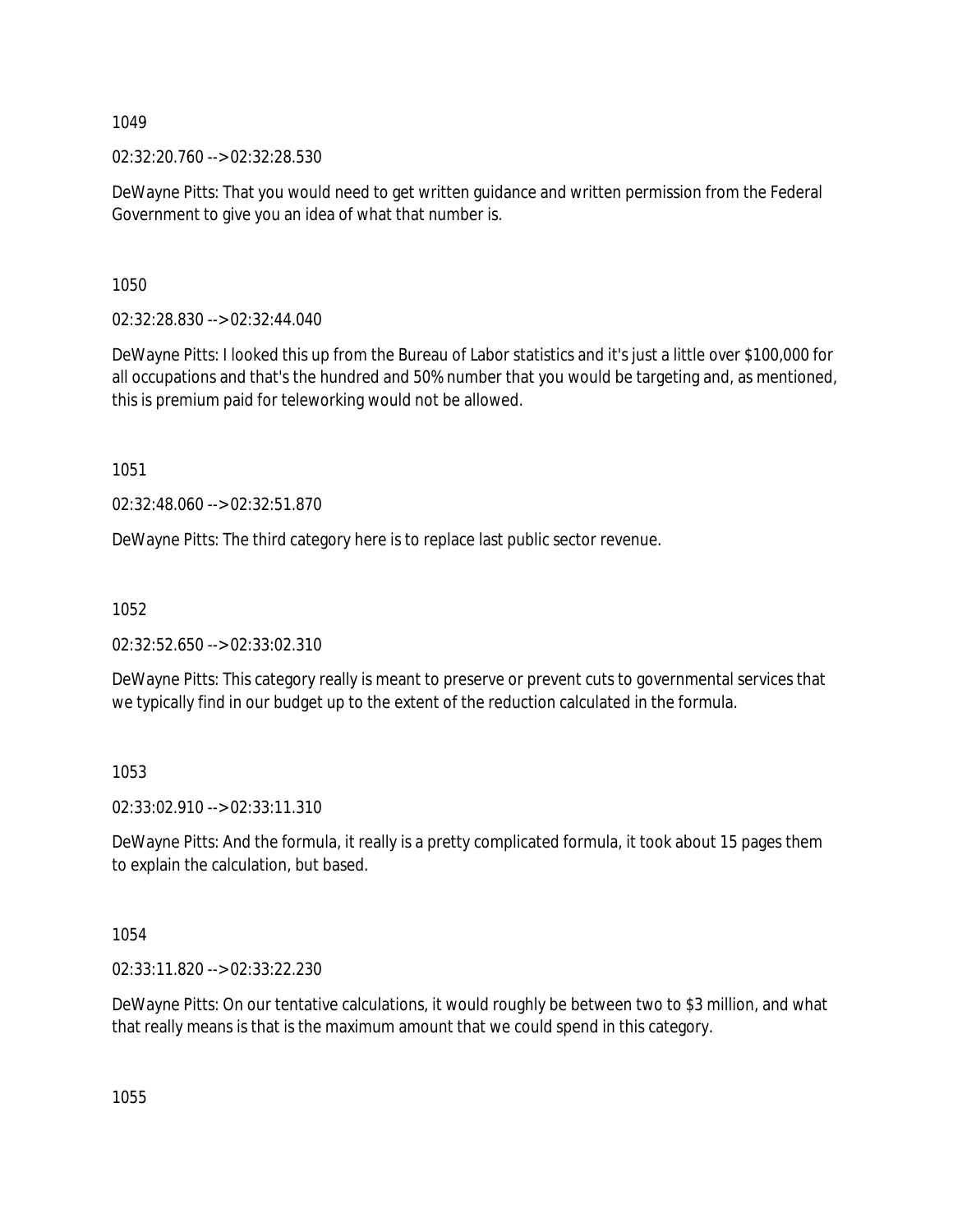02:33:22.560 --> 02:33:31.680

DeWayne Pitts: Some of the examples include the types of things, you would think it would, which is maintenance of infrastructure, including roads hardware, software, protection of critical infrastructure.

1056

02:33:32.070 --> 02:33:42.360

DeWayne Pitts: The provision of police and other public safety services, and in particular it mentioned the avoidance to cuts or reinstatement of services that were potentially already cut.

1057

02:33:43.320 --> 02:33:56.130

DeWayne Pitts: and infrastructure, if it relates to the pandemic and, in general, there are some capital projects that would also be allowed if they were typical types of governmental expenses that we will be spending in our budget.

1058

02:33:57.600 --> 02:34:03.870

DeWayne Pitts: And lastly, it does allow for some payroll costs to administer this grant internal payroll costs.

1059

02:34:08.190 --> 02:34:21.990

DeWayne Pitts: A prohibited use in this third category includes the principal or interest payments on debt and it just allows any federal grant match and again it mentions the replenishment of reserves as being a prohibited category.

1060

02:34:28.080 --> 02:34:33.390

DeWayne Pitts: And the final category this evening we're going to be talking about our investments in infrastructure.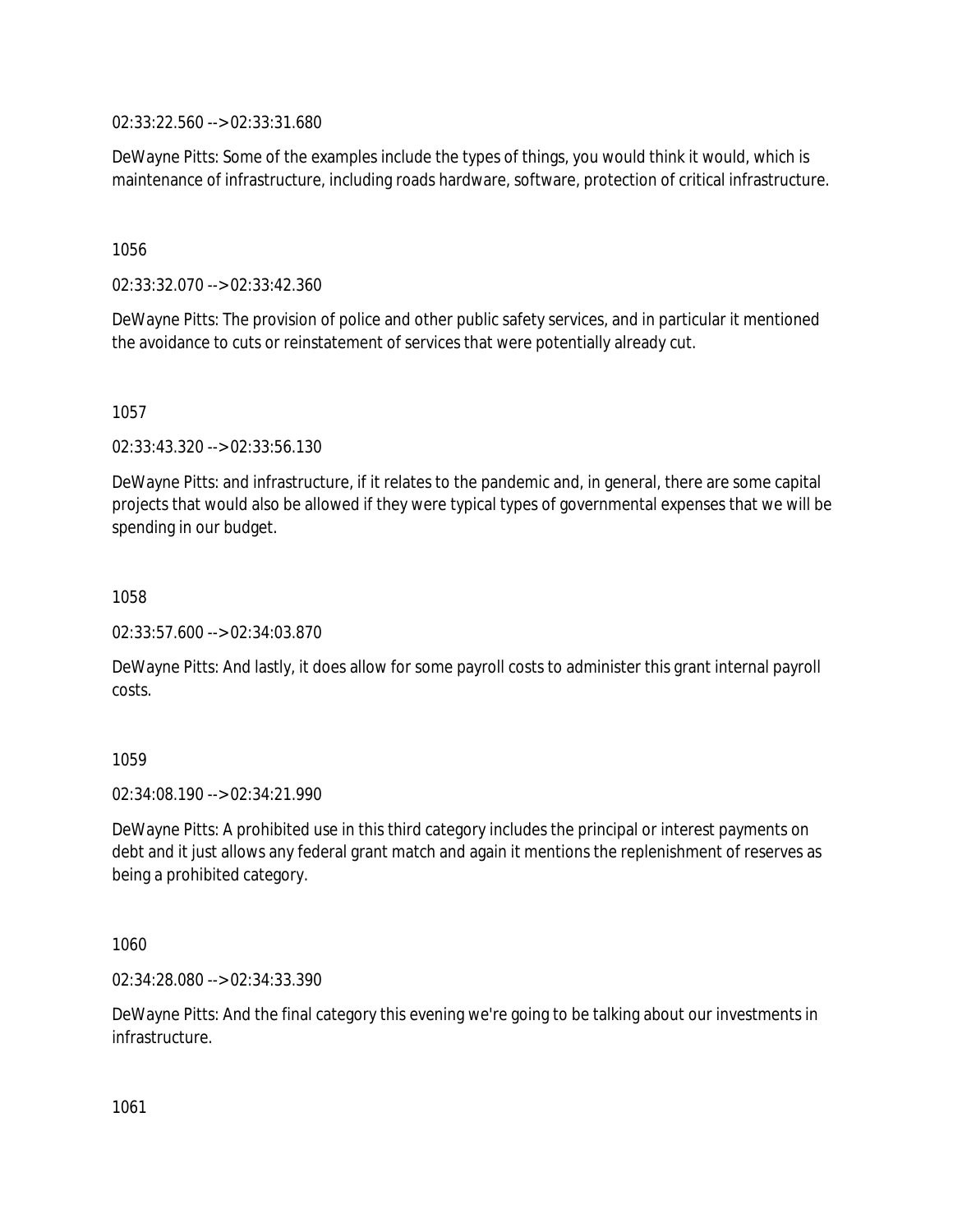02:34:34.410 --> 02:34:45.720

DeWayne Pitts: These are projects that improve access to drinking water, improve wastewater or storm water infrastructure and provide high quality service to underserved communities to work or attend school.

1062

02:34:47.640 --> 02:34:57.420

DeWayne Pitts: recipients retain a substantial flexibility to identify the water and sewer infrastructure investments that are of the highest priority for their own communities.

1063

02:34:58.110 --> 02:35:07.350

DeWayne Pitts: The one major caveat, I want to mention to the broadband category before you get too excited about that is that it really is intended to serve those with no Internet connection.

1064

02:35:07.680 --> 02:35:25.350

DeWayne Pitts: or currently only receive 25 megabits per second or less, with the goal to get those residents up to meeting the criteria of 100 megabits bits per second or it manager and for me that she's not aware of any location on the island, that would not meet this.

1065

02:35:26.490 --> 02:35:35.220

DeWayne Pitts: 100 megabits per second category already so that would probably preclude any of these money's being spent on broadband infrastructure.

1066

02:35:36.300 --> 02:35:45.270

DeWayne Pitts: The other thing I think that's pretty exciting, is that this aligns eligible uses of the projects that would normally be eligible to receive financial assistance.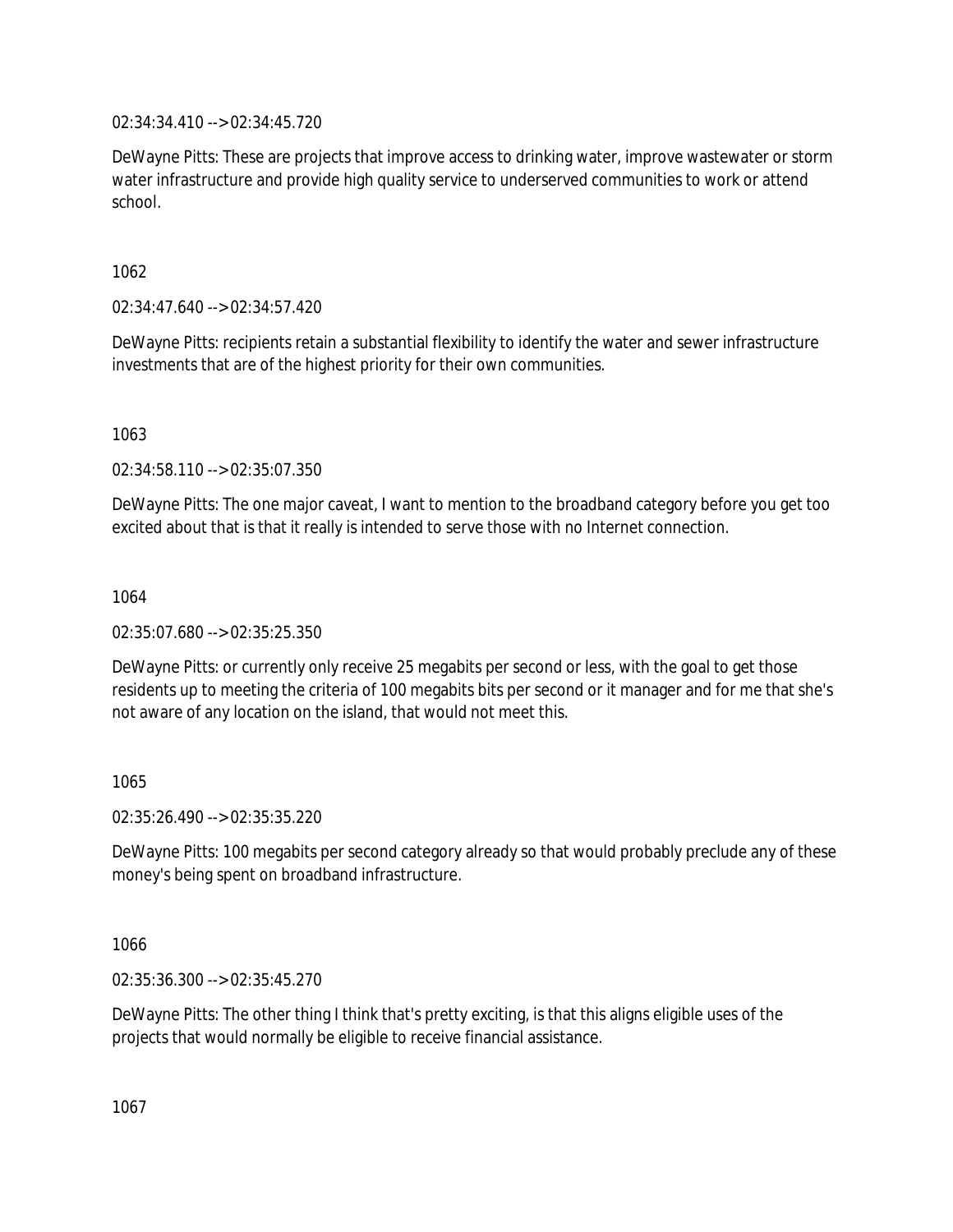02:35:45.630 --> 02:35:50.130

DeWayne Pitts: To the Environmental Protection Agency EPA clean water state revolving fund.

1068

02:35:50.850 --> 02:36:06.390

DeWayne Pitts: The Clean water state revolving fund or the drinking water state revolving fund, and what that means again is that any project that would typically be eligible in these three categories, would be an eligible expenditure for infrastructure under arpa.

1069

02:36:09.420 --> 02:36:14.700

DeWayne Pitts: there's a long list here I think some of these are worth mentioning so i'm going to go ahead and go through these.

1070

02:36:15.630 --> 02:36:26.220

DeWayne Pitts: These are projects that construct repair or improve wastewater treatment plants water infrastructure capital improvements non point source pollution management.

1071

02:36:27.210 --> 02:36:35.910

DeWayne Pitts: National estuary program projects water conservation projects energy efficiency measures for publicly own treatment works.

1072

02:36:36.330 --> 02:36:44.220

DeWayne Pitts: And projects that improve resilience, something that we talked about earlier this evening or infrastructure to severe weather events.

1073

02:36:44.760 --> 02:36:54.840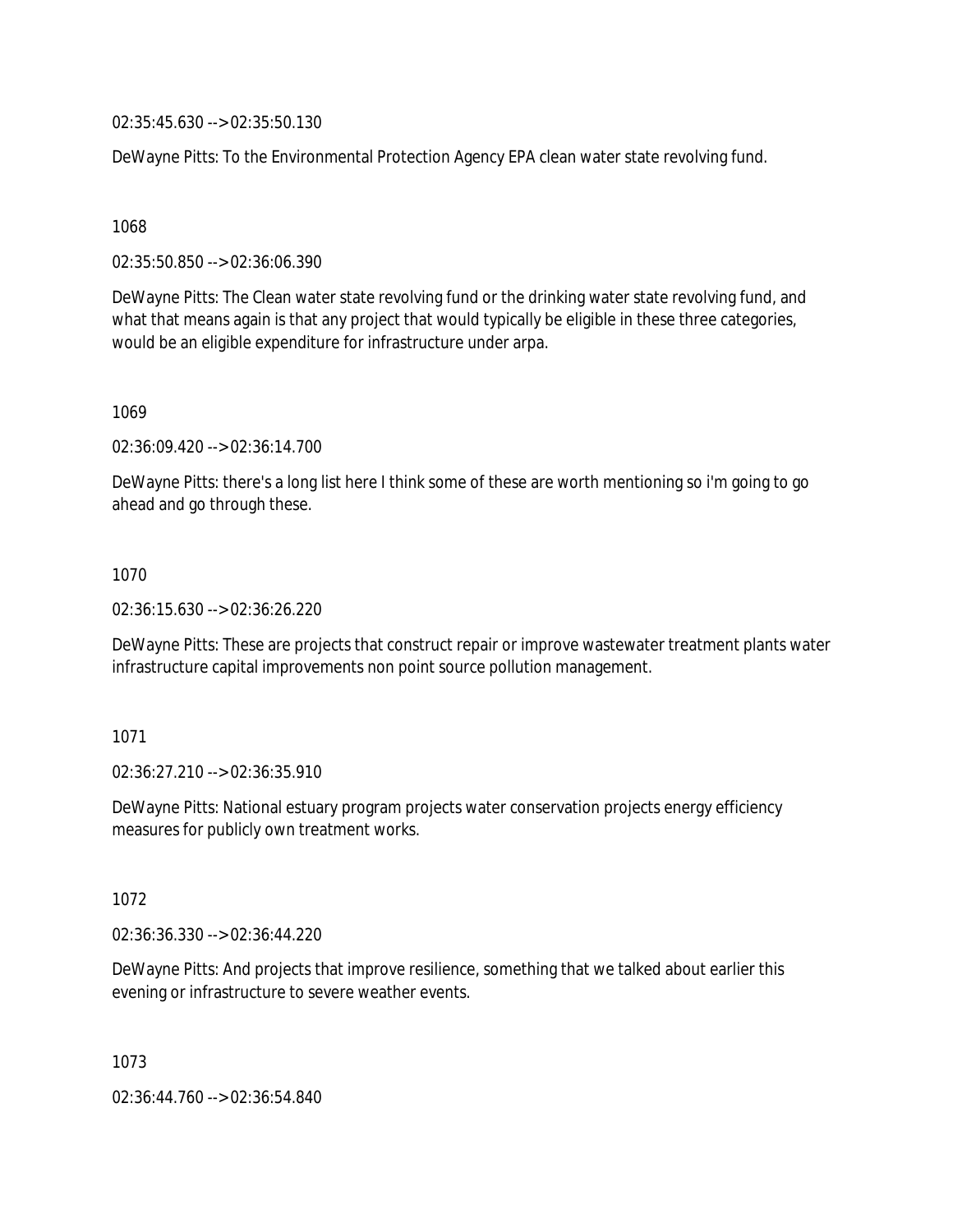DeWayne Pitts: And projects that create green infrastructure and protect water bodies from pollution and support for consolidation or establishment of drinking water systems.

1074

02:36:56.100 --> 02:37:03.180

DeWayne Pitts: green infrastructure and the last one on the category is green infrastructure that supports stormwater system resiliency.

1075

02:37:06.930 --> 02:37:10.920

DeWayne Pitts: The prohibited uses we already talked about the broadband but also.

1076

02:37:11.820 --> 02:37:26.730

DeWayne Pitts: capital projects, other than water sewer stormwater defined on the previous page in this category, there would probably be some capital projects allowed in several of the other categories, however, and, as mentioned earlier federal grant match funds are prohibited.

1077

02:37:31.320 --> 02:37:33.660

DeWayne Pitts: So that concludes my presentation this evening.

1078

02:37:34.980 --> 02:37:43.740

DeWayne Pitts: The one action, again, I mentioned that I would like Council to consider tonight is to approve the motion in your packet to accept the arpa grant.

1079

02:37:44.340 --> 02:37:55.500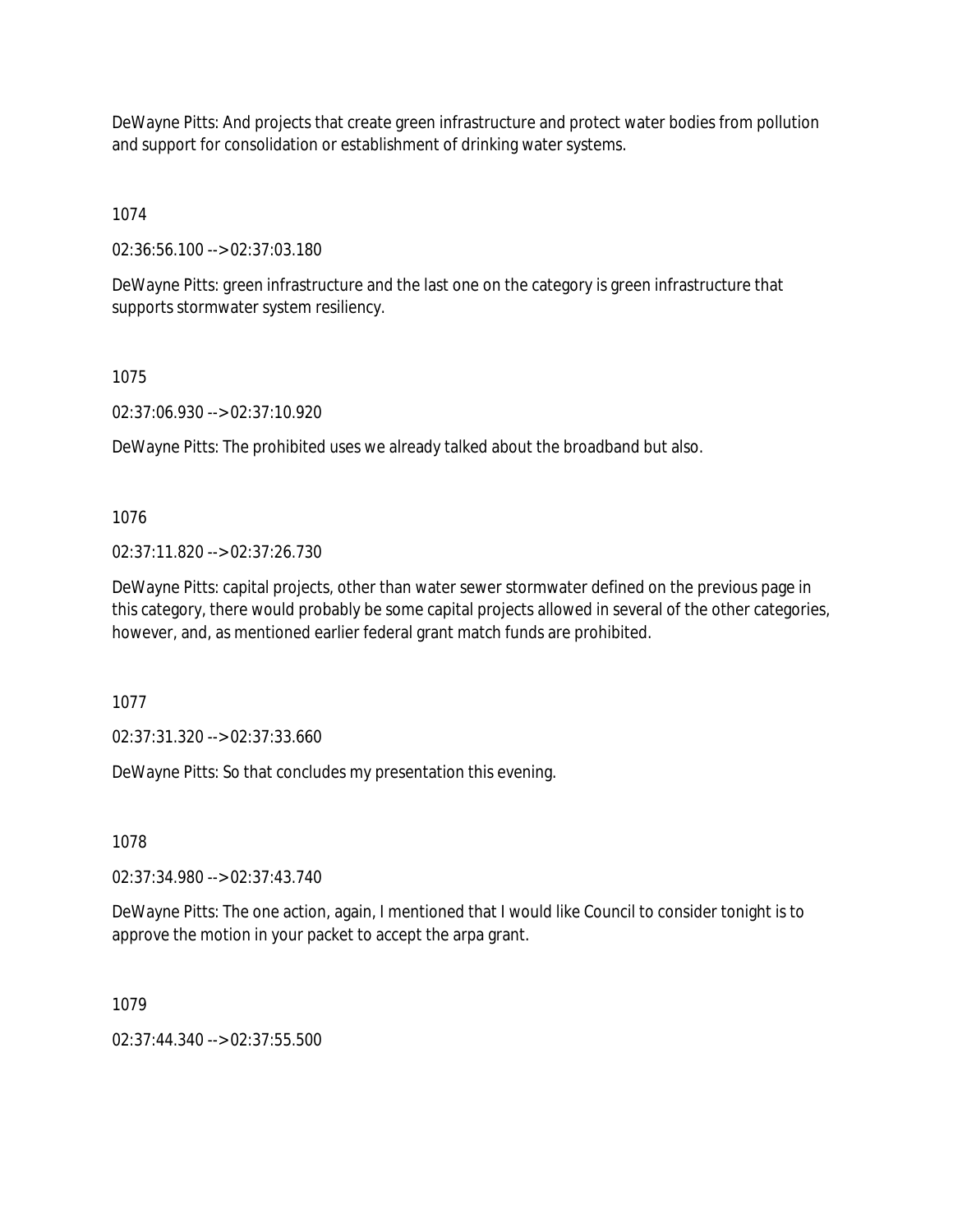DeWayne Pitts: And the next few bullets, here are some of the things that Blair had talked about earlier about the next steps for Council to consider and discuss with that i'm happy to answer any questions that you might have.

1080

02:38:01.020 --> 02:38:08.370

Blair King: So if I could just wrapping things up in a so we want to give you the details to lay that out.

1081

02:38:09.450 --> 02:38:14.370

Blair King: we've provided you the basics of the five principles that suggesting that you pursue.

1082

02:38:17.160 --> 02:38:22.620

Blair King: The suggestion at this point in time is that again my perspective, you don't have to do this, obviously.

1083

02:38:23.040 --> 02:38:29.520

Blair King: But focus on the principles of that how you want to make this money work for you behalf the Community.

1084

02:38:30.000 --> 02:38:37.890

Blair King: And then go ahead and give you some direction and then what i'd like to work with his work with a staff and bring back specific projects.

1085

02:38:38.280 --> 02:38:50.850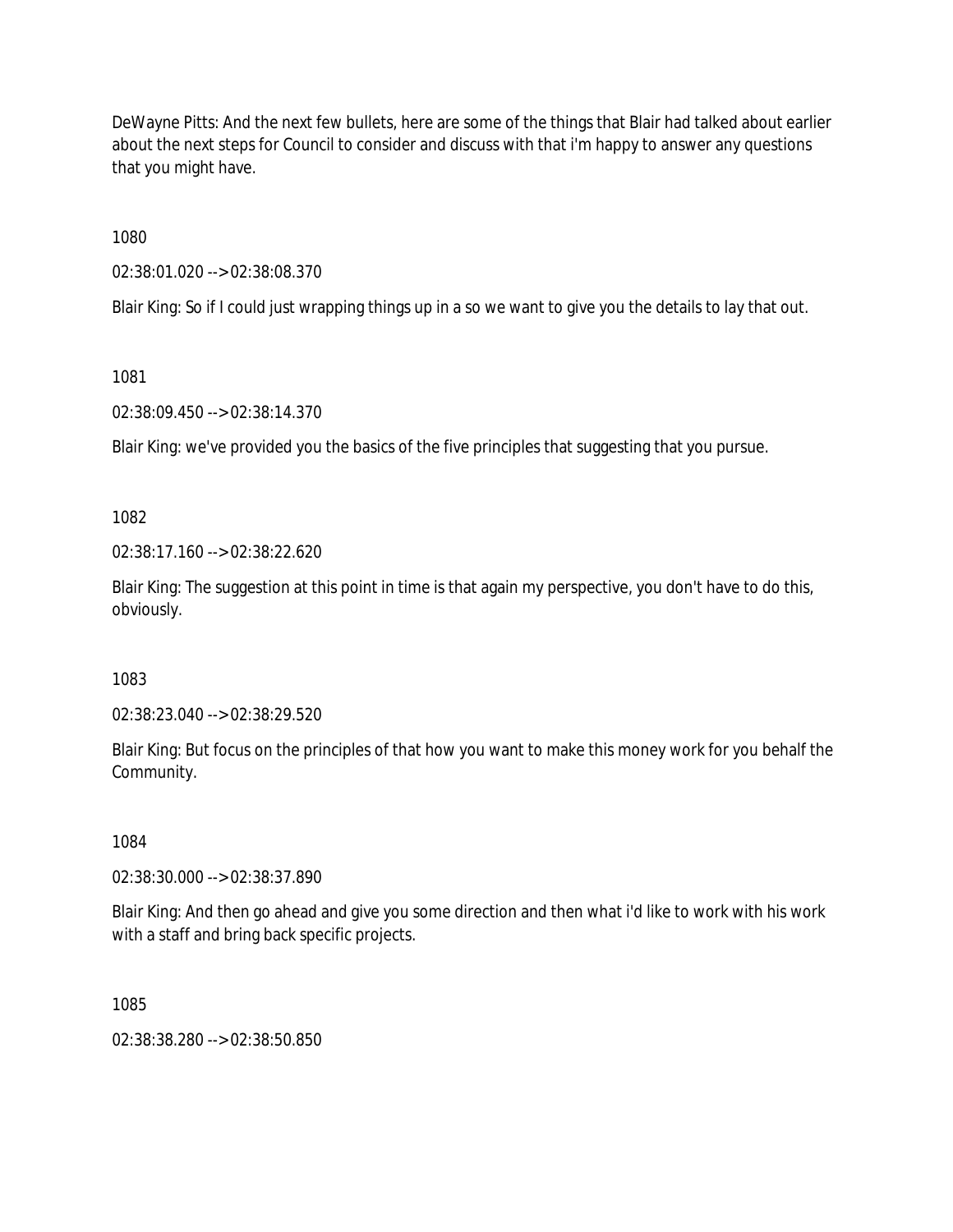Blair King: have for you, that are consistent with the direction that you give us this evening, and this is something that by the schedule we're going to need to wrap up and get going, because 2024 is going to be here before you know.

1086

02:38:53.760 --> 02:38:56.160

Kirsten Hytopoulos: And do you want to maybe stop sharing screen.

1087

02:38:56.730 --> 02:38:58.320

Kirsten Hytopoulos: Absolutely, thank you.

1088

02:38:59.370 --> 02:39:00.240

Kirsten Hytopoulos: councilmember polly.

1089

02:39:01.350 --> 02:39:07.320

Michael Pollock: A great Thank you nice um so I, this is a lot of information.

1090

02:39:08.190 --> 02:39:19.020

Michael Pollock: But what I really like is this actually a definitions lists and particular things like creepy infrastructure and storm water systems, because those can be broadly construed so.

1091

02:39:19.890 --> 02:39:28.500

Michael Pollock: Is is there a simplicity, for example, if we were to buy oh i'm just gonna throw out the the triangle property to help with.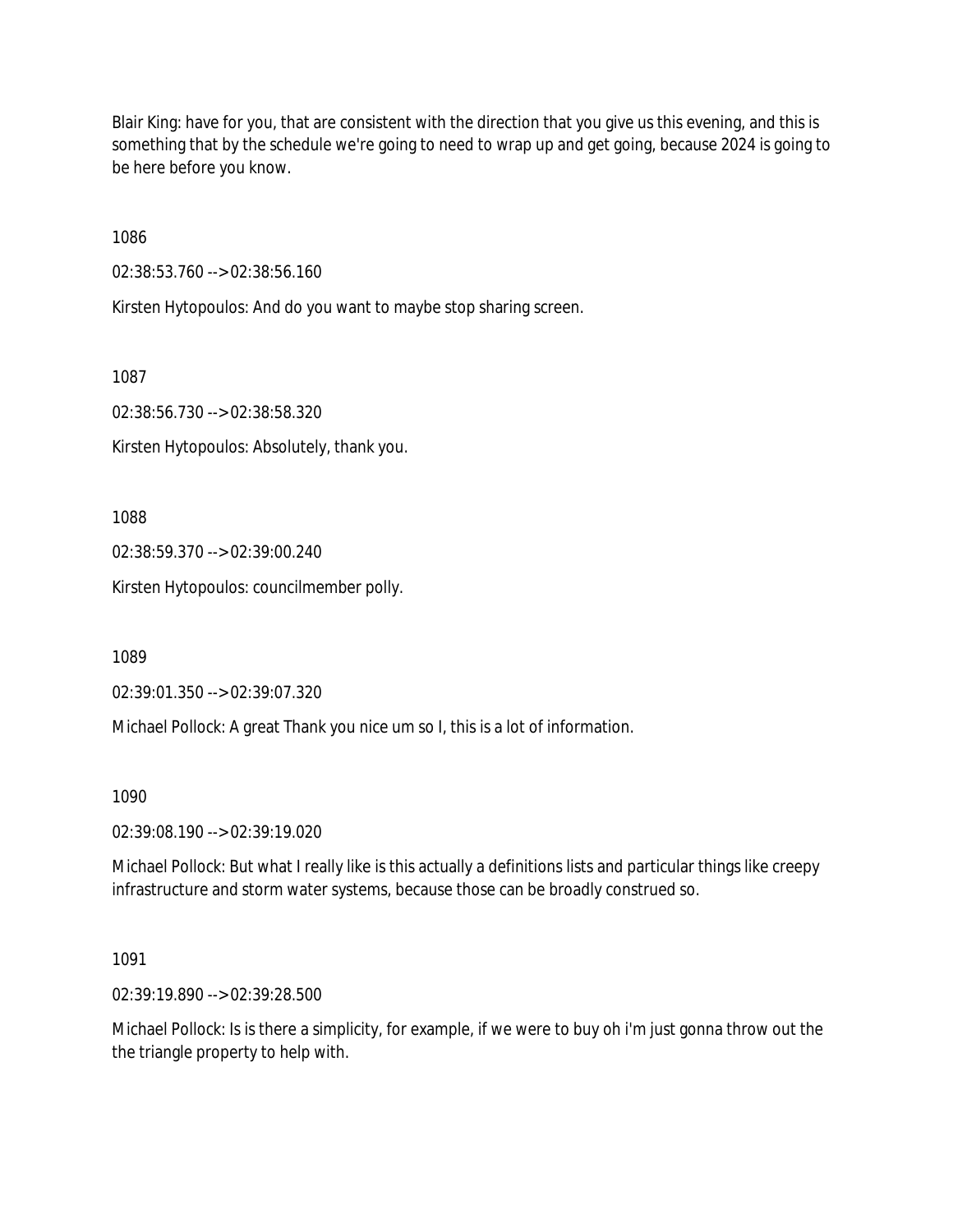02:39:29.010 --> 02:39:39.270

Michael Pollock: Increasing storm water infiltration and groundwater recharge with that constitute a storm water capital improvement projects so it's acquisition of land and supporting some of these goals.

1093

02:39:40.380 --> 02:39:52.470

Michael Pollock: Is that something that we could consider and then in terms of green infrastructure is that sort of a means that we could fund the sustainable transportation plan as an as another example, so what is green infrastructure.

1094

02:39:52.980 --> 02:40:04.530

Michael Pollock: And I guess that's the Those are the kinds of questions I I would really like to know is how broadly those categories can be.

1095

02:40:05.400 --> 02:40:20.160

Michael Pollock: construed or or you know, or if there is no prohibition I guess it's one of those things on my mind, is well let's go ahead and do that and then who who's the who's the gatekeeper that says.

### 1096

02:40:21.000 --> 02:40:31.650

Michael Pollock: No, you may not do that that's kind of my classes, usually the way you know that saying you can't they can't say yes, if you don't ask is kind of a good way to operate in a situation like this.

1097

02:40:32.280 --> 02:40:43.380

Michael Pollock: So i'm kind of curious who does make the final cut in terms of deciding so maybe the city manager has been bought snare based on smile.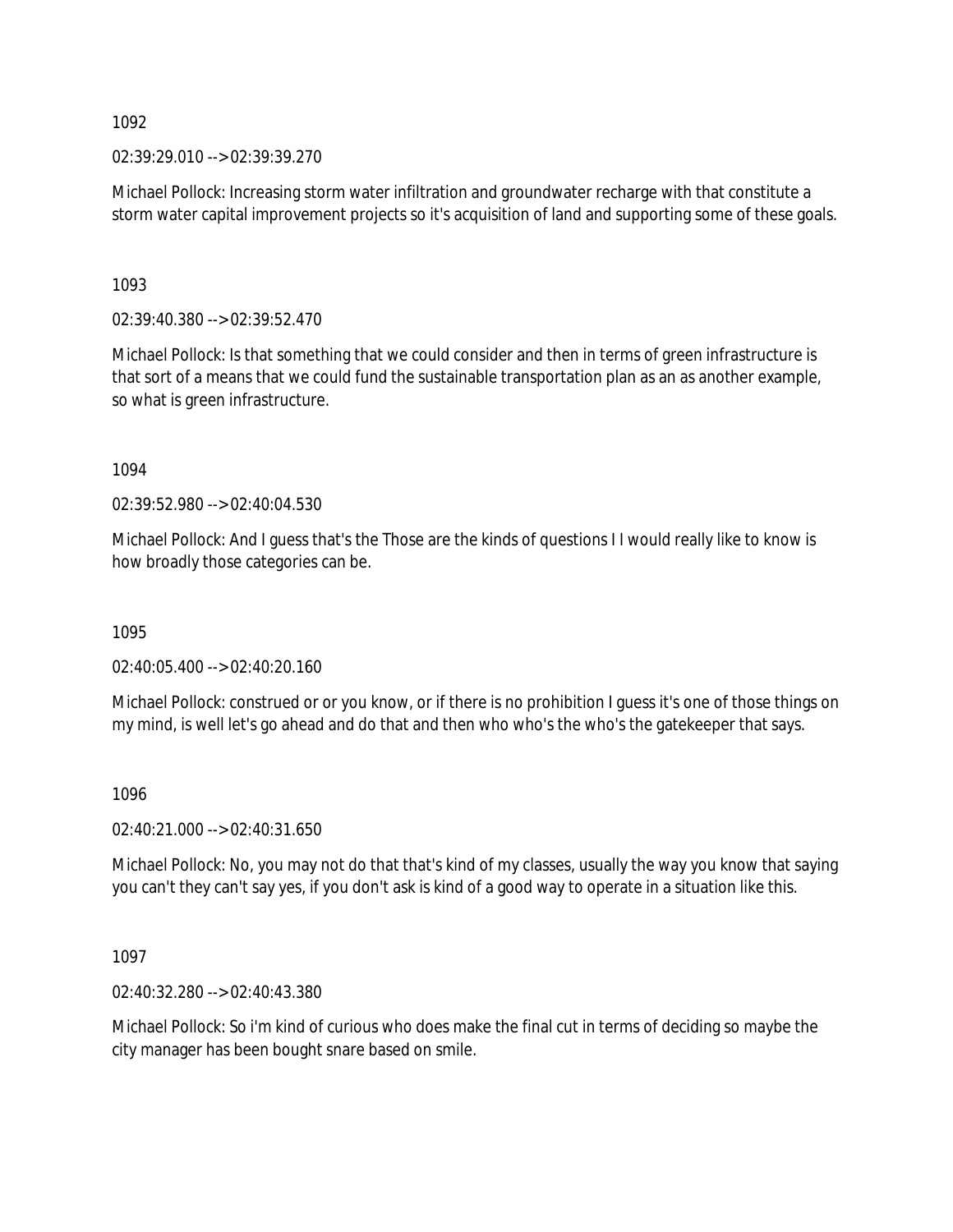02:40:46.440 --> 02:40:57.630

Blair King: Through the Chair, these are the kinds of things we can to degree ferret out for you uh Mr pitts is already commented, this is a really unique program typically a federal.

1099

02:40:58.140 --> 02:41:04.230

Blair King: Grants or reimbursements you submit your program you spend the money and then you're reimbursed after audited.

1100

02:41:04.590 --> 02:41:10.710

Blair King: we're not quite sure how this is going to work, but I would speculate and I have not read every single page but i've read.

1101

02:41:11.370 --> 02:41:17.580

Blair King: There is a lot of discussions among the professional circles about this money but giving you some examples.

1102

02:41:18.000 --> 02:41:26.610

Blair King: Mr pitts Arctic commented that if a project to qualify as EPA project, it probably is eligible and i'll give you some examples I think probably what you mentioned.

1103

02:41:26.970 --> 02:41:37.830

Blair King: would be a good example i'll give you another example it's already been suggested to me by a citizen who didn't know about this picker source of money that a.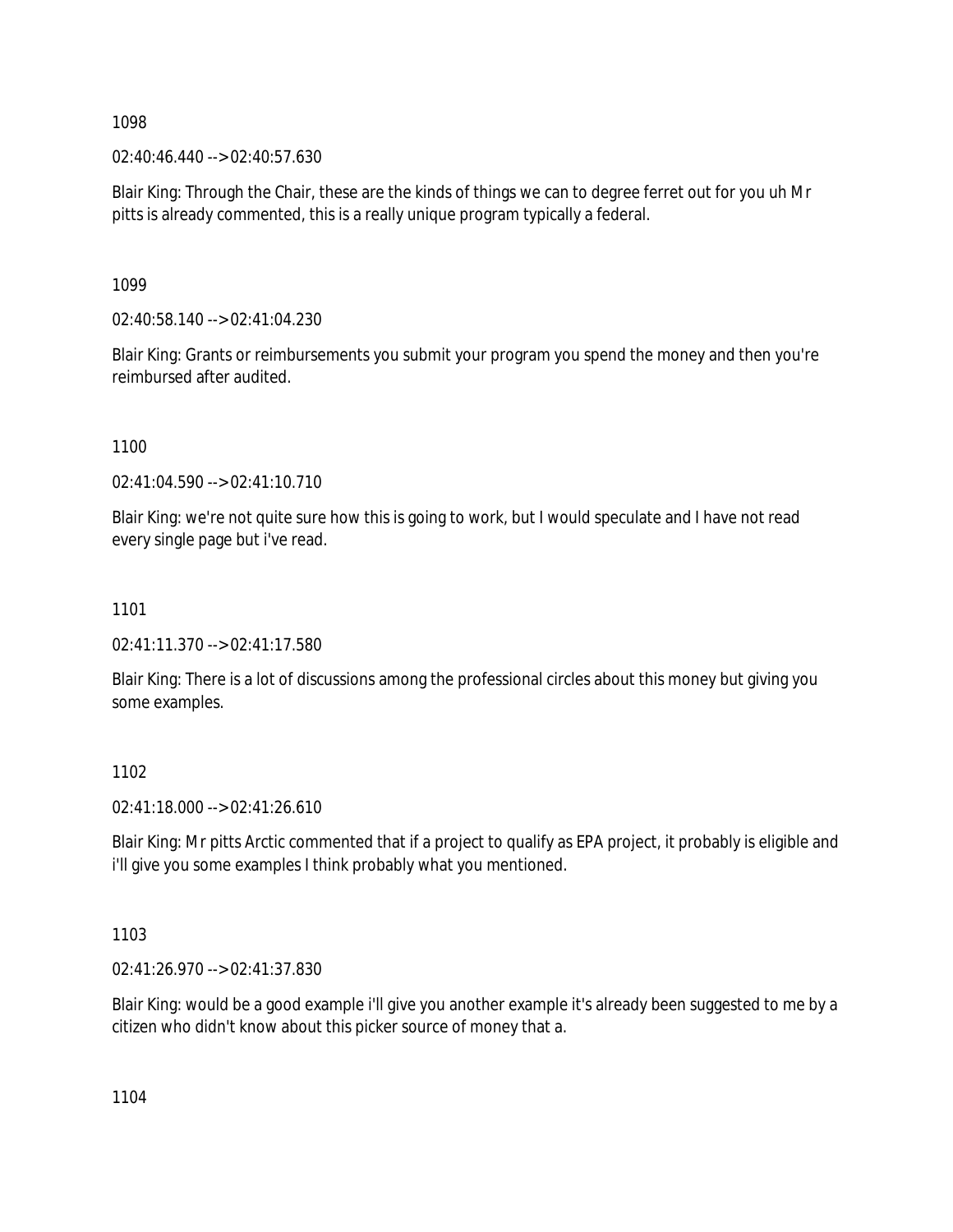02:41:39.000 --> 02:41:45.780

Blair King: Storm drain program along with past that included a bio swell would be an example about transportation.

1105

02:41:47.010 --> 02:41:48.570

Blair King: And storm drain.

1106

02:41:49.650 --> 02:41:52.530

Blair King: A bio swell is considered a more desirable.

1107

02:41:53.730 --> 02:42:03.930

Blair King: For a storm drain management conceivably could you put together project that did that emphasized the storm drain element of the bias well and had a.

1108

02:42:04.500 --> 02:42:14.700

Blair King: Just an incidental use of a gap I you might be able to if we receive that direction, we could probably go ahead and validate that and come back to the Council with those answers.

1109

02:42:15.060 --> 02:42:25.770

Blair King: So, in terms of comes from quality type of questions I think what we'd want is for you to express your desire in the form of questions and then give that to us and we come back with more.

1110

02:42:26.370 --> 02:42:33.120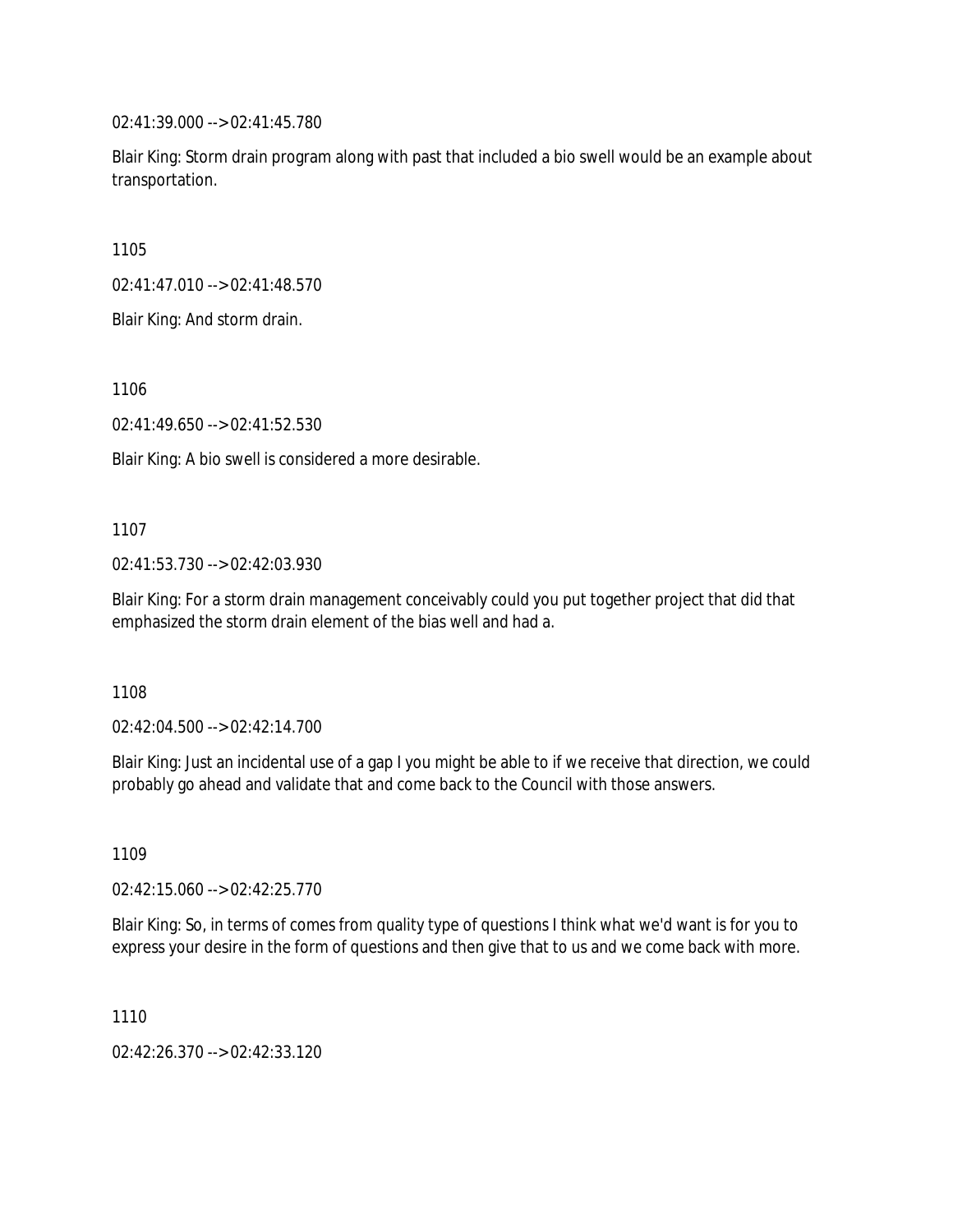Blair King: Better, more concrete answers, but if you're leaning that direction, so I would encourage you to lean in that direction, then let's find out.

1111

02:42:38.040 --> 02:42:46.950

Michael Pollock: You what the motion or I guess there's other classes, but but i'm happy to put the motion on the table at this point i'm going to go ahead.

1112

02:42:47.520 --> 02:43:00.870

Michael Pollock: I moved to accept the American rescue plan act arpa grant from the state of Washington office of financial management and the amount of \$7,061,885.

## 1113

02:43:01.710 --> 02:43:14.610

Michael Pollock: Adopt principles for expenditure of our funds and direct the city manager to present at a future Council meeting specific projects program for opportunities consistent with the principles adopted by the city council.

1114

02:43:16.590 --> 02:43:19.920

Kirsten Hytopoulos: hit that motion was seconded by customer deets a discussion.

1115

02:43:22.590 --> 02:43:25.230

Kirsten Hytopoulos: I seeing none all those in favor say Aye.

1116

02:43:26.790 --> 02:43:28.680

Kirsten Hytopoulos: let's emotional carries unanimously.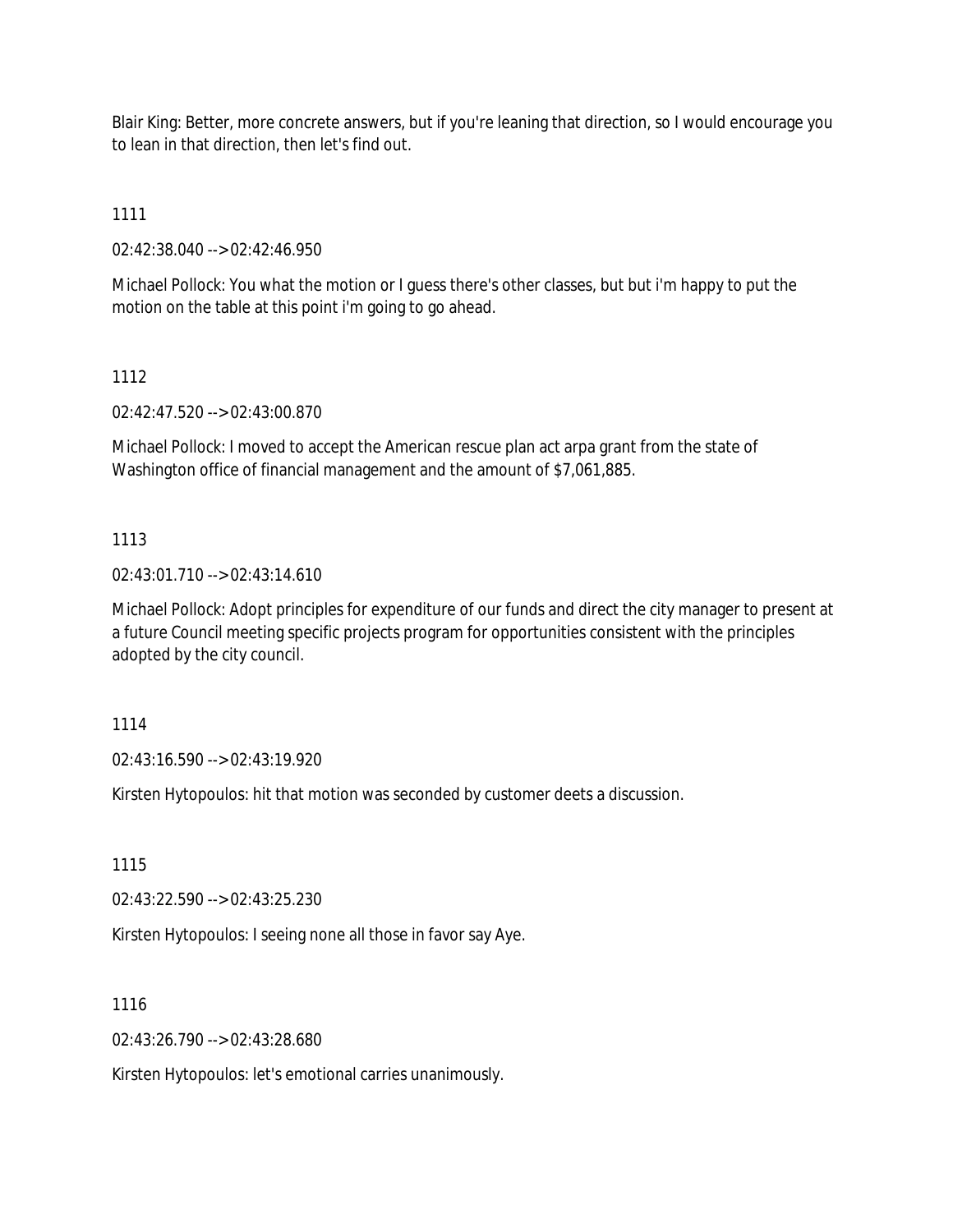#### 02:43:30.090 --> 02:43:33.810

Kirsten Hytopoulos: Is there any other question or feedback that you were looking for.

1118

02:43:34.890 --> 02:43:37.050

Blair King: know that is fine and again.

1119

02:43:38.100 --> 02:43:48.450

Blair King: from, for example, using the comments that comes through a public beta we can lean in directions like that we can come back and we'll come back with a list that.

#### 1120

02:43:49.410 --> 02:43:58.020

Blair King: We will have a greater degree of assurance that that would be acceptable and we would want you guys to pick from that and then we'd go forward.

1121

02:43:59.370 --> 02:43:59.790

Blair King: well.

1122

02:43:59.880 --> 02:44:04.290

Kirsten Hytopoulos: Customer and customer pop do you mind if I if I chime in since you've already spoke.

1123

02:44:04.590 --> 02:44:06.600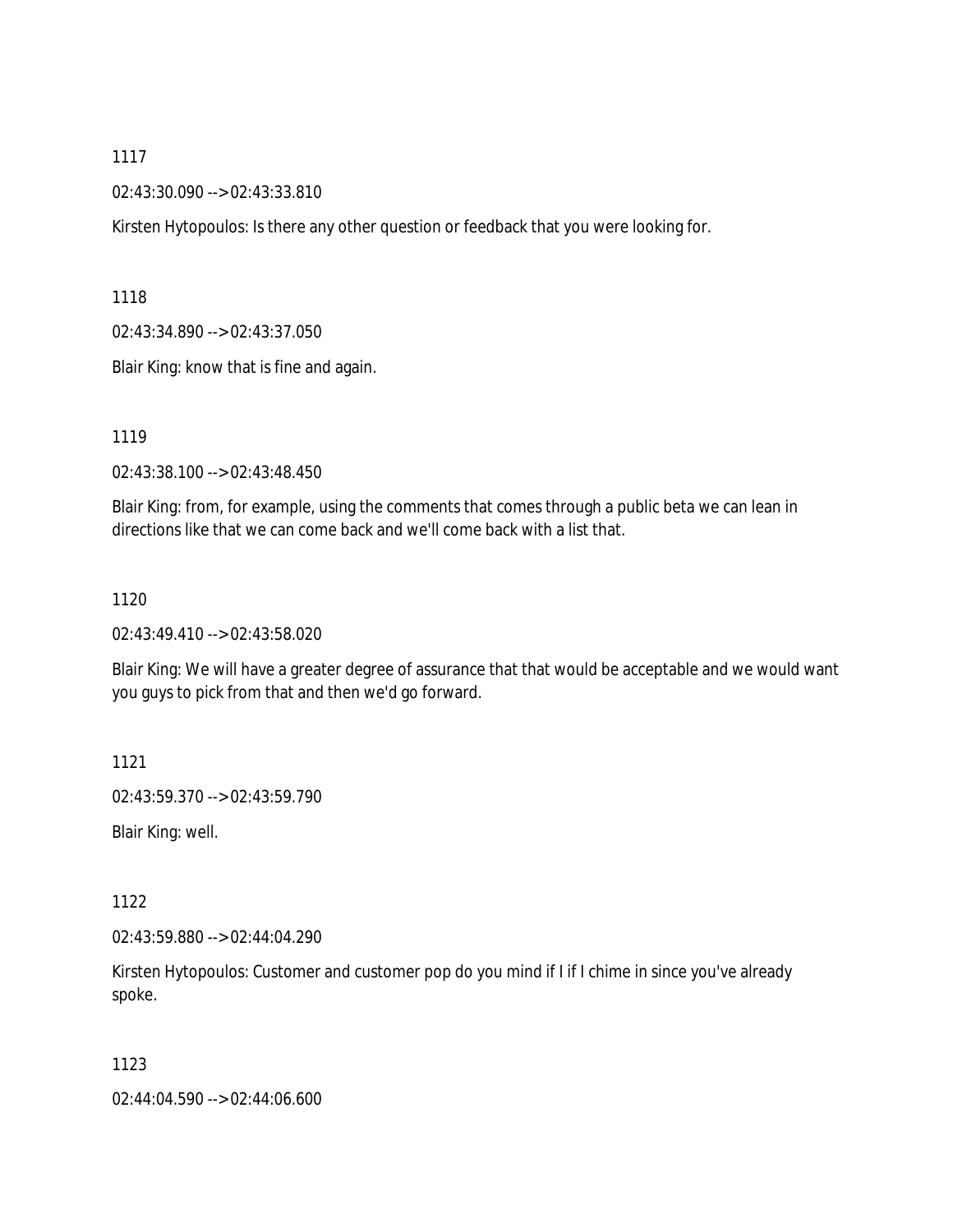Michael Pollock: i've done some timing already yeah.

### 1124

02:44:06.600 --> 02:44:12.780

Kirsten Hytopoulos: fun yeah I mean I would hope we all, I mean it's kind of weird because I would imagine we are all having thoughts, and I mean the list that.

# 1125

02:44:13.740 --> 02:44:23.760

Kirsten Hytopoulos: The fans structure just went through was all over the place course a huge number of those things did not at all meet the standards that you set out that were much wiser, as far as being.

1126

 $02.44.24.120 - 02.44.32.250$ 

Kirsten Hytopoulos: Something lasting 50 years, and you know I mean I mean a lot of us were very fleeting and I wouldn't I wouldn't think most of us would want to be considering them.

1127

02:44:32.790 --> 02:44:45.990

Kirsten Hytopoulos: But where do you want us to throw out what were, our thoughts are so you don't come back with a list of things that are that are going in a direction that the majority of us wind up saying well no that's not what we're thinking about and.

1128

02:44:47.010 --> 02:44:51.960

Kirsten Hytopoulos: When do you want to hear from us, we know what we're thinking about and what what we want to explore well.

1129

02:44:51.990 --> 02:44:58.140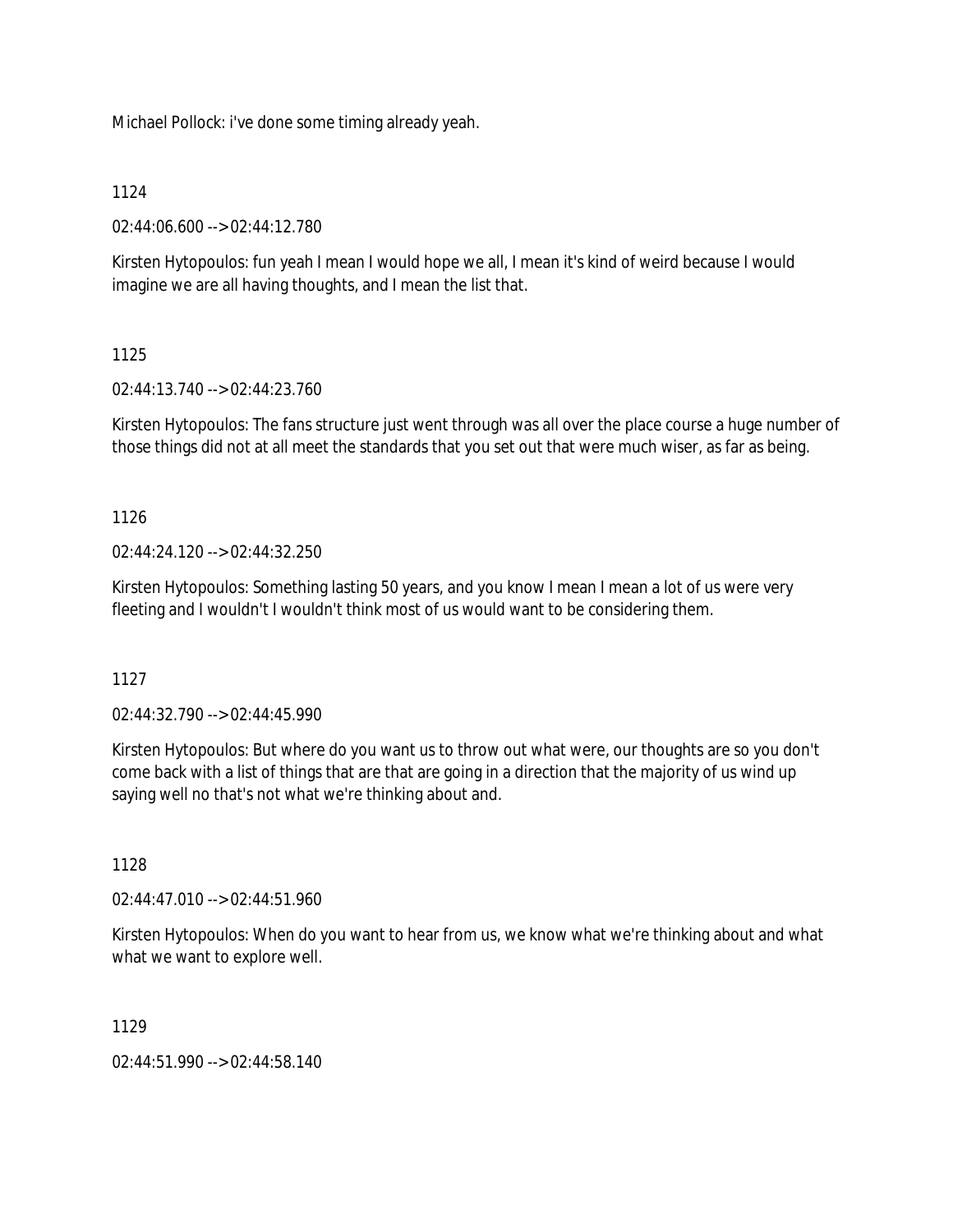Blair King: Well, to degree that would be now and i'll just give you just be ruining my field some frank assessments yeah.

1130

02:44:58.770 --> 02:45:14.310

Blair King: let's just say that, but i'll lay it out there, what options would be grants to businesses well, you probably could for certain circumstances, we could explore grants for business, I am not recommended that, but that would be something you give me direction and we go and do.

1131

02:45:15.750 --> 02:45:18.810

Blair King: What we've really focused on is the fourth category that.

1132

02:45:20.130 --> 02:45:21.600

Blair King: Mr pitts provided.

1133

02:45:22.710 --> 02:45:31.290

Blair King: And that's what we're suggesting we probably focus on, obviously with those principles that we provided to you would probably that fourth category.

1134

02:45:31.860 --> 02:45:46.890

Blair King: I know that there has been some interest in could we somehow get affordable housing well i'm not quite sure if we could but there could be a piece of infrastructure for affordable housing that we could get in.

1135

02:45:48.570 --> 02:45:58.140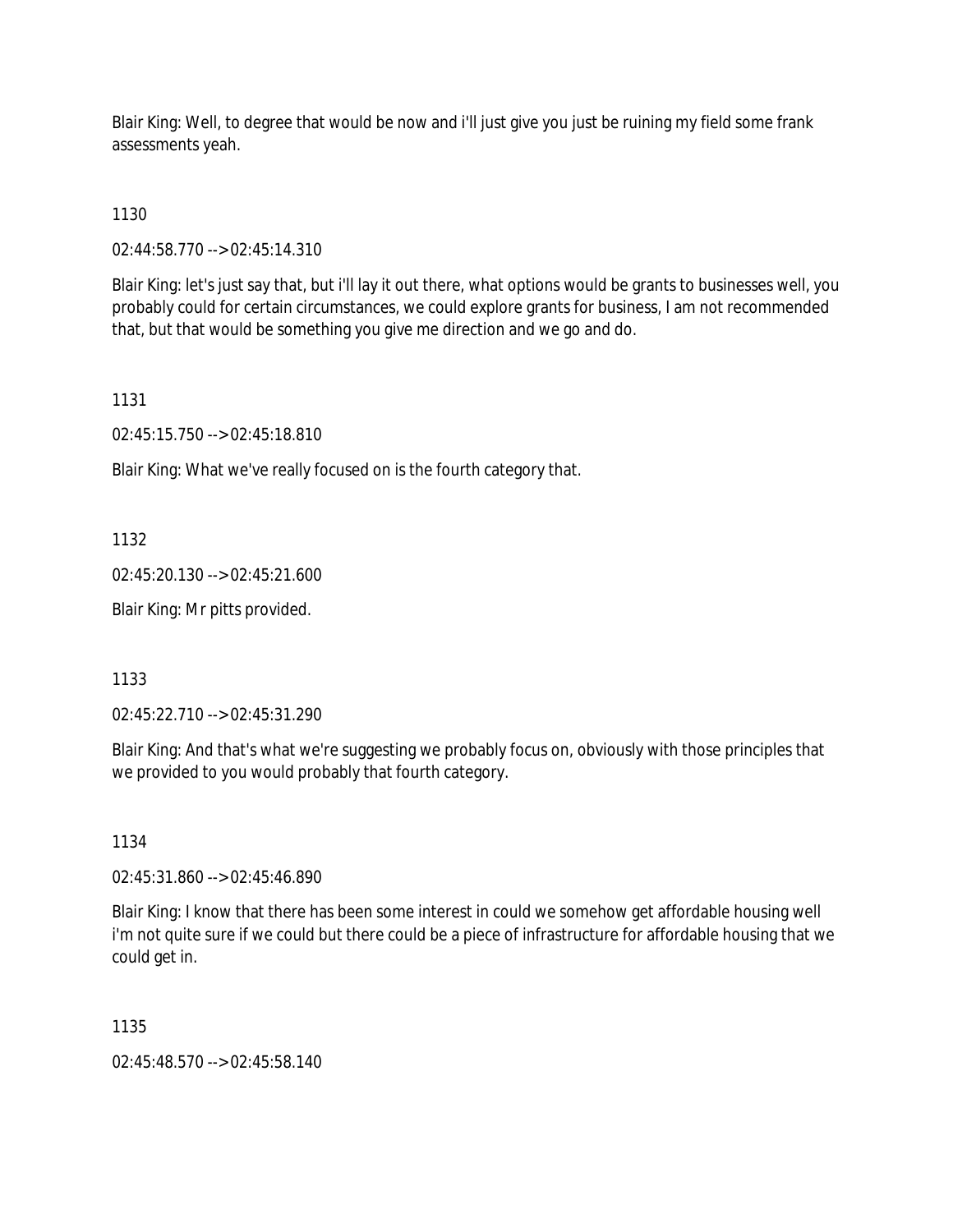Blair King: So that would be something that we want to hear from the Council talk to him for me i'd rather hear from you in one place, at one time, rather than individually.

# 1136

02:45:58.950 --> 02:46:09.840

Blair King: Because when we come back to you, we want to have a productive meeting and have a sense that we're going in the direction that you want i've given you get some tried and true principles nothing really rocket science, but.

# 1137

02:46:12.120 --> 02:46:22.590

Blair King: A international organization independently came up with the same very close list so it's not a secret, but if you want to go in a different direction.

# 1138

02:46:23.340 --> 02:46:34.470

Blair King: than I, I need to know and i'm laying out some things that you could say, but I don't necessarily think that you i'm not recommending going that direction, but you could tell me that's direction you want to go yeah.

# 1139

02:46:35.580 --> 02:46:39.180

Kirsten Hytopoulos: Okay let's go around and hear from people so counselor Schneider.

1140

02:46:40.890 --> 02:46:47.760

Leslie Schneider: Thank you, someone to just throw out a couple of ideas, just so that I can get feedback on whether they qualify or not.

# 1141

02:46:49.260 --> 02:46:54.030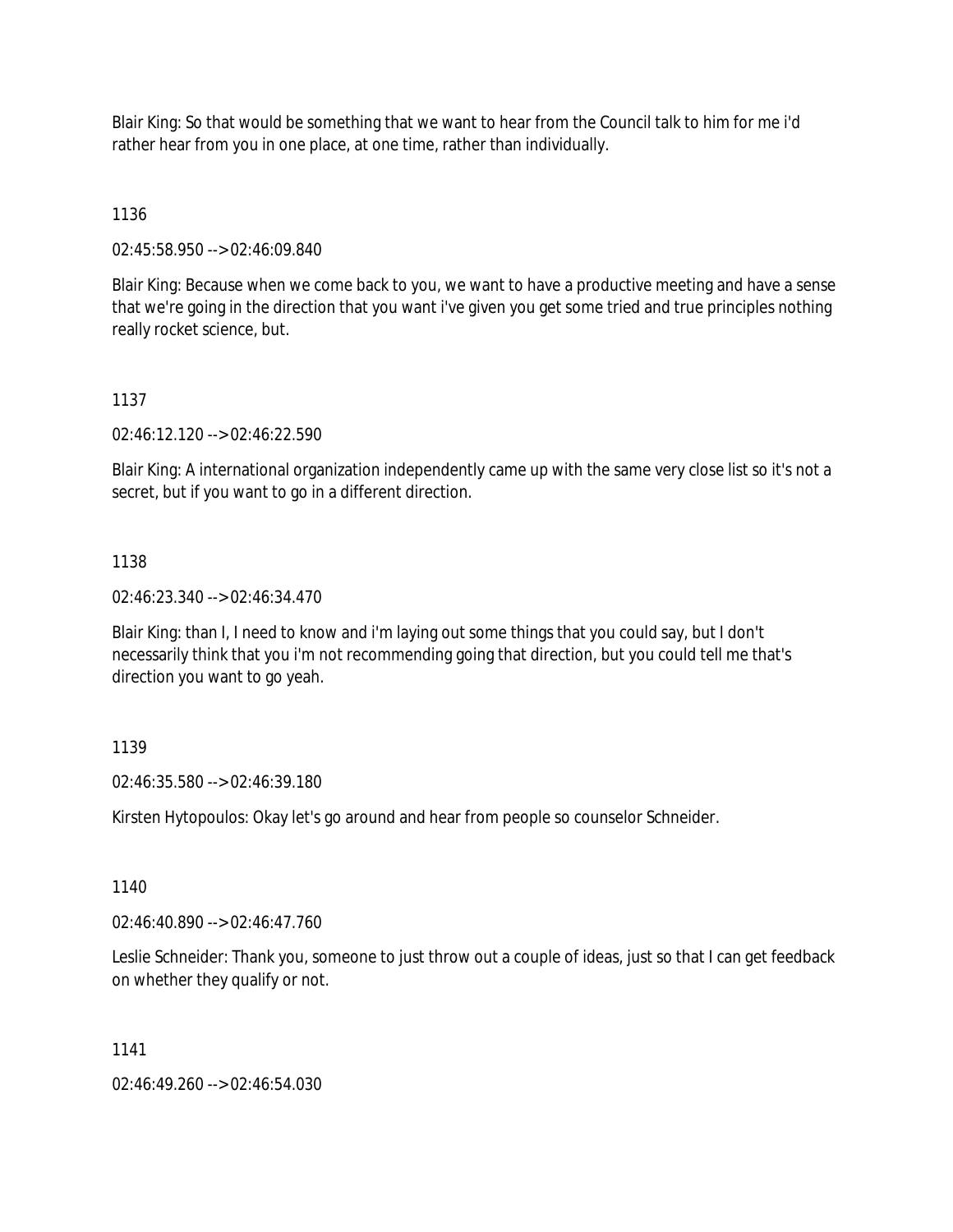Leslie Schneider: So one is on the infrastructure side we.

### 1142

02:46:55.410 --> 02:47:06.180

Leslie Schneider: The public works director gave us this very inspirational idea that was going to cost a lot more money to take some multimodal trails around the.

### 1143

02:47:07.620 --> 02:47:17.730

Leslie Schneider: head of the bay, but instead of going around traditionally we could potentially go out over the water, so I do believe we are getting some grant funds for this, but.

1144

02:47:18.450 --> 02:47:37.740

Leslie Schneider: But we would be departing from the original scope of the grant funds and would be requiring a fair amount more money in order to do this very inspirational piece that would avoid the challenges of sea level rise so is that something that could be considered as fundable, from the sources.

1145

02:47:40.440 --> 02:47:41.040

DeWayne Pitts: on that.

1146

02:47:42.060 --> 02:47:50.280

DeWayne Pitts: Potentially yes, it depends on on if i'm going to say that a lot tonight, probably in the as the questions come up some are a little clearer than others.

#### 1147

02:47:50.670 --> 02:48:03.120

DeWayne Pitts: I think it's it's going to be a facts and circumstances sort of situation, but in general, if it deals with I can't say definitively that if it's a water infrastructure project if it's.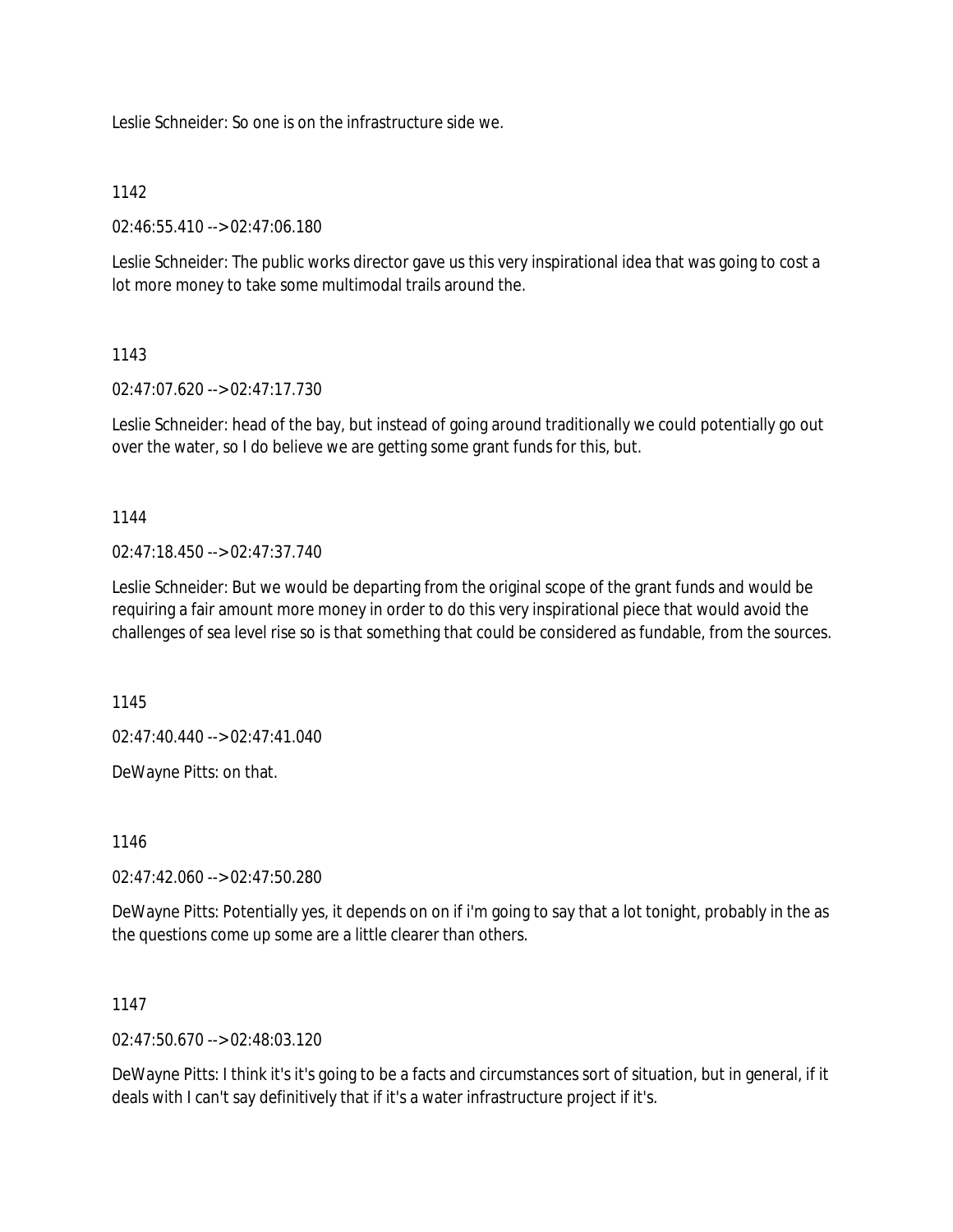02:48:03.840 --> 02:48:13.710

DeWayne Pitts: stormwater type of infrastructure project or if it's a wastewater type of infrastructure project all those would almost certainly be eligible for our funding.

1149

02:48:14.190 --> 02:48:27.510

DeWayne Pitts: Some of the sea level rise stuff it addresses it directly or indirectly could potentially be an acceptable source of funds, another example, might be green infrastructure to support our power plants, you know if there were more solar.

1150

02:48:28.290 --> 02:48:28.680

DeWayne Pitts: panels.

1151

02:48:29.100 --> 02:48:33.090

DeWayne Pitts: or something to support one of our pump stations that would be an example.

1152

02:48:34.470 --> 02:48:43.020

DeWayne Pitts: So, think about the the fourth category as generally supporting utility type infrastructure or sea level rise or.

1153

02:48:45.390 --> 02:48:46.680

DeWayne Pitts: Pollution in general.

1154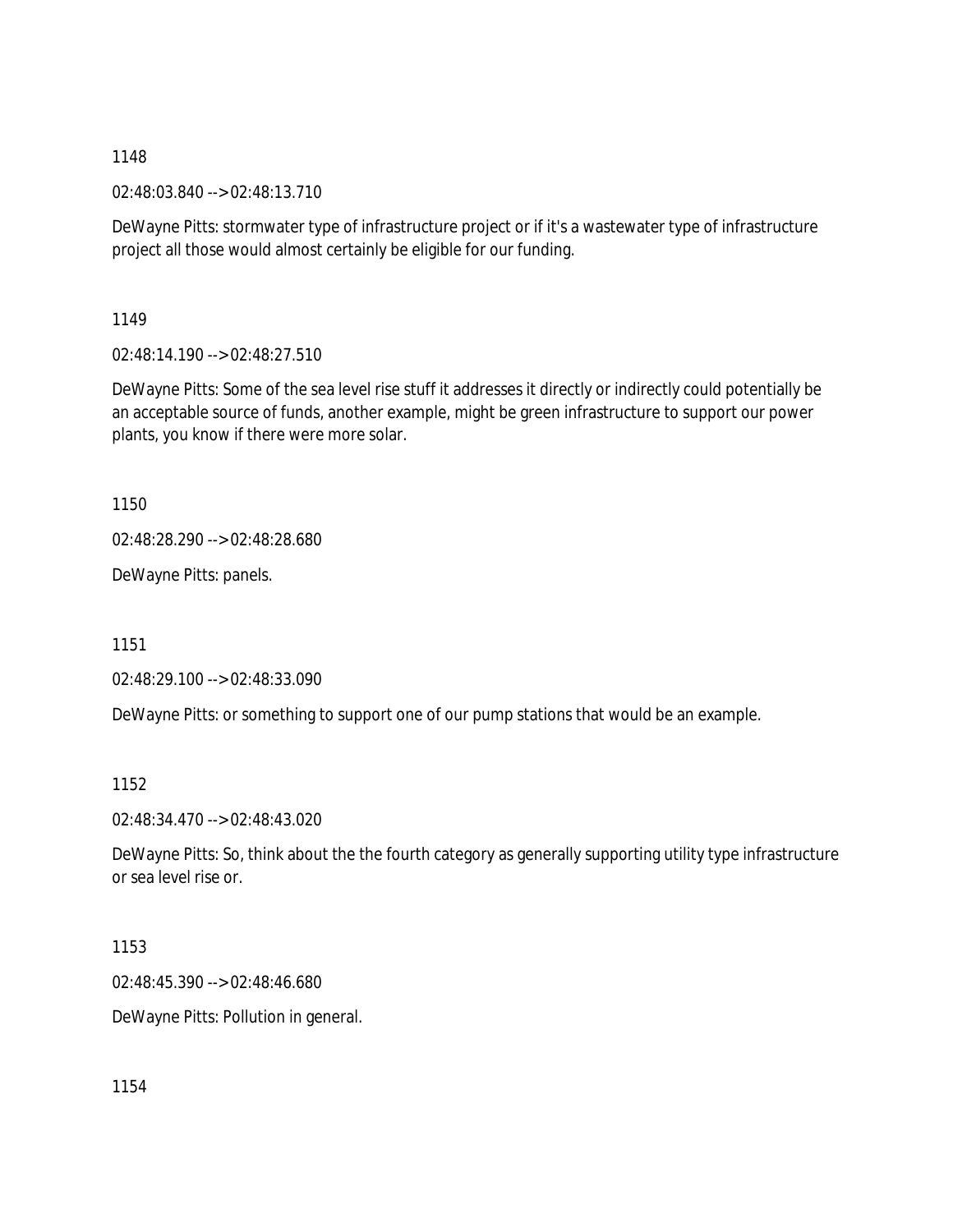02:48:48.030 --> 02:48:59.640

DeWayne Pitts: It the way the federal government guidance reads is that it sees that category as a health concern, so it doesn't necessarily see you might think well how to how does.

1155

02:49:01.500 --> 02:49:13.710

DeWayne Pitts: How does the pandemic relate to infrastructure and the link, there is the health it noticed a disproportionate effect in poor communities, for example.

1156

02:49:14.040 --> 02:49:21.240

DeWayne Pitts: Of of the pandemic, and so it wants to deal with things like clean water and all those things that go with that.

1157

02:49:22.110 --> 02:49:26.790

DeWayne Pitts: So that we're not in a flint Michigan sort of situation, but of course there's a.

1158

02:49:27.330 --> 02:49:38.550

DeWayne Pitts: Liberalisation in that category, and what those types of things can be used for I think what I would recommend is I will write these types of things down on specific projects, and I can go back and do some research.

1159

02:49:39.420 --> 02:49:44.340

DeWayne Pitts: i've got 150 pages to go through, but there's also a Q amp a that's provided by the Federal guidance.

1160

02:49:44.970 --> 02:49:50.220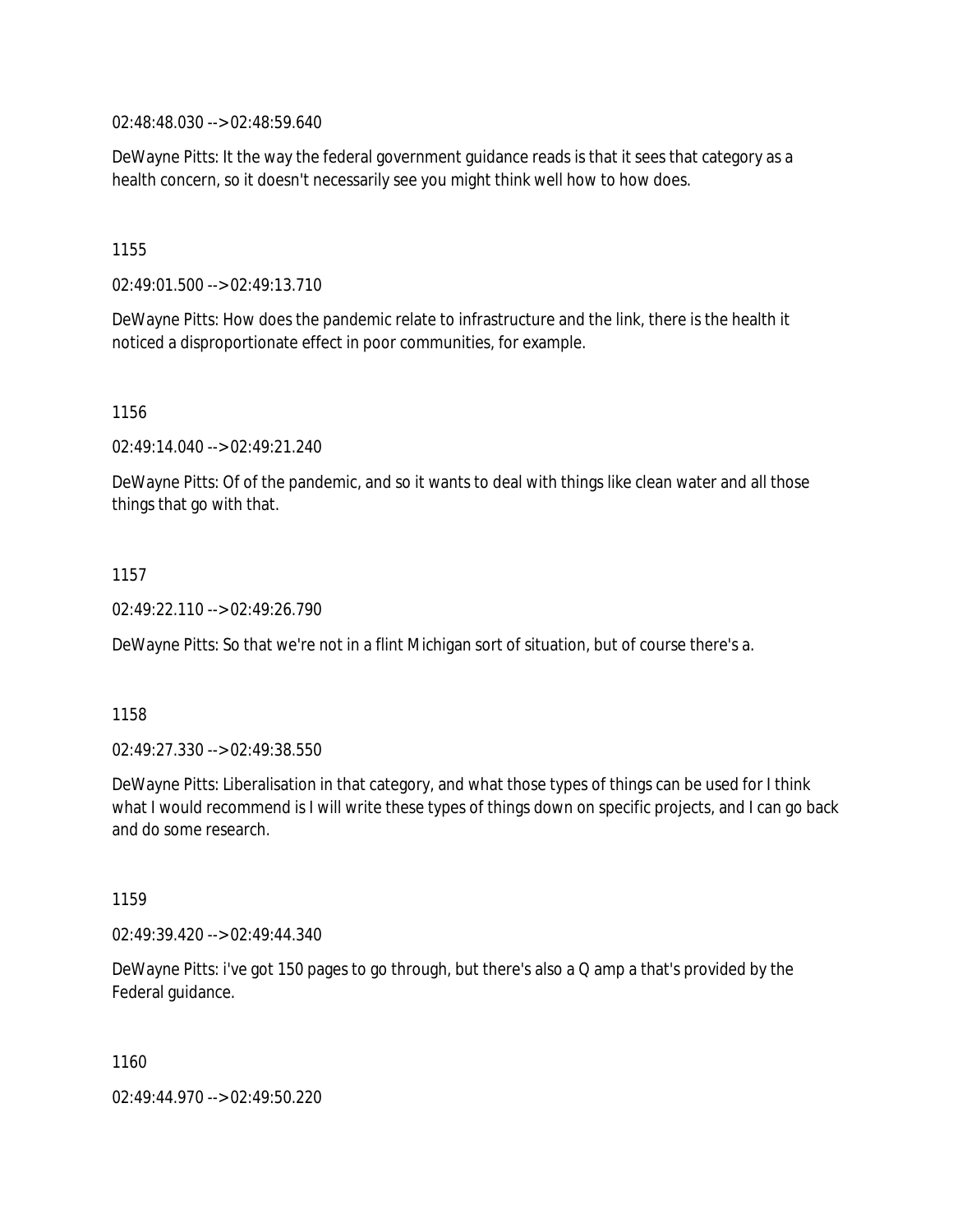DeWayne Pitts: similar to what happened with cares there's probably going to be six more versions of that coming up this year alone and.

1161

02:49:50.850 --> 02:49:58.590

DeWayne Pitts: I also have contacts at the gfs government finance officer Association, which is a national organization as Blair mentioned that.

# 1162

02:49:58.920 --> 02:50:08.520

DeWayne Pitts: is looking into this stuff and actually talking to the Federal Government about this so i'm happy to look into to that category, but I think the one you mentioned is definitely a potential.

# 1163

02:50:08.940 --> 02:50:12.720

Leslie Schneider: If I could just add one more just to kind of help me put some.

#### 1164

02:50:14.610 --> 02:50:21.720

Leslie Schneider: goal posts out there for towards affordable housing, there are two two things I was thinking about one would be.

#### 1165

02:50:22.560 --> 02:50:39.870

Leslie Schneider: Contributing funds towards let's say to build out of affordable housing at the senior Center, so in that case we already own the land and we've been talking very, very generally about that for a few years now and then the other one would be buying land for a build out of.

#### 1166

02:50:41.130 --> 02:50:47.730

Leslie Schneider: affordable housing sort of earmarking net for restricting it for affordable housing.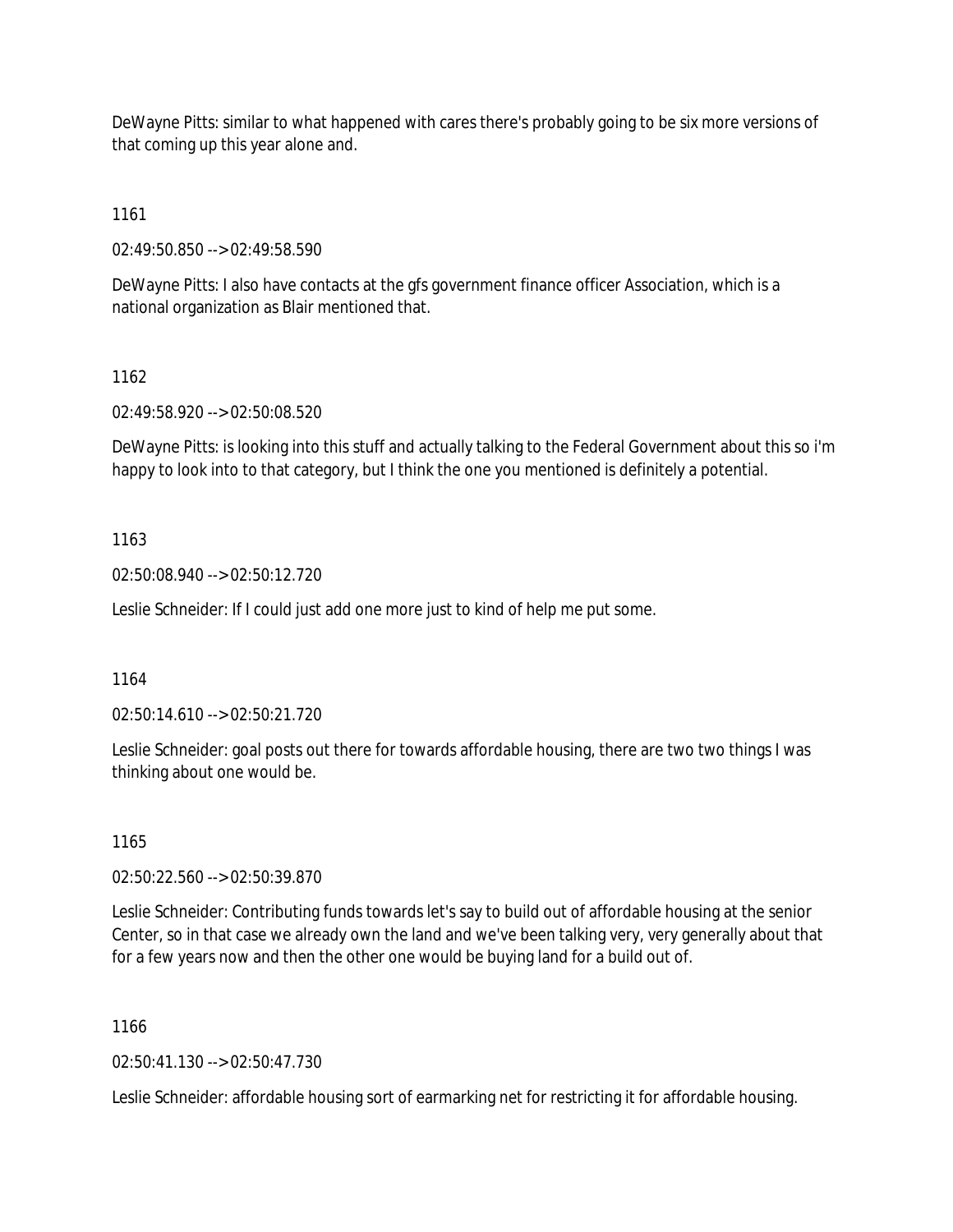02:50:48.960 --> 02:51:00.330

DeWayne Pitts: I think that wouldn't generally be in class category, for I don't think that would be considered infrastructure again think about that in terms of utility infrastructure, but that would probably be under revenue.

1168

02:51:00.780 --> 02:51:13.530

DeWayne Pitts: replacement and for possibly under the first category as well under dealing with a pandemic and economic support, so I would say, one of those two categories, yes Okay, thank you.

1169

02:51:14.100 --> 02:51:21.150

Blair King: and through the Chair just want to mention to in these circumstances, the question that you asked so sometimes lead to the amps.

1170

02:51:22.110 --> 02:51:34.920

Blair King: So we don't know, but also some of the areas that bainbridge island wants to touch or a little innovative so again, I will be giving examples given to me I think it's true that transportation infrastructure.

1171

02:51:36.300 --> 02:51:40.230

Blair King: equals storm water infrastructure, they go hand in hand and that.

1172

02:51:40.920 --> 02:51:54.150

Blair King: In terms of when we start talking about storm water infrastructure we're talking about environmental we green infrastructure, now there are projects that we currently are looking at that it would not be a hard reach at all and.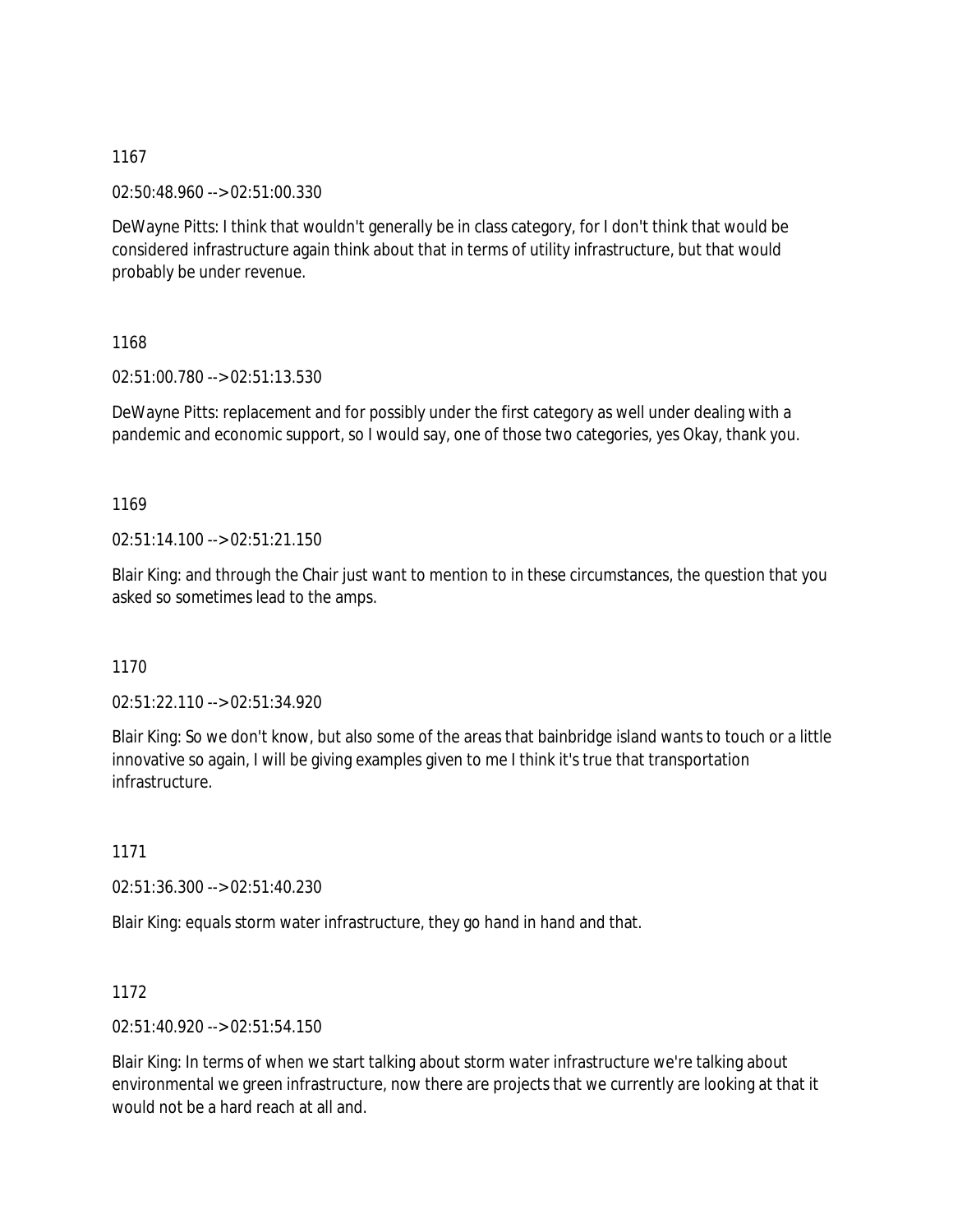02:51:54.750 --> 02:52:04.320

Blair King: For example, in August, will be talking about extension of for cliff water loans that would probably be right down the middle of an eligible category.

1174

02:52:05.220 --> 02:52:17.640

Blair King: I don't know if the Council wants to do that, but that's an example so some things could be a stretch that I think we could get in some things could probably go right down the middle and you probably have a pretty high level confidence that it would be fun.

1175

02:52:20.490 --> 02:52:27.720

Kirsten Hytopoulos: Since we're plug i'm going to go to the Mayor and customer refund trade Johnson before I get back to you if it doesn't okay mayor.

1176

02:52:28.620 --> 02:52:32.760

Rasham Nassar: Next yeah so I I counseling Center picked up on this.

1177

02:52:34.020 --> 02:52:45.780

Rasham Nassar: A little bit in her comments, as well as I think finance director, I heard it kind of refer to the intent of the funding distribution in the first place was in response to code and to help.

1178

02:52:46.530 --> 02:52:56.010

Rasham Nassar: resolve some of the discrepancies or disparities that were the result of the pandemic and when we talk about that what we're really talking about is resolving you're balancing.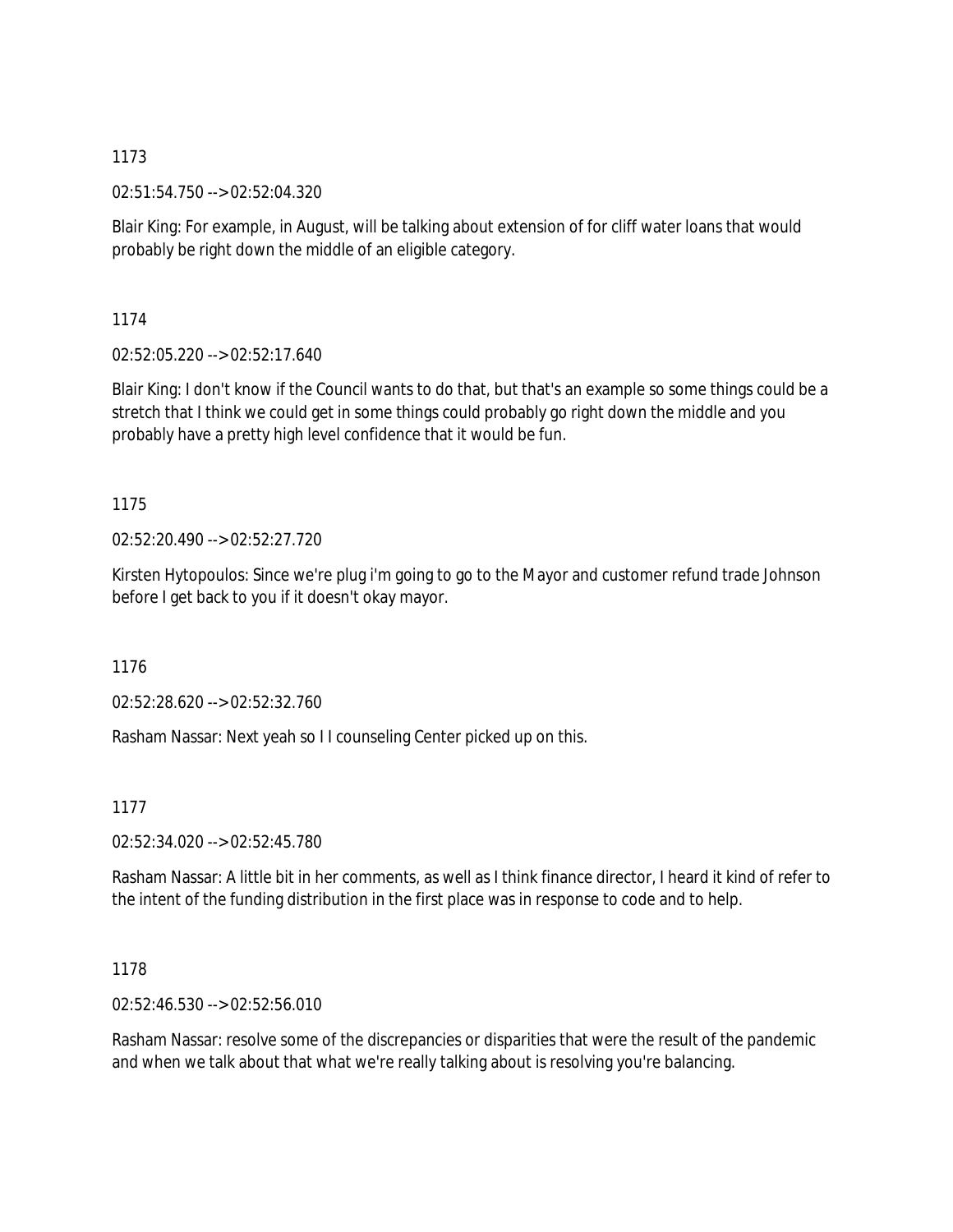02:52:56.370 --> 02:53:00.750

Rasham Nassar: The impact of the pandemic on marginalized populations of our Community.

1180

02:53:01.200 --> 02:53:09.390

Rasham Nassar: And for that reason I would really like this funding to stay focused on the provision of health and human services and funding those in a much bigger and more elaborate way.

1181

02:53:09.990 --> 02:53:16.980

Rasham Nassar: i'm having just taken a really deep dive into health and human services funding at the city for the past several years.

#### 1182

02:53:18.000 --> 02:53:30.600

Rasham Nassar: I know that I speak with confidence when I say that we have underfunded those services in the past and continuously in the past and we continue to do so that our health and human services organizations are struggling.

#### 1183

02:53:31.980 --> 02:53:39.060

Rasham Nassar: And I think it was slide three that suggested that that was the only category in terms of providing back pay or retroactive.

1184

02:53:39.750 --> 02:53:43.260

Rasham Nassar: reimbursement for the expenses incurred I don't know how many years that would go back.

1185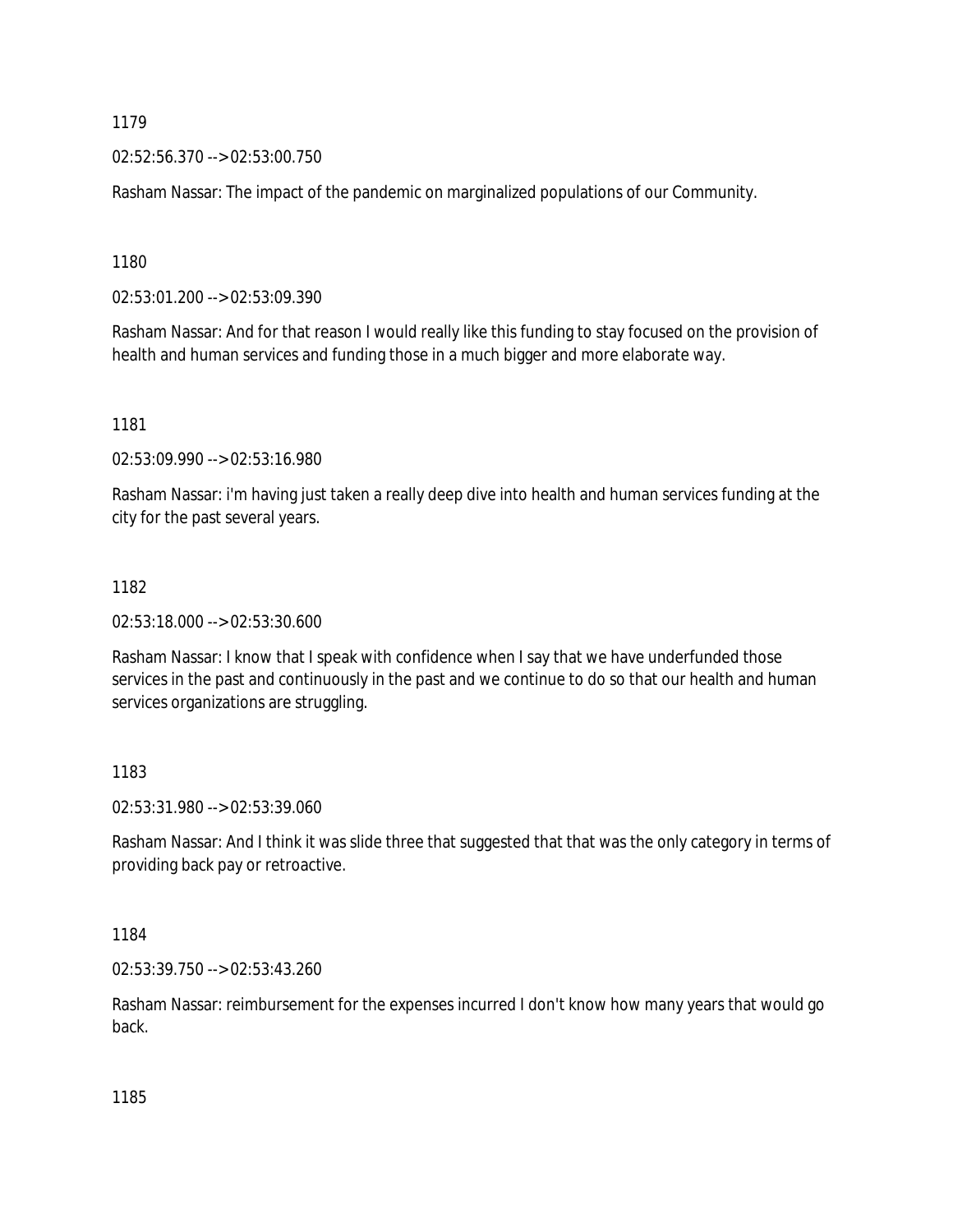02:53:43.830 --> 02:53:52.980

Rasham Nassar: And, but I think I recall you mentioning that during the slideshow presentation so that's something i'm also interested in just to provide them some relief and to enhance their services to our Community.

1186

02:53:53.700 --> 02:54:00.930

Rasham Nassar: I also don't want to poke the hornet's nest here, but we do have a really important conversation I think this Councils going to have to have.

1187

02:54:01.350 --> 02:54:08.280

Rasham Nassar: Which is what to do with Harrison building and i'm raising this as a question because I don't know i'm I heard you say finance director pits that.

1188

02:54:09.060 --> 02:54:25.980

Rasham Nassar: When we talk about facilities we're talking about utilities know what it means for renovated or partially gutted existing city owned buildings and potentially switching the use of that facility to provide for services that are captured in the funding.

1189

02:54:28.140 --> 02:54:36.870

Rasham Nassar: allocations within this within this funding let's what health and human services, for example, councilmember Schneider mentioned senior housing affordable housing.

1190

02:54:37.470 --> 02:54:42.990

Rasham Nassar: So i'm just thinking broad picture right now and i'm thinking about that problem that we have and about how.

1191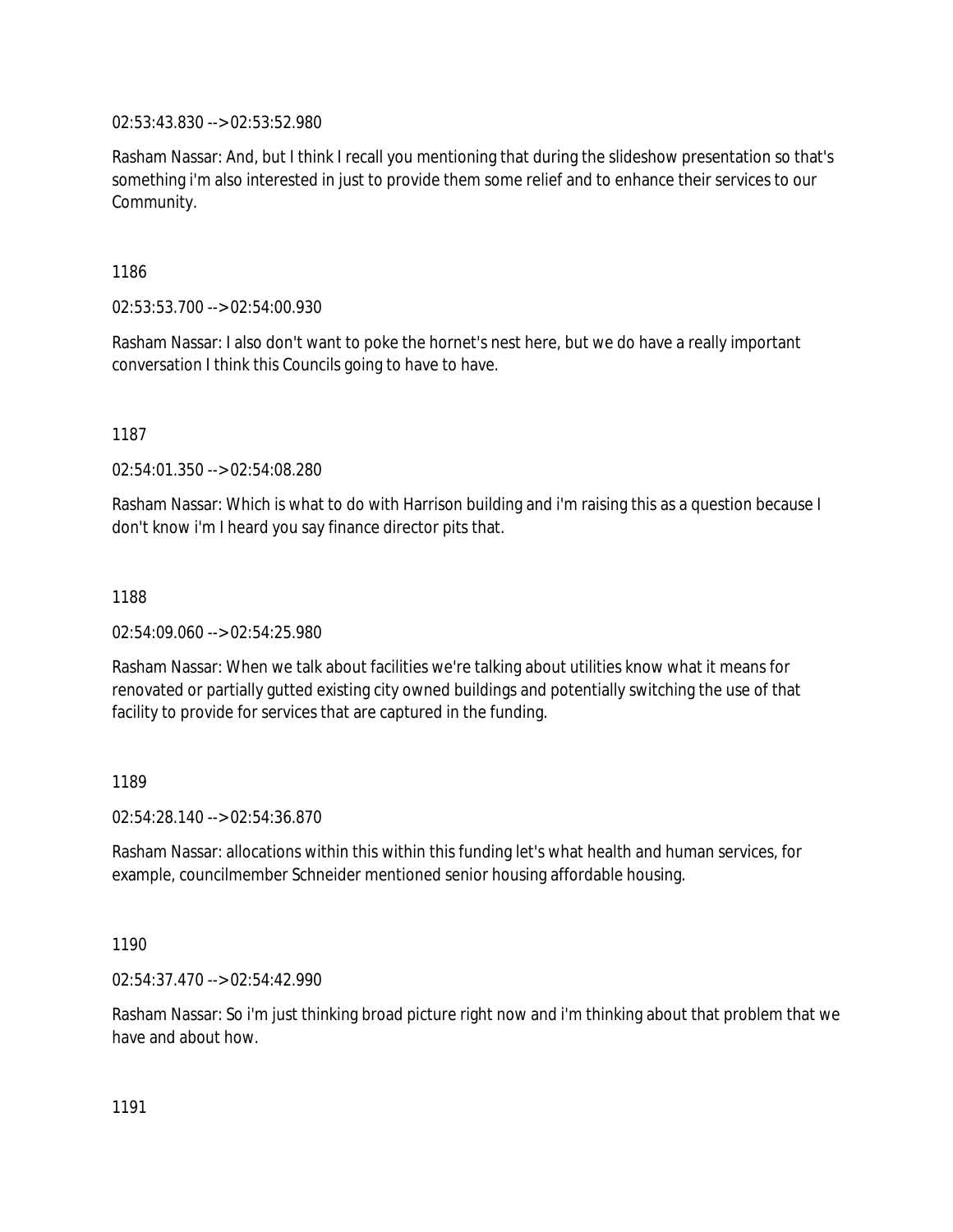02:54:43.620 --> 02:54:53.700

Rasham Nassar: If we were to spend some of this money to make both dreams happen, both the health and human services funding them in a bigger way, providing them more space, the space, for example.

1192

02:54:54.030 --> 02:55:05.790

Rasham Nassar: And, with the addition of senior housing or affordable housing as well contained within an asset that the city already owns and then also having funding set aside, of course, to build.

1193

02:55:07.320 --> 02:55:10.710

Rasham Nassar: A station for our very deserving police department.

### 1194

02:55:11.940 --> 02:55:21.090

Rasham Nassar: So that's kind of just what what's coming to mind, for me, I don't know how feasible or practical or realistic, it is, but i'm just throwing some thoughts out there since we're kind of having a big.

1195

02:55:21.450 --> 02:55:27.720

Rasham Nassar: And dreamy conversation here about how we might want to spend this funds that would serve the greatest.

1196

02:55:28.860 --> 02:55:40.440

Rasham Nassar: amount of people in our Community that was that would really fill a much needed and missing gap, and that would also kind of honor the intent of the of this money in the first place.

1197

02:55:42.810 --> 02:55:44.070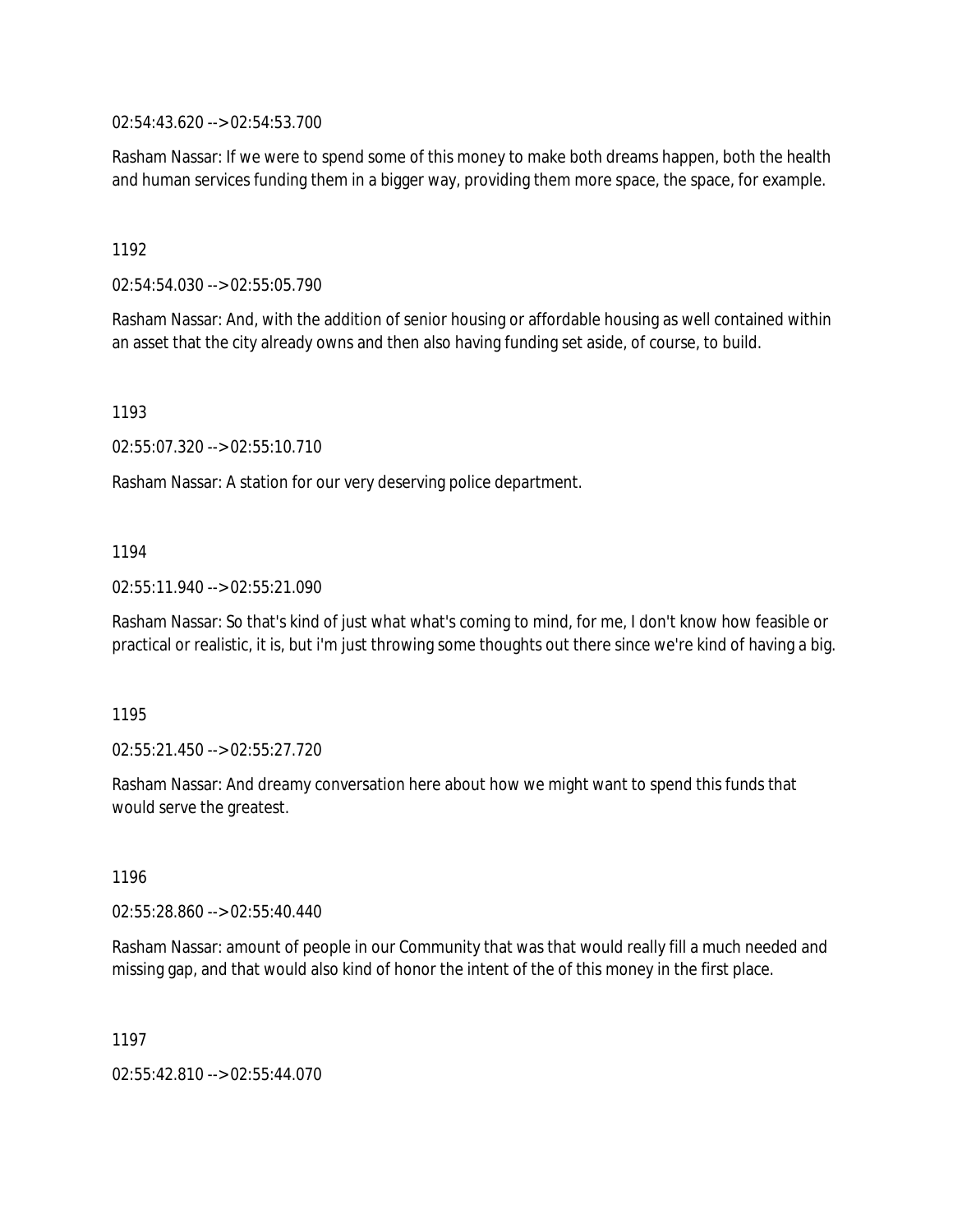Kirsten Hytopoulos: counselor venture Johnson.

1198

02:55:46.860 --> 02:55:53.460

Brenda Fantroy-Johnson: Yes, so if this is a you know what what we would want, if we can have anything we want to kind of.

1199

02:55:54.300 --> 02:56:07.170

Brenda Fantroy-Johnson: conversation I would like to ask about you know you said that the people who got the cares money would be eligible, I guess i'm wondering about the people who wasn't eligible for cares.

### 1200

02:56:07.770 --> 02:56:24.450

Brenda Fantroy-Johnson: Like there were some childcare workers who did not get eligible for cares and they didn't get any money in that particular funding so i'd like to see us kind of investigate people who didn't get any cares money and maybe we could help, some of them.

1201

02:56:25.740 --> 02:56:35.010

Brenda Fantroy-Johnson: And as far as the water and sewage I know when we talked about the water we talked a lot about the city owned wells.

1202

02:56:35.910 --> 02:56:44.490

Brenda Fantroy-Johnson: But we didn't talk about the privately owned wells and i'd like to find out how do we make sure that that water is safe, how do, how does the city support.

1203

02:56:45.360 --> 02:56:55.560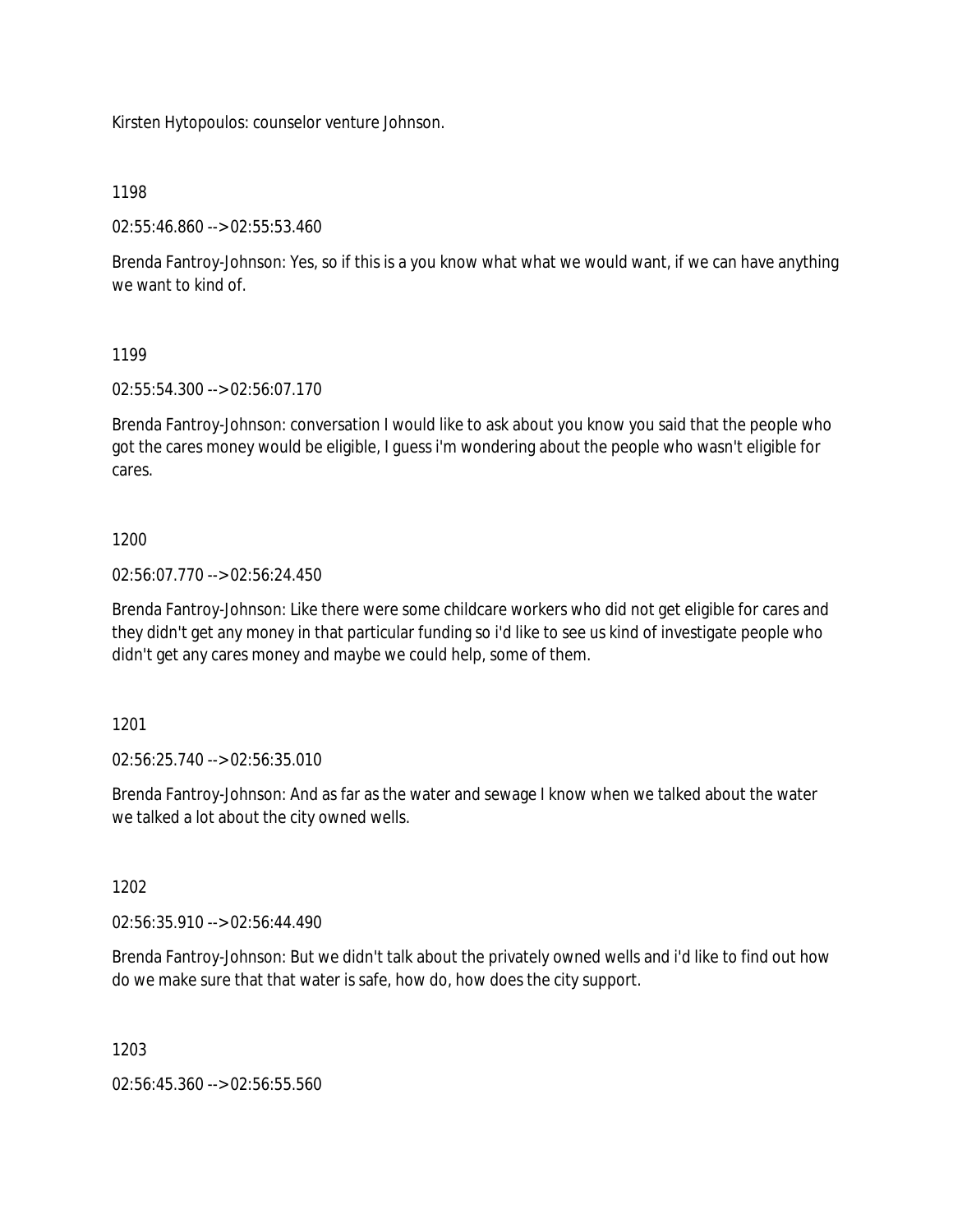Brenda Fantroy-Johnson: Those private on wells and, of course, affordable housing and I think we ought to work with our affordable housing partners that we have on the island.

1204

02:56:55.860 --> 02:57:06.870

Brenda Fantroy-Johnson: To see the best possible ways that we can address some of the low hanging fruit, maybe there's some properties that we can purchase or help purchase that can become affordable housing.

1205

02:57:08.670 --> 02:57:16.230

Brenda Fantroy-Johnson: I got I got much more, the police, safety, I agree that we ought to be using this funds for for.

1206

02:57:17.130 --> 02:57:24.090

Brenda Fantroy-Johnson: something to do with the police building, we need to get that off our plate and compromise on how we're going to do that and make it.

1207

02:57:24.660 --> 02:57:40.230

Brenda Fantroy-Johnson: Social to make it a social justice issue, so that people who have mental health problems can get help and that's so that the police, who need to work in those buildings are working in a building that safe for them, there should be some sort of compromise to that.

1208

02:57:41.790 --> 02:57:49.470

Brenda Fantroy-Johnson: And I do agree that senior Center needs to be built out more we can also try to understand what helpline needs and.

1209

02:57:50.580 --> 02:57:54.510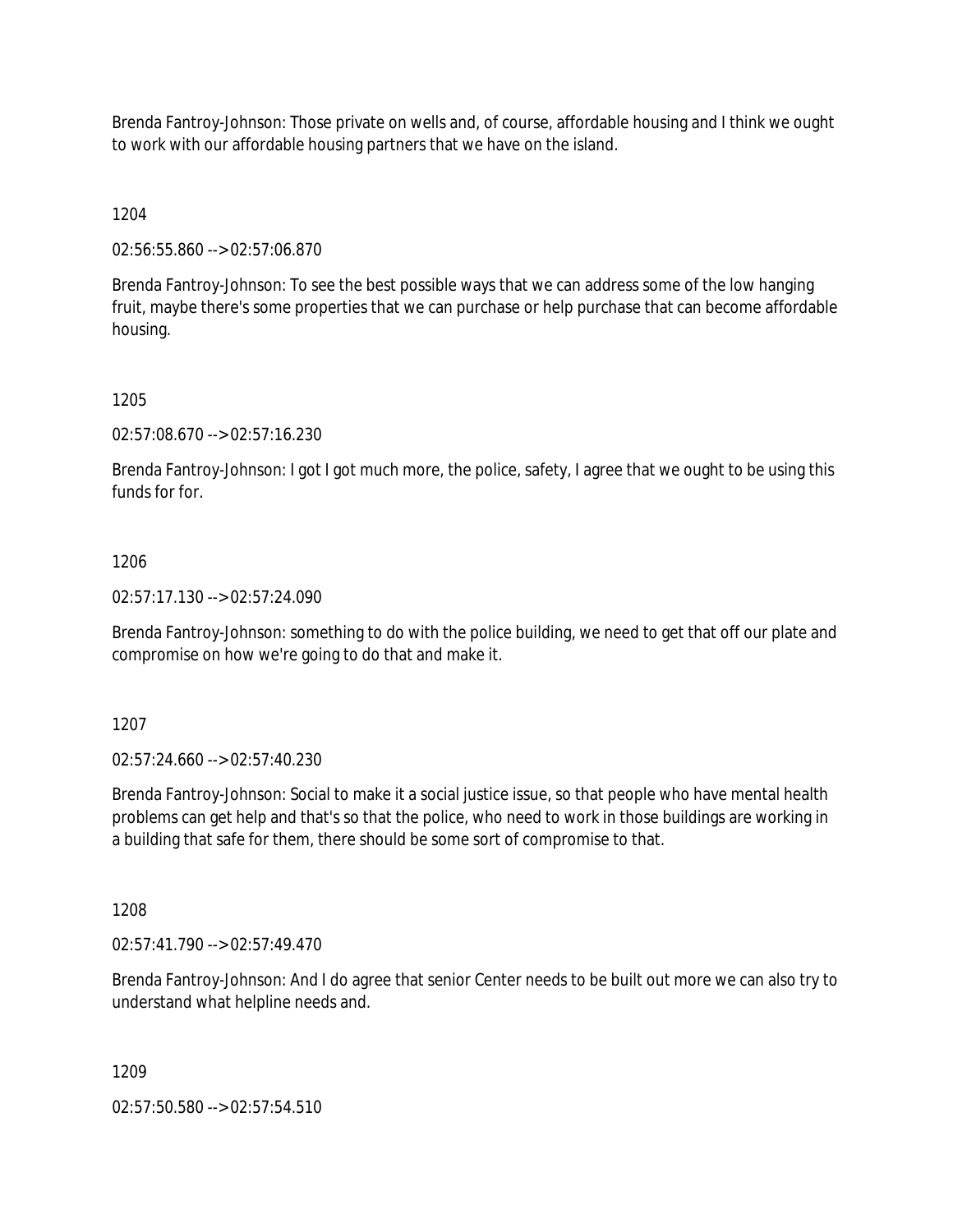Brenda Fantroy-Johnson: You know, help them to become a better partner awesome.

1210

02:57:55.980 --> 02:57:57.330

Brenda Fantroy-Johnson: Those are my dreams.

1211

02:57:59.250 --> 02:57:59.820

Thank you.

1212

02:58:00.990 --> 02:58:01.860

Kirsten Hytopoulos: Because you're a poet.

1213

02:58:02.820 --> 02:58:08.250

Michael Pollock: Well, I feel like there's other people that have around at night, so I will I will.

1214 02:58:09.330 --> 02:58:11.820 Michael Pollock: I will defer to you and councilmember he said.

1215 02:58:12.390 --> 02:58:15.510 Kirsten Hytopoulos: Okay well counselor do you want to go before me.

1216 02:58:17.490 --> 02:58:17.940 Joe Deets: Why not.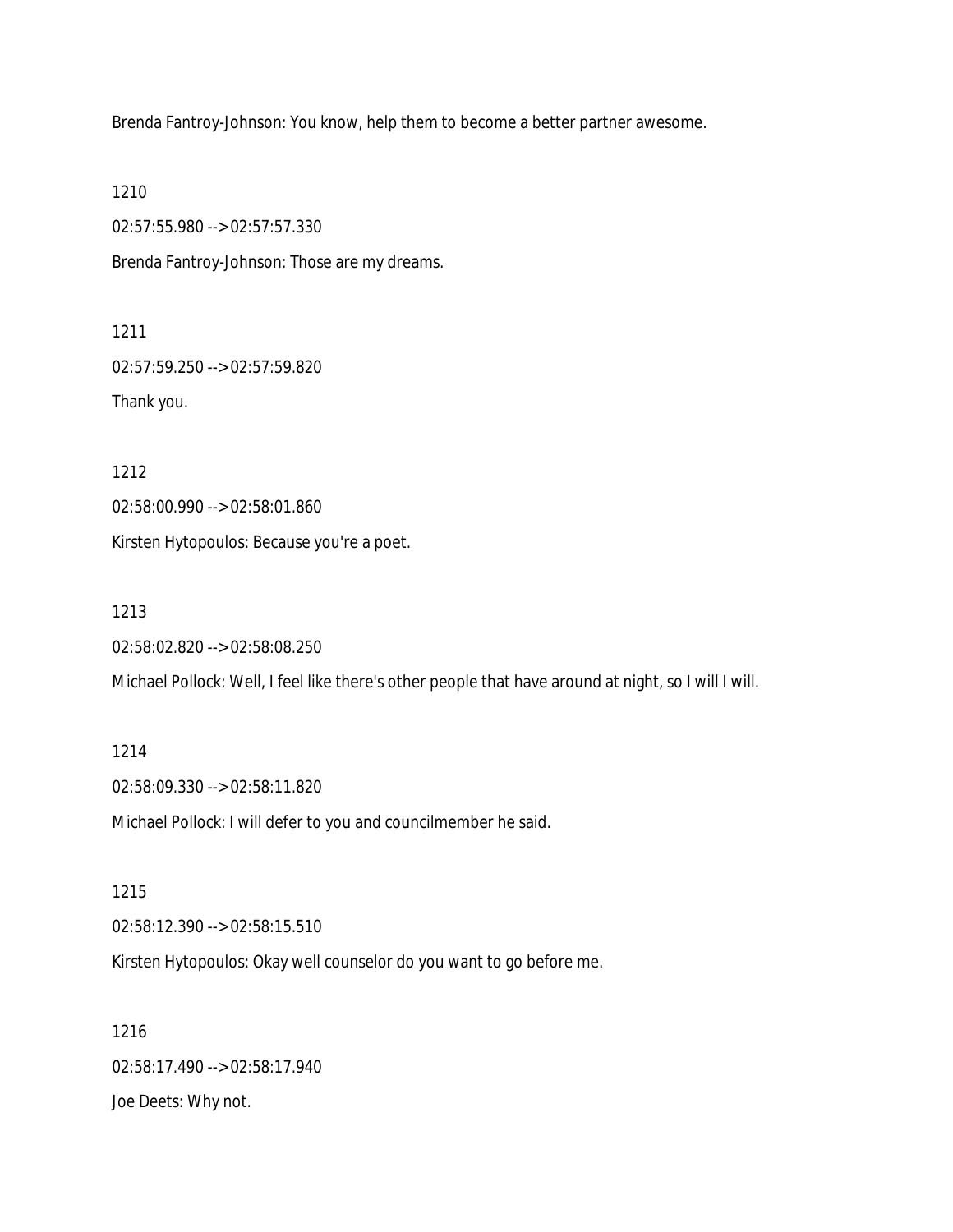02:58:20.160 --> 02:58:40.740

Joe Deets: Okay, you, I would say you're welcome to go ahead, I don't have the the extensive list I my head is spinning is is to wow what can we do and but it kind of breaks down into two quick here is sort of I really I like Council member found Troy john's childcare.

# 1218

02:58:43.380 --> 02:58:53.820

Joe Deets: I see sort of to that emergency aid, what may know people who are suffering financially, how can we get them through this period.

# 1219

02:58:55.320 --> 02:59:05.370

Joe Deets: And so, so the emergency aid issue and recovery reconstruction, the long term recovery building back better we've heard someone mentioned that so.

#### 1220

02:59:06.450 --> 02:59:17.280

Joe Deets: i'm really interested what city manager he referred to affordable housing may itself be problematic but affordable housing infrastructure so i'd like a little more.

# 1221

02:59:18.000 --> 02:59:30.810

Joe Deets: details on that and plus i'll just say when we get more information correctly i'd like members of the public, please give us your ideas you know, please do this is the time to speak up.

# 1222

02:59:31.410 --> 02:59:39.330

Joe Deets: And shoot Council here's my thoughts, because we can only think so much we have our own ideas, but we want to hear from you.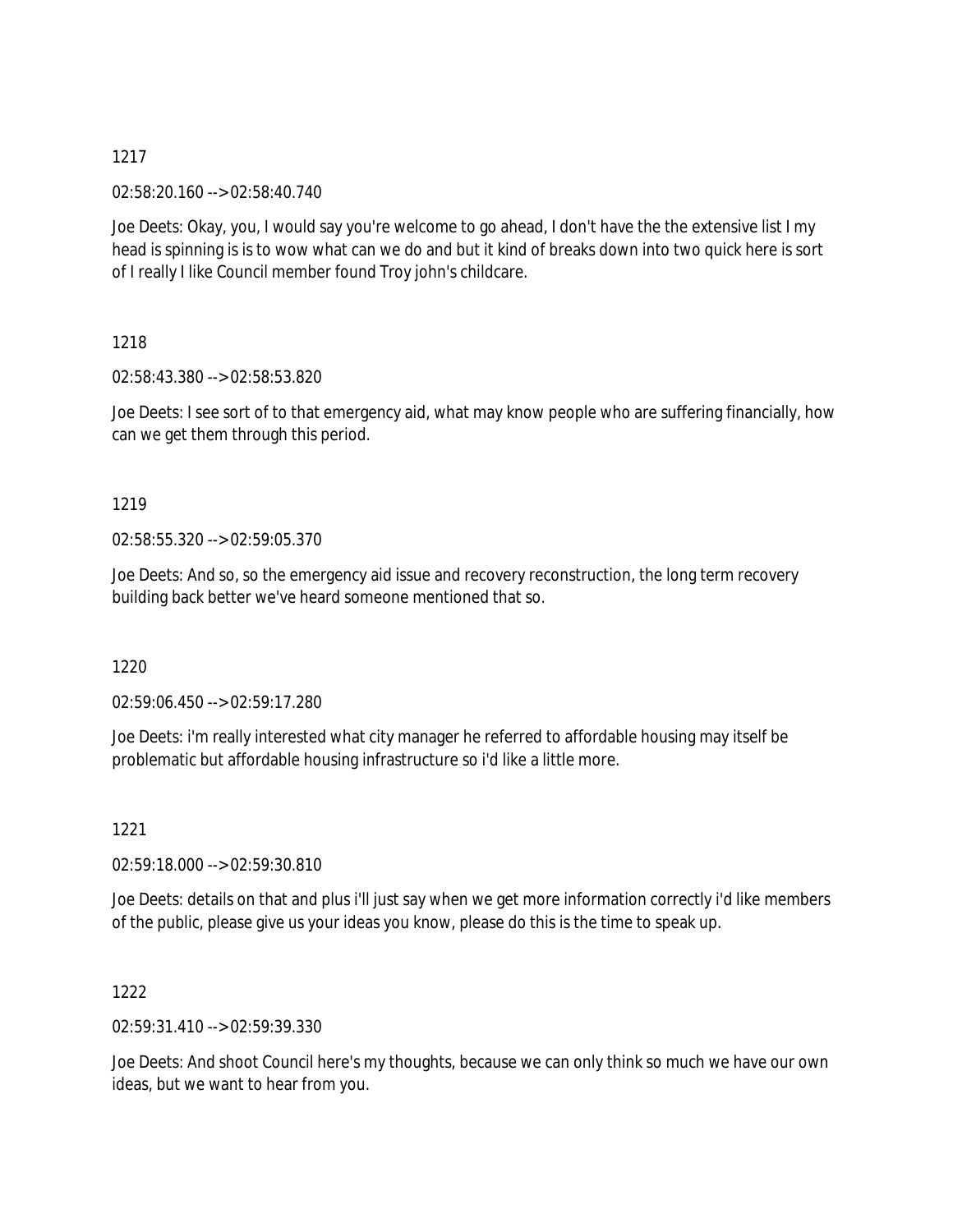#### 02:59:42.030 --> 02:59:46.440

Kirsten Hytopoulos: So Kevin pollak you want me to give my thing before you go next.

1224

02:59:47.190 --> 02:59:48.870

Michael Pollock: No Sir okay.

1225

02:59:50.070 --> 03:00:00.690

Kirsten Hytopoulos: um so well, I guess, for me, i'm when I first heard about this and i'm right there with the city manager on when I hear about a chunk of money, like seven \$7 million it's.

#### 1226

03:00:01.080 --> 03:00:10.860

Kirsten Hytopoulos: it's a long term investments and 50 year investment it's not programmatic it's it is something like infrastructure and to me meeting that flavor of.

#### 1227

03:00:12.180 --> 03:00:22.290

Kirsten Hytopoulos: social need social justice Community you know need it's it's it's affordable housing, if possible, I mean when I think about trying to do something that we we can't get.

1228

03:00:22.650 --> 03:00:34.110

Kirsten Hytopoulos: We can't get grants for usually with them, but we're not going to qualify for grants for affordable housing, we think about it with we struggled with this in recent years, we talked about doing sustainable transportation I think we're still hopeful we're going to find grants.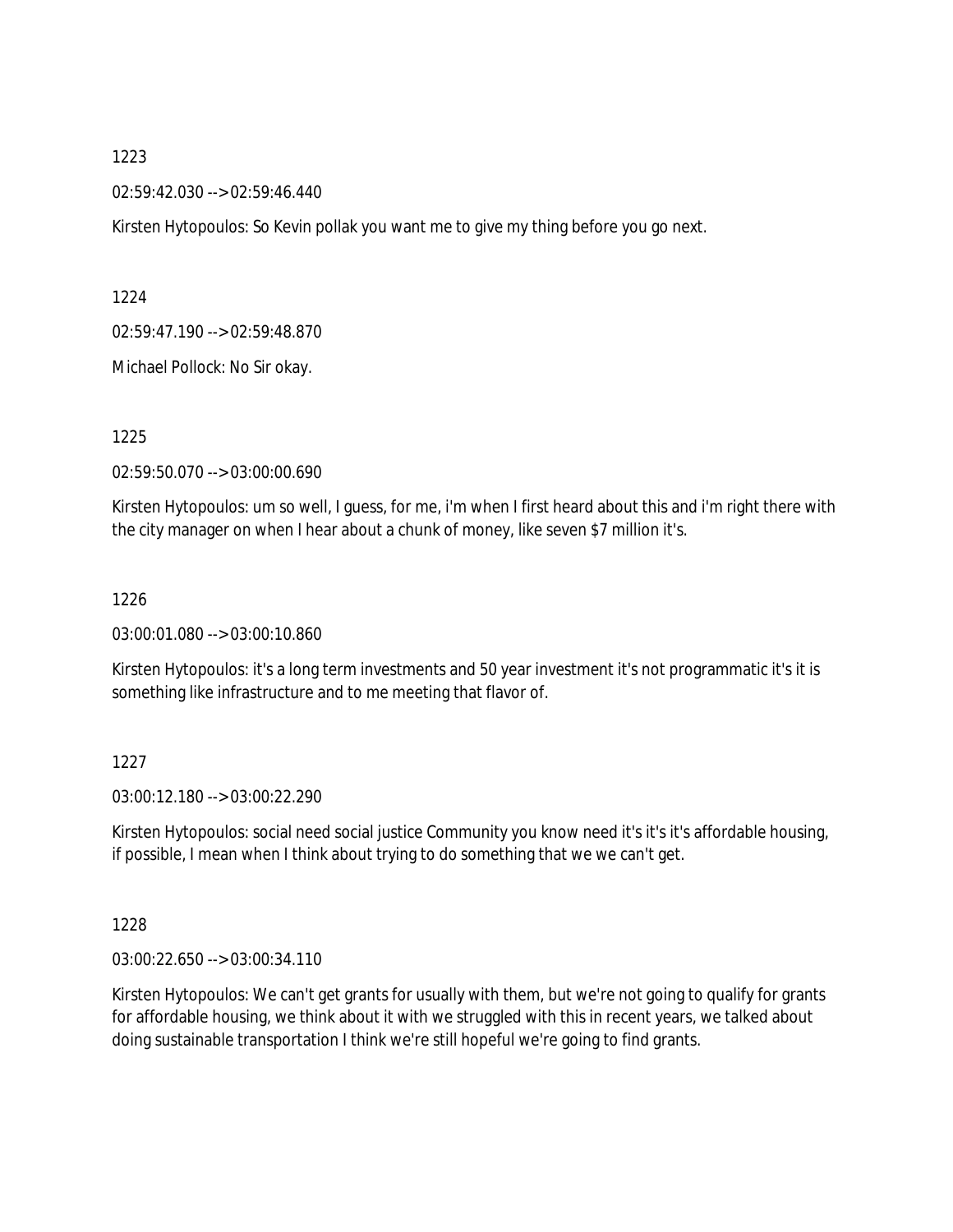03:00:35.190 --> 03:00:43.680

Kirsten Hytopoulos: I think we're worried we're not getting grants for affordable housing i've been pulling up some you know canonical work for affordable housing and it seems like there's a lot of bubbling going on and.

1230

03:00:44.100 --> 03:00:51.990

Kirsten Hytopoulos: i'll send some stuff to the finance director, but it seems like there are organizations, believing that we that affordable housing can be built for low income.

1231

03:00:52.920 --> 03:01:03.210

Kirsten Hytopoulos: I would want it for low income for sure, and I would imagine us combining it to maximize so trying to go, for we talked to the game, we were talking about.

1232

03:01:04.110 --> 03:01:12.600

Kirsten Hytopoulos: routing some of our attack funds, we can only use those El tech funds if we're servicing debt for affordable housing that we build so.

#### 1233

03:01:13.050 --> 03:01:19.830

Kirsten Hytopoulos: Could we take out a bond combine it with this 7 million actually build something within vicinity of the ferry.

1234

03:01:20.370 --> 03:01:29.310

Kirsten Hytopoulos: Maybe on our police facility that some of us at least think we're going to be leaving on that property we're we're near the near the ferry so we qualify to build.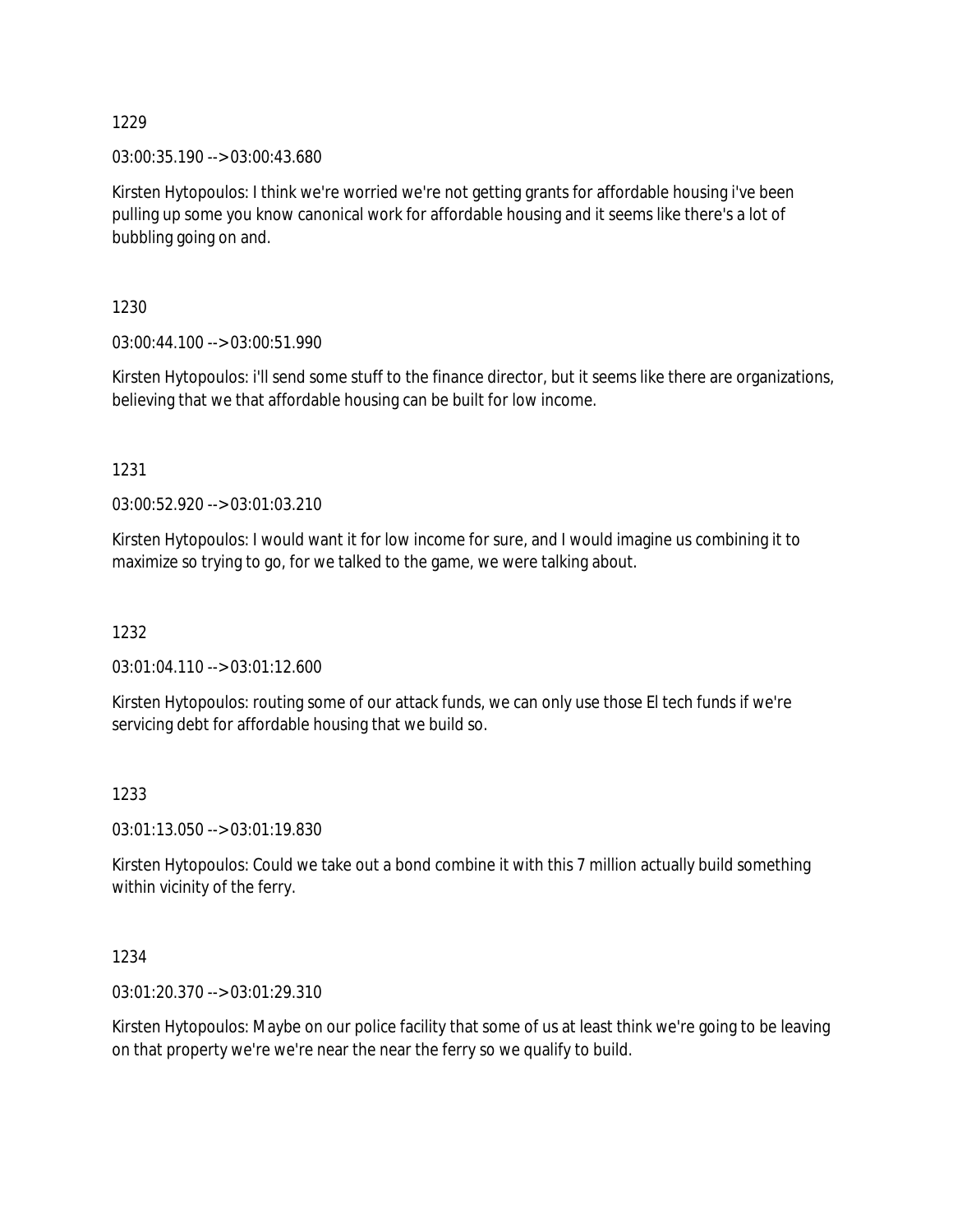03:01:29.790 --> 03:01:37.380

Kirsten Hytopoulos: and use a bond that could be paid for it could be that could be serviced with the attack funds were doing all kinds of stuff we actually have enough money we own the land.

1236

03:01:37.860 --> 03:01:44.880

Kirsten Hytopoulos: Could we actually build a city project for low income so that's what i'd like to look at could we build something with this.

1237

03:01:46.110 --> 03:01:52.770

Kirsten Hytopoulos: Low income affordable housing project, and I think we had something could last 50 years and that would need.

1238

03:01:53.880 --> 03:01:55.770

Kirsten Hytopoulos: A social need that's what i'd like.

1239

03:01:57.180 --> 03:01:58.080

Kirsten Hytopoulos: Customer pollock.

1240

03:02:00.630 --> 03:02:02.670

Michael Pollock: Was I was hoping, by the time everybody got.

1241

03:02:03.720 --> 03:02:13.320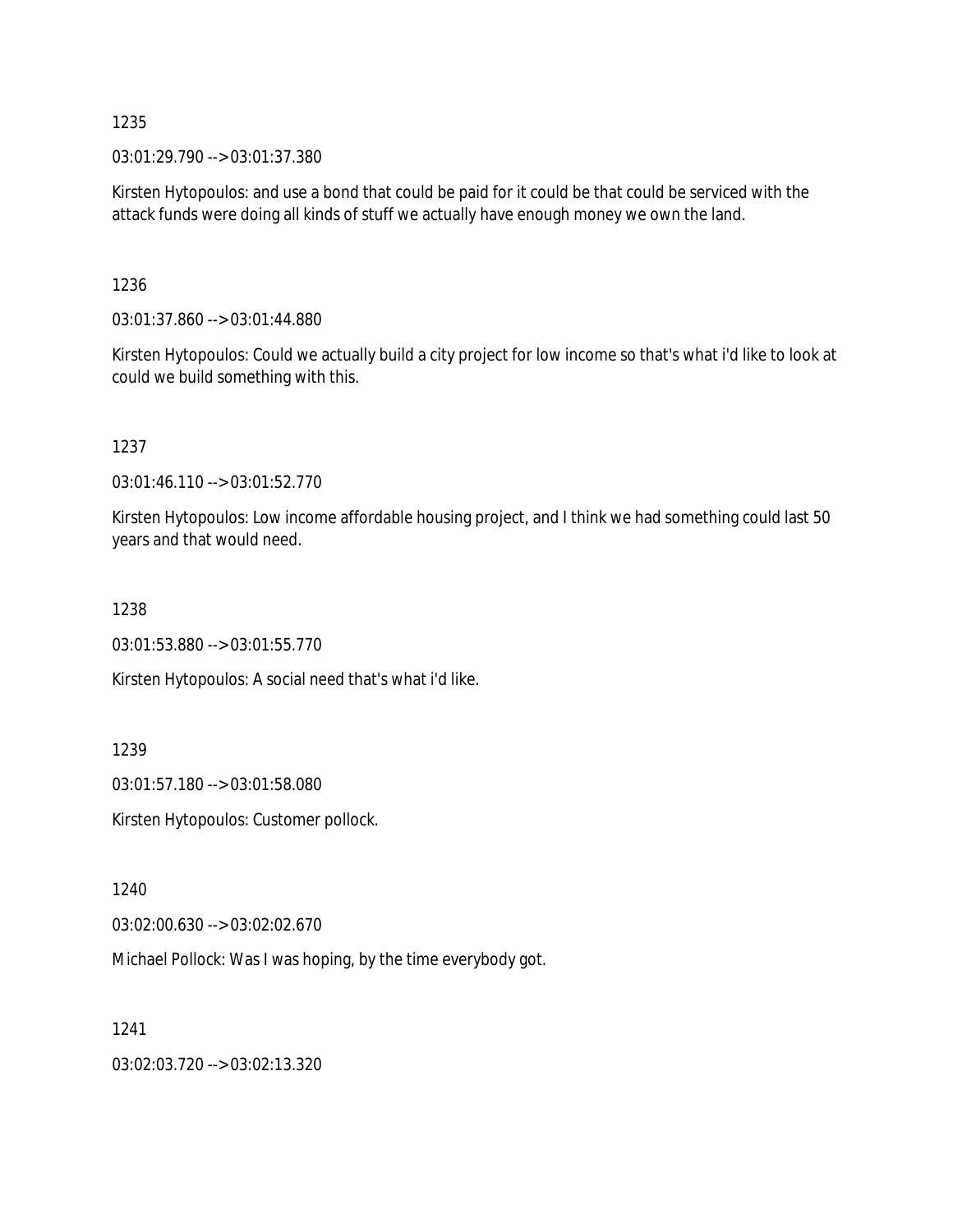Michael Pollock: That somebody would have said what I was thinking so it's kind of happened, I was just reflecting actually on how lucky, Mr Blair, King must be.

1242

03:02:13.800 --> 03:02:28.590

Michael Pollock: The second how often does somebody get to start a new job and within a month, they get handed a bag of cash and \$7 million they don't put on there so so I I feel like I should be following him into the casino if he ever does.

1243

03:02:30.690 --> 03:02:35.280

Michael Pollock: seem like a very lucky man, but um I think I think that.

1244

03:02:36.450 --> 03:02:42.960

Michael Pollock: there's two lenses that I would apply, you know we talked about there are are yet to be determined race equity lines.

1245

03:02:43.200 --> 03:02:57.150

Michael Pollock: And you know sort of separately social justice lens and our climate change land, and so I would think that we would be wise to look at you know there's gonna be a point \$7 million it's going to be probably \$70 million worth of proposals.

1246

03:02:57.900 --> 03:03:06.720

Michael Pollock: With the public playing and and stuff so we kind of need a way to categorize them, I would suggest we can maybe use those two lenses as tools to.

1247

03:03:07.680 --> 03:03:18.480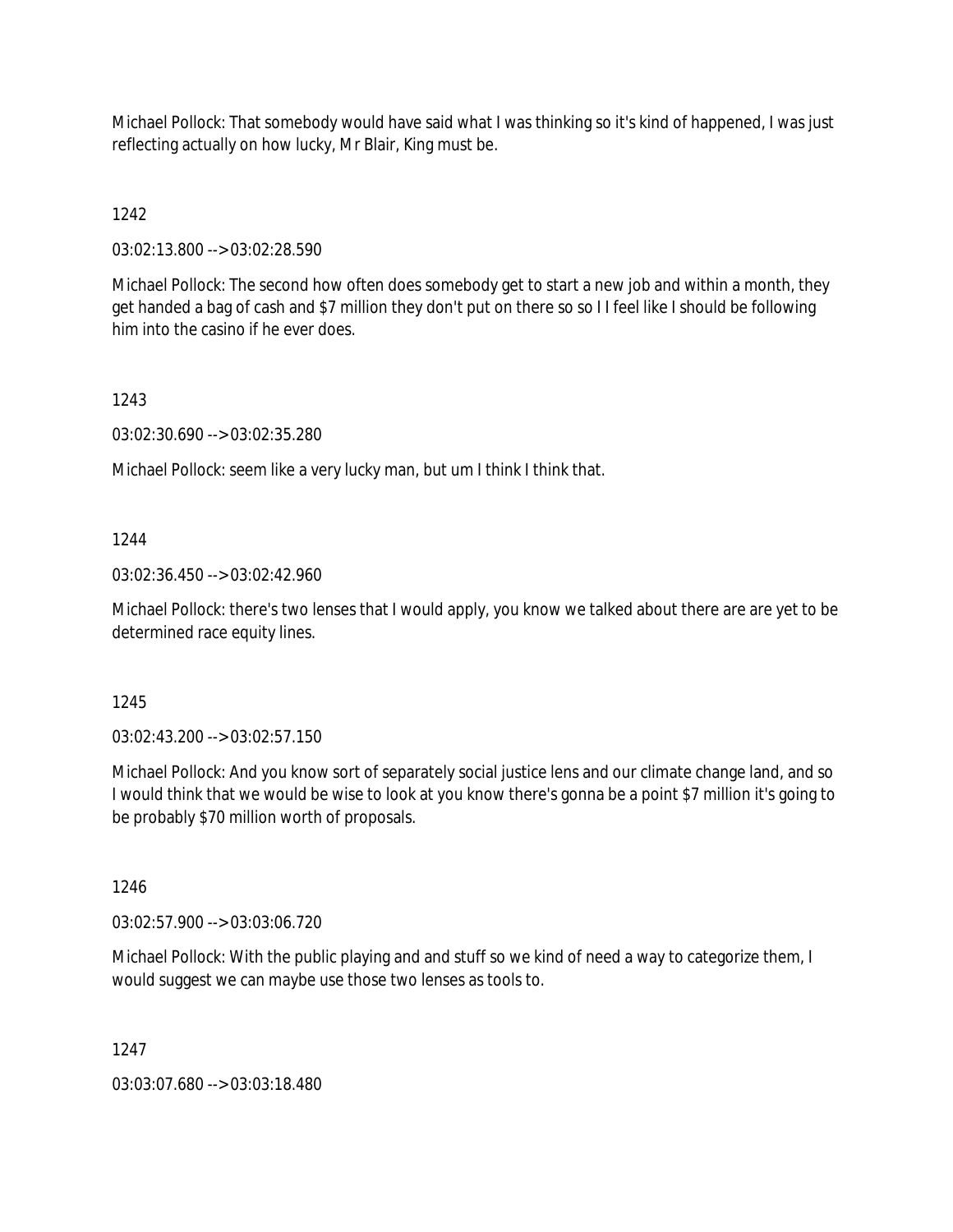Michael Pollock: To categorize them prioritize and I think the sort of the social justice or equity issue around affordable housing kind of economic justice, I think it is, it is a pretty good one.

1248

03:03:19.350 --> 03:03:31.050

Michael Pollock: I would think that in that category, in particular, we want to look at a cost benefit analysis and consider things like you know yeah did we just purchasing land or just outright building something versus say.

### 1249

03:03:31.710 --> 03:03:48.870

Michael Pollock: streamlining the permitting or paying for permitting for people to build things like 18 years or something or you know just to throw out some ideas we talked I see this Council talked about turning homes on wheels, and so you know sort of looking at how we might spend the money.

# 1250

03:03:50.460 --> 03:04:09.270

Michael Pollock: In a way, that got us the most affordable housing for our buck, the most biggest affordable housing bang for buck, but it seems like that's kind of the the the it's not necessarily race equity but but but social justice equity.

# 1251

03:04:10.320 --> 03:04:12.150

Michael Pollock: and economic equity.

# 1252

03:04:13.380 --> 03:04:21.300

Michael Pollock: Land lands and then we haven't talked a lot about climate change, and I know this isn't directly related to climate change, but again I do think.

# 1253

03:04:21.570 --> 03:04:31.530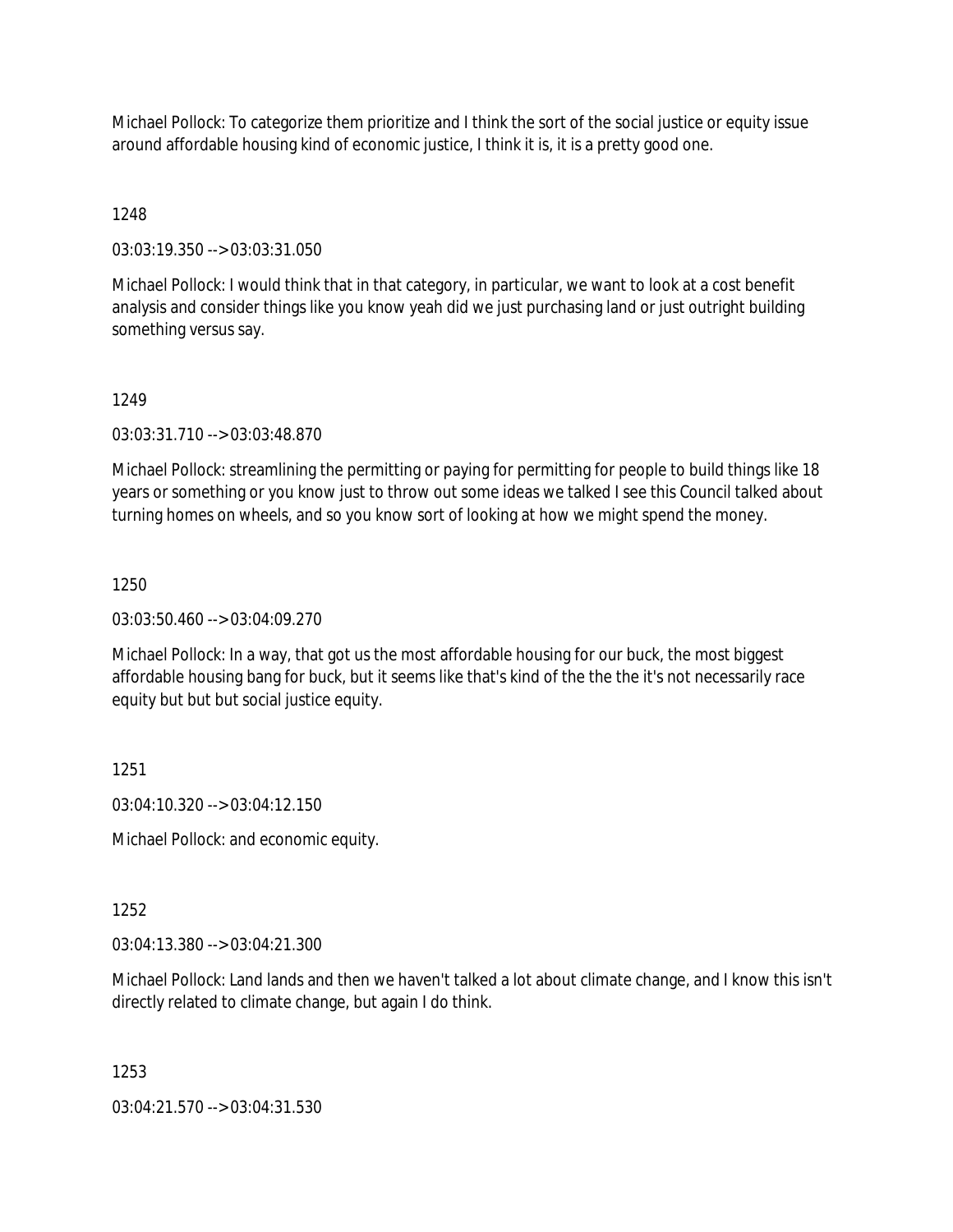Michael Pollock: You know, there is room for green infrastructure and things like that, so I would think that another metric we might want to consider to evaluate all these projects is to look at.

1254

03:04:31.860 --> 03:04:43.410

Michael Pollock: What kind of reduction in greenhouse gas emissions, we will create or will not likely to occur, based on these various projects at the way so i'm just looking at.

1255

03:04:43.830 --> 03:04:53.490

Michael Pollock: You know kind of metrics for how we can decide, that is, I think that we've already spent the money several times over, if i've been doing my math right i'm just in this country six.

1256

03:04:54.810 --> 03:05:00.120

Michael Pollock: So anyway, those are really just my thoughts and I guess the last is just.

1257

03:05:01.230 --> 03:05:15.870

Michael Pollock: yeah I don't know that my head spinning, but I think that I want a little time to digest it and I hope that you've got some assistant city manager, I hope you got some ideas tonight, but I certainly will be kind of giving it a little more considered thought.

1258

03:05:17.400 --> 03:05:19.380

Michael Pollock: on it and living in.

1259

03:05:20.460 --> 03:05:30.600

Michael Pollock: And then the last just the last point, as I I didn't I haven't reviewed grants for this or projects for this American rescue plan act, but there was the American recovery act, and I was.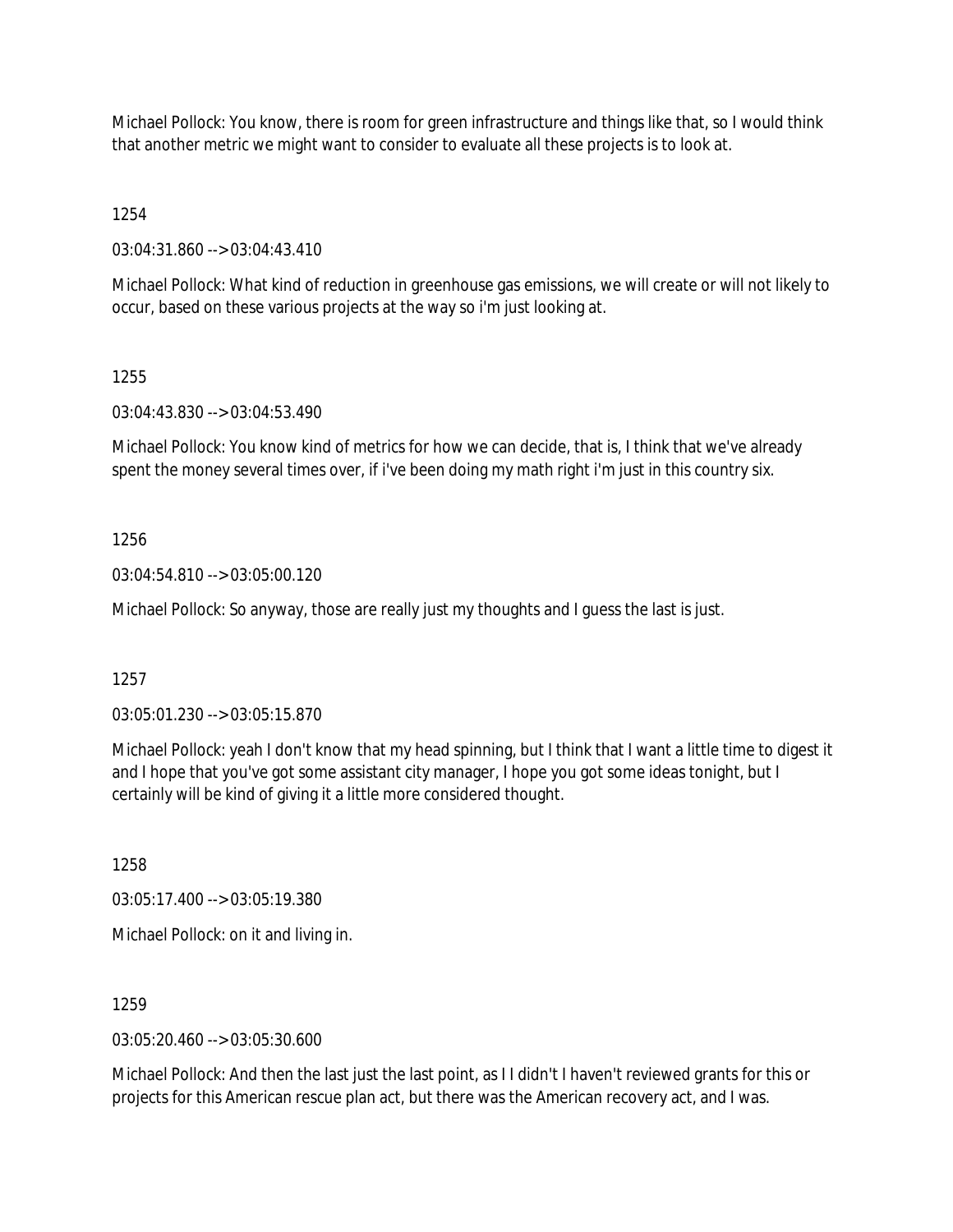03:05:31.200 --> 03:05:37.590

Michael Pollock: In my my day job, so to speak, I was reviewing a lot of those grant application so there was a lot of stuff that came in.

1261

03:05:37.950 --> 03:05:49.170

Michael Pollock: and generally most things that were reasonably close to the categories tended to get funding, I mean not not everything, but my yes, I am just guessing that there's you know.

1262

03:05:49.980 --> 03:05:58.350

Michael Pollock: As long as it construct a reasonable argument, how it fits in you know I my sense is probably going to be okay, but, but you know we will see.

1263

03:06:00.330 --> 03:06:00.810

Michael Pollock: that's it.

1264

03:06:02.970 --> 03:06:11.220

Kirsten Hytopoulos: Okay anyone else anything else, that this city manager that you need from us on this at this time.

1265

03:06:11.910 --> 03:06:14.310

Blair King: No, I I appreciate the comments should I just.

1266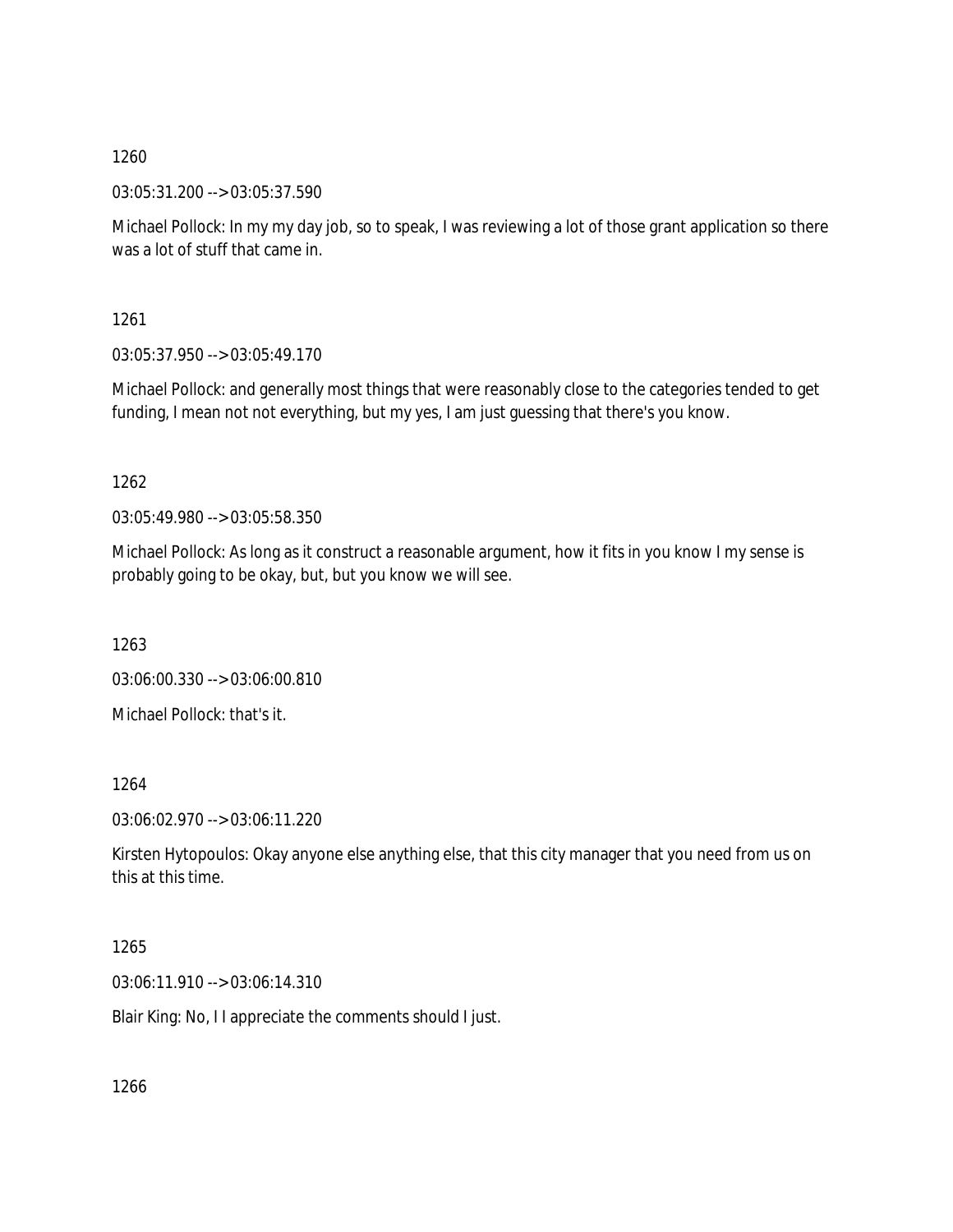03:06:15.900 --> 03:06:20.520

Blair King: Oh, one last piece, you know, one of the things that makes United States unique is that the.

1267

03:06:21.180 --> 03:06:25.800

Blair King: The competition local governments, been delegated to the States and this money in terms of non entitlement cities.

#### 1268

03:06:26.400 --> 03:06:31.890

Blair King: I applaud the state of Washington for providing us money equally on a per capita basis, not all states have done that.

#### 1269

03:06:32.280 --> 03:06:42.390

Blair King: Some stage made prior decisions on how to allocate that money based upon other demographics, so the fact that was provided this money equally to.

#### 1270

03:06:42.900 --> 03:06:52.800

Blair King: us, and I think gives us a sign that we can look at the categories and look to see how this best meets the categories and the needs within our Community.

#### 1271

03:06:53.940 --> 03:06:59.490

Blair King: So I applaud Washington state for treating all local entities equal.

1272

03:07:01.260 --> 03:07:02.280

Kirsten Hytopoulos: Thank you very much.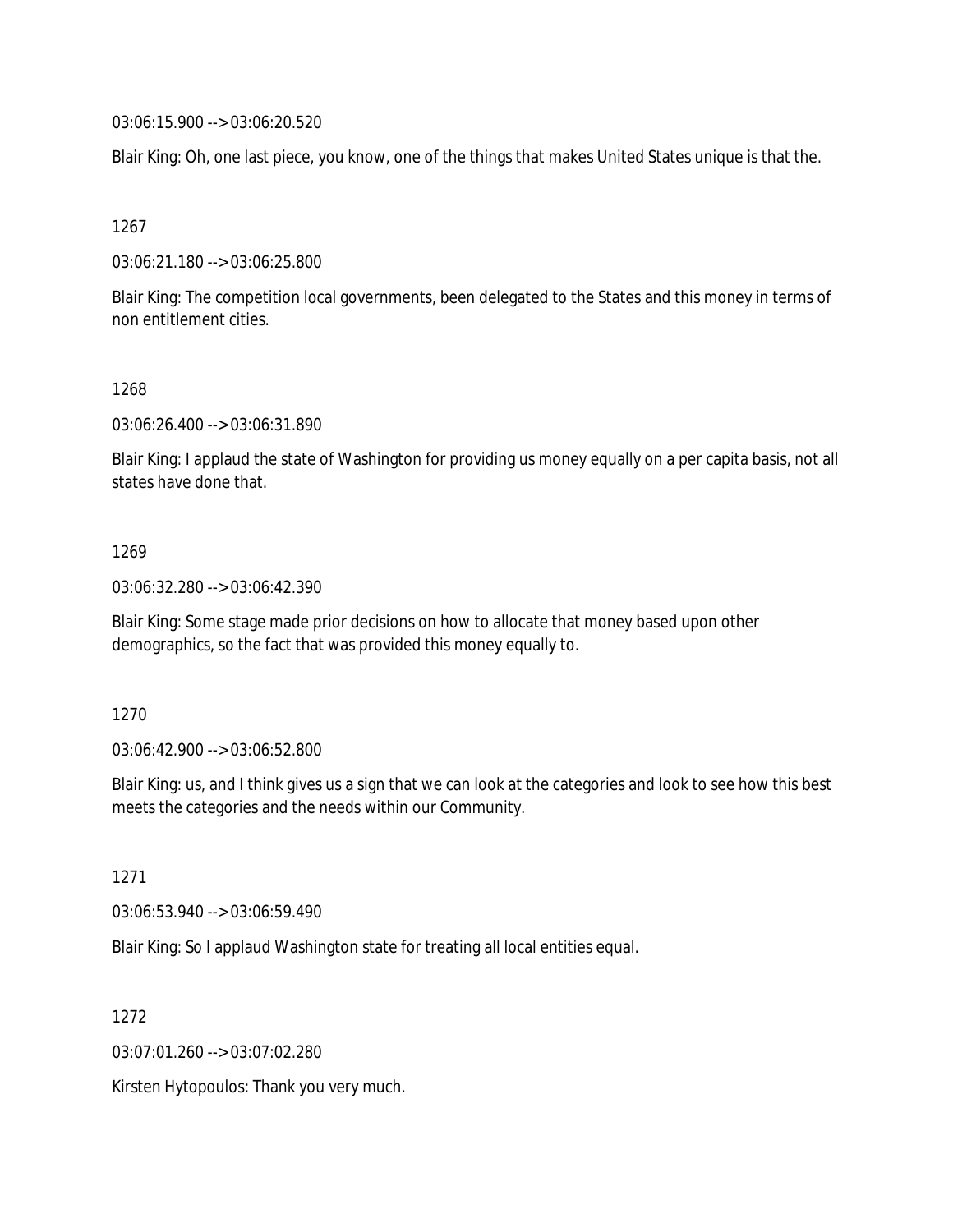#### 03:07:03.330 --> 03:07:09.600

Kirsten Hytopoulos: Alright, it looks like we're moving on to the good of the order anyone have anything for the order.

### 1274

03:07:11.910 --> 03:07:15.270

Brenda Fantroy-Johnson: Did we excuse me chair, did we vote on it.

1275

03:07:16.350 --> 03:07:19.260

Kirsten Hytopoulos: um I think we did.

1276

03:07:19.350 --> 03:07:19.920 Joe Levan: Yes, it was.

1277 03:07:20.880 --> 03:07:21.360 Very.

1278 03:07:22.470 --> 03:07:22.950 Kirsten Hytopoulos: Tired.

1279 03:07:24.480 --> 03:07:27.540

Kirsten Hytopoulos: Yes, we did okay anyone have anything for go to the order.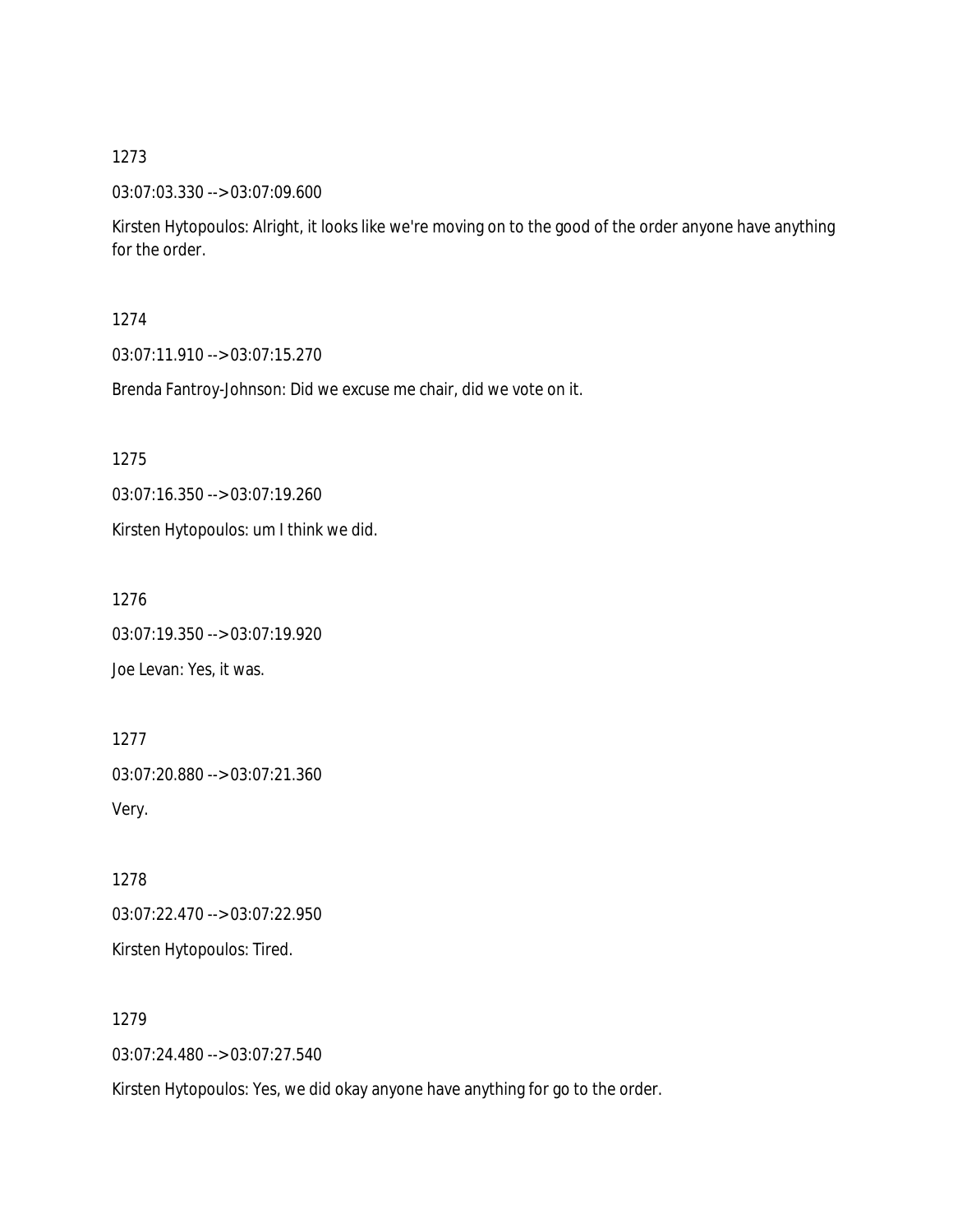03:07:29.070 --> 03:07:32.490

Kirsten Hytopoulos: doesn't look like it Oh, we do councilmember ventura Johnson.

1281

03:07:32.940 --> 03:07:37.590

Brenda Fantroy-Johnson: I do, I want to remind everybody that this weekend is juneteenth.

1282

03:07:39.240 --> 03:07:57.750

Brenda Fantroy-Johnson: And the celebration there's going to be one in bremerton on the 19th it starts at 1130 and it goes to five o'clock they're going to be meeting we're going to be meeting at the norm dicks Center and we're going to there's going to be speeches and music and food and.

1283

03:07:58.980 --> 03:08:14.820

Brenda Fantroy-Johnson: native black Asian Americans Pacific islanders lead next year or American Communities are all welcome, let us all stand in solidarity and unity for justice and freedom, all ages all faiths genders and ethnicities are welcome.

1284

03:08:16.230 --> 03:08:20.610

Brenda Fantroy-Johnson: And I guess, I just wanted to give myself a shout out because today's my birthday.

1285

03:08:21.540 --> 03:08:22.980

Kirsten Hytopoulos: Happy birthday.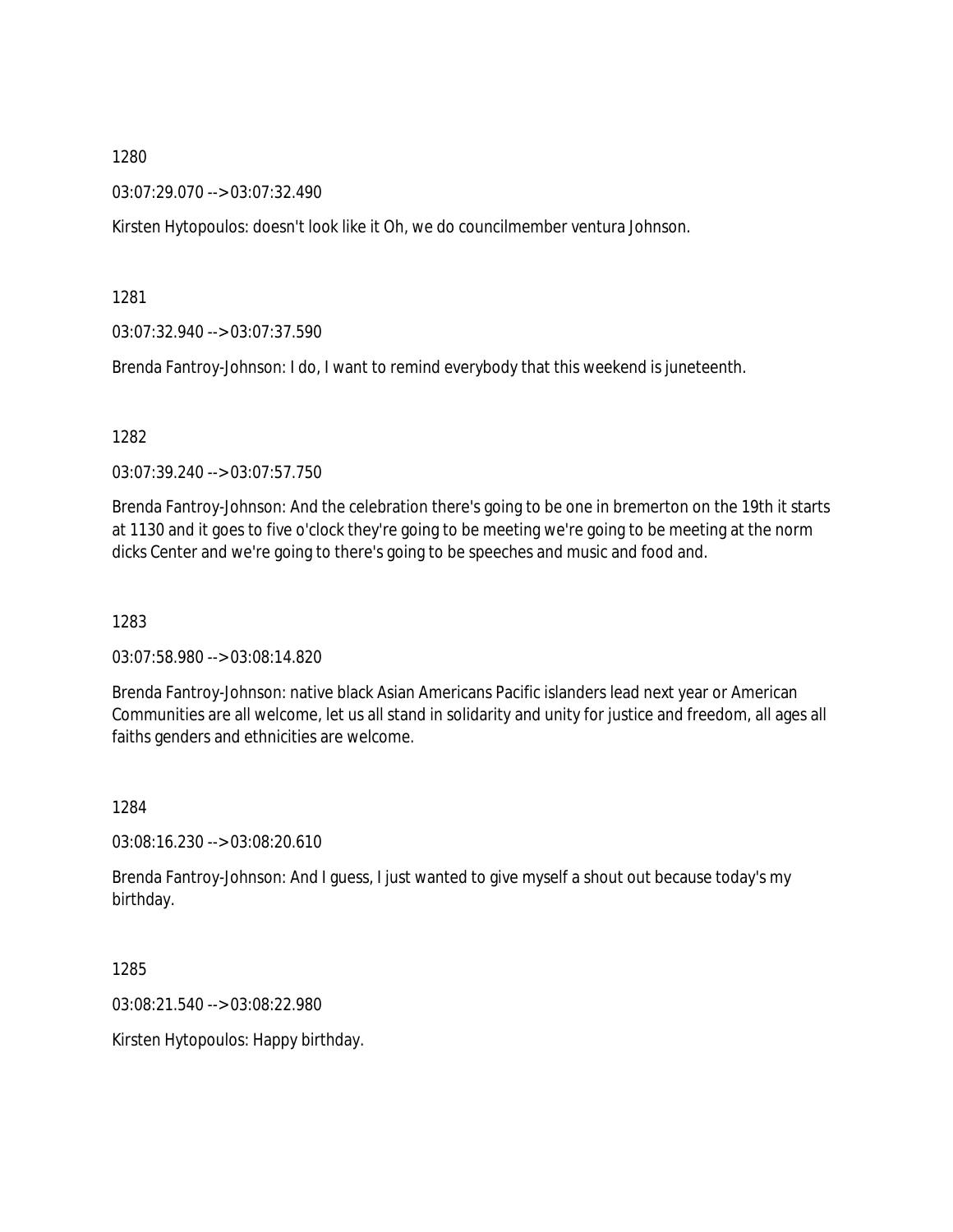1286 03:08:24.270 --> 03:08:24.810 Brenda Fantroy-Johnson: Thank you.

1287 03:08:26.250 --> 03:08:27.060 Kirsten Hytopoulos: Thanks for spending.

1288 03:08:27.270 --> 03:08:31.350 Brenda Fantroy-Johnson: With us, yes I couldn't think of any place else to go.

1289 03:08:34.770 --> 03:08:36.390 Kirsten Hytopoulos: anyone else have anything tonight.

1290

03:08:37.740 --> 03:08:40.980

Kirsten Hytopoulos: This is my last night is Deputy Mayor thanks for having me.

1291

03:08:42.120 --> 03:08:45.450

Kirsten Hytopoulos: And kind of relieved to be done to, but it was fun.

1292

03:08:46.530 --> 03:08:47.430

Joe Deets: done a great job.

1293